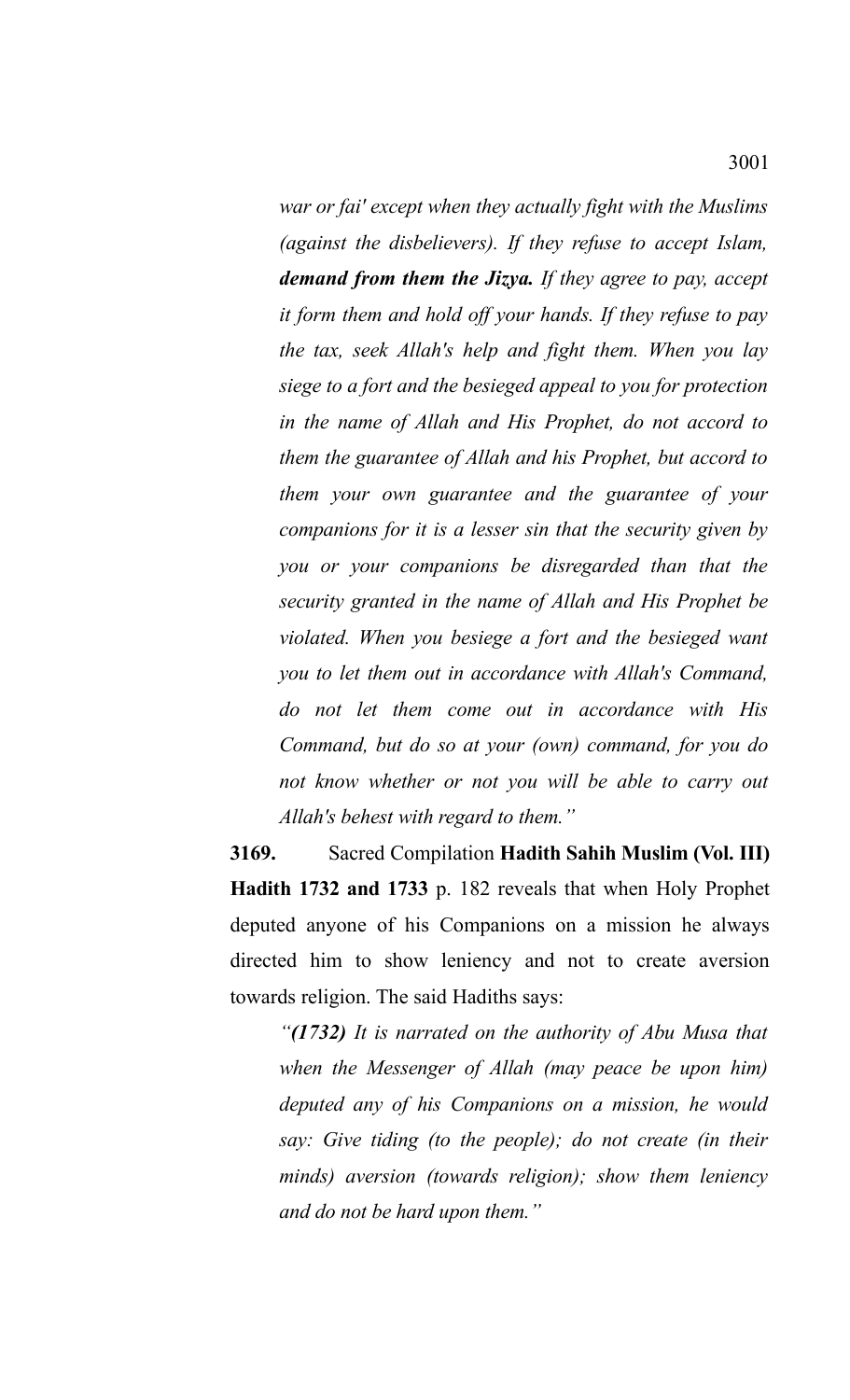*"(1733) It has also been narrated by Sa'id b. Abu Burda through his father through his grandfather that the Prophet of Allah (may peace be upon him) sent him and Mu'ath (on a mission) to the Yeman, and said (by way of advising them): Show leniency (to the people); don't be hard upon them; give them glad tidings (of Divine favours in this world and the hereafter); and do not create aversion. Work in collaboration and don't be divided."*

**3170.** Sacred Compilation **Hadith Sahih Bukhari** 2.559 p. 381, 4.387 p. 837, and 5.351 p. 1103-1104 reveal that Holy Prophet allowed the King of Aila as well as Bahrain who were non-Muslims to remain and rule over their respective countries subject to payment of Jizya. Relevant extract from the Hadith 2.559 and 5.351 as well as full text of hadith 4.387 is as under:

*"….A strong wind blew at night and a man stood up and he was blown away to a mountain called Taiy, The King of Aila sent a white mule and a sheet for wearing to the Prophet as a present, and wrote to the Prophet that his people would stay in their place (and will pay Jizya taxation.)"*

*(Hadith Sahih Bukhari 2.559 at p. 381) "Narrated Abu Humaid As-Saidi: We accompanied the Prophet in the Ghazwa of Tabuk and the king of 'Aila presented a white mule and a cloak as a gift to the Prophet. And the Prophet wrote to him a peace treaty allowing him to keep authority over his country."*

*(Hadith Sahih Bukhari 4.387 at p. 837) "Allah's Apostle sent Abu 'Ubaida bin Al-Jarrah to Bahrain to bring the Jizya taxation from its people, for*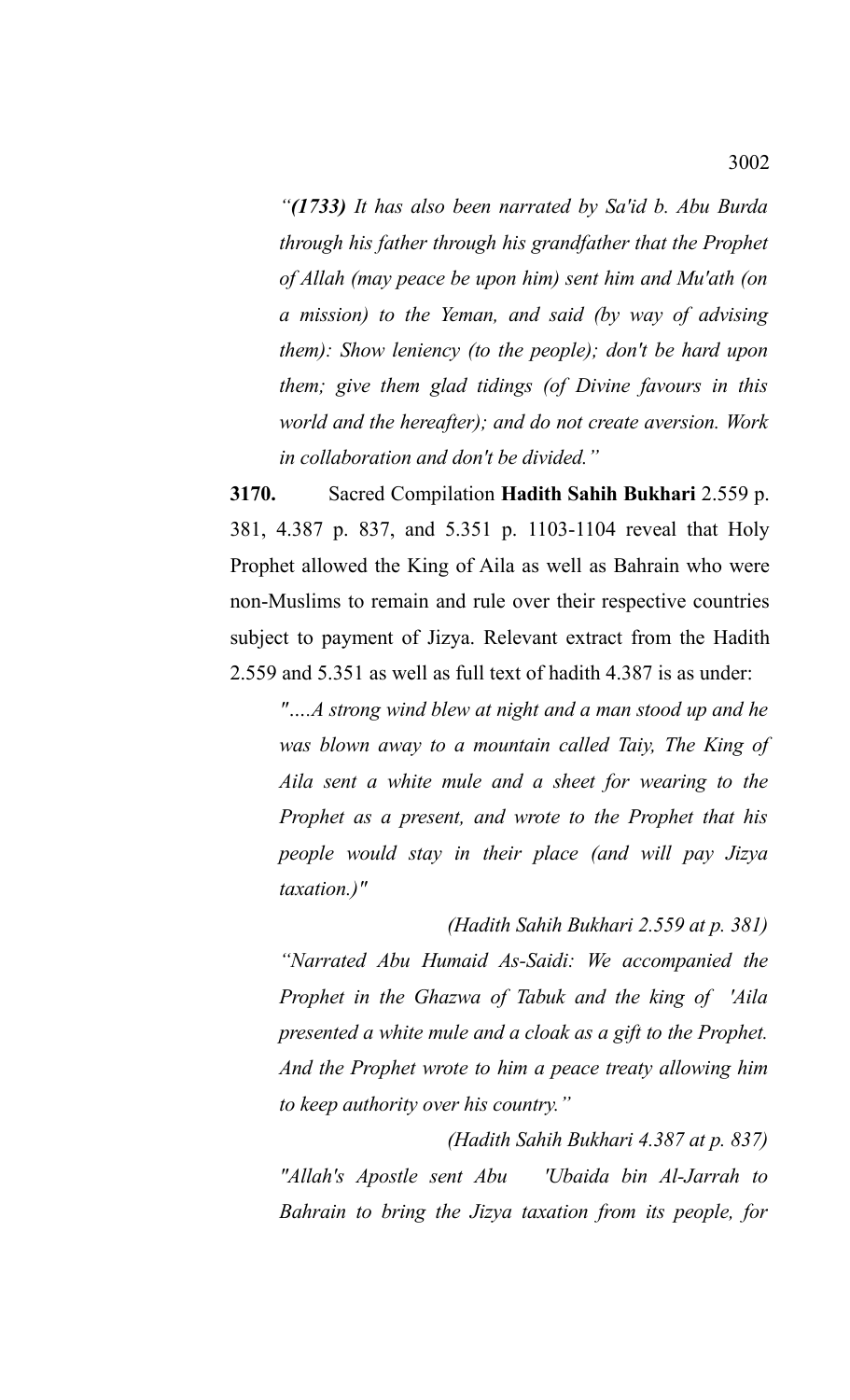*Allah's Apostle had made a peace treaty with the people of Bahrain and appointed Al-'Ala' bin Al-Hadrami as their ruler. So, Abu 'Ubaida arrived with the money from Bahrain."*

*(Hadith Sahih Bukhari 5.351 at p. 1104)*

**3171.** Sacred Compilation of **Jami' At-Tirmidhi (Vol. 3) Hadith 1587 and 1588** p. 355 reveal that Holy Prophet took Jizya from the Zoroastrians of Hazar & Bahrain, Caliph Umar and Caliph Uthman took it in Persia from Persians. The said Hadiths read as follows:

*"1587. Bajalah narrated that 'Umar would not take the Jizyah from the Zoroastrians until 'Abdur-Rahman bin 'Awf informed him that the Prophet took the Jizyah from the Zoroastrians of Hajar." (Sahih) There is no more dialogue in the Hadith than this. And this Hadith is Hasan Sahih."*

*"1588. Malik narrated from Az-Zuhri, that Saib bin Yazid said: "The Messenger of Allah took the Jizyah from the Zoroastrians of Bahrain, and 'Umar took it in Persia, and 'Uthman took it from the Persians."*

> *(Jami' At-Tirmidhi (Vol. 3) Hadith 1587 and 1588 at p. 355)*

**3172.** Sacred Compilation **Hadith Sahih Bukhari 2.475, 4.287, 4.388 and 5.50** reveal the recommendation of Caliph Umar to his successor to abide by the rules and regulations concerning the Jimmis/Dhimmis (protectees). Relevant portion of the said Hadiths reads as follows:

*". . . I recommend him to abide by the rules and regulations concerning the Dhimmis (protectees) of Allah and His Apostle, to fulfill their contracts completely and fight for*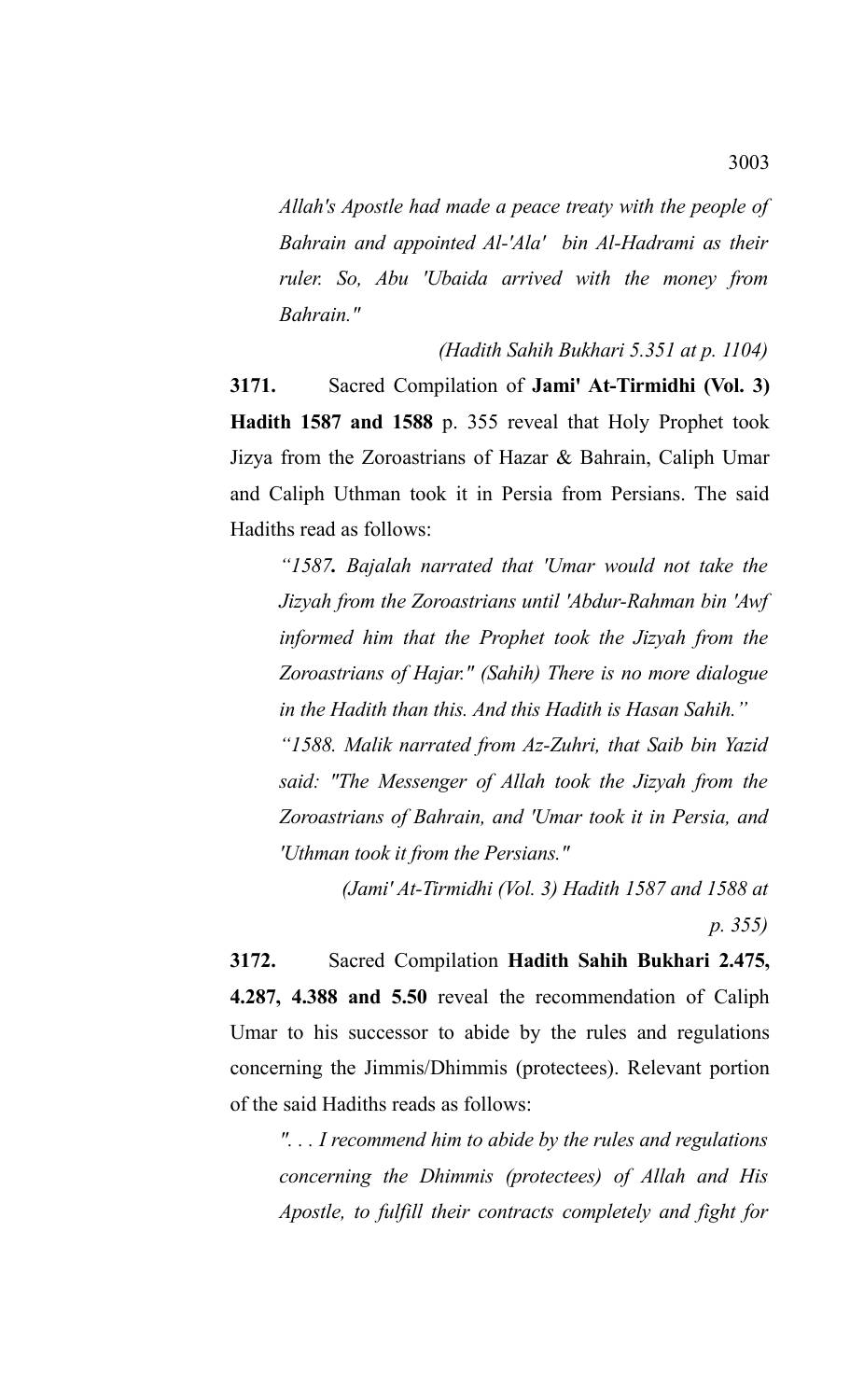*them and not to tax (overburden) them beyond their capabilities."*

*(Hadith Sahih Bukhari 2.475 at p. 355) "Narrated 'Amr bin Maimum: 'Umar (after he was stabbed), instructed (his would-be-successor) saying, "I urge him (i.e. the new Caliph) to take care of those non-Muslims who are under the protection of Allah and His Apostle in that he should observe the convention agreed upon with them, and fight on their behalf (to secure their safety) and he should not over-tax them beyond their capability."*

*(Hadith Sahih Bukhari 4.287 at p. 798) "Narrated Juwairiya bin Qudama at-Tamimi: We said to 'Umar bin Al-Khattab, O Chief of the believers! Advise us. "He said, "I advise you to fulfill Alla's Convention (made with the Dhimmis) as it is the convention of your Prophet and the source of the livelihood of your dependents (i.e. the taxes from the Dhimmis.)"*

*(Hadith Sahih Bukhari 4.388 at p. 837) ". . . I also recommend him concerning Allah's and His Apostle's protectives (i.e Dhimmis) to fulfill their contracts and to fight for them and not overburden them with what is beyond their ability."*

*(Hadith Sahih Bukhari 5.50 at p. 1004)*

**3173.** The Sacred Compilation **Hadith Sahih Bukhari 4.657** reveals that the Holy Prophet said that incarnation of Jesus would abolish Jizyah from non-Muslims. The said Hadith reads as follows:

*"Narrated Abu Huraira: Allah's Apostle said, "By Him in*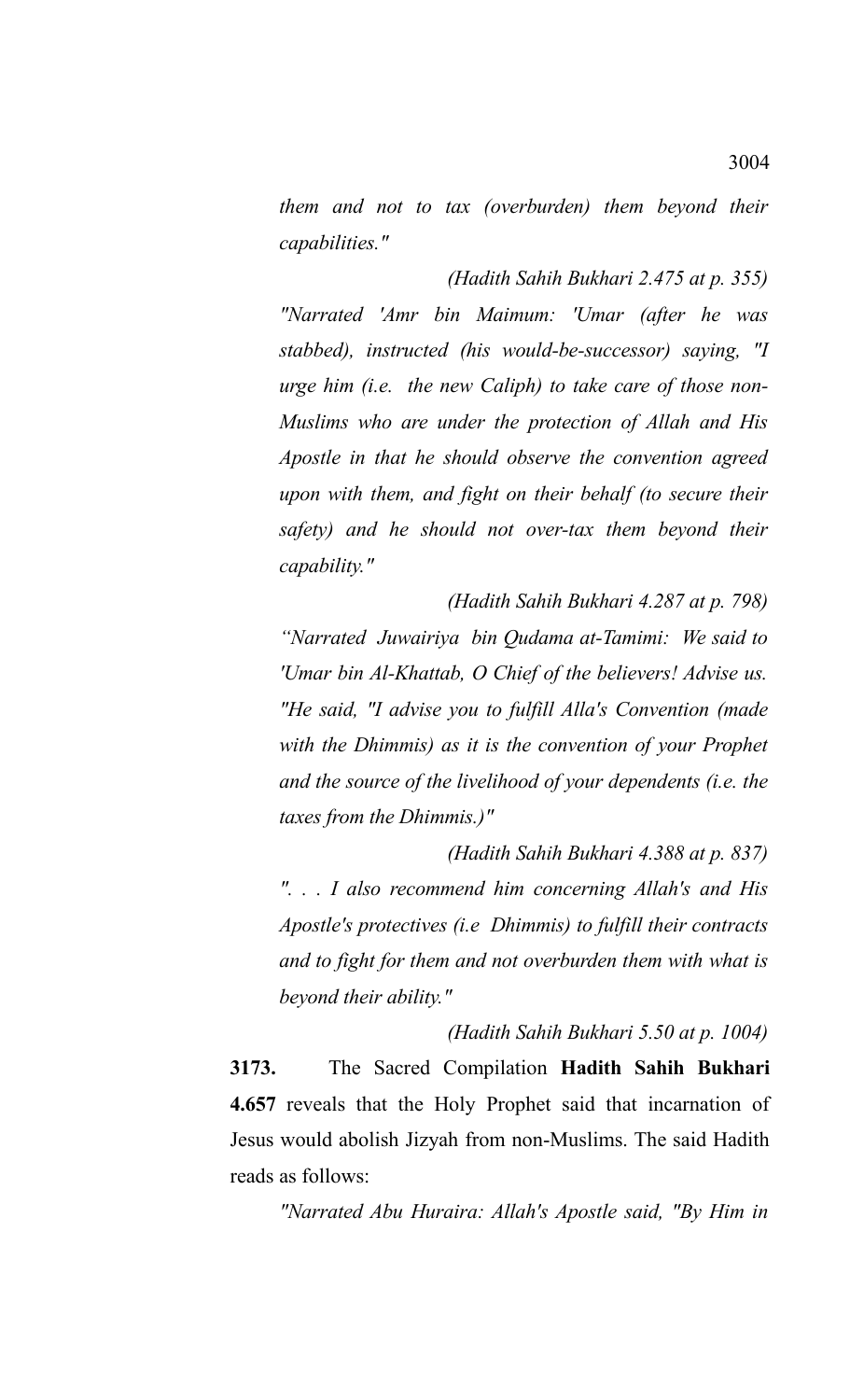*Whose Hands my soul is, surely (Jesus), the son of Mery will soon descend amongst you and will judge mankind justly (as a Just Ruler); he will break the Cross and kill the pigs and there will be no Jizya (i.e. taxation taken from non Muslims). Money will be in abundance so that nobody will accept it, and single prostration to Allah (in prayer) will be better than the whole world and whatever is in it." Abu Huraira added "If you wish, you can recite (this verse of the Holy Book):--'And there is none Of the people of the Scriptures (Jews and Christians) But must believe in him (i.e. Jesus as an Apostle of Allah and a human being) Before his death. And on the day of Judgment He will be a witness Against them."*

**3174.** The Sacred Compilation **Hadith Sahih Bukhari** 8.809 and 8.825 reveal that the Holy Prophet administered justice to a Jew according to his scripture Torah. The said Hadith reads as follows:

*Narrated Ibn 'Umar : A Jew and a Jewess were brought to Allah's Apostle on a charge of committing an illegal sexual intercourse. The Prophet asked them. "What is the legal punishment (for this sin) in your Book (Torah) ?" They replied, "Our priests have innovated the punishment of blackening the faces with charcoal and Tajbiya." 'Abdullah bin Salam said, "O Allah's Apostle, tell them to bring the Torah." The Torah was brought, and then one of the Jews put his hand over the Divine Verse of the Rajam (stoning to death) and started reading what preceded and what followed it. On that, Ibn Salam said to the Jew, "Lift up your hand." Behold ! The Divine Verse of the Rajam was*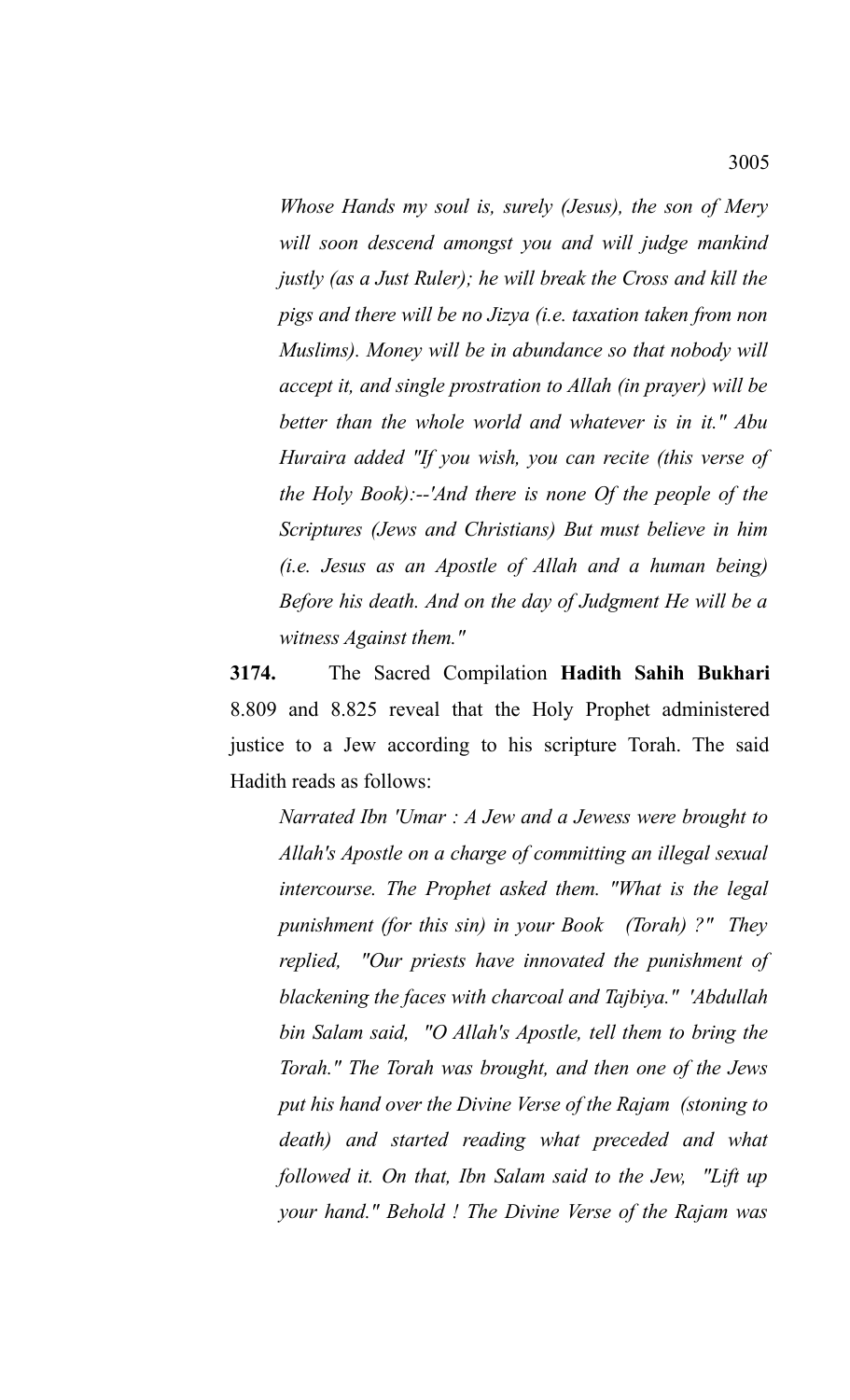*under his hand. So Allah's Apostle ordered that the two (sinners) be stoned to death, and so they were stoned. Ibn 'Umar added : So both of them were stoned at the Balat and I saw the Jew sheltering the Jewess."*

*"Narrated 'Abdullah bin 'Umar: The jews came to Allah's Apostle and mentioned to him that a man and a lady among them had committed illegal sexual intercourse. Allah's Apostle said to them, "What do you find in the Torah regarding the Rajam?" they replied, "We only disgrace and flog them with stripes." 'Abdullah bin Salam said to them, 'You have told a lie the penalty of Rajam is in the Torah.' They brought the Torah and opened it. One of them put his hand over the verse of the Rajam and read what was before and after it. 'Abdullah bin Salam said to him, "Lift up you hand." where he lifted it there appeared the verse of the Rajam. So they said, "O Muhammad! He has said the truth, the verse of the Rajam is in it (Torah)." then Allah's Apostle ordered that the two persons (guilty of illegal sexual intercourse) be stoned to death, and so they were stoned, and I saw the man bending over the woman so as to protect her from the stones."*

**3175.** Sri Misra argued that according to the Holy Prophet, in one land there cannot be two Qibalahs and/or Idgah and Mosque as such Sri Ramjanmasthan temple and a mosque cannot and could not have co-exist in the disputed site.

**3176.** The Holy Prophet hascommanded that there must not be two sacred buildings of worship of two different religions in one land, in other words **there cannot be a Masjid and an Idol Temple in one land**. The Holy Prophet has said that as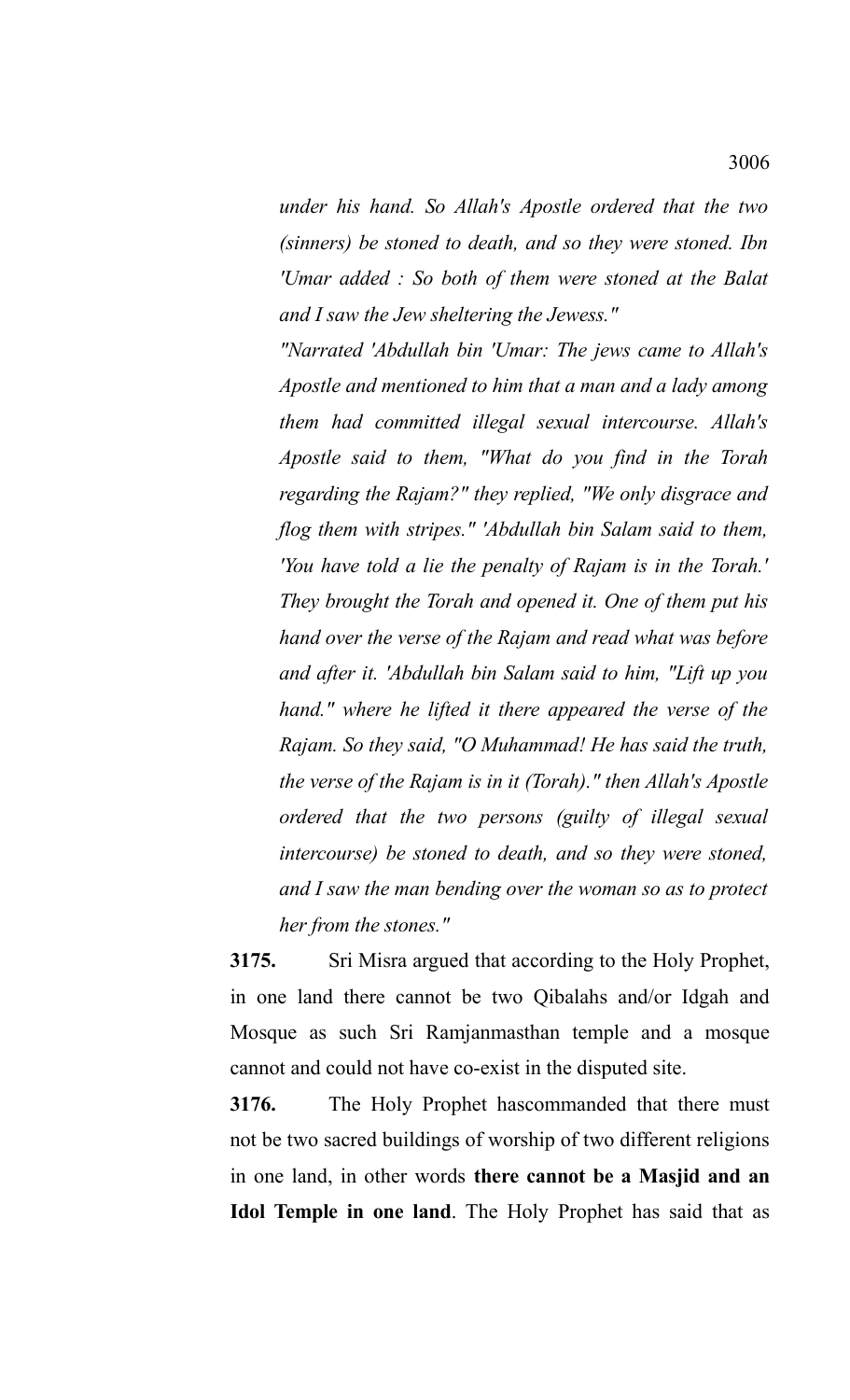Jizyah cannot be imposed upon Muslim, two Qiblas cannot be in one land, **coexistence of two Qiblas one of Hindus and other of Muslims in one land is mandatorily forbidden according to Shar. The Holy Prophet also says that neither prayer can be offered by forming rows between two columns nor funeral prayer can be offered in a mosque.** An Idgah is a place where funeral prayers or the prayers of the two Ids are usually offered. As such same site cannot be a Masjid from very first day must be laid on piety not on hypocrisy and it must be always maintained by the Muslims. The Holy Prophet says that a Masjid must not be used as a home and place of gossiping. Imam Aboo Yoosuf and Imam Moohummud the disciples of the Great Imam Abu Haneef say that if at least two times prayer is not offered followed by Adhan/Ajan then the place is not a Public Mosque. The Mosque retained columns of Hindu Temple. Presence of Chulha, found during the ASI's excavation, indicates that said building was being used as home of Deities and Sevayats & Pujaris; it never acquired the status of a Masjid according to Muslim Law and belief.

**3177.** The Sacred Compilation **Jami' At-Tirmidhi (Vol. 2) Hadith** 633 reveals that in one land there must not be two Religious buildings of two different religions. Said Hadith reads as follows:

# *633. Ibn Abbas narrated that the Messenger of Allah said: "Two Qiblahs in one land are of no benefit, and there is no Jizyah upon the Muslims." (Da'if)*

**3178. Neil B.E. Baillie** in his Book **'A Digest of Mahommedan Law' Part-First** (Second Edition 1875) at its page 616 records that Imam Aboo Yoosuf and Imam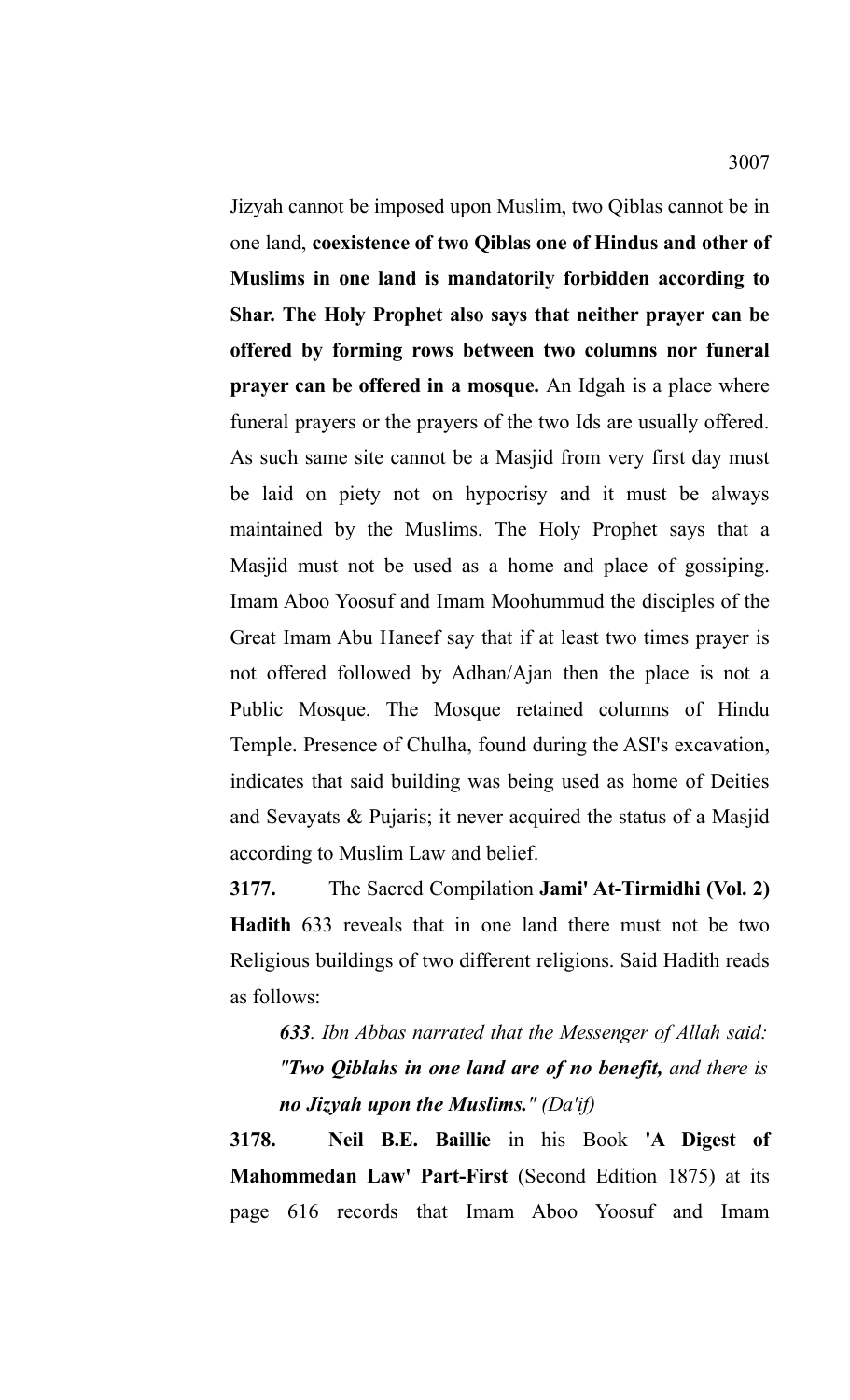Moohummud, the disciples of the Great Imam Abu Haneef say that if at least two times prayer is not offered followed by Adhan/Ajan then the place is not a Public Mosque. Relevant extract from the above referred pages reads as follows:

*"When an assembly of worshippers pray in a musjid with permission, that is delivery. But it is a condition that the prayers be with izan, or the regular call, two times or more, and be public, not private. For though there should be an assembly, yet if it is without izan, and the prayers are private instead of public, the place is no musjid according to the two disciples. But if one person were appointed to officiate both as mooezzin and imam, and he should make the call, and then stand up and pray alone, the place would become a musjid by general agreement."*

**3179.** Divine **"The Holy Quran Surah 9 At-Taubah Ayat 107-110"** commands that foundation of a Mosque must be laid from the first day on piety not hypocrisy otherwise a mosque built by hypocrite is destined to crumble down. The said Holy Ayat reads as follows:

*"107. And as for those who put up a mosque by way of harm and disbelief and to disunite the believers and as an outpost for those who warred against Allah and His Messenger (Muhammad) aforetime, they will indeed swear that their intention is nothing but good. Allah bears witness that they are certainly liars."* 

*"108. Never stand you therein. Verily, the mosque whose foundation was laid from the first day on piety is more worthy that you stand therein (to pray). In it are men who love to clean and to purify themselves. And*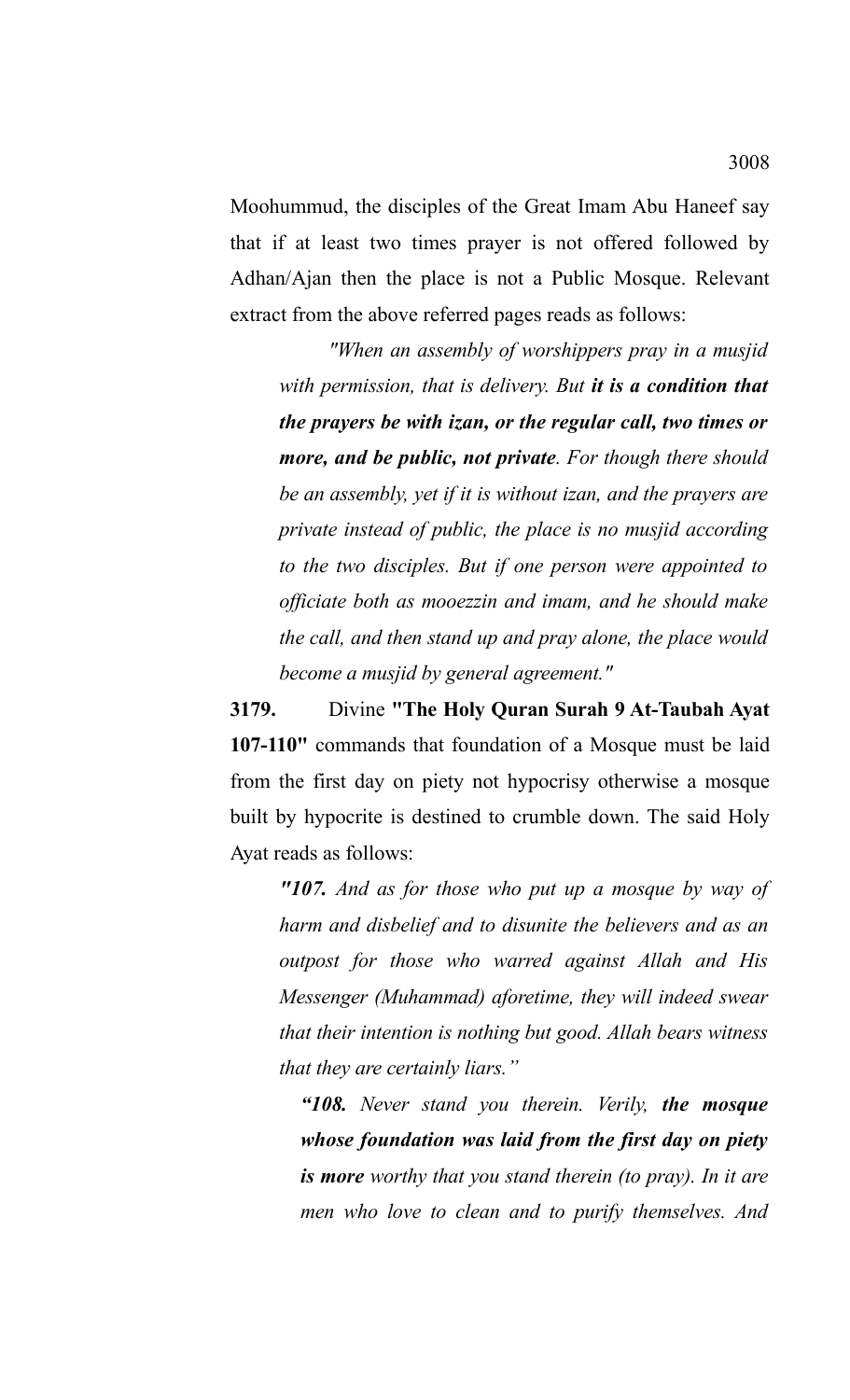*Allah loves those who make themselves clean and pure [i.e. who clean their private parts with dust (which has the properties of soap) and water from urine and stools, after answering the call of nature.]"*

*"109. Is it then he who laid the foundation of his building on piety to Allah and His Good Pleasure better, or he who laid the foundation of his building on the brink of an undetermined precipice ready to crumble down, so that it crumbled to pieces with him into the Fire of Hell. And Allah guides not the people who are the Zalimun (cruel, violent, proud, polytheist and wrongdoer)."*

*"110. The building which they built will never cease to be a cause of hypocrisy and doubt in their hearts unless their hearts are cut to pieces. (i.e till they die). And Allah is All-Knowing, All-Wise."*

(Be it mentioned herein that this Holy Ayat came down in respect of Masjid-i-Jarar built in Madina by the hypocrites with ulterior motive. Ultimately this Masjid was burnt and destroyed on command of the Holy Prophet.)

**3180.** The Sacred Compilation **Hadith Sahih Bukhari 4.403** reveals that the Holy Prophet has termed such a person hypocrite who breaks promise, did not honour covenant, tells lie and behave in a very imprudent and misleading manner. The said Hadith reads as follows:

*"Narrated 'Abdullah bin 'Amr : Allah's Apostle said, "Whoever has (the following) four characteristics will be a pure hypocrite: "If he speaks, he tells a lie; if he gives a promise, he breaks it, if he makes a covenant he proves*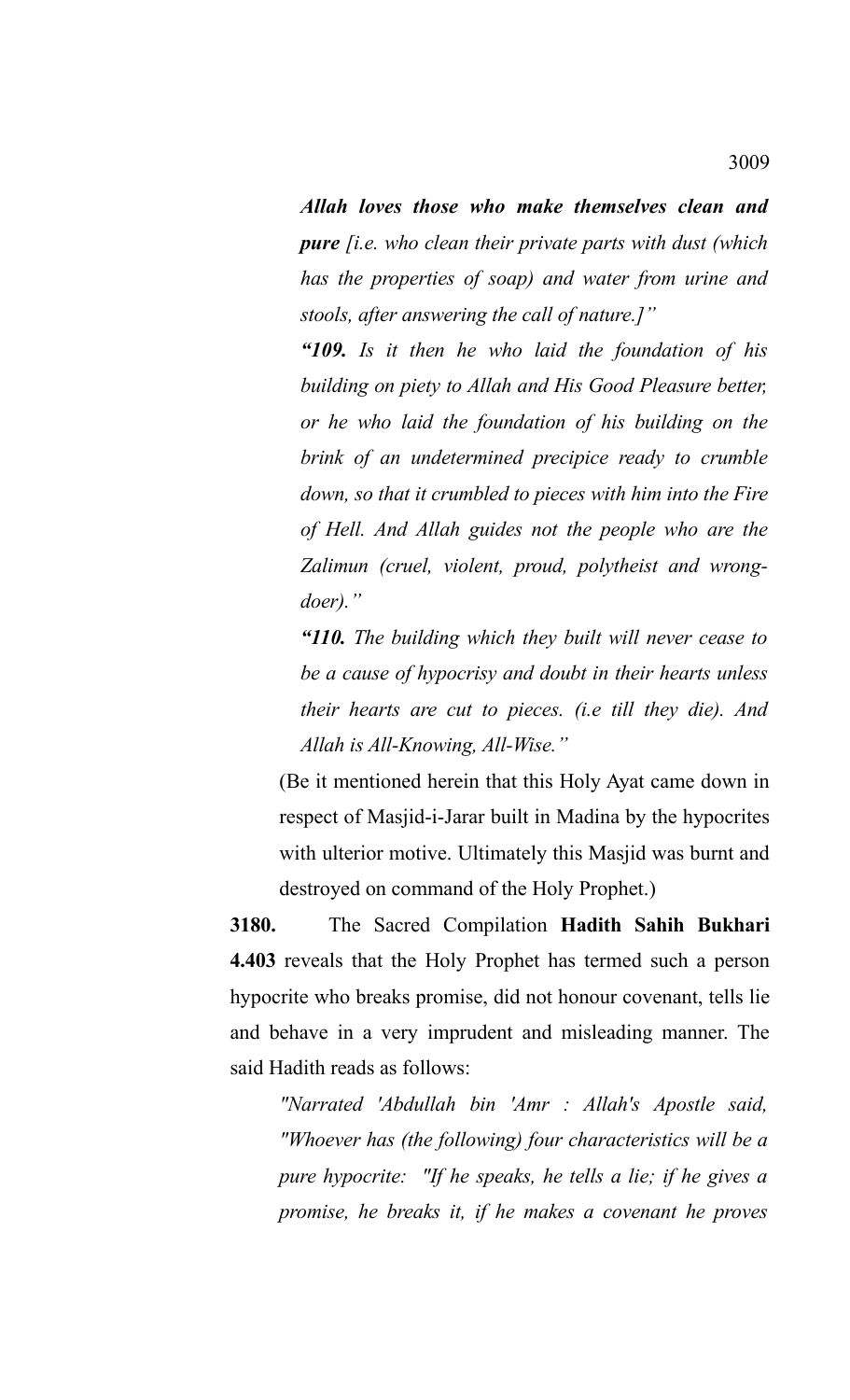*treacherous ; and if he quarrels, he behaves in a very imprudent evil insulting manner (unjust). And whoever has one of these characteristics, has one characteristic of a hypocrite, unless he gives it us."*

**3181.** The Sacred Compilation **Jami' At-Tirmidhi (Vol. 5) Hadith 2684** reveals that two things will not be together in a hypocrite that is to say good manners and fiqh in the religion. Said Hadiths and comments thereto read as follows:

*"2684. Abu Hurairah narrated that the Messenger of Allah said: "Two things will not be together in a hypocrite: Good manners, and Fiqh in the religion." (Da'if)*

**3182.** The Sacred Compilation **Jami' At-Tirmidhi (Vol 1) Hadith 321** reveals that Masjid cannot be used as a home nor a place for gossiping. Relevant portion of said Hadith reads as follows:

## *"Ibn Abbas said, "It is not to be used as a home nor a place for talking about this or that."*

**3183.** In view of the fact that during the ASI's excavation at suit premises a Chulha (an oven) has been found. It leaves no doubt that said structure was being used as home of Hindu deity and Chulha was being used for preparing food for the deity as such said structure cannot be inferred to be a Masjid.

**3184.** Sacred Compilation **Jami' At-Tirmidhi (Vol. 1) Hadith 229** reveals that the Holy Prophet had commanded the Muslims not to pray between two columns. Said Hadith reads as follows:

*"229. Abdul-Hamid bin Mahmud said: "We prayed behind one of the Amirs, the people compelled us such that we prayed between two columns. When we had prayed, Anas*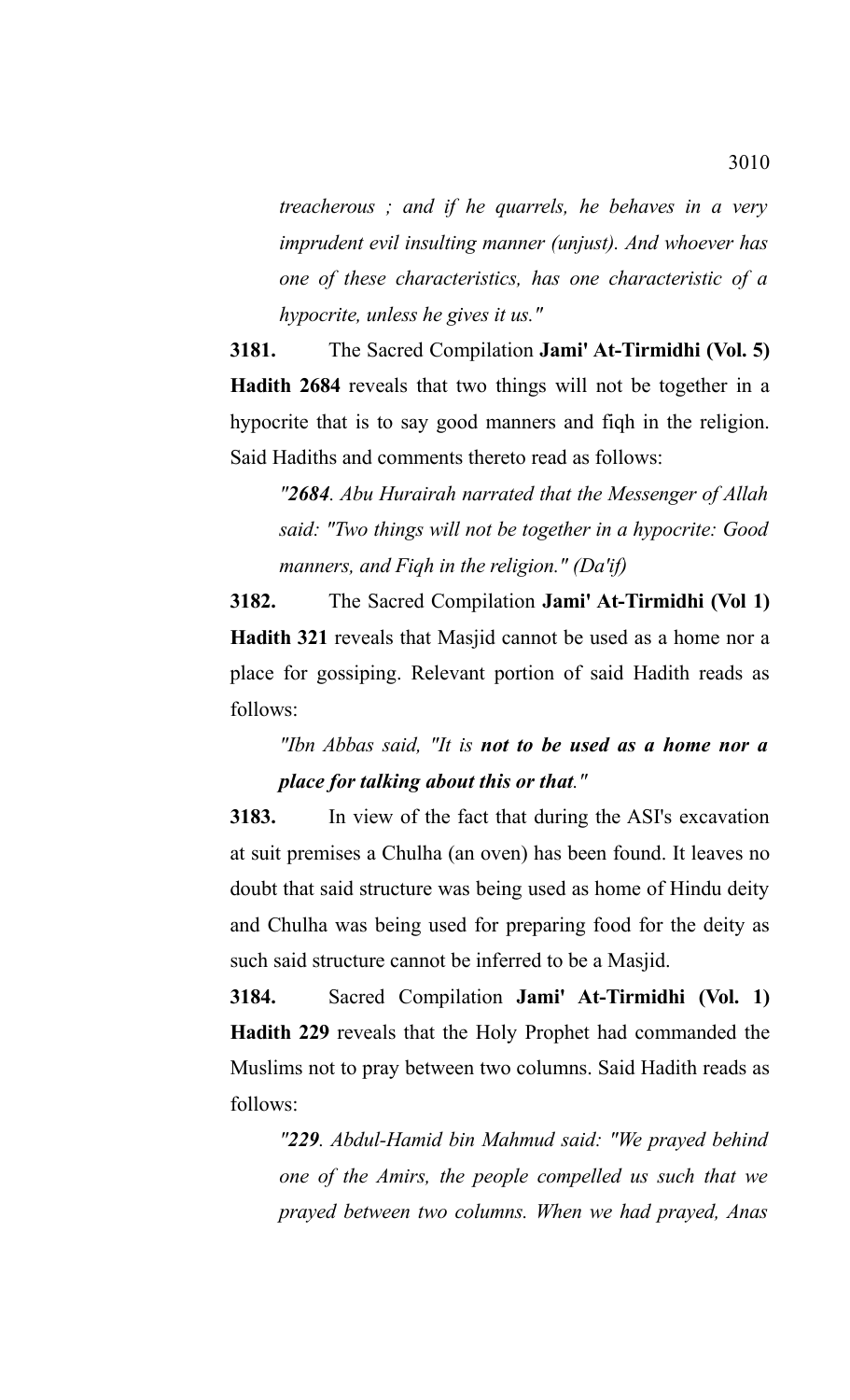*bin Malik said: 'We would be prevented from this during the time of Allah's Messenger." (Sahih)*

**3185.** In the disputed structure there were several columns and in course of forming rows for offering prayer those columns were unavoidable, the said structure thus was not fit for offering prayer.

**3186.** Sacred Compilation **Hadith Sahih Muslim (Vol. II) 973** as interpreted by Imam Abu Hanifa on the basis of a Hadith recorded in Abu Dawud reveals that funeral prayer in the Mosque was prohibited.

*"(973) 'Abbad b. 'Abdullah b. Zubair reported that A'isha ordered that the bier of Sa'd b. Abu Waqqas be brought into the mosque, so she can pray for him. The people disapproved this (act) of hers. She said: How soon the people have forgotten that the Messenger of Allah (SAW) had offered the funeral prayer of Suhail b. Al-Baida but in a mosque."*

**3187.** There is a difference of opinion among the jurists whether a funeral prayer can be offered in a mosque or not. It is on the basis of this hadith that Imam Shafi'i of the view that it can be offered in a mosque. Imam Abu Hanifa and Imam Malik on the basis of a hadith recorded in Abu Dawud (viz. The Messenger of Allah said: He who offers funeral prayer in the mosque has nothing for him) disapprove the funeral prayer in the mosque.

**3188.** In Idgahs/Musallas funeral prayers can be offered. In his book **"Mahommedan Law", Syed Ameer Ali,** describes Mosques and Idghas or Musalla as follows:

*"The word masjid is derived from sijda, devotion, and*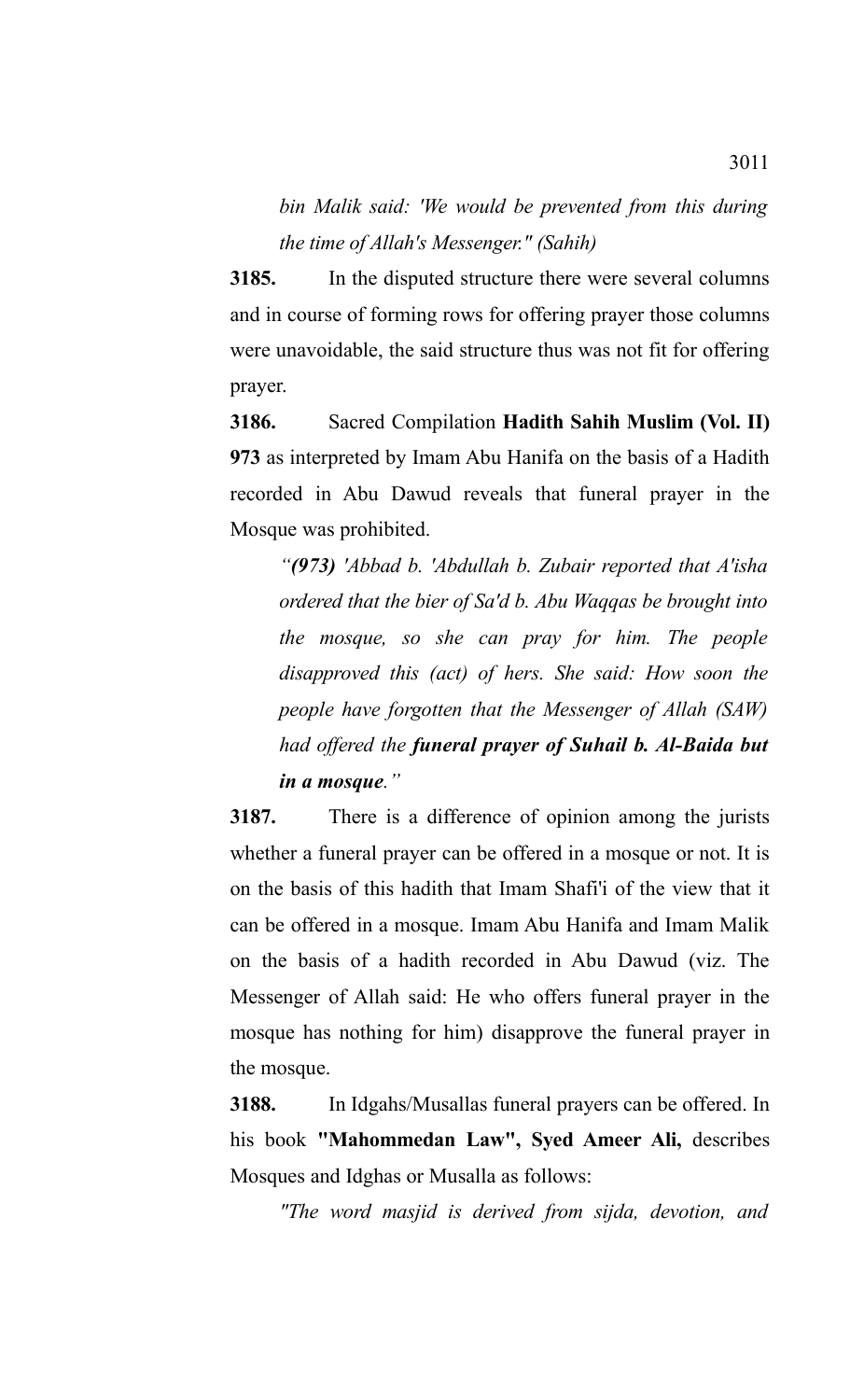*means a place of devotion or a place where prayers are offered to the Almighty.* 

*A very fair description of an ordinary mosque is given by Herklot in his Qanoon-i-Islam. Musallas are prayergrounds, and the word is derived from the word salat or prayers. In India, they are generally called Idgahs or namaz-gahs, and consist of a plot of ground set apart for the performance of the daily prayers or the Id prayers."*

*"Every ground set apart for prayers is not necessarily a musallah and subject to the rules governing a mosque. A musalla is a place where funeral prayers or the prayers of the two Ids are usually offered. In such cases only the place where the congregation gather and the worship is performed that is governed by the rules governing a mosque."*

(Mahommedan Law by Syed Ameer Ali,  $5<sup>th</sup>$  Edn. Reprint 2009, published by Hind Publishing House, Allahabad, p. 418, 419 and 420)

**3189.** The next submission is that structure having images/idols and designs cannot be a Masjid under Law of Shar as such the disputed structure as it was cannot be termed "mosque". This argument was elaborated and supported as under:

A. The holy prophet has said that **angles do not enter in a house which has images, portraits, pictures, idols etc. and even the designed garments detract attention from prayer** and, for that reason **prohibited to decorate a mosque with pictures.** As the disputed structure on its columns and other parts had engraved/chiseled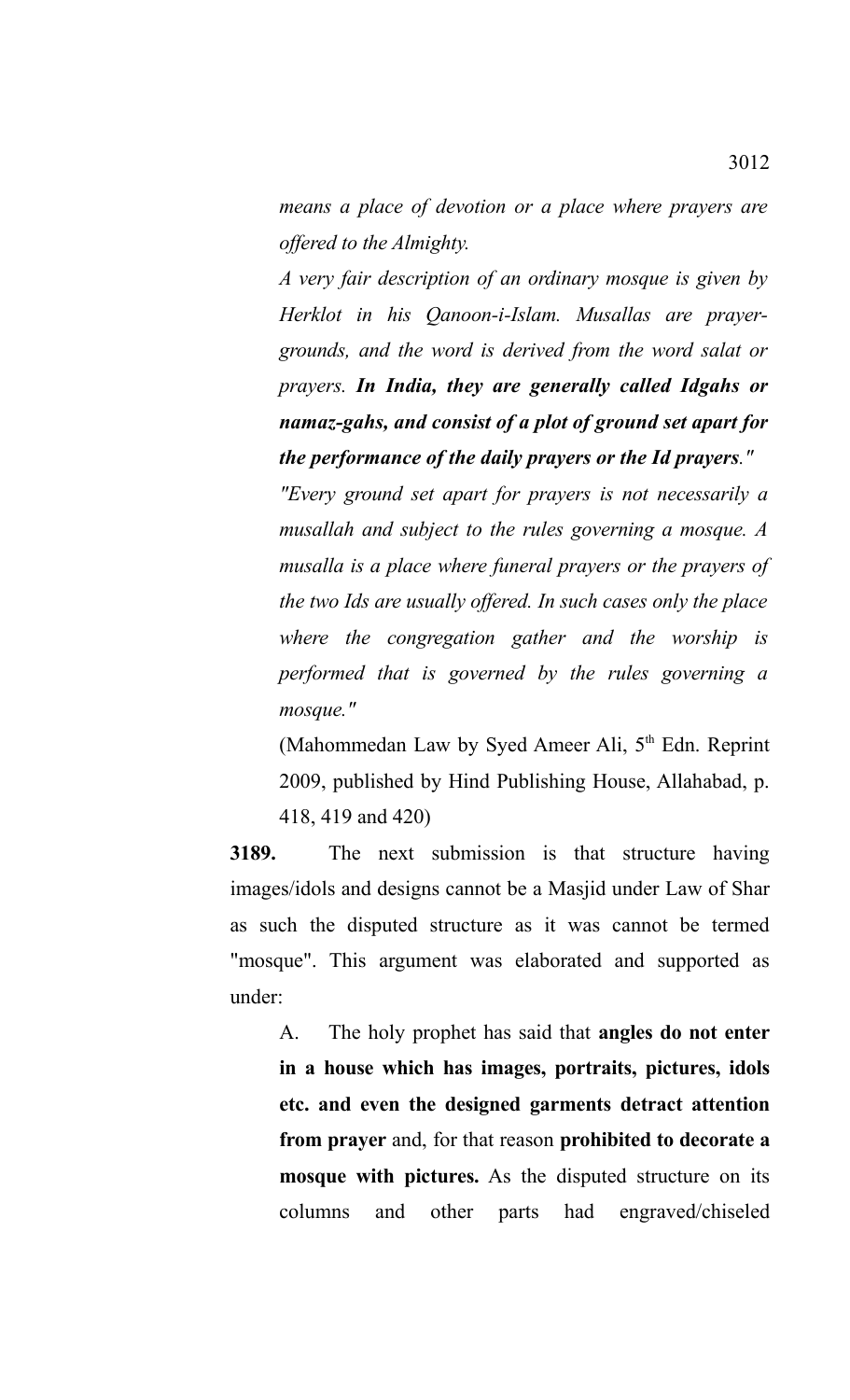images/idols of Load-bearing Yakshas, Devis, Divine – couples, Kalash, Lotus, Leaves, Varah, Swastikas, Srivatsa, Kapot-pallis, etc., it does not comes withing the definition of Masjid according to Muslim Religious Law ans belief but it comes within the definition of a Hindu Temple according to Hindu Personal Religious Law and belief.

B. The sacred Compilation **Hadith Sahih Muslim (Vol.-I) 528** reveals that the Holy Prophet prohibited to decorate Mosques with pictures. Said Hadith reads as follows:

*(528) A'isha reported: Umm Habiba and Umm Salama mentioned before the messenger of Allah (may peace be upon him) a church which they had seen in Abyssinia and which had pictures in it. The Messenger of Allah (may peace be upon him) said: When a pious man amongst them (among the religious group) dies they build a place of worship on his grave, and then decorate it with such pictures. They would be the worst of creatures on the Day of Judgement in the sight of Allah."*

From the aforesaid Hadith it is crystal clear that there is forbiddance in Islam to decorate the Mosque with pictures. As such a building decorated with pictures can't be declared as a Masjid.

C. The sacred Compilations **Hadith Sahih Muslim (Vol.-III) 2104, 2105, 2106, 2107, 2108, 2109, 2110, 2111and 2112** as well as **Jami' At Tirmidhi (Vol.-V) Hadith 2804** reveal that the Holy Prophet has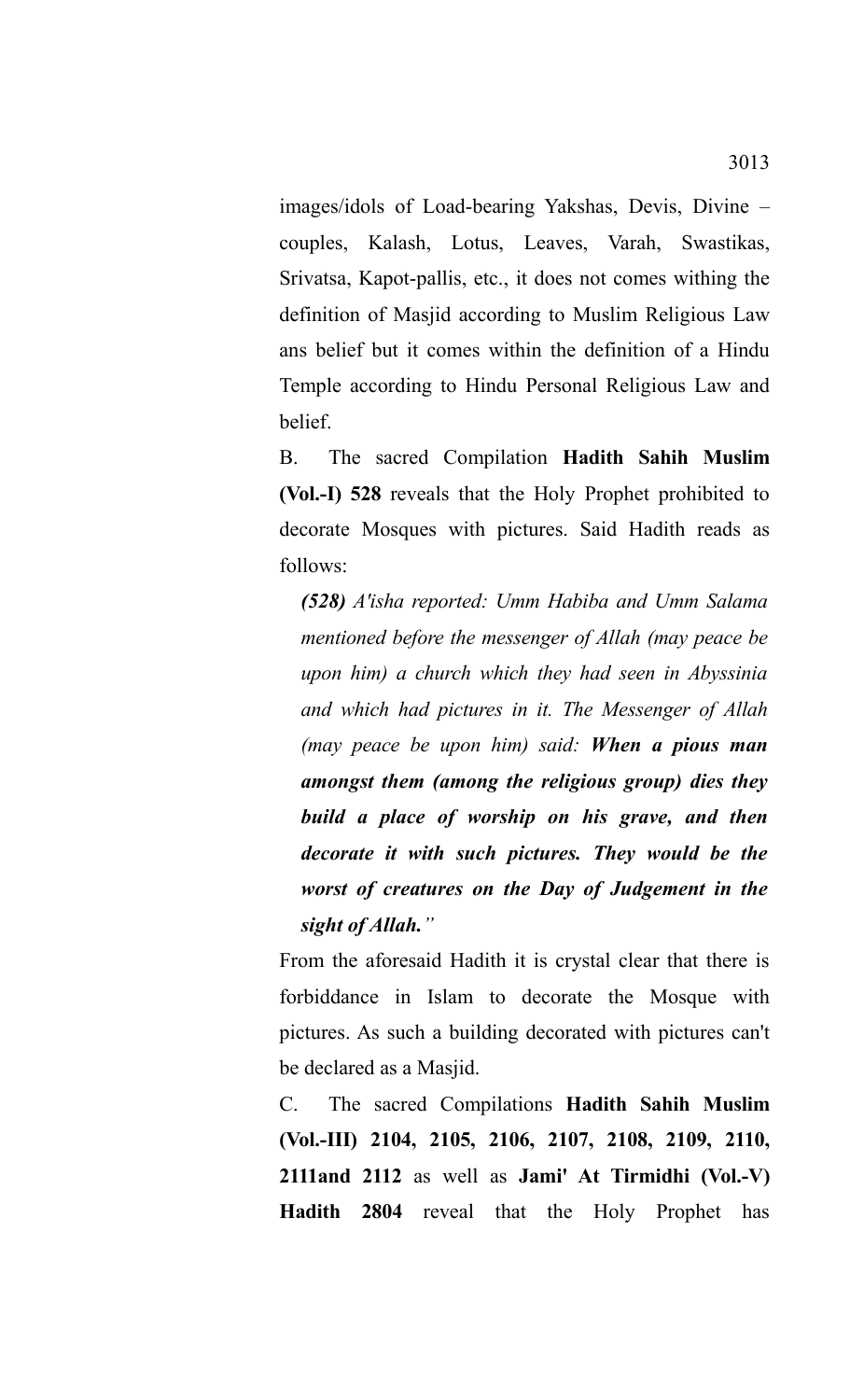acknowledged that the Angles do not enter a house in which there is an object of images or a dog. Said Jami' At Tirmidhi read as follows:

*"2804. Ibn Abbas narrated: "I heard Abu Talhah saying: 'I heard the Messenger of Allah saying: "The angels do not enter a house in which there is a dog or an object of images." (Sahih)*

## *Comments:*

*The taking or drawing of a picture is not allowed, keeping it is also not permissible, and whoever does so is deprived of the blessed and merciful supplications of the angels; while a person is in need of mercy and blessing at every moment. Likewise, a dog is an impure animal and some are of a satanic nature and the angels despise the devil."*

*(Jami' At Tirmidhi (Vol.-V) Hadith 2804)* From the aforesaid Hadiths it is crystal clear that a building which contains images or dogs does not come within the definition of an "Abode of Angels" for the reasons of such building being hated by the angels.

D. The sacred Compilation **Hadith Sahih Muslim (Vol.-I) 556** reveals that the Holy Prophet prohibited to use designed garment at the time of prayer. Said Hadith reads as follows:

*"(556) A'isha reported: The Apostle of Allah (may peace be upon him) prayed in a garment which had designs over it, so he (the Holy Prophet) said: Take it to Abu Jahm and bring me a plain blanket from him, because its designs have distracted me."*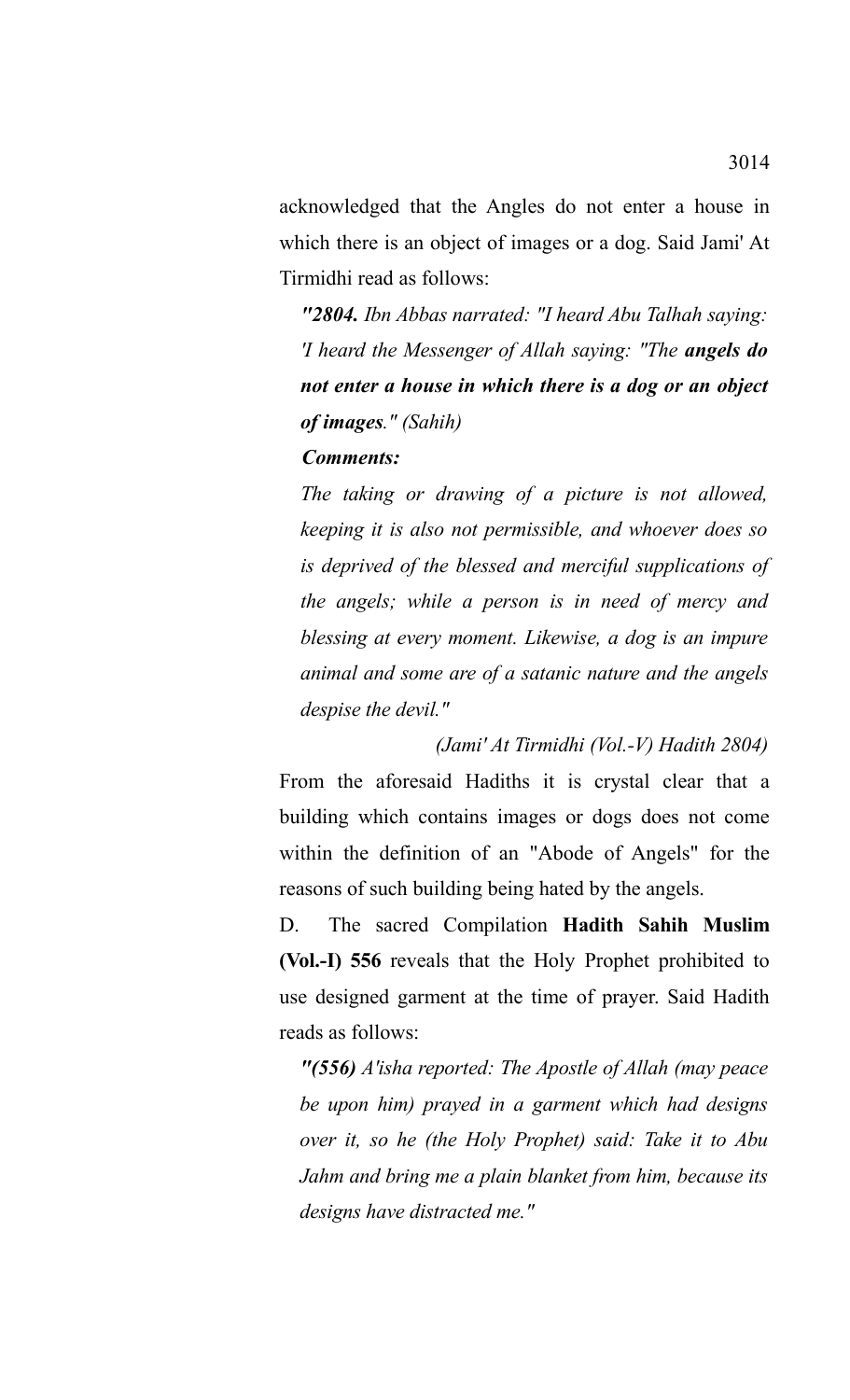From the aforesaid Hadiths it is known that designs detract attention from prayer wherefrom it can be necessarily inferred that a Masjid wherein prayer is offered to Almighty must not have design in it otherwise it will detract the attention of the worshippers from prayer and lose its status of being a Masjid.

E. The **Muwatta' Imam Malik (para 1743)** reveals that the Holy Prophet declined to use a pillow (mattress) painted with pictures and said that no angles enter the house that contains a picture as also that the makers of pictures will suffer punishment on the day of judgment said Muwatta 1743 reads as follows:

*"(1743) 'A'ishah reported that she bought a pillow (mattress) on which were painted pictures. When the Messengers of Allah (may peace be upon him) saw it, he kept standing at the door of her apartment and did not enter and his face showed signs of displeasure. She said : Messenger of Allah, I repent and ask forgiveness of Allah and His Messenger ; what fault is mine? He asked : What pillow (mattress) is this? She said : I bought it, so that you may sit on it, recline on it. The Messenger of Allah (may peace be upon him) said : The makers of pictures will suffer punishment on the Day of Judgment. They will be told to give life to what they had painted in the world. Then he added : No angels enter the house that contains pictures."*

**3190.** There cannot be a mosque in a place surrounded by graves as facing towards graves Namaz cannot be offered. This according to Sri P.N.Mishra, Advocate, is another reason for not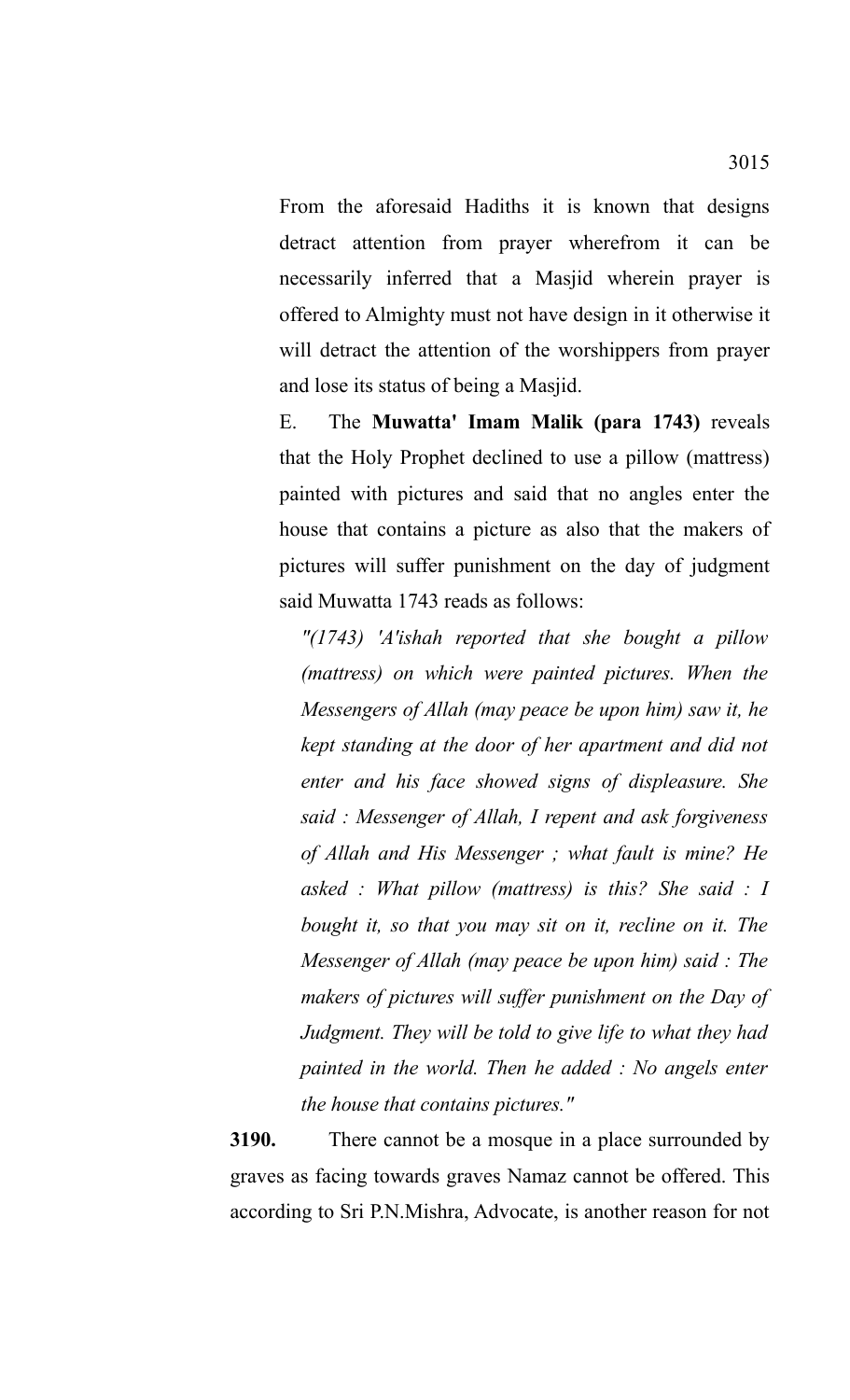treating the disputed building a mosque. Elaborating the above submission, Sri Misra said:

A. In the schedule of the plaint the suit premises has been shown to be surrounded on all four sides by the graves, and sacred Hadiths prohibit from – offering prayers towards graves, visiting the graces of strangers, sitting on graves and erecting tent over a grave as such according to Islamic Law and tenets the scheduled Premises was never appropriate place for offering prayers to Merciful Almighty Allah. As such no deceleration of Mosque as prayed for can be granted.

B. The Sacred Compilation Jami' At-Tirmidhi (Vol.-2) Hadith 1050 reveals that the Holy Prophet has commanded not to sit on the graves nor perform Salat i.e. prayer towards graves.

*1050.Abu Marthad Al-Ghanawi narrated that the Prophet said: "Do not sit on the graves not perform Salat towards them." (Sahih)*

*(He said:) There are narrations on this topic from Abu Hurairah,' Amr bin Hazm, and Bashir bin Al-Khasasiyyah.*

*(Another route) with this chain, and it is similar.*

C. The Sacred Compilation **Jami' At-Tirmidhi (Vol.-2) Hadith 1054 and ibid (Vol.1) Hadith 230** reveals that the Holy Prophet had prohibited Muslims from visiting the graves except the grave of their mothers. The said Hadith reads as follows:

*"1054. Sulaiman bin Buraidah narrated from his father that the Messenger of Allah said: "I had prohibited you*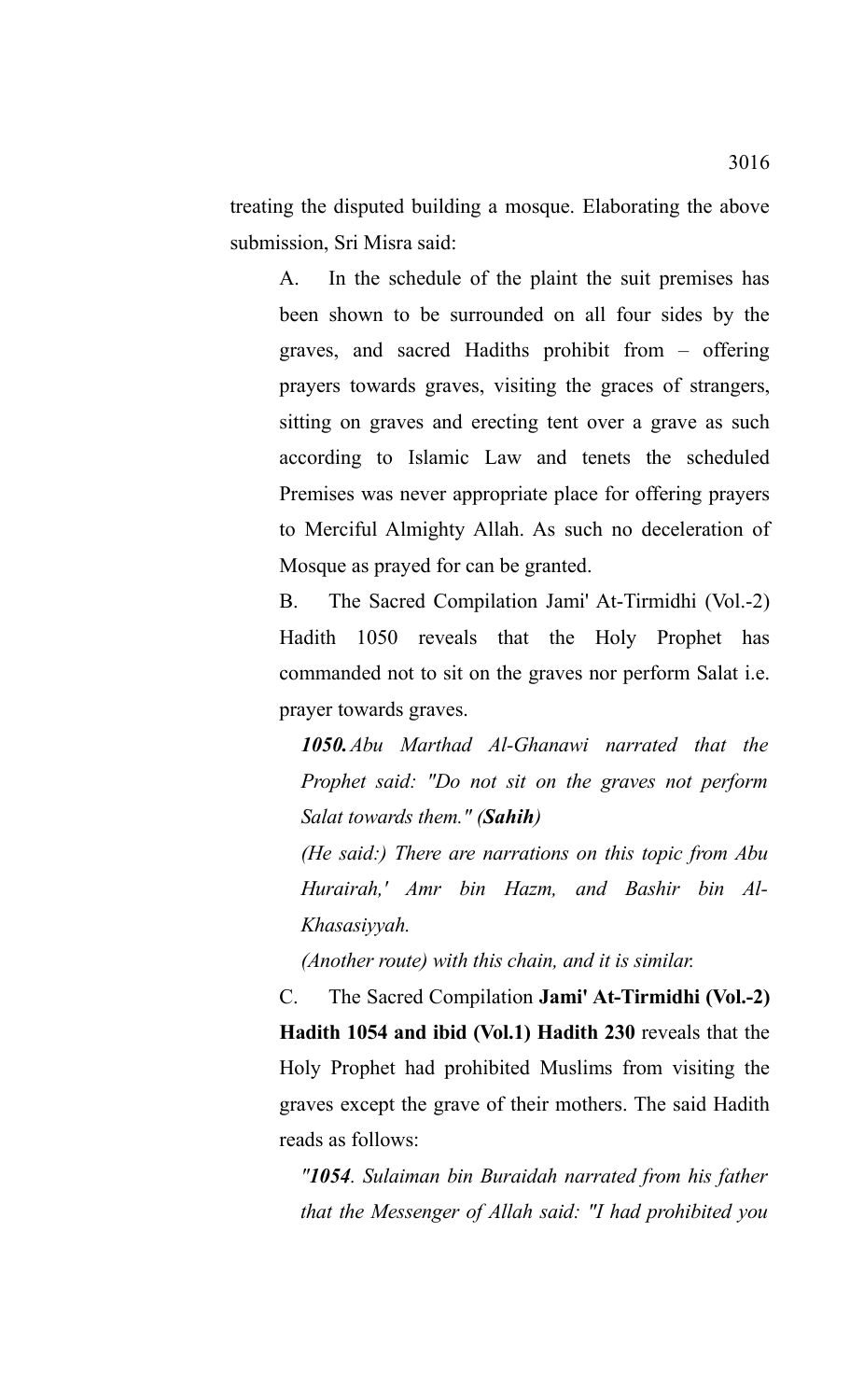*from visiting the graves. But Muhammad was permitted to visit the grave of his mother: so visit them, for they will remind you of the Hereafter."*

*Jami' At-Tirmidhi (Vol.-2) Hadith 1054 "320. Ibn 'Abbas narrated: "Allah's Messenger cursed the women who visit the graves, and those who use them as Masajid and put torches on them." (Da'if)*

*Jami' At-Tirmidhi (Vol.-1) Hadith 230*

As such to go an alleged Mosque surrounded on all four sides by graveyards means to visit the graves of strangers every day which act has been prohibited in Islam wherefrom it can be safely inferred that the Muslims are forbidden from offering prayers in a graveyard-locked place/building.

D. The Sacred Compilation **Jami' At-Tirmidhi (Vol.-5) Hadith 2890** reveals that even a tent cannot be erected over the grave as it incites sin.

*"2890. Ibn Abbas narrated: "One of the Companions of the Prophet put up a tent upon a grave without knowing that it was a grave. When he realized that it was a person's grave, he recited Surat Al-Mulk until its completion. Then he went to the Prophet and said, 'O Messenger of Allah (Indeed) I erected my tent without realizing that it was upon a grave. So when I realized there was a person in it I recited Surat Al-Mulk until its completion.' So the Prophet said: 'It is a prevention, it is a salvation delivering from the punishment of the grave." (Da'if)*

E. Neil **B.E. Ballie** in his Book **'A Digest of**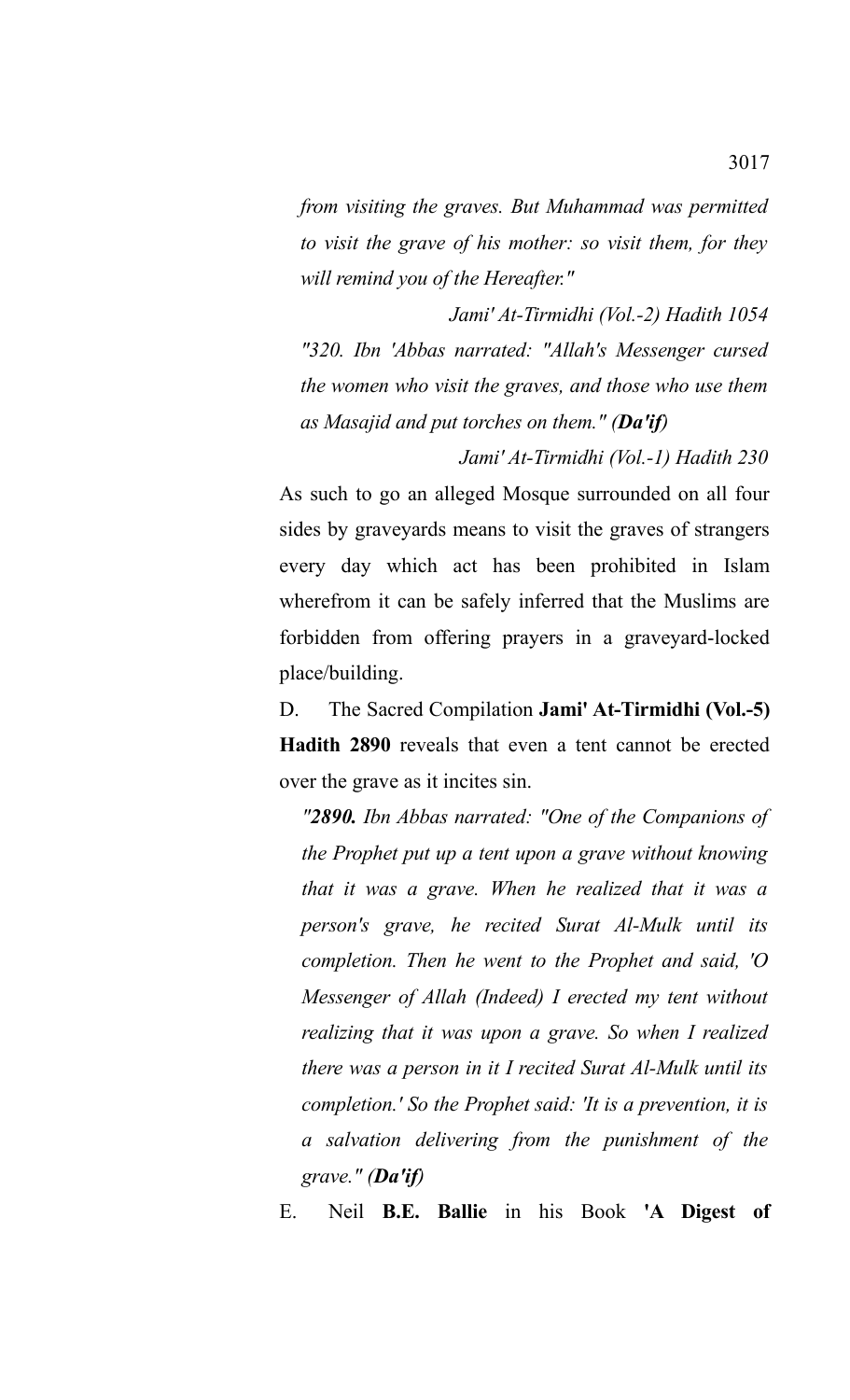**Mohommedan Law' Part- First (Second Edition 1875)** containing the doctrines of the Hanifeea Code of Jurisprudence at page 621-22 records that the bodies buried in the ground can be exhumed by the rightful owner if the land was usurped. Relevant extract from the above referred paged reads as follows:

*"When a body has been buried in the ground, whether for a long or short time, it cannot be exhumed without some excuse. But it may be lawfully exhumed when it appears that the land was usurped, or another is entitled to it under a right of pre-emption."*

Be it mentioned herein that the Plaintiff' witnesses have admitted that the graves were dug up by the Hindus after purchasing the lands wherein graves were located. It is settled law that public Graveyard can not be sold wherefrom it becomes crystal that it was not a public Graveyard meant for the Muslims.

F. The Sacred Compilation **Jami' At-Tirmidhi (Vol.-2) Hadith 1052** reveals that the Holy Prophet had prohibited plastering graves, writing on them, building over them and treading on them.

*"1052. Jabir narrated:" The Messenger of Allah prohibited plastering graves, writing on them, building over them and treading on them."(Sahih)*

As such it cannot be inferred that the plasterd graves mentioned in Commissioner's report in 1950 were built by Emperor Babur of his soldiers who died in alleged war between him and the then ruler of Ajodhya because the Emperor Babur was a scholar of Hanafi School of Islamic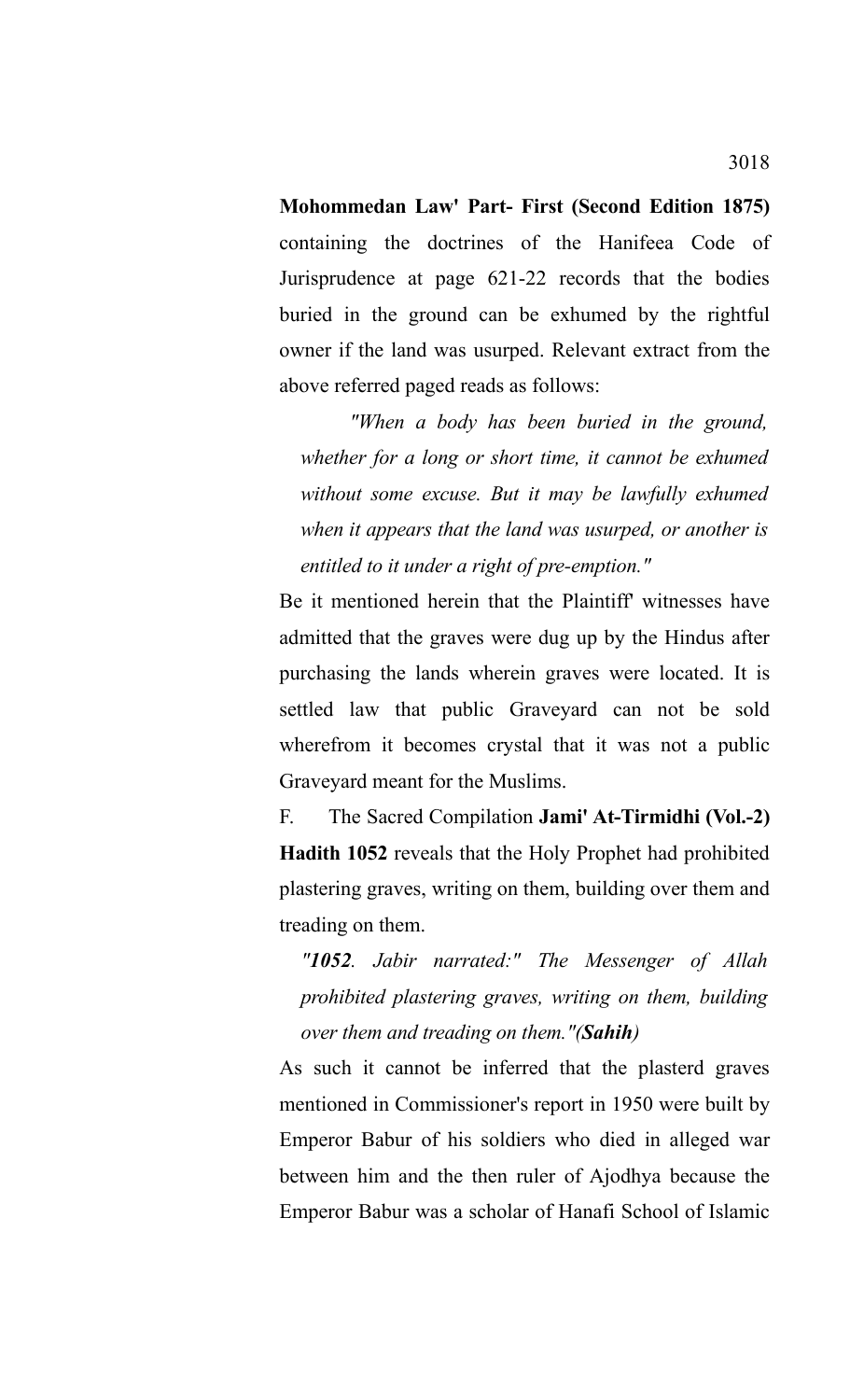Law which does not permit to built plastered graves of soldiers.

**3191.** Sri Mishra pointed out certain other prohibitions in Islamic Law which according to him amounts to a 'command' against construction of a mosque in violation thereof and said:

A. In vicinity of bells there cannot be a mosque because it is revelation of the holy Prophet that bell is abode of saitan, contrary to it bell is integral part of 16 organs of religious customs of worship of the hindus as such as all along bells remained in the disputed site it can't be a mosque.

B. In a Hindu Temple ringing of bell is integral part of worship while according to Shar bell is considered to be an instrument of Satan and angels do not enter such a house where bell is as such. A place where angels do not enter can't be a Masjid. The Gazetteer of 1877-78 and Millet's Settlement Report say that till 1855 Hindus were worshipping in the same and one building which was allegedly known as Mosque-temple said to be erected by Moghul Emperor Babur over the sacred site of Sri Ramajanamsthan by demolishing Hindu temple of that shrine and on annexation of Oudh to British India (on  $13<sup>th</sup>$ February, 1856 and Lord Canning's proclamation on 15<sup>th</sup> March, 1859, confiscating all proprietary rights in the soil of the Oudh Province) the Administration made an enclosure bifurcating the Temple compound and thereby ordered Hindus not to enter inside the said building inconsequence whereof Hindus erected a platform in the Temple compound just after enclosure and started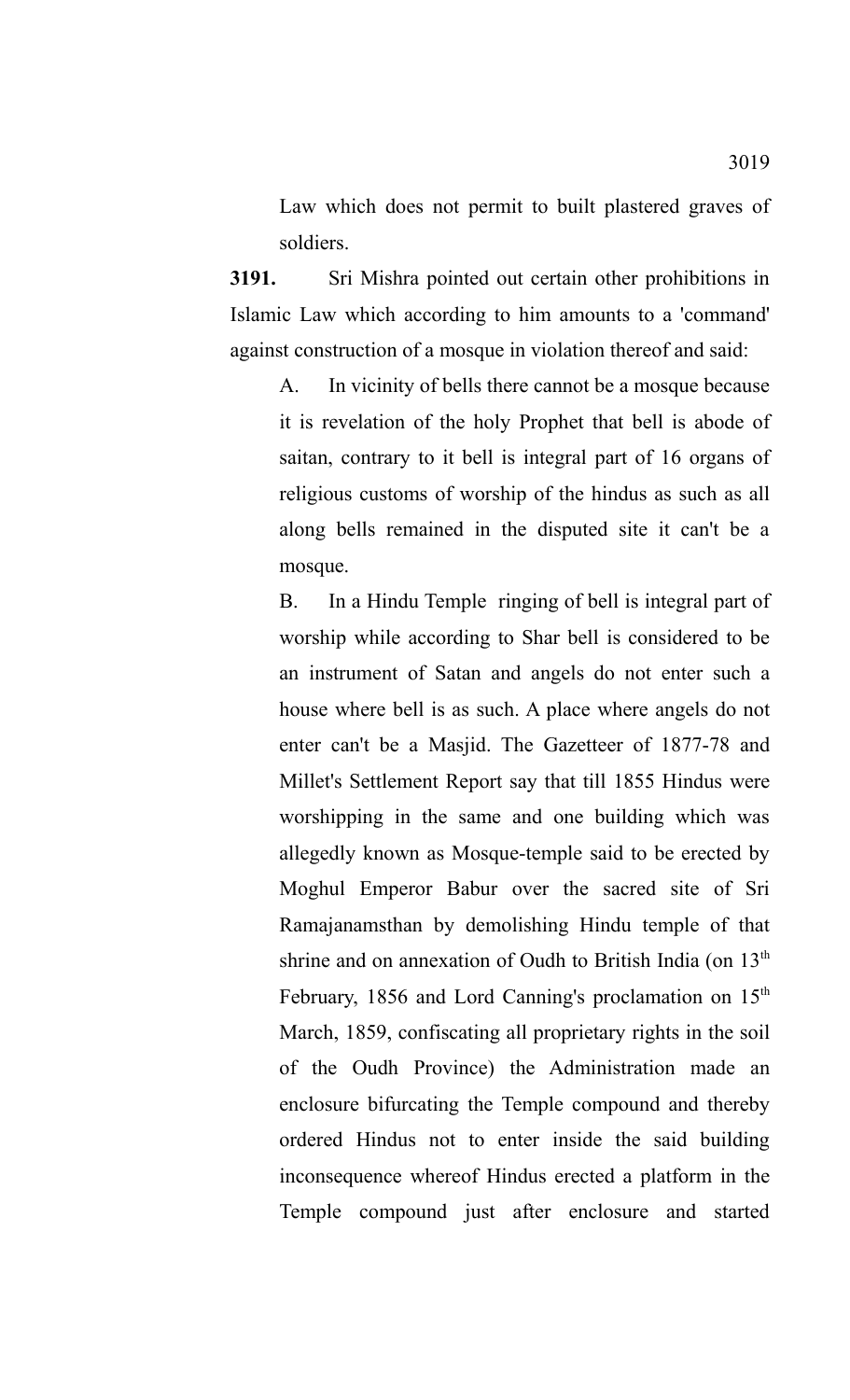worshiping thereon. From the several applications of the persons claiming to be Mutvallis/ Muezzins/ Khattibs, it however is apparent that even after 1855 and onwards Hindus were continuously worshipping in the said temple and, from their application of 1883 it becomes crystal clear that in addition to performing Idol worship in the said disputed Temple-Mosque building Hindus were celebrating their festivals as such for all practical purposes said building was a Hindu temple and according to Musalman Law due to presence of Idols & Bells it was not at all a Masjid.

C. The Sacred Compilation **Hadith Sahih Muslim (Vol.-III) 2113 and 2114** reveal that the Holy Prophet had said that Angels do not accompany the person who has with him a bell because the bell is the musical instrument of the Satan. The said Hadiths read as follows:

*"(2113) Abu Huraira reported Allah's Messenger (may peace be upon him) had said: Angels do not accompany the travellers who have with them a dog and a bell."*

*"(2114) Abu Huraira reported that Allah's messenger (may peace be upon him) had said: The bell is the musical instrument of the Satan."*

D. The Sacred Compilation **Hadith Sahih Muslim (Vol.-I) 377** as well as **Jami' At-Tirmidhi (Vol.-1) 190** reveal that the Holy Prophet did not approve the method of giving Ajan/ Adhan by ringing the bell like the persons of other faith; of course, reason behind this was that it was an instrument of Satan. Said Hadiths read as follows:

*"(377) Ibn Umar reported: When the Muslims came to*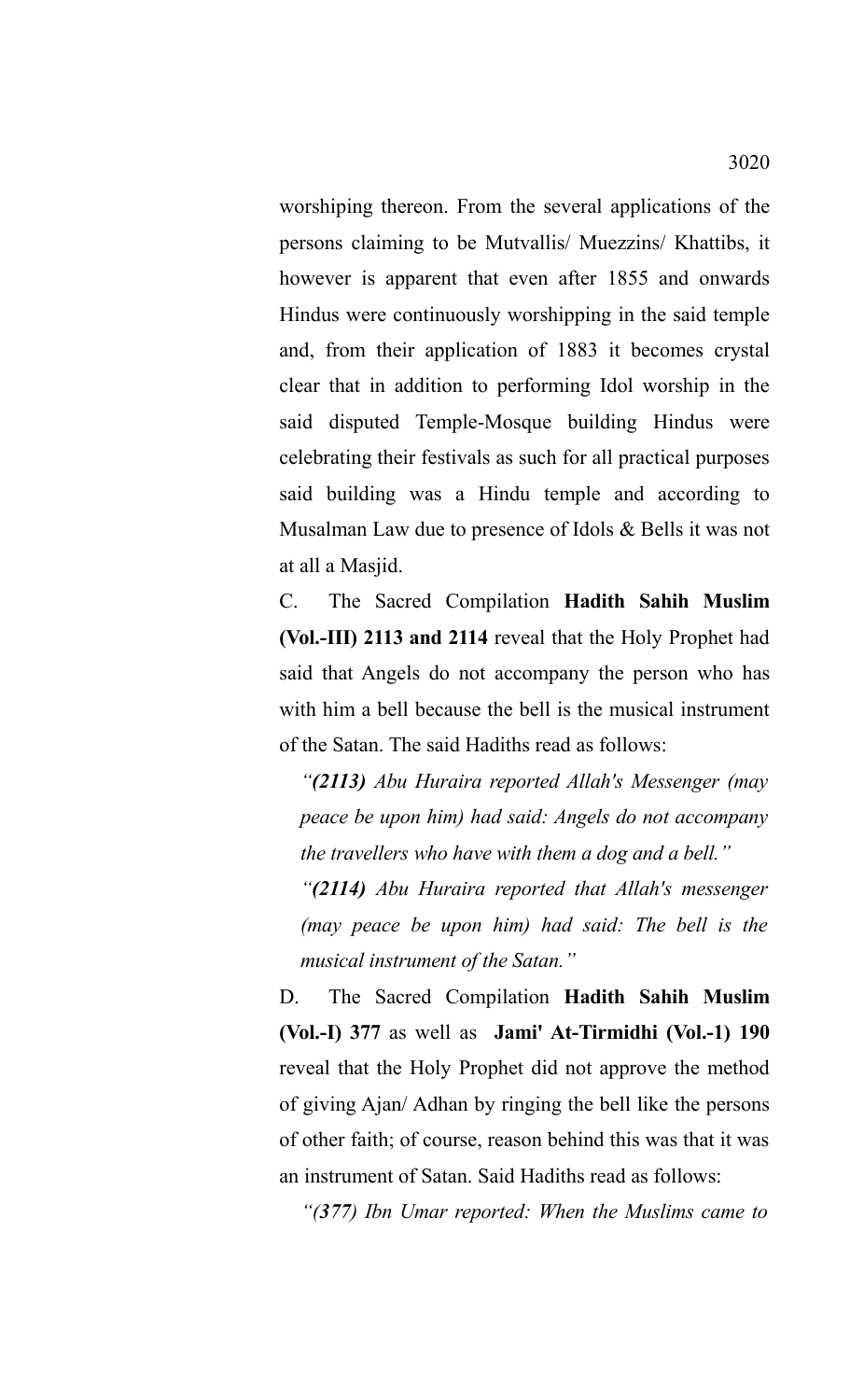*Medina, they gathered and sought to know the time of prayer but no one summoned them. One day they discussed the matter, and some of them said: Use something like the bell of the Christians and some of them said: Use horn like that of the Jews. Umar said: Why may not a man be appointed who should call (people) to prayer ? The Messenger of Allah (may peace be upon him) said: O Bilal, get up and summon (the people) to prayer."*

*( Hadith Sahih Muslim (Vol.-I) 377 at page 256) "190. Ibn ' Umar narrated. "When the Muslims arrived in Al-Madinah, they used to assemble for the Salat, and guess the time for it. There was no one who called for it (the prayer). One day they discussed that and some of them said that they should use a bell like the bell the Christians use. Others said they should use a trumpet like the horn the Jews use. But 'Umar [bin Al-Khattab] said: 'Wouldn't it be better if we had a man call for the prayer?" He said: "So Allah's Messenger said: 'O Bilal Stand up and call for the Salat."*

*(Jami' At-Tirmidhi (Vol.-1) 190 at page 215)*

E. In **'Ibn Battuta' Travels in Asia and Africa' (1325- 1354)** on page 142, Ibn Battuta writes that he became surprised when he heard bells ringing on all sides of the mosque wherein he was staying. In his note on page 357 of the said book the editor/translator explains that the Muslim hold the ringing of bells in the greatest abhorrence and believe that the angles will not enter the house wherein bells are rung. As the suit premises was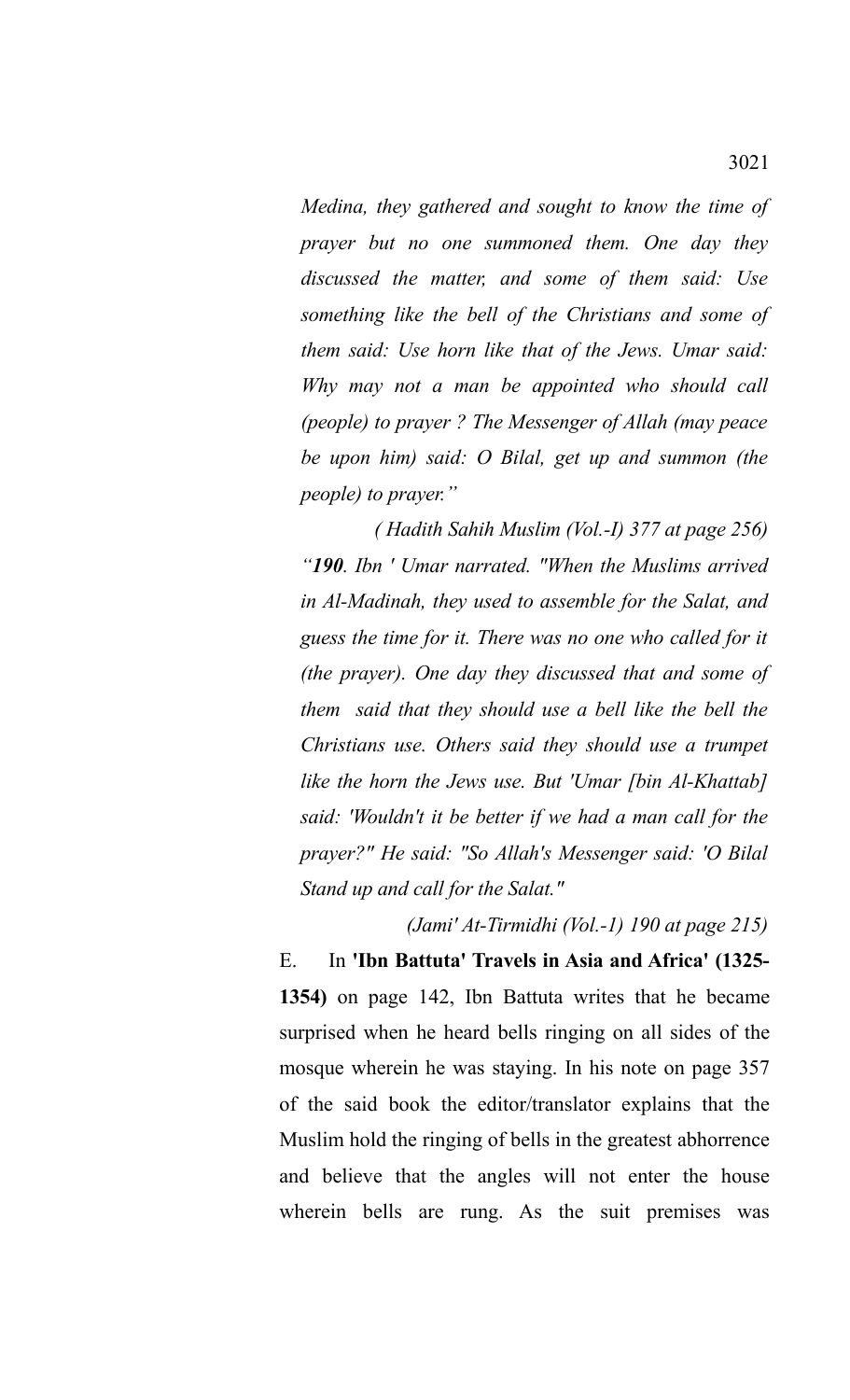surrounded by all sides from the temples and even in the alleged Temple – Mosque building Hindus were worshipping by Ringing bells, according to Shar it cannot be termed as mosque. Relevant extracts from the said book read as follows:

*"We stayed as Kafa in the mosque of the Muslims. As hour after our arrival we heard bells ringing on all sides. As I had never heard bells before, I was alarmed and bade my companions ascend the minaret and read the Koran and issue the call to prayer. They did so, when suddenly a man entered wearing armour and weapons and greeted us. He told us that he was the qadi of the Muslims there, and said "When I heard the reading and the call to prayer, i feared for your safety and came as you see.*

*Muslim hold the ringing of bells in the greatest abhorrence, and attribute to the Prophet the saying : "The angels will not enter any house wherein bells are rung."*

*F. The Sacred Compilation Hadith Sahih Muslim (Vol.-II) 851 & 851R3 reveal that it was commanded by the Holy Prophet that Muslims must observe silence during sermon on Friday. The said Hadiths reads as follows:*

*"(851) Abu Huraira reported what Allah's Messenger (SAW) had said: If you ask your companion to be quiet on Friday while the Imam is delivering the sermon, you have in fact chattered."*

*(851R3) On the authority of Abu Huraira that the Holy Prophet said: "If you said to your companion: Be quiet,*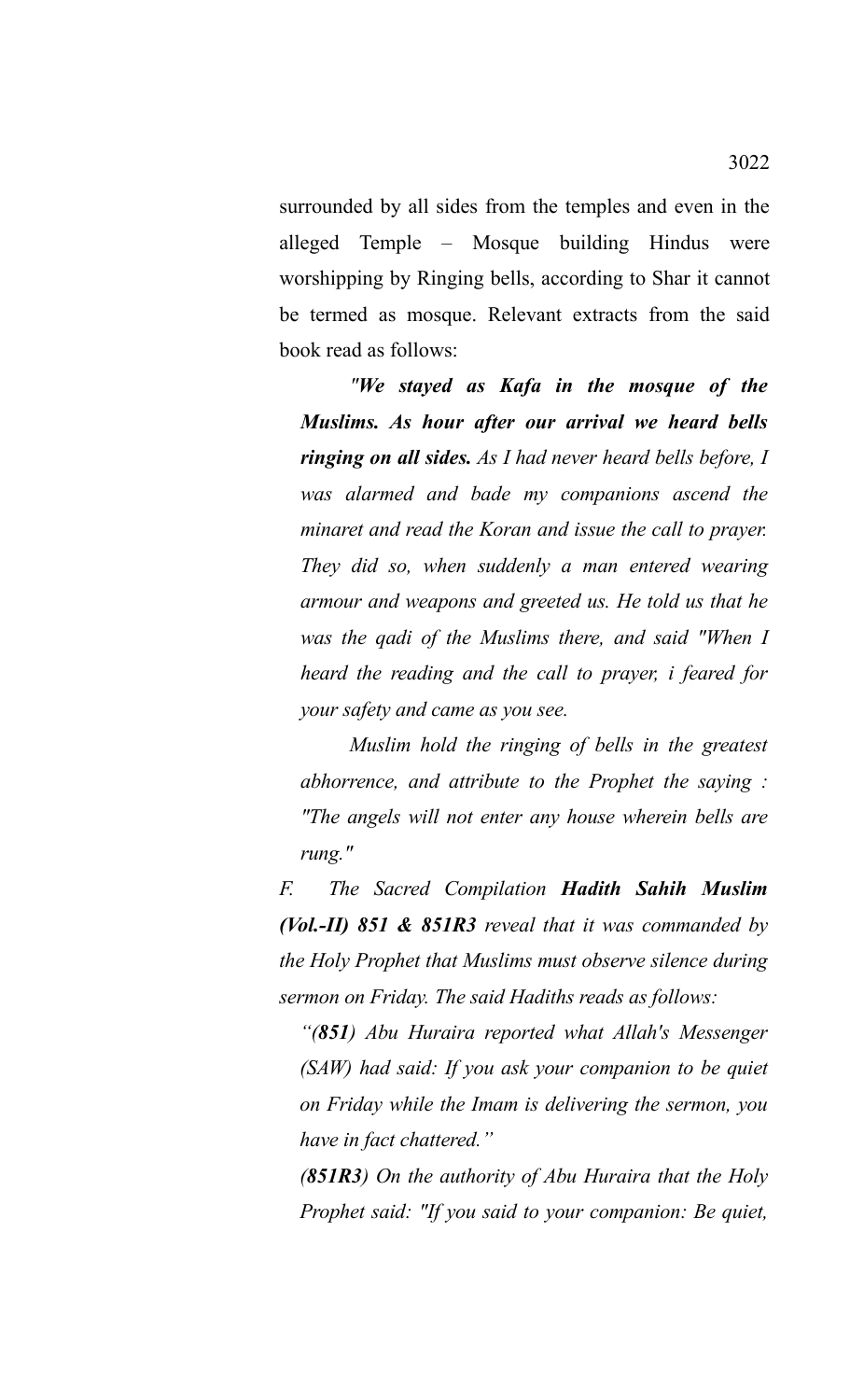## *on Friday, and the Imam is delivering the sermon, you have in fact chattered.*

From the aforesaid Hadith it becomes clear that in the noisiest place where bells were/are being rung and Conch Shells were/are being blown prayer could not be offered. As it is admitted by the then alleged Mutawalli that Conch Shell was being blown by the Pujari Neehang Singh even in 1861 said Structure can't be a Masjid but for all practical purposes it was/is only Temple.

G. As there was no provision of water for Wadu in the disputed structure it can't be a mosque it was all along a Hindu temple. Without performing wadu by pure water in a mosque one cannot offer prayer. One Hadith says that for Friday's prayer one should take a bath in his house and thereafter perform wadu (Vazu) in a Mosque and then he should offer prayer from which it becomes crystal clear that performing wadu in a mosque is mandatory pre condition for offering one's prayer to Almighty Merciful Allah. As Friday's prayer is offered in congregation at least on that day huge quantity of water is required but in the alleged Temple-Mosque premises there was no such provision of water for Muslims for performing wadu from which it can be safely inferred that said structure was neither meant for offering Salat nor was a Masjid at all but all along it was a temple, as such the same cannot be declared Baburi Masjid.

H. The Sacred Compilation **Hadith Sahih Muslim (Vol.-II)** 844 & 855 reveal that before offering Friday's prayer one should take a bath in his house and thereafter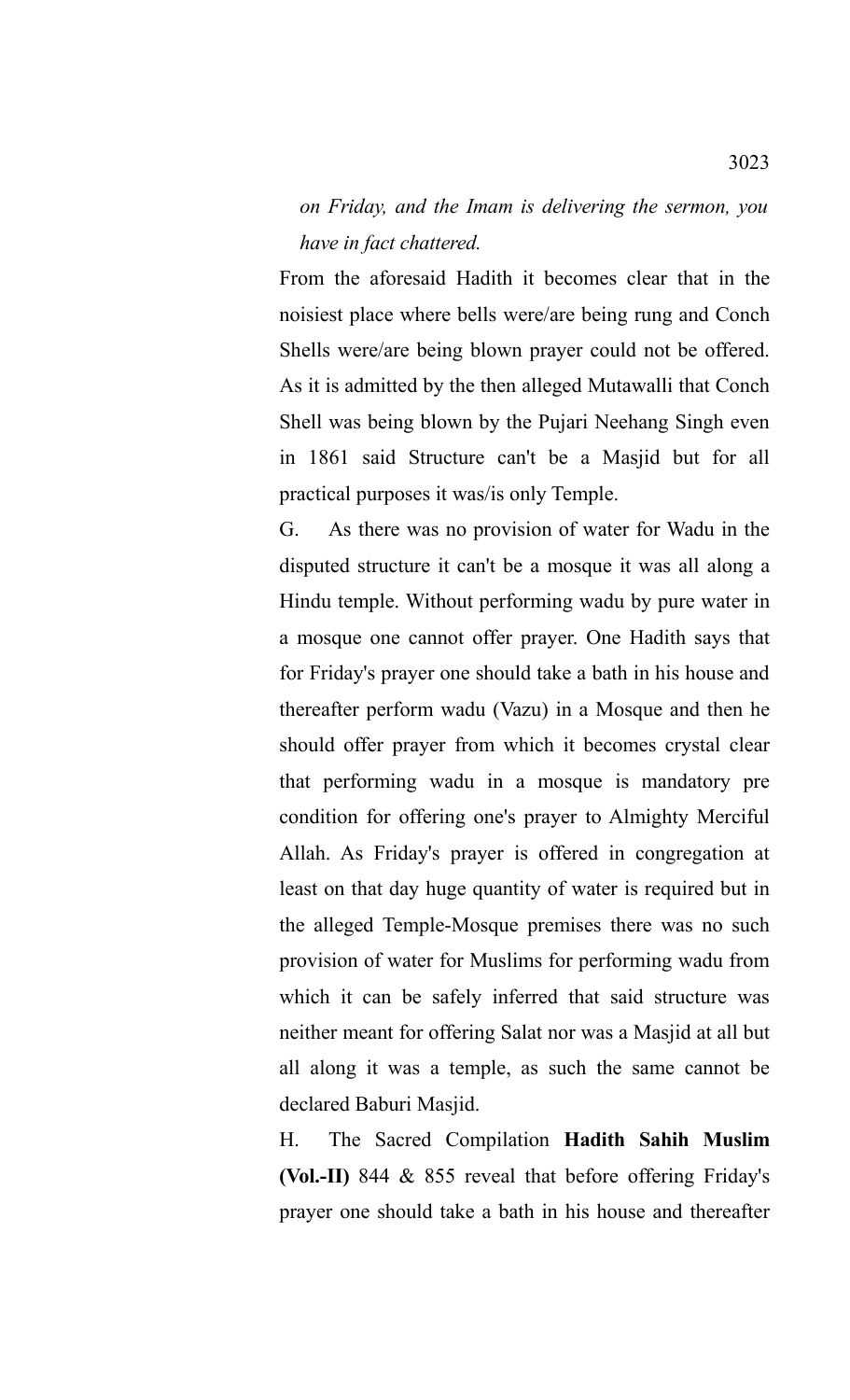perform Wadu in a Mosque. Said Hadiths read as follows:

*(844) 'Abdullah reported that he heard Allah's Messenger (SAW) who said: When any one of you intends to come for Friday prayer, he should take a bath. (845) 'Abdullah (b. 'Umar) reported from this father, that while he was addressing the people on Friday (sermon), a person, one of the Companions of the Messenger of Allah (SAW), entered (the mosque). 'Umar said to him loudly: What is the time hour (for attending the prayer)? He said: I was busy today and I did not return to my house when I heard the call (to Friday prayer), but I performed ablution (only). Upon this 'Umar said: Just ablution! You know that the Messenger of Allah (SAW) commanded (us) to take a bath (on Friday).*

I. The Sacred Compilation **Hadith Sahih Muslim (Vol.-I) 225; (Vol.-II) 844-847R1** and **Jami' At-Tirmidhi (Vol.-1) Hadith 1-5, 90, 200-201, 497-498** say that prior to offering prayer performance of Wadu by pure water is necessary and for Friday's prayer it is must to take bath in one's house then visit the Masjid and perform Wadu in it by water prior to offering prayer.

*"(225) Hammam b. Munabbih, who is the brother of Wahb. Munabbih, said : This is what has been transmitted to us by Abu Huraira from Muhammad, the Messenger of Allah (SAW), and then narrated a hadith out of them and observed that the Messenger of Allah (SAW) said: The prayer of no one amongst you would be accepted in a state of impurity till he performs ablution (844) 'Abdullah reported that he heard Allah's*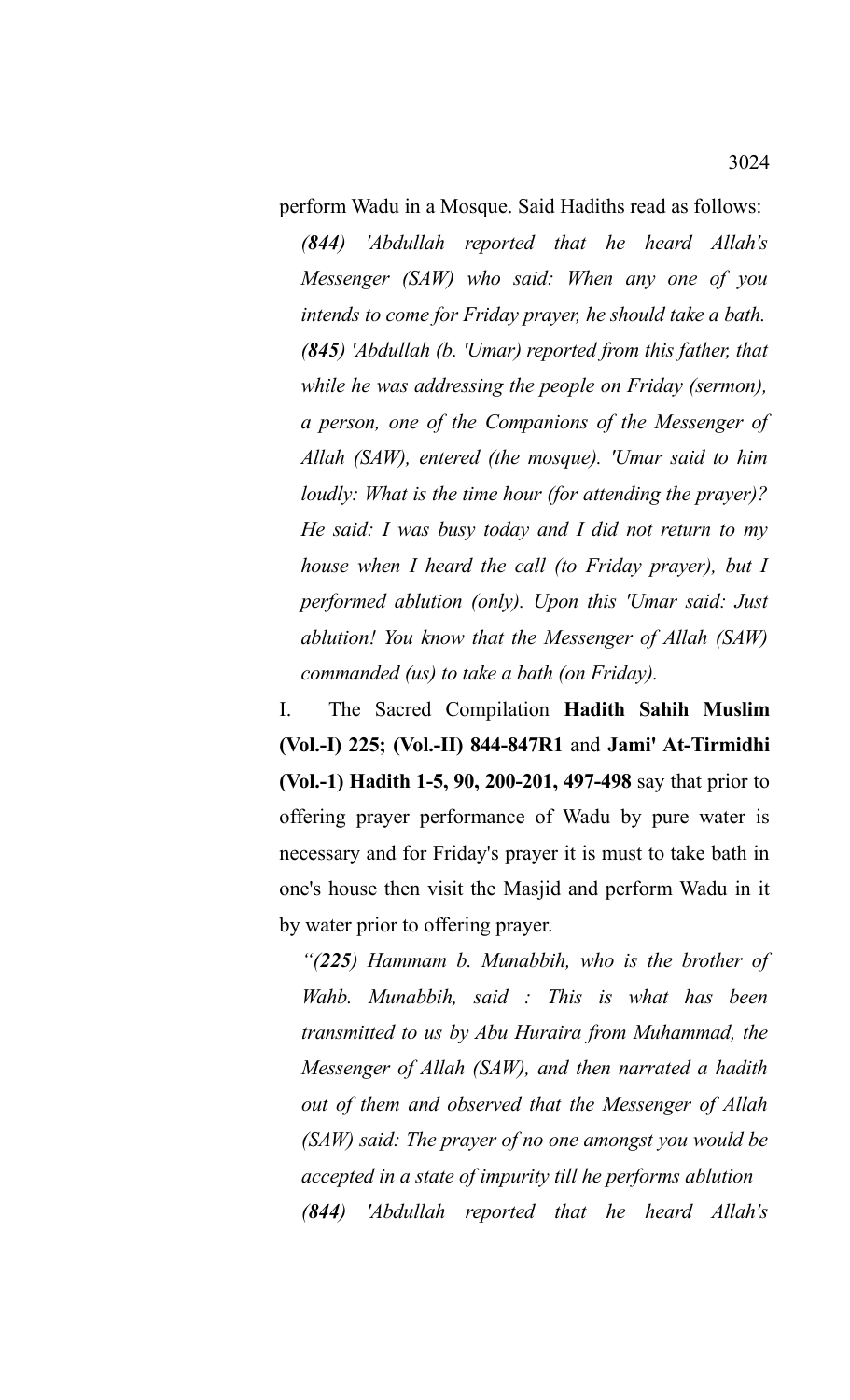*Messenger (SAW) who said: When any one of you intends to come for Friday prayer, he should take a bath. (844R1) 'Abdullah b. 'Umar reported that the Messenger of Allah (SAW) said when he was standing on the pulpit: He who comes for Friday prayer he should take a bath. (844R2) This Hadith has been narrated by Ibn 'Umar by another chain of transmitters.*

*(844R3) 'Abdullah (b. 'Umar) reported on the authority of his father that he heard the same thing from the Messenger of Allah (SAW).*

*(845) 'Abdullah (b. 'Umar) reported from this father, that while he was addressing the people on Friday (sermon),*

*a person, one of the Companions of the Messenger of Allah (SAW), entered (the mosque). 'Umar said to him loudly: What is the time hour (for attending the prayer)? He said: I was busy today and I did not return to my house when I heard the call (to Friday prayer), but I performed ablution (only). Upon this 'Umar said: Just ablution! You know that the Messenger of Allah (SAW) commanded (us) to take a bath (on Friday).*

*(845R1) Abu Huraira reported: 'Umar b. Khattab was delivering a sermon to the people on Friday when 'Uthman b. Affan came there. 'Umar insinuated to him and said: What would become of those person who come after the call to prayer ? Upon this 'Uthman said: Commander of the faithful, I did no more than this, that after listening to the call, I performed ablution and came (to the mosque). 'Umar said: Just ablution! Did not you hear the Messenger of Allah (SAW) saying: When any*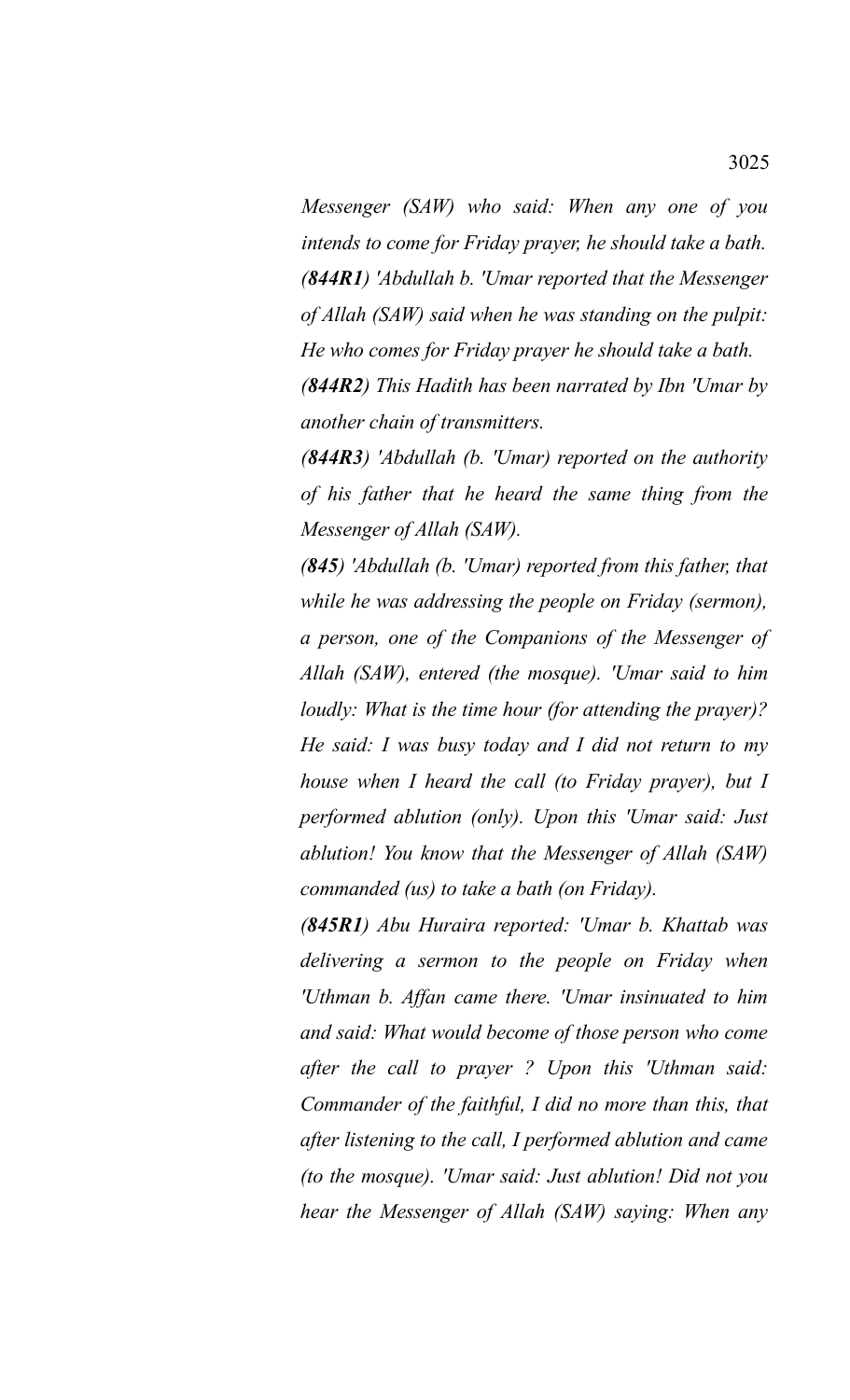*one of you comes for Friday prayer he should take a bath.*

*(846) Abu said Al-Khudri reported what Allah's Messenger (SAW) had said: Taking a bath on Friday is essential for every adult person.*

*(847) A'isha reported: The people came for Friday prayer from their houses in the neighbouring villages dressed in woollen garment full of dust which emitted a foul smell. A person among them (those who were dressed so) came to the Messenger of Allah (SAW) while he was in house. The Messenger of Allah (SAW) said to him: Were you to cleanse yourselves on this day.*

*(847R1) A'isha reported: The people (mostly) were workers and they had no servants. Bad-smell thus emitted out of them. It was said to them: If you were to take bath on Friday.*

#### *'Jami' At-Tirmidhi'*

*1. Ibn Umar narrated that the Prophet said: "Salat will not be accepted without purification, nor charity from Ghulul" (Sahih) Hannad said in his narration, "except with purification" (Sahih)*

*2. Abu Hurairah narrated that Allah's Messenger said: "When a Muslim, or believer, performs Wudu, washing his face, every evil that he looked at with his eyes leaves with the water-or with the last drop of water, or an expression similar to that-and when he washes his hands, every evil he did with his hands leaves with the water-or with the last drop of water- until he becomes free of sin." (Sahih).*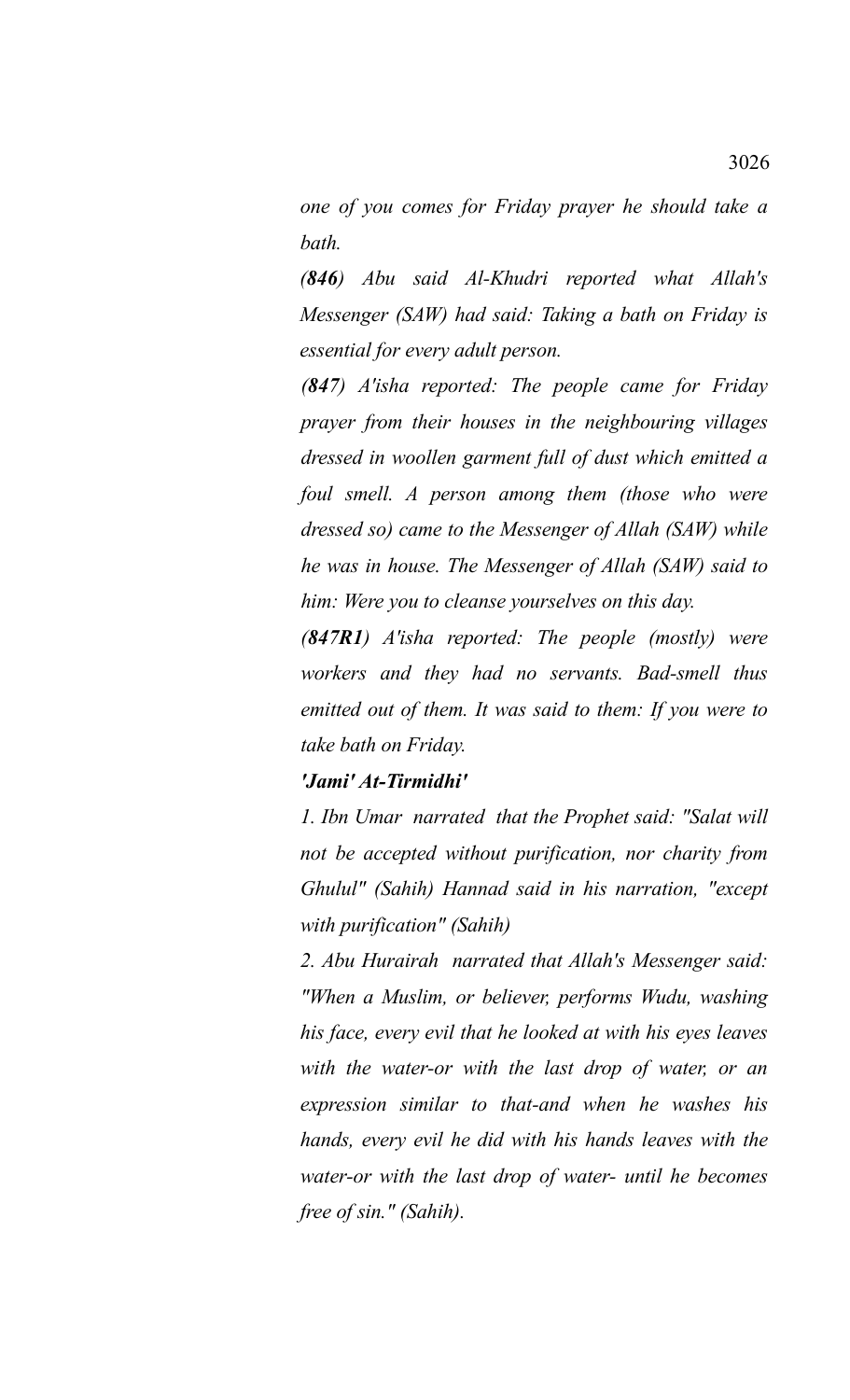*3. 'Ali narrated that the prophet said: "The key to Salat is the purification, its Tahrim is the Takbir, and its Tahlil is the Taslim. (Hasan)*

*4. Jabir bin 'Abdullah, may Allah be pleased with them, narrated that Allah's Messenger said: "The key to Paradise is Salat and the key to Salat is Wudu." (Hasan)"*

*5. Anas bin Malik said: "When the Prophet entered the toilet he would say: 'O Allah! Indeed I seek refuge in You."'*

 *Shu'bah (one of the narrators) said: "Another time he said: 'I seek refuge in You from Al-Khubthi and Al-Khabith.' Or: 'Al-Khubthi and Al-Khaba'ith.'" (Sahih)*

*90. Ibn 'Umar narrated: "A man greeted the Prophet (with Salam), and he was urinating, so he did not respond to him." (Sahih)* 

*200. Abu Hurairah narrated that Allah's Messenger said: "None should call the Adhan except for one with Wudu." (Da'if)* 

*201. Ibn Shihab narrated than Abu Hurairah said: None should call for the prayer except for one with Wudu."*

*497. Samurah bin Jundab narrated that Allah's Messenger said:"Whoever performs Wudu on Friday, then he will receive the blessing, and whoever performs Ghusl then Ghusl is more virtuous." (Hasan)*

*498. Abu Hurairah narrated that Allah's Messenger said "Whoever performs Wudu', performing his Wudu' well, then he comes to the Friday (prayer), and gets close, listens and is silent, then whatever (sin) was*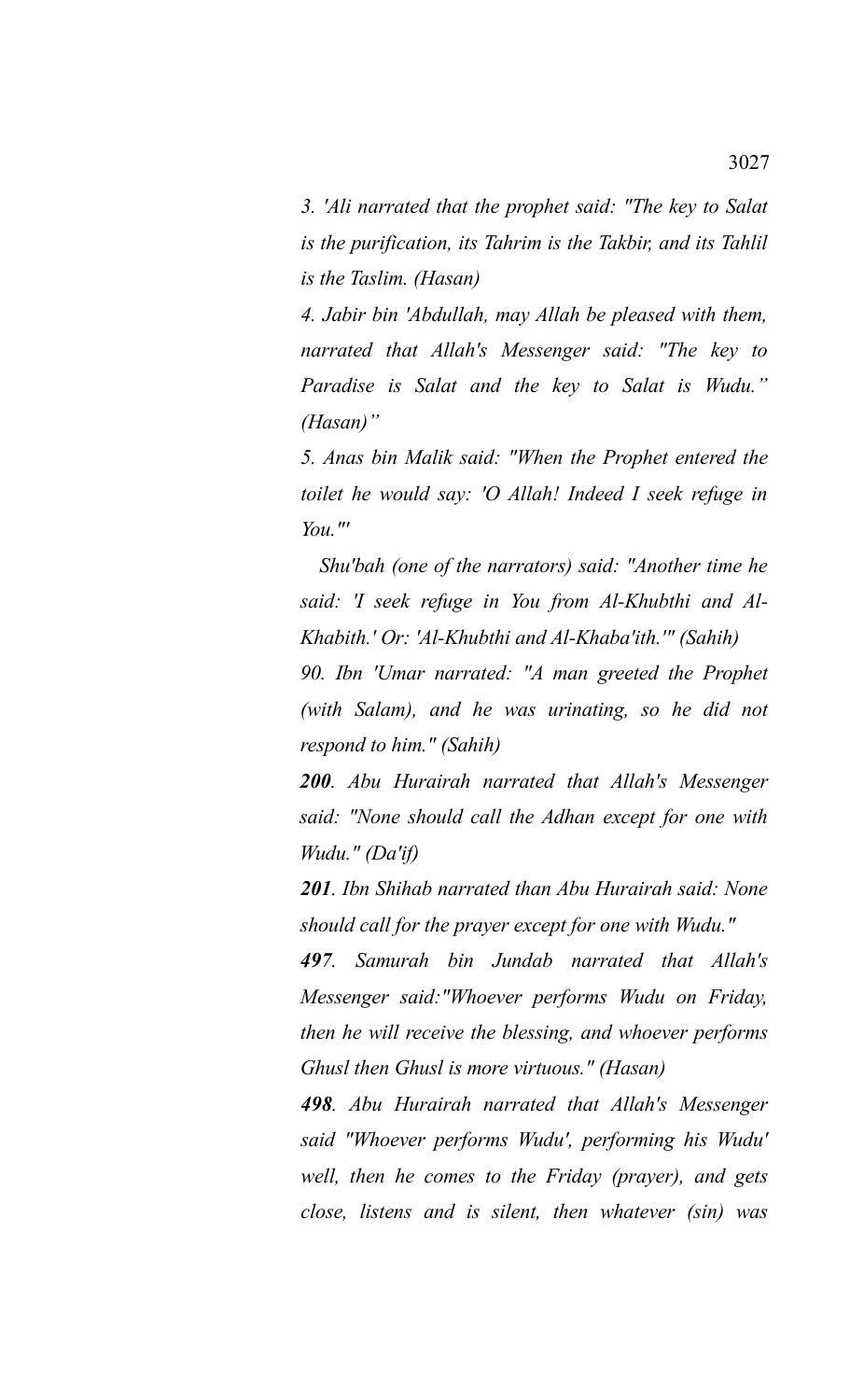*between that and (the last) Friday are forgiven for him, in addition to three days. And whoever touches the pebbles, he has committed Lagha (useless activity)." (Sahih)*

J. **The Holy Quran Surah 5 Al-Maidah Ayat 6** and the Sacred Compilation **Hadith Sahih Muslim (Vol.I) 367-370** provides that Tayammum i.e. purification by clean earth can be done only in extreme exigency at the time of travelling or war campaign when water is not available otherwise Wadu must be performed by water.

*"6. O you who believe! When you intend to offer As-Salat (the prayer), wash your faces and your hands (forearms) up to the elbows, rub (by passing wet hands over) your heads, and (wash) your feet up to the ankles. If you are in a state of Janaba (i.e. after a sexual discharge), purify yourselves (bathe your whole body). But if you are ill or on a journey, or any of you comes from the Gha'it (toilet), or you have been in contact with women (i.e. sexual intercourse), and you find no water, then perform Tayammum with clean earth and rub therewith your faces and hands. Allah does not want to place you in difficulty, but He wants to purify you, and to complete His Favour to you that you may be thankful.*"

*(367) A'isha reported: We went with the Apostle of Allah (may peace be upon him) on one of his journeys and when we reached the place Baida or That Al-Jaish, my necklace was broken (and fell some where). The Messenger of Allah (may peace be upon him) along with other people stayed there looking for it. There was*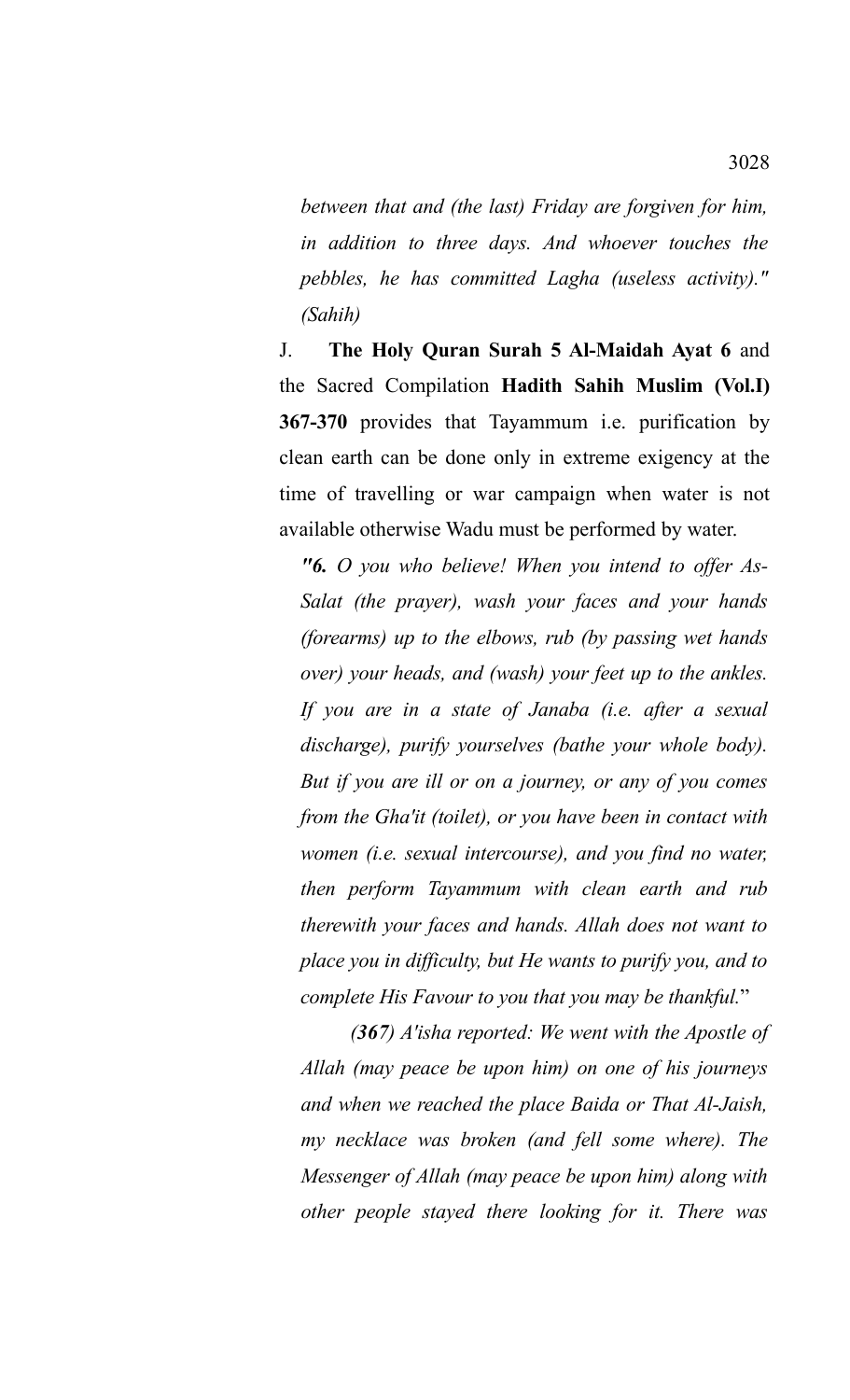*neither any water at that place nor was there any water with them (the Companions of the Holy Prophet). Some people came to my father Abu Bakr and said: Do you see what' Aisha has done? She has detained the Messenger of Allah (may peace be upon him) and the people accompanying him, and there is neither any water here or with them. So Aby Bakr came there and the Messenger of Allah (may peace be upon him) was sleeping with his head on my thigh. He (Abu Bakr) said: You have detained the Messenger of Allah (may peace be upon him) and the people and there is neither water here for with them. She (Aisha) said: Aby Bakr scolded me and uttered what Allah wanted him to utter and nudged my hips with his hand. And there was nothing to prevent me from stirring but the fact that the Messenger of Allah (may peace be upon him) was lying upon my thigh. The Messenger of Allah (may peace be upon him) slept till it was dawn at a waterless place. So Allah revealed the verses pertaining to Tayammum and they (the Holy Prophet and his Companions) performed Taymmum. Usaid b. Al- Hudair who was one of the leaders said: This is not the first of your blessings, O Family of Abu Bakr. Aisha said: We made the camel stand which was my mount and found the necklace under it.* 

*(368) Shaqiq reported: I was sitting in the company of Abdulla and Aby Musa, when Abu Musa said: O' Abdel – Rahman (kunya of Abdullah b. Masud), what would you like a man to do about the prayer if he experiences a seminal emission or has sexual*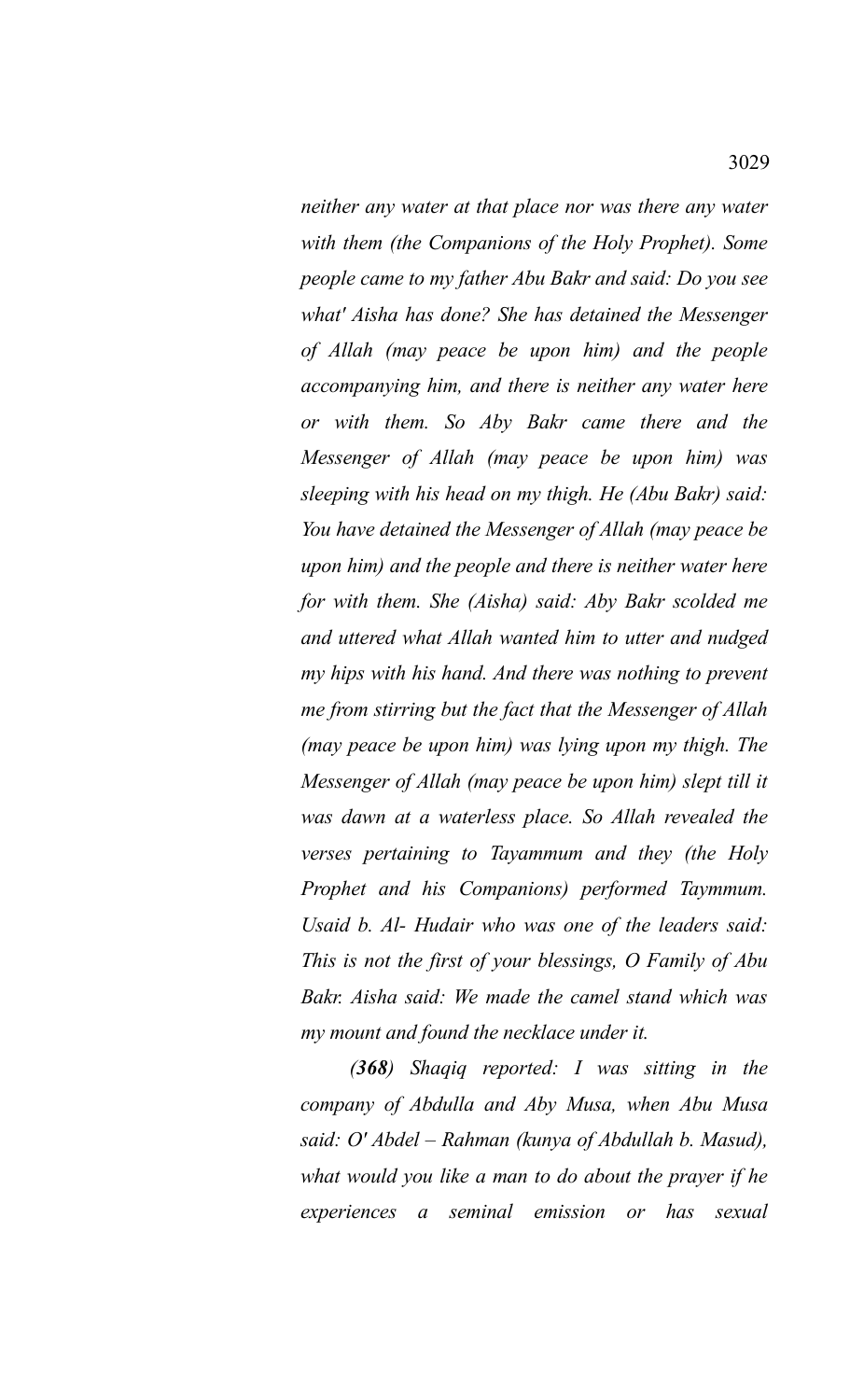*intercourse but does not find water for a month? Abdullah said: He should not perform Tayammum even if he does not find water for a month. Abdullah said: Then what about the verse in Sura Maida: If you do not find water betake yourself to clean with dust ? Abdullah said: If they were granted concession of the basis of this verse, there is a possibility that they would perform Tayammum with dust on finding water very cold for themselves. Abu Musa said to Abdullah: You have not heard the words of Ammar: The Messenger of Allah (may peace be upon him) sent me on an errand and I had a seminal emission, but could find no water, and rolled myself in dust just as a beast rolls itself. I came to the Messenger of Allah (may peace be upon him) and mentioned that to him and he (the Holy Prophet) said: It would have been enough for you to do this. Then he struck the ground with his hands once and wiped his right hand with the help of his left hand and the exterior of his palms and his face. Abdullah said: Didn't you see that Umar was not fully satisfied with the words of Ammar only ?*

*(369) Umair, the freed slave of Ibn' Abbas, reported: I and Abdel-Rahman b. Yasir, the freed slave of Maimuna, the wife of the Apostle (may peace be upon him) came to the house of Abu'l -Jahm b. Al- Harith Al-Simma Ansari and he said: The Messenger of Allah (may peace be upon him) came from the direction of A-Jamal well and a man met him; he saluted him but the Messenger of Allah (may peace be upon him) made no*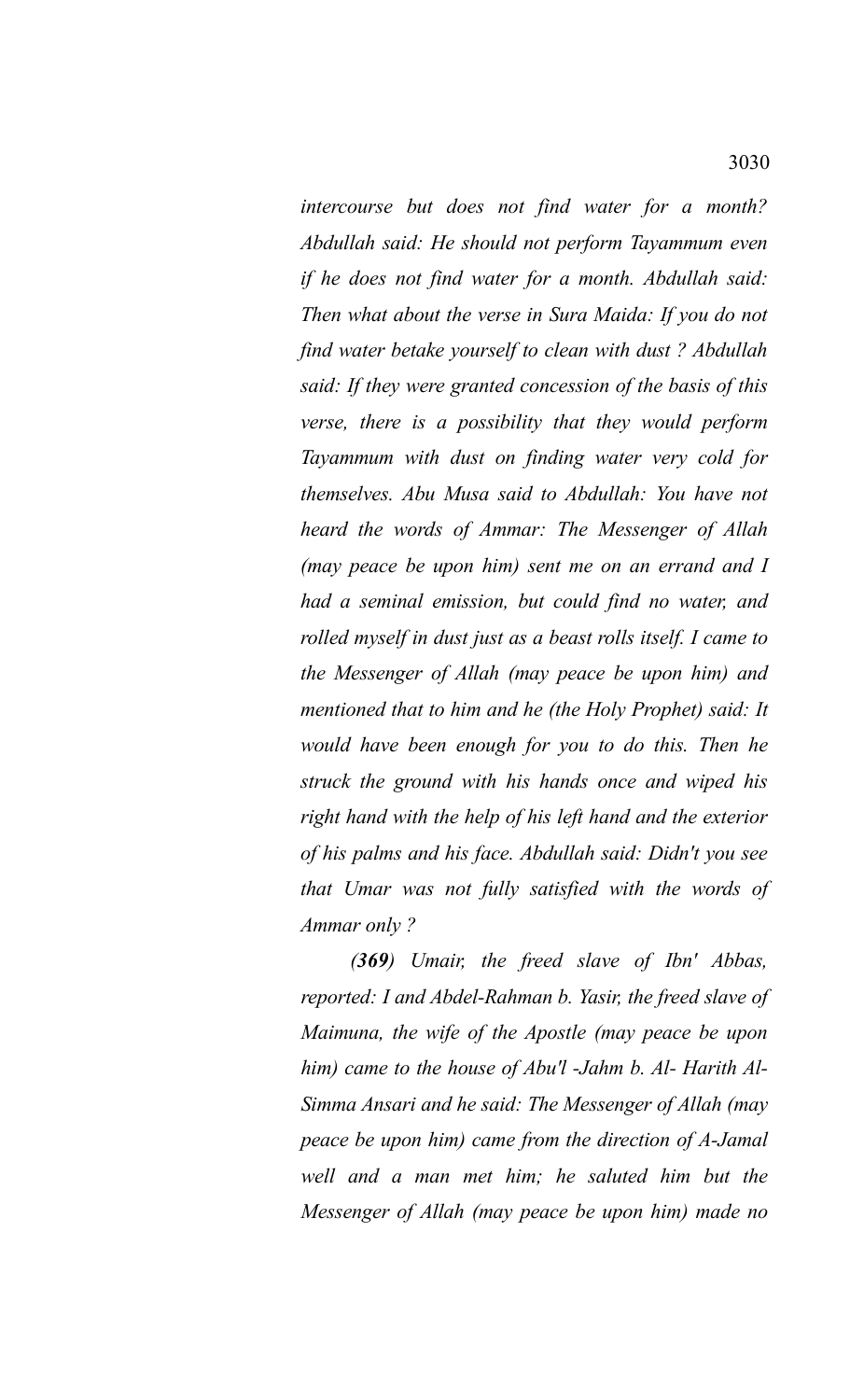*response, till the Holy Prophet came to the wall, wiped his face and hands and then returned his salutations.*

*(370) Ibn Ymar reported: A man happened to pass by the Messenger of Allah (may peace be upon him) when he was making water and saluted him, but he did not respond to his salutation.*

Since there was no provision of water reservoir in the disputed premises the question of performing wadu by huge crowd for Friday's prayer did not arise at all in other words the said structure was never used as Masjid for offering congregational prayer on Friday but all along remained as Hindus' Shrine.

**3192.** Besides above, there are some more references from Holy Quran relied and referred by Sri Mishra during the course of his arguments i.e.

## *Surah 9 Part 10*

*"18. The Mosques of Allah shall be maintained only by those who believe in Allah and the Last Day; perform As-Salat (Iqamat-as-Salat), and give Zakat and fear none but Allah. It is they who are on true guidance."* 

*"19. Do you consider the providing of drinking water for the pilgrims and the maintenance of Al-Masjid Al-Haram (at Makkah) as equal to the one who believes in Allah and the Last Day, and strives hard and fights in the Cause of Allah? They are not equal before Allah. And Allah guides not those people who are the Zalimun (polytheists and wrong-doers)." (Page 189)*

## *Surah 9 Part 11*

*"111. Verily, Allah has purchased of the believers their*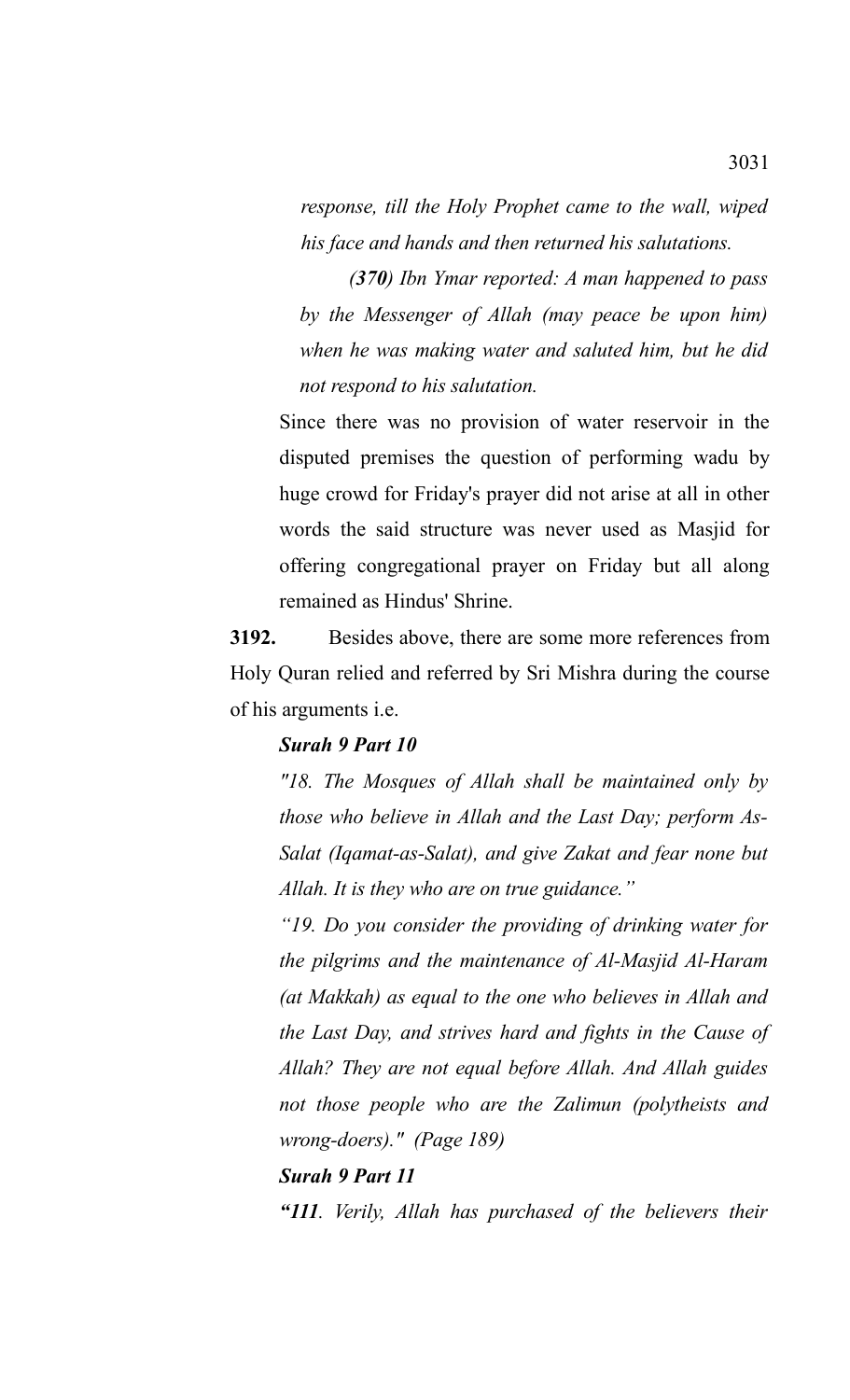*lives and their properties for (the price) that theirs shall be the Paradise. They fight in Allah's Cause, so they kill (others) and are killed. It is a promise in truth which is binding on Him in the Taurat (Torah) and the Injil (Gospel) and the Qur'an. And who is truer to his covenant than Allah? Then rejoice in the bargain which you have concluded. That is the supreme success." (Page 204)*

**3193.** Sri Mishra referred to **Hadith, Volume 1, Bk. 23: Funerals (Al-Janaa'iz) Paras 2.475, 2.476, 2.477, 2.478 (extract)** and **2.559 (extract)**, which read as under:

*"Narrated 'Amr bin Maimun Al-Audi: I saw 'Umar bin Al-Khattab (when he was stabbed) saying, "O 'Abdullah bin 'Umar! Go to the mother of the believers Aisha and say, 'Umar bin Al-Khattab sends his greetings to you, 'and request her to allow me to be buried with my companions." (So, Ibn 'Umar conveyed the message to 'Aisha.) She said, "I had the idea of having this place for myself but today I prefer him ('Umar) to myself (and allow him to be buried there). "When 'Abdullah bin 'Umar returned, 'Umar asked him, "What (news) do you have? " He replied, "O chief of the believers She has allowed you (to be buried there)." On that 'Umar said, "Nothing was more important to me than to be buried in that (sacred) place. So, when I expire, carry me there and pay my greetings to her ('Aisha) and say, 'Umar bind Al-Khattab asks permission; and if she gives permission, then bury me (there) and if she does not, then take me to the graveyard of the Muslims. I do not think any person has more right for the caliphate than those with whom Allah's Apostle (p. b. u.*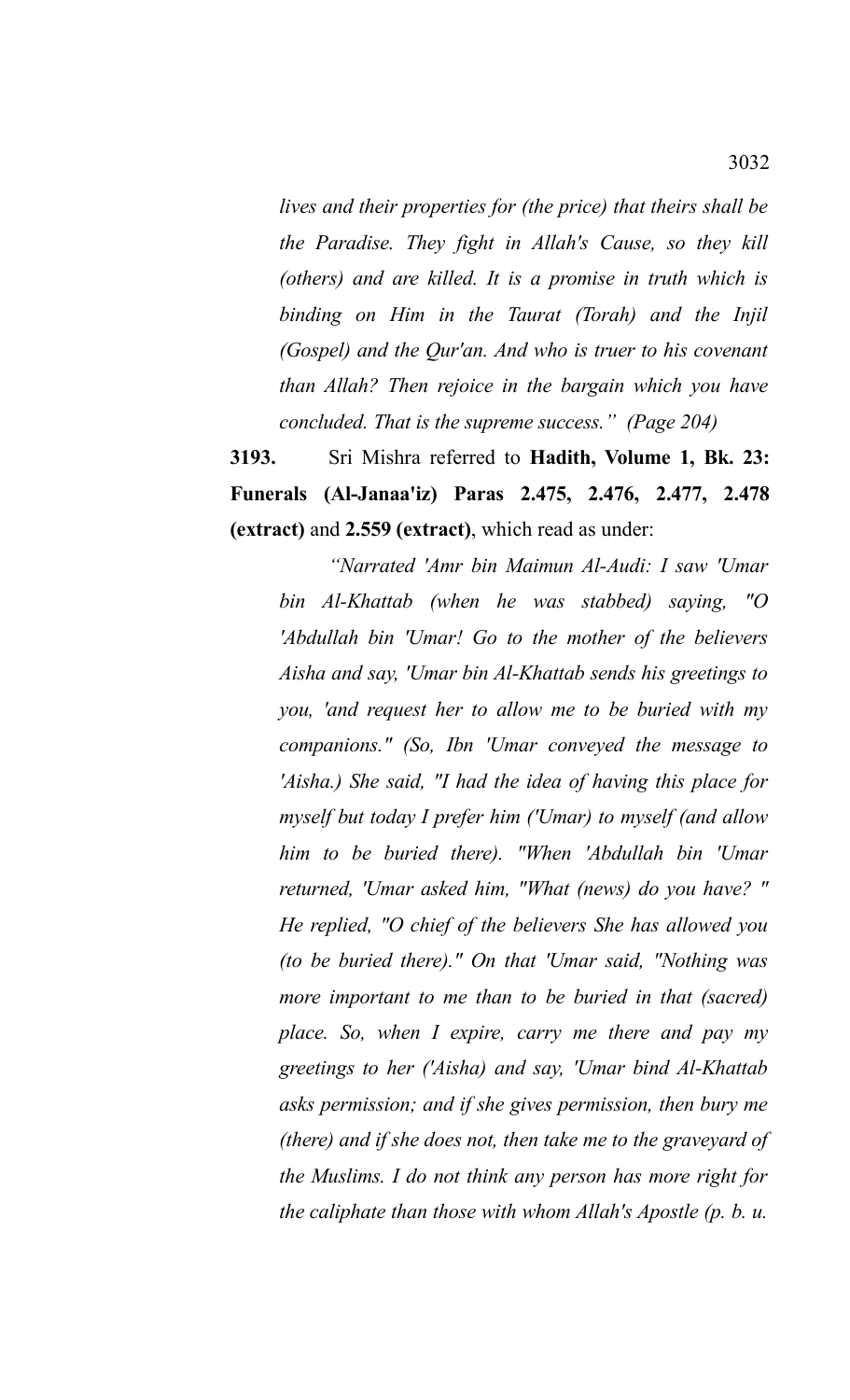*h) was always pleased till his death. And whoever is chosen by the people after me will be the caliph, and you people must listen to him and obey him," and then he mentioned the name of "Uthman, 'Ali, Talha, Az-Zubair, 'Abadur-Rahman bin 'Auf and sad bin Abi Waqqas.By this time a young man from Ansar came and said, "O chief of the believers! Be happy with Allah's glad tidings. The grade which you have in Islam is known to you, then you became the caliph and you ruled with justice and then you have been awarded martyrdom after all this." 'Umar replied, "O son of my brother! Would that all that privileges will counterbalance (my short comings), so that I neither lose nor gain anything. I recommend my successor to be good to the early emigrants and realize their rights and to protect their honor and sacred things. And I also recommend him to be good to the Ansar who before them, had homes (in Medina) and had adopted the Faith. He should accept the good of the righteous among them and should excuse their wrongdoers. I recommend him to abide by the rules and regulations concerning the Dhimmis (protectees) of Allah and His Apostle, to fulfill their contracts completely and fight for them and not to tax (overburden) them beyond their capabilities." (Page 354/355)*

*"Narrated 'Aisha :*

*The Prophet (p.b.u.h) said, "Don't abuse the dead, because they have reached the result of what they forwarded."*

 *(Page 355)*

*"Narrated Ibn 'Abbas.: Abu Lahab, may Allah curse him, once said to the Prophet (p.b.u.h), "Perish you all the day."*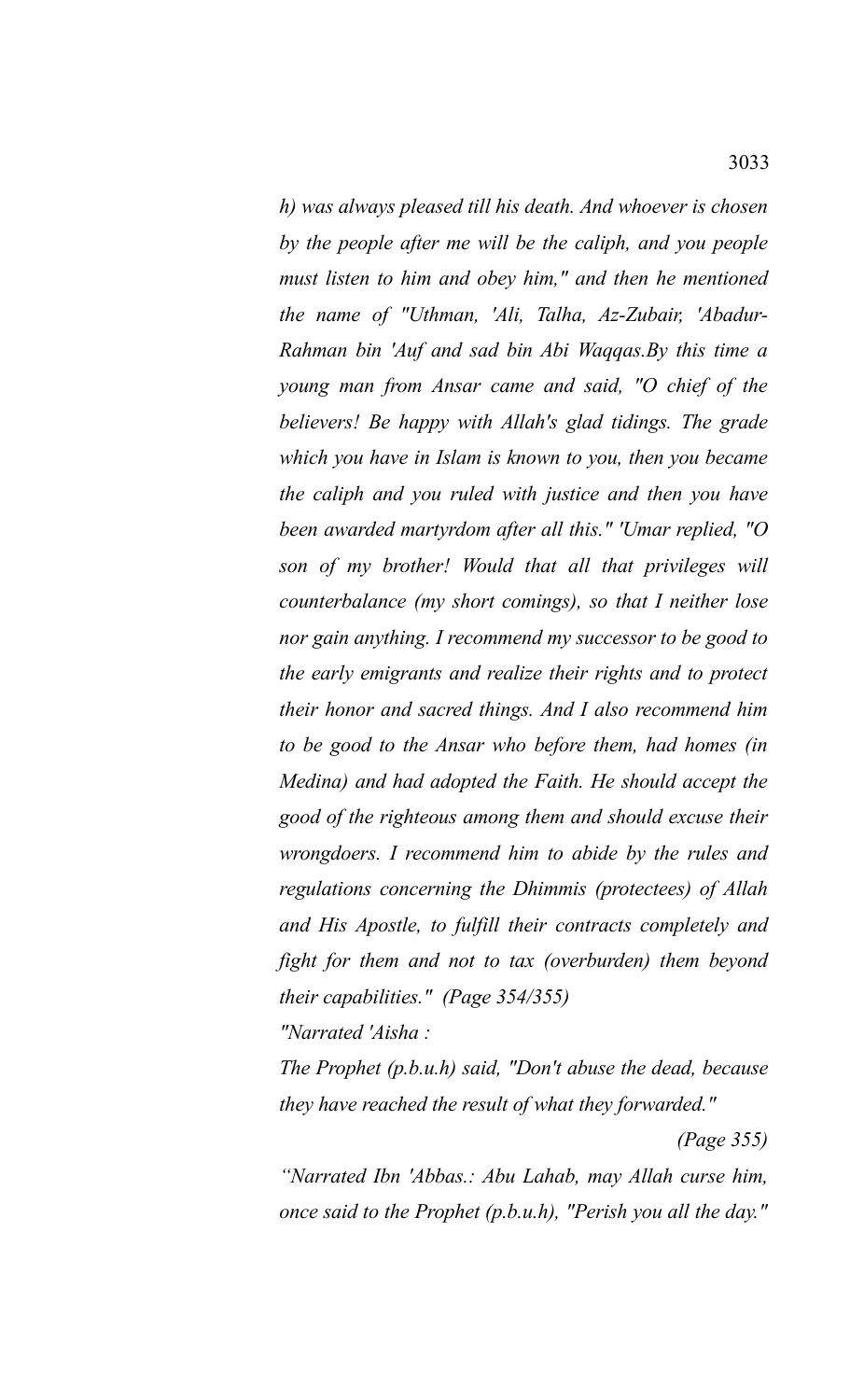*Then the Divine Inspiration came: "Perish the hands of Abi Lahab! And perish he!" (Page 355)*

*"Narrated Ibn 'Abbas: Thy Prophet sent Mu'adh to Yemen and said, "Invite the people to testify that none has the right to be worshipped but Allah and I am Alla's Apostle, and if they obey you to do so, then teach them that Allah has enjoined on them five prayers in every day and night (in twenty-four hours)...." (Page 355)*

*"….A strong wind blew at night and a man stood up and he was blown away to a mountain called Taiy, The King of Aila sent a white mule and a sheet for wearing to the Prophet as a present, and wrote to the Prophet that his people would stay in their place (and will pay Jizya taxation.) (1) When the Prophet reached Wadi-al-Qura he asked that woman how much her garden had yielded. She said, "Ten Awsuq," and that was what Allah's Apostle had estimated." (page 381)* 

**3194.** Next, he cited from **Sahih Bukhari: Hadith Bk.30: Virtues of Madinah** paras 3.92, 3.425, 3.528, 3.529, 3.599, 3.627, 3.629, 3.632, 3.633, 3.634, 3.890 and 3.895 as under:

*"Narrated Anas:*

*The Prophet came to Medina and ordered a mosque to be built and said, "O Bani Najjar! Suggest to me the price (of your land)". They said, "We do not want its price except from Allah" (i.e they wished for a reward from Allah for giving up their land freely). So, the Prophet ordered the graves of the pagans to be dug out and the land to be leveled, and the date-palm trees to be cut down. The cut date-palms were fixed in the direction of the Qibla of the*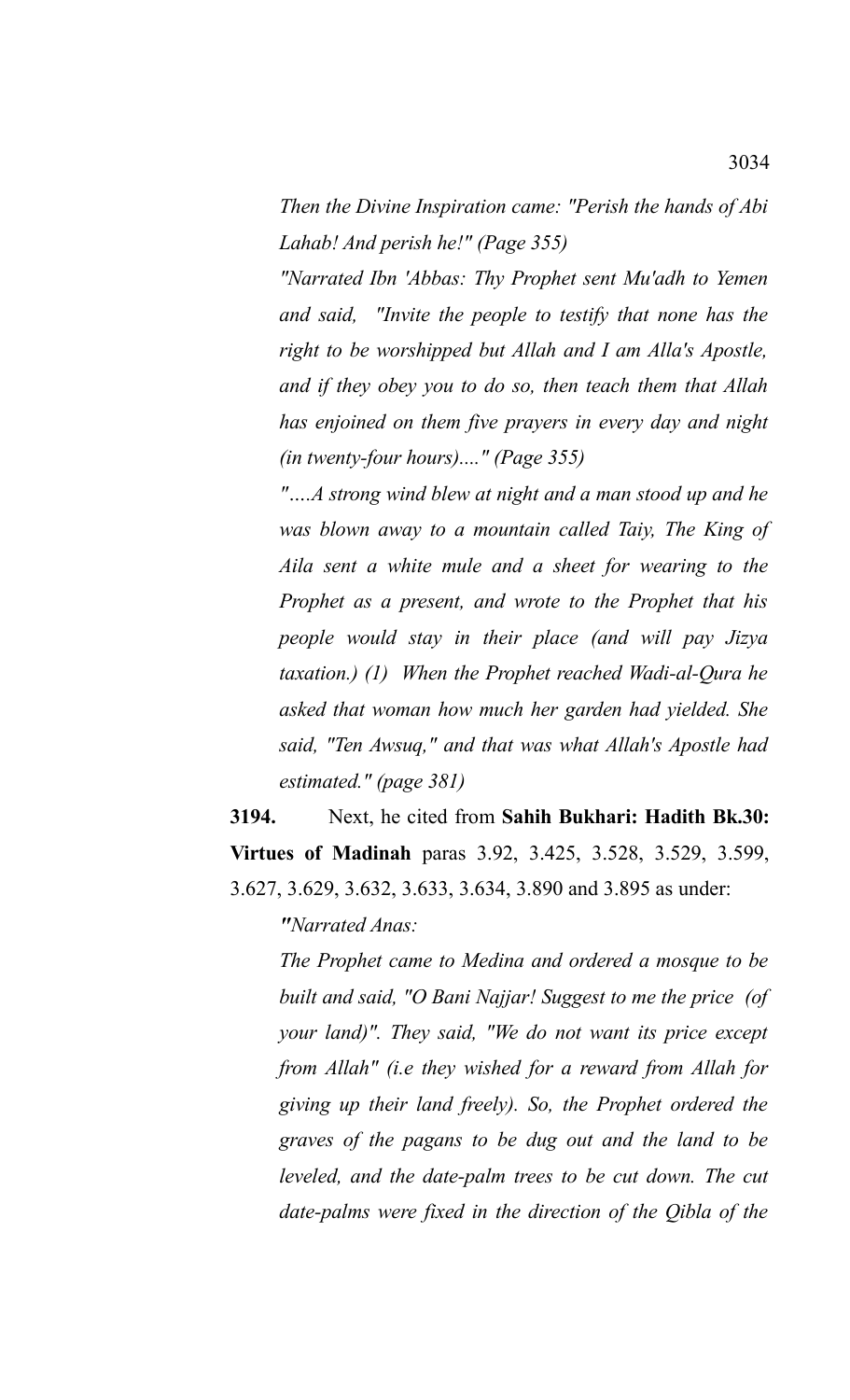*mosque." (Pages 476)*

*"Narrated Abu Huraira: Allah's Apostle said, "By Him in Whose Hands my soul is, son of Mary (Jesus) will shortly descend amongst you people (Muslims) as a just ruler and will break the cross and kill the pig and abolish the Jizya (a tax taken from the non-Muslims, who are in the protection, of the Muslim government). Then there will be abundance of money and nobody will accept charitable gifts." (Page 557)*

## *"Narrated 'Aisha:*

*The Prophet said, "He who cultivates land that does not belong to anybody is more rightful (to own it)." 'Urwa said, "Umar gave the same verdict in his Caliphate." (Page 591) "Narrated 'Abdullah bin 'Umar: While the Prophet was passing the night at his place of rest in dhul-Hulaifa in the bottom of the valley (of Aqiq), he saw a dream and it was said to him, "You are in a blessed valley. "Musa said, "Salim let our camels kneel at the place where 'abdullah used to make his camel kneel, seeking the place where Allah's Apostle used to take a rest, which is situated below the mosque which is in the bottom of the valley; it is midway between the mosque and the road." (Page 591)*

*"Narrated 'Abdullah bin Mas'ud: Allah's Apostle said, "Whoever takes a false oath so as to take the property of a Muslim (illegally ) will meet Allah while He will be angry with him." Al-Ash'ath said: By Allah, that saying concerned me. I had common land with a Jew, and the Jew later on denied my ownership, so I took him to the Prophet who asked me whether I had a proof of my ownership. When I*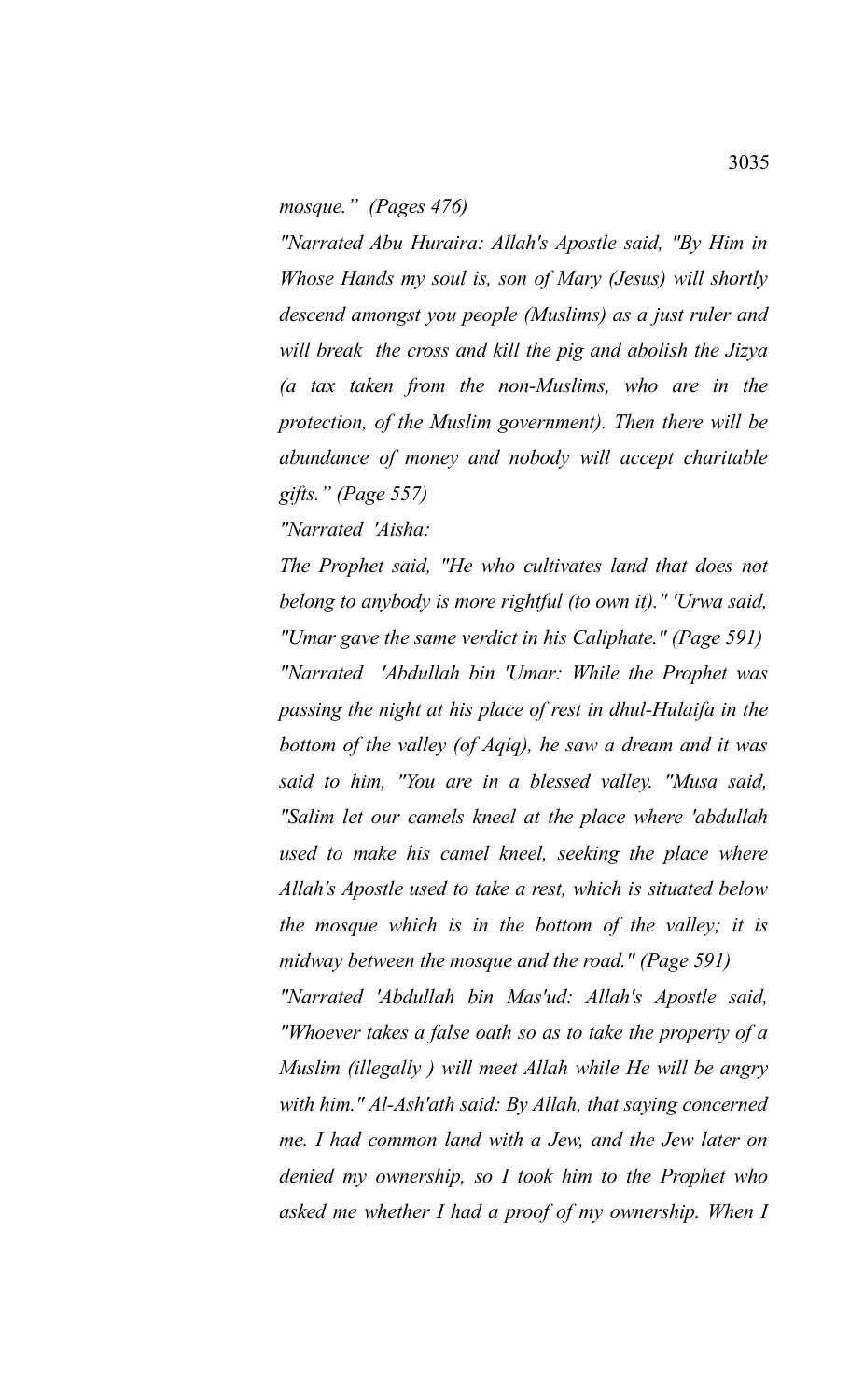*replied in the negative, the Prophet asked the Jew to take an oath. I said, "O Allah's Apostle! He will take an oath and deprive me of my property." So, Allah revealed the following verse: "Verily ! Those who purchase a little gain at the cost of Allah's covenant and their oaths." (Page 611/612)*

*"Narrated Ibn 'Umar: The Prophet said, "Oppression will be a darkness on the Day of Resurrection." (Page 621)*

*"Narrated Abu Huraira: Allah's Apostle said, "Whoever has oppressed another person concerning his reputation or anything else, he should beg him to forgive him before the Day of Resurrection when there will be no money (to compensate for wrong deeds), but if he has good deeds, those good deeds will be taken from him according to his oppression which he has done, and if he has no good deeds, the sins of the oppressed person will be loaded on him."(Page 621)*

*"Narrated Sa'id bin Zaid : Allah's Apostle said, "Whoever, usurps the land of somebody unjustly, his neck will be encircled with it down the seven earths (on the Day of Resurrection)." (Page 622)*

*"Narrated Abu Salama: That there was a dispute between him and some people (about a piece of land). When he told 'Aisha about it, she said, "O Abu Salama! Avoid taking the land unjustly for the Prophet said, 'Whoever usurps even one span of the land of somebody, his neck will be encircled with it down the seven earths." (Page 622)*

*"Narrated Salim's father (i.e 'Abdullah): The Prophet said, "Whoever takes a piece of the land of others unjustly, he*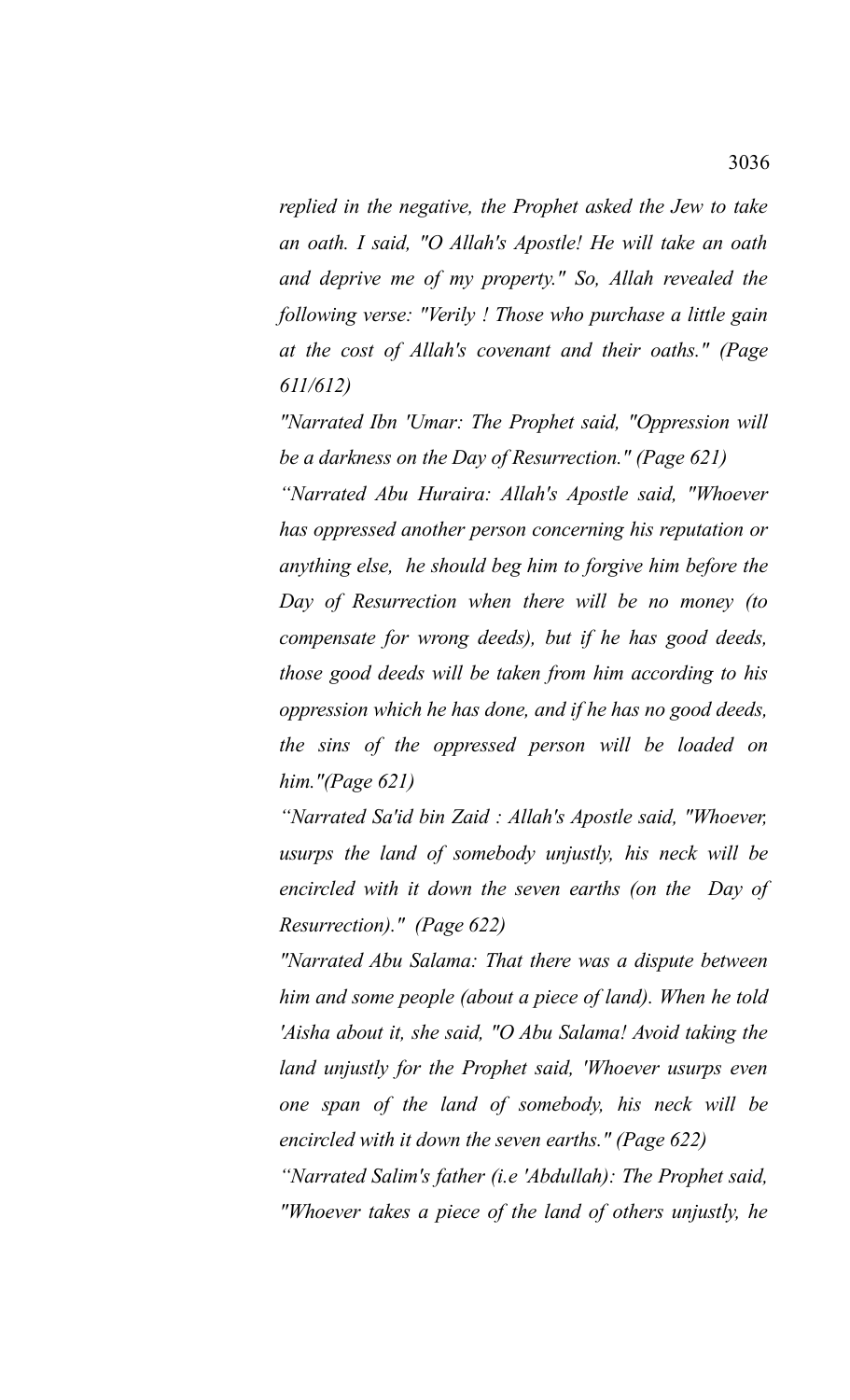*will sink down the seven earths on the Day of Resurrection." (Page 622)*

*"Narrated Ibn 'Umar: When the people of Khaibar dislocated 'Abdullah bin "Umar's hands and feet, 'Umar got up delivering a sermon saying, "No doubt, Allah's Apostle made a contract with the Jews concerning their properties, and said to them, 'We allow you ( to stand in your land) as long as Allah allows you.' Now 'Abdullah bin 'Umar went to his land and was attacked at night, and his hands and feet were dislocated, and as we have no enemies there except those Jaws, they are out enemies and the only people whom we suspect, I have made up my mind to exile them." When Umar decided to carry our his decision, a son of Abu Al-Haqiq's came and addressed 'Umar, "O chief of the believers, will you exile us although Muhammad allowed us to stay at our places, and made a contract with us about out properties, and accepted the condition of our residence in our land?" Umar said, "Do you think that I have forgotten the statement of Allah's Apostle, i.e ; what will your condition be when you are expelled from Khabar and your camel will be carrying you night after night ?" The Jew replied, "That was joke from Abul-Qasim." 'Umar said,"O the enemy of Allah! You are telling a lie." 'Umar then drove them out and paid them the price of their properties in the form of fruits, money, camel saddles and ropes, etc." (Page 704/705)*

*"Narrated Ibn 'Umar: bin Khattab got some land in Khaibar and he went to the Prophet to consult him about it saying, "O Allah's Apostle I got some land in Khaibar*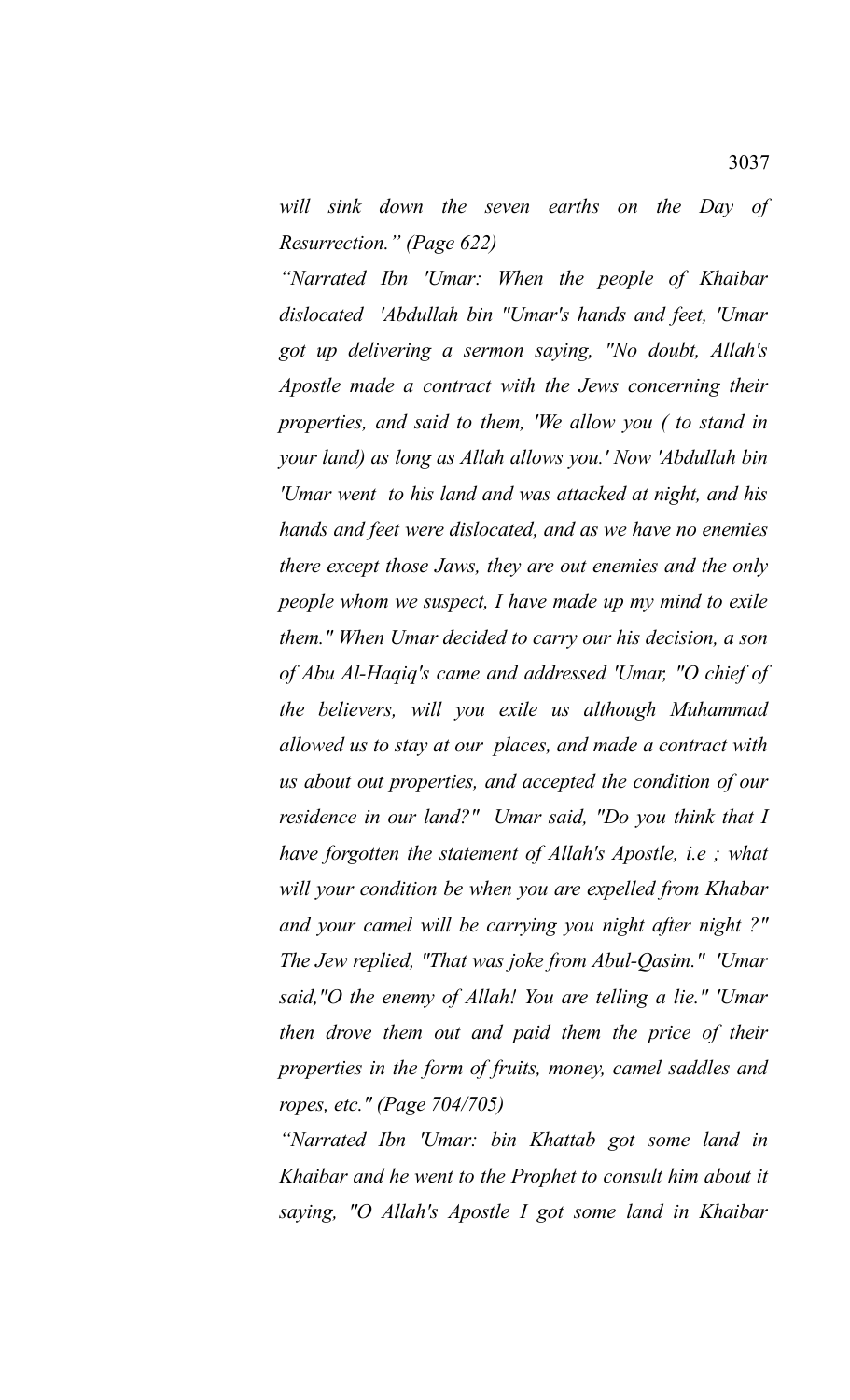*better than which I have never had, what do you suggest that I do with it? The Prophet said, "If you like you can give the land as endowment and give its fruits in charity." So Umar gave it in charity as an endowment on the condition that would not be sold nor given to anybody as a present and not to be inherited, but its yield would be given in charity tot he poor people, to the Kith and kin, for freeing slaves, for Allah's Cause, to the travelers and guests; and that there would be no harm if the guardian of the endowment ate from it according to his need with good intention, and fed others without storing it for the future."(Page 714)*

## **3195. Sahih Bukhari: Hadith Bk. 52: Fighting for the Cause of Allah (Jihaad)** para 4.287:

*"Narrated 'Amr bin Maimum: 'Umar (after he was stabbed), instructed (his would-be-successor) saying, "I urge him (i.e. the new Caliph) to take care of those non-Muslims who are under the protection of Allah and His Apostle in that he should observe the convention agreed upon with them, and fight on their behalf (to secure their safety) and he should not over-tax them beyond their capability." (Page 798)*

**3196. Sahih Bukhari: Hadith Bk. 53: One-fifth of Booty to the Cause of Allah (Khumus)** paras 4.354, 4.386, 4.387, 4.388, 4.403, 4.404, 4.407, 4.417 and 4.418:

*"Narrated Aslam:*

*'Umar said, "Were it not for those Muslims who have not come to existence yet, I would have distributed (the land of) every town I conquer among the fighters as the Prophet*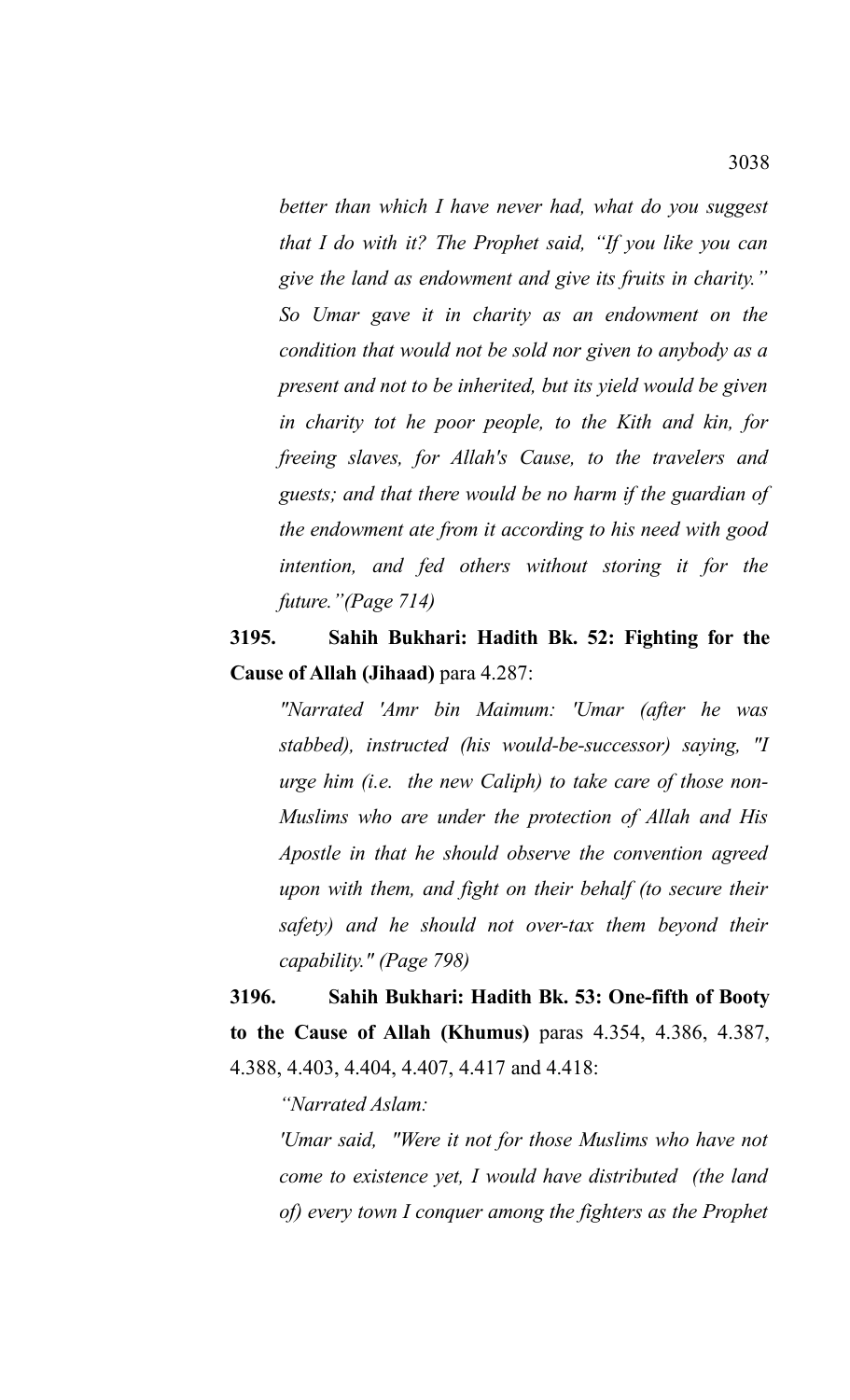## *distributed the land of Khaibar." (Page 821)*

*"Narrated Jubair bin Haiya: 'Umar sent the Muslims to the great countries to fight the pagans. When Al-Hurmuzan embraced Islam, 'Umar said to him, "I would like to consult you regarding these countries which I intend to invade." Al-Hurmuzan said, "Yes, the example of these countries and their inhabitants who are the enemies of the Muslims, is like a bird with a head, two wings and two legs; if one of its wings got broken, it would get up over its two legs, with one wing and the head; and if the other wing got broken, it would get up with two legs and a head, but if its head got destroyed, then the two legs, two wings and the head would become useless. The head stands for Khosrau, and one wing stands for Caesar and the other wing stands for Faris. So, order the Muslims to go towards Khosrau." So, 'Umar sent us (to Khosrau) appointing An-Nu'man bin Muqrin as our commander. When we reached the land of the enemy, the representative of Khosrau came out with forty-thousand warriors, and an interpreter got up saying, "Let one of you talk to me!" Al-Mughira replied, "Ask whatever you wish." The other asked, "Who are you?" Al-Mughira replied, "We are some people from the Arabs; we led a hard, miserable, disastrous life: we used to suck the hides and the date stones from hunger; we used to wear clothes made up of fur of camels and hair of goats, and to worship trees and stones. While we were in this state, the Lord of the Heavens and he Earths, Elevated is His Remembrance and Majestic is His Highness, sent to us from among ourselves a Prophet whose father and mother*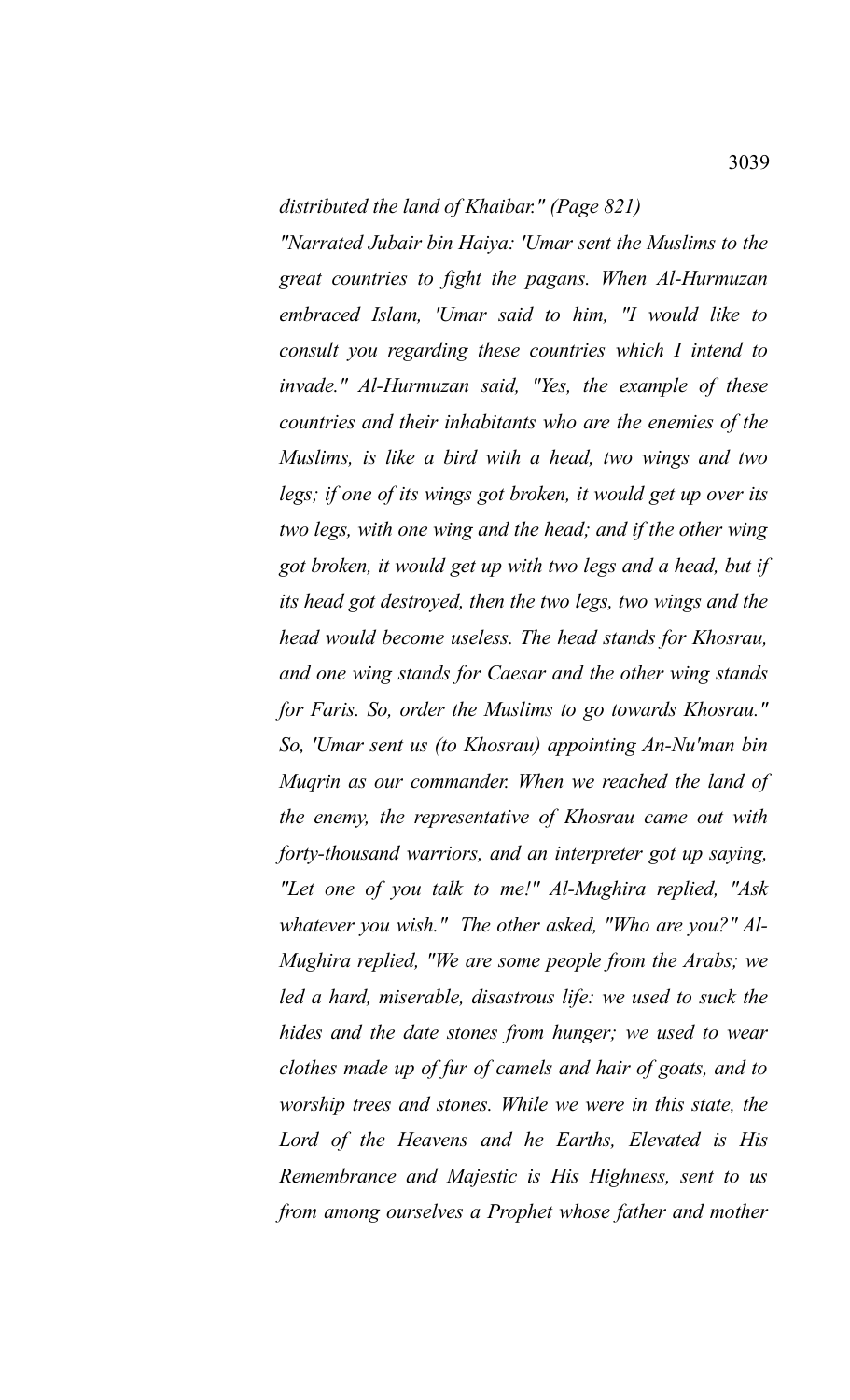*are known to us. Our Prophet, the Messenger of our Lord, has ordered us to fight you till you worship Allah Alone or give Juizya (i.e. tribute) ; and our prophet has informed us that our Lord says:--- "Whoever amongst us is killed (i.e martyred), shall go to Paradise to lead such a luxurious life as he has never seen, and whoever amongst us remain alive, shall become your master." (Al-Mughira, then blamed An-Nu'man for delaying the attack and) An-Nu'man said to Al-Mughira, "If you had participated in a similar battle, in the company of Allah's Apostle he would not have blamed you for waiting, nor would he have disgraced you. But I accompanied Alla's Apostle in many battles and it was his custom that if he did not fight early by daytime, he would wait till the wind had started blowing and the time for the prayer was due (i.e. after midday)." (Page 836/837) "Narrated Abu Humaid As-Saidi: We accompanied the Prophet in the Ghazwa of Tabuk and the king of 'Aila presented a white mule and a cloak as a gift to the Prophet. And the Prophet wrote to him a peace treaty allowing him to keep authority over his country." (Page 837)*

*"Narrated Juwairiya bin Qudama at-Tamimi: We said to 'Umar bin Al-Khattab, Jo Chief of the believers! Advise us. "He said, "I advise you to fulfill Alla's Convention (made with the Dhimmis) as it is the convention of your Prophet and the source of the livelihood of your dependents (i.e. the taxes from the Dhimmis.)" (Page 837)*

*"Narrated 'Abdullah bin 'Amr : Allah's Apostle said, "Whoever has (the following) four characteristics will be a pure hypocrite: "If he speaks, he tells a lie; if he gives a*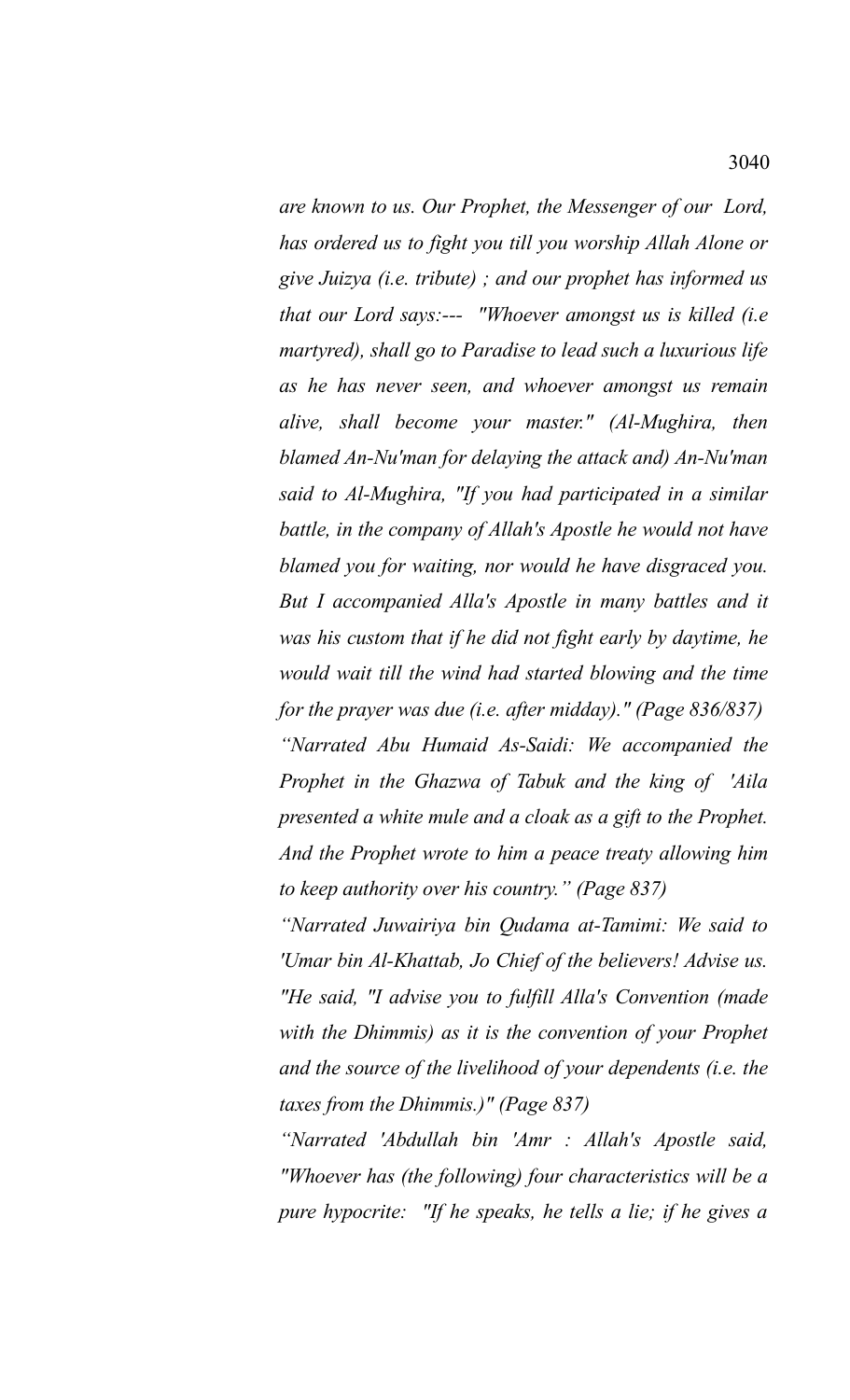*promise, he breaks it, if he makes a covenant he proves treacherous ; and if he quarrels, he behaves in a very imprudent evil insulting manner (unjust). And whoever has one of these characteristics, has one characteristic of a hypocrite, unless he gives it us." (Page 843) "Narrated 'Ali:*

*We did not, write anything from the Prophet except the Qur'an and what is written in this paper, (wherein) the Prophet said, "Medina is a sanctuary from (the mountain of) Air to so and-so, therefore, whoever innovates (in it) an heresy or commits a sin, or gives shelter to such an innovator, will incur the Curse of Allah, the angels and all the people; and none of his compulsory or optional good deeds of worship will be accepted And the asylum granted by any Muslim Is to be secured by all the Muslims even if it is granted by one of the lowest social status among them. And whoever betrays a Muslim in this respect will incur the Curse of Allah, the angels and all the people, and his compulsory and optional good deeds of worship will not be accepted. And any freed slave will take as masters (befriends) people other than his own real masters who freed him without taking the permission of the latter, will incur the Curse of Allah, the angels and all the people, and his compulsory and optional good deeds of worship will not be accepted." Narrated sa'id: Abu Huraira once said (to the people), "What will your state be when you can get no dinar or dirhan (i.e. taxes from the Dhimmis)?" on that someone asked him, "What makes you know that this state will take place, O Abu- Hu raira?" He said, "By Him in*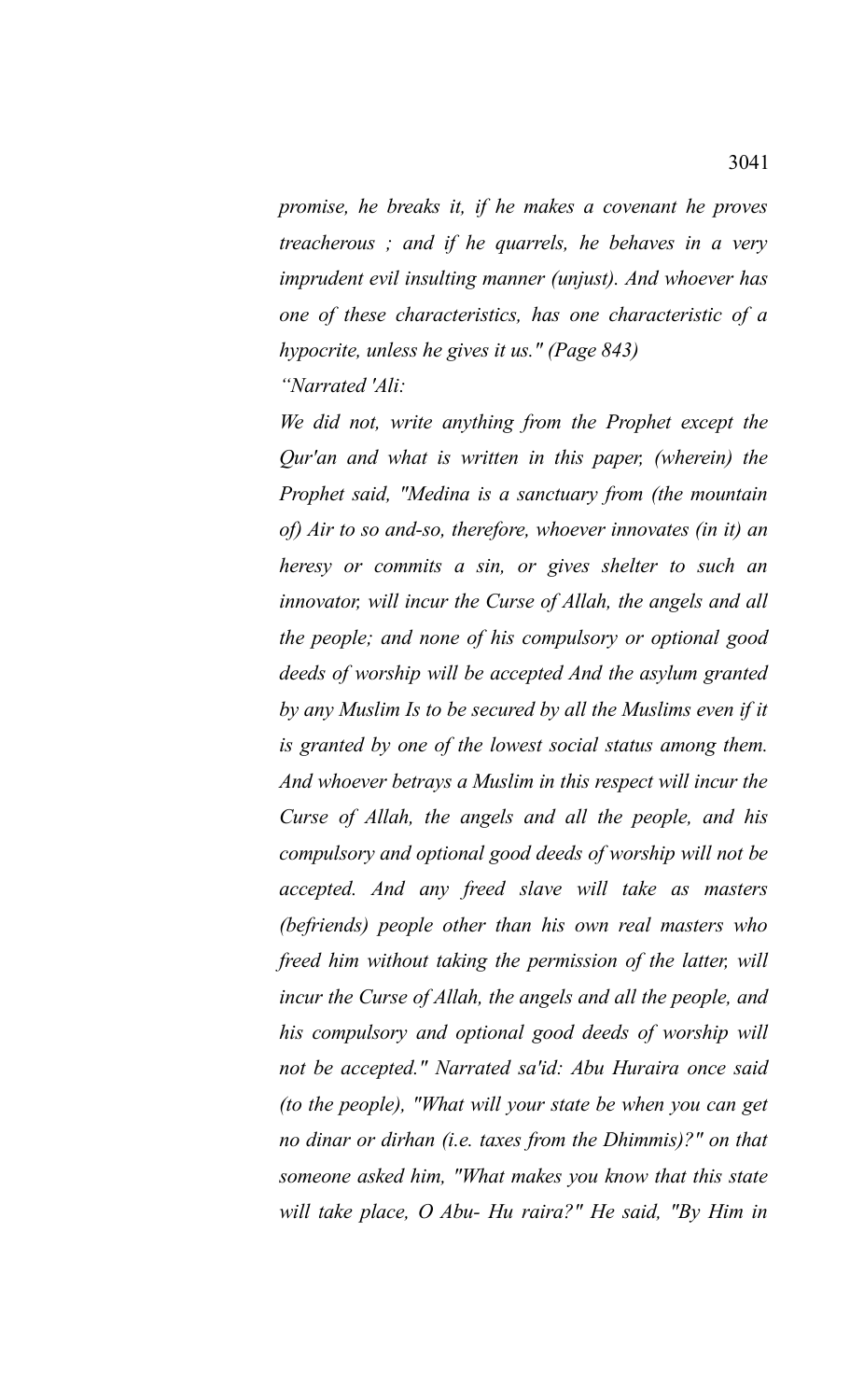*Whose Hands Abu Huraira's life is, I know it through the statement of the true and truly inspired one (i.e. the Prophet). "The people asked, "What does the Statement say?" He replied, "Allah and His Apostle's asylum granted to Dhimis, i.e non-Muslims living in a Muslim territory) will be outraged, and so Allah will make the hearts of these Dhimmis so daring that they will refuse to pay the Jizya they will be supposed to pay." (Page 843/844)*

*"Narrated Asma 'bint Abi Bakr: During the period of the peace treaty of Quraish with Alla's Apostle, my mother, accompanied by her father, came to visit me, and she was a pagan. I consulted Allah's Apostle! My mother has come to me and she desires to receive a reward from me, shall I keep good relation with her? He said, :"Yes, keep good relation with her." (Page 845)*

*"Narrated Muhammad bin Ibrahim bin Al-Harith : from Abu Salama bin 'Abdur-Rahman who had a dispute with some people on a piece of land, and so he went to 'Aisha and told her about it. She said, "O Abu Salama, avoid the land, for Alla's Apostle said, 'Any person who takes even a span of land unjustly, his neck shall be encircled with it down seven earths." (Page 849)*

*"Narrated Salim's father : The Prophet said, "Any person who takes a piece of land unjustly will sink down the seven earths on the Day of Resurrection." (Page 849)*

**3197.** Para 5.50 from **Volume 5 of Sahih Bukhari: Hadith** (supra):

*"Narrated 'Amr bin Maimun : I saw 'Umar bin Al-Khattab a few days before he was stabbed in Medina. He was*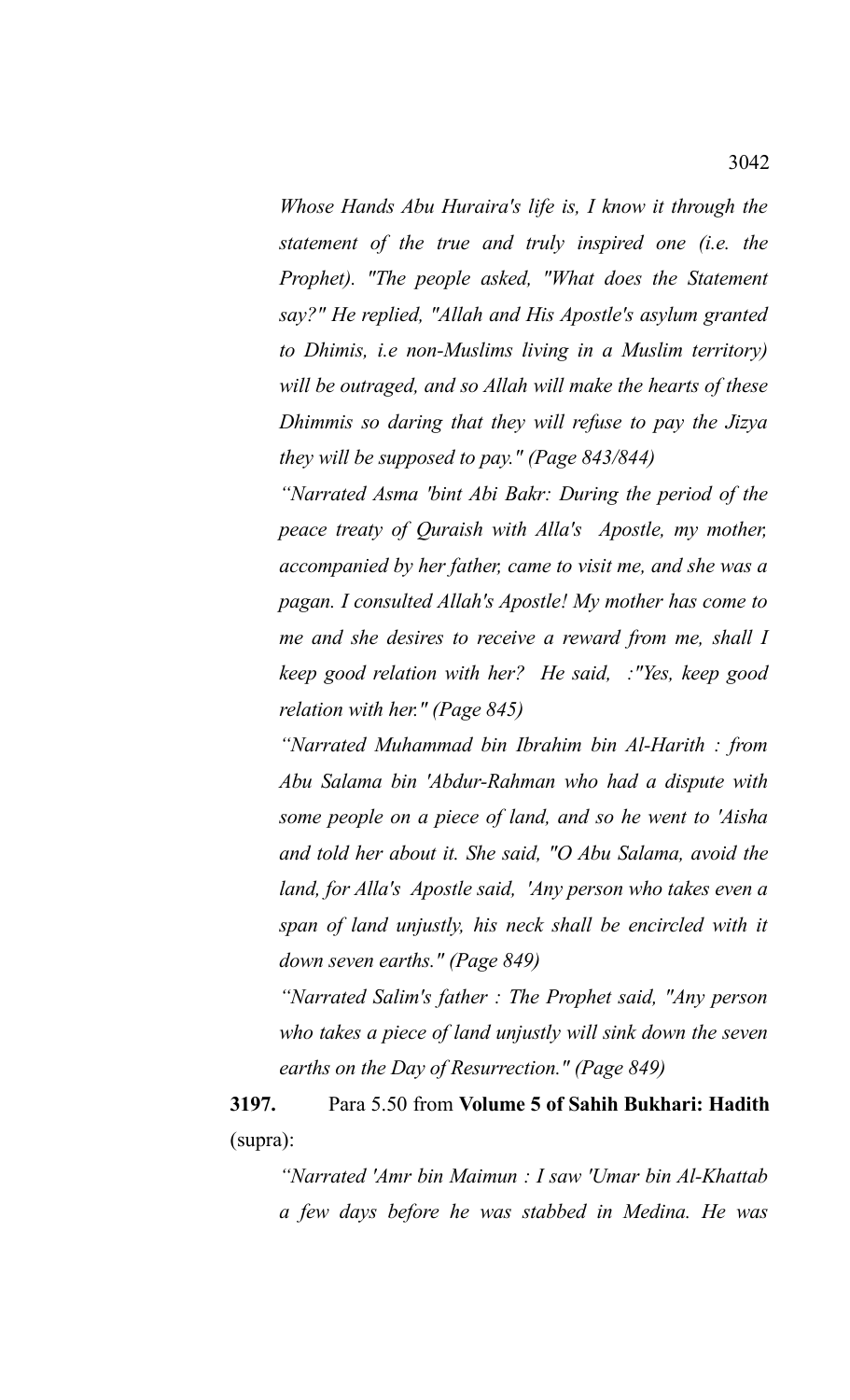*standing with Hudhaifa bin Al-Yaman and 'Uthman bin Hunaif to whom he said, "What have you done ? Do you think that you have imposed more taxation on the land (of As-Swad i.e. 'Iraq) than it can bear ? " They replied, "We have imposed on it what it can bear because of its great yield. 'Umar again said, "check whether you have imposed on the land what it can not bear. " They said, "No, (we haven't )." 'Umar added, "If Allah should keep me alive I will let the widows of Iraq need no men to support them after me." But only four days had elapsed when he was stabbed (to death)..... I also recommend him concerning Allah's and His Apostle's protectives (i.e.Dhimmis) to fulfill their contracts and to fight for them and not overburden them with what is beyond their ability." (Page 1000/1004)*

**3198. Bk.59: Military Expeditions led by the Prophet (pbuh) (Al-Maghaazi) of Sahih Bukhari: Hadith** paras 5.351, 5.542 and 5.543 are as under:

*"Narrated Al-Miswar bin Makhrama : That 'Amr bin 'Auf, who was an ally of Bani 'Amir bin Luai and one of those who fought at Badr in the company of the Prophet, said, "Allah's Apostle sent Abu 'Ubaida bin Al-Jarrah to Bahrain to bring the Jizya taxation from its people, for Allah's Apostle had made a peace treaty with the people of Bahrain and appointed Al-'Ala' bin Al-Hadrami as their ruler. So, Abu 'Ubaida arrived with the money from Bahrain. When the Ansar heard of the arrival of Abu 'Ubaida (on the next day) they offered the morning prayer with the prophet and when the morning prayer had finished, they presented themselves before him. On seeing*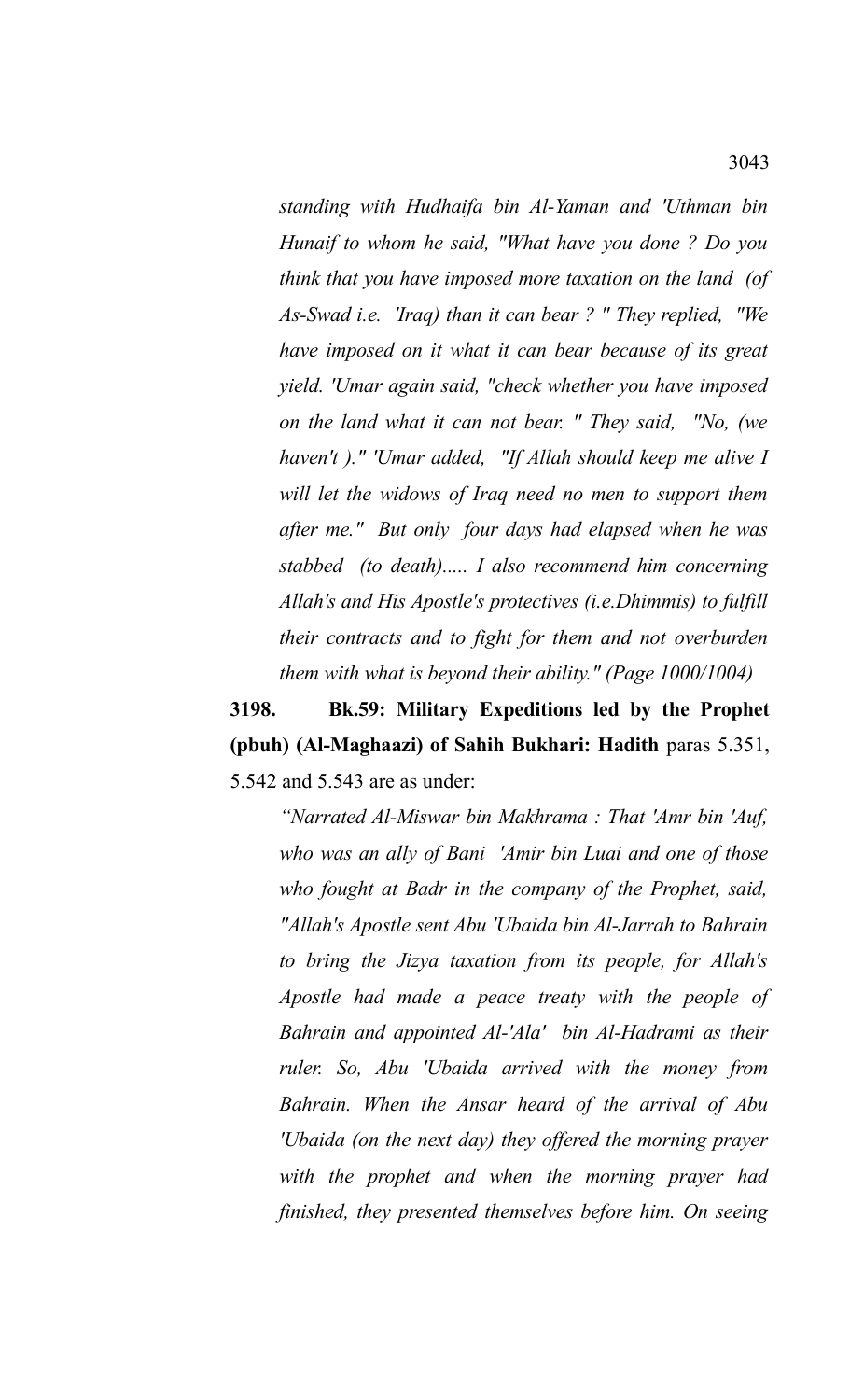*the Ansar, Allah's Apostle smiled and said, "I think you have heard that Abu 'Ubaida has brought something?" They replied, "Indeed, it is so, O Allah's Apostle !" He said, "Be happy, and hope for what will please you. By Allah, I am not afraid that you will be poor, but I fear that worldly wealth will be bestowed upon you as it was bestowed upon those who lived before you. So you will compete amongst yourselves for it, as they competed for it and it will destroy you as it did them." (page 1103/1104)*

*"Narrated 'Umar bin Al-Khattab: By Him in Whose Hand my soul is, were I not afraid that the other Muslims might be left in poverty, I would divide (the land of) whatever village I may conquer (among the fighters), as the Prophet divided the land of Khaibar. But I prefer to leave it as a (source of) a common treasury for them to distribute it revenue amongst themselves." (page 1183) "Narrated 'Umar:*

*But for the other Muslims (i.e. coming generations) I would divide (the land of) whatever villages the Muslims might conquer (among the fighters), as the Prophet divided (the land of ) Khaibar." (page 1183)*

**3199. Bk.65: Food, Meals of Sahih Bukhari: Hadith** paras 7.354:

*"Narrated Jabir bin "Abdullah : There was a Jew in Medina who used to lend me money up to the season of plucking dates. (Jabir had a piece of land which was on the way of to Ruma). That year the land was not promising, so the payment of the debt was delayed one year. The Jew came to me at the time of plucking, but gathered nothing*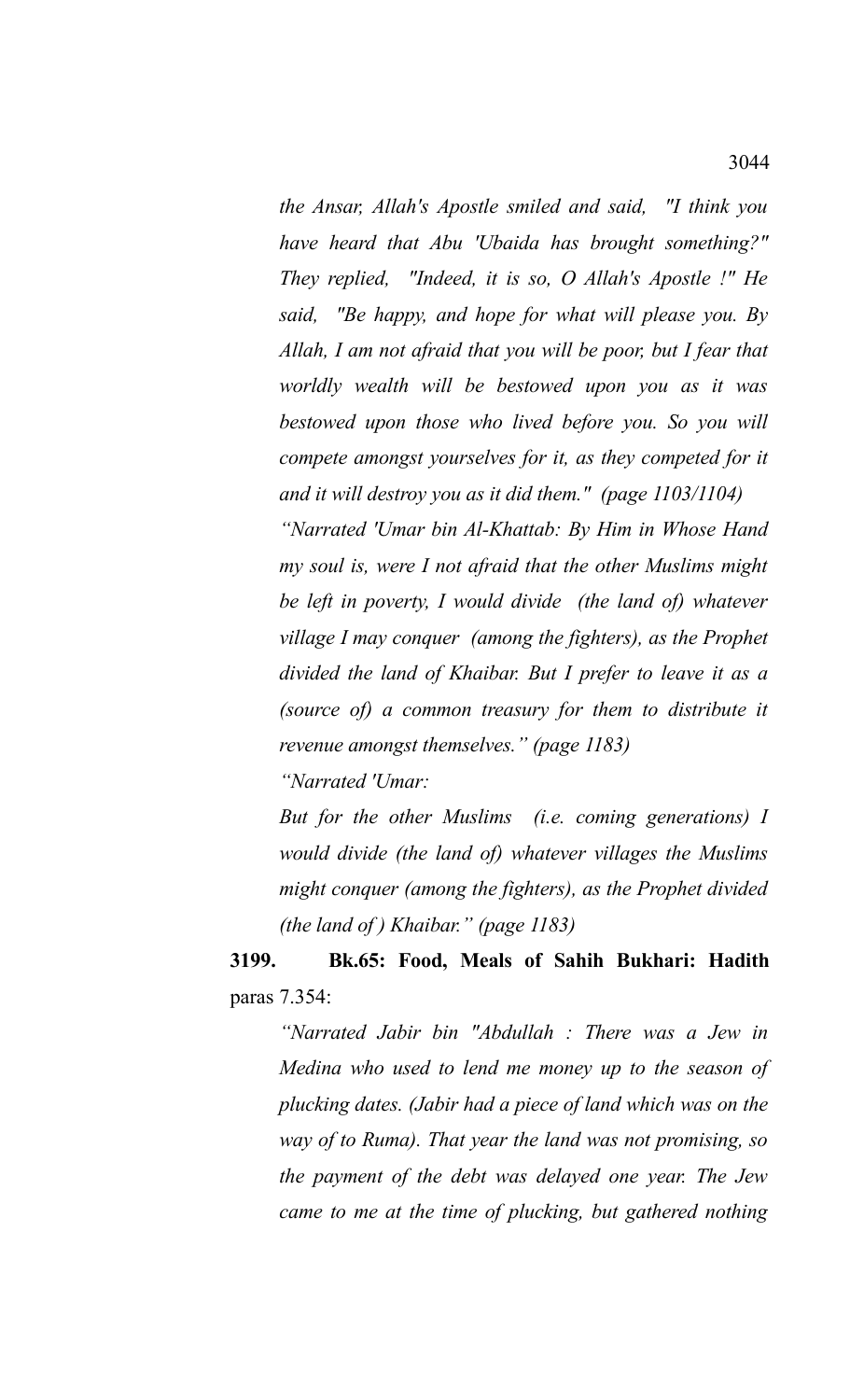*from my land. I asked him to give me one year respite, but he refused. This news reached the Prophet whereupon he*

*said to his companions, "Let us go and ask the Jew for respite for Jabir." All of them came to me in my garden, and the Prophet started speaking to the Jew, but he Jew said, "O Abu Qasim ! I will not grant him respite." When the Prophet saw the Jew's attitude, he stood up and walked all around the garden and came again and talked to the Jew, but the Jew refused his request. I got up and brought some ripe fresh dates and put it in front of the Prophet. He ate and then said to me, "Where is your hut, O Jabir? " I informed him, and he said, "Spread out a bed for me in it." I spread out a bed, and he entered and slept. When he woke up, I brought some dates to him again and he ate of it and then got up and talked to the Jew again, but the Jew again refused his request. Then the Prophet got up for the second time amidst the palm trees loaded with fresh dates, and said, "O Jabir! Pluck dates to repay your debt." The Jew remained with me while I was plucking the dates, till I paid him all his right, yet there remained extra quantity of dates. So I went out and proceeded till I reached the Prophet and informed him of the good news, whereupon he said, "I testify that I am Allah's Apostle." (Page 1575/1576)*

**3200. Bk.80: Laws of Inheritance (Al-Faraa'id) of Sahih Bukhari: Hadith** paras 8.755, 8.756 and 8.760 are as under:

*"Narrated Abu Huraira: The Prophet said, "If somebody dies (among the Muslims) leaving some property, the property will go to his heirs; and if he leaves a debt or dependants, we will take care of them." (page 1903)*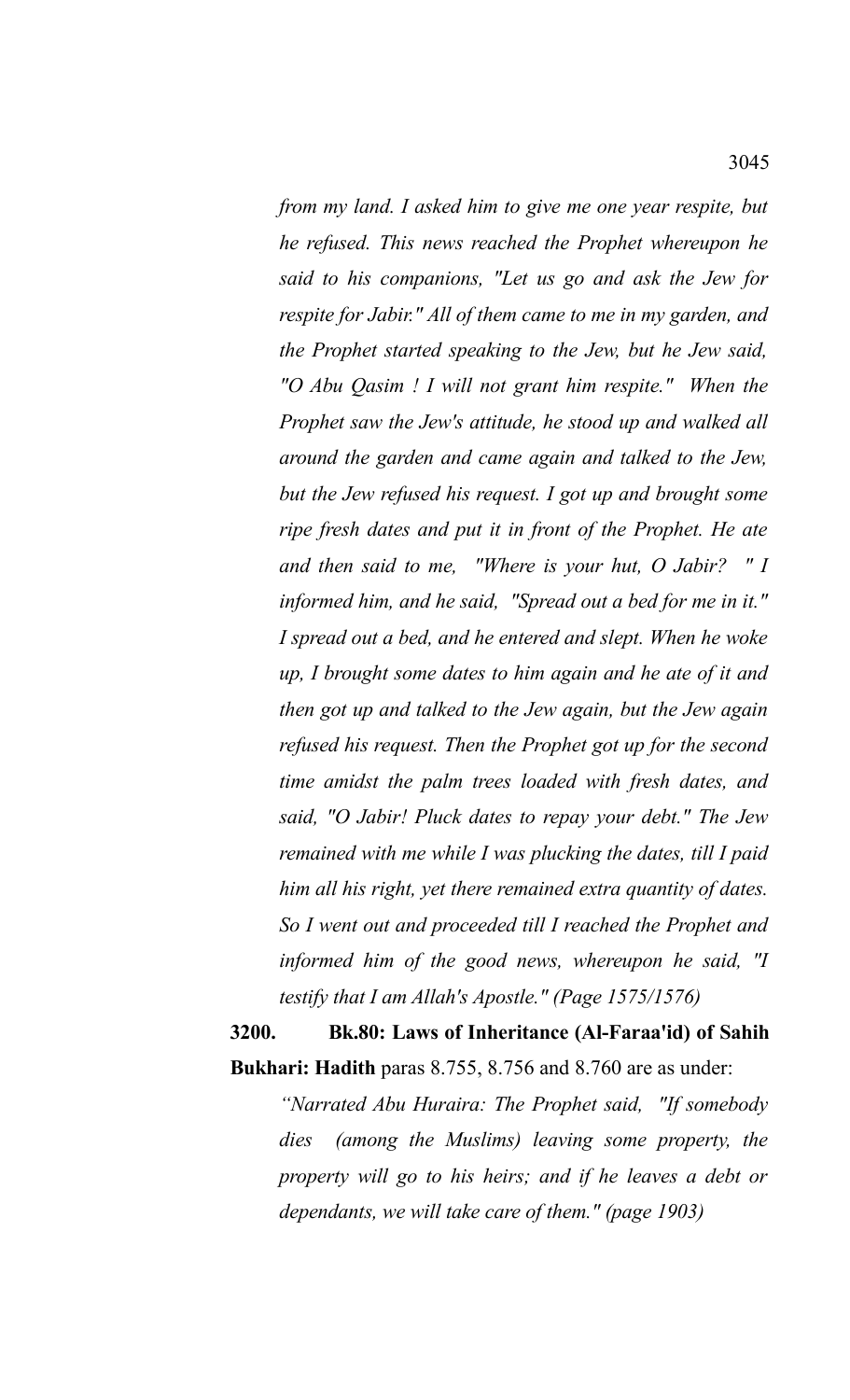*"Narrated Usama bin Zaid: the Prophet said, "A Muslim cannot be the heir of a disbeliever, nor can a disbeliever be the heir of a Muslim." (page 1903/1904)*

*"Narrated Abu Huraira: Allah's Apostle said, "There were two women with whom there were their two sons. A wolf came and took away the son of one of them. That lady said to her companion, 'The wolf has taken your son.' The other said, 'But it has taken your son. ' So both of them sought the judgment of (the Prophet ) David who judged that the boy should be given to the older lady. Then both of them went to (the Prophet) Solomon, son of David and informed him of the case. Solomon said, 'Give me a knife so that I may cut the child into two portions and give one half to each of you.' The younger lady said, 'Do not do so; may Allah bless you ! He is her child.' On that, he gave the child to the younger lady." Abu Huraira added : By Allah ! I had never heard the word 'Sakkin' as meaning knife, except on that day, for we used to call it "Mudya." (page 1904/1905)*

**3201.** Next comes **Bk. 81: Limits and Punishments set by**

**Allah (Hudood)** from which paras 8.763 and 8.809 are as under: *"Narrated Abu Huraira : Allah's Apostle said, "When an adulterer commits illegal sexual intercourse, then he is not a believer at the time he is doing it; and when somebody drinks an alcoholic drink, then he is not believer at the time of drinking, and when a thief steals, he is not a believer at the time when he is stealing: and when a robber robs and the people look at him, then he is not a believer at the time of doing it." Abu Huraira in another narration, narrated the same from the Prophet with the exclusion of*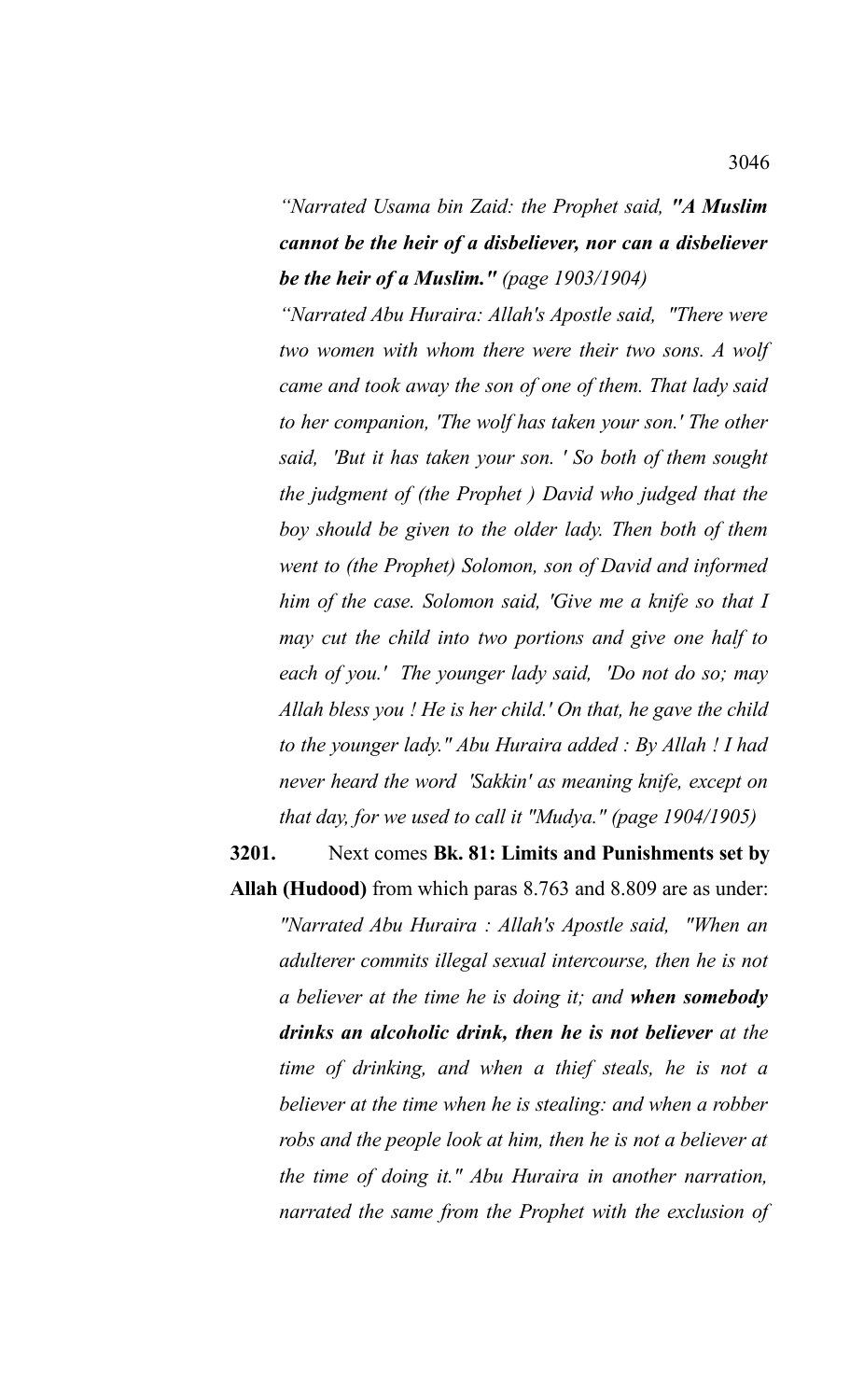*robbery."(Page 1905/1906)*

*"Narrated Ibn 'Umar : A Jew and a Jewess were brought to Allah's Apostle on a charge of committing an illegal sexual intercourse. The Prophet asked them. "What is the legal punishment (for this sin) in your Book (Torah)?" They replied, "Our priests have innovated the punishment of blackening the faces with charcoal and Tajbiya." 'Abdullah bin Salam said, "O Allah's Apostle, tell them to bring the Torah." The Torah was brought, and then one of the Jews put his hand over the Divine Verse of the Rajam (stoning to death) and started reading what preceded and what followed it. On that, Ibn Salam said to the Jew, "Lift up your hand." Behold ! The Divine Verse of the Rajam was under his hand. So Allah's Apostle ordered that the two (sinners) be stoned to death, and so they were stoned. Ibn 'Umar added : So both of them were stoned at the Balat and I saw the Jew sheltering the Jewess."(Page 1916/1917)*

## **3202.** Para 9.447 of **Bk. 92: Holding Fast to the Qur'an and Sunnah** is as under:

*"Narrated Abu Huraira : While we were in the mosque, Allah's Apostle came out and said, "Let us proceed to the Jews." So we went out with him till we came to Bait-al-Midras. The Prophet stood up there and called them, saying, "O assembly of Jews ! Surrender to Allah (embrace Islam) and you will be safe !" They said, "You have conveyed Allah's message, O Aba-al-Qasim" Allah's Apostle then said to them, "That is what I want: embrace Islam and you will be safe." They said, "You have conveyed the message, O Aba-al-Qasim." Allah's Apostle*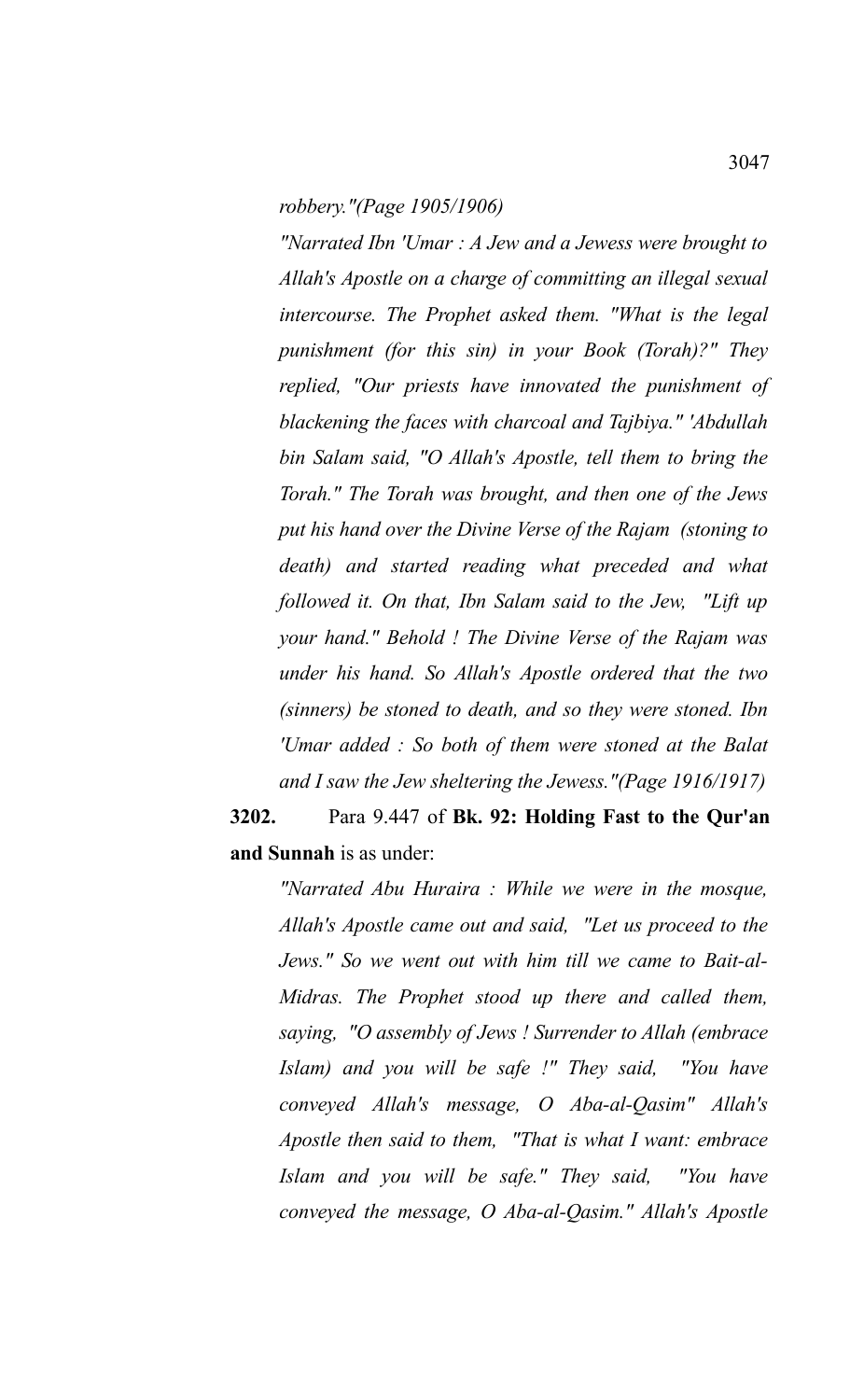*then said to them, "That is what I want,'' and repeated his words for the third time and added, "know that the earth is for Allah and I want to exile you from this land, so whoever among you has property he should sell it, otherwise, know that the land is for Allah and His Apostle." (Page 2069/2070)*

**3203.** Referring to the above, it is contended by Sri Mishra, that what emerges from the above is that the Prophet never intended to get a mosque constructed at a place which has not been acquired validly and in this regard he set up very high principles which have to be treated "the law of Sharii" binding on all the Muslims and cannot be ignored at all.

**3204.** The next authority in this regard he placed is **Sahih Muslim** by Imam Muslim (1<sup>st</sup> Edition 2001, fourth edition 2005) (published by Islamic Book Service, New Delhi). He cited paras 142 and 142R1 (Chapter 63), paras 226 and 226R1 (Chapter 3), paras 227, 227R1, 227R2, 228, 229, 230, 231, 231R1, 232, 232R1 (Chapter 4), paras 240, 240R1, 240R2, 240R3, 241, 241R1, 241R2, 242, 242R1, 242R2 (Chapter 9), para 244 and 245 ((Chapter 11)) which are as under:

*"(142) Hasan reported; Ubaidullah b. Ziyad paid a visit to Ma'qil b. Yasir Muzani in his illness which caused his death. Ma'qil said : I am going to narrate to you a hadith which I have heard from the Messenger of Allah (SAW) and which I would not have transmitted if I knew that I would survive. Verily I have heard the Messenger of Allah (SAW) saying : There is no one amongst the bondsmen who was entrusted with the affairs of his subjects and he died in such a state that he was dishonest in his dealing with those*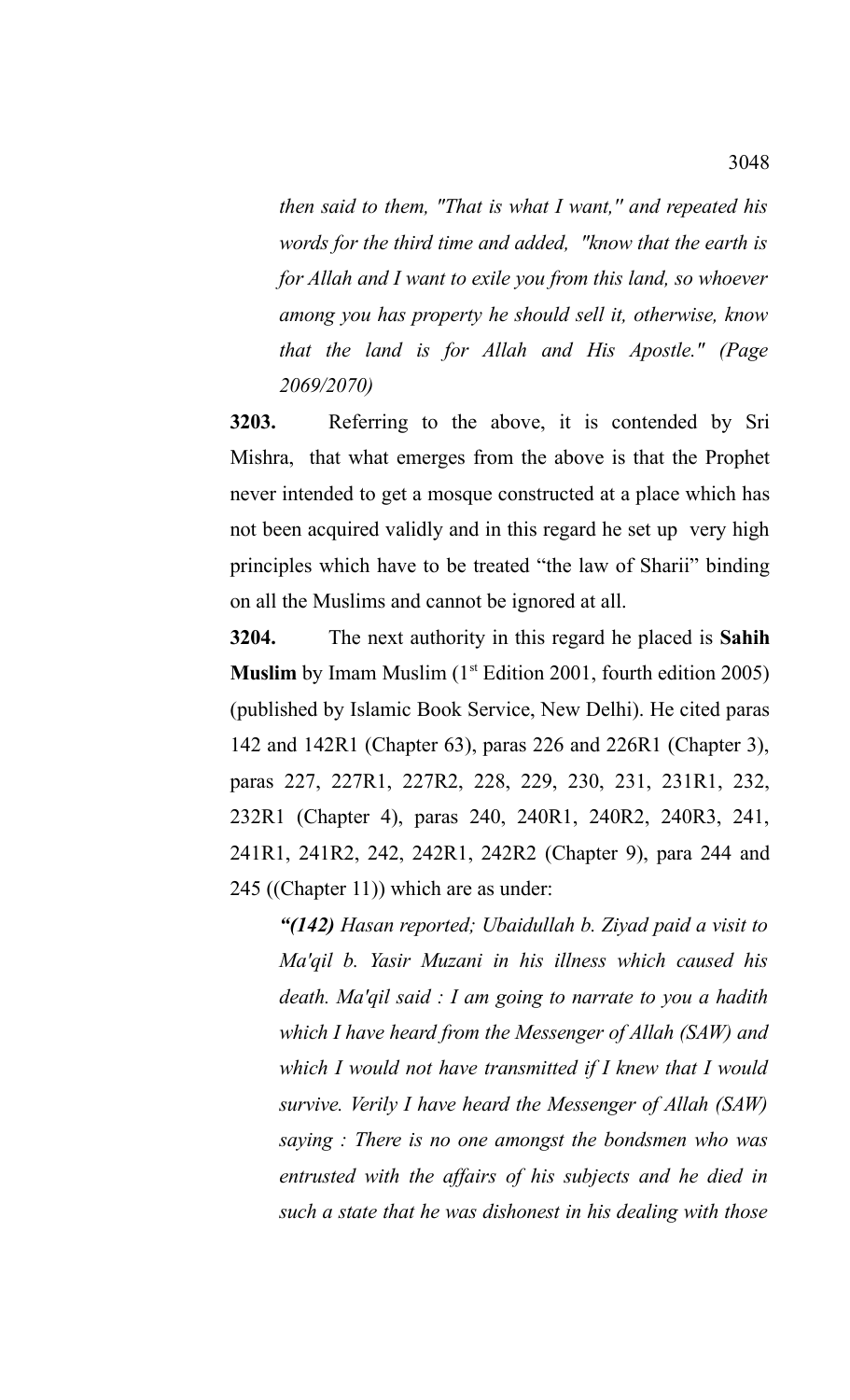*over whom he ruled that the Paradise is not forbidden for him."*

*"(142R1) Hasan reported : 'Ubaidullah b. Ziyad went to see Ma'qil b. Yasir and he was in agony. He ('Ubaidullah) inquired (about his health) to which he (Ma'qil) replied : I am narrating to you a hadith which I avoided narrating to your before. Verily the Messenger of Allah (SAW) said : Allah does not entrust to his bondsman the responsibility of managing the affairs of his subjects and he dies as a cheater (ruler) but Paradise is forbidden but Allah for such a (ruler). He ((Ibn Ziyad) said : Why did you not narrate it to me before this day? He replied : I (in fact) did not narrate it to you as it was not (fit) for me to narrate that to you."*

*"(226) Humran, the freed slave of 'Uthman, b. 'Affan called for ablution. He performed ablution: He washed his hands thrice. He then rinsed his mouth and cleaned his nose with water (three times). He then washed his face three times, then washed his right arm up to the elbow three times, then washed his left arm like that, then wiped his head: then washed his right foot upto ankle three times, then washed his left foot like that, and then said: I saw the Messenger of Allah (SAW) perform ablution like his ablution of mine. Then the Messenger of Allah (SAW) said : He who performs ablution like this ablution and then stood up (for prayer) and offered two bows of prayer without his thoughts to be being distracted, all his pervious sins are expiated. Ibn Shihab said : Our scholars remarked: This is the most complete of the ablution performed for prayer."*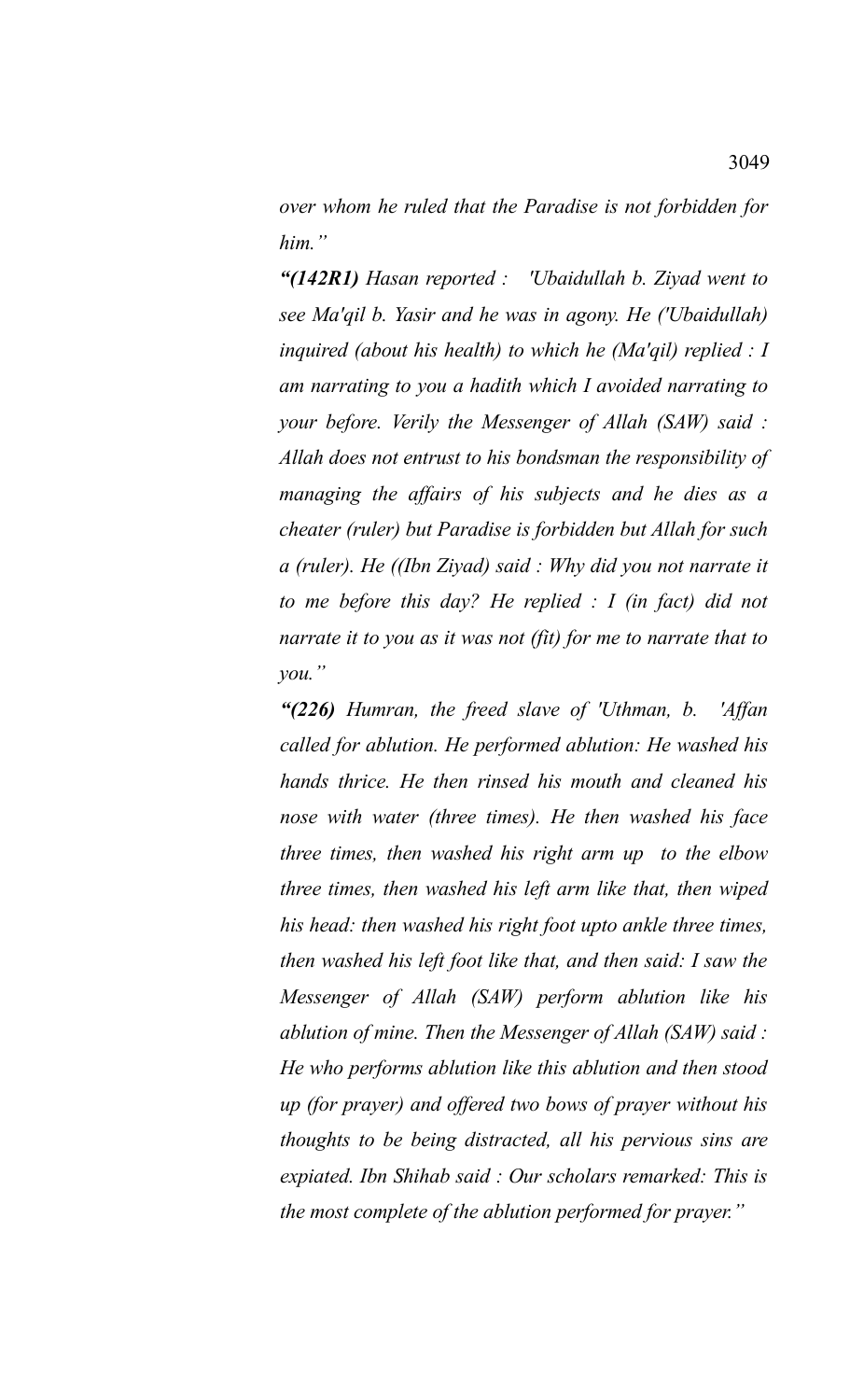*"(226R1) Humran, the freed slave of 'Uthman, said : I saw 'Uthman invoking in a vessel (of water) and poured water over his hands three times and then washed them. Then he put his right hand in the vessel and rinsed his mouth and cleaned his nose. Then he washed his face three times and his hands up to the elbow three times; then wiped his head, then washed his feet three times. Then he said that the Messenger of Allah (SAW) had said : He who performed ablution like this ablution and offered two bows of prayer without allowing his thoughts to be being distracted, all his pervious sins would be expiated."* 

*"(227) Humran, the freed slave of 'Uthman, said : I heard from "Uthman b.'Affan and he was in the courtyard of the mosque, when the Muaththin (announcer of the prayer) came to him at the time of afternoon prayer. So then (Uthman) called for the ablution and performed it. He then said : By Allah, I am narrating to you a hadith. If there were not a verse in the Book of Allah, I would have never narrated it to you. I heard Allah's Messenger (SAW) saying: If a Muslim performs ablution and does it well and offers prayer, all his (sins) during the period from one prayer to another would be pardoned by Allah."*

*"(227R1) This hadith is also narrated on the authority with the same chain of transmitters. And in the hadith of Abu Usama the words are: He who performed the ablution well and then offered the obligatory prayer."*

*"(227R2) Humran reported when 'Uthman performed ablution he said : By Allah, I am narrating to you a hadith. Had it not been thise verse in the Book of Allah. I would*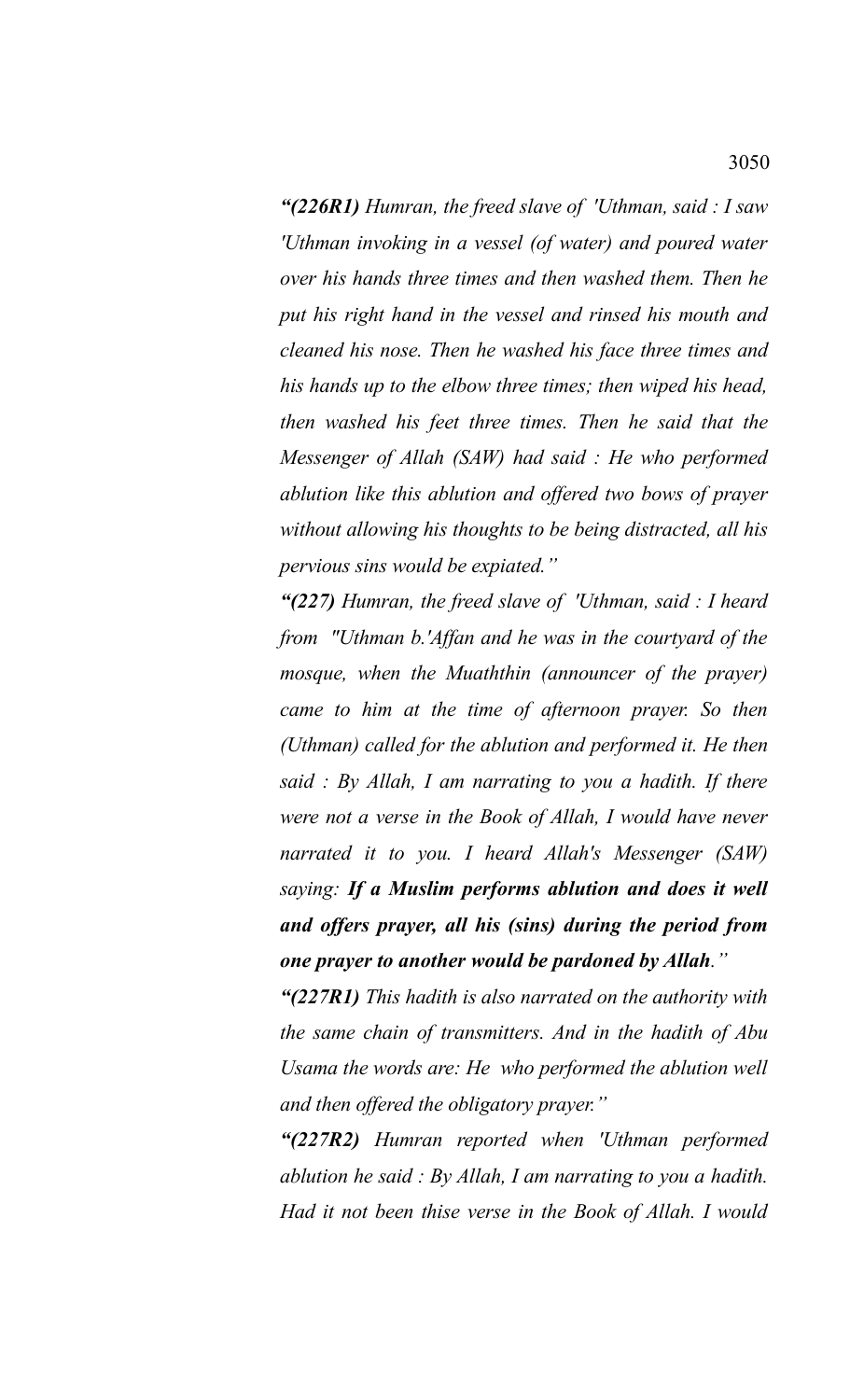*not have narrated it to you. Verily I heard the Messenger of Allah (SAW) saying : There is no man who performed ablution, and did it well, then offered prayer, but his sins (which he committed) were not pardoned between the prayer that he offered and the next one. "Urwa said : The verse is this : Those who suppress the clear proofs and the guidance which we have sent down.. to his words: The cursers. (ii.15)."*

*"(228) 'Amr b. Said b. Al-As reported: I was with Uthman that he called for ablution. He said: I heard Allah's Messenger (SAW) saying : When the time for a prescribed prayer comes, and any muslim perform ablution well and offers his prayer) with humility and bowing, it will be an expiation for his past sins, as long as he has not committed a major sin; and this applied on all times."*

*"(229) Humran, the freed slave of 'Uthman, reported : I brought for 'Uthman b. 'Affan the ablution. He performed it and then said: Verily the people narrate from the Messenger of Allah (SAW) a hadith. I do not know what these are, but ( I know this fact) that I saw the Messenger of Allah (SAW) perform ablution like this ablution and then said: He who performed ablution like this, all his pervious sins would be expiated and his prayer and going towards the mosque would have an extra reward. In the tradition narrated by Ibn 'Abda ( the words are )" I came to 'Uthman and he performed ablution."*

*"(230) Abu Anas reported that 'Uthman performed ablution at Maqaid and said: Should not I show you the ablution performed by Allah's Messenger (SAW)? He then*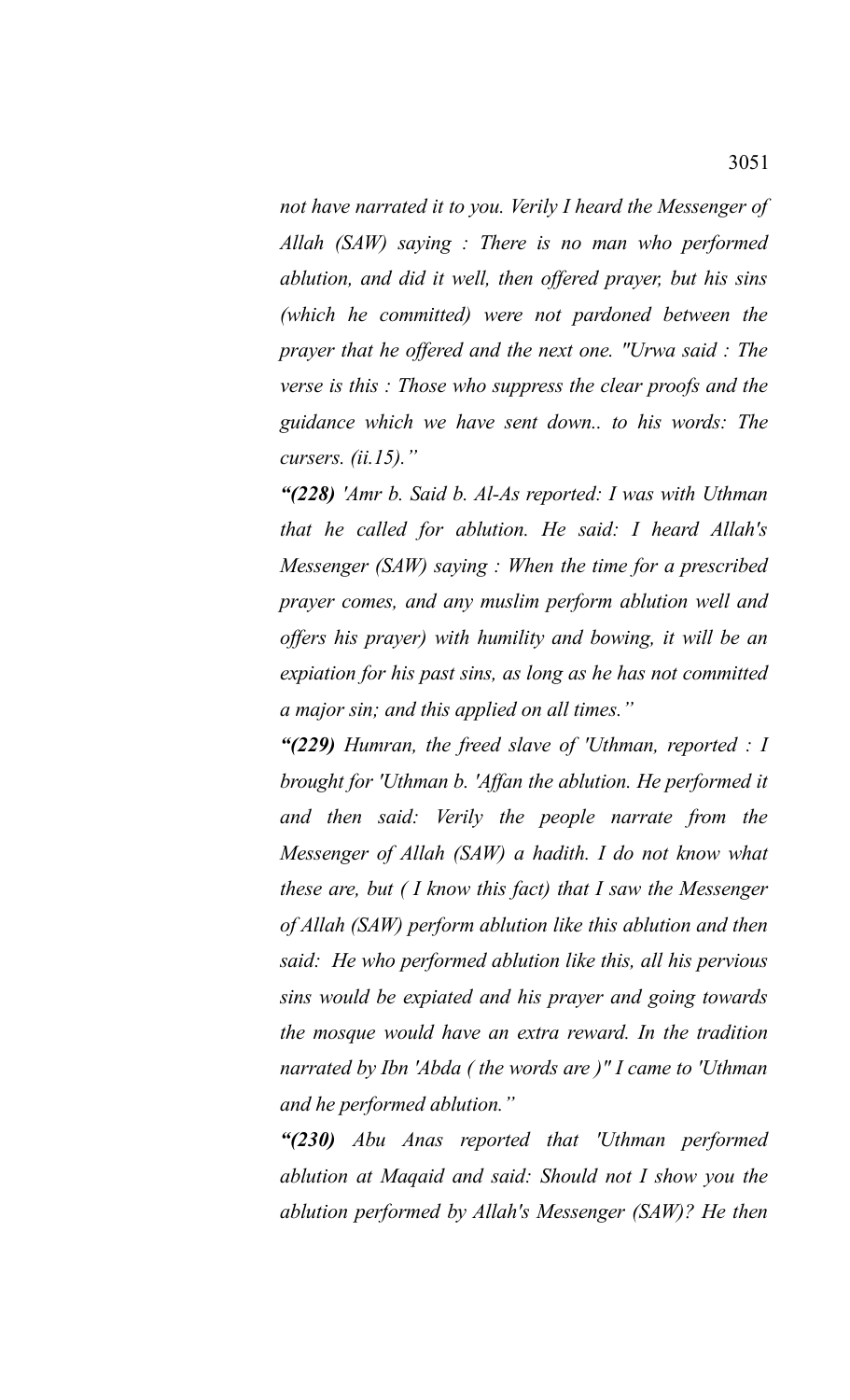*washed (the different parts of the body) three times. Qutaiba has added in his narration the words: There were with him (with Uthman) some of the companions of Allah's Messenger (SAW)."*

*"(231) Humran b. Aban reported: I used to fetch water for 'Uthman for his purification. No day came but he took a bath with a small quantity of water. And "Uthman said: The Messenger of Allah (SAW) all the time of returning from our prayer told us (certain things pertaining to purification). Mis'ar said I find that it was afternoon prayer. He said: I do not know whether I should tell you a things or keep quiet. We said: Messenger of Allah, tell us if it is good and if it is other wise, Allah and his Apostle know better. Upon this he said : A muslim who purifies (himself) and completes purification as enjoined upon him by Allah and then prayer, that will expiate (his sins, he committed) between these (prayers)."*

*"(231R1) Jami'b. Shaddad reported: I heard Huimran b. Aban narrating to Abu Burda in this very mosque during the governorship of Bishr that 'Uthman b. 'Affan said : The Messenger of Allah (SAW) said: He who completed ablution as Allah, the Exalted, enjoined upon him, his obligatory prayers would be expiatious (for his minor sins that he would commit) during (the interval) between them. This hadith is transmitted by Ibn Muath, and in the hadith narrated by Ghundar, the words "during the governorship of Bishr" are ommitted and he did not mention the obligatory prayers."* 

*"(232) Humran, the freed slave of 'Uhtman, reported: One*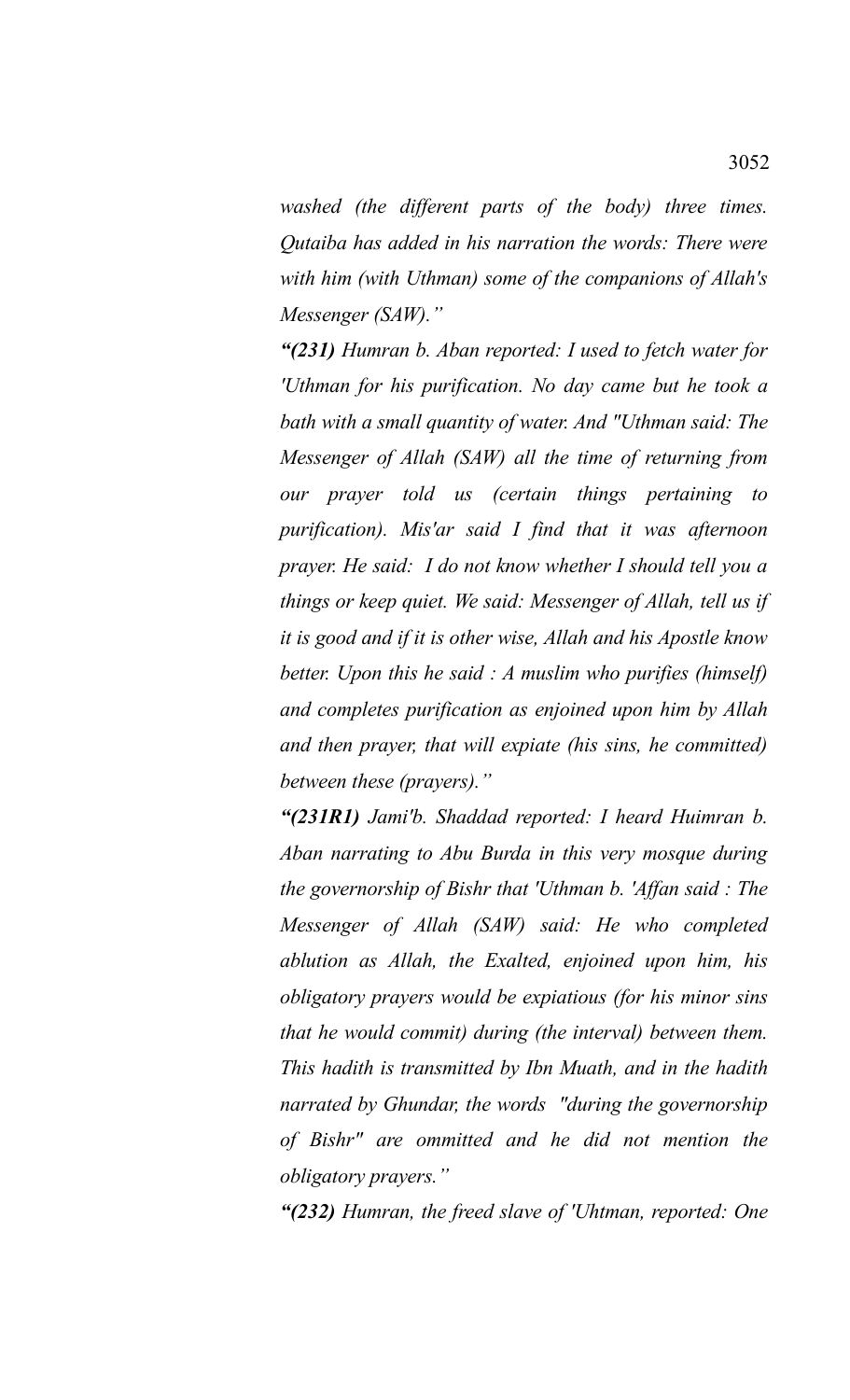*day "Uthman b. 'Affan performed the ablution well, and then said : I saw Allah's Messenger (SAW) performing ablution, the best ablution and then observed: He who performed ablution like this and then went towards the mosque and nothing (but the love of ) prayer urged him (to do so), all his previous (minor) sins would be expiated."*

*"(232R1) Humrran, the freed slave of 'Uthman b. 'Affan, reported on the authority of 'Uthman b. Affan that he heard Allah's Messenger (SAW) saying : He who performed ablution for prayer, and performed it properly, and then went (to observe obligatory prayer and offered it along with people or with the congregation or in the mosque, Allah would pardon his sins.* 

*Chapter 9*

*The Washing of feet Properly is an integral part of Wudu"*

*"(240) Salim, the freed slave of Shaddad said: I came to Aisha, the wife of the Holy Prophet (SAW), on the day when sa'd b. abi Waqqas died. 'Abdel-rahman b. Abu Bakr also came there and he performed ablution in her presence. She (Hadrat A'isha) said: 'Abdel-Rahman, complete the ablution as I heard the Allah's Messenger (SAW) say: Woe to the heels because of Hell-fire."*

*"(240R1) 'Abdullah, the freed slave of Shaddad, came to A'isha and transmitted from her a hadith like this (which she narrated) from the Holy Prophet (SAW)."*

*"(240R2) Salim, the freed slave of Mahri, reported I and 'Abdel-Rahman b. abu Bakr went out (in order to join) the funeral procession of Sa'd b.Abi waqqas and passed by the*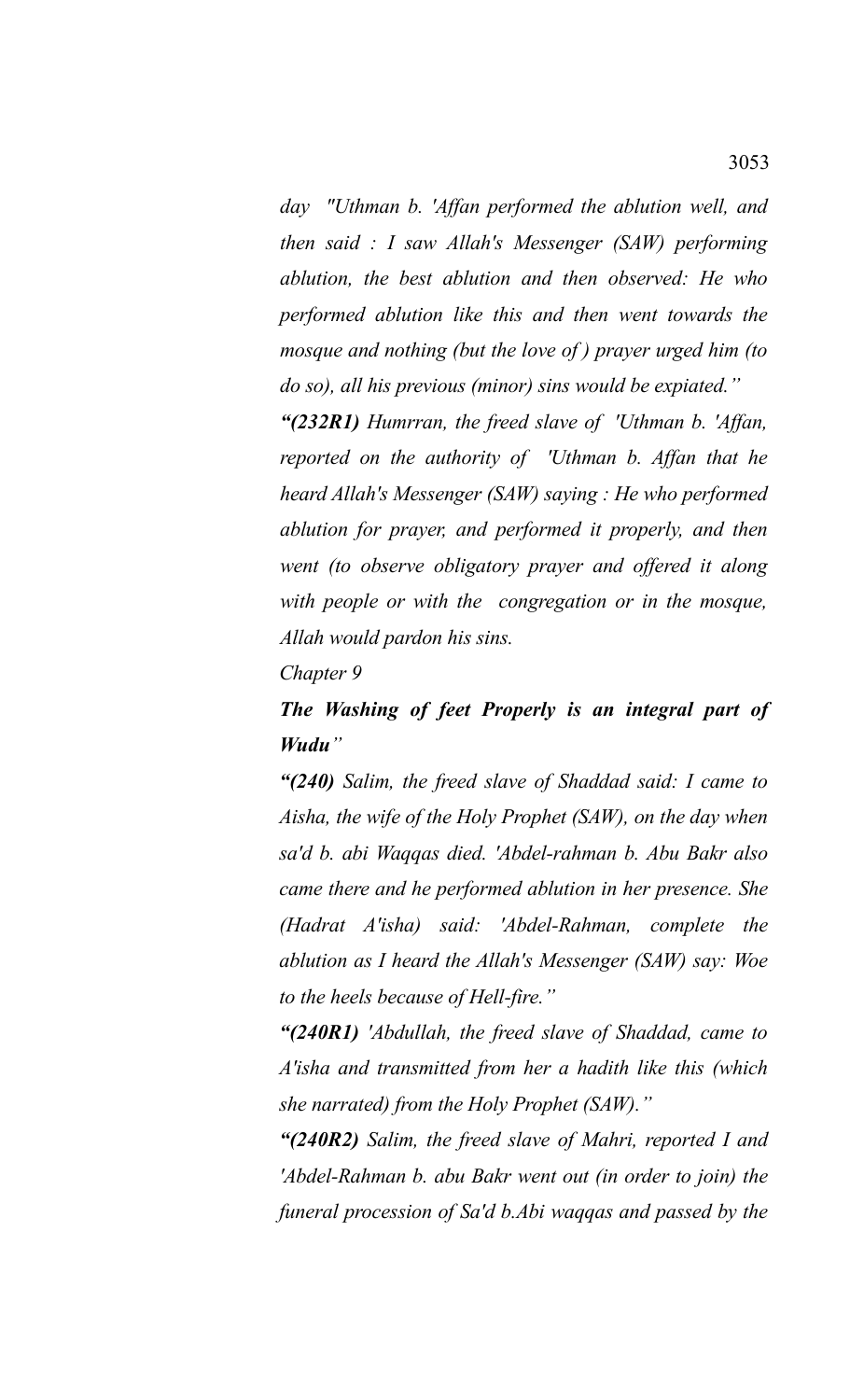*door of the residence if 'Aisha, and then transmitted a hadith like this from her who (narrated it) from the Holy Prophet (SAW)."*

*"(240R3) Salim, the freed slave of Shaddad b. Al-Had said: I was in the presence of 'A'isha, and then narrated on her authority a hadith like this from the Holy Prophet (SAW)."*

*"(241) 'Abdullah b. 'Amr reported: We returned from Mecca to Medina with the Messenger of Allah (SAW), and when we came by water on the way, some of the people were in the hurry at the time of the afternoon prayer and performed ablution hurriedly; and when we reached them, their heels were dry, no water had touched them. The Prophet (SAW) said: Woe to (dry) heels, because of Hellfire. Make complete ablution."*

*"(241R1) In the hadith transmitted by Shu'ba these words are not there: Complete the Wudu, and there is the name of Abu Yahya Al-A'raj (a narrator)."*

*"(241R2) 'Abdullah b. Amr reported: The Messenger of Allah (SAW) lagged behind us on a journey. We traveled (back) and he took him; and then came the time of the afternoon prayer, and as we were going to wipe our feet he (the Holy Prophet) called out: Woe to the heels because of Hell-fire."*

*"(242) Abu Huraira reported: Allah's Apostle (SAW) saw a man who did not wash his heels and he remarked: Woe to the heels because of Hell-fire."*

*"(242R1) Abu Huraira reported: He saw people perform ablution from a water jar. He said: Complete the ablution for I heard Abu al-Qasim (SAW) saying: Woe to the*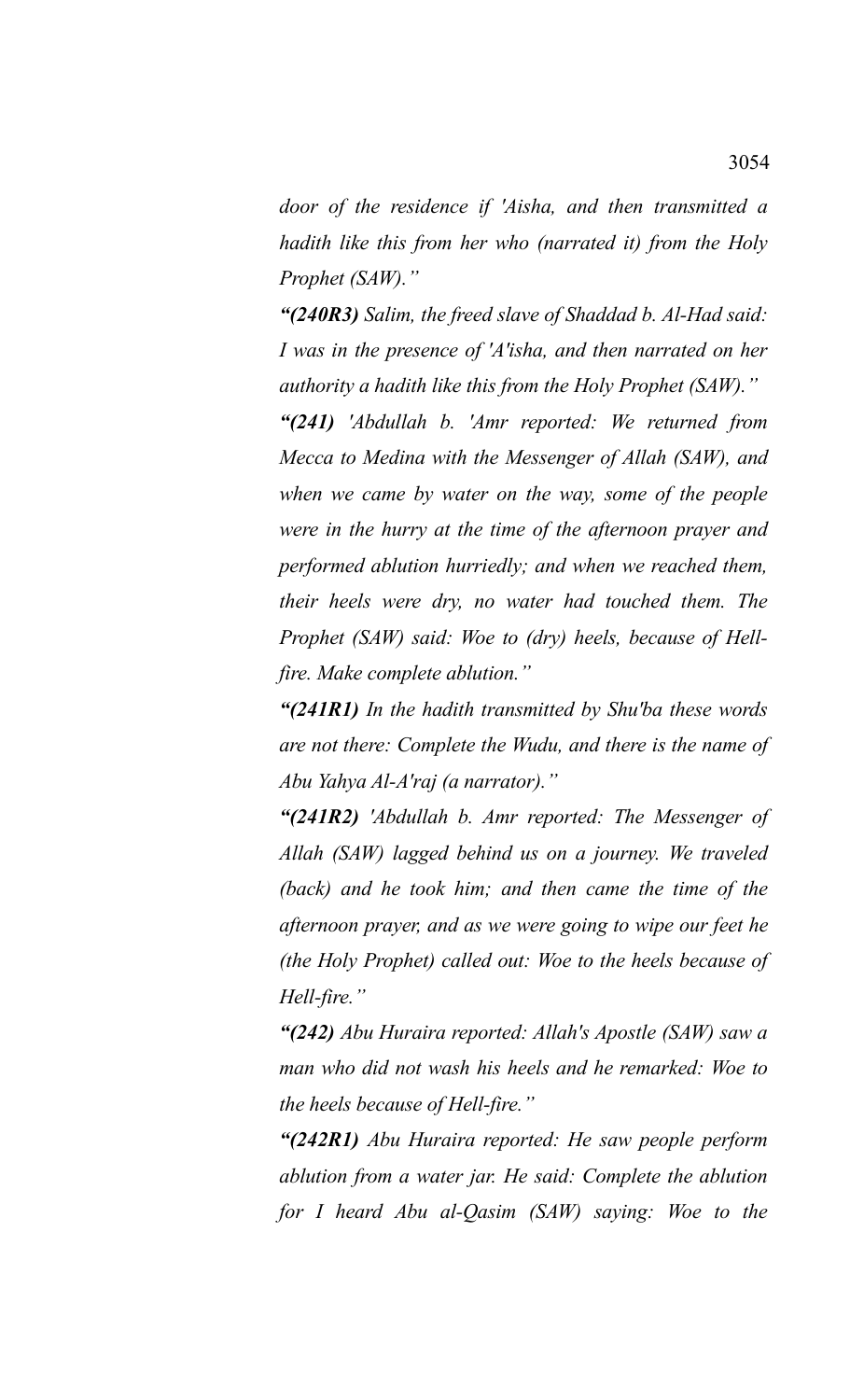*hamstrings because of Hell-fire."*

*"(242R2) Abu Huraira reported: The Messenger of Allah (SAW) said: Woe to the heels because of Hell-fire."*

*"(244) Abu Huraira reported: Allah's Messenger (SAW) said: When a bondsman (a Muslim or a believer) washes his face (in course of ablution), every sin he contemplated with his eyes will be washed away from his face along with water, or with the last drop of water; when he washes his hands, every sin they committed will be effacted from his hands by water, or with the last drop of water; and when he washes his feet, every sin towards which his feet have walked will be washed away with the water, or with the last drop of water, with the result that he comes out pure from all sins."*

*"(245) 'Uthman b. 'Affan reported: The Messenger of Allah (SAW) said He who performed ablution well, his sins would come out from his body even coming out from under his nails."*

**3205.** He placed before us **Book 4 Kitab Al-Salat** and placed reliance on para 377 (Chapter 1) paras 524, 524R1, 524R2 (Chapter 1), para 525, 525R1, 526, 526R1, 527 (Chapter 2), paras 528R1, 528R2, 529, 530, 530R1, 531, 532 (Chapter 3) as under:

*"(377) Ibn Umar reported: When the Muslims came to Medina, they gathered and sought to know the time of prayer but no one summoned them. One day they discussed the matter, and some of them said: Use something like the bell of the Christians and some of them said: Use horn like that of the Jews. Umar said: Why may not a man be*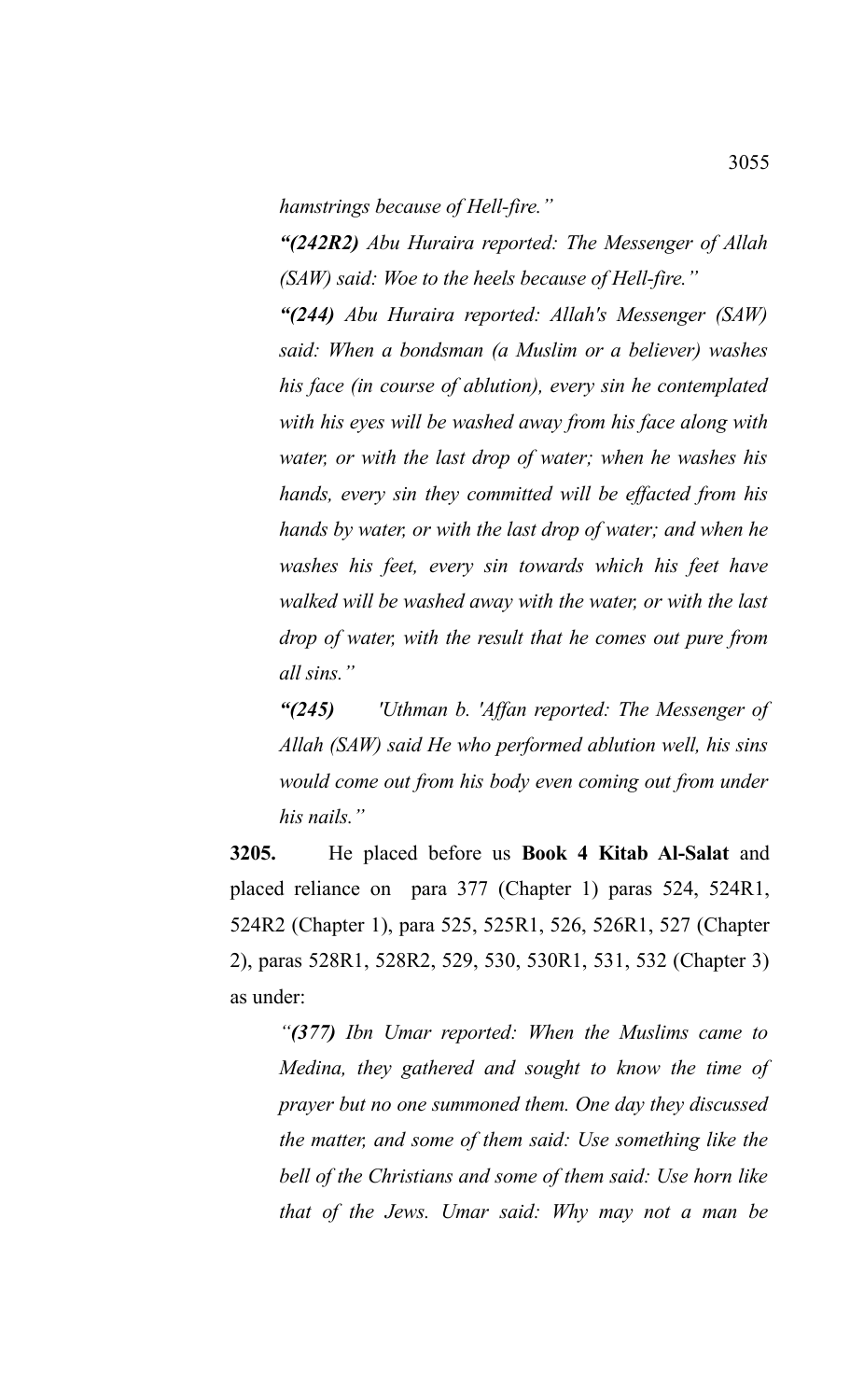*appointed who should call (people) to prayer ? The Messenger of Allah (may peace be upon him) said: O Bilal, get up and summon (the people) to prayer."*

*"(524) Anas b. Malik reported: The Messenger of Allah (may peace be upon him) came to Medina and stayed in the upper part of Medina for fourteen nights with a tribe called Bani Amr b Auf. He then sent for the chiefs of Bani Al-Najjar, and they came with swords around their necks. He (the narrator) said: I percieve as if I am seeing the Messenger of Allah (may peace be upon him) on his ride with Abu Bakr behind him and the chiefs of Banu Al-Najjar around him till he alighted in the courtyard of Abu Ayyub. He (the narrator ) said: The Messenger of Allah (may peace be upon him) said prayer when the time came for prayer, and he prayed in the fold of goats and sheep. He then ordered mosques to be built and sent for the cheifs of Banu Al-Najjar, and they came (to him). He (the Holy Prophet) said to them: O Banu Al-Najjar, sell me your hands. They said: No, by Allah, we would not demand their price, but (reward) from the Lord. Anas said: There (in these lands) were trees and graves of the polytheists, and ruins. The Messenger of Allah (may peace be upon him) ordered that the trees should be cut, and the graves should be dug out, and the ruins should be levelled. The trees (were thus) placed in rows towards the Qibla and the stones were set on both sides of the door, and (while building the mosque) they (the Companions) sang rajaz verses along with the Messenger of Allah (may peace be upon him):*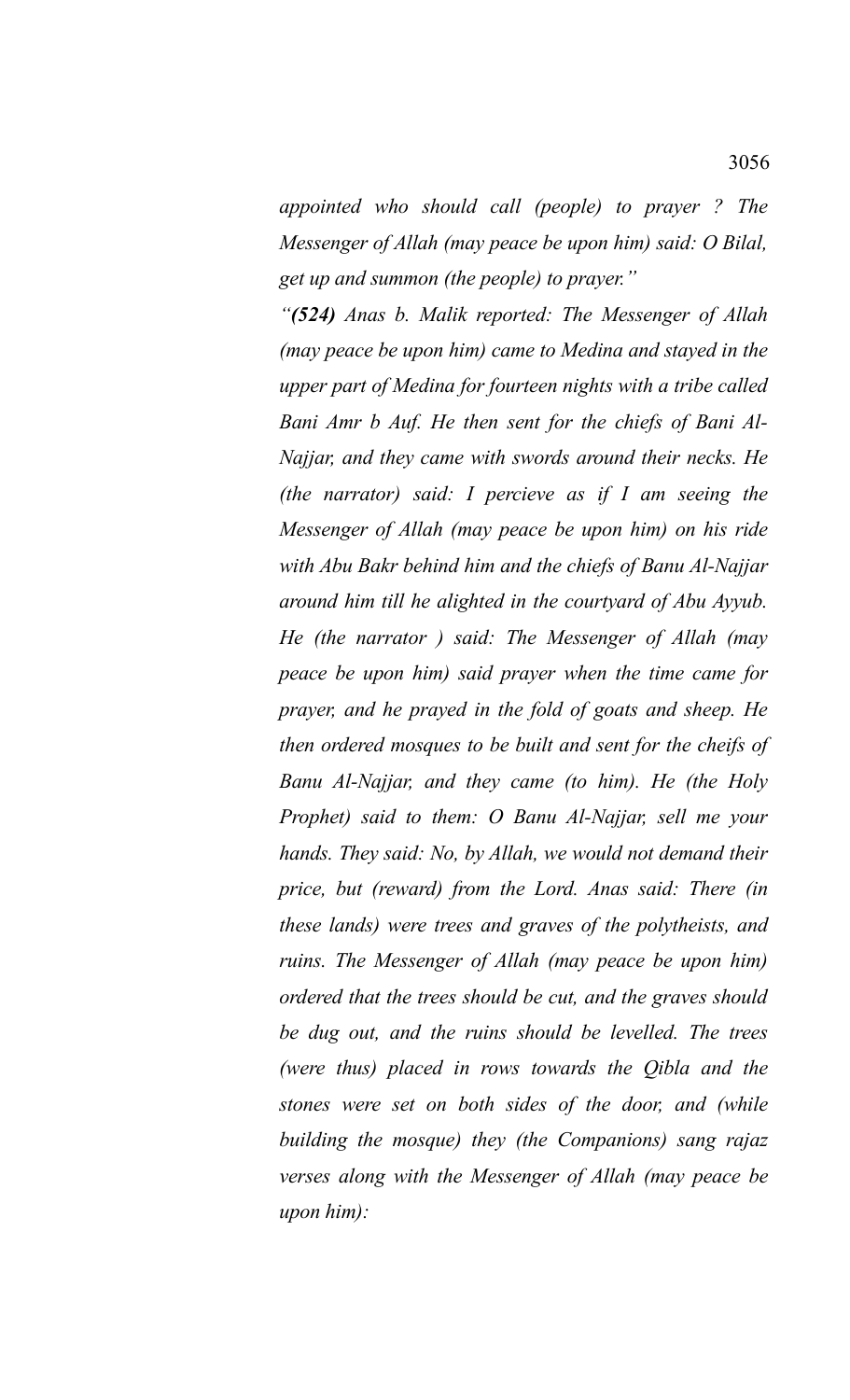*O Allah: there is no good but the good of the next world, So help the Ansar and the Muhajirin (emigrants)."*

*"(524R1) Anas reported: The Messenger of Allah (may peace be upon him) used to pray in the folds of the sheep and goats before the mosque was built."*

*"(524R2) Abu Al – Tiyyah reported: I heard from Anas a narration like this from the Messenger of Allah (may peace be upon him)."*

*"(525) Al – Bara' b. Azib reported: I said prayer with the Apostle (may peace be upon him) turning towards Bait – ul Maqdis for sixteen months till this verse of Surah Baqara was revealed: And wherever you are turn your faces towards it (ii. 144). This verse was revealed when the Apostle (may peace be upon him) had said prayer. A man amongst his people passes by the people of Ansar as they were engaged in prayer. He narrated to them (this command of Allah) and they turned their faces towards the Ka'ba."*

*"(525R1) Abu Ishaq reported: I heard Al-Bara saying: We prayed with the Messenger of Allah (may peace be upon him) (with our faces) towards Bait -ul-Maqdis for sixteen months or seventeen months. Them we were made to change (our direction) towards the Ka'ba."*

*"(526) Ibn Umar reported: As the people were praying at Quba'a man came to them and said: it has been revelaed to the Messenger of Allah (may peace be upon him) during the night and he has been directed to turn towards the Ka'ba. So turn towards it. Their faces were towards Syria and they turned round towards Ka'ba."*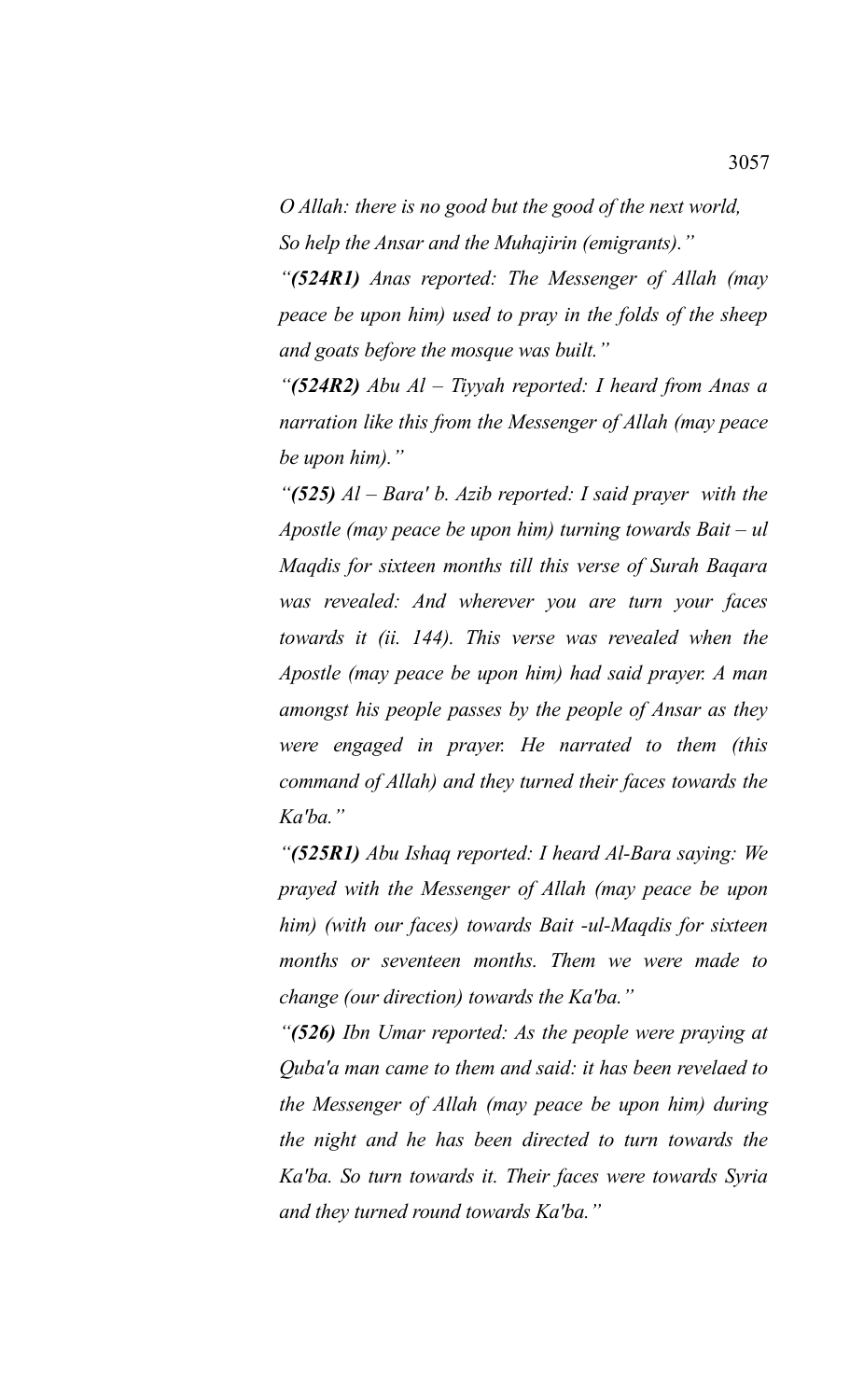*"(526R1) Ibn Umar reported: As the people were engaged in the morning prayer a man came to them. The rest of the hadith is the same."*

*"(527) Anas reported: The Messenger of Allah (may peace be upon him) used to pray towards Bait-ul-Maqdis, that it was revealed (to him): Indeed We see the turning of the face to heaven, where of we shall assurely cause thee to turn towards Qibla which shall please thee. So turn thy face towards the sacred Mosque (Ka'ba) (ii. 144). A man from Bani Salama was going; (he found the people) in prostration (while) praying the dawn prayer and they had said one bow. He said in a loud voice : Listen ! The Qibla has been changed and they turned towards (the new) Qibla (Ka'ba) in that very state."*

*"(528R1) A'isha reported: They (some Companions of the Holy Prophet) were conversing with one another in the presence of the Messenger of Allah (may peace be upon him) during his last illness. Umm Salama and Umm Habiba mentioned the church, and then (the hadith was) narrated."*

*"(528R2) A'isha reported: The wives of the Apostle of Allah (may peace be upon him) mentioned the church which they had seen in Abyssinia which was called Marya, and the rest of the hadith is the same."*

*"(529) A'isha reported: The Messenger of Allah (may peace be upon him) said during his illness from which he never recovered: Allah cursed the Jews and the Christians that they took the graves of their prophets as mosques. She (A'isha) reported: Had it not been so, his (the Prophet's)*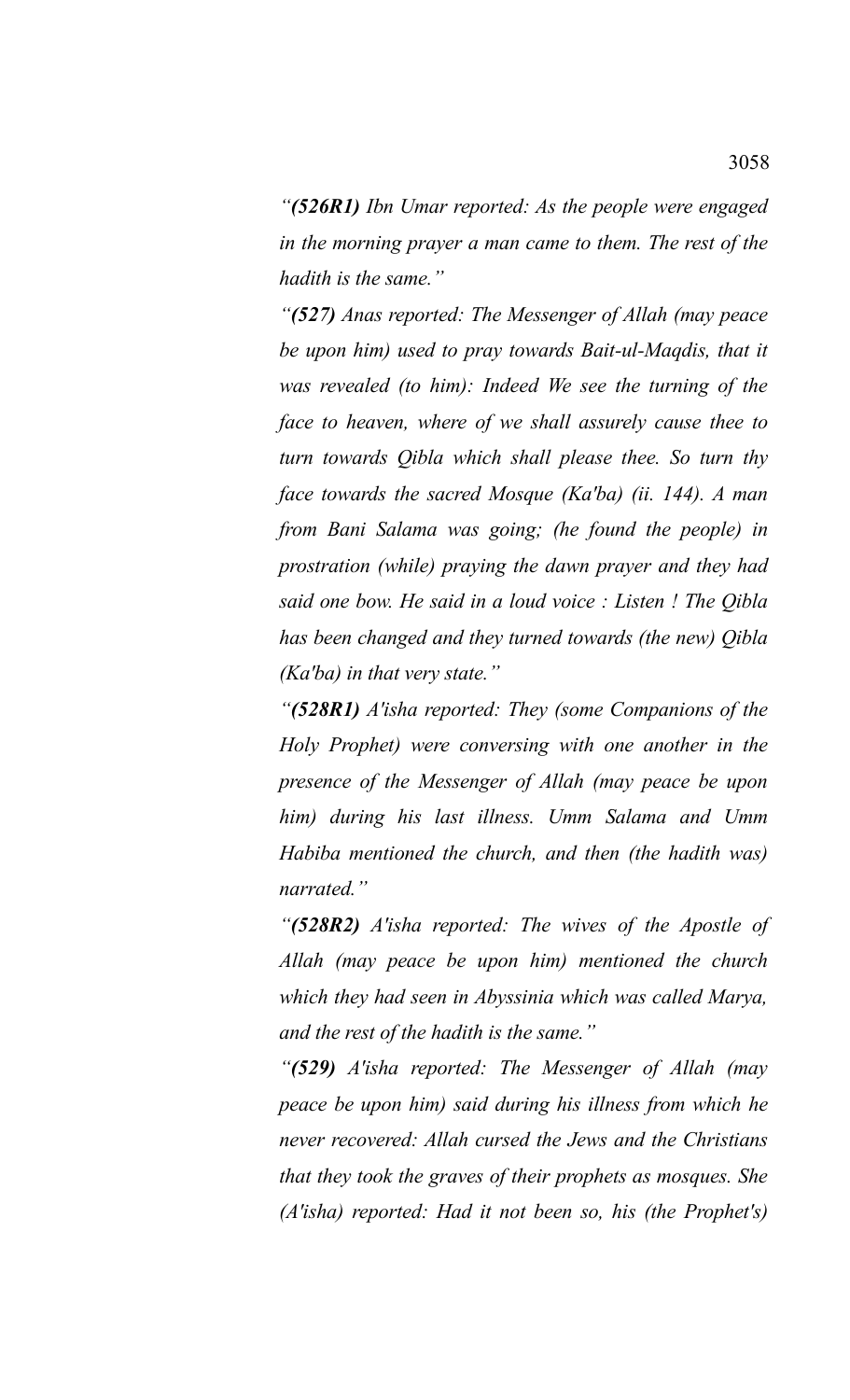*grave would have been in an open place, but it could not be because it may be taken as a mosque."*

*"(530) Abu Huaira reported: The Messenger of Allah (may peace be upon him) said: Let Allah destroy the Jews for they have taken the graves of their apostles as places of worship."*

*"(530R1) Abu Huraira reported: The Messenger of Allah (may peace be upon him) said: Let there be curse of Allah upon the Jews and the Christians for they have taken the graves of their apostles as places of worship."*

*"(531) A'isha and Abdulla reported: As the Messenger of Allah (may peace be upon him) was about to breathe his last, he drew his sheet upon his face and when he felt useasy, he uncovered his face and said in this very state: Let there be curse upon the Jew and the Christians who have taken the graves of their apostles as places of worship. He in fact warned (his men) against what they (the Jews and the Christians) did."*

*"(532) Jundub reported: I heard from the Apostle of Allah (may peace be upon him) five days before his death and he said: I stand acquitted before Allah that I took any one of you as a friend, for Allah has taken me as His friend, as he took Ibrahim as His friend. Had I taken any one of my nation as a friend, I would have taken Abu Bakr as a friend. Beware of those who preceded you and used to take the graves of their prophets and righteous men as places of worship, but you must not take graves as mosque; I forbid you to do that."*

**3206.** He also referred to footnote 1, 2 and 3 at page 332: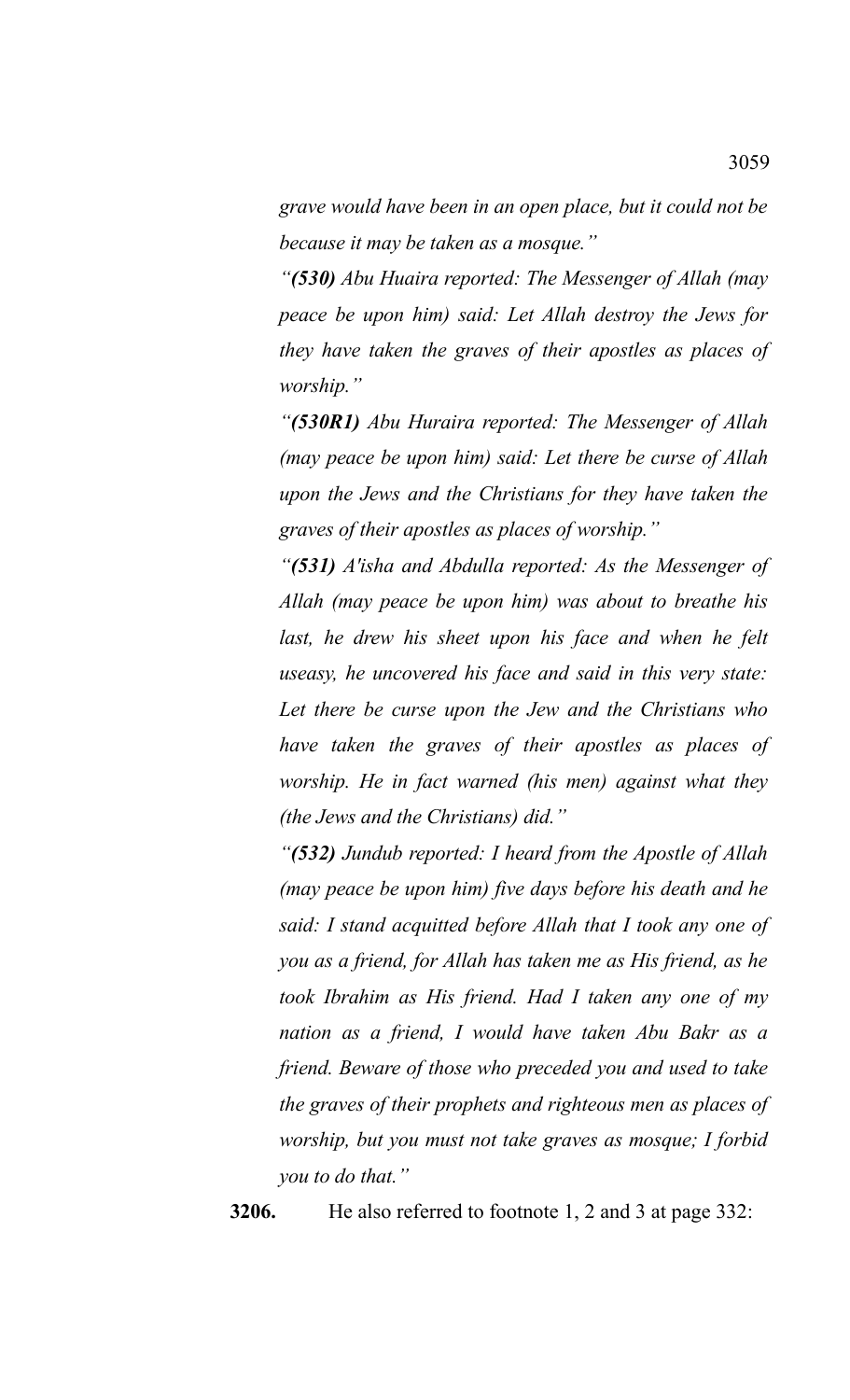*"(1) The Holy Prophet has explained now polytheism gradually develops. Is strats from the pious intention, i.e. building of a temple by the grave of a pious man so that there should be assocition of a religious piety to a place of worship. But steadily the people begin to look upon the religious man as a demigod and then elevate him to a higher status of Godhood. This undermines the belief in the oneness of Allah.*

*The pictures of the pious men are displayed in the temples in order to keep alive their sacred memories, but with the march of time the people begin to worship them.*

*(2) Perhaps this church was named after Mary, the mother of Jesus.*

*(3) The Holy Prophet was buried in the small room of Hadrat A'isha (Allah be pleased with her) where he died. It is a coferred place with walls built on all sides of it."*

**3207.** Next he placed reliance on **paras 556 and 556R1 (Chapter 15) and its footnote 1**, which say:

*"(556) A'isha reported: The Apostle of Allah (may peace be upon him) prayed in a garment which had designs over it, so he (the Holy Prophet) said: Take it to Abu Jahm and bring me a plain blanket from him, because its designs have distracted me."*

*"(556R1) A'isha reported: The Messenger of Allah (may peace be upon him) stood for prayer with a garment which had designs over it. He looked at these designs and after competing the prayer said: Take this garment to Abu Jahm b. Huthaifa and bring me a blanket for it has distracted me just now."*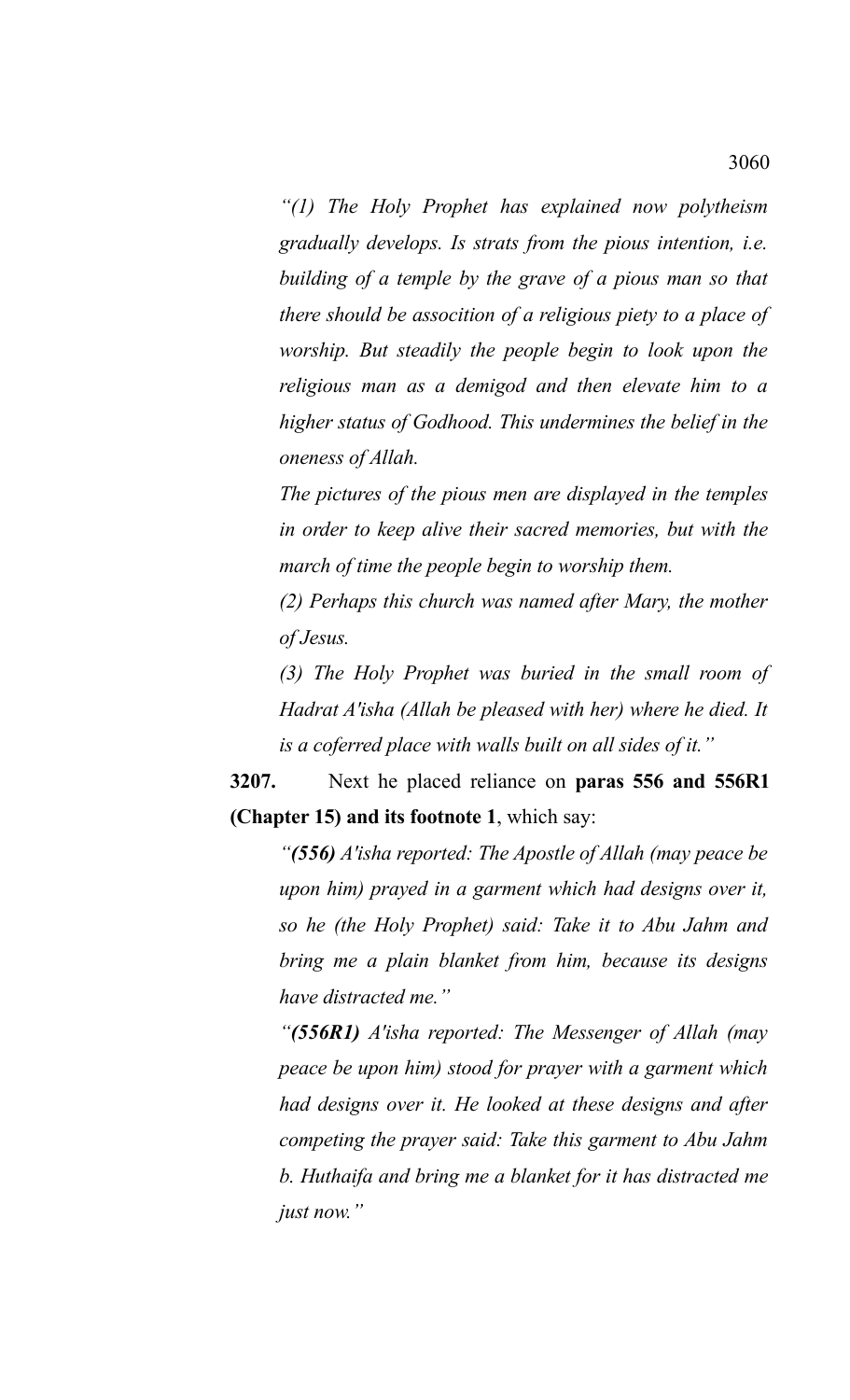*"Footnote (1) It is permissible to say prayer with shoes on one's feet provided these are not soiled with impurities. Before saying prayer it is essential to remove the impurities by rubbing them against dust or on sand."*

**3208.** Reliance was also placed on "**Sahih Muslim"** by **Imam Muslim Vol. II** Book 7, the relevant paras are as under:

*"(847R2) 'Abdel-'Rahman son of Abu Said Al-Khudri reported on the authority of his father that the Messenger of Allah (SAW) said: Bathing on Friday for every adult, using of Miswak and applying some perfume, that is available, are essential. As far as perfume is concerned, it may be used by a lady."*

*"(851) Abu Huraira reported what Allah's Messenger (SAW) had said: If you ask your companion to be quiet on friday whiel the Imam is delivering the sermon, you have in fact chattered."*

*"(973) Abbad b. Abdullah b. Zubair reported that A'isha ordered that the bier of Sa'd b. Abu Waqqas be brought into the mosque, so she can pray for him. The people disapproved this (act) of hers. She said: How soon the people have forgotten that the Messenger of Allah (SAW) had offered the funeral prayer of Suhail b. Al-Baida but in a mosque."*

*"(973R1) 'Abbad b. 'Abdullah b. Zubair reported on the authority of A'isha that when Sa'd b. Abu Waqqas died, the wives of the Apostle of Allah (SAW) sent a message to bring his bier into the mosque so that they can pray for him. They (the participants of the funeral) did accordingly. It was placed in front of their apartments and they prayed for him.*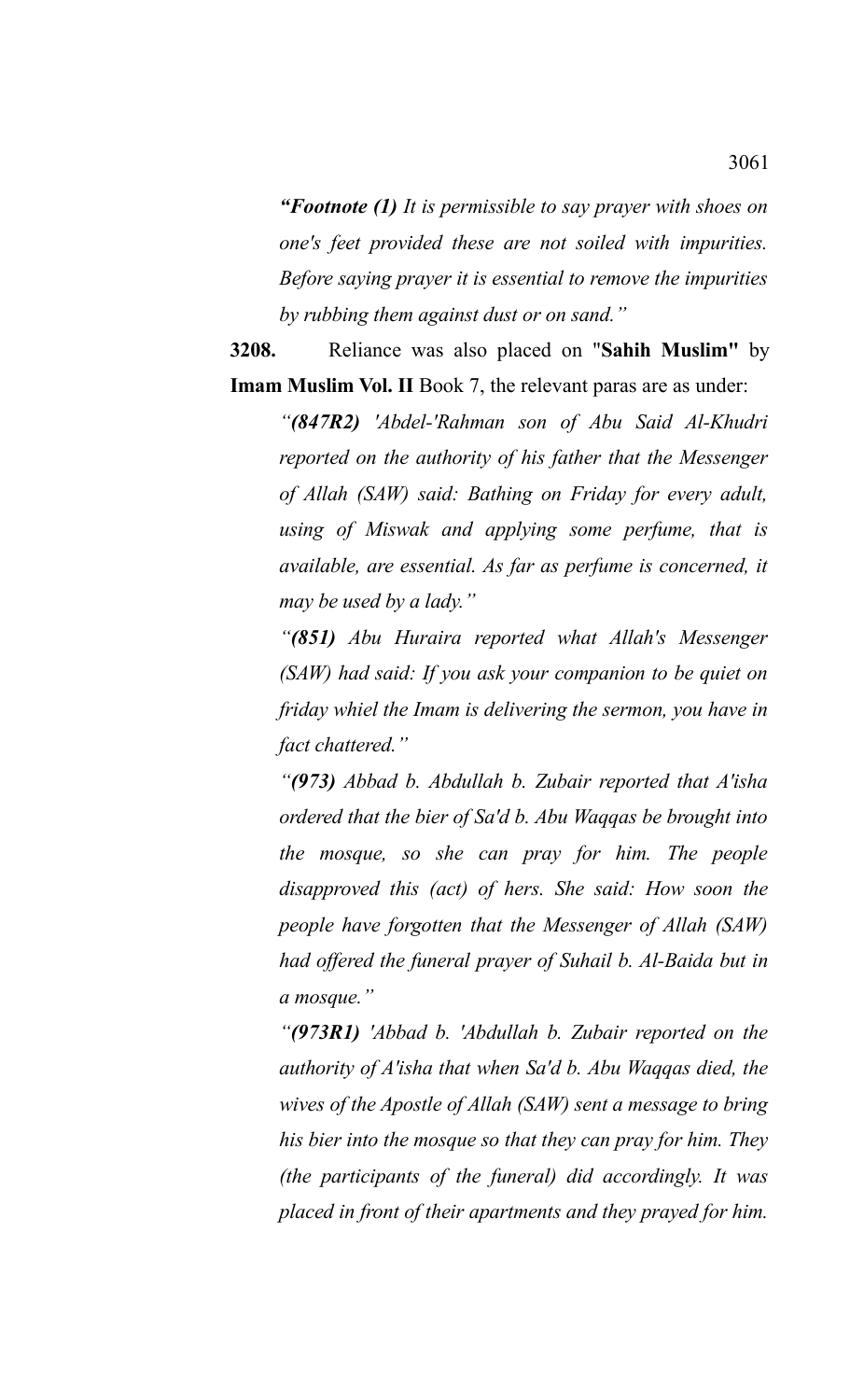*It was brought out of the door (known as) Bab al-Jana'iz which was towards the side of Maqa'id (seats). The news reached them (the wives of the Holy Prophet) that the people had criticised this (i.e offering of funeral prayer in the mosque) that it was not desirable to take the bier inside the mosque. This was conveyed to A'isha. She said: How quickly the people criticise about what they know little. They criticise us for carrying the bier in the mosque. The Messenger of Allah (SAW) did not offer the funeral prayer of Suhail b. Baida' but in the innermost part of the mosque."*

*"(973R2) Abu Salama b. 'Abdel-Rahman reported on the authority of A'isha that when Sa'd b. Abu Waqqas died she said: Bring it (the bier) into the mosque so that I pray foe him. But this act was disapproved. She said: By Allah, the Messenger of Allah (SAW) prayed in the mosque for the two sons of Baida', viz, for Suhail and his brother."*

*"Footnote: (1) There is a difference of opinion among the jurists whether a funeral prayer can be offered in a mosque or not. It is on the basis of this hadith that Imam Shafi'i of the view that it can be offered in a mosque. Imam Abu Hanifa and Imam Malik on the basis of a hadith recorded in Abu Dawud (viz. The Messenger of Allah said: He who offers funeral prayer in the mosque has nothing for him) disapprove saying the funeral prayer in the mosque. The scholars of Hadith."*

**3209.** Next is "**Sahih Muslim"** by **Imam Muslim Vol. III,** Chapter 30 paras 1610 and 1610R1 (Page 83) as under:

*"(1610) Sa'id b. Zaid b. 'Amr b. Nufail (Allah be pleased*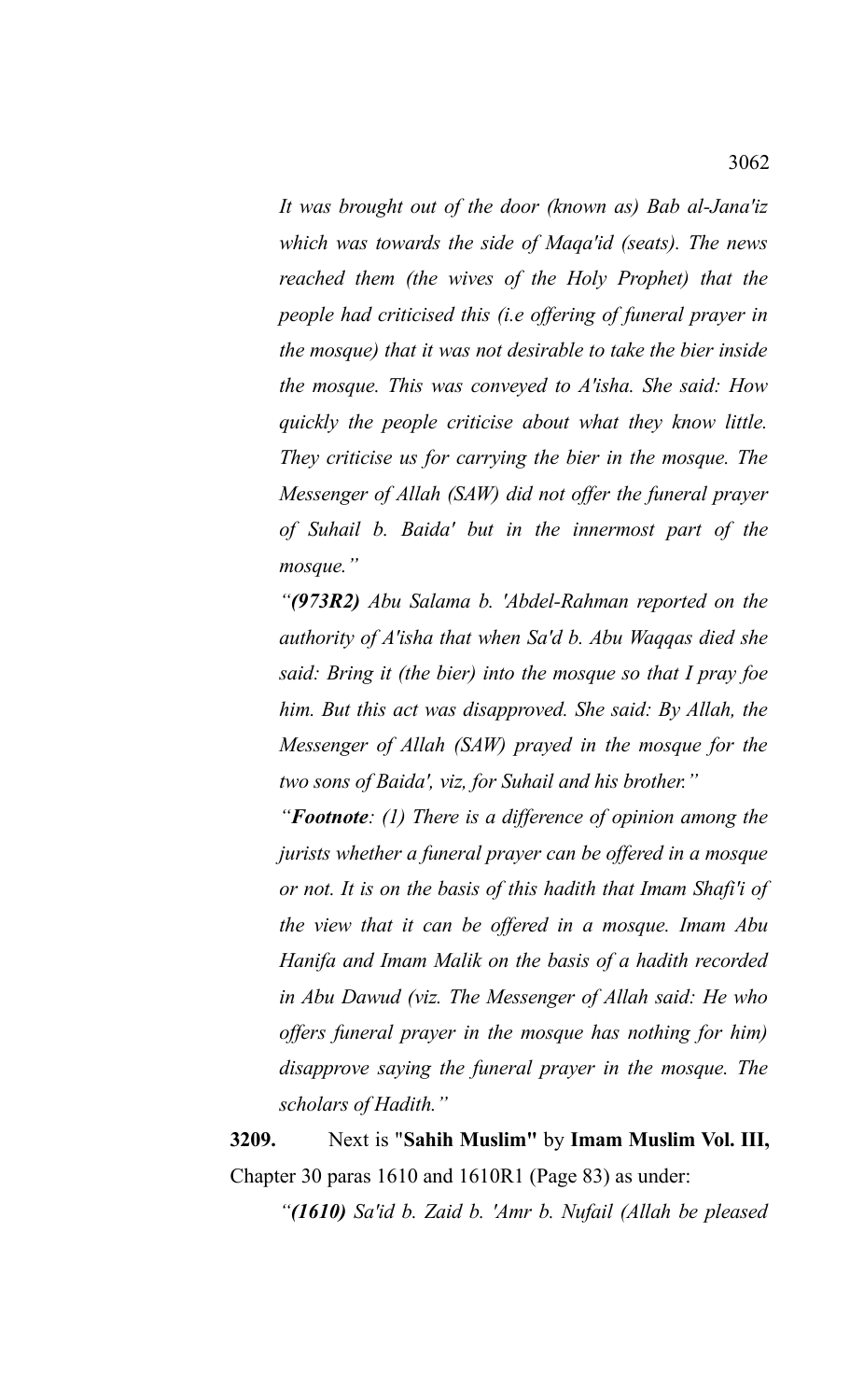*with them) reported that Allah's Messenger (SAW) had said: He who wrongly took a span of land, Allah shall make him carry around his neck seven earths."*

*"(1610R1) Said b.Zaid b. 'Amr b. Nufail (Allah be pleased with them) reported that Arwa (bint Uwais) disputed with him (about a part of the land) of his house. He said: Leave it and take off your claim from it, for I heard Allah's Messenger (SAW) saying: he who took a span of land without his right would be made to wear around his neck seven earths on the day of Resurrection. He (Sa'id b. Zaid) said: O Allah, make her blind if she has told a lie and make her grave, in her house. He (the narrator) said: I saw her blind groping (her way) by touching the walls and saying: The curse of Sa'id b. Zaid ha hit me. And if so happened that as she was walking in her house, she passed by a well in her house and fell therein and that became her grave."*

**3210.** Next is "book of the **Holy Struggle-32"**, paras 1731, 1731R1(Chapter 2), paras 1732 and 1733 (Chapter 3), paras 1827, 1828 and footnote 2, para 1828 R1, 1829 and footnote 2 (Chapter 5), para 1839, 1839R1, 1840, 1840R1:

*"(1731) On the authority of Sufyan that the Holy Prophet (SAW) said: He dictated it one us."*

*"(1731R1) It has been reported from Sulaiman b. Buraid through his father that when the Messenger of Allah (may peace be upon him) appointed anyone as leader of an army or detachment he would especially exhort him to fear Allah and to be good to the Muslims who were with him. He would say: Fight in the name of Allah and in the way of Allah. Fight against those who disbelieve in Allah. Make*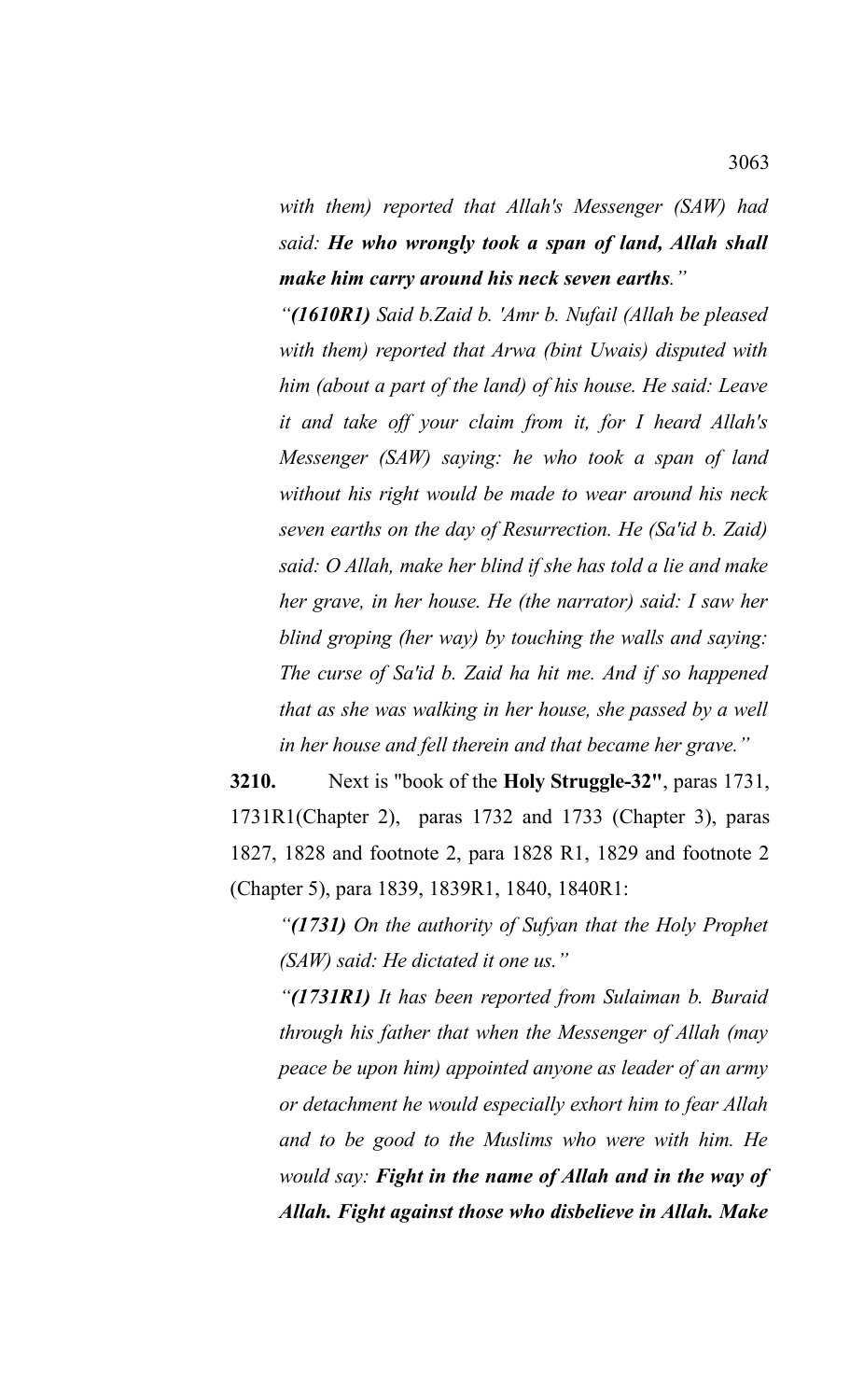*a holy war; do not embezzle the spoils; do not break your pledge; and do not mutilate (the dead) bodies; do not kill the children. When you meet your enemies who are polytheists, invite them to three courses of action. If they respond to any one of these, you also accept it and keep from doing them any harm. Invite them to (accept) Islam; if they respond to you, accept it from them and desist from fighting against them. Then invite them to migrate from their lands to the land of Muhajirs and inform them that, if they do so, they shall have all the privileges and obligations of the Muhajirs. If they refuse to migrate, tell them that they will have the status of Bedouin Muslims and will be subjected to the Commands of Allah like other Muslims, but they will not get any share from the spoils of war or fai' except when they actually fight with the Muslims (against the disbelievers). If they refuse to accept Islam, demand from them the Jizya. If they agree to pay, accept it form them and hold off you hands. If they refuse to pay the tax, seek Allah's help and fight them. When you lay seige to a fort and the beseiged appeal to you for protection in the name of Allah and His Prophet, do not accord to them the guarantee of Allah and his Prophet, but accord to them your own guarantee and the guarantee of your companions for it is a lesser sin that the security given by you or your companions be disregarded than that the security granted in the name of Allah and His Prophet be violated. When you beseige a fort and the beseiged want you to let them out in accordance with Allah's Command,*

*do not let them come out in accordance with His*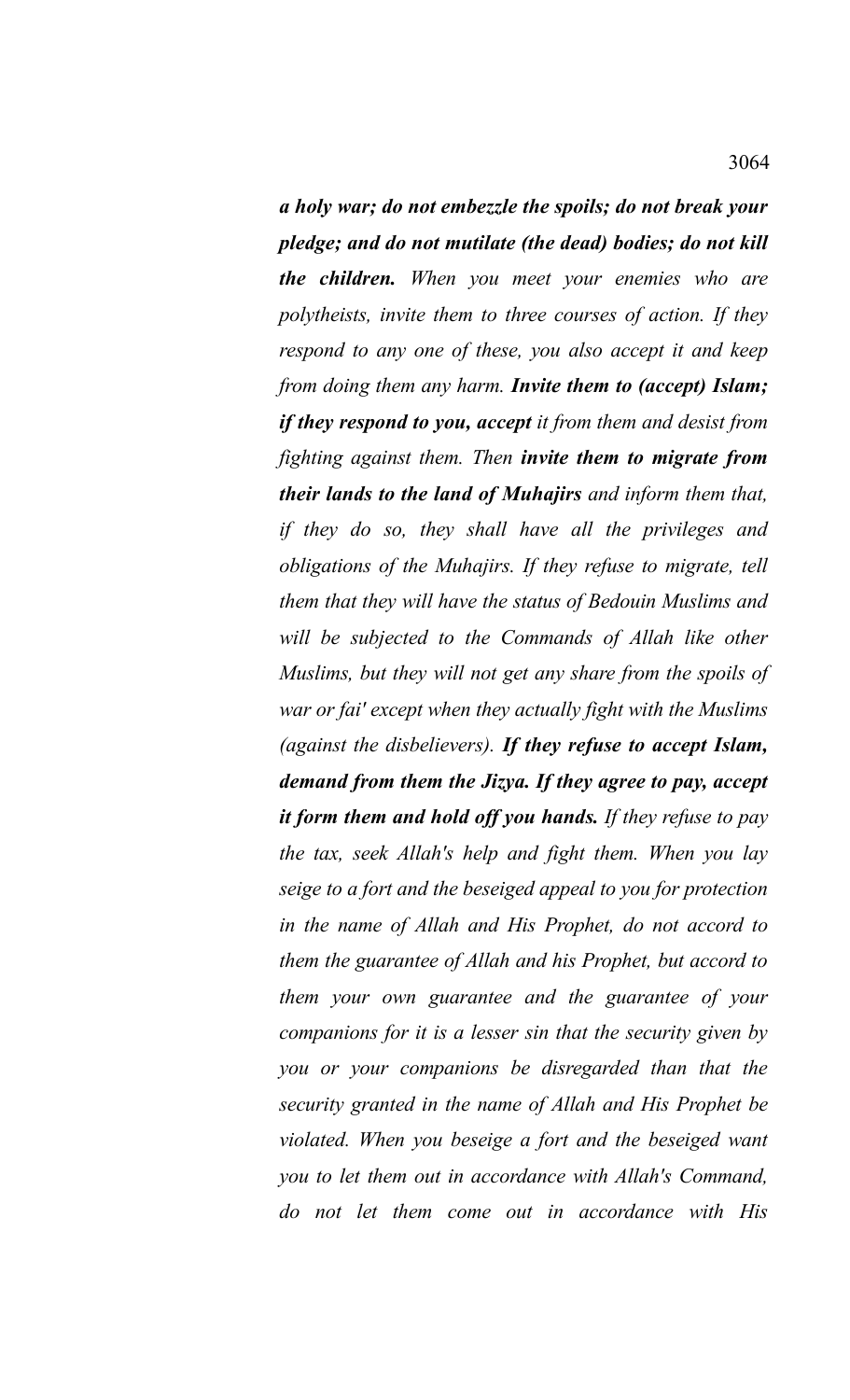*Command, but do so at your (own) command, for you do not know whether or not you will be able to carry out Allah's behest with regard to them."*

*"(1732) It is narrated on the authority of Abu Musa that when the Messenger of Allah (may peace be upon him) deputed any of his Companions on a mission, he would say: Give tiding (to the people); do not create (in their minds) aversion (towards religion); show them leniency and do not be hard upon them."*

*"(1733) It has also been narrated by Sa'id b. Abu Burda through his father through his grandfather that the Prophet of Allah (may peace be upon him) sent him and Mu'ath (on a mission) to the Yeman, and said (by way of advising them): Show leniency (to the people); don't be hard upon them; give them glad tidings (of Divine favours in this world and the hereafter); and do not create aversion. Work in collaboration and don't be divided."*

*"(1827) It has been narrated on the authority of Abdullah b. 'Umar that the Messenger of Allah (may peace be upon him) said: Behold ! The Dispensers of Justice will be seated on the pulpits of light beside God, on the right side of the Merciful, Exalted and Glorious. Either side of the Being is the right side both being equally meritorious. (The Dispensers of Justice are) those who do justice in their rules, in matter relating to their families and in all that they undertake to do."*

*"(1828) It has been reported on the authority of Abdel-Rahman b. Shumasa who said: I came to A'isha to inquire something from them. She said: From which people art*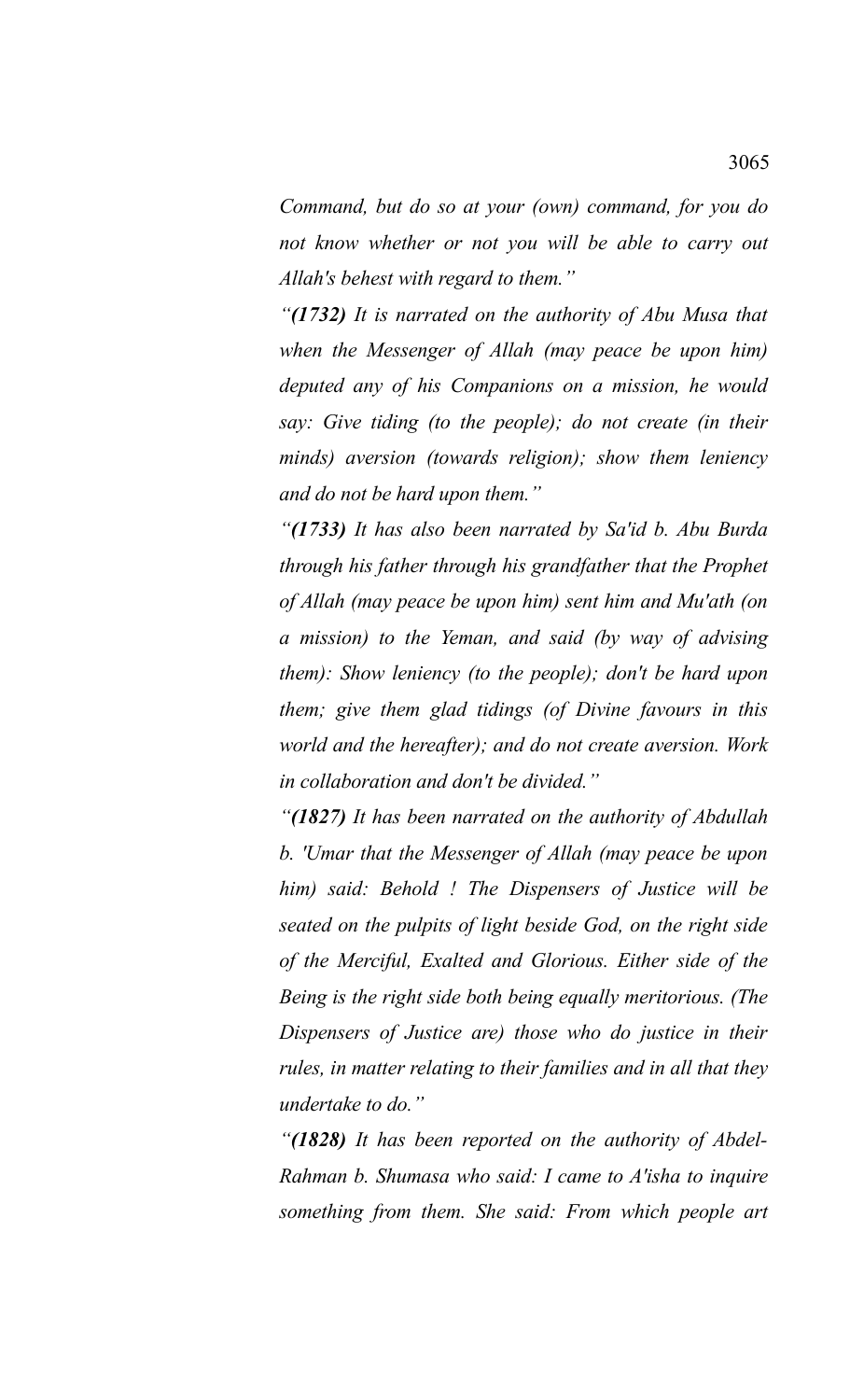*thou? I said: I am from the people of Egypt. She said What was the behaviour of your governor towards you in this war of yours ? I said: We did not experience anything bad from him. If the camel of a man from us died, he would bestow on him a camel. If any one of us lost his slave, he would give him a slave. If anybody was in need of the basic necessities of life, he would provide them with provisions. She said: Behold! The treatment that was meeted out to my brother, Muhammad b. Abu Bakr, does not prevent me from telling you what I heard from the Messenger of Allah (may peace be upon him). He said in this house of mine: O God, who (happens to) acquire some kind of control over the affairs of my people and is hard upon them – be Thou hard upon him, and who (happens to) acquire some kind of control over the affairs of my people and is kind to them – be Thou kind to him."*

*"(1828R1) This hadith has been narrated on the authority of Abdel-Rahman b. Shumasa with another chain of transmitters."*

*"(1829) It has been narrated on the authority of Ibn 'Umar that the Holy Prophet (may peace be upon him) said: Beware, every one of you is a shepherd and every one is answerable with regard to his flock. The Caliph is a shepherd over the people and shall be questioned about his subjects (as to how he conducted their affairs). A man is a guardian over the members of his family and shall be questioned about them (as to how he looked after their physical and moral well being). A woman is a guardian over the household of her husband and his children and*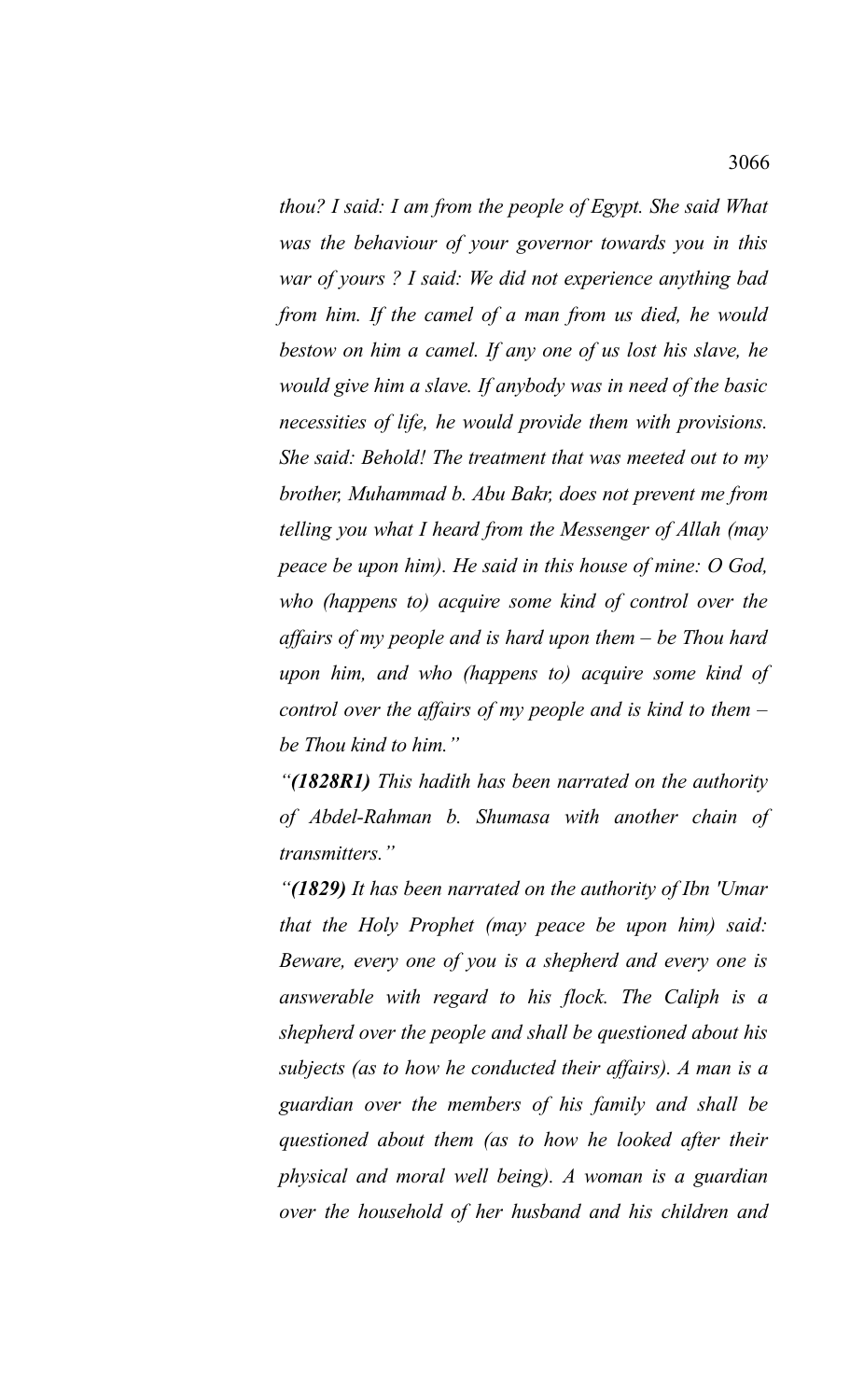*shall be questioned about them (as to how she managed the household and brought up the children). A slave is a guardian over the property of his master and shall be questioned about it (as to how he safeguarded his trust). Beware, every one of you is a guardian and everyone of you is a guardian and every one of you shall be questioned with regard to his trust."*

*"Footnote (2): In this tradition, the government's responsibility towards the citizens has been put on a par with father's or a mother's responsibility towards their children. Just as the father is a shepherd – that is, a guardian – morally and legally bound to ensure the maintenance and well being of his family, the government is morally and legally bound to endure the moral, spiritual, social and economic well-being of its citizens, whose affairs it has under-taken to as minister.*

*The simile of a shepherd is highly significant in this connection. It recalls to one's mind the sympathetic tale of The Prophet as a guide of mankind going astray. The idea behind it is that the shepherd is more careful of the wellbeing of his flock then even the flock itself. He is always on the alert with regard to his flock and takes full care of the animals so that these may not go astray and fall victims to the beasts of prey. The Prophet is shepherd of humanity, always thinkings of their welfare, of their sufferings and always exhorting them to move along the path of righteousness and religious piety. There is a deep love in the hearts of The Prophet for the ailing humanity and a strong will to cure it. It is with a spirit of deep love,*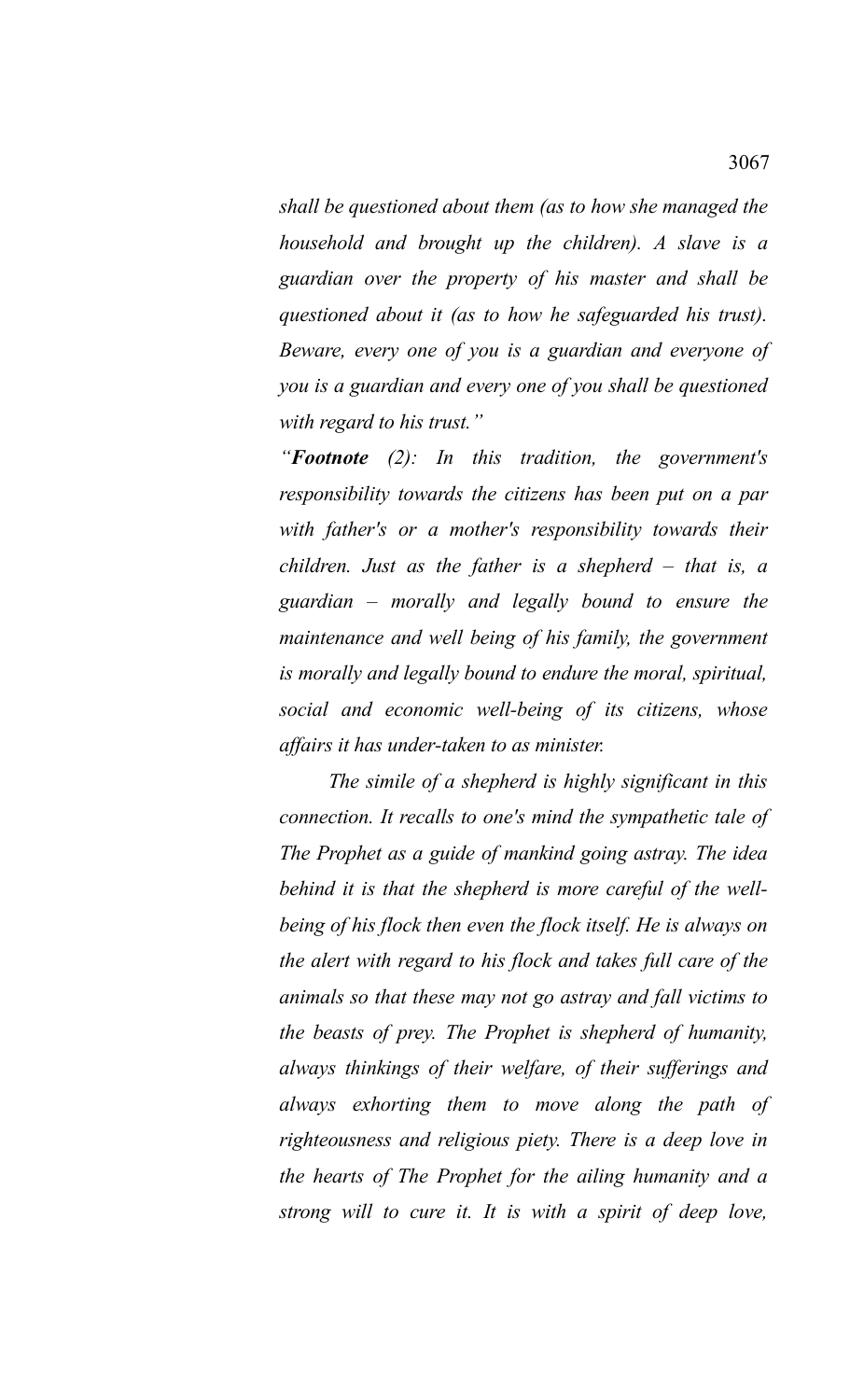*affection and self-sacrifice that the father serves his family and it should be with the same emotions of love and spirit of sacrifice that the rulers should serve the people of the State."*

*"(1839) It has been narrated on the authority of Ibn 'Umar that the Holy Prophet (may peace be upon him) said: It is obligatory on a Muslim that he should listen (to the ruler appointed over him) and obey him whether he likes it or not, except that he is ordered to do a sin. If he is ordered to so a sinful act, a Muslim should neither listen to him nor should he obey his orders.*

*"(1839R1) This hadith has been transmitted on the authority of 'Ubaidullah."*

*"(1840) It has been narrated on the authority of Abu 'Abdel-Rahman from Ali that the Messenger of Allah (may peace be upon him) sent a force (on a mission) and appointed over them a man. He kindled a fire and said: Enter it. Some people made up their minds to enter it (the fire), (carrying out the order of their commander), but the others said: We fled from the fire (that's why we have some into the fold of Islam). The matter was reported to the Messenger of Allah (may peace be upon him). He said to those who contemplated entering (the fire at the order of their commander): If you had entered it, you would have remained there until the Day of Judgement. He commended the act of the latter group and said: There is no submission in matters involving God's disobedience or displeasure, submission is obligatory only in what is good (and reasonable)."*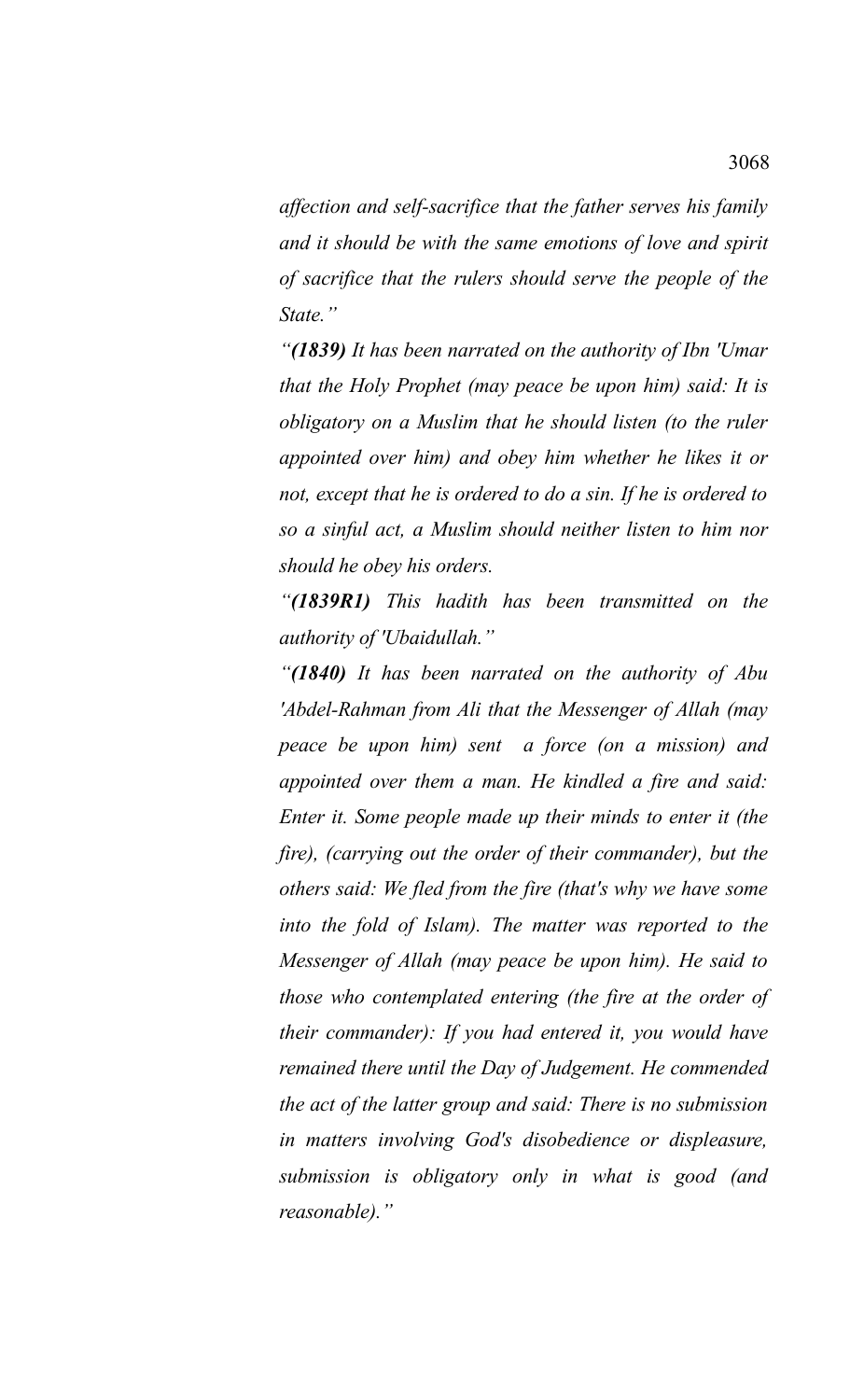*"(1840R1) It has been narrated on the authority of 'Ali who said: The Messenger of Allah (may peace be upon him) sent an expedition and appointed over the Mujahids a man from the Ansar. (While making the appointment), he ordered that his word should be listened to and obeyed. They made him angry in a matter. He said: Collect for me dry wood. They collected it for him. Then he said: Kindle a fire. They kindled (the fire). Then he said: Didn't the Messenger of Allah (may peace be upon him) order you to listen to me and obey (my orders) ? They said: Yes. He said: Enter the fire. The narrator says: (At this), they began to look at one another and said: We fled from the fire to (find refuge with) the Messenger of Allah (may peace be upon him) (and now you order us to enter it). They stood quiet until his anger cooled down and the fire went out. When they returned, they related the incident to the Messenger of Allah (may peace be upon him). He said: if they had entered it, they would not have come out. Obedience (to the commander) is obligatory only in what is good."*

*"(1854R2) Another version of the tradition narrated on the same authority attributes the same words to the messenger of Allah (may peace be upon him). But he said: That who denied got free, and that who hated is saved."*

*"Footnote (1) This hadith gives a clear idea for how long and to what extent should the citizen exercise patience with an unjust government. Upholding and establishing of prayer on the part of a ruler is his main qualification for which he deserves obedience from the citizen in Ma'ruf and*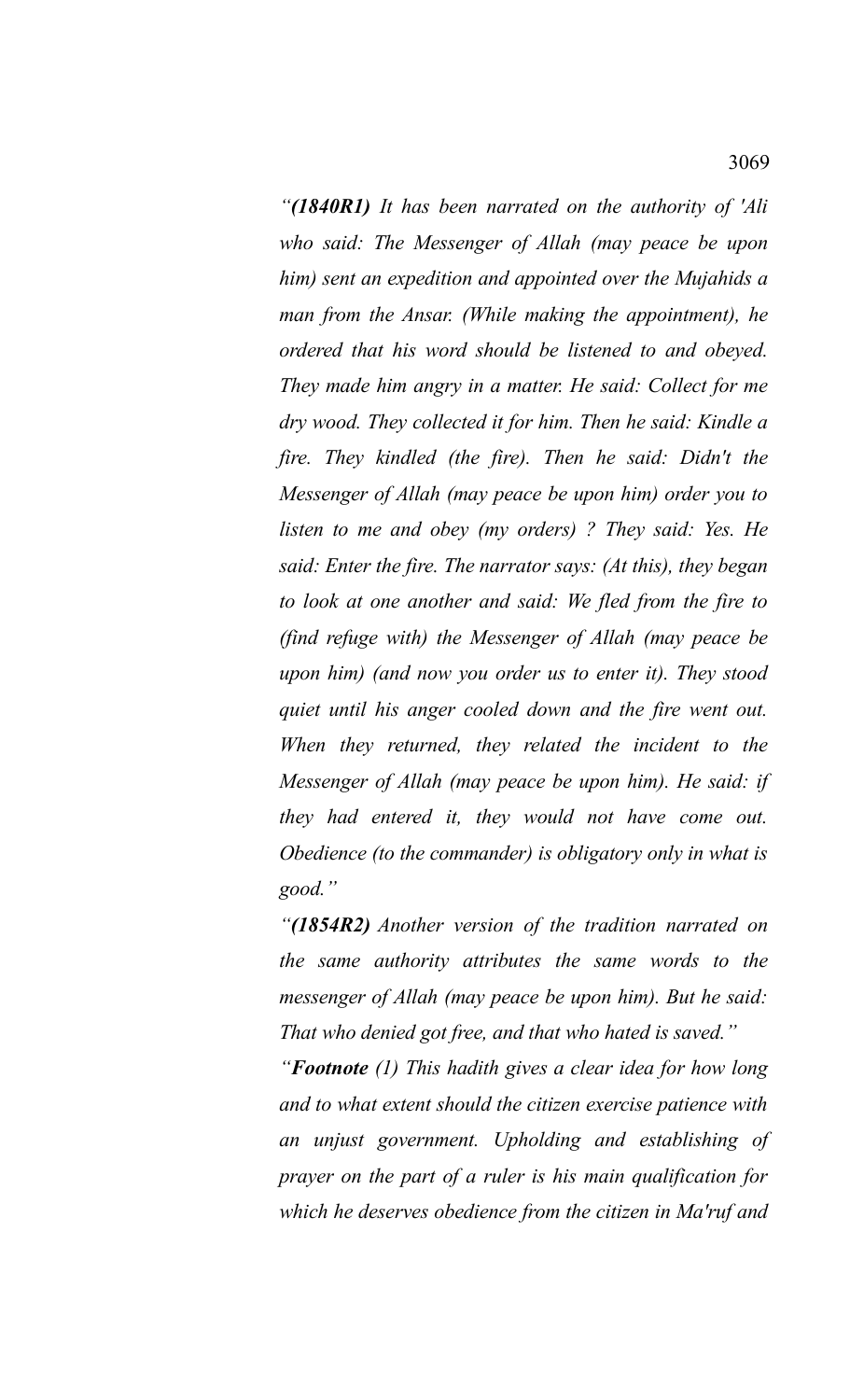*which does not permit them to overthrow his government by violent means. The upholding of prayer says Muhammad Asad has a far wider meaning than the mere holding of congregational prayers, it denotes as it does at the beginning of the second chapter of the Qur'an a positive upholding of the faith.*

*The Holy Qur'an in Surat xxvv, verse 41, lays down in clear terms the main functions of the Head of an Islamic State: Muslim are those who, if We give them power in the land, establish prayer and Zakat (popor-due) and enjoin virtue and forbid evils."*

*"(2104) 'A'isha reported that Gabriel (peace be upon him) promised Allah's Messenger (may peace be upon him) to come at a definite hour. That hour came but he did not visit him. And there was in his hand (in the hand of Allah's Apostle) a staff. He threw it from this hand and said: Never has Allah or His Messengers (angles) ever broken their promise. Then he case a glance (and by chance) found a puupy under his cot and said: 'A'isha, when did this dog enter here? She said: By Allah, I don't know. He then commended and it was turned out. Then Gabriel came and Allah's Messenger (may peace be upon him)said to him : You promised me and I wanted for you, but you did not come, whereupon he sad: It was the dog in your house which prevented me (to come), for we (angels) do not enter a house in which there is a dog or a picture."*

*"(2104R1) This hadith has been narrated on the authority of Abi Hazim with the same chain of transmitters that Gabriel had promised Allah's Messenger (may peace be*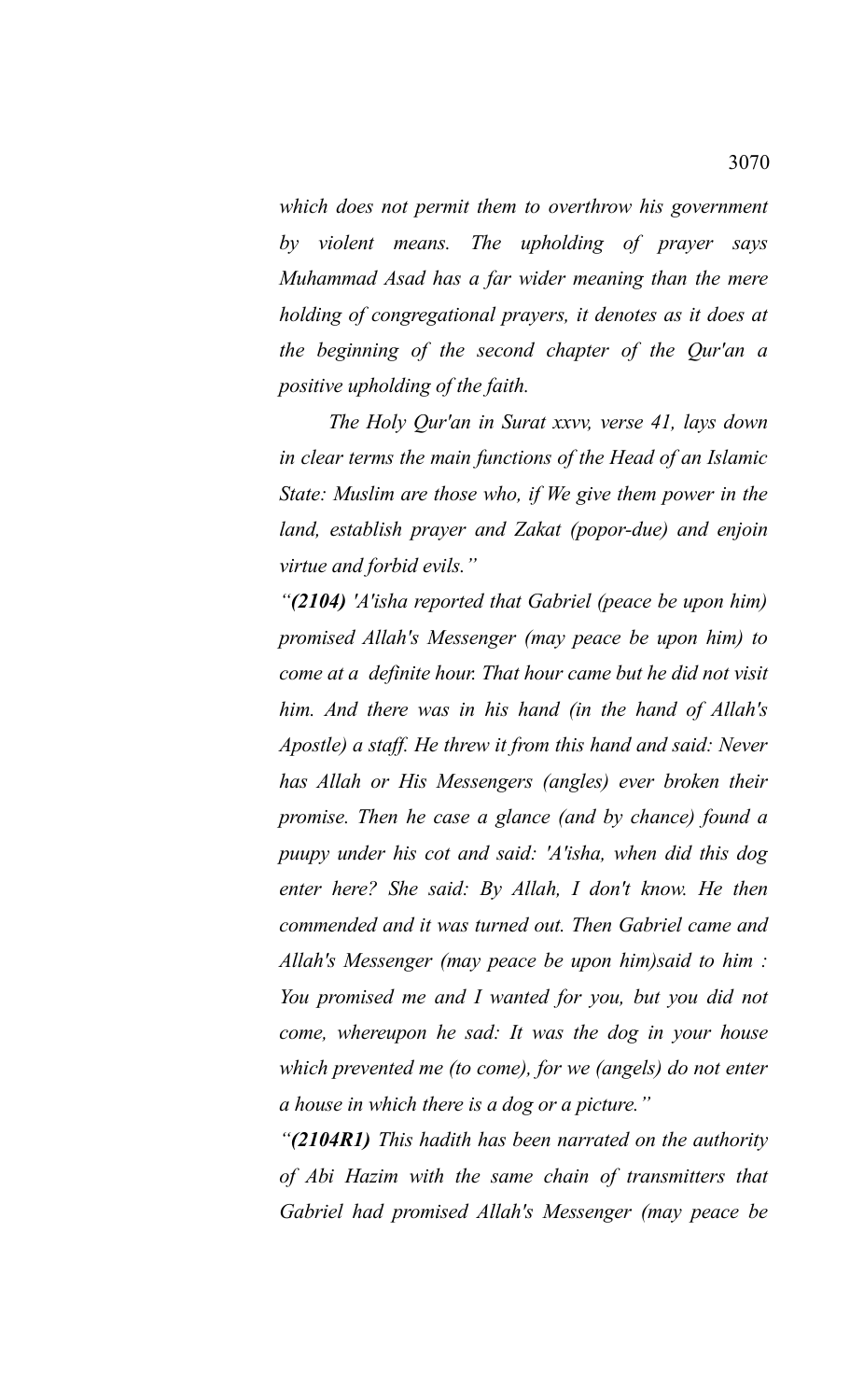*upon him) that he would come; the rest of the hadith is the same, but it is not so lengthy as the other one."*

*"(2105) Maimuna reported that one morning Allah's Messenger (may peace be upon him) was silent with grief. Maimuna said: Allah's Messenger. I find a change in you mood today. Allah's Messenger (may peace be upon him) said : Gabriel had promised me that he would meet me tonight, but he did not meet me. By Allah, he never broke his promises, and Allah's Messenger (may peace be upon him) spent the day in this sad (mood). Then it occurred to him that there had been a puupy under their cot. He commanded and it was turned out. He then took some water in his hand and sprinkled it at that place. When it was evening Gabriel met him and he said to him: You promised me that you would meet me the previous night. He said: Yes, but we do not enter a house in which there is a dog or a picture. Then on that very morning he commanded the killing of the dogs until he announced that the dog kept for the orchards should also be killed, but he spared the dog meant for the protection of extensive fields (or big gardens)."*

*"(2106) Abu Talha reported that Allah's Apostle (may peace be upon him) had said: Angels do not enter a house in which there is a dog or a picture."*

*"(2106R1) Abu hadith reported: I heard Allah's Messenger (may peace be upon him) saying: Angles do not enter the house in which there is a dog or a statue."*

*"(2106R2) This hadith has been reported on the authority of Zuhri with the same chain of transmitters."*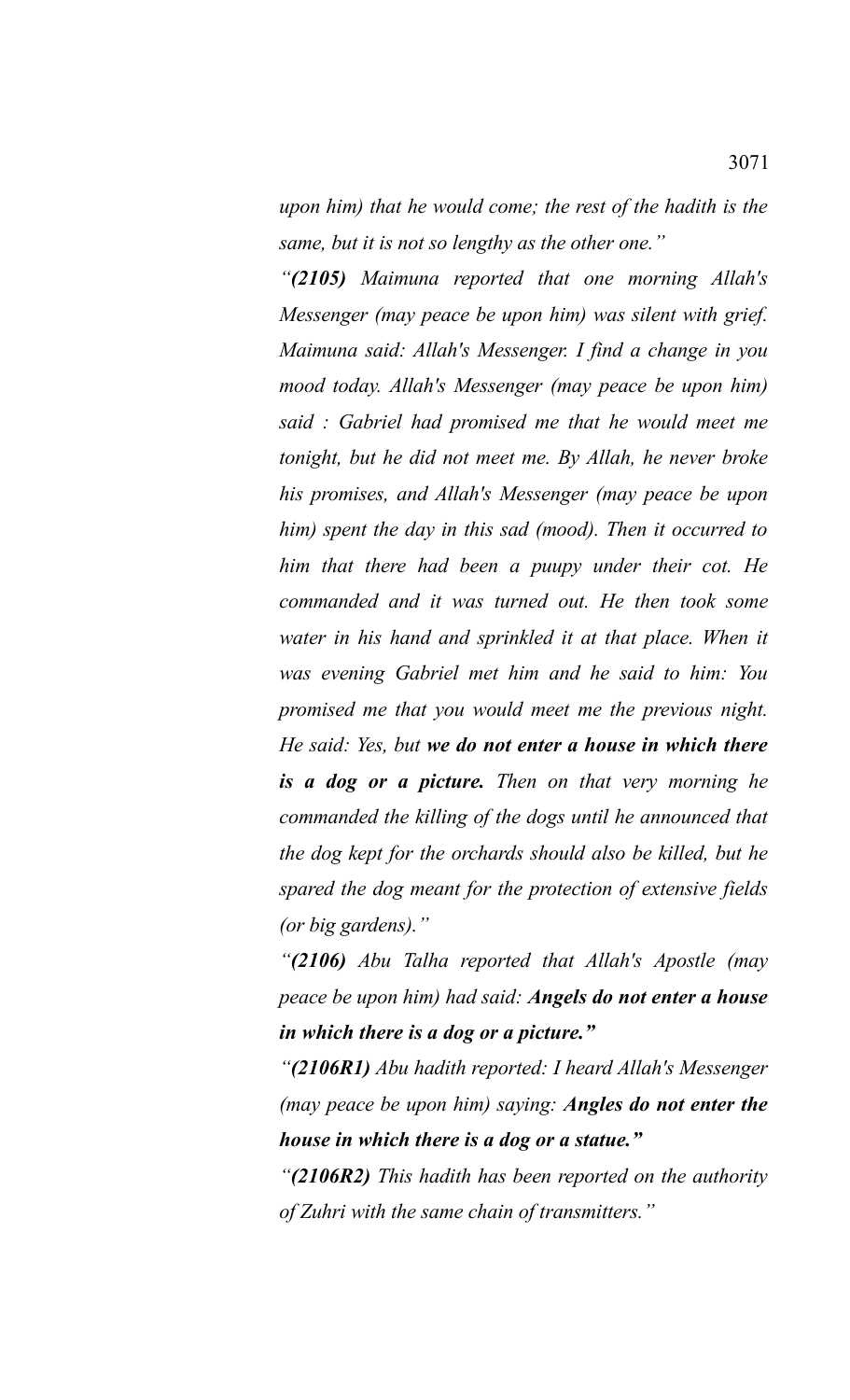*"(2106R3) Abu Talha, the companion of Allah's Messenger (may peace be upon him), reported that Allah's Messenger (may peace be upon him) had said: Verily, angles do not enter the house in which there is a picture. Busr reported: Zaid fell ill and we went to inquire after his health and (found) that there was hanging at his door a curtain with a picture on it. I said to 'Ubaidullah Khaulani who had been under the patronage of Maimuna, the wife of Allah's Apostle (may peace be upon him): Did not Zadi himself inform us before about (the Holy Prophet's command pertaining to the pictures), whereupon 'Ubaidullah said: Did not you hear when he said: Except the prints on the cloth?"*

*"(2106R4) Abu Talha reported that Allah's Messenger (may peace be upon him) said: Angles do not enter a house in which there is a picture. Busr said: Zaid b. Khalid fell sick and we visited him to inquire after his health. As we were in his house (we saw) a curtain having a picture on it. I said to 'Ubaidullah Kahulam: Did not he narrate to us (the Holy Prophet's command pertaining to pictures) ? Thereupon he said: He in fact did that (but he also said): Except the prints upon the cloth. Did not you hear this? I said: No, whereupon he said: He had a mentioned this."*

*"(2106R5) Abu Talha Ansari reported that Allah's Messenger (may peace be upon him) had said: Angles do not enter the house in which there is a picture or portraits."*

*"(2107) I came to 'A'isha and said to her: This tells me what I have received from Allah's Apostle (may peace be*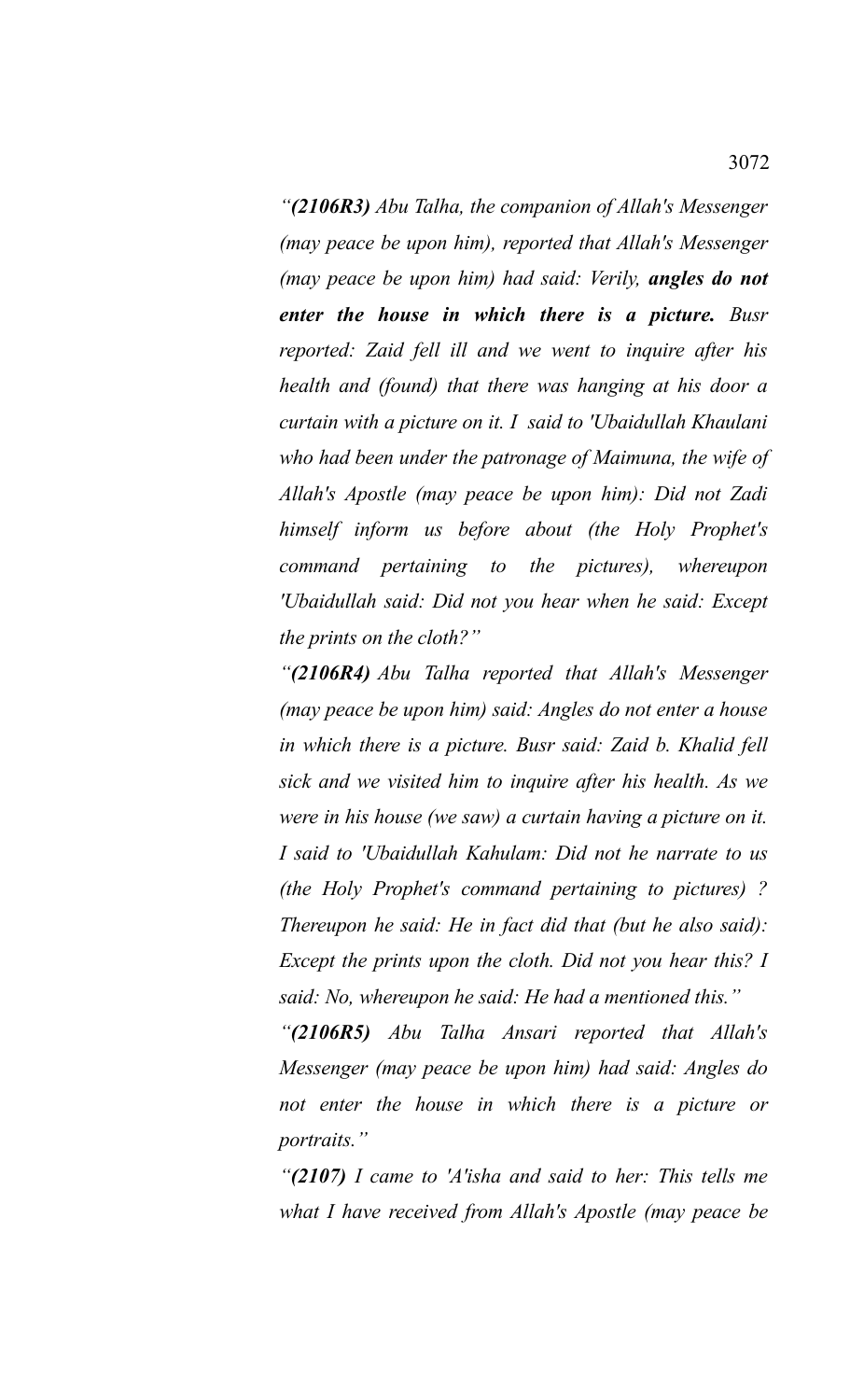*upon him) had said: Angles of not enter the house in which there is a picture or a dog, (and further added) whether she had heard Allah's Messenger (may peace be upon him) mentioning it. She said: No (I did not hear this myself), but I narrate to you what I saw him doing. I testify that he (the Holy Prophet) set out for an expedition. I took a carpet and screened the door with it. When he (the Holy Prophet) came back he saw that carpet and I perceived signs of disapproval on his face. He pulled it until it was torn or it was cut (into pieces) and he said: God has not commanded us to clothe stones and clay. We cut it (the curtain) and he (the Holy Prophet) did not find fault with it."*

*"(2107R1) 'A'isha reported: We has a curtain with us which had portraits of birds upon it. Whenever a visitor came he found then in front of him. Thereupon Allah's Messenger (may peace be upon him) said to me: Change them for whenever I enter the room I see them and it brings to my mind (the pleasures) of worldly life. She said: We had with us a sheet which had silk badges upon it and we used to wear it."*

*"(2107R2) This hadith has been transmitted on the authority of Ibn Muthanna. But he added: Allah's Messenger (may peace be upon him) did not command us to tear that."*

*"(2107R10) This hadi'th has been narrated on the authority of Shu'ba with the same chain of transmitters."*

*"(2107R11) 'A'isha reported : Allah's Apostle (may peace be upon him) visited me when I had screened (my door) with a carpet having pictures on it. He removed it*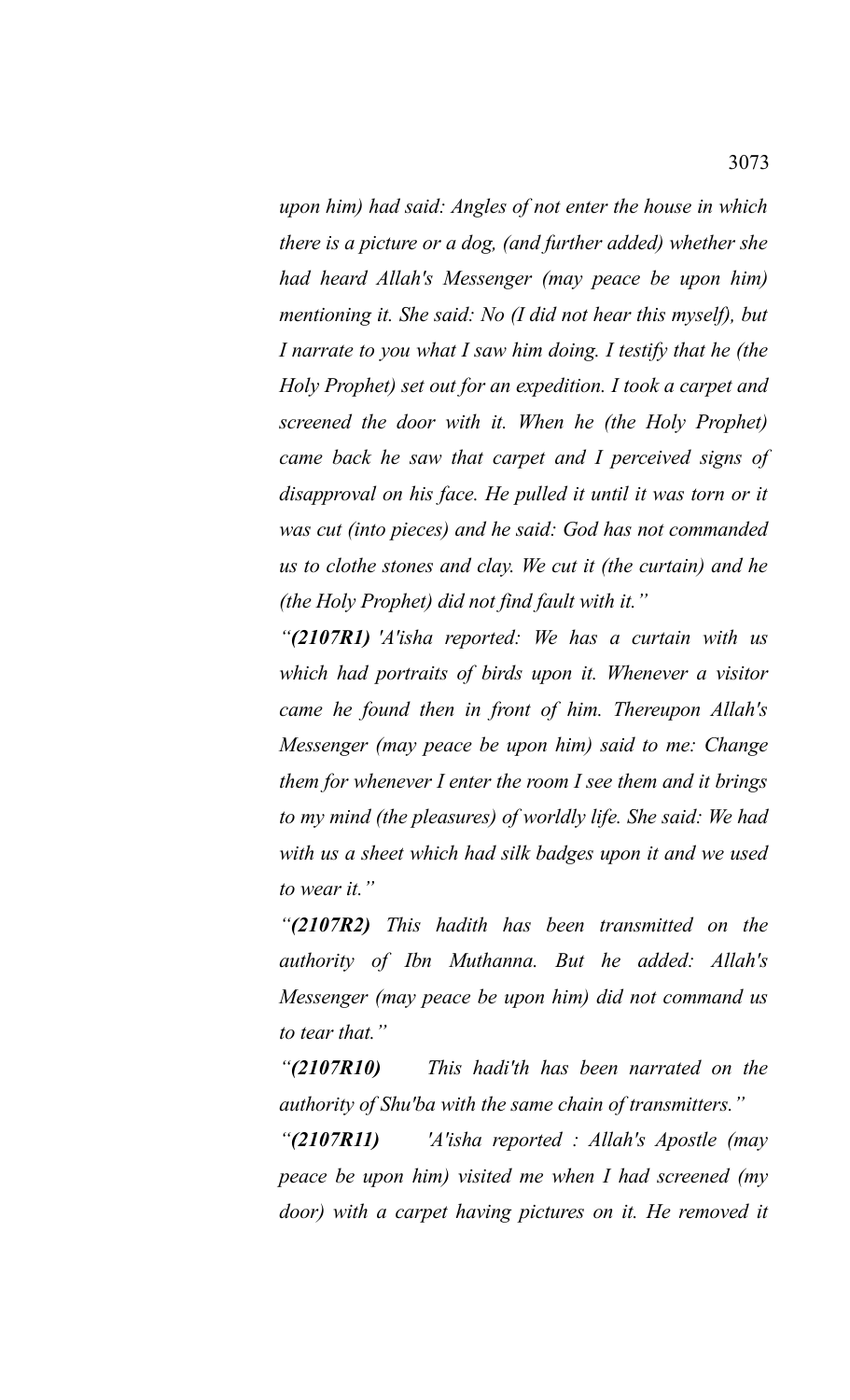*and we made cushions out of that."*

*"(2107R12) 'A'isha, the wife of Allah's Messenger (may peace be upon him), reported that she had hung a curtain which had pictures upon it. Allah's Messenger (may peace be upon him) entered (the room) and he pulled it, 'A'isha said: I then tore it and prepared two cushions out of that. A person who was then in that company and whose name was Rabi'a b. 'Ata the freed slave of Banu Zahr, asked Did you hear Abu Muhammad mentioning what 'A'isha has …..... that Allah's Messenger (may peace be upon him) used to recline upon them? Ibn Al-Qaa'sim said: No, but I heard Qa'sim b. Muhammad saying so."*

*"(2107R13) 'A'isha reported that she bought a carpet which had pictures on it. When Allah's Messenger (may peace be upon him) saw that, he stayed at the door and did not get in. I perceived or I was made to perceive upon his face signs of disgust. She said: Allah's Messenger, I offer repentance to Allah and His Messenger, (but tell me) what is the sin that I have committed. Thereupon Allah's Messenger (may peace be upon him) said: What is this carpet? She said: I bought it for you so that you might sit on it and take rest. Thereupon Allah's Messenger (may peace be upon him) said: 'The owners of these pictures would be tormented and they would be asked to bring to life what they tried to create. He then said: Angels do not enter the house in which there is a picture."*

*"(2108) Ibn 'Umar reported that Allah's Messenger (may peace be upon him) had said: Those who paint pictures would be punished on the Day of Resurrection and it would*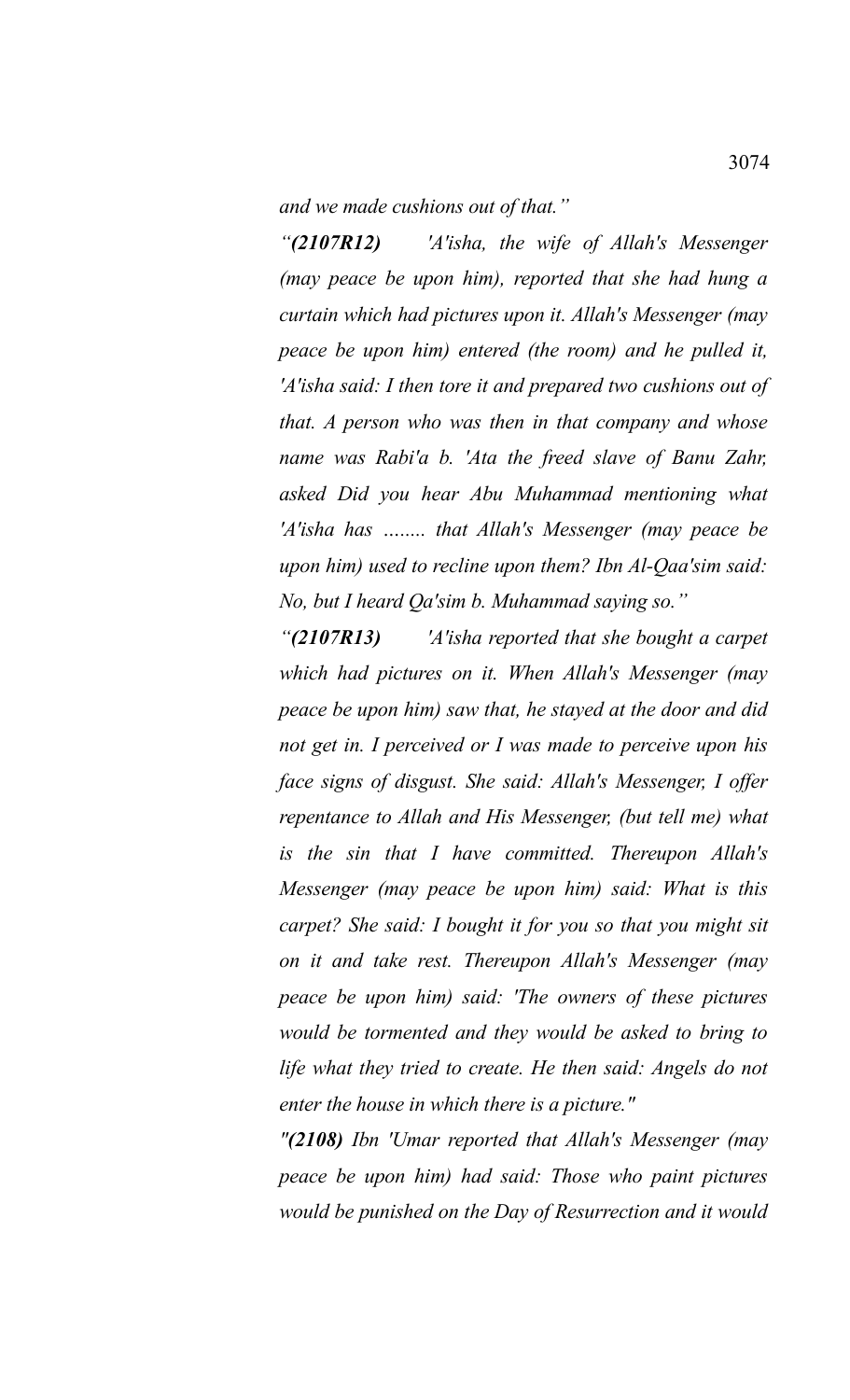*be said to them: Breathe soul into what you have created." Footnote 1: "...What is idolatry? It is nothing but the worship of someone else besides Allah. In old days pictures were employed as a means to propagate the worship of saints and apostles, but now in our days these pictures are used as a means to propagate hero-worship which is another name of idolatry. The idea of "personality cult" has been popularised mainly with the help of pictures and statues – the idea which has gone a long way in the defication of national horoes and leaders. This is nothing exterminated root and branch and there is no fear of its beings revived and hence no harm in painting of pictures, is not sound. The form of idolatry has in fact changed in the sense that now the idols of saints and apostles are not worshipped, but the pictures, but the pictures and statues of heroes are today revered with the same devotion and passion with which the demigods were worshipped in the past."*

*"(2110) Muslem said: I read this before Nasrb, 'Ali Al-Jahdami and he read it before other narrators, the last one being Ibn Sa'id b. Abi Al-Hasan that a person came to Ibn 'Abbas and said: I am the person who paints pictures; give me a religious verdict about them. He (Ibn 'Abbas) said to him: Come near me (still further). He came near him so much so that he placed his hand upon his head and said: I am going to narrate to you what I heard from Allah's Messenger (may peace be upon him). I heard him saying: all the painters who make pictures would be in the fire of Hell. The soul will be breathed in every picture prepared by*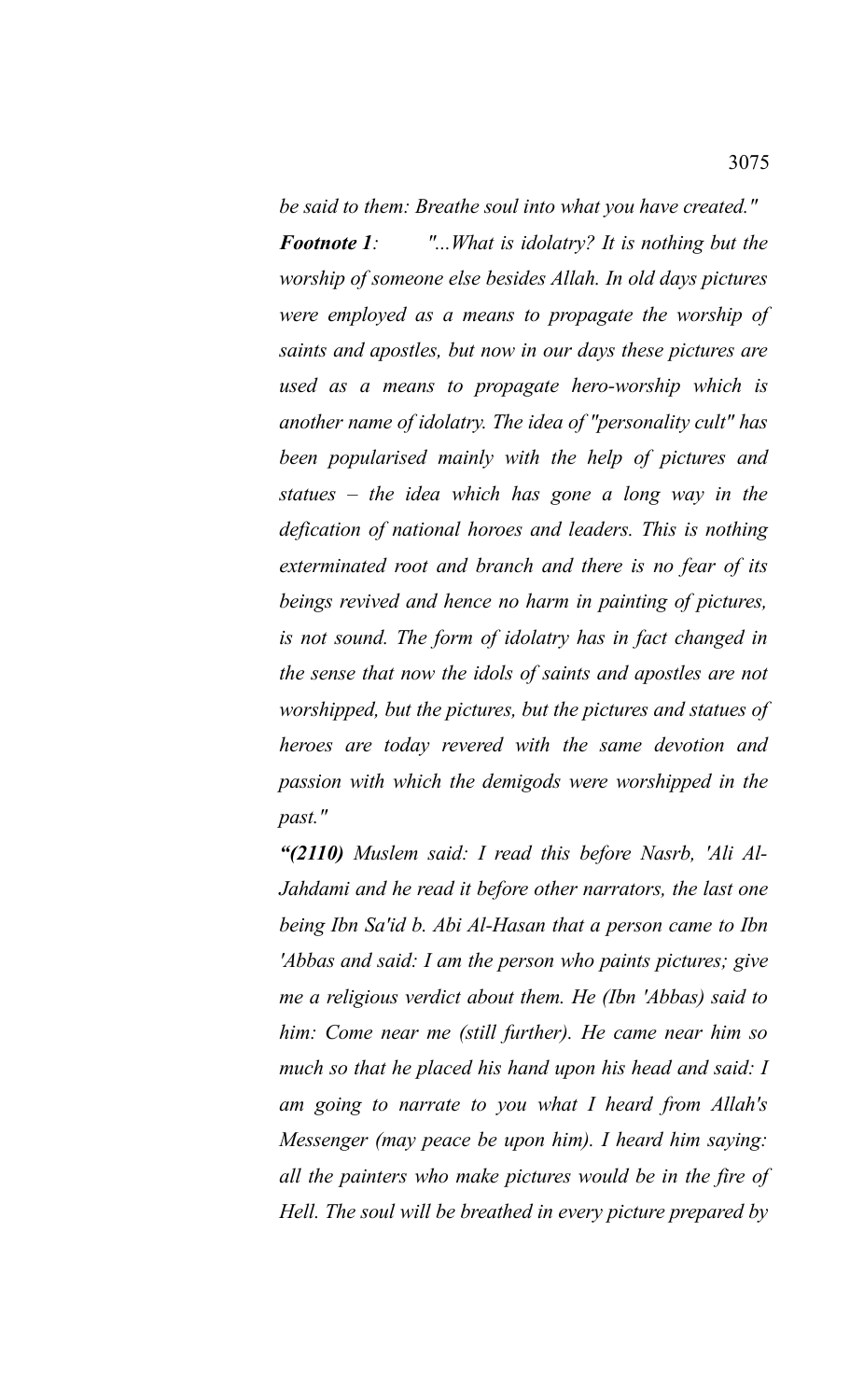*him and it shall punish him in the Hell, and he (Ibn 'Abbas) said: If you have to do it at all, then paint the pictures of trees and lifeless things; and Nasrb. 'Ali confirmed it."*

*"Footnote (2) These words of Ibn 'Abbas implied a sanction for the painting of lifeless things, for example, tress, flowers, landscpae, mountains and rivers, etc. But the style in which the eminent Companion of The Holy Prophet (may peace be upon him) expressed this sanction clearly indicated that it is not something very much desirable. It should not, however, lead on to conclude that Islam is opposed to art. Art is the expression of spiritual values in terms of beauty, arts is thus a response to the glory of God, to the beauty of god, and to Divine goodness also which it interprets in terms of beauty. Thus, as long as the sense of ideal beauty exists in the world, love for art cannot be banished from the human souls. Islam is not opposed to art; it is rather in one sense akin to religion as both art and religion are an expression of man's sense of spiritual significance of the universe. Both are an attempt to perceive, not the things which are temporal, but the things which are unseen and eternal. It is, however, wrong to conceive that the expressions of art should necessarily be the same as the so-called Lovers of art have suggested. These expressions differ with the fundamental attitude that the people adopt in regard to the unseen realities of the universe and to the ideals of beauty. The painting of pictures and the carving of statues are not, therefore, the only channels of artistic expressions. There are hundred and one other ways of giving captivating forms to one's*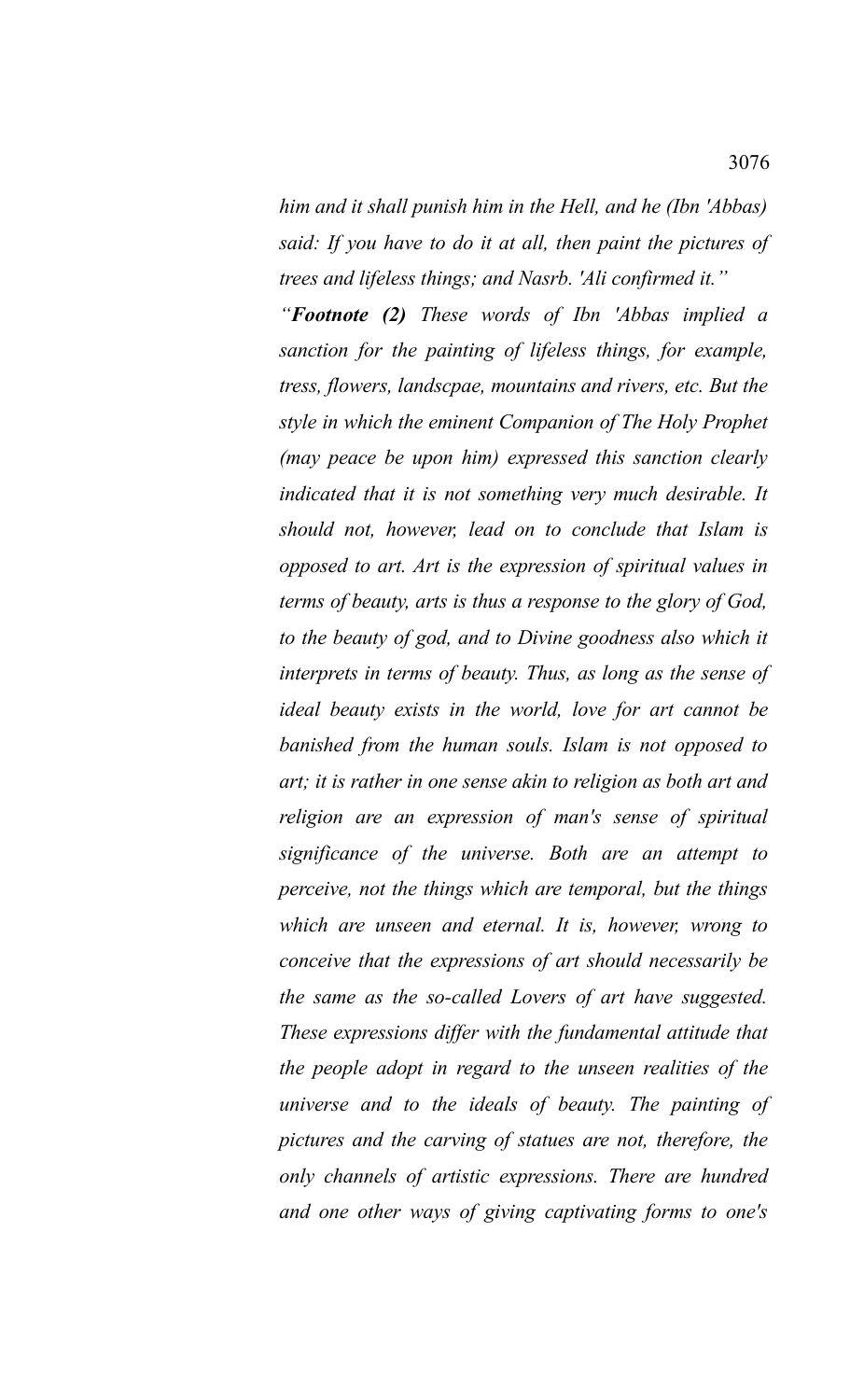*sense of beauty and to one's perception of unseen Reality. Islam has no doubt prohibited the paiting of living and the carving of human statues, but Muslim artists have expressed their artistic genius in so many other forms. The essense, almost the symbol, of that tradition was the arabesque: That rather involved arrangement of geometrical forms stylized plan-elements and lettering that has become the hail-mark of Islamic art, and on which so much of Islam's artistic genius has been expended.*

*"(2111) Abu Zura' reported: I visited the house of Marwan in the company of Abu Huraira and he found pictures there, whereupon he said: I heard Allah's Messenger (may peace be upon him) saying : Allah, the Glorious and Exalted, said: Who is a wrongdoer than one who tries to create creation like My creation. Let him create an atom or a grain of wheat or that of barley."*

*"(2111R1) This hadith has been transmitted on the authority of Abu Zura and he said: Abu Huraira went to the house of Sa'id or Marwan which they had built in Madina and he (Abu Huraira) saw a painter who had been paiting pictures in his house, whereupon he told that Allah's Messenger (may peace be upon him) had said like this, but he mentioned the words: "Let him create the grain of barley."*

*"(2112) Abu Huraira reported that: Allah's Messenger (may peace be upon him) had said: Angels do not enter the house in which there are portrays or pictures."*

*"(2113) Abu Huraira reported Allah's Messenger (may peace be upon him) had said: Angels do not accompany the*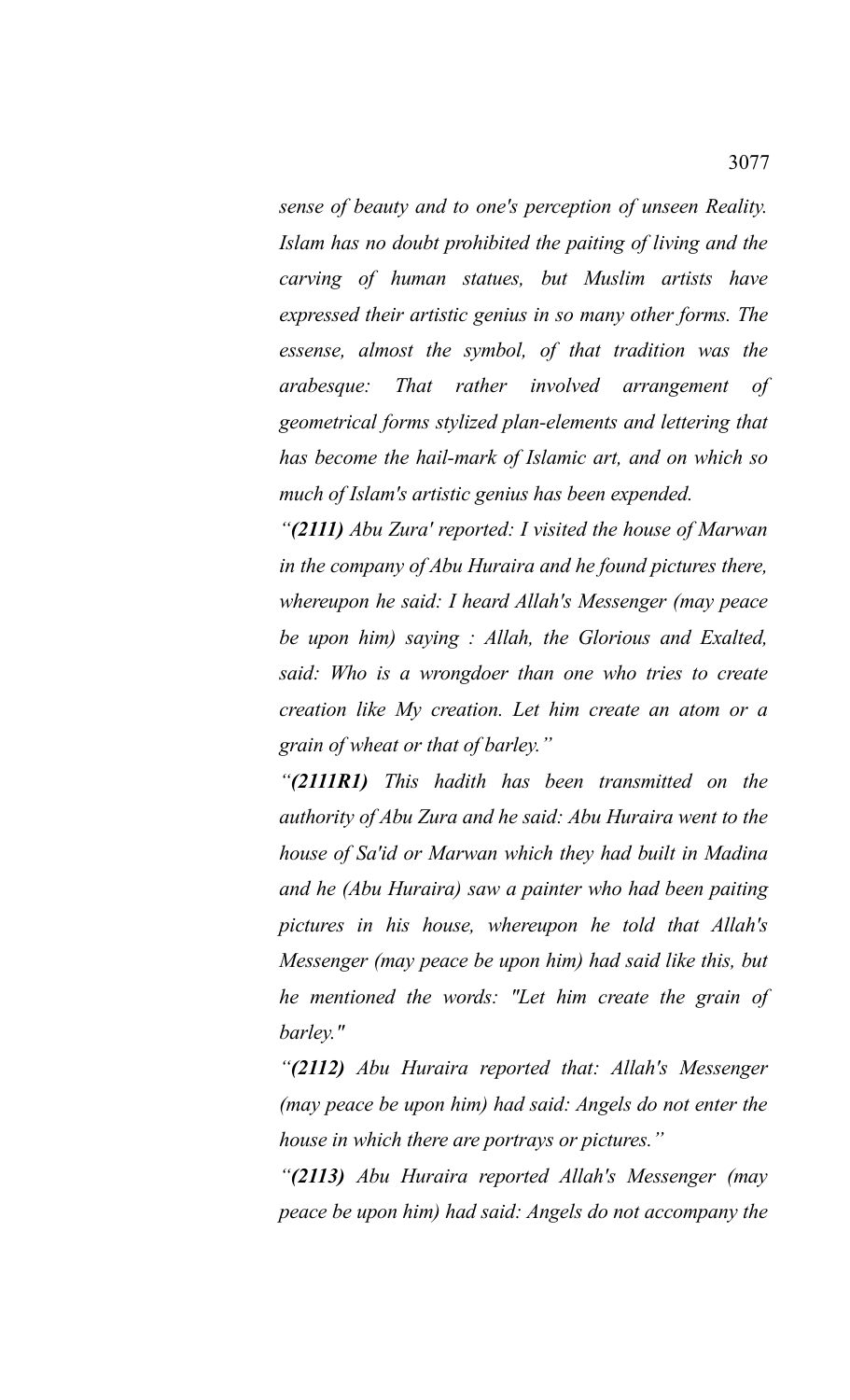*travellers who have with them a dog and a bell."*

*"(2113R4) This hadith has been reported on the authority of Suhail with the same chain of transmitters."*

*"(2114) Abu Huraira reported that Allah's messenger (may peace be upon him) had said: The bell is the musical intrument of the Satan."*

**3211.** Sri Mishra placed before us English translation of **Jami' At-Tirmidhi Volume 1 to 5** compiled by Imam Hafiz Abu Eisa Mohammad Ibn Eisa At-Tirmidhi translated by Abu Khaliyl (USA), Ahadith edited and referenced by Hafiz Abu Tahir Zubair 'Ali Za'i, final review by Islamic Research Section Darussalam published by Maktaba Dar-us-Salam, 2007. The relevant paras are as under:

*"190. Ibn ' Umar narrated. "When the Muslims arrived in Al-Madinah, they used to assemble for the Salat, and guess the time for it. There was no one who called for it (the prayer). One day they discussed that and some of them said that they should use a bell like the bell the Christians use. Others said they should use a trumpet like the horn the Jews use. But 'Umar [bin Al-Khattab] said: 'Wouldn't it be better if we had a man call for the prayer?" He said: "So Allah's Messenger said: 'O Bilal Stand up and call for the Salat." (Sahih) Abu 'Eisa said: This Hadith is Hasan Sahih Gharib as a narration of Ibn 'Umar.*

#### *Comments:*

*The prophet told 'Abdullah bin Zaid to teach Bilal these words, because he had a sweet and loud voice. Some said. Anda (In Hadith no 189) means 'beautiful and some said: 'loud'"*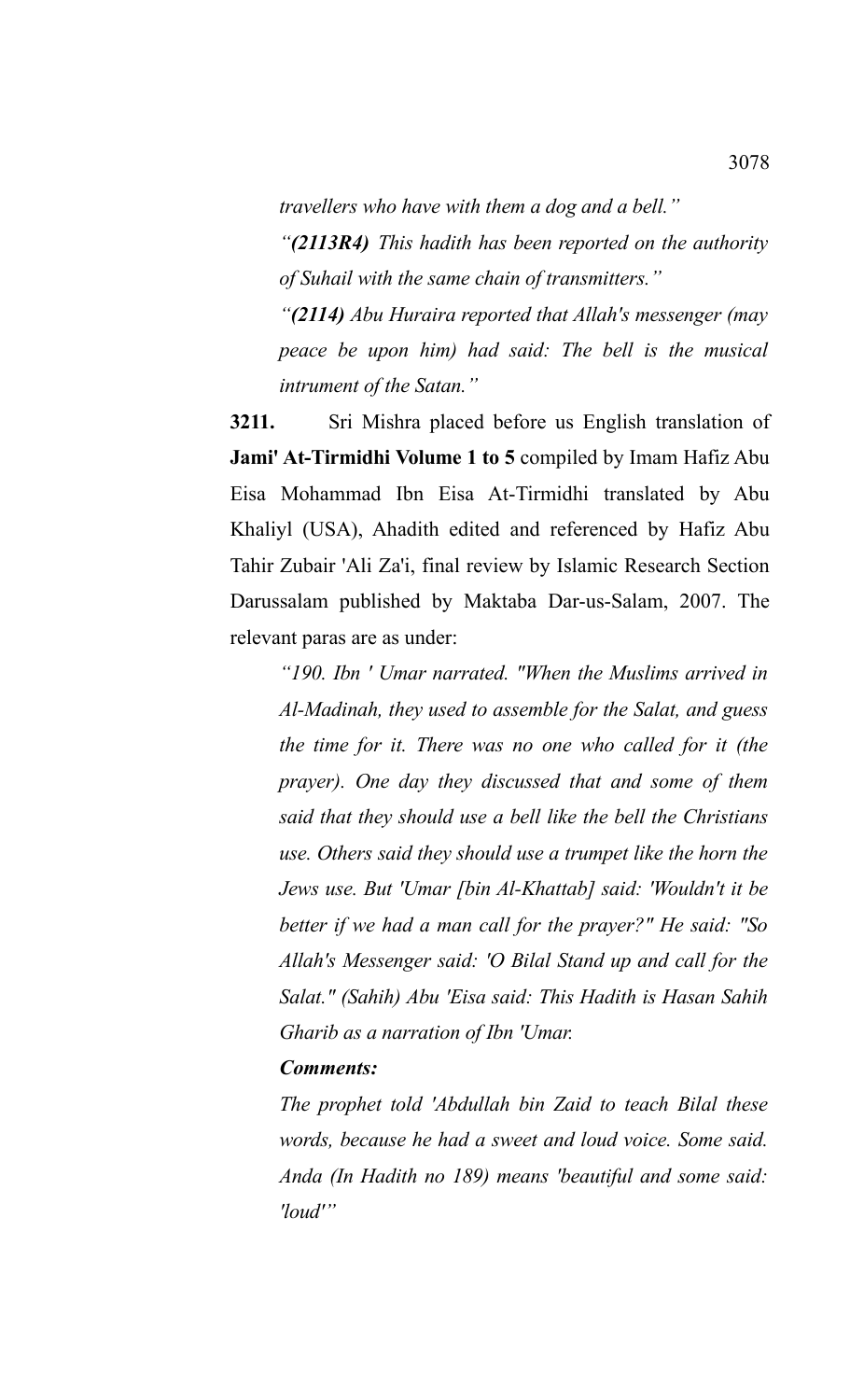### *"Adhan, he calls the Iqamah, (Da'if)*

*[He said:] There is something on this topic from Ibn Umar. Abu Eisa said: We only know of the Hadith of Ziyad from the narration of Al-Ifriqi, and Al-Ifriqi is weak according to the people of Hadith Yahya bin Sa'eed Al-Qattan and others graded him weak. Ahmad said: 'I do not write the narrations of Al-Ifriqi."*

*He said: I saw Muhammad bin Isma'il strengthening his case, and he was saying: "He is Muqarab (average) in Hadith."*

*Most of the people of knowledge act according to this: (They say) [that] whoever calls the Adhan, he calls the Iqamah."*

### *Comments:*

*This Hadith is Weak. (for more details see: Ad-Daifah, Hadith: 35]. Therefore it is incorrect to prove the right of calling Iqamah by the Caller of Adhan only."*

## *"Chapter-55. What Has Been Related About The Dislike For Forming Rows Between Columns*

*229. 'Abdul-Hamid bin Mahmud said: "We prayed behind one of the Amirs, the people compelled us such that we prayed between two columns. When we had prayed, Anas bin Malik said: 'We would be prevented from his during the time of Allah's Iyas Messenger" (Sahih)*

*There is something on this topic from Qurrah bin Al-Muzani.*

*Abd Eisa said: The Hadith of Anas is a Hasan Sahih Hadith*

*There are those among the people of knowledge who*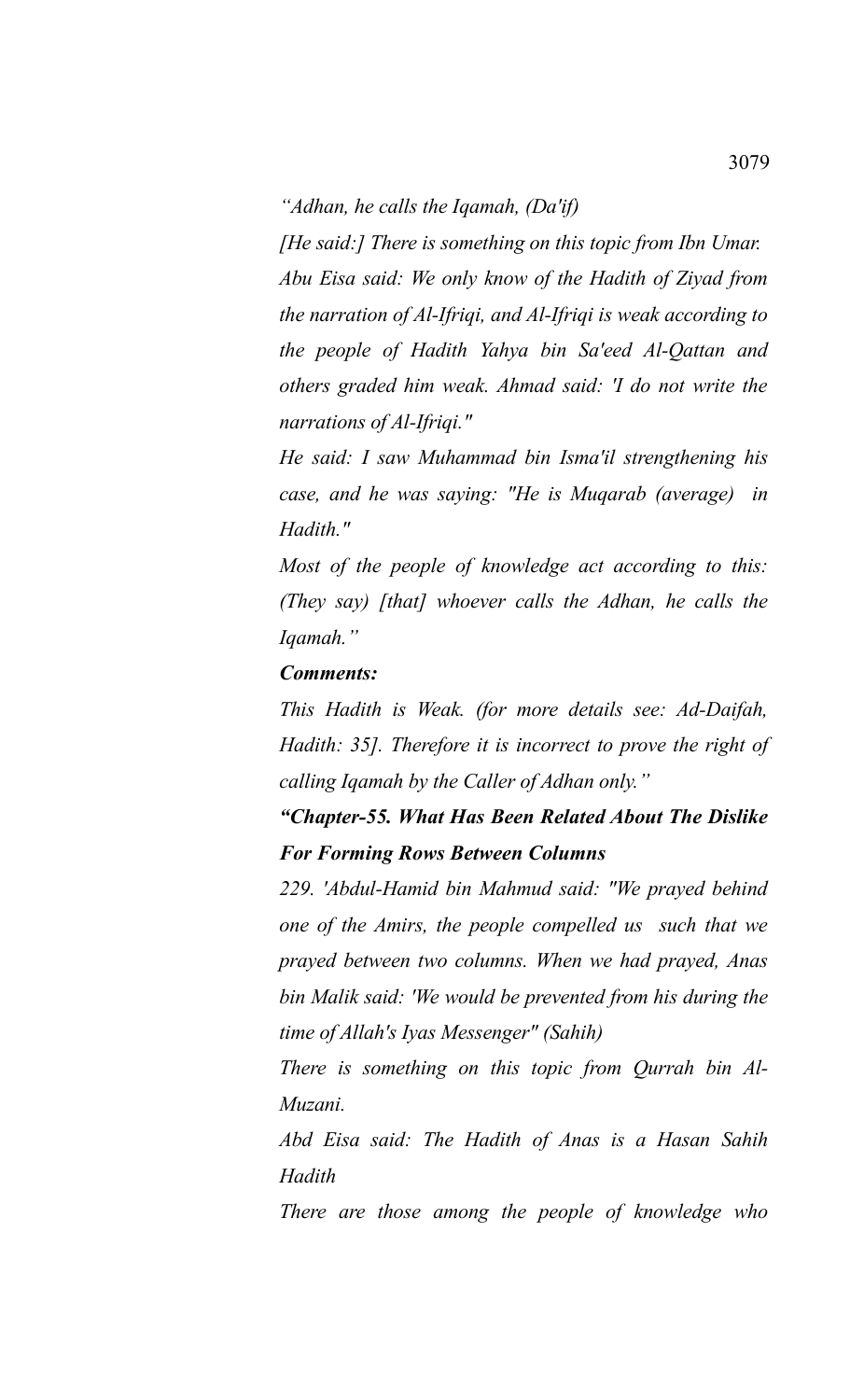*disliked lines being formed between columns. This is the opinion of Ahmad and Ishaq.*

*And there are those among the people of knowledge who permitted it."*

*"Qutaibah bin Saeed narrated that to us (saying): "Nuh bin Qais narrated that to us: from 'Abdur Rahman the freed slave of Qais, from Ziyad Al-Numairi, from Anas, from the prophet.*

*Mahmud bin Labid (One of the narrators in no. 318) saw the prophet and Mahmud bin Ar-Rabi saw the prophet. They were both small boys in Al-Madinah.*

#### *Comments:*

*The mosques in the world are the houses of Allah, the centre of the spread of His religion and of preaching, an explicit place for His remembrance and every need will be compensated in the Hereafter accordingly: therefore the construction of a mosque is a deed of great fortune: the more sincerity there is in a deed the more marvellous the house will be in Paradise. Participating in the construction of a mosque is also a form of it."*

## *"Chapter 121. Undesirability Of Taking The Grave As A Masjid*

*320. Ibn 'Abbas narrated: "Allah's Messenger cursed the women who visit the graves, and those who use them as Masajid and put torches on them." (Da'if)*

*He said: There are narrations on this topic from Abu Hurairah and Aishah.*

*Abu Eisa said: The Hadith of Ibn Abbas is a Hasan Hadith. Comments:*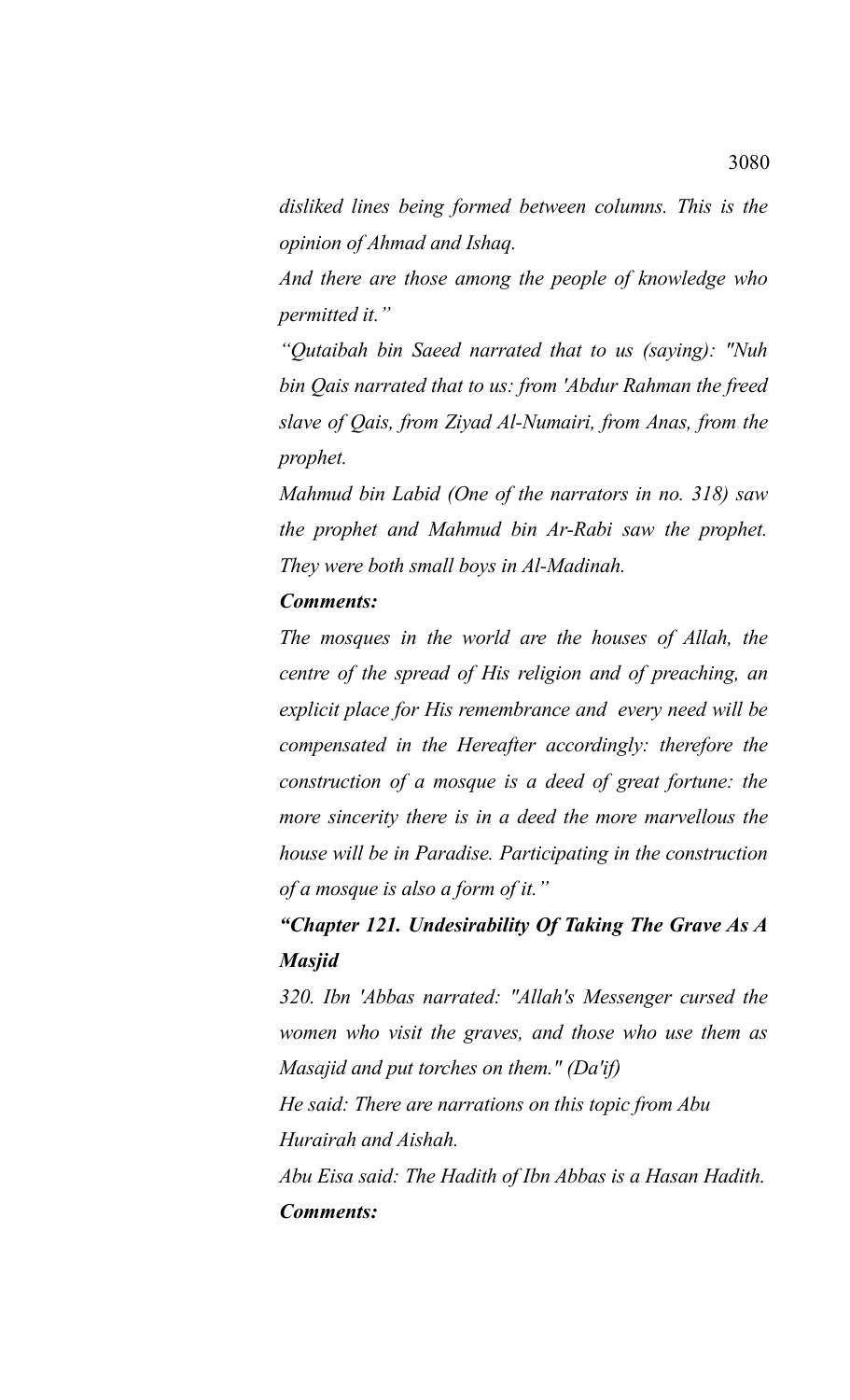*Women's wailing and crying over the graves, demonstrating indecency in dress or committing acts contrary to the Shari'ah is impermissible, but if they visit the graves merely for learning a lesson for the Hereafter and to take heed, which will decrease the interest of worldly life and increase the concerns about the Hereafter, then they are allowed. Likewise constructing a building over a grave or to kindle a lamp or candle over it is also prohibited."*

## *"Chapter 122. What Has Been Related About Sleeping In The Masjid*

*321. Ibn 'Umar narrated: "We would sleep in the Masjid during the time of Allah's Messenger and we were young men." (Sahih)*

*Abu 'Eisa said: The Hadith of Ibn Umar is a Hasan Sahih Hadith.*

*There are those among the people of knowledge who allowed sleeping in the Masjid.*

*Ibn Abbas said: "It is not to be used as a home nor a place for talking about this or that."*

*There are those among the people of knowledge who agreed with the saying of Ibn 'Abbas.*

### *Comments:*

*If the sleeping of a person in a mosque is for religious purposes, that it makes easy Congregational prayer. Night prayer, recitation and remembrances etc. then doubtlessly it is allowed, but using it habitually as a relaxing place is not allowed; yet it is allowed if there is an emergency and difficult circumstance."*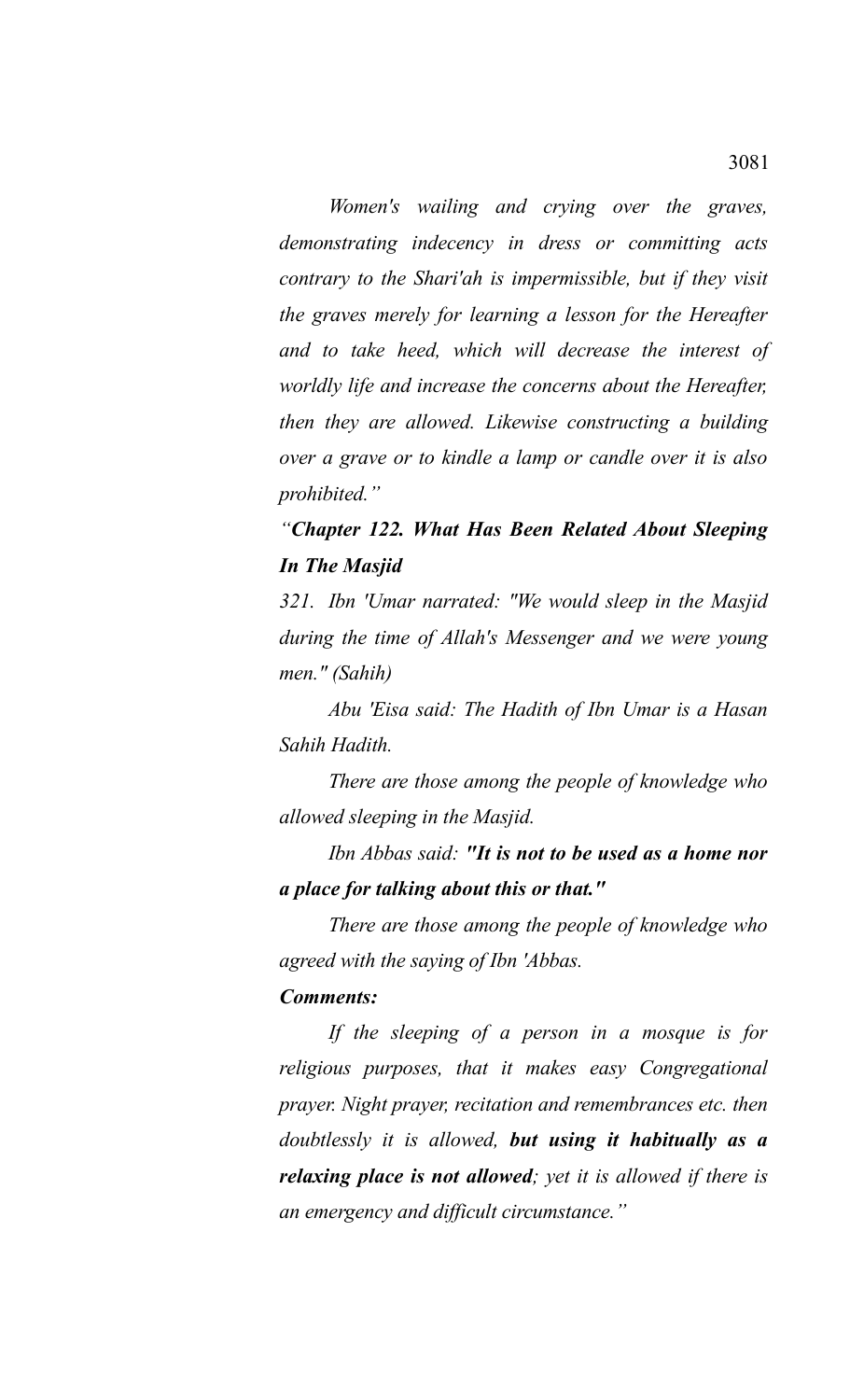*"It has been reported that (Abdullah) bin al-Mubarak said about this Hadith: "Whoever bathes completely and 'Whoever performs Ghusl' means washes his head and performs Ghusl.*

*(He said:) There are narrations on this topic from Abu Bakr, 'Imran bin Husain, Salman, Abu Dharr, abu Sa'eed, Ibn 'Umar, and abu Ayyub.*

*Abu 'Eisa said: The Hadith of Aws bin Aws is a Hasan Hadith, and Abu Al-Ash'ath As-San'ani's name is Sharahil bin Adah.*

*(And Abu Janab is Yahya bin Habib Al-Qassab Al-Kufi). Comments:*

*It is evident from this Hadith that if a person takes a bath with great care and sets out early for Friday prayers and he listens to the sermon attentively, this will yield him a great reward and recompense. The reward of each step is equal to the standiing in prayer and observing fast for a whole year."*

*"Chapter 6. What Has Been Related About Going Ear'y To The Friday Prayer*

*499. Abu Hurairah narrated that Allah's Messenger said: "Whoever performs Ghusl on Friday – the Ghusl for Janabah – then he goes, he is like one who gave a camel in charity. Whoever goes in the second hour, then he is like one who gave a cow in charity."*

*"624. Muhammad bin Bash-shar (Al-'Abdi) narrated to us, Muhammad bin Jafar narrated to us, from Shu'bah, from 'Amr bin Murrah who said: "I asked Abu 'Ubaidah bin Abdullah: 'Did yo remember anything from 'Abdullah?' He*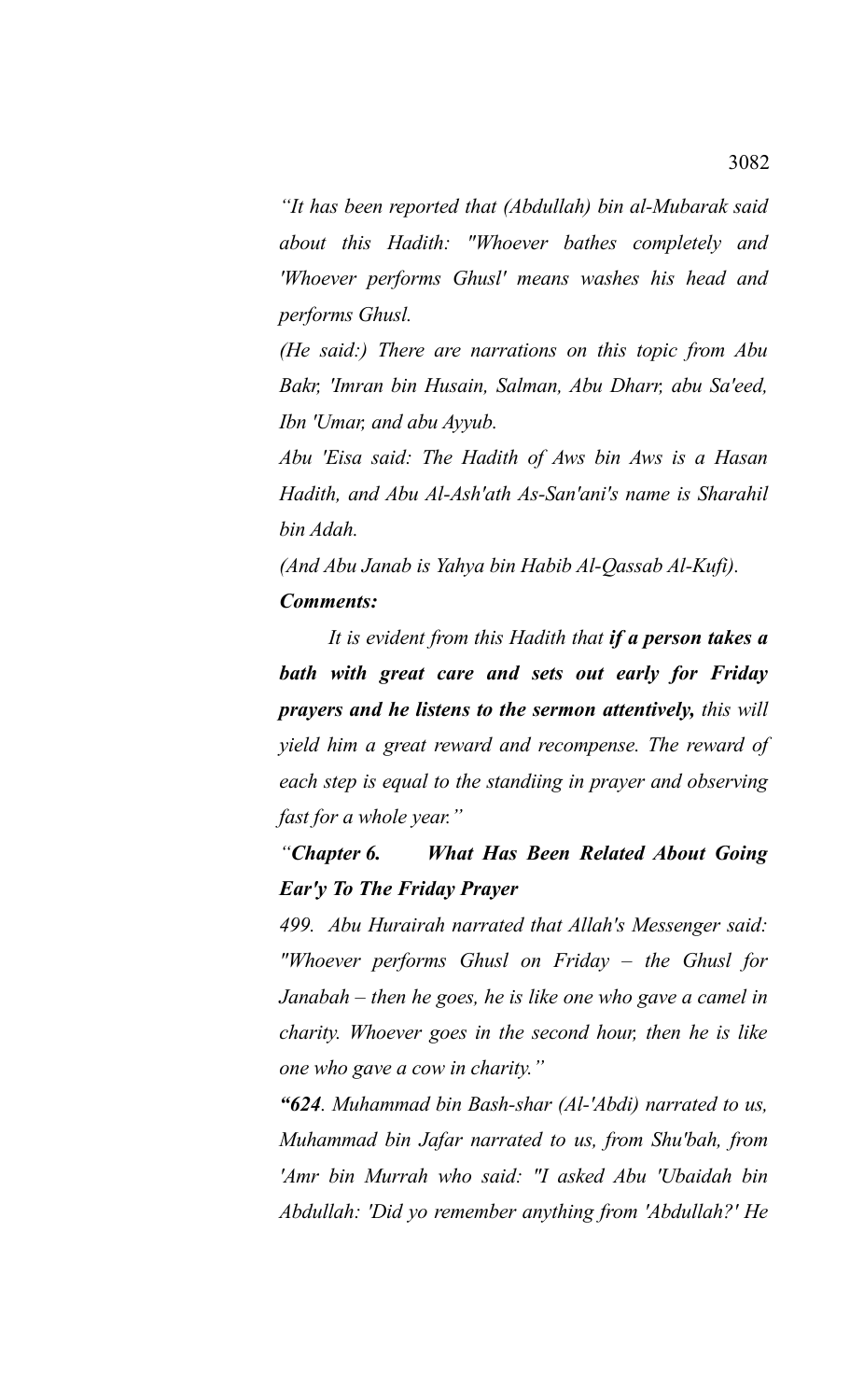## *said, 'No.'' "Comments:*

*Some of the scholars divided Jizyah into two categories. A): Jizyah which is levied on the non-Muslims* with their consent. It has no fixed amount. The ruler will *decide the appropriate and affordable amount according to the circumstances. B): The second category of Jizyah is levied on non-Muslims after gaining victory and authority overthem; its due amount is fixed. Four Dirham monthly which will make forty-eight Dirham annually are due from a well off person, two Dirham monthly which will make twenty-four Dirham annually are due from a middle class, and one Dirham monthly which will make twelve Dirham annually are due from the poor."*

## *"Chapter 11. What Has Been Related About: There is No Jizyah Required From The Muslims*

*633. Ibn Abbas narrated that the Messenger of Allah said: "Two Qiblahs in one land are of no benefit, and there is no Jizyah upon the Muslims." (Da'if)*

### *"Comments:*

*Allamah Taur Bishti said, two religions cannot function together equally in the same land. No Muslim should be disgraced and humiliated in the country of disbelievers, and a disbeliever cannot live in an Islamic country without paying the Jizyah and neither is he allowed to preach and propagate his religion openly."*

*"Chapter 57. What Has Been Related About It Being Disliked to Tread On Graves, Sit On Them, (And Pray Towards Them)*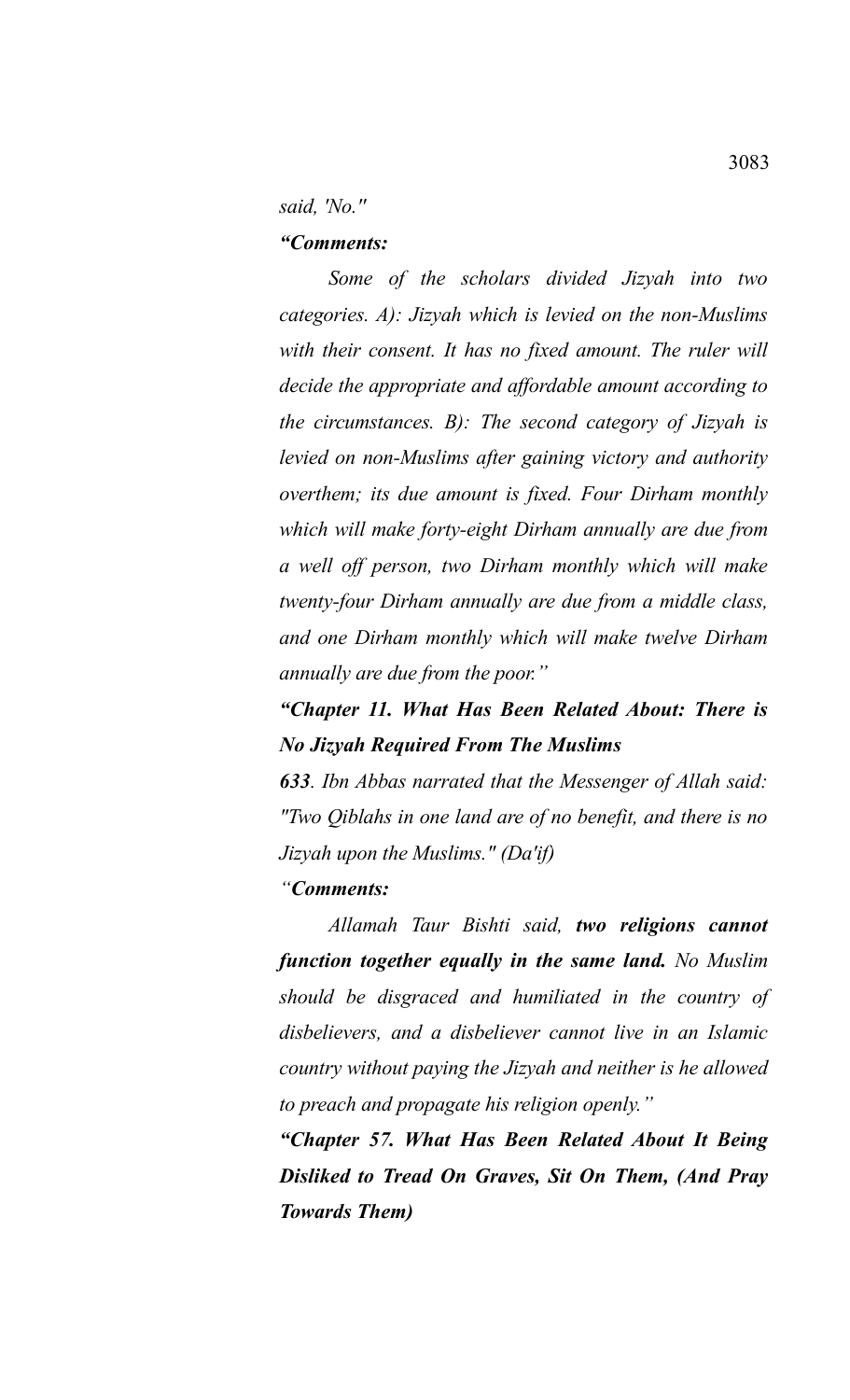*1050.Abu Marthad Al-Ghanawi narrated that the Prophet said: "Do not sit on the graves not perform Salat towards them."*

*(He said:) There are narrations on this topic from Abu Hurairah,' Amr bin Hazm, and Bashir bin Al-Khasasiyyah.*

*(Another route) with this chain, and it is similar.*

*1051.(Another chain) from Abu Marthad Al-ghanawl from the Prophet, similar (to no. 1050), but it does not contain "from Abu Idris" and this is what is correct.*

*Abu Eisa said: Muhammad said: "The narration of Ibn Al-Mubarak is mistaken, Ibn Al-Mubarak is the one who made the mistake, he added from Abu Idris Al-Khawlani which it is Busr bin Ubaidullah, from Wathilah.'''*

*This is how it was reported by more than one from 'Abdur-Rahman bin Yazid bin Jabir, it does not contain Abu Idris Al-Khawlani. And Busr bin 'Ubaidullah heard from Wathilah bin Al-Asqa'.*

#### *Comments:*

*It is not proper to destroy the graves. Sitting of walking over the graves is also not allowed. Praying or performing prayers facing the graves is unlawful."*

## *"Chapter 58. What Has Been Related About It Being Disliked To Plaster Graves And Write On Them*

*1052. Jabir narrated:" The Messenger of Allah prohibited plastering graves, writing on them, building over them and treading on them."*

*Abu 'Eisa said: This Hadith is Hasan Sahih, it has been reported through other routes from Jabir.*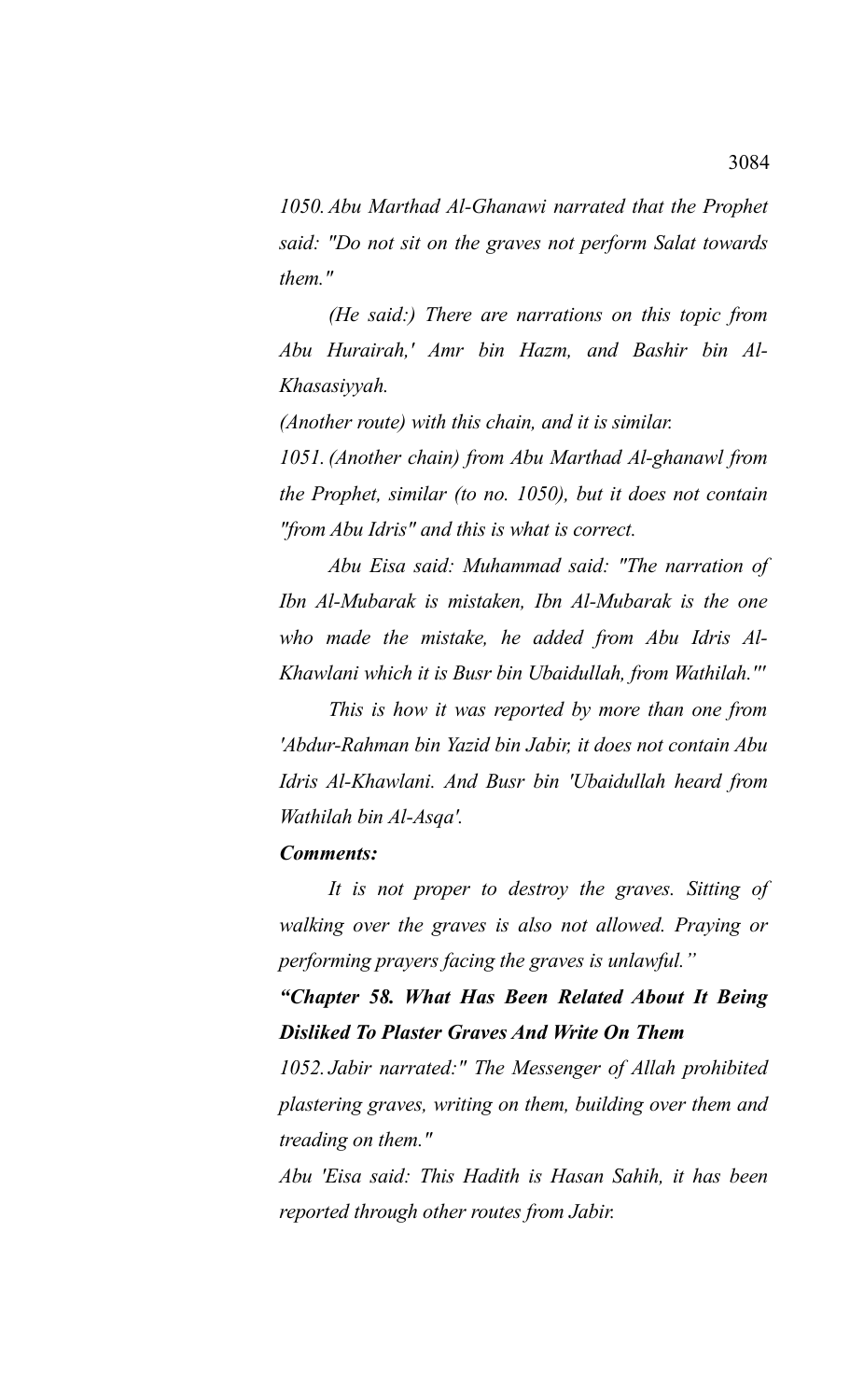*Some of the people of knowledge, among them Al-Hasan Al-Basri, permitted covering it with clay.*

*Ash-Shafi said: "There is no harm if the grave is covered with clay."*

## *"Chapter 60. What Has Been Related About The Permission To Visit the Graves*

*1054. Sulaiman bin Buraidah narrated from his father that the Messenger of Allah said: "I had prohibited you from visiting the graves. But Muhammad was permitted to visit the grave of his mother: so visit them, for they will remind you of the Hereafter."*

*(He said:) There are narrations on this topic from Abu Saeed. Ibn Mas'ud, anas, Abu Hurairah, and Umm Salamah.*

*Abu Eisa said: The Hadith of Buraidah is a Hasan Sahih Hadith. This is acted upon according to the people of knowledge. They did not see any harm in visiting the graves. This is the view of Ibn Al Mubarak, Ash-Shafi'i. Ahmad and Ishaq."*

*"Chapter 65. What Has Been Related About Who The Martyrs Are*

*1063. Abu Hurairah narrated that the Messenger of Allah said: "the martyrs are five: Those who die of the plague, stomach illness, drowning, being crushed, and the martyr in the cause of Allah." (Sahih)*

*"Chapter 31. About Taking The Jizyah From The Zoroastrians*

*1586.Bajalah bin 'Abdah narrated: "I was a scribe for Jaz bin Mu'awiyah at Manadhir when 'Umar's letter came to us*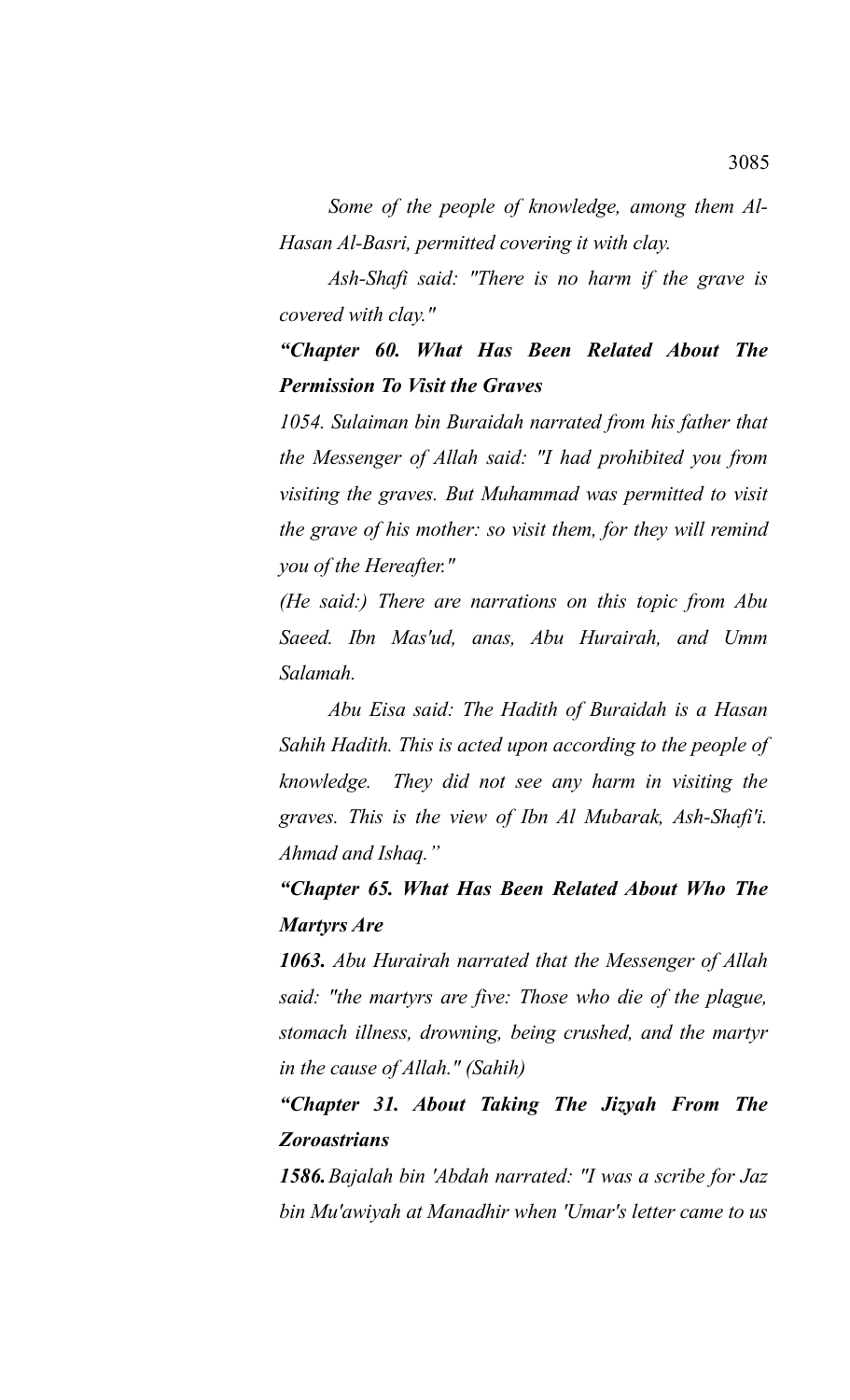*(saying): 'Inspect the Zoroastrians around you to take the Jizyah from them. For indeed 'Abdur-Rahman bin 'Awf informed me that the Messenger of Allah took the Jizyah from the Zoroastrians of Hajar.'''*

*(Abu 'Eisa said:) This Hadith is Hasan."*

*"1587. Bajalah narrated that 'Umar would not take the Jizyah from the Zoroastrians until 'Abdur-Rahman bin 'Awf informed him that the Prophet took the Jizyah from the Zoroastrians of Hajar." (Sahih)* 

*There is more dialogue in the Hadith than this. And this Hadith is Hasan Sahih."*

*"1588. Malik narrated from Az-Zuhri, that Saib bin Yazid said: "The Messenger of Allah took the Jizyah from the Zoroastrians of Bahrain, and 'Umar took it in Persia, and 'Uthman took it from the Persians." (Hasan)*

*I asked Muhammad about this, so he said: "It is: Malik from Az-Zuhri from the Prophet.'''*

## *"Comments:*

*A tax (Jizyah) is imposed on non-Muslims living in a Muslim country against the security and protction provided to them to live in peace. They are supposed to help the Muslims in defense of the country as well as paying the tax."*

## *"Chapter 32. What Has Been Related About What Is Lawful From The Wealth Of Ahl Adh-Dhimmah*

*1589.'Uqbah bin 'Amir narrated: "I said: 'O Messenger of Allah! We come across a people and they do not host us, and they do not give us our rights, and we do not take anything from them. So the Messenger of Allah said: 'If*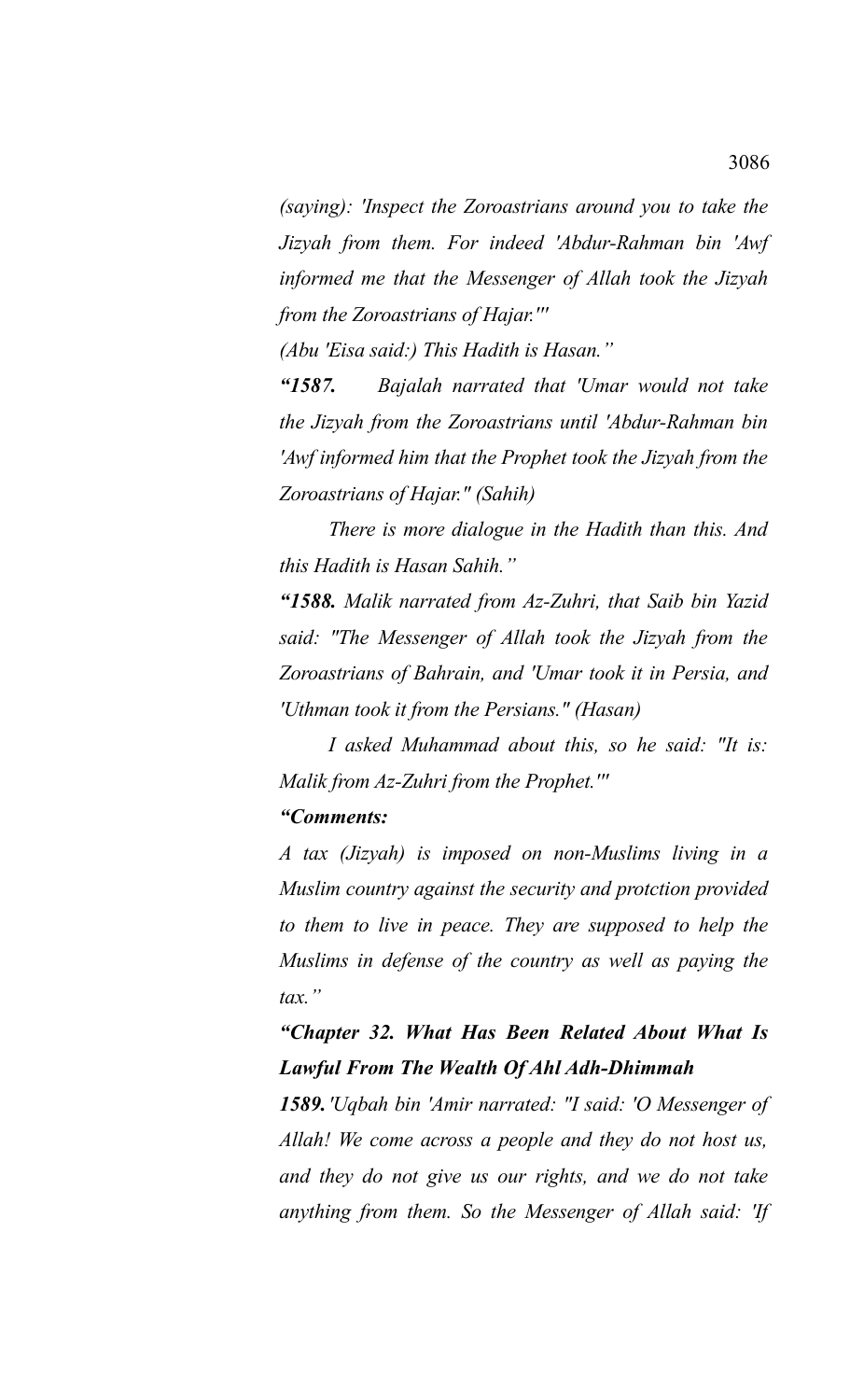*they refuse such that you can only take by force, then take.'' (Sahih)*

*(Abu Eisa said:) This Hadith is Hasan. It has been reported by Al Laith bin Sa'd from Yazid bin Abi Habib as well.*

*This Hadith only means that they would go out for battles and they would pass a people amount whom they would not find any food to buy for a price. So the Prophet told them: If they refuse to sell to you, such that you have to take it forcefully, then take it. This is how the explanation has been related in some of the Ahadith. And it has been related that Umar bin Al-Khatab, may Allah be pleased with him, would order similarly."*

#### *"Comments:*

*Hospitality of Arabs was an exemplary tradition, but the conduct of non-Muslims was extraordinarily biased against the Muslims. They not only neglected their traditional hospitality, but also refused to sell food to Muslims to show their hatred against them. There was no way out against their harsh behaviour, so the Muslims were allowed to use force for obtaining food, as it is impossible to continue a journey without foodstuff."*

#### *"Chapter 33. What Has Been Related About Hijrah*

*1590.Ibn Abbas narrated that on the day of the Conquest of Makkah, the Messenger of Allah said: There is no Hijrah after the conquest, there is only Jihad and intention, and when you are called to go forth (for battle), then go." (Sahih)*

*(He said:) There are narrations on this topic from Abu*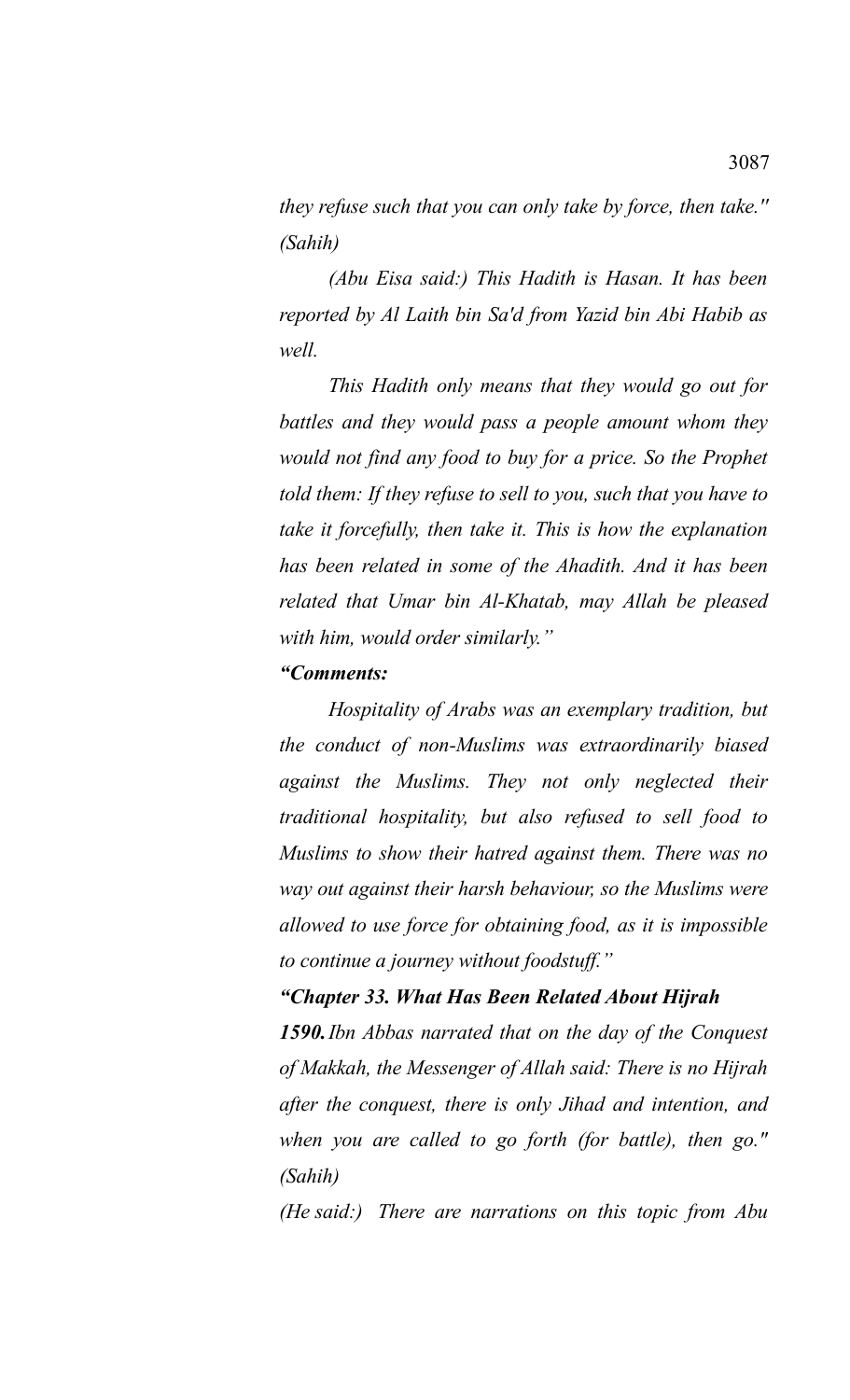*Sa'eed, Abdullah bin Amr. And Abdullah bin Habshi.*

*(Abu Eisa said:) This Hadith is Hasan Sahih. Sufyan Ath-Thawri reported it similarly from Mansur bin Al-Mutamir."*

### *"Comments:*

*After the conquest of Makkah, the people started entering the religion of Islam, and there was no problem with manifesting one's Islam in the land. People made homes where ever they wanted, and lived in different towns. Now there was no need for emigration. (from Makkah to Al-Madi'ah) but people moved from one place to another place for Hajj 'Umrah, Jihad and ….................*

*"Then he passed the kettles and ordered that they be weighted, then he distributed it between them and equated a camel tp tem sheep." (Sahih)*

*(Abu 'Eisa said:) Sufyan Ath Thawri reported it from his father, from 'Abayah, from his grandfather Rafi' bin Khadij, and he did not mention "from his father" in it.*

*This was narrated to us by Mahmud bin Ghailan (who said): "Wakf" narrated it to us from Sufyan," And this is more correct. 'Abayah bin Rifa'ah heard from him grandfather Fafi' bin Khadij.*

*He said: There are narrations on this topic from Tha'labah bin Al-Hakum, Anas, Abu Rihanah, Abu Ad-Durda', 'Abdur-Rahman bin Samurah, Zaid bin Khalid, Jabir, Abu Hurairah, and Abu Ayyab."*

#### *"Comments:*

*Most people of knowledge agree that when the warriors enter the land of the enemy, they are allowed to*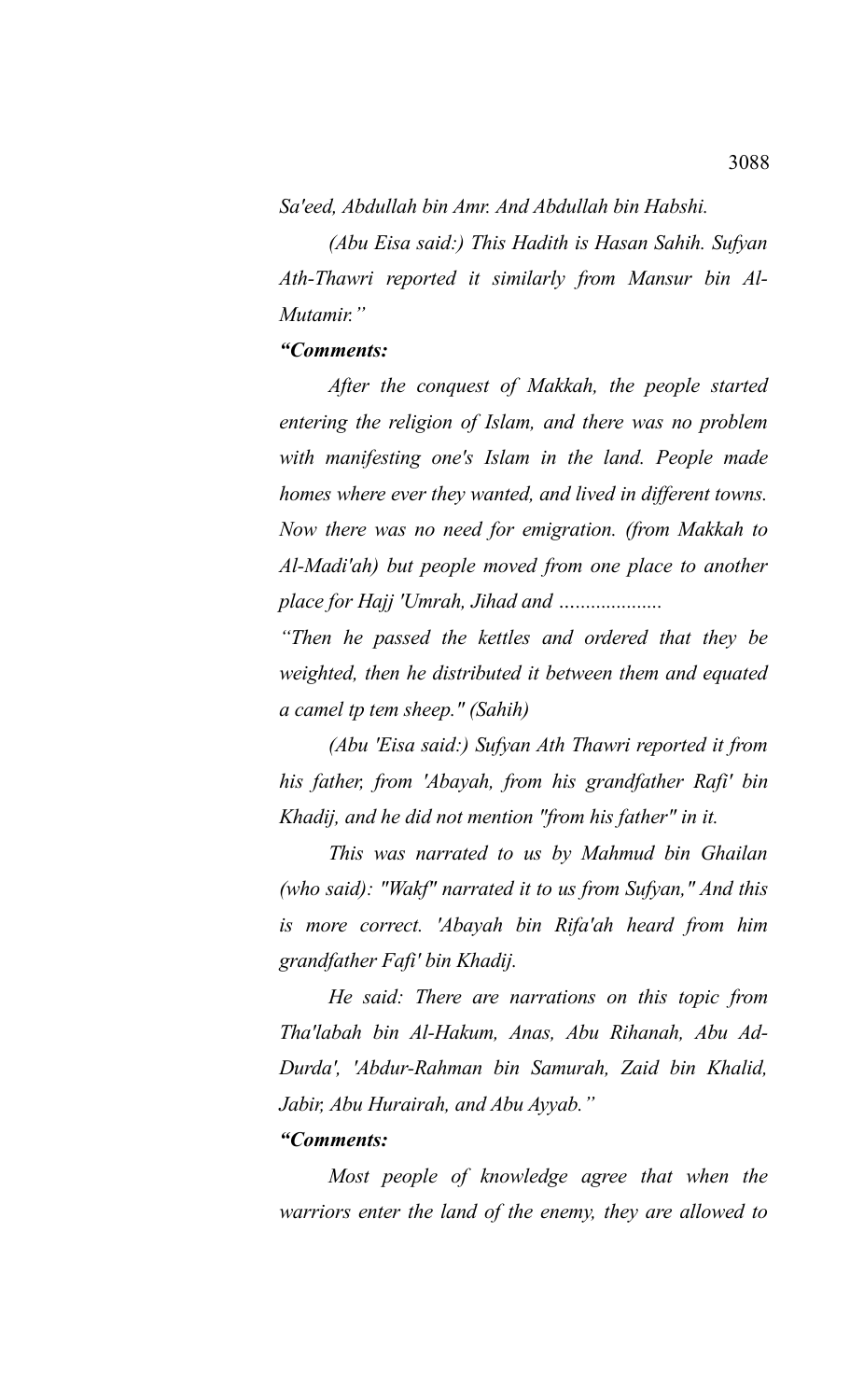*take food and fodder from there according to their needs, however it should be rationed as indicated in this naration. (Al-Mughni v. 13. p.176.)"*

*"1601. Anas narrated that the Messenger of Allah said: "Whoever plunders then he is not of us." (Sahih)*

*(Abu Eisa said:) This Hadith is Hasan Sahih Gharib as a Hadith of Anas."*

#### *"Comments:*

*Plundering and looting the property of others is an open violation of Islamic Law and against the basic concept of brotherhood in Islam, therefore, according to the words used in this narration "He is not from us".* 

## *"Chapter 55. What Has Been Related About Having Amicable Relations With People*

*1987.Abu dharr said: "The Messenger of Allah said to me: 'Have Taqwa of Allah wherever you are, and follow an evil deed with a good one to wipe it out, and treat the people with good behavior.'' (Hasan)*

*He said: There is something on this topic from Abu Hurairah.* 

*(Abu Eisa said:) This Hadith is Hasan Sahih.*

*(Another chain) with similar. And (another chain) from Mu'adh bin Jabal, from the Prophet with similar.*

*Mahmud said: "What is correct is the Hadith of Abu Dharr."*

### *Comments:*

*The fountain head of all virtue and bulwark against all evil is the fear of Allah, and the remedy for all ills is goodness and virtue. As for the believer, all his grandeur*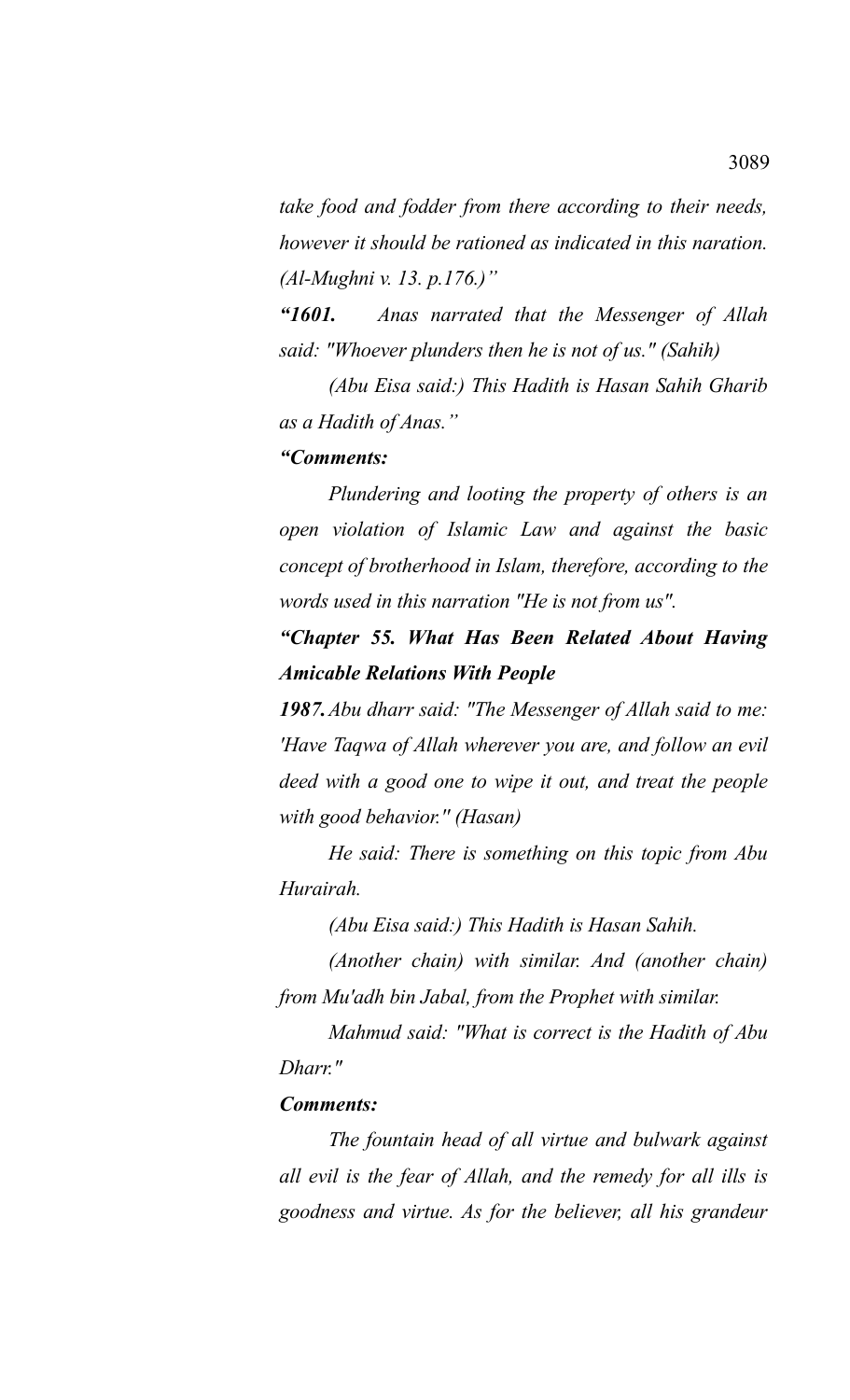*and glory lies in inculcating virtuous behaviour." "Comments:*

*Allah has, without a doubt, invested eloquence some speech, elegance of style, sweetness of the tongue and grandeur and aptness of the articulated phrases and words with such a power that they can keep the audiences spell bound and mesmerize the listeners."*

*"Chapter 83. What Has Been Relate About Oppression 2030.Ibn Umar narrated that the Prophet said: "Oppression shall be darkness on the Day of Judgement." (Sahih)*

*(Abu Eisa said:) There are narrations on this topic from 'Abdullah bin 'Amr, 'Aishah, abu Musa, Abu Hurairah, and Jabir. This Hadith is Hasan Gharib Sahih as a narration of Ibn Umar.*

### *Comments:*

*Tyranny and oppression in this world shall be requited by darkness and doom on the Day of Judgement to which the Qur'an refers when Allah rhetorically poses the question: "Who rescues you from the darkness of the land and sea?" (6.63)"*

*"Chapter 13. What Has Been Related About 'The Most Virtuous Jihad Is A Just Statement Before A Tyrannical Ruler'*

*2174.Abu Sa'eed Al-Khudri narrated that the Prophet said: "Indeed, among the greatest types of Jihad is a just statement before a tyrannical ruler." (Hasan)*

*(Abu Eisa said:) There is something on this topic from Abu Umamah.*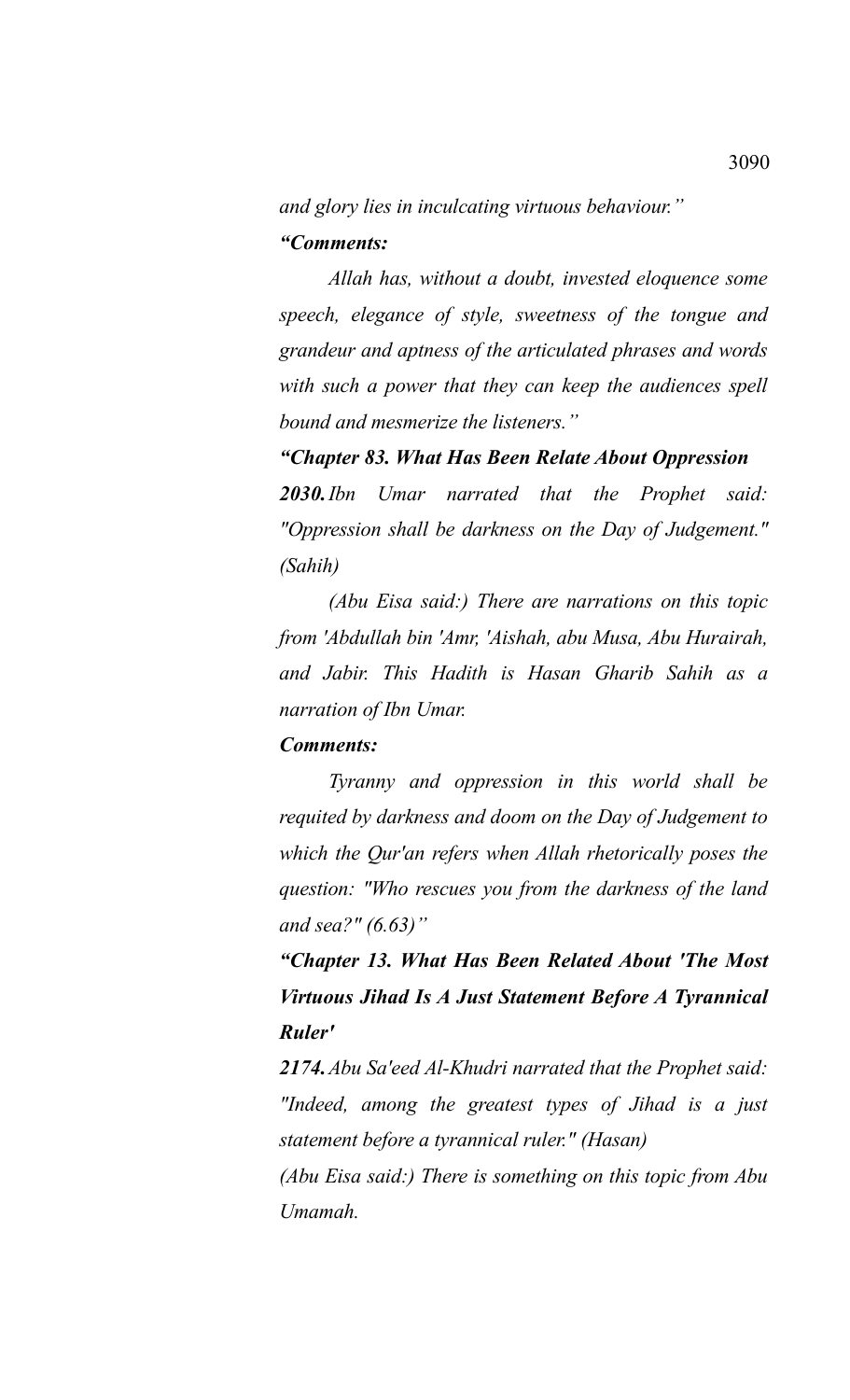*And this Hadith is Hasan Gharib from this route. Comments:*

*The expression 'Kalimat Al-'Adl' (just statement) as used here, means commanding what is good and prohibiting what is evil. To enjoin good to a tyrannical ruler or prohibit him from doing wrong is inviting disaster for oneself, may perhaps signing one's own death warrant, while going out to face an enemy is not necessarily to court injury or death. That is why admonishing a tyrannical ruler has been described in the Hadith as the highest form of Jihad."*

# *"Chapter 2. Whoever Guards Most Against The Unlawful, then He Is The Most Worshipping among The People.*

*2305.Al-Hasan narrated from Abu Hurairan that the Messenger of Allah said: "Who will take these statements from me, so that he may act upon them, or teach one who will act upon them?" So Abu Hurairah said: "I said: 'I shall O Messenger of Allah! So he took my hand and enumerated five (things), he said: "Be on guard against the unlawful and you shall be the most worshipping among the people, be satisfied with what Allah has allotted for you and you shall be the richest of the people, be kind to your neighbor and you shall be a believer, love for the people what you love for yourself and you shall be a Muslim. And do not laugh too much, for indeed increased laughter kills the heart." (Daif)*

*(Abu Eisa said:) This Hadith is Gharib, we do not know of it except as a narration of Jafar bin Sulaiman (a narrator*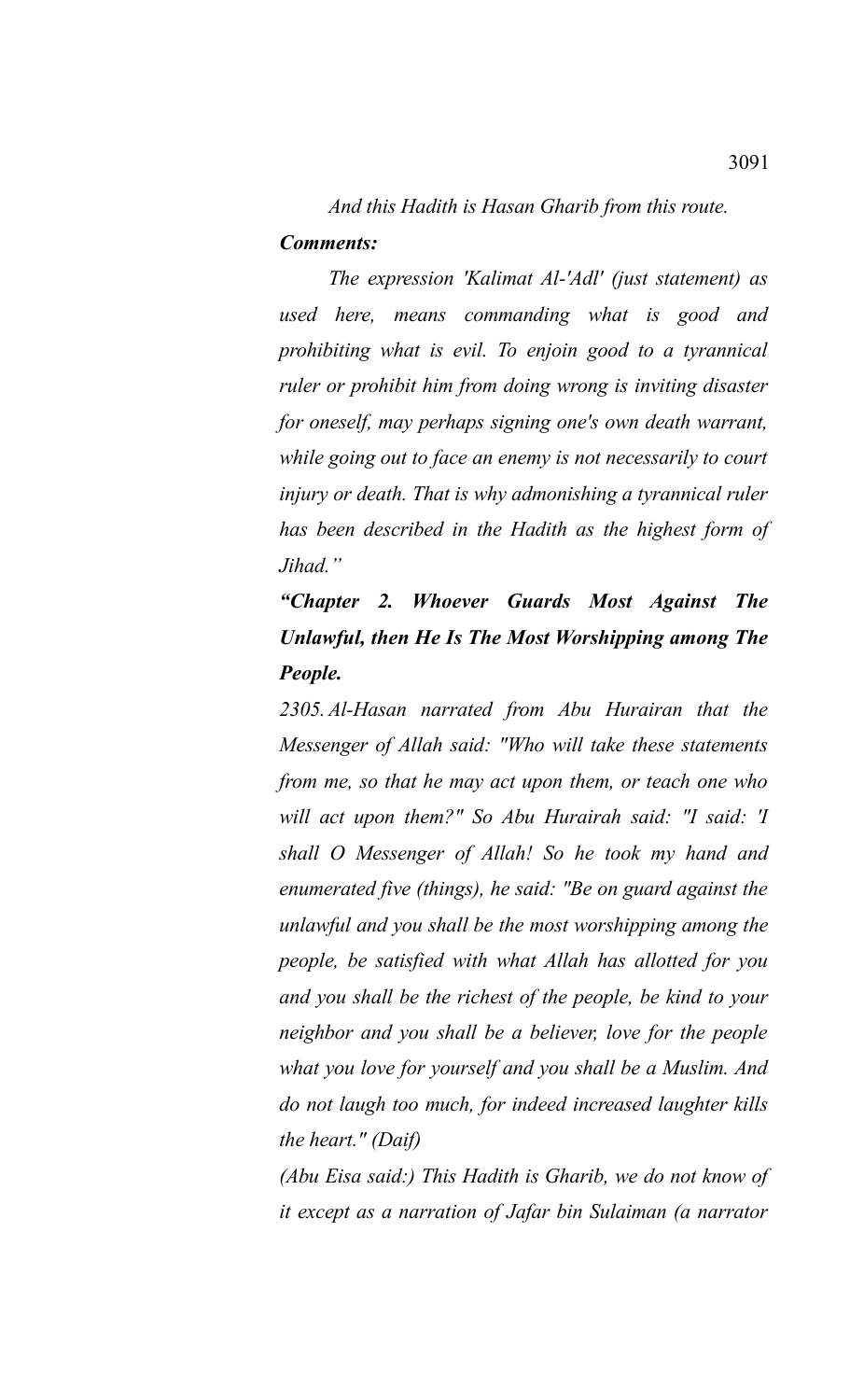*in the chain), and Al-Hasan did not hear anything from Abu Hurairah.*

*This is what was reported from Ayyub, Yunus bin 'Obaid, and Ali bin Zaid, he said, Al-Hasan did not hear from Abu Harairah Abu Ubaidah An Naji reported this Hadith from al Hasan as his saying he did not mention. "From abu Hurairah from the Prophet in it.*

#### *Comments:*

*a. Every one of us should learn the Ahadith with the mention of acting upon them in case due to some reason, he is not able to act upon them, he must teach them to those who would act upon them.*

*b. It is an accepted fact that warding off harm and destruction is of greater importance in life than going after gains and profits. It is also a patent truth that a person who has the gut to avoid unlawful acts also has the courage to perform virtuous deeds. It must also be noted that failing to carry out the commanded acts is an act of sin. Therefore, the greatest form of worship and obeisance to Allah is to avoid all things declared hateful or unlawful by Him."*

*"Chapter 15. The Hadith: "The World Compared To The Hereafter Is But Like What One Of You Gets When Placing His Finger Into The Sea"*

*2323.Qais bin Abi Hazim said: I heard Mustawrid, a member of Banu Fihr, saying. The Messenger of Allah said: "The world compared to the Hereafter is but like what one of you gets when placing his finger into the sea so look at what you draw from it." (Sahih)*

*( Abu Eisa said ) this Hadith is Hasan Sahih. (Ismail)*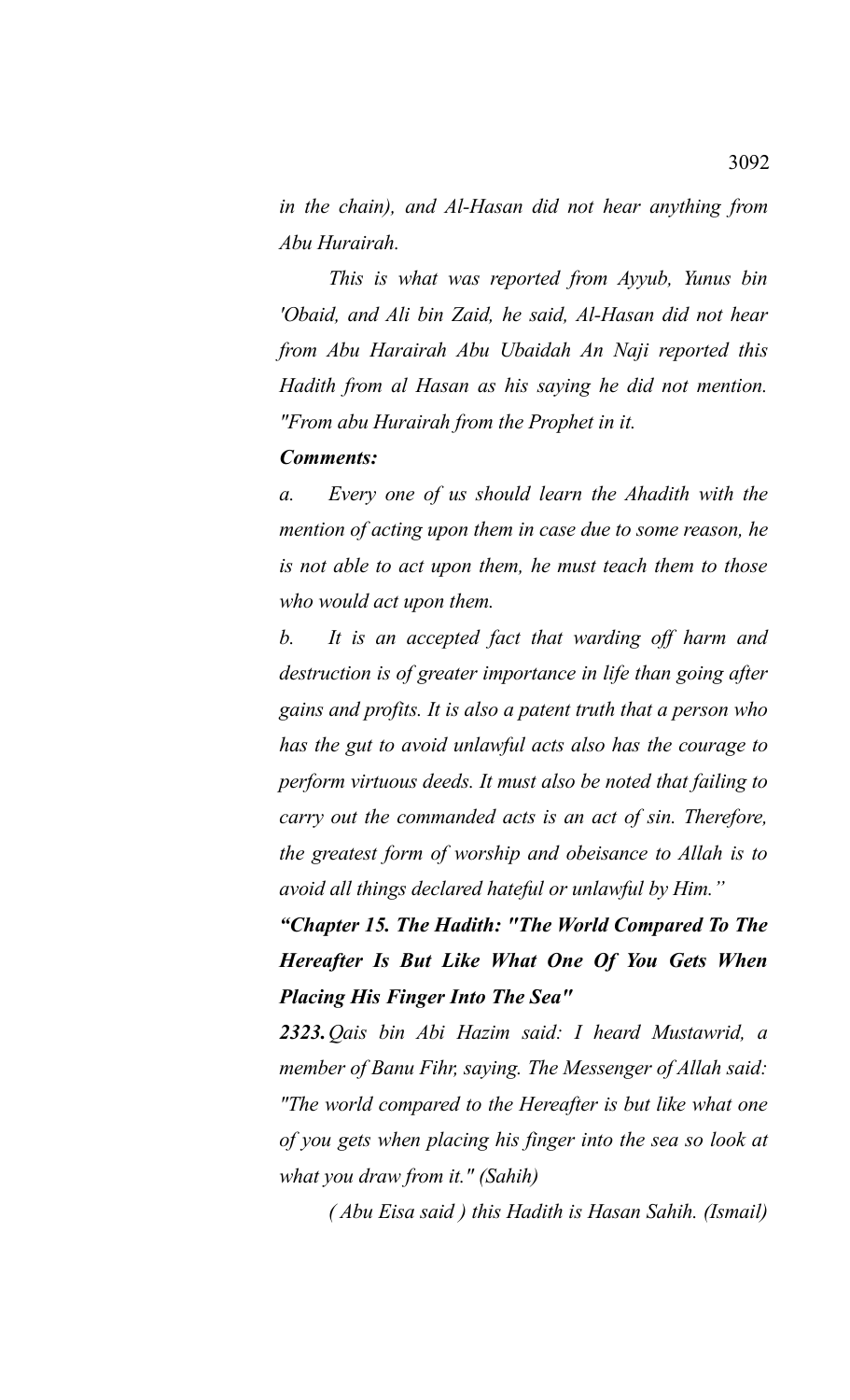*bin abi Khalid's ( a narrator in the chain) Kunyah is Abu Abdullah, and Qais bin Abi Hasim's father's name is 'Abd bin 'Awl and he was a Companion.*

## *Comments:*

*The Hadith is in fact intended to convey the idea that the world, when compared to the Hereafter, is as insignificant as is the drop of water sticking to a man's finger in comparison with the sea. The parable has just been coined to deliver a message. Otherwise in reality, the world does not weigh even as much as we understand from the parable since the world, along with all its paraphernalia, is at best temporal and limited while the Hereafter is limitless and never ending. And it is a known fact that the limited and temporal cannot be compared with the never ending and limitless."*

# *"Chapter 16. What Has Been Related About "The World Is A Prison For The Believer And A Paradise For The Disbeliever'*

*2324.Abu Huraitah narrated that the Messenger of Allah said: "The world is a prison for the believer and Paradise for the disbeleiver." (Sahih)*

*(Abu Eisa Said:) This Hadith is Hasan Sahih.*

### *Comments:*

*The main characteristic of a prison is that the prisoner in it is not free to lead a life of his choice, but is bound by the laws of the prison and the whims of its officers. He is neither free in eating and drinking, nor in sleeping and awakening, nor in moving about nor in meeting with the people at will. In short, he has no freedom*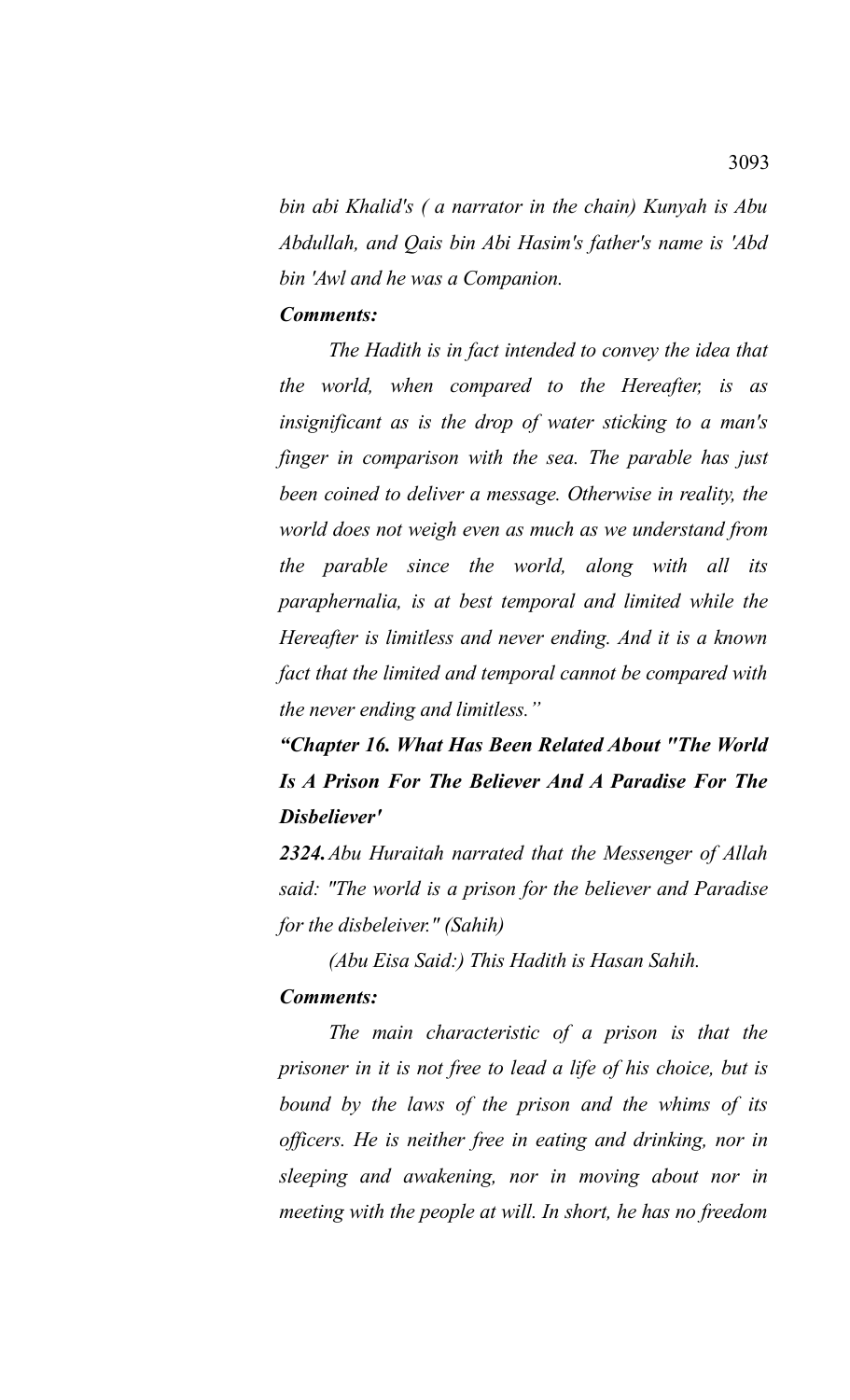*of any kind in a prison house, and has willy-nilly to obey the orders of others. The second thing is that no prisoner loves his prison like home, but is always on the lookout to somehow get out of it. Paradise, one the other hand, is a place where the inhabitants will have no such restrictions. Each person will live a life of his choice, and every desire of his will be fulfilled, and he will never feel the desire to get out of it."*

## *"Chapter 44. What Has Been Related About Angels Do Not Enter The House that Contains An Image Or A Dog*

*2804. Ibn Abbas narrated: "I heard abu Talhah saying: 'I heard the Messenger of Allah saying: "The angels do not enter a house in which there is a dog or an object of images." (Sahih)*

*(Abu 'Eisa said:) This Hadith is Hasan Sahih.*

## *Comments:*

*The taking or drawing of a picture is not allowed, keeping it is also not permissible, and whoever does so is deprived of the blessed and merciful supplications of the angels; while a person is in need of mercy and blessing at every moment. Likewise, a dog is an impure animal and some are of a satanic nature and the angels despise the devil."*

**3212.** Next is **Muwatta' Imam Malik** translated by Professor Muhammad Rahimuddin (First Edition in 1981, Seventh improved edition in 2006) published by Kitab Bhavan, New Delhi. Para 958 (Chapter 272 page 205/206) is as under:

*"Yahya b. Sa'id reported that when Abu Bakr Siddiq sent an army to Syria, he went on foot with Yazid b. Abu Sufyan*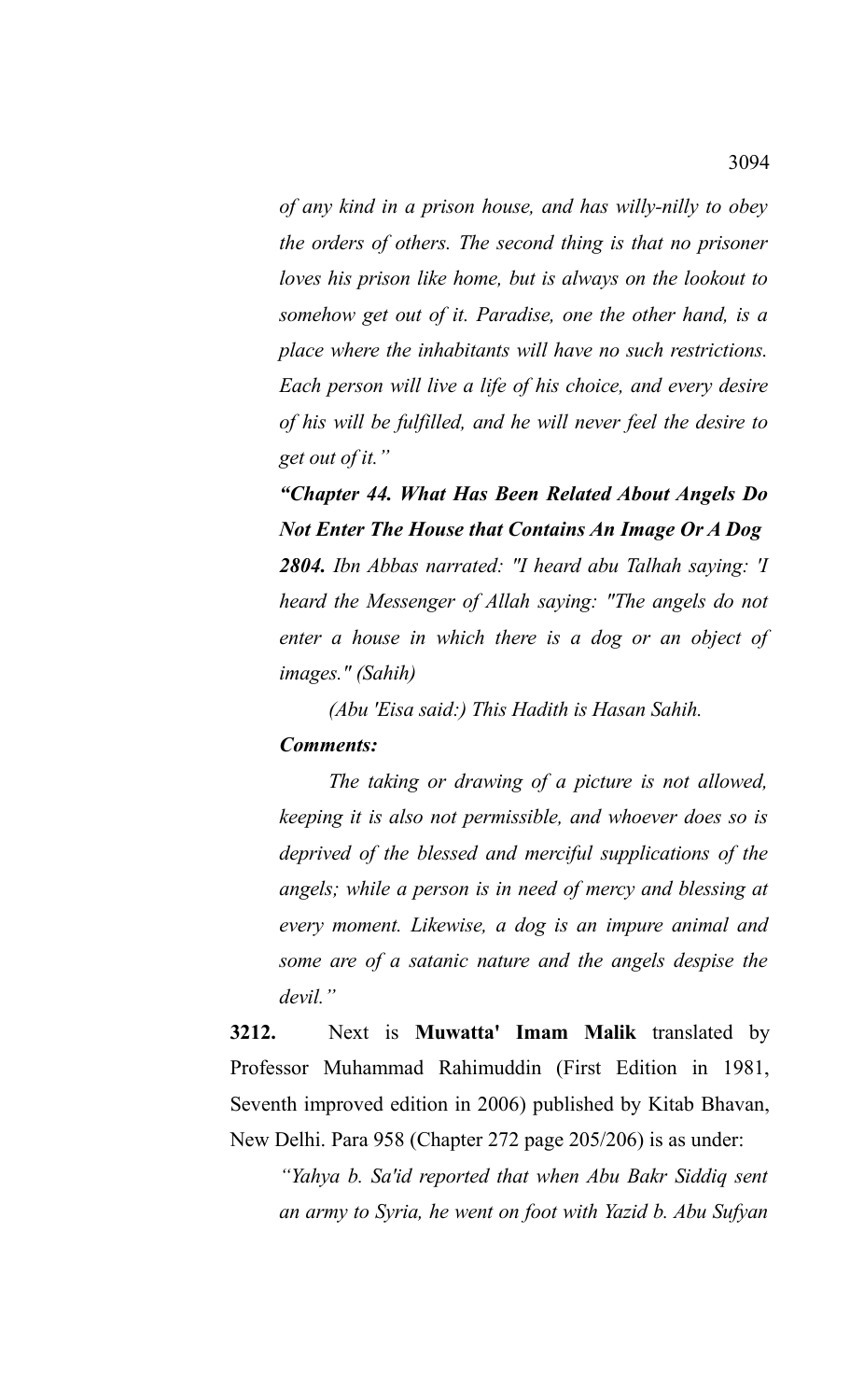*who was the commander of a quarter of the forces. Yazid said to Abu Bakr : Either you mount up or I shall dismount. Abu Bakr replied : Neither you will dismount nor will I ride. I consider these steps to be a virtue in the path of the Lord. You will find some people who imagine they have devoted their lives to Allah (the hermits), leave them to their work; you will find some people who shave their heads in the middle (the Magi), strike them with your swords. I instruct you in ten matters : Do not kill women or children, nor the old and infirm; do not cut fruit-bearing trees; do not destroy any town; do not cut the gums of sheep or camels except for purposes of eating; do not burn date-trees nor submerge them; do not steal from booty and do not be cowardly."*

#### **3213.** Next is Chapter 273 Para 960 page 206 as under:

*"(960) A man of Kufah reported that 'Umar b. al-Khattab wrote to a commander of the army: I have received information that some of you call an unbeliever when he mounts a hillock and gives up fighting, and ask him not to fear and then, getting the opportunity, kill him. I swear by Him Who is the Master of my life, if I should learn anyone doing so, I shall behead him."*

**3214.** Then Chapter 284 at page 218 as under:

### "*About the Land of the Dhimmi Who Embraces Islam*

*Imam Malik was asked: If an imam levies jizyah on a nation of the non-believers, and one of them embraces Islam, will his land and property remain his or become the property of the Muslims? Imam Malik said : If the nonbelievers agree to pay jizyah amicably without resort to*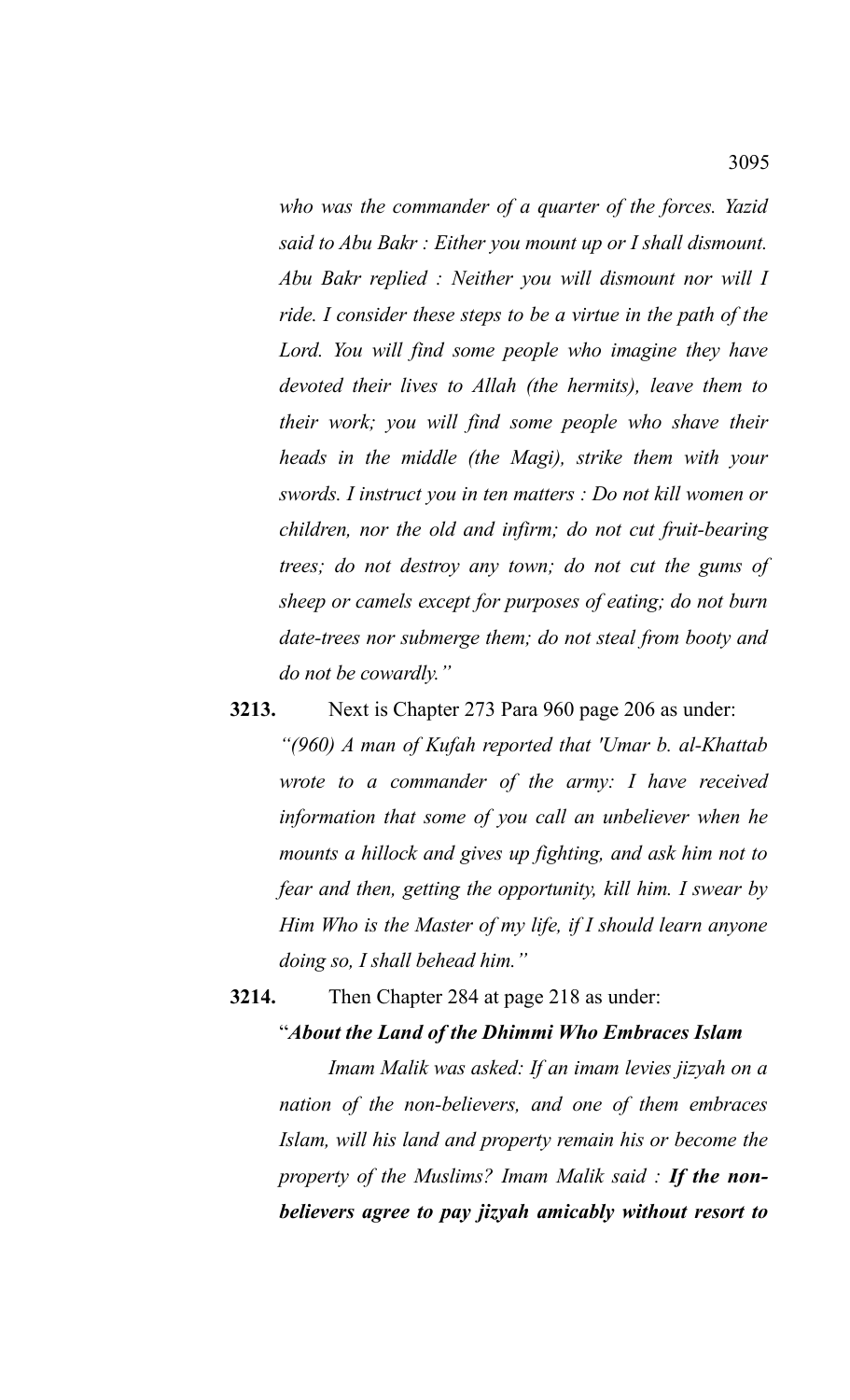*fighting anyone converting to Islam his land and property will be his, but if they are subdued by the sword, their lands and other property will become Muslim property even if any one of them converts to Islam."*

**3215. Book XXIV Kitab Al-Aqdiyah**, Para 1393 (Chapter 430), para 1683 (Chapter 540) and Para 1741 (Chapter 560) are as under:

"*(1393) Umm Salamah, wife of the Prophet (may peace be upon him), reported that the Messenger of Allah (may peace be upon him) declared: I am a human being too. You come to me disputing and quarreling. Perhaps some of you indulge in logic to prove your assertions and it may be that I give my decision on the strength of your argumentation. Should I, therefore, give one that which his brother is entitled to, he should not take it, for it would be as if I am giving him a coal of fire."*

*"(1683) 'Abbad b. Tamim reported that Abu Bashir Ansari informed him that he was with the Messenger of Allah (may peace be upon him) on one of his journeys. The Messenger of Allah (may peace be upon him) sent word through a man when people were sleeping, to cut off from the necks of camels straps of wool or any kind of strap."*

*"(1741) Rafi b. Ishaq, who was the freedman of Shifa, reported : I and 'Abd Allah b. Abi Talhah went together to Abu Sa'id Khudri to see him in his illness. Abu Sa'id said : The Messenger of Allah (may peace be upon him) told me that angels did not enter a house where there were pictures and images. Ishaq is doubtful whether Abu Sa'id said*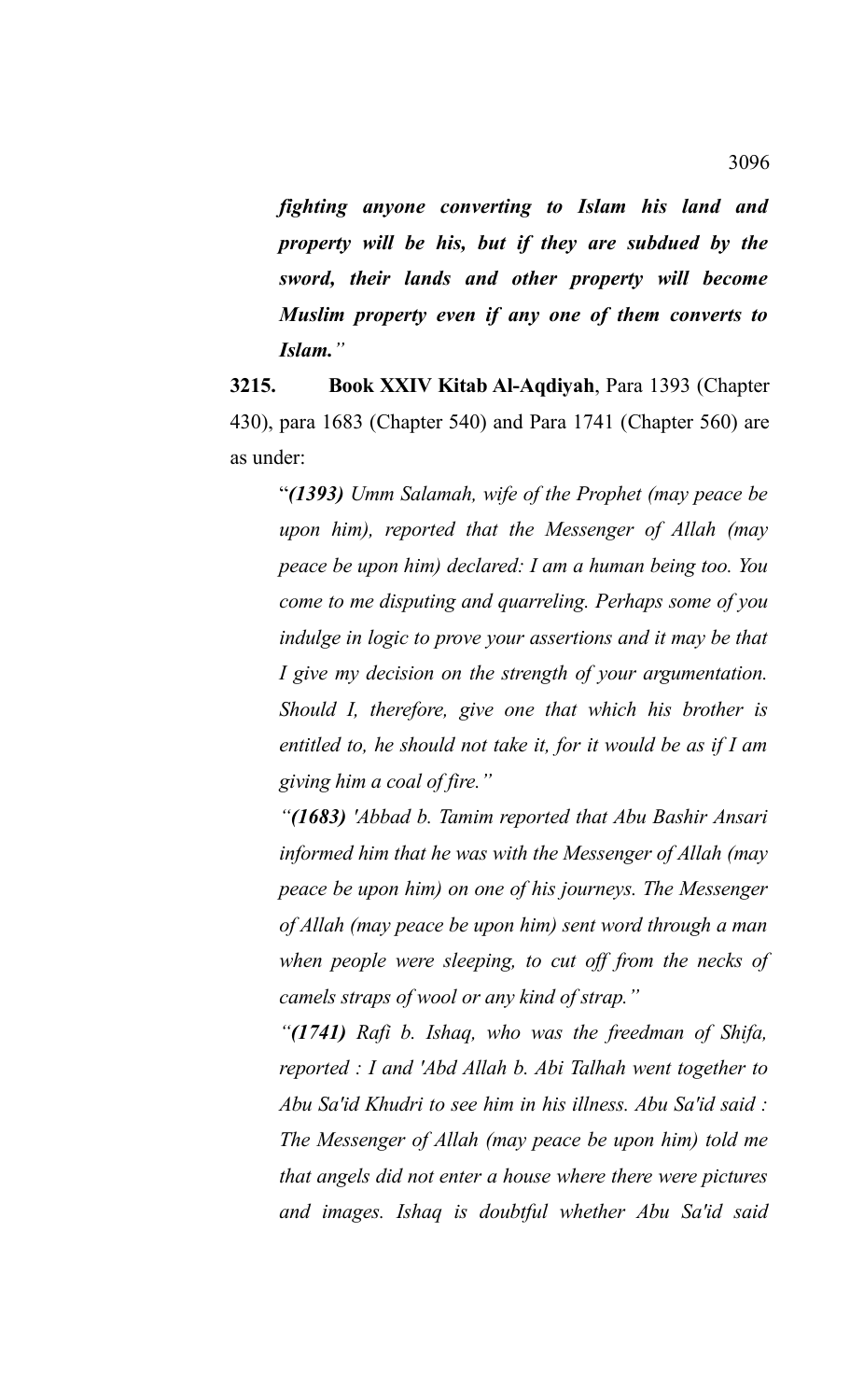#### *pictures or images."*

**3216.** Then reliance was placed on "**The Spirit of Islam (A History of the Evolution and Ideals of Islam with a Life of the Prophet)"** by Syed Ameer Ali (First Published in 1923, reprinted in LPP 1990, 1995, 1997, 2002, 2010 published by Low Price Publications, Delhi), the relevant parts are as under:

*"A mosque was soon built, in the erection of which Mohammed assisted with his own hands; and houses for the accommodation of the exiles rose apace. Two brothers, who owned the land on which it was proposed to build the mosque, had offered it as a free gift; but as they were orphans, the Prophet paid them its value.*

*The building was simple in form and structure, suited to the unostentatious religion he taught. The walls were of brick and earth, and the roof of palm leaves. A portion of the mosque was set apart as a habitation for those who had no home of their own.*

*Everything in this humble place of worship was conducted with the greatest simplicity. Mohammed preached and prayed standing on the bare ground or leaning against a palm tree, and the devoted hearts around him beat in unison with his soul-stirring words.*

*"He who is not affectionate to God's creatures and to his own children," he would say, "God will not be affectionate to him. Every Moslem who clothes the naked will be clothed by God in the green robes of Paradise."*

*In one of his sermons he thus dwelt on the subject of charity : "When God created the earth, it shook and trembled, until He put mountain upon it to make it firm.*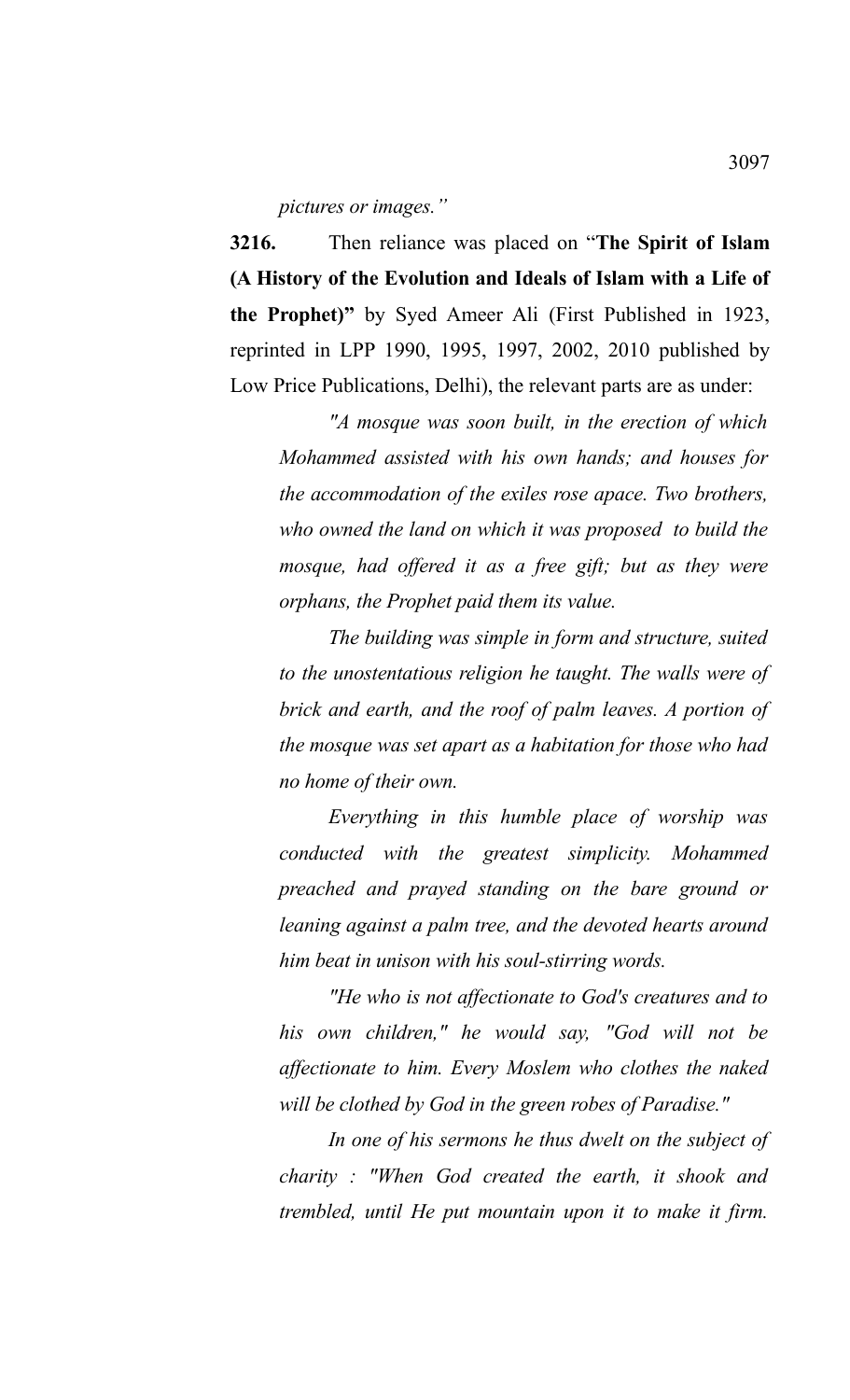*Then the angels asked, 'O God, is there anything in Thy creation stronger than these mountains?' And god replied, 'Iron is stronger than the mountains, for it breaks them.' 'And is there anything in Thy creation stronger than iron?' 'Yes; fire is stronger than iron, for it melts it.' 'Is there anything in Thy creation stronger than fire?' ' Yes, water, for it quenches fire.' 'O Lord is there anything in Thy creation, stronger than water?' 'Yes; wind, for it overcomes water and puts it in motion.' 'Oh, our Sustainer, is there anything in Thy creation stronger than wind?' 'Yes; a good man giving alms; if he give with his right hand and conceal it from his left, he overcomes all things.'' (Page 54)*

*"It was about this time that the Prophet granted to the monks of the monastery of St. Catherine, near Mount Sinai, and to all Christians, a Charter which has been justly designated as one of the noblest monuments of enlightened tolerance that the history of the world can produce. This remarkable document, which has been faithfully preserved by the annalists of Islam, displays a marvellous breadth of view and liberality of conception. By it the Prophet secured to the Christians privileges and immunities which they did not possess even under sovereigns of their own creed; and declared that any Moslem violating and abusing what was therein ordered, should be regarded as a violater of God's testament, a transgressor of His commandments, and a slighter of His faith. He undertook himself, and enjoined on his followers, to protect the Christians, to defend their churches, the residences of their priests, and to guard*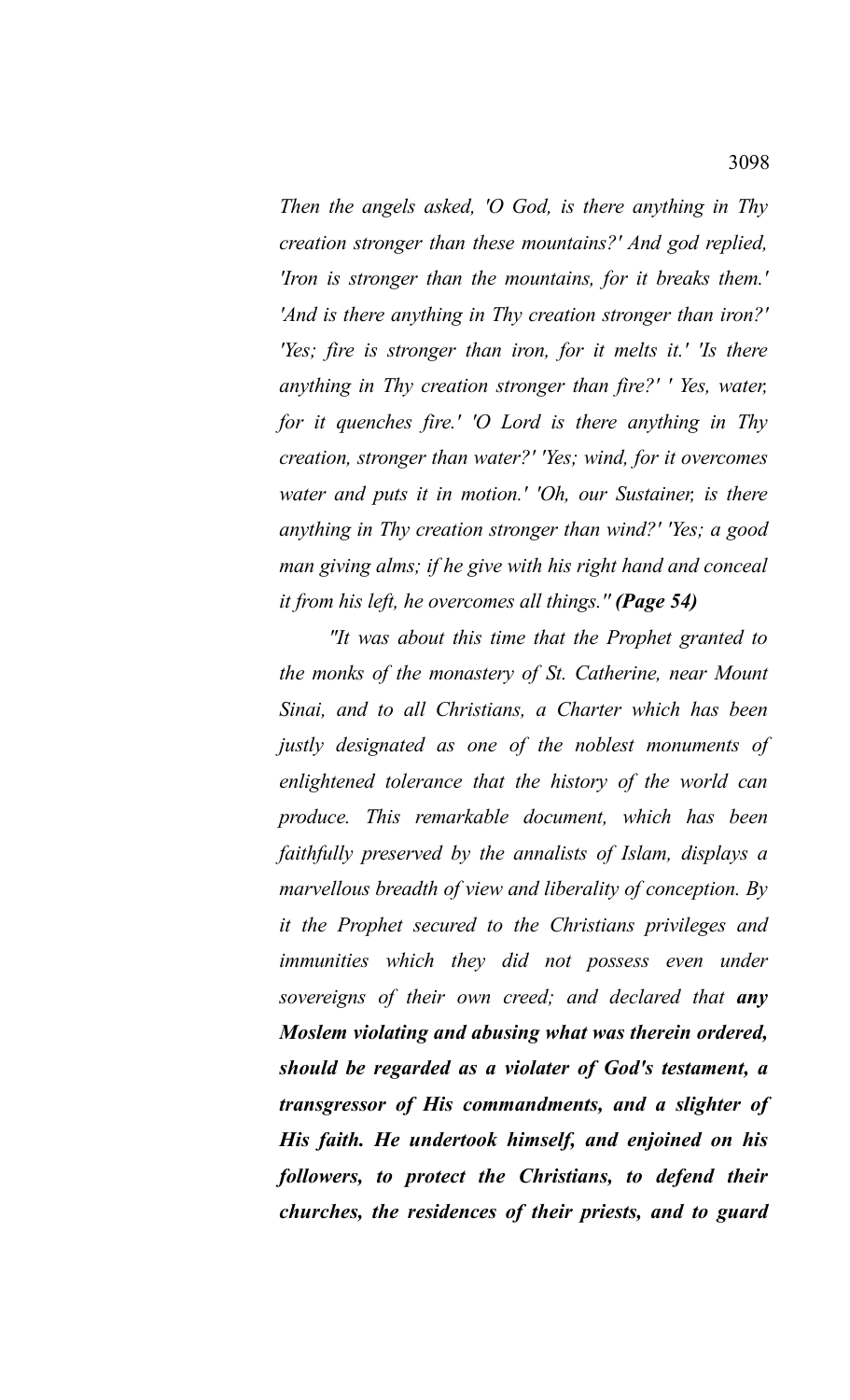*them from all injuries. They were not to be unfairly taxed; no bishop was to be driven out of his bishopric; no Christian was to be forced to reject his religion; no monk was to be expelled from his monastery; no pilgrim was to be detained from his pilgrimage. Nor were the Christian churches to be pulled down for the sake of building mosques or houses for the Moslems. Christian women married to Moslems were to enjoy their own religion, and not to be subjected to compulsion or annoyance of any kind on that account. If Christians should stand in need of assistance for the repair of their churches or monasteries, or any other matter pertaining to their religion, the Moslems were to assist them. This was not to be considered as taking part in their religion, but as merely rendering them assistance in their need, and complying with the ordinances of the Prophet which were made in their favour by the authority of God and of His Apostle." (Page 84)*

*"Accordingly, towards the end of this year, during the month of pilgrimage, Ali was commissioned to read a proclamation to the assembled multitudes, on the day of the great Sacrifice (Yeum-un-Nahr), which should strike straight at the heart of idolatry and the immoralities attendant upon it : "No idolater shall, after this year, perform the pilgrimage; no one shall make the circuit (of the temple) naked ; whoever hath a treaty with the Prophet, it shall continue binding till its termination; for the rest, four months are allowed to every man to return to his territories; after that there will exist no obligation on the Prophet, except towards those with whom treaties*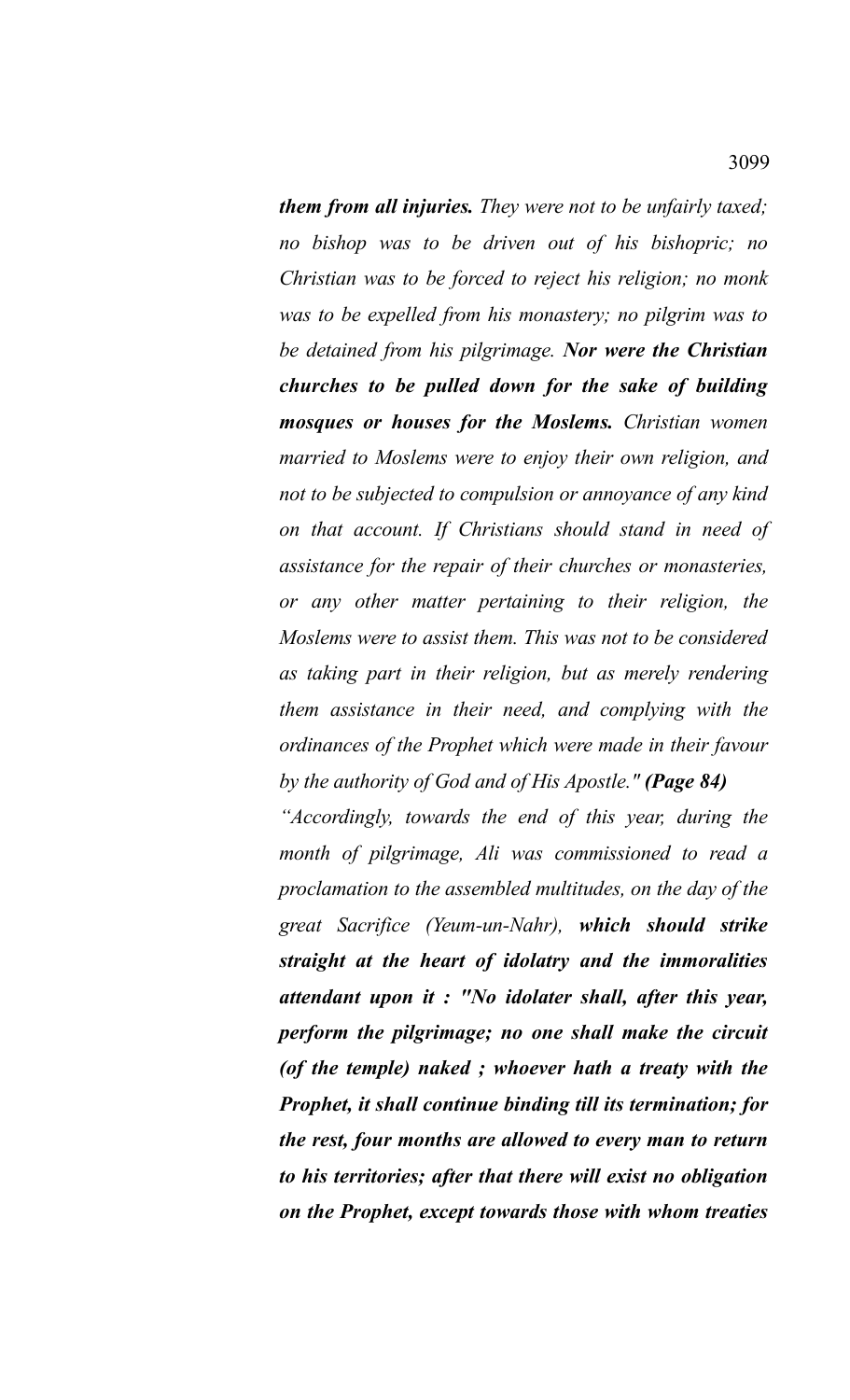#### *have been concluded." (Page 108)*

*"The great Teacher, who was fully conscious of the exigencies of his own times, and the requirements of the people with whom he had to deal,- people sunk in a slough of social and moral despond, - with his keen insight and breadth of views, perceived, and one may say foretold, that a time would come when the accidental and temporary regulations would have to be differentiated from the permanent and general. "Ye are in an age, "he declared, "in which, if ye abandon one-tenth of what is ordered, ye will be ruined. After this, a time will come when he who shall observe one-tenth of what is now ordered will be redeemed.*

*As we have already observed, the blight which has fallen on Musulman nations is not due to the teachings of the Master. No religion contained greater promise of development, no faith was purer, of more in conformity with the progressive demands of humanity.*

*The present stagnation of the Musulman communities is principally due to the notion which has fixed itself on the minds of the generality of Moslems, that the right to the exercise of private judgment ceased with the early legists, that its exercise in modern times is sinful, and that a Moslem in order to be regarded as an orthodox follower of Mohammed should belong to one or the other of the schools established by the schoolmen of Islam, and abandon his judgment absolutely to the interpretations of men who lived in the ninth century, and could have no conception of the necessities of the twentieth.*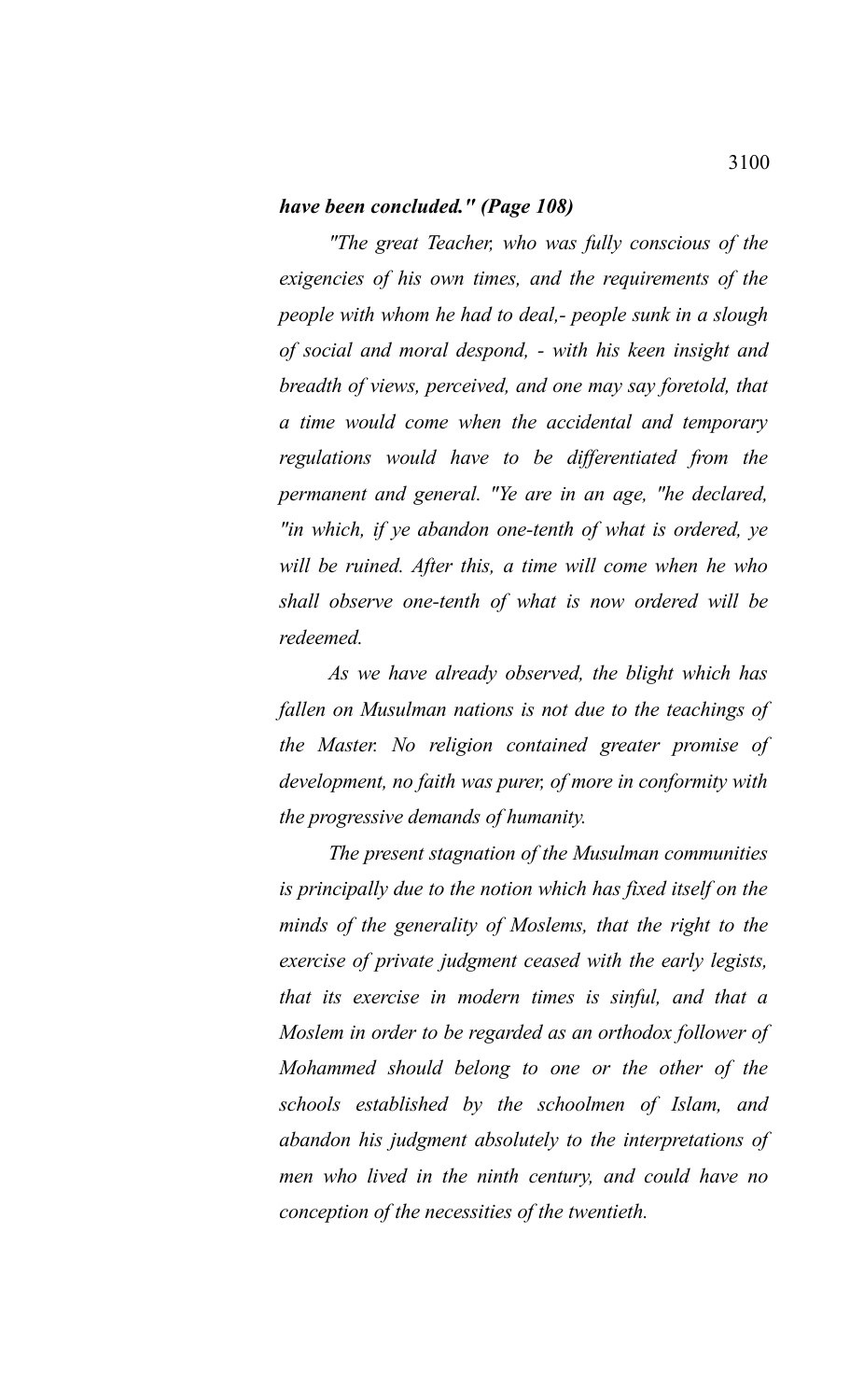*Among the Sunnis, it is the common belief that since the four Imams, no doctor has arisen qualified to interpret the laws of the Prophet. No account is taken of the altered circumstances in which Moslems are now placed; the conclusions at which these learned legists arrived several centuries ago are held to be equally applicable to the present day. Among the Shiahs, the Akhbari will not allow his judgment to travel beyond the dictates of "the expounders of the law." The Prophet had consecrated reason as the highest and noblest function of the human intellect. Our schoolmen and their servile followers have made its exercise a sin and a crime." (Page 183/184)*

*"And hence it is that most of the rules and regulations which govern now the conscience of so many professors of the faith are hardly derived from any express and positive declarations of the Koran, but for the most part from the lego-religious books with which the Islamic world was flooded in the later centuries. "Just as the Hebrews deposed their Pentareuch in favour of the Talmud," justly observes an English writer, "so the Moslems have abolished the Koran in favour of the traditions and decisions of the learned." "We do not mean to say," he adds most pertinently, "that any Mohammedan if asked what was the text-book of his religion, would answer anything but the 'Koran' , but we do mean that practically it is not the Koran that guides his belief or practice. In the Middle Ages of Christendom it was not the New Testament, but the Summa Theologica of Thomas Aquinas, that decided questions of orthodoxy; and in the present day, does the*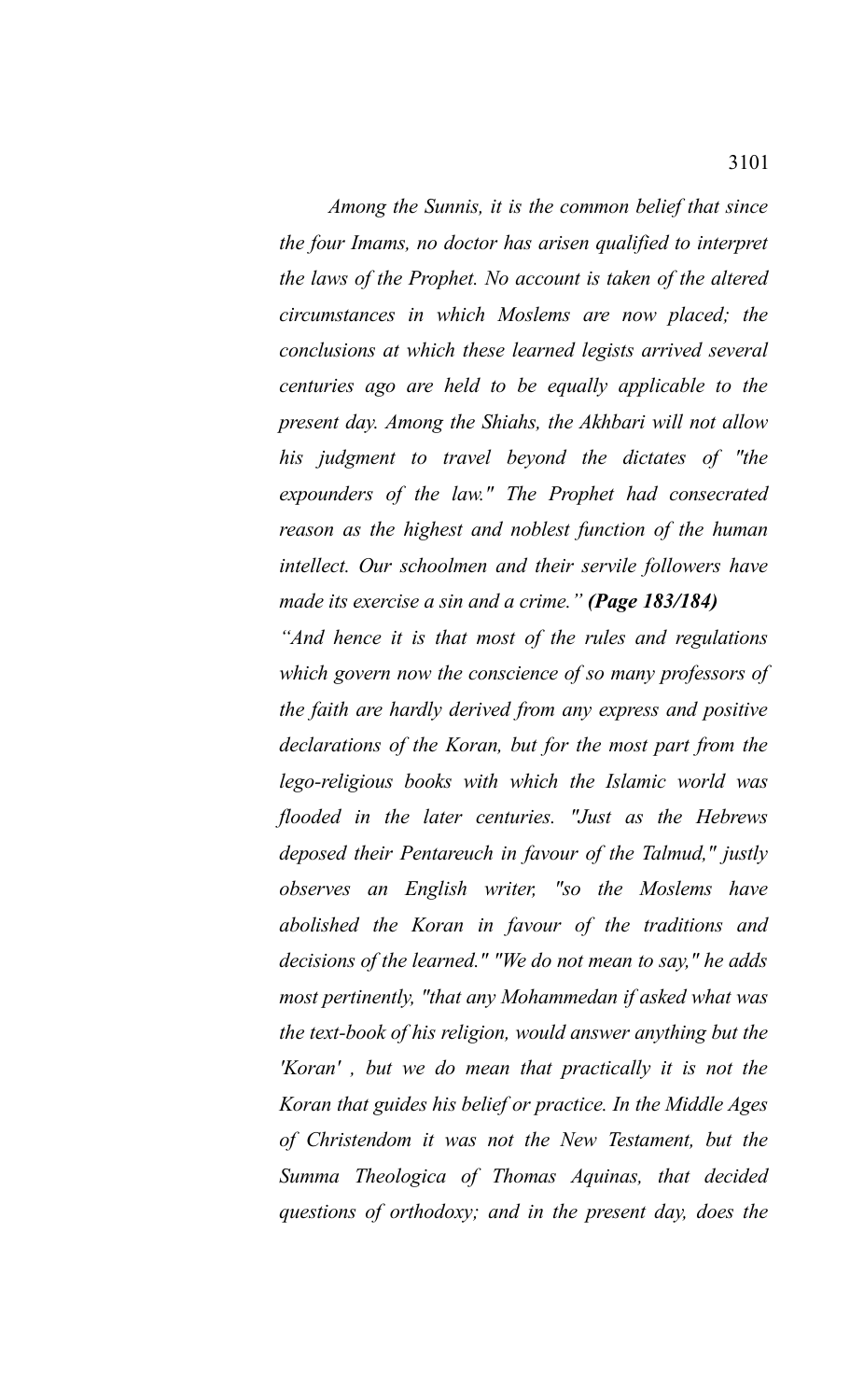*orthodox churchman usually derive his creed from a personal investigation of the teaching of Christ in the Gospels? Probably, if he refers to a document at all the Church Cateehism contents him; or if he be of a peculiarly inquiring disposition, a perusal of the Thirty-nine Articles will resolve all doubts. Yet he too would say his religion was drawn from the Gospels, and would not confess to the medium through which it was filtered. In precisely the same way modern Mohammedanism is constructed, and a large part of what Moslems now believe and practise is not to be found in the Koran at all."*

*And yet each system, each school contains germs of improvement, and if development is now stopped, it is not even the fault of the lawyers. It is due to a want of apprehension of the spirit of the Master's enunciations, and even of those of the fathers of the Church." (Page 185)*

*"In the hour of his greatest triumph, when the Arabian Prophet entered the old shrine of Mecca and broke down the idols, it was not in wrath or religious rage, but in pity, that he said-"Truth is come, darkness departeth," -announcing amnesty almost universal, commanding protection to the weak and poor, and freeing fugitive slaves.*

*Mohammed did not merely preach toleration; he embodied it into a law. To all conquered nations he offered liberty of worship. A nominal tribute was the only compensation they were required to pay for the observance and enjoyment of their faith. Once the tax or tribute was agreed upon, every interference with their religion or the liberty of conscience was regarded as a direct*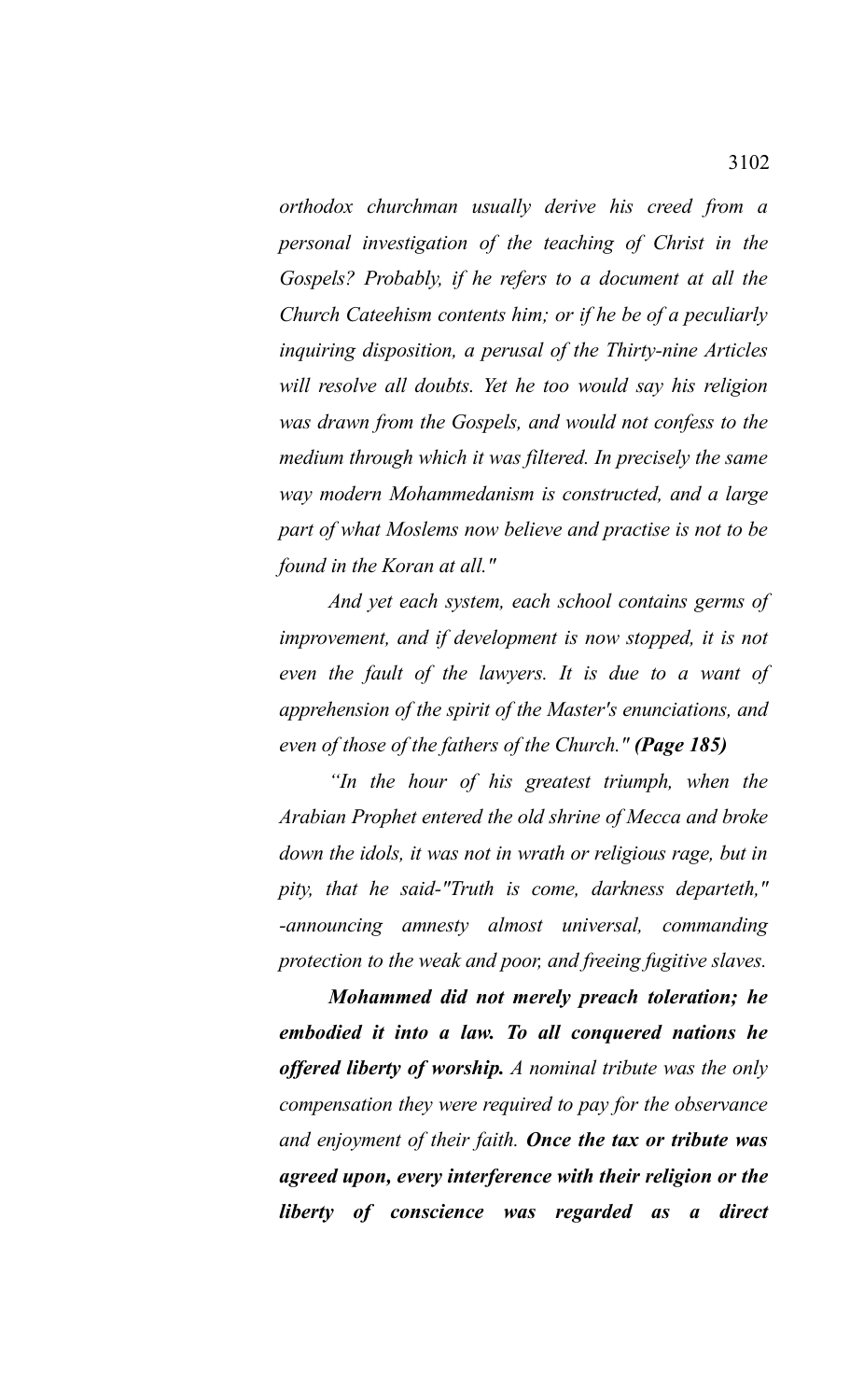*contravention of the laws of Islam. Could so much be said of other creeds? Proselytism by the sward was wholly contrary to the instincts of Mohammed, and wrangling over creeds his abhorrence. Repeatedly he exclaims, "Why wrangle over that which you know not; try to excel in good works; when you shall return to God, He will tell you about that in which you have differed." (Page 213)*

*"...An examination, however, of the principles upon which the relations of Moslem states with non-Moslem countries were based, shows a far greater degree of liberality than has been evinced by Christian writers on international law. It is only in recent times, and under stress of circumstances that non-Christian states have been admitted into the "comity of nations." The Moslem jurists, one the other hand, differentiate between the condition of belligerency and that of peace. The expression, Dar ul-Harb, thus includes countries with which the Moslems are at war; whilst the States with which they are at peace are the Dar ul-Aman." The harbi, the inhabitants of the Dar ul-Harb, is an alien, pure and simple. He has no right to enter Islamic States without express permission. But once he receives the aman or guarantee of safety from even the poorest Moslem, he is perfectly secure from molestation for the space of one year. On the expiration of that period, he is bound to depart. The inhabitant of the Dar ul-Aman is a mustamin. The aman may be for ever or for a limited duration; but so long as it lasts, the mustamin's treatment is regulated in strict accordance with the terms of the treaty with his country." The mustamins were governed by their*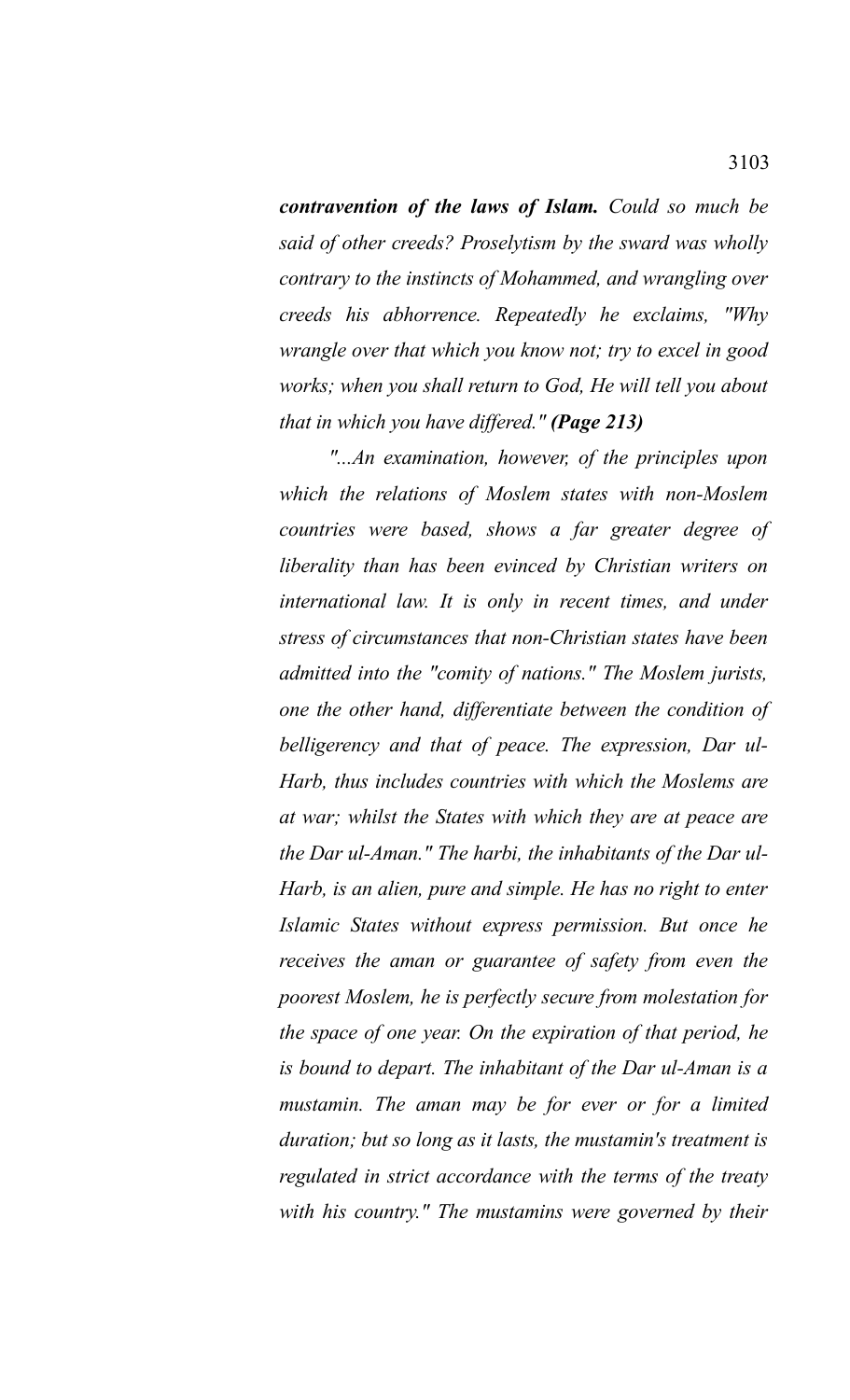*own laws, were exempt from taxation and enjoyed other privileges." (Page 215)*

*"It has been said that a warlike spirit was infused into medieval Christianity by aggressive Islam! The massacres of Justiman and the fearful wars of Christian Clovis in the name of religion, occurred long before the time of Mohammed.*

*Compare, again, the conduct of the Christian Crosaders with that of the Moslems. "When the Khalif Omar took Jerusalem, A.D. 637, he rode into the city by the side of the Patriarch Sophronius, conversing with him on its antiquities. At the hour of prayer, he declined to perform his devotions in the Church of the Resurrection, in which he chanced to be, but prayed on the steps of the Church of Constantine; for, said he to the Patriarch, 'had I done so, the Musulmans in a future age might have infringed the treaty, under colour of imitating my example.' But in the capture by the Crusaders, the brains of young children were dashed out against the walls, infants were pitched over the battlements; men were roasted at fires; some were ripped up, to see if they had swallowed gold; the jews were driven into their synagogue, and there burnt; a massacre of nearly 70,000 persons took place;" (Page 220)*

*"This latter document has, for the most part, furnished the guiding principle to all Moslem rulers in their mode of dealing with their non-Moslem subjects, and if they have departed from it in any instance the cause is to be found in the character of the particular sovereign. If we separate the political necessity which has often spoken and*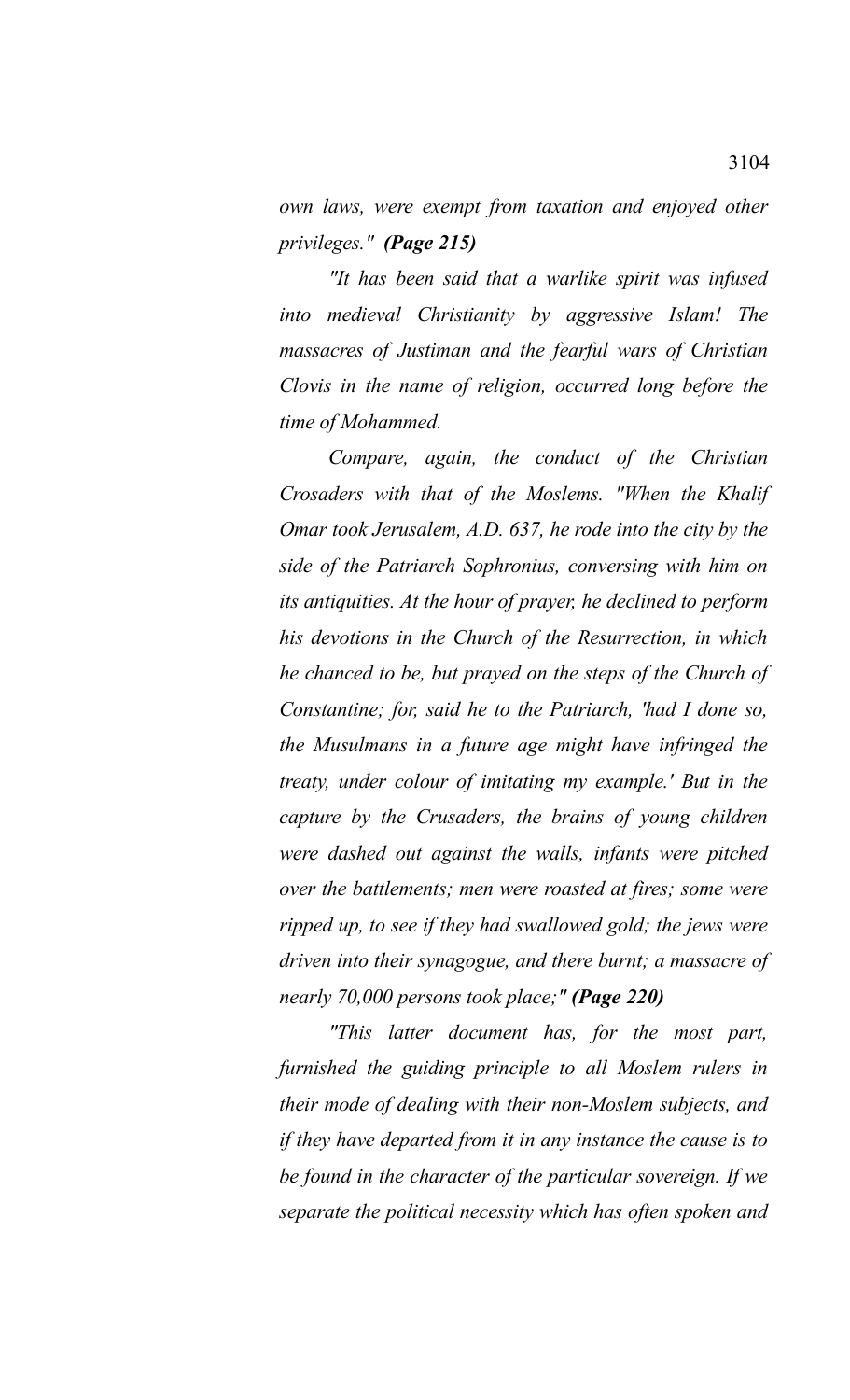*acted in the name of religion, no faith is more tolerant than Islam to the followers of other creeds. "Reasons of State" have led a sovereign here and there to display a certain degree of intolerance, or to insist upon a certain uniformity of faith; but the system itself has ever maintained the most complete tolerance. Christians and Jaws, as a rule, have never been molested in the exercise of their religion, or constrained to change their faith. If they are required to pay a special tax, it is in lieu of military service, and it is but right that those who enjoy the protection of the State should contribute in some shape to the public burdens. Towards the idolaters there was greater strictness in theory, but in practice the law was equally liberal. If at any time they were treated with harshness, the cause is to be found in the passions of the ruler or the population. The religious element was used only as a pretext." (Page 272)*

*"The non-Moslem subjects were not preluded from building new churches or temples. Only in places exclusively inhabited by Moslems a rule of this kind existed in theory. "No new Church or temple," said Abdullah bin abbas, ''can be erected in a town solely inhabited by Moslems; but in other places where there are already Zimmis inhabiting from before, we must abide by our contract with them." In practice, however, the prohibition was totally disregarded. In the reign of Mamun, we hear of eleven thousand Christian churches, besides hundreds of synagogues and fire-temples within the empire. This enlightened monarch, who has been represented as "a bitter enemy" of the christians, included in his Council the*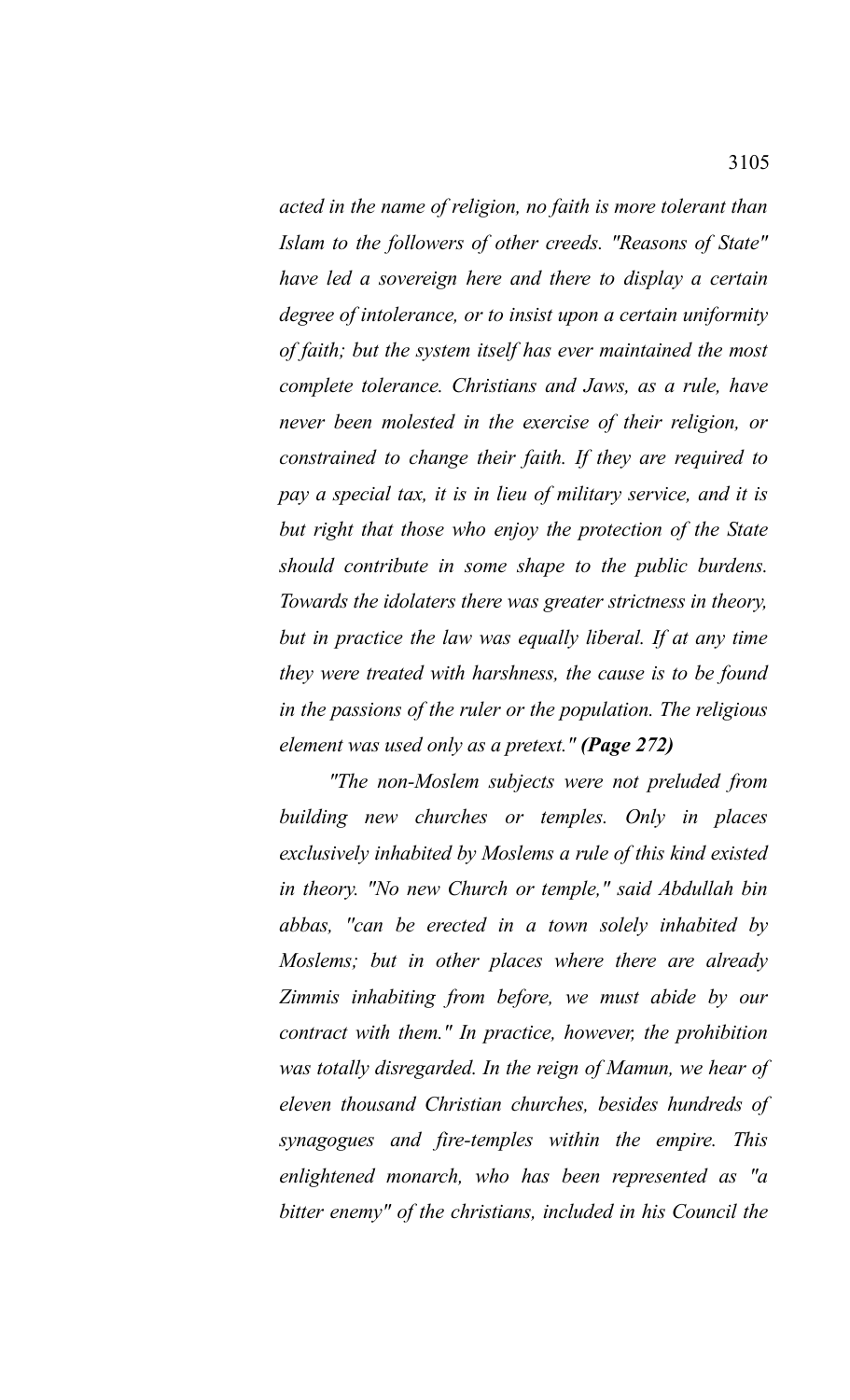*representatives of all the communities under his sway,- Moslems, Jews, Christians, Sabaeans and Zoroastrians; whilst the rights and privileges of the Christian hierarchy were carefully regulated and guaranteed.*

*It is a notable fact, with few parallels even in modern history, that after the conquest of Egypt the Caliph Omar scrupulously preserved intact the property dedicated to the Christian churches and continued the allowances made by the former government for the support of the priests.*

*The best testimony to the toleration of the early Moslem government is furnished by the Christians themselves. In the reign of Osman (the third Caliph), the Christian Patriarch of Mery addressed the Bishop of Fars, named Simeon, in the following terms: "The Arabs who have been given by God the kingdom (of the earth) do not attack the Christian faith, on the contrary they help us in our religion; they respect our God and our Saints, and bestow gifts on our churches and monasteries."*

*In order to avoid the least semblance of highhandedness, no Moslem was allowed to acquire the land of a zimmi even by purchase. "Neither the Imam nor the Sultan could dispossess a zimmi of his property."*

*The Moslems and the zimmis were absolutely equal in the eye of the law. "Their blood, "said Ali the Caliph, "was like our blood." (Page 274)*

*"An examination of the political condition of the Moslems under the early Caliphs brings into view a popular government administered by an elective chief with limited powers. The prerogatives of the head of the State*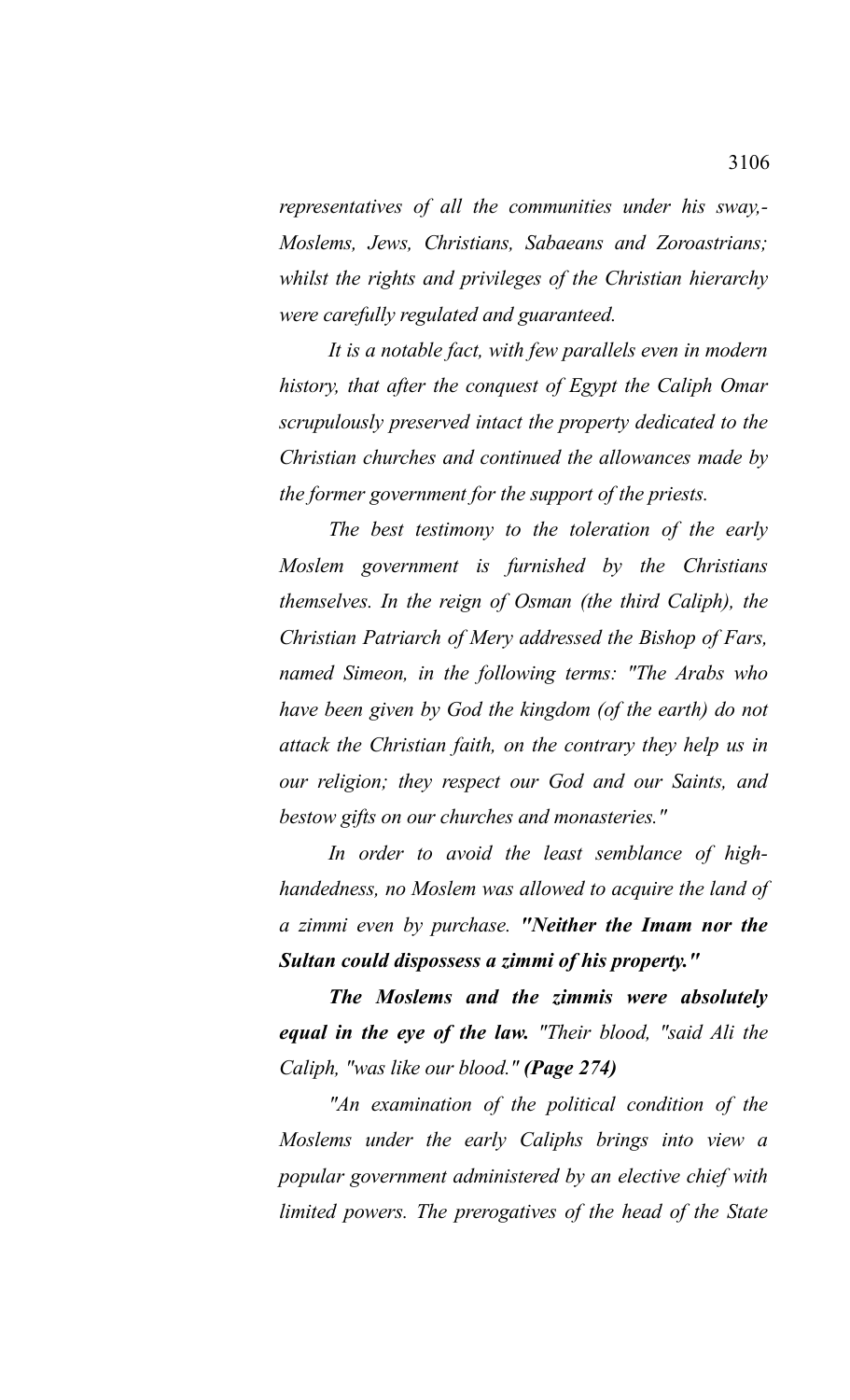*were confined to administrative and executive matters, such as the regulation of the police, control of the army, transaction of foreign affairs, disbursement of the finances, etc. But he could never act in contravention of the recognised law.*

*The tribunals were not dependent on the government. Their decisions were supreme; and the early Caliphs could not assume the power of pardoning those whom the regular tribunals had condemned. The law was the same for the poor as for the rich, for the man in power as for the labourer in the field.*

*As time advances the stringency of the system is relaxed but the form is always maintained. Even the usurpers, who, without right, by treachery and murder seized the reins of government and who in their persons represented the pagan oligarchy which had been displaced by the teachings of Islam, observed more or less the outward semblance of law-abiding executive heads of a representative government. And the rulers of the later dynasties, when they overstepped the bounds, often unlimited, of arbitrary power, were restrained by the sentence of the general body of jurisconsults, which in all Musulman States serves as a constitutional check on the sovereign. In the early times, however, the "Companions" of the Master formed as it were an effective Council of the State. The consideration attached to the title of "Companion of the Prophet "was as great in the camp as in the city. The powerful influence which they possessed increased with the conquests of the Moslems." (Page 278)*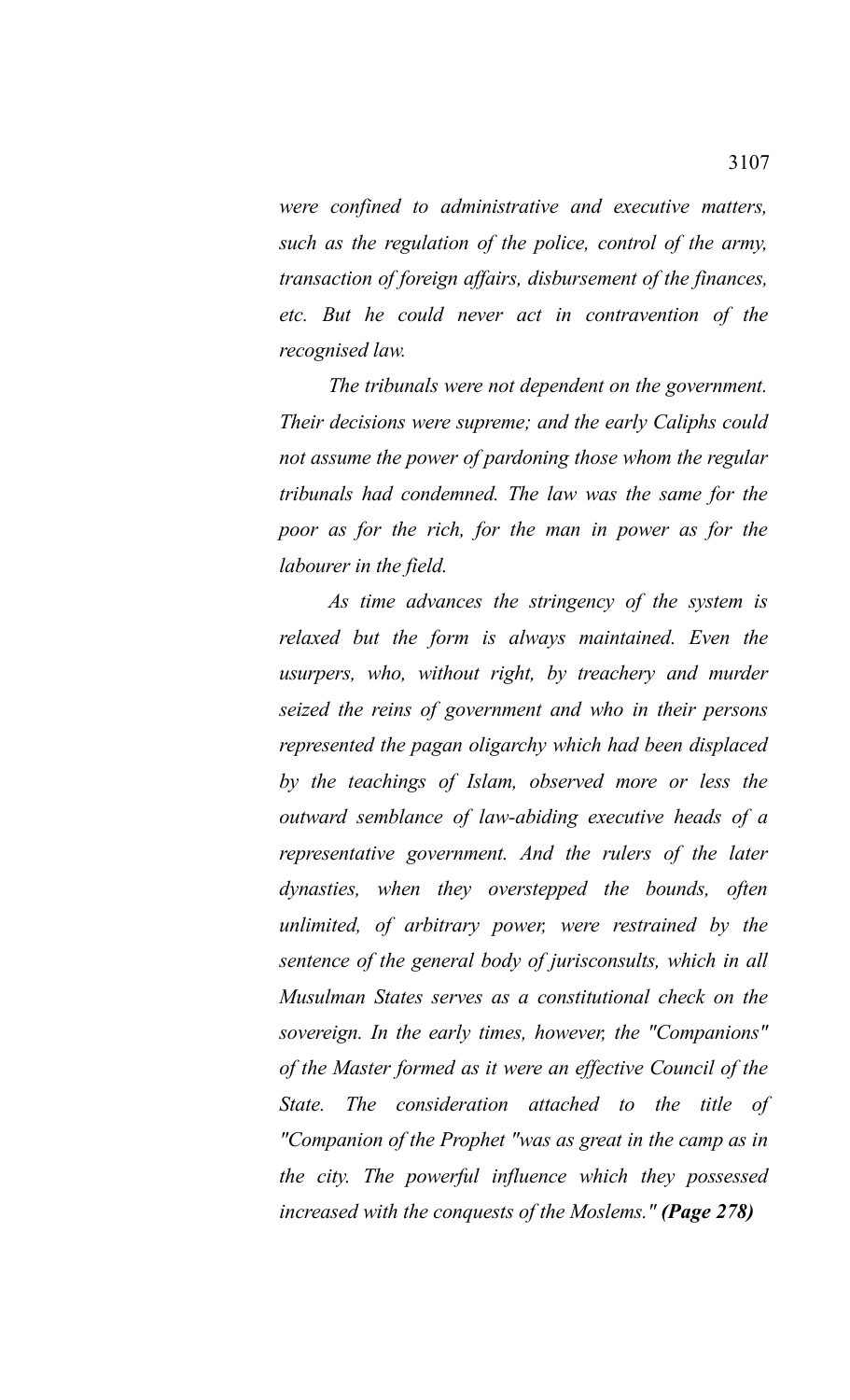*"The importance which Islam attaches to the duties of sovereigns towards their subjects, and the manner in which it promotes the freedom and equality of the people and protects them against the oppression of their rulers, is shown in a remarkable work on the reciprocal rights of sovereigns and subjects, by Safi-ud-din Mohammed bin Ali bin Taba Taba, commonly known as Ibn ut-Tiktaka. The book was composed in 701 A.H. (1301-2), and is dedicated to Fakhr ud-din 'Isa bin Ibrahim, Ameer of Mosul.*

*The first part deals with the duties of sovereigns to their subjects, and the rules of the administration of public affairs and political economy. The author describes the qualities essential for a sovereign,-wisdom, justice, knowledge of the wants and wishes of his people, and the fear of God; and adds emphatically that this latter quality is the root of all good and the key to all blessings, "for when the king is conscious of the presence of God, His servants will enjoy the blessings of peace and security." The sovereign must also possess the quality of mercy, and "this is the greatest of all good qualities." He must have an ever-present desire to benefit his subjects, and consult with them on their wants; for the Prophet consulted always with his Companions, and God hath said." "Consult with them on every affair." In the administration of public affairs, it is the sovereign's duty to superintend the public income, guard the lives and property of his subjects, maintain peace, check the evil-doer, prevent injuries. He must always keep his word, and then, adds the author significantly. "the duty of the subject is obedience, but no subject is bound to*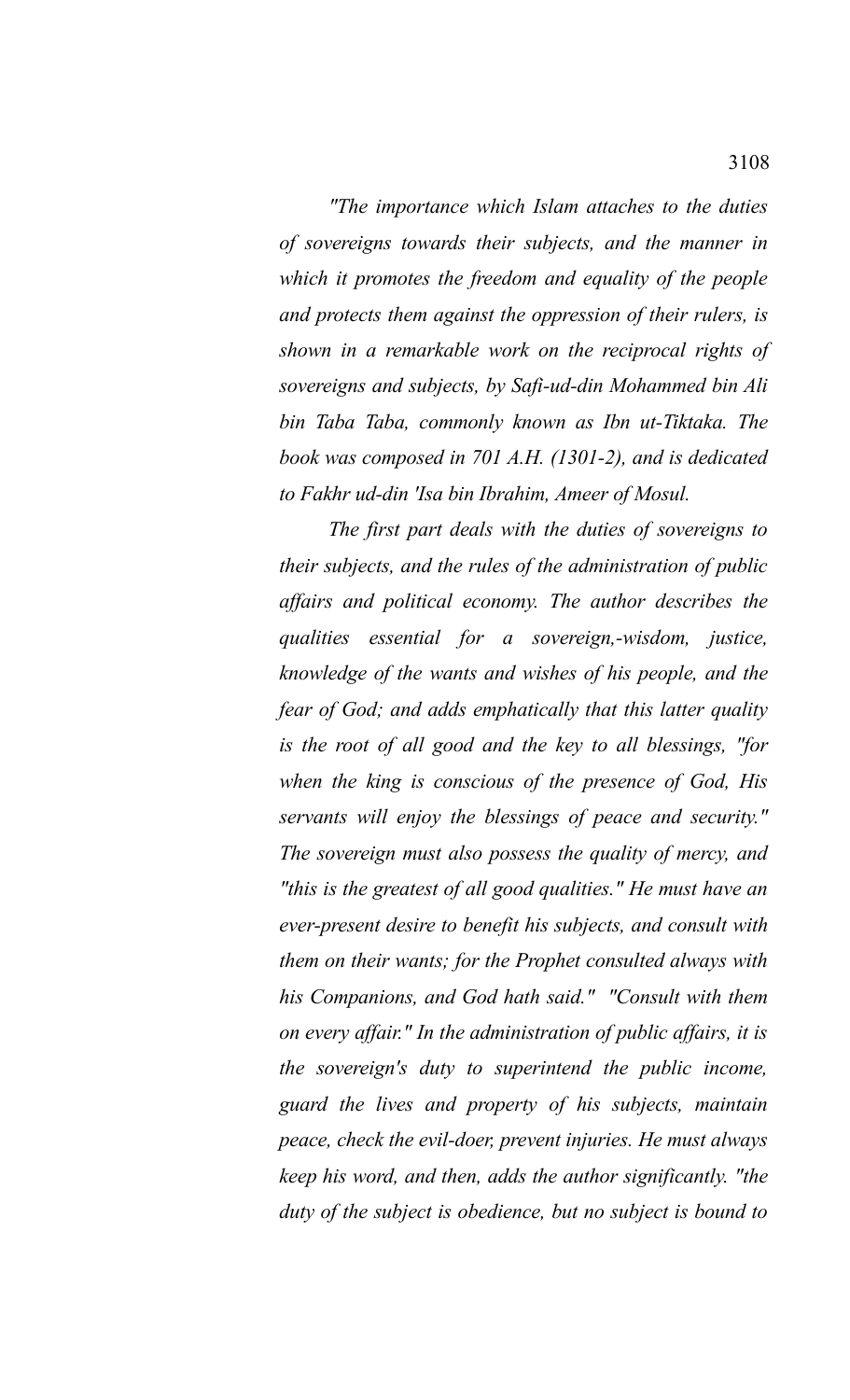*obey a tyrant." Ibn Rushd (the great Averroes) says, " the tyrant is he who governs for himself, and not for his people."*

*The laws of the Moslems, based on equitable principles, and remarkable for their simplicity and precision, did not demand an obedience either difficult to render or incompatible with the intelligence of mankind. The countries where the Moslems established themselves remained exempt from the disastrous consequences of the feudal system and the feudal code. "Admitting no privilege, no caste, their legislation produced two grand results, -that of freeing the soil from factitious burdens imposed by barbarian laws, and of assuring to individuals perfect equality of rights." (Page 288/289)*

**3217.** Sri P.R.Ganpati Ayyer while adopting the submission of Sri Mishra also placed before us certain extracts from "**Hindu and Mahomedan Endowments" by Abdur Rahim 1918.** Chapter XIV relating to Mohammeden Law of Waqfs, to the following effect:

*"It may be a truism to say that the appropriator can only constitute such property as wakf as over which he has a disposing power. If he is not the owner of the property, no wakf can attach. This is also the Shiah Law. Although this may be a t.ism certain other consequences may appear to flow from this. It may be thought that if somehow the appropriator acquires the ownership later on or the true owner consents later on, the wakf will not be affected. The former part of the statement at that seems, however, not to represent the Mahomedan Law. Thus Baillie in his Digest*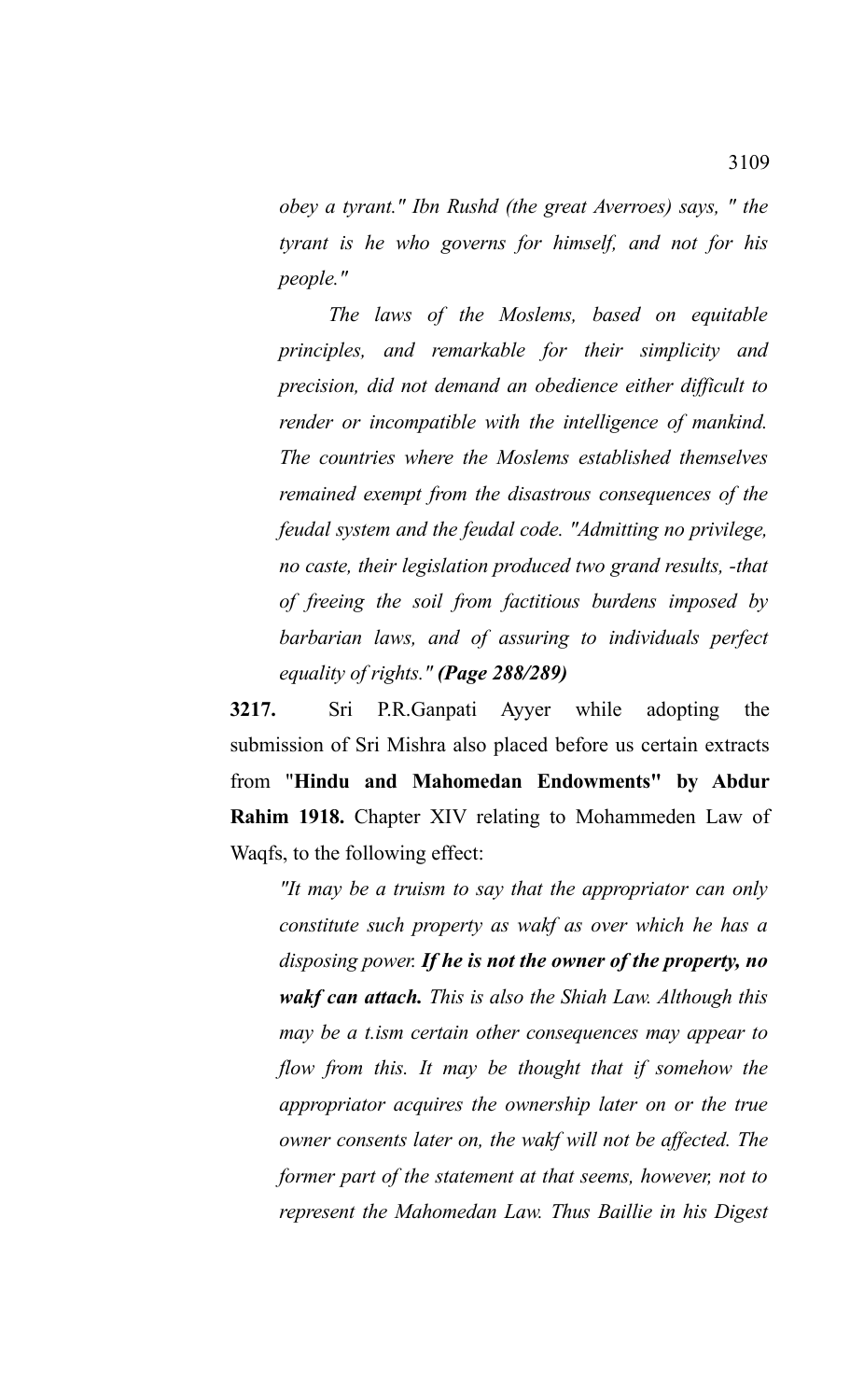*of Mahomedan Law says: "It is also a condition that the thing appropriated be the appropriator's property at the time of the appropriation; so that if one were to ...rp a piece of land, appropriate and then purchase it from the owner, and pay the price, or compound with him for other property, which is actually delivered up it will not be a wakf. Then a man make an appropriation for certain good purposes if had belonging to another, and then becomes the proprietor of the wakf is not lawful, though it becomes so if allowed by the proprietor." so also, according to the Shiah Law, "if one should appropriate a thing which is not his own, the wakf will not be valid. But if the real owner should sanction the appropriation, that will give it validity according to some of .doctors, the sanction being tantamount, in their opinion, to the new appropriation." If the appropriator is owner only of the shares out of 16 and purports to make the whole wakf it will good to the extent of the appropriator's share.*

*If possession is necessary for the validity of a wakf the some other consequences flow from the condition that a person should own the property which he appropriates as wakf. Thus it is said in Baillie : "If a bequest were made of land of which the legatee immediately makes a wakf, after which the testator dies, the land is not wakf; or if a donee of lands should make an appropriation of it before taking possession, and should make an appropriation of it before taking possession, and should thus take possession, the wakf will not be valid. Yet if possession were taken of land given by an invalid gift, and it were ten made a wakf, it will*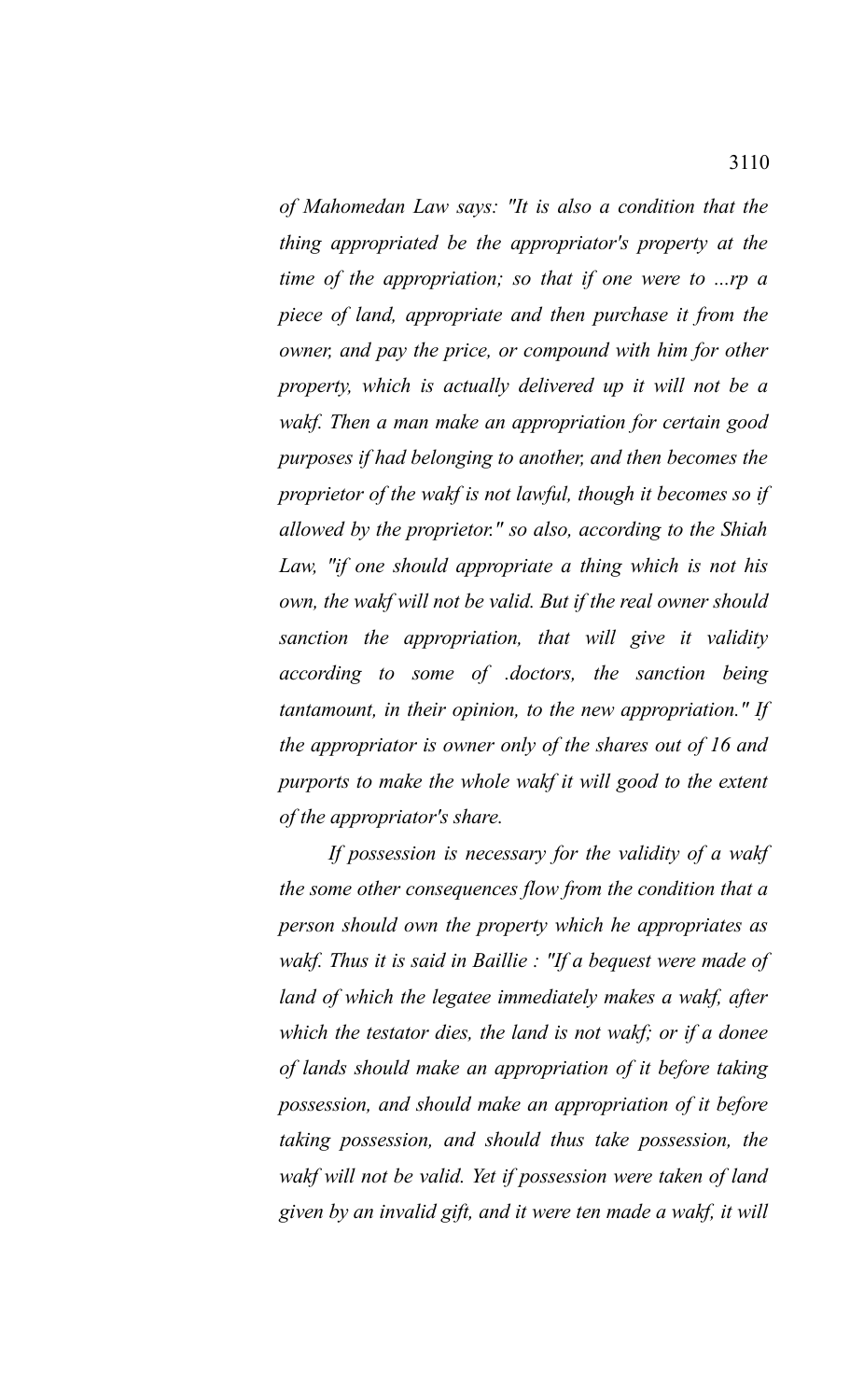*be lawful, the donee being responsible for its value; and if one should purchase by an invalid sale, take possession, and then make an appropriation of the subject of sale in favour of the poor, the wakf will be lawful, subject to the like responsibility for its value to the seller; but if the appropriation were made before taking possession, it will not be lawful. When a man buys land by a lawful sale and make an appropriation of it before taking possession and paying the price, the matter is in suspense until he pays the price and takes possession, when the wakf is lawful, but if he die without leaving any property, the land is to be sole, and the wakf is void. And if a right is established in the property or it is claimed by a shoofee, under his right of pre-emption, after the purchase has been made, the wakf is void." The principle deducible from the above is that a wakf of property before the full proprietary rights in it have vested in the person appropriating it is, generally and subject to certain exceptions, invalid."*

**3218.** He also placed reliance on the "**Principles of** Mahomedan Law" by Sir D.F.Mulla, First Edition 1906, 19<sup>th</sup> Edition revised by Mr. M. Hidayatullah in 1990 (Fourth Reprint in 1993). Paras 174 and 176 are as under:

*"174. The dedication must be permanent.- The dedication must be permanent. A wakf, therefore, for a limited period, e.g., twenty years, is not valid. Further, the purpose for which a wakf is created must be of a permanent character." "176. Subject of wakf must belong to wakif.- The property dedicated by way of wakf must belong to the wakif (dedicator) at the time of dedication. A person who is in*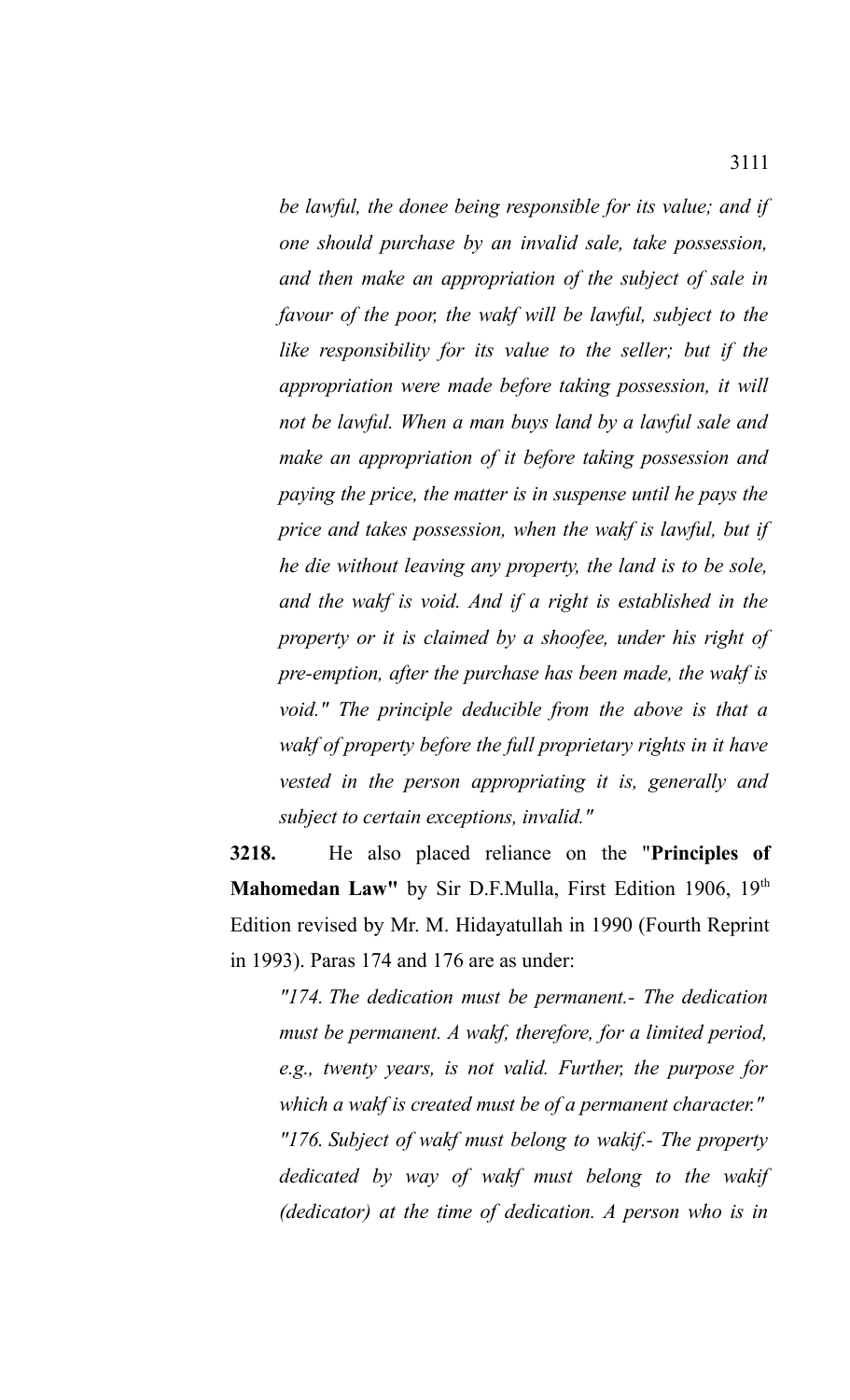*fact the owner of the property but is under the belief that he is only a mutawalli thereof is competent to make a valid wakf of the property. What is to be seen in such cases is whether or not that person had a power of disposition over the property."*

**3219.** Sri Ravi Shankar Prasad, Senior Advocate contended that the impugned mosque is contrary to Quranik injunctions and cannot be termed as mosque in terms of Islamic Law. Referring to "**Mulla's Principle of Mohammedan Law**" edited by M. Hidayatullah 19<sup>th</sup> Edition, he submitted that there is a consistent view of various authorities, i.e., Macnaghten, Amir Ali, Baillie and Hedaya as translated by Hamilton mentioned in the said book there is a consistent view that where the title of the land was disputed no valid mosque can be constructed thereat.

**3220.** A mosque built without the consent of the land owner is against the wishes of Allah and is clearly prohibited. In "**Principles and precedents of Moohummudan Law**" by **W.H. Macnaghten**, 1825 (Second Edition), Chapter X, Case No. V page 335 which deals with the case of mosque built without the consent of the land owner. He refers to the following:

*"Both land and building are included in the term mosque. It is neither simply land nor simply building but it comprises both. The land is the chief part of it because the foundation of the mosque stands upon it and the superstructure is dependent on the land. Under these circumstances without the consent of the Fakeer who is the landlord, the building cannot in the legal sense be termed a mosque because no one is at liberty to erect a building on*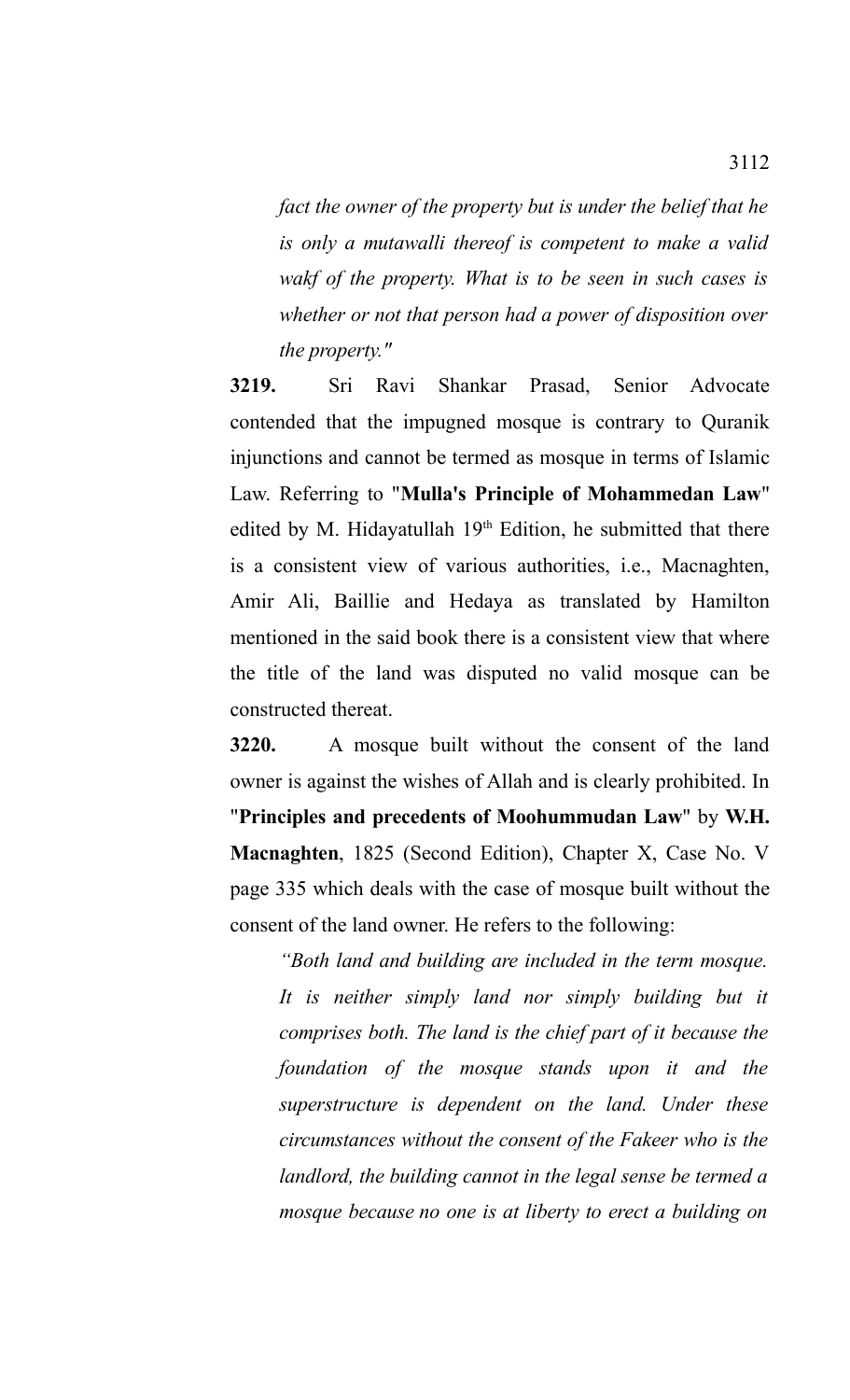*the land of another without that other's consent and if he do so the law sanctions its being razed to the ground."*

**3221.** He refers to page 336-337 of the aforesaid book of **W.H. Macnaghten** where the author has quoted Kazee Khan:

*"The appropriation of a superstructure without its basis is not allowable, an edifice independently of its founder is not a mosque. Further as per Shurhi Viqya if anyone build or plant on the land of another let the thing built or planted be razed or rooted out."*

**3222.** In "**The Law Relating to Gifts, Trusts and Testamentary Dispositions Among the Mahommedans**" by **Syed Ameer Ali** (Tagore Law Lectures, 1884) at page 236 and 337it says:

*"A sovereign cannot give any portion of the land acquired by treaty and negotiation to be converted into a mosque without the consent of the owners, but he can give any portion of the land acquired by war, provided it does not interfere with the rights of way possessed by any individual."*

*Hedaya is quoted as " If a person usurps land and build and plant thereon , he will be desired to eradicate and raise his plants or buildings"*

**3223.** He submitted that the above passage shows that if the right of way of an individual is important then the right of an entire community to offer worship at the land in question is of greater sanctity. He also referred to the following passage from "**A Digest of Moohummudan Law"** by **Neil B.E. Baillie** (1875), Chapter VII, page 616, title "How a Musjid is Constituted" says: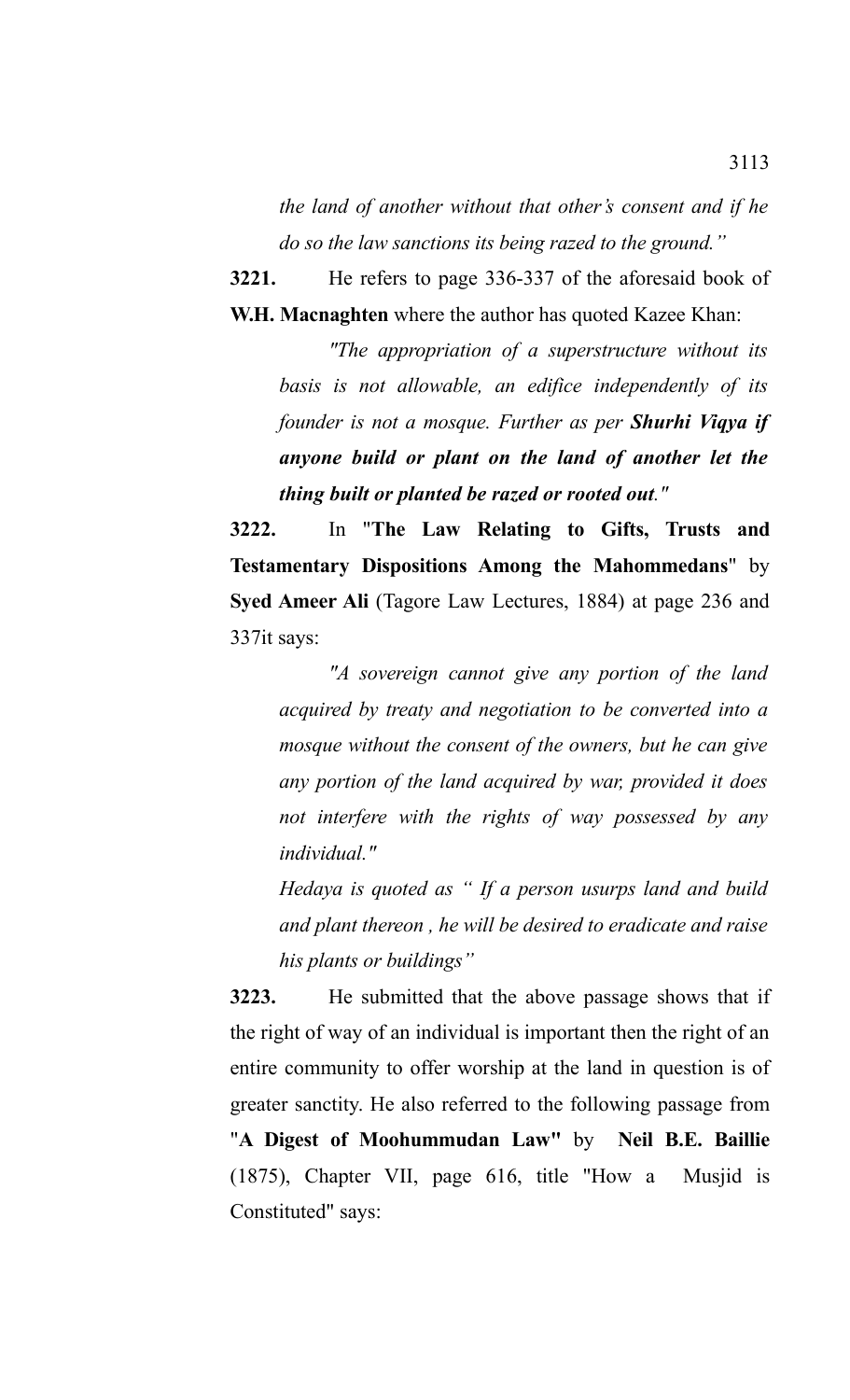*"A sick man has made his mansion a Musjid and died but it neither falls within a third of his property nor is allowed by his heirs: the whole of it is heritage and the making of it a Musjid is void because the heirs having a right in it there has been no separation from the rights of mankind and a confused portion has been made a Musjid which is void."*

**3224.** In "**The Hedaya**" (**A Commentary on the Mussulman Laws**) translated by the order of the Governor General by Charles Hamilton (Premier Book House, Lahore):

*"If a person convert the centre hall of his house into a mosque giving general admission into it, still it does not stand as a mosque but remains saleable and inheritable because a mosque is a place in which no person possesses any right of obstruction; and wherever a man has such a right with respect to the surrounding parts the same must necessarily affect the place enclosed in them. The place, therefore, cannot be a mosque; besides it is necessarily a thoroughfare for the family and consequently does not appertain solely to God."*

**3225.** Regarding "**The History of Islam**" by **Akbar Shah Najeebabadi**, revised by Safi-ur-Rahman Mubarakpuri, published by Darussalam, Riyadh, Saudi Arabia, he submitted that the said book was written in Urdu Language in 1972 and became a classic thereafter. It contains an authentic events in concise form from the famous histories of Islam written in Arabic and Persian languages. Its English translation was done by Darussalam in three volumes. He refers from Vol. I page 148. It narrates the histories of prophet into Al-Madinah. There is a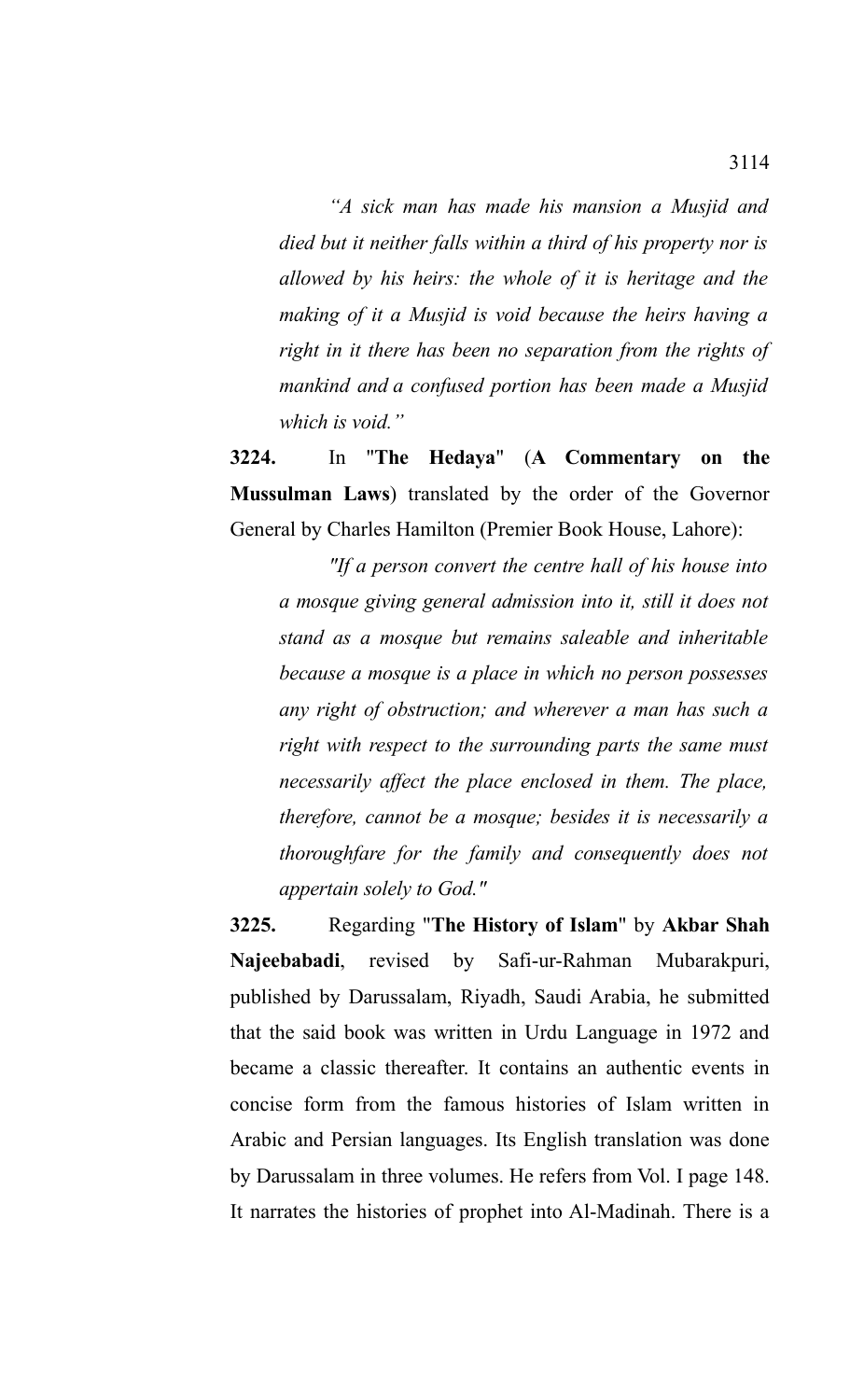specific reference about a deserted land being the property of two orphan boys Sahl and Suhail. The said land was offered by Muadhbin Afra for building a mosque as the two orphan boys were related to him and he would make them part of the land. But the Prophet asserted "*I want to buy it and will not take it without paying the price.*" Sri Prasad contended that authentic real life of Prophet shows that the Holy and Noble sole imposed strict injunctions for building a mosque, i.e., land of an orphan despite the consent of guardian was not agreed to be taken unless price is paid for, could the Babari mosque erected forcibly by breaking a temple at a place held sacred by Hindus, be at all described as a valid mosque and can the plaintiffs seek any declaration as such when the disputed structure is not a valid mosque in terms of Islamic Law. He also referred to certain extracts of Holy Quran by Mohammad Abdul Haleem Eliasi, translated in English by Abdullah Yusuf Ali, first published in 1934 revised edition 2000 by Eliash Family Book Service, Charminar, Hyderabad, India.

*"Chapter-II (The Cow-II), Part-III, at Page 44, Verse 256:"Let there be no compulsion in religion".*

*Chapter-II (The Cow-II), Part-I, Page 7, Verse 42:"And cover not Truth with falsehood nor conceal the Truth when ye know (what it is)."*

*Chapter-III (The Family of Imran-III), Part-IV, at Page 71, Verse 140:"Allah loveth not those that do wrong."*

*Chapter-VII (The Heights), Part-IX, Page 170, Verse 157:"For He commands them what is just and forbids them what is evil; He allows them as lawful what is good (and pure) and prohibits them from what is bad (and impure)."*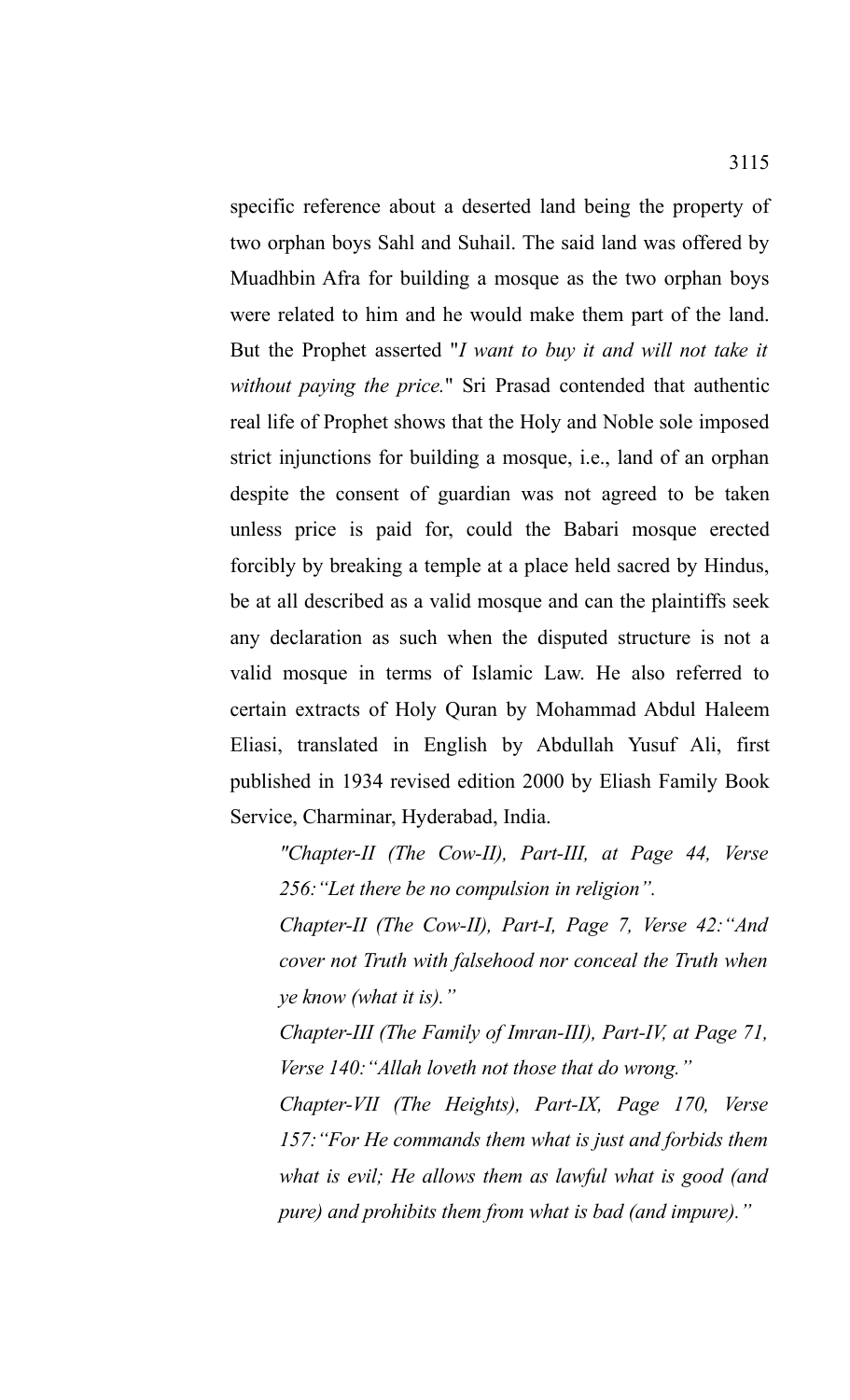**3226.** He pointed out that the meaning of the word Islam means peace and submission. Koran is Al-Furqan, i.e., one showing truth from falsehood and right from wrong. Hence any forcible construction of a mosque is against Quranik injunctions and void ab initio. The disputed structure known as Babari mosque is an invalid structure and has no protection in Islamic Law.

**3227.** Sri G. Rajagopalan, learned Senior Advocate advancing the submissions in the line of Sri P.N. Mishra, Advocate and Sri Ravi Shankar Prasad, Senior Advocate submitted that the meaning of the word mosque or a waqf needs satisfaction of certain essential ingredients required by Islamic texts. It is admitted by the plaintiffs that the disputed structure was built after a war between Babar and the then King of Ayodhya. There is no pleading that it was a vacant site and the mosque was built thereat for the benefit of muslims. It is well said that "*Men may lie but circumstances never*". A bare look of the photographs of the disputed structure would show that non islamic structure was converted into Islamic one. On the victory at Ayodhya, Babar or his commander built the structure in question with a view to deprive Hindus of their Holy spot, i.e., the revered and pious place of birth of Lord Rama. Their attempt to continue to maintain the building in question as mosque failed later, on the construction of Ram Chabutara and others which were non-Islamic structures and also continuous worshipping by Hindus. A mosque cannot have several Hindu features including idols carved on the pillars affixed in its building. Then he refers to the essential conditions of the arrangement of wazoo, absence of minarets to contend that the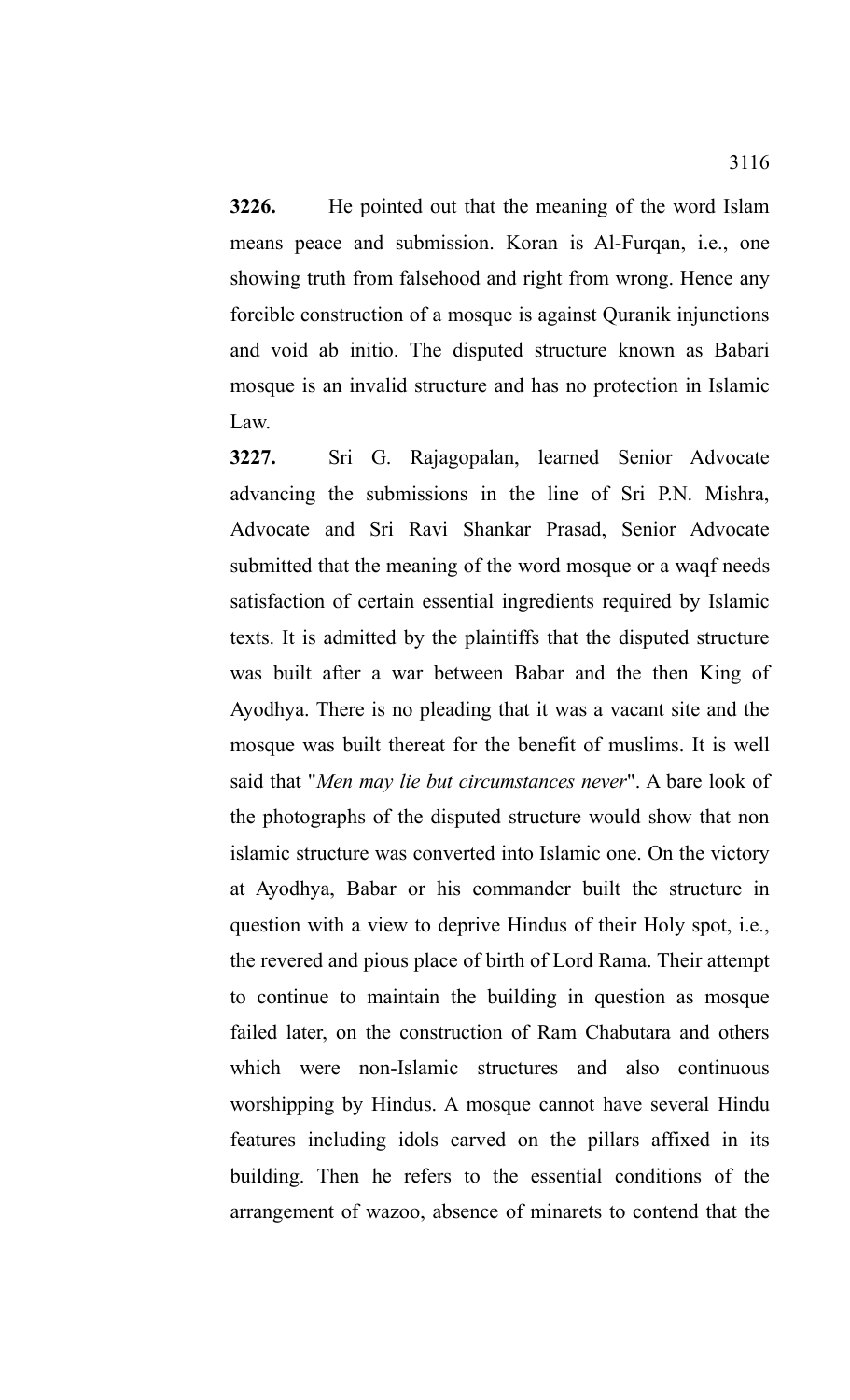building in dispute could not be a mosque since these are the essential features of all mosque. For this purpose he placed reliance on "**Hindu and Mohammaden Endowments" by P.R. Ganapathy Iyer** 1918, page 388. Whether built or could not be built as a mosque, the portion of the site continued to be worshipped by Hindus. When the building had several Hindu idol carvings and the outer courtyard of the building was used for Hindu idol worship, the structure could not be used as mosque at all. It cannot be presumed that the muslims would offer prayer/Namaz at a structure which is against the tenets of Islam. He also contended that the necessary pleadings are absent. The details as to who was the wakif, whether Babar or his commander, what was the nature of dedication, whether he was owner of the site, in what manner the property was acquired and was there a divestment of interest are some important questions which have not been pleaded at all and in the absence of relevant pleadings and facts the same cannot be added by evidence only. He also pleaded that there is no evidence that Babar was sovereign as there was no coronation of Babar at all. Even if it is admitted that Babar was a king he has no proprietary right in the soil so as to dedicate the land in question to God. In India as well as in Islamic countries king never own the soil but only collect tax. If in Islamic countries only the king own soil, the concept of waqf itself would not have originated. He refers to **Dr. Paras Diwan's** "**Law of Endowments, Wakfs and Turst**" mentioning about first waqf in Islam, as follows:

*"The Wakfs are founded on the two traditions of the Prophet though the fact of the matter is that they were developed in the later Islam by ijma, the consensus of the*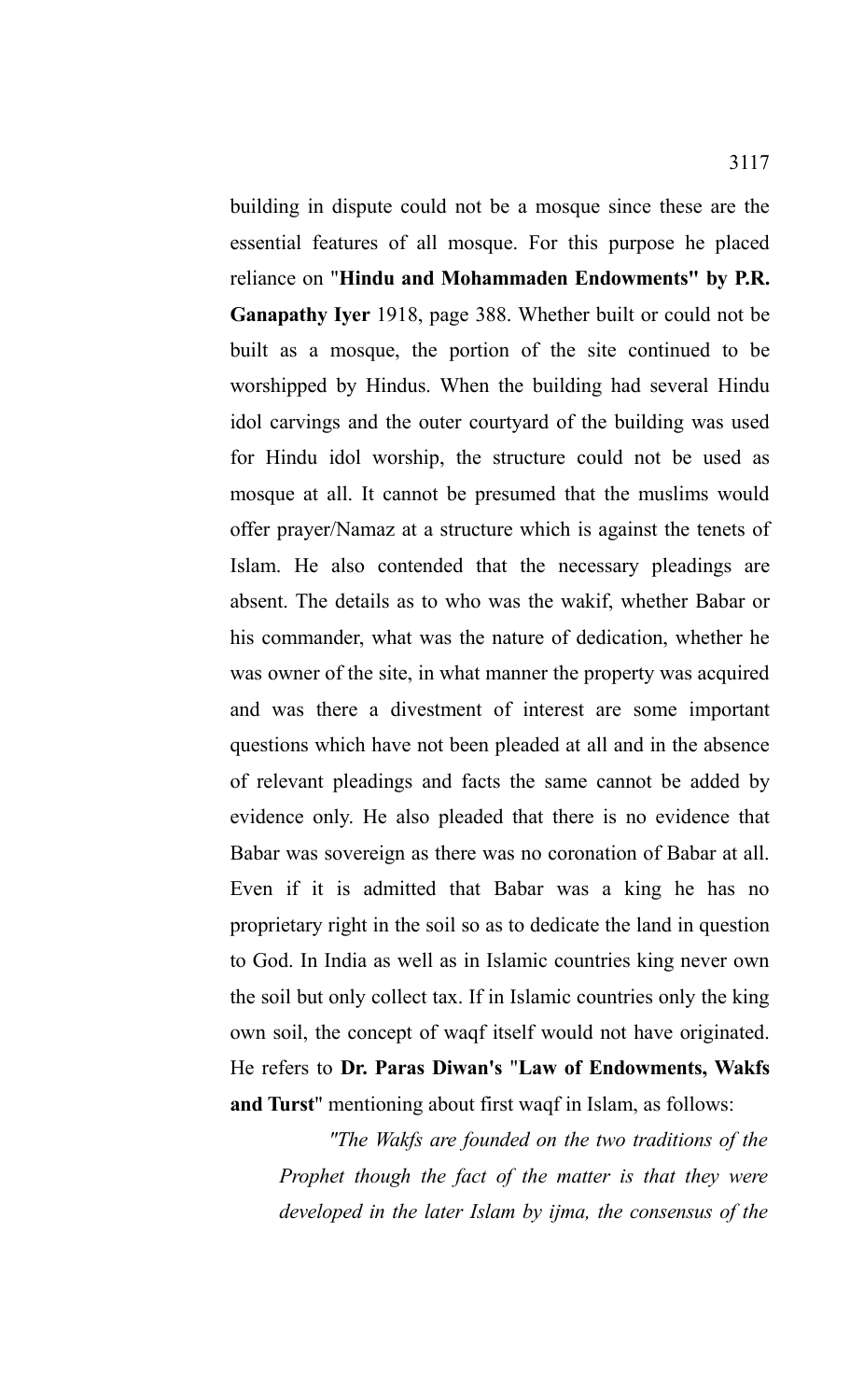*learned. The first wakf is Islam came into existence in the following circumstances: The land on which the prophet laid the foundation of Masjid Navi in Medina in the first century of Islam belonged to two orphans. The Prophet insisted to pay the price of land, but the orphans entered. "No, by God we will not take the price, we will take it from God". The second tradition is:One omer Ibn-al-khattab on acquiring land in Khyber went to the Prophet and sought his counsel as to how could be make the best use of the land, for a pious and charitable purpose. The Prophet declared, "Tie up the property (corpus) and devote the usufruct to human beings, and it is not to be sold or made the subject of gift or inheritance; devote its produce to your children, your kindered and the poor in the way of God. "Acting accordingly, Omer laid down that the property would not be sold or given away in gift, nor would it devolve by succession; its income would be devoted to charity, for the poor, slaves should be freed, provisions should be made for travelers, and guests should be entertained."*

**3228.** In order to constitute a waqf ownership of land is mandatory and in case of conquer by a person as king, the only right he had is to collect tax but would not own the soil. He refers to various instances when the muslim kings had purchased lands for construction of Tombs etc. In the alternative he submitted that the outer courtyard is occupied by Hindus since long time and a property partly cannot be occupied by muslims and Hindus so as to constitute a waqf. If there is no valid creation of waqf the fact that prayers offered therein would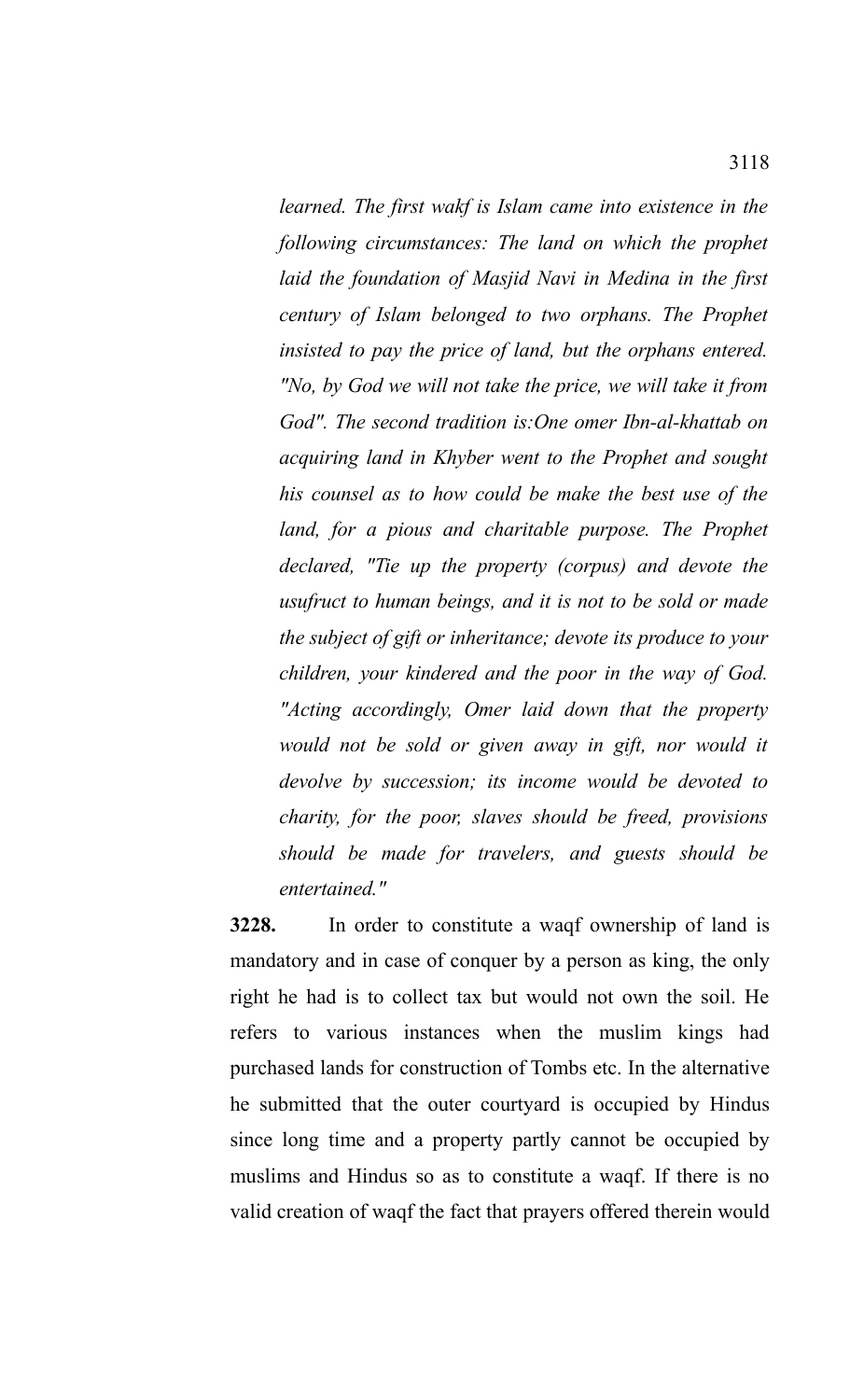not make it a waqf. He lastly submitted that Sunni Board has no right to file a suit since the property in question is not a waqf in accordance with the Islamic tenets.

**3229.** Sri R.L. Verma adopting all the above arguments advanced on behalf of learned counsels for various parties moved ahead with his arguments relying on **"Muslim Vidhi (A Text-Book of Mahomedan Law)"** by Mahesh Prasad Tandon, 5<sup>th</sup> Edn. published by Allahabad Law Agency wherein on page 212 the learned author has referred to Amir Ali's book (Vol. 1, 4<sup>th</sup> Edn. Page 201 to the following effect:

''परिणामतः यदि एक वक्फ, किसी ऐसी सम्पत्ति के लिए किसी व्यक्ति द्वारा सृजित किया जाता है जिसे कि विधि–विरूद्ध ढंग से अर्जित किया गया है, तो वह अवैध होगा।''

**3230.** Sri R.L. Verma placed reliance on **"Law of Endowments (Hindu & Mahomedan)"** by A. Ghosh, Second Edn. published by Eastern Law House, Calcutta. It says that the waqf is the detention of a thing in the implied ownership of Almighty God, in such a manner that its profits may revert to or be applied for the benefit of mankind; and the appropriation is obligatory, so that the thing appropriated can neither be sold, nor given, nor inherited. Under Shia law, waqf is a contract while under the Sunni law, it is a unilateral disposition of property, and as such not subject to the rules of contract. In respect to the Shia law of waqfs, the author has further said on page 491-492 as under:

*"Perhaps the most notable of these cases is Wasiq Ali Khan v. The Government which, though a case relating to a Shia Wakf, viz, the celebrated endowment under the will of Haji Muhammad Mohsin for the Imambara at Hooghly was*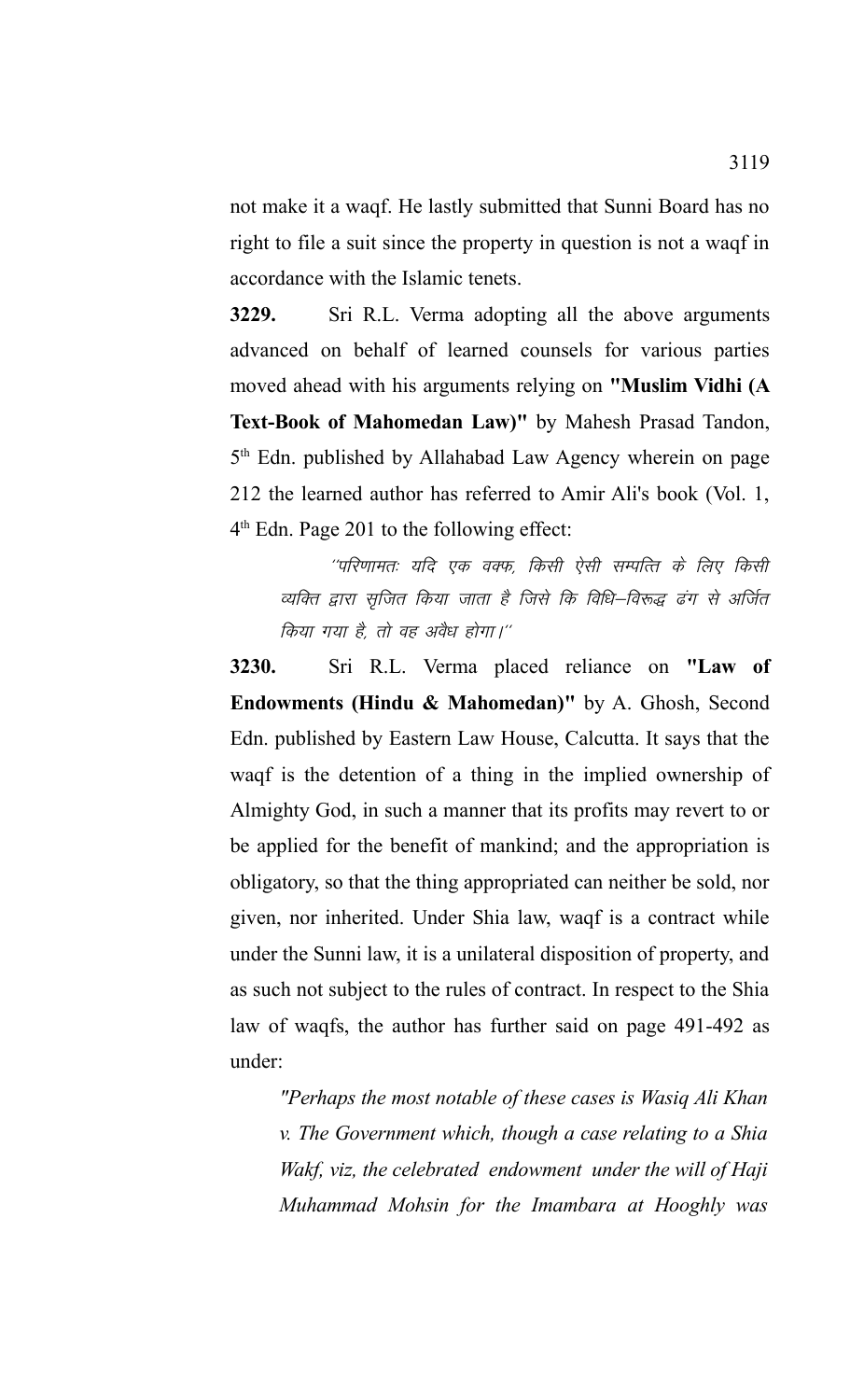*dealt with by the Sadar Dewani Adalat upon the principles of the Sunni school of Mahomedan law which was then prevalent as the Mahomedan law administered by the Courts of British India. The case was decided so long ago as the 22nd of September 1836, and it is a matter of doubt whether in those days the Shia law was ever administered by the Courts of the British India as the rule of decision, even when Shias were concerned. Mr. Baillie at the outset of the introduction to his Imameea law describes the history of the manner in which the Shia law came to be recognised in India, and it may be safely stated that it was not till the ruling of their Lordships of the Privy Council in Rajah Deedar Hossien v. Ranee Zahooroon-nissa decided in 1841 that the enforceability of the Shia law by the British Courts in India was placed upon a firm footing. In that case their Lordships observed, 'it is true that the Sunni law has generally prevailed, because the great majority of the Indian Mahomedans are Sunnis, there being very few families of the Shia sect except those of the reigning princes, which will account for the prevalence of the Sunni doctrines in the Courts, but there is no practice which excludes the application of the Shia law to the rights of persons professing the tenants of that sect."*

**3231.** In Sunni law, according to Abu Hanifa, a detaining of it in the ownership of the appropriator, but without the power of alienation, and a bestowing of its produce in charity. The learned author on page 498-499 says:

*"It must, therefore, be taken that the Shia law recognises wakf not as a unilateral disposition of property, as it is*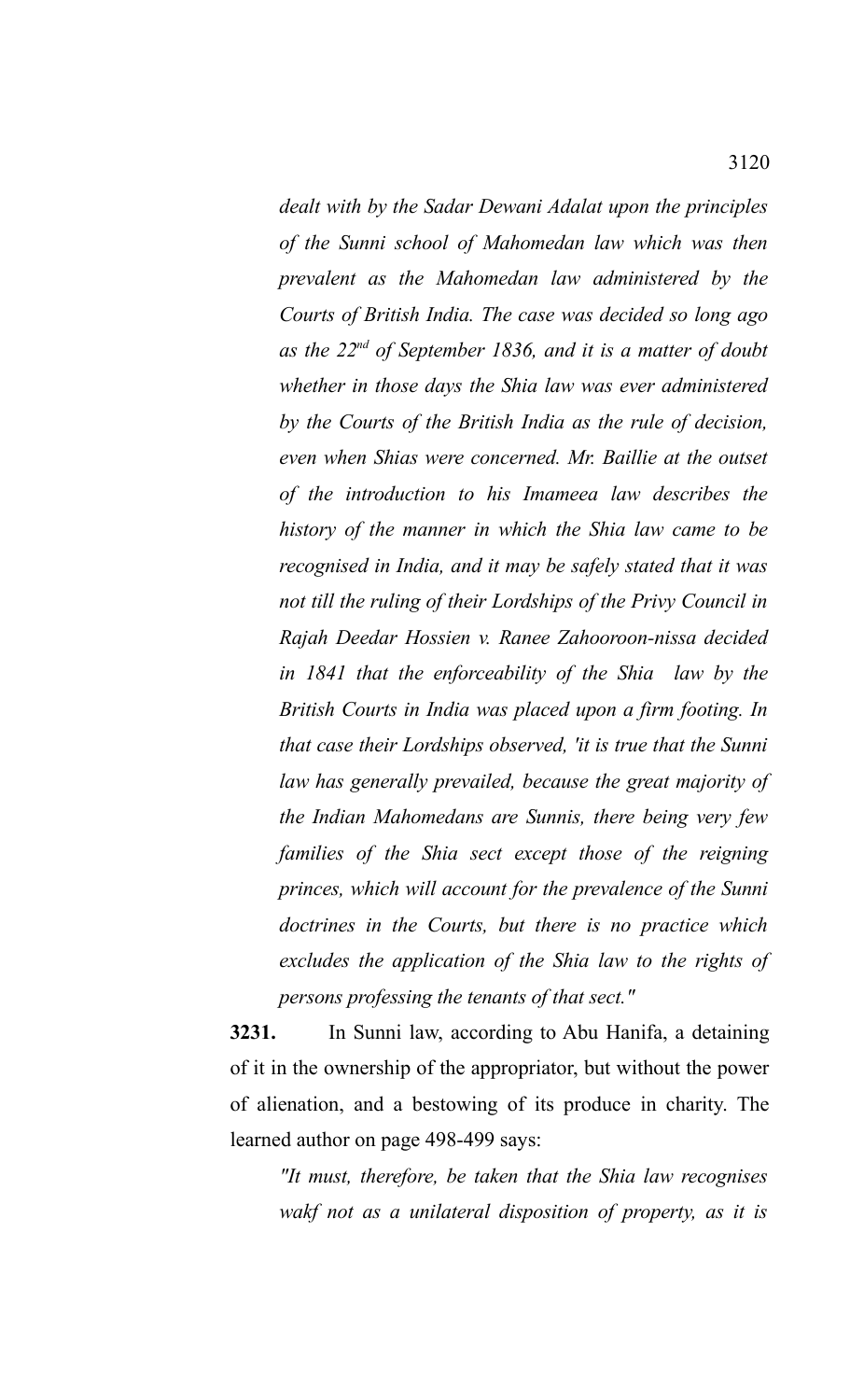*recognised in the Sunni law, but as a contract which , according to the requirements of juristic notions, irrespective of either of these two systems, must be a transaction inter vivos, and this ex necessitate rei. The Sharayi-ul-Islam in describing the rule as to wakf goes on to say: Conditions that relate to the waqf itself, which are four in number, first, it must be perpetual; second, absolute and unconditional; third; possession must be given of the mowkoof, or thing appropriated , and, fourth it must be entirely taken out if the waqif or appropriator himself. So that if the appropriation is restricted to a particular time or made dependent on some quality of future occurrence, it is void.' Under the Shia law, a wakf can be created by will. A mental act although afterwards sufficiently expressed in conduct will not, unless clothed in appropriate words, create a wakf. A mere statement in a will of some gift in the past cannot be referred back to the date, still undetermined, when that gift is afterwards alleged to have been made, or such a narrative statement cannot in any view be an adequate substitute for the oral deceleration of dedication to God, which the Mahomedan law appears imperatively to require, synchronously with the act of dedication itself. There is a plain distinction between giving in charity and declaring that one had given in charity. And for the purpose of fixing the origin of the wakf, if there is a wakf at all, the mere statement in a will that at some past date the testator had set apart such and such funds for charitable objects, is of comparatively slight value. Where there has been no actual delivery a clear declaration is necessary to*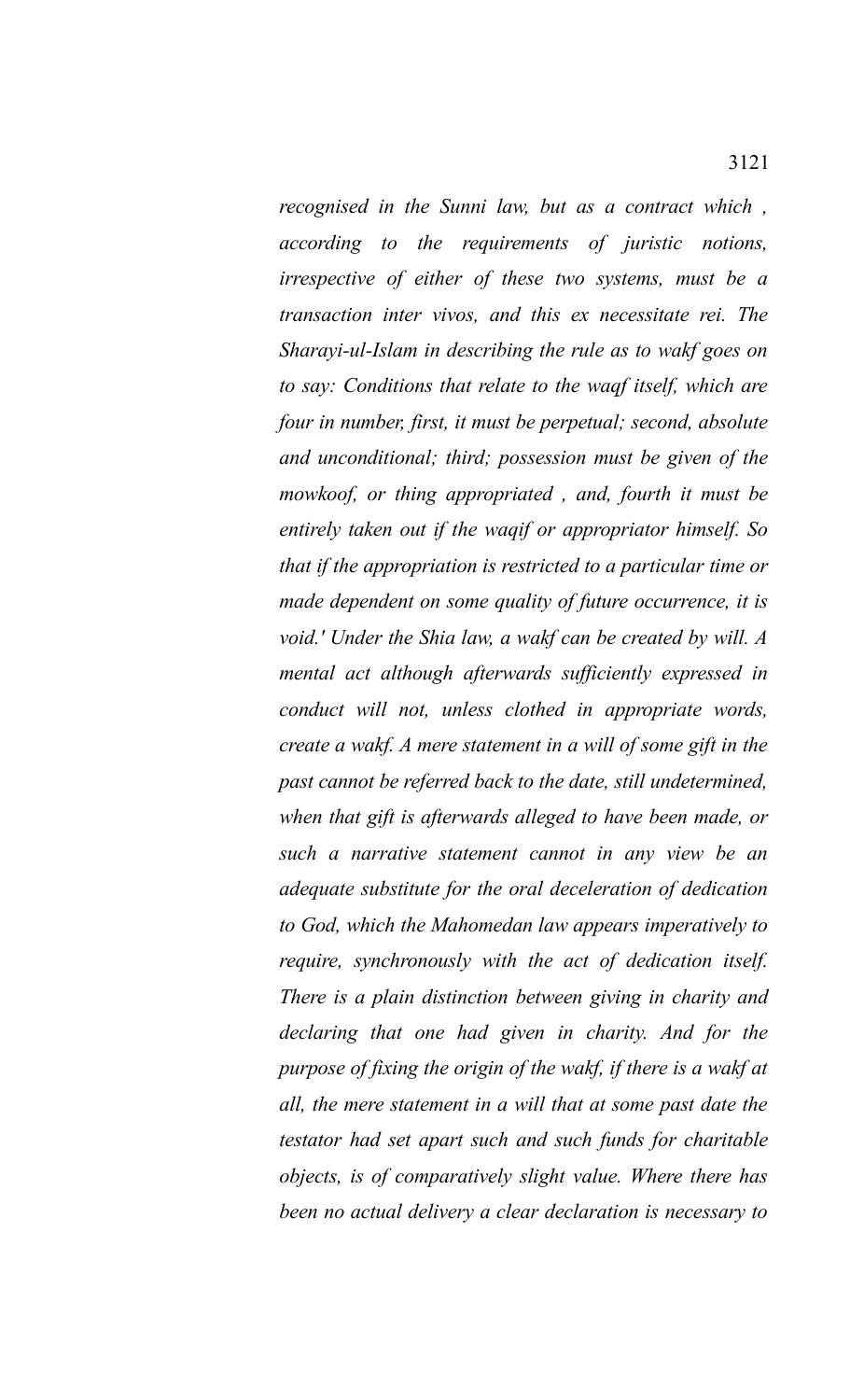*create a valid wakf. "The Mahomedan law, which only allows a testator restricted powers of disposition over his property, contains no such restriction as regards gifts inter vivos but does not recognise such gifts as valid unless possession is given to the donee. This also applies to wakfs or gifts for religious or charitable purposes, at any rate among Shias. Further, in the case of wakfs or gifts for charitable purposes, the Shia law imposes a further restriction that the wakif or settlor shall not retain for himself any interest in the subject or the gift. This restriction, for which reasons of a religious character are assigned, undoubtedly operates as check on the creation of wakfs not from purely religious motives, but with a view of defeating the rights of heirs and transmitting the possession and control of the settlor's property after his death to other persons in the character of mutawallis. This restriction is the last of the four conditions as to the validity of wakfs laid down in the Suraya, the leading Shia authority, as follows: '(i) It must be perpetual; (ii) absolute and unconditional; (iii) possession must be given of the mowkoof of the thing appropriated, and (iv) it must be entirely taken out of the wakif or appropriator himself. Where the settlor under colour of fixing her salary as mutawalli, was really reserving for her life-time a portion of the income or usufruct of the property far in excess of what was assigned in the deed to future mutawalis or could reasonably have been assigned to them, it was a clear violation of the condition."*

**3232.** On page 600-601, with respect to Mosque, it says: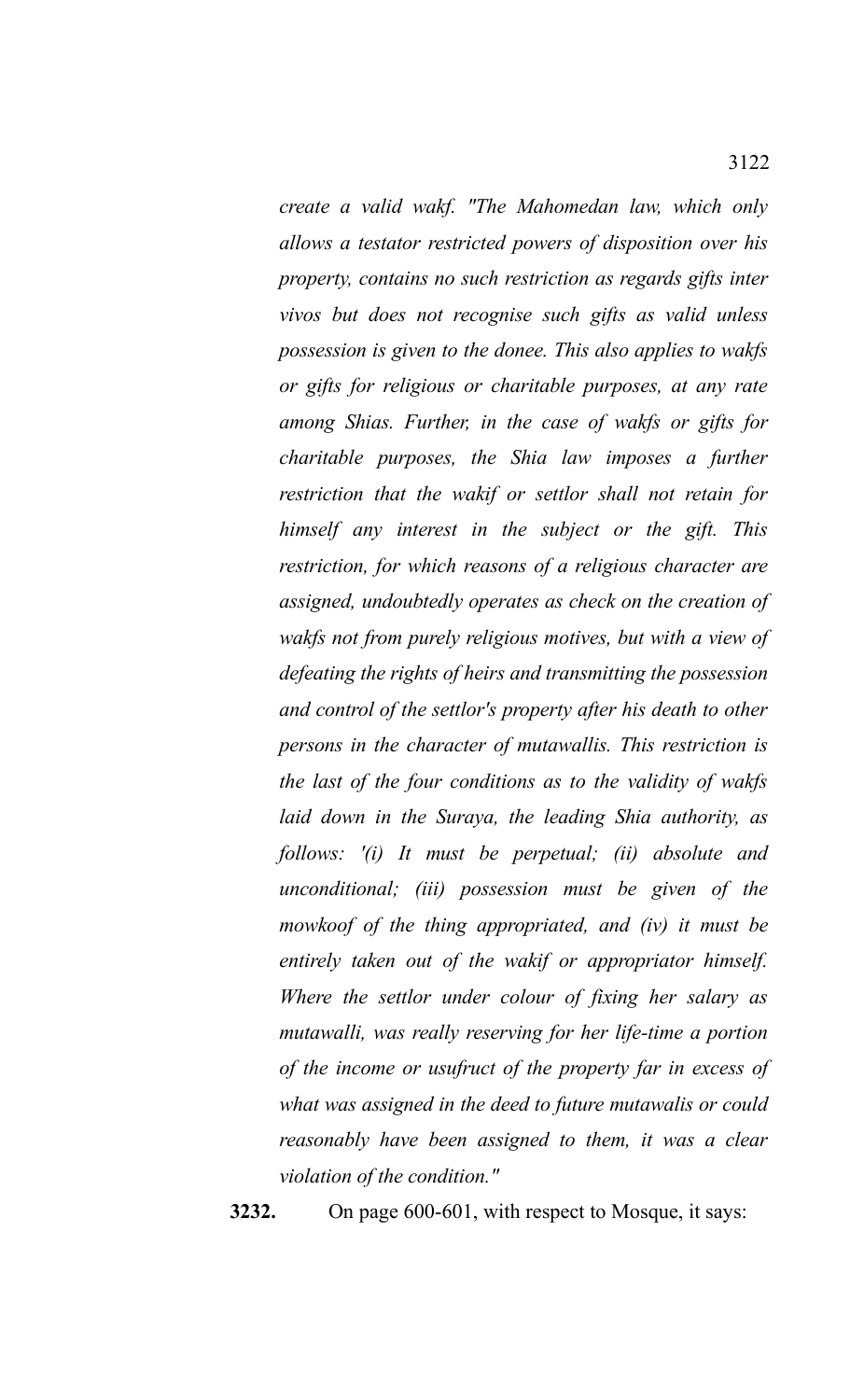*"Where a mosque is a public mosque open to the use of all Mahomedans without distinction of sect, a Mahomedan who, in the bonafide exercise of his religious duties in such mosque, pronounces the word 'Amin' in a loud tone of voice, according to the tenets of his sect, does nothing which is contrary to the Mahomedan ecclesiastical law or which is either an offence or civil wrong, though he may by such conduct cause annoyance to his fellow worshippers in the mosque. But any person, Mahomedan or otherwise. Who goes into a mosque not bonafide for religious purposes, but malafide to create a disturbance there and interferes with the devotion of the ordinary frequenters of the mosque, will render himself criminally liable. A mosque, from its very nature, is dedicated for worship and is open to all Muslims local and others. It is dedicated for a specific purpose and not to the local Muslims for such benefit as they may choose to derive therefrom. They cannot of right claim to use it for any other purpose however meritorious or beneficial it may be to the members of the local Muslim community. "It is a well recognised principal that if a person has an undoubted legal right to say his prayers in a mosque the Courts cannot refuse to recognise that legal right merely because an anticipated breach of peace is to be committed by the other side. A mosque does not belong to any particular sect; for once it is built and consecrated, any reservation for people of a particular locality or sect is void, and persons not belonging to that locality or sect are entitled to worship in it, whether or not any particular sect had*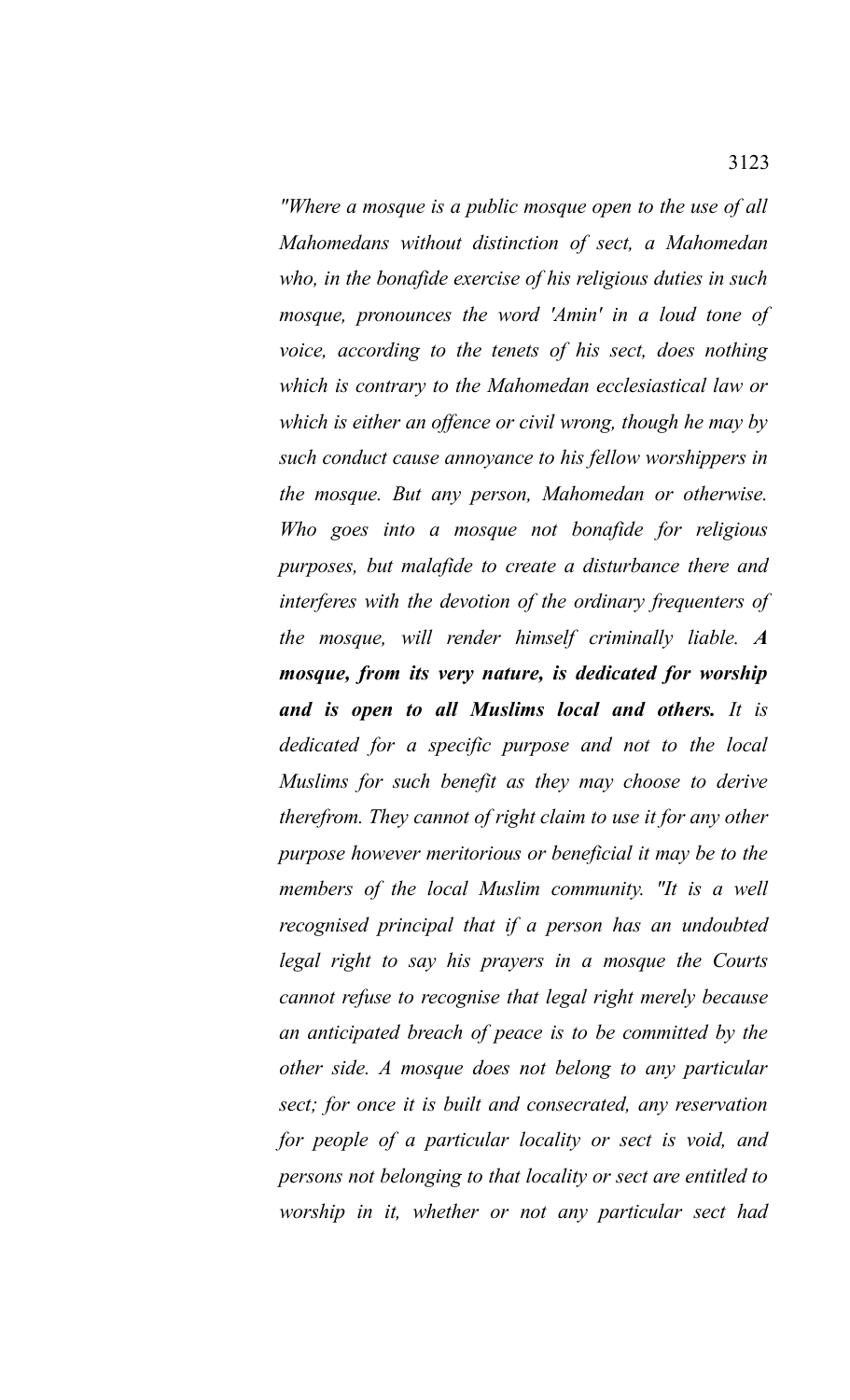*contributed towards the site or the building of the mosque and had been saying their prayers in it and every person who believes in the unity of God and the mission of Mahammad as a prophet is a Mussalman, to whatever sect he may belong, and that the Shias satisfy the test; and that there is no such thing as a Sunni or a Shia mosque though the majority of the worshippers at any particular mosque may belong to one or other sect either generally or at various times." In Mahomedan law there can not be any private mosque. When once a place is dedicated to be a mosque, it becomes public property, it is property of God. Therefore where a person in charge of such a mosque claims the property as his private estate, he is liable to be removed from charge of such mosque. But there can be right of exclusion in case of mosques belonging to a particular sect."*

**3233.** It also says that a place may be dedicated as mosque or Masjid without there being any building.

**3234.** In **Syed Mohd. Salie Labbai & others Vs. Mohd. Hanifa & others AIR 1976 SC 1569**, the Court observed:

*"Once the founder dedicates a particular property for the purpose of a public mosque, the Mahomedan Law does not permit any one from stopping the Mahomedan public from offering prayers and reciting Koran etc. ...Under the Mohammedan Law if a land has been used from time immemorial for burial ground then the same may be called a wakf although there is no express dedication. ...in cases where a graveyard has existed from time immemorial or for a very long time, there can be a presumption of a lost*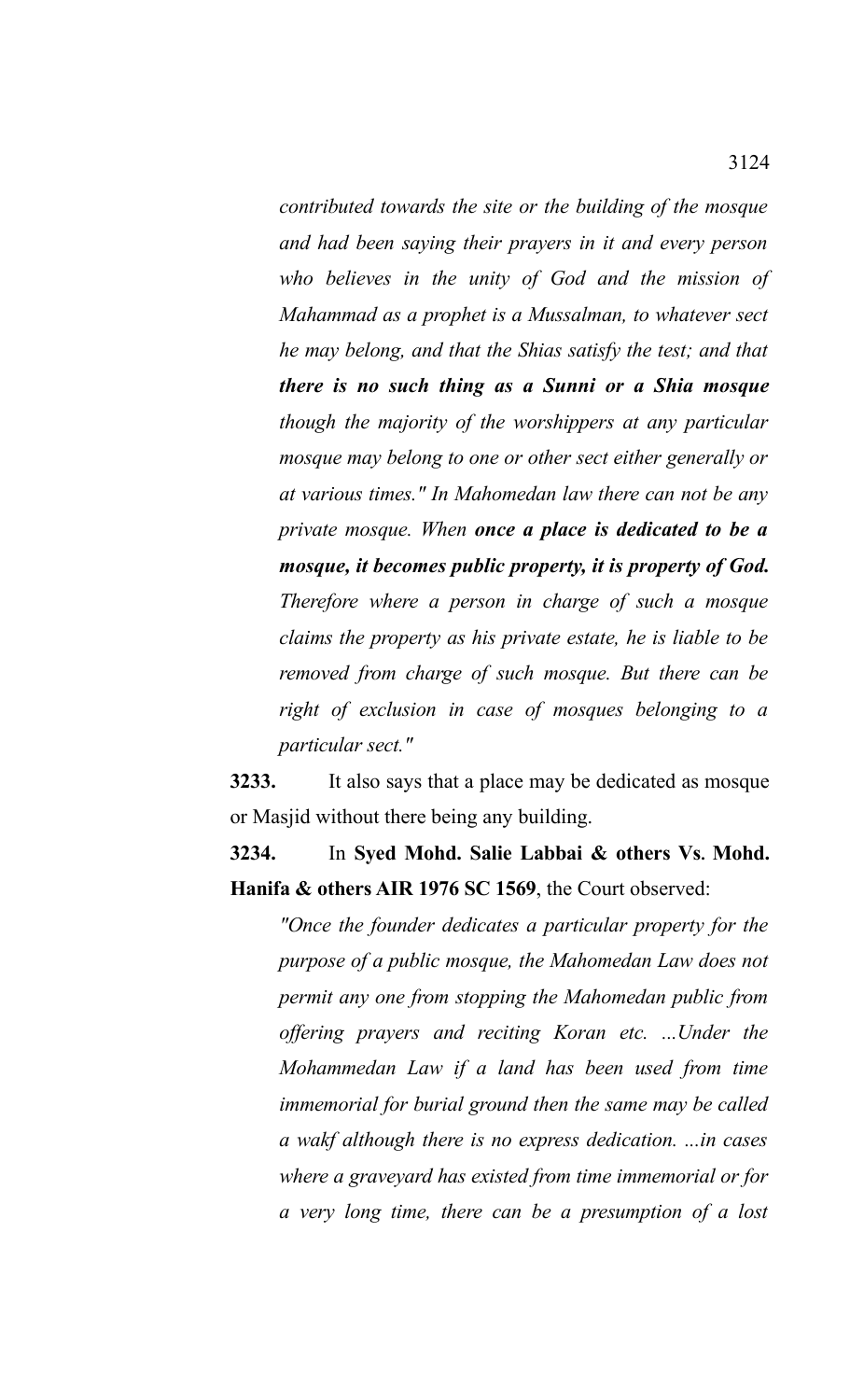*grant. It is open to a Court to infer from circumstances that a plot of land covered by graves, which has been used as a graveyard, is in fact a graveyard and had been set apart as such by the original owners and made a consecrated ground even though a registered document is not now forthcoming."*

*"The word "wakf" means detention or appropriation. According to the well recognized Hanafi School of Mahomedan Law when a Mahomedan dedicates his property for objects of charity or to God, he completely parts with the corpus which vests in God and never returns to the founder. Mahomedan Law contemplates two kinds of Wakfs- a wakf which is private in nature where although the ultimate object is public charity or God. but the property vests in a set of beneficiaries chosen by the founder who appoints a Mutawalli to manage the wakf property. We are, however, not concerned with private wakfs which are normally known as wakf-alal-aulad. We are concerned with public wakf i.e. dedication made for the purpose of public charity e.g. an Imam-Bada, a mosque, a Serai and the like. So far as the dedication to a mosque is concerned, it is governed by special rules and special equity in the light of which a particular dedication has to be determined. A mosque is obviously a place where the Muslims offer their prayers. It is well-known that there are certain formalities which have to be observed by the Muslims before they observe the prayers. These formalities are-*

*(i) Wazoo i.e. washing of hands and feet in a manner*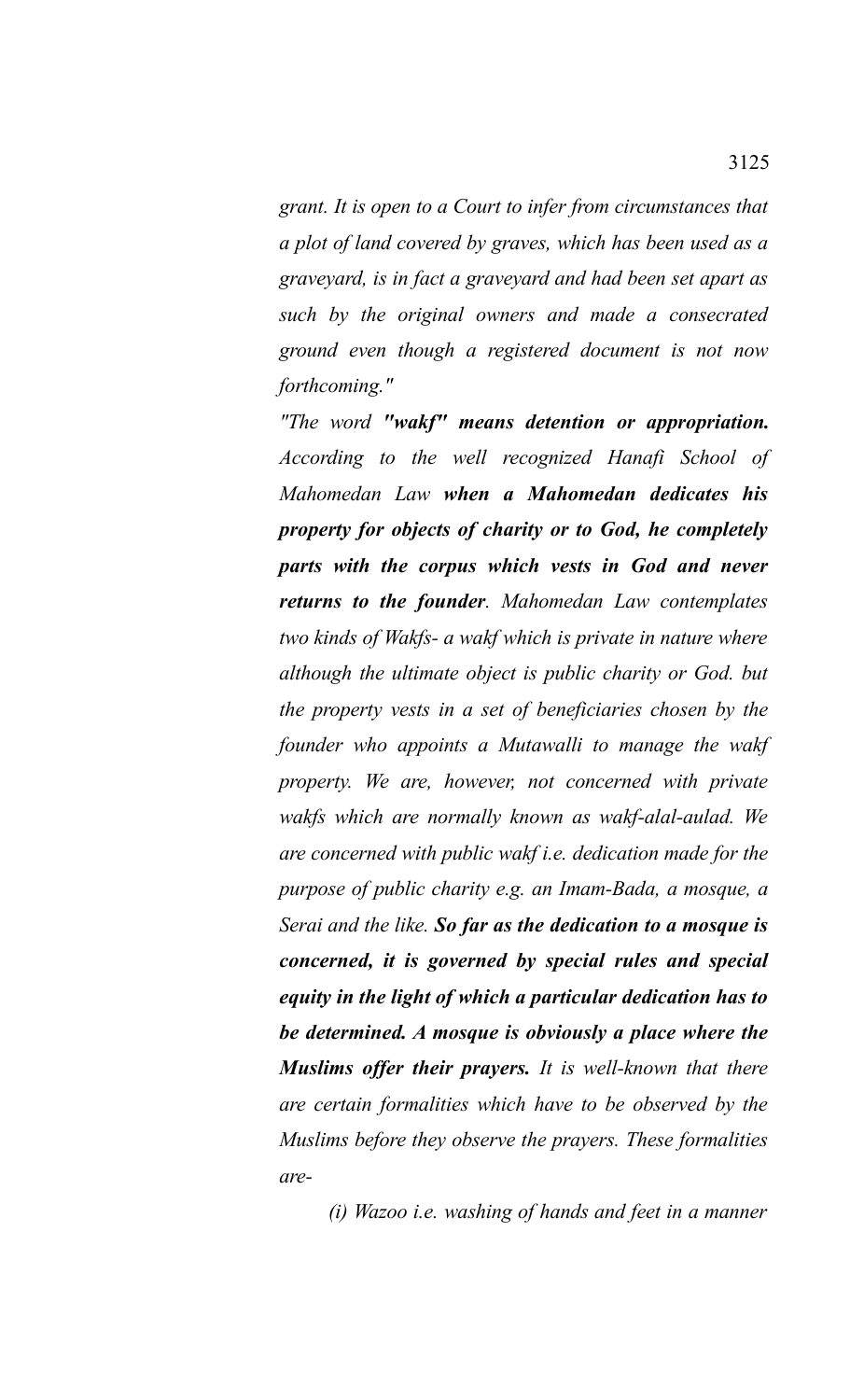*prescribed by Shariat:*

*(ii) the recitation of "Azaah" and "Ikamat" which is usually done by the Pesh Imam or the Muayzin;* 

*(iii) there must be a person who possesses virtuous qualities and a knowledge of Koran and other religious rites who should lead the prayers.*

*This is necessary in case of prayers offered in congregation.* 

**3235.** In "**Law of Endowments (Hindu & Mahomedan)**" by **A. Ghosh**, Second Edn. published by Eastern Law House, Calcutta, on page 602 it is provided that the questions raised in a Mahomedan community relating to a Mahomedan mosque and tomb ought to be decided by Mahomedan law so far as the same is applicable to the particular community and not expressly or impliedly negatived by the general law of the land. (See: **Advocate General of Bombay vs. Yusufally 24 Bom. L.R. 1060**)**.**

**3236.** Sri M.M. Pandey, learned counsel for the plaintiffs (Suit-5) has submitted that according to established Mohammedan Law and evidence on behalf of Plaintiffs of OOS 4 of 1989, no Wakf can be created over property which is not owned by the Wakif and if a Masjid is erected at a religious place of another religion, Allah does not accept any Namaz offered at such place. Islam does not recognise Wakf of property which belongs to another or has been obtained by use of force or by demolishing place of worship of another religion. PW 3 Farookh Ahmad (at p. 16), PW 10 Mohd Idris (at p. 24 & 104) and PW 11 Mohd Burhanuddin (at p.  $7 \& 14$ ) admit this position under Islam. **Paper No. 107 C1/218 to 225** is write-up by Dr.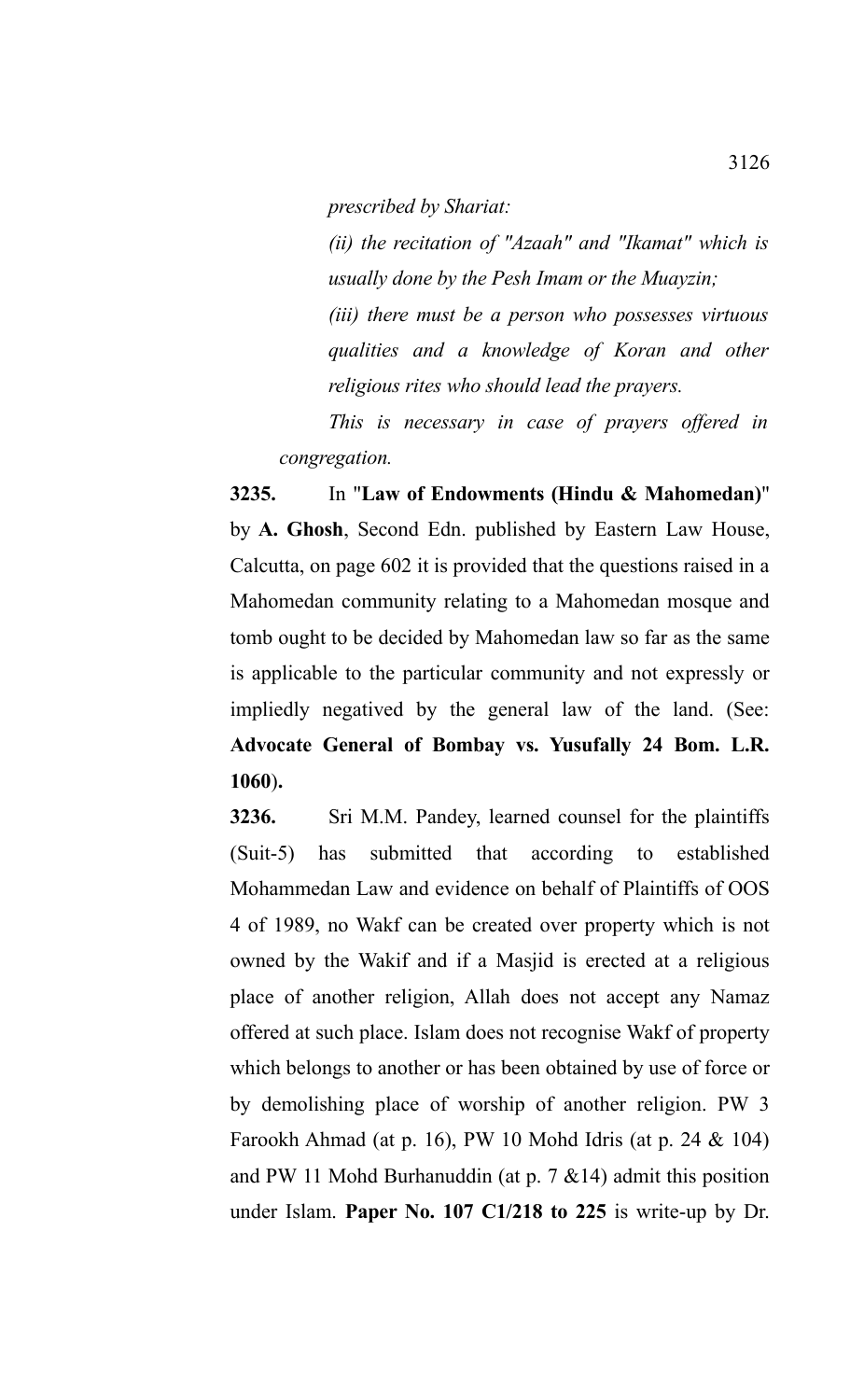Amaresh Arya, M.A., M.O.L., Ph D (formerly Dr. Amir Ali who taught Islamic theology at Medina in Saudi Arabia) captioned "Mosque, Mausoleum and Endowment in Islamic Shariat". At page **107C1/221** it is mentioned: "According to Shariat the site which has been occupied unauthoritatively should not be used for constructing any Mosque or for cultivation (Fathva Siddeequl-Itasan)", and "Also all the temples which are deliberately replaced by Mosques, performing of 'Namaz' on such a place is also prohibited". Disputed building is therefore Un-Islamic.

**3237.** A compilation of 'Problems & Solutions' issued by the highest theological authority of Iran, sets out 9 Conditions for an appropriate place of worship. The publication, 73rd Edition, dt. 21 Ramzanul-mubarak 1413 Hijri (=1992), is captioned: "Tauzihul-masayal, mutabiq ba Fatwai, Murajja Azimushshan Jahan Tashbih, Hazrat Ayatullah Al-azami Aaqai-Haaj Syed Mohammad Raza Mausoovi Galpayagani, Madzallah-ul-Aala". It is published by Darul-Quranul-Karim, Iran. Problem No. 875 deals with 'Makan Namaz Guzar' and the solution sets out 9 conditions of which the 1st Condition is that the place is Ankah, i.e., saying Namaz at such a place is 'Batil' (=false/illegal) which is 'Ghasbi' (taken forcibly), and even if Namaz be said on land, or on own sheet (farsh) or wood (takhat) thereat, it would be Batil.

**3238.** One is reminded of what QURAN says. A 'Dar Al-Chaura, Beirut, Lebanon' publication of English Translation of Quran, approved by 'The Supreme Sunni and Shia Councils of Republic of Lebanon', quotes verse No. 2:186 (at page 20), 'Do not usurp another's property by unjust means ………' Verse No. 2:190 (at page 21) commands: ' Fight for the sake of Allah those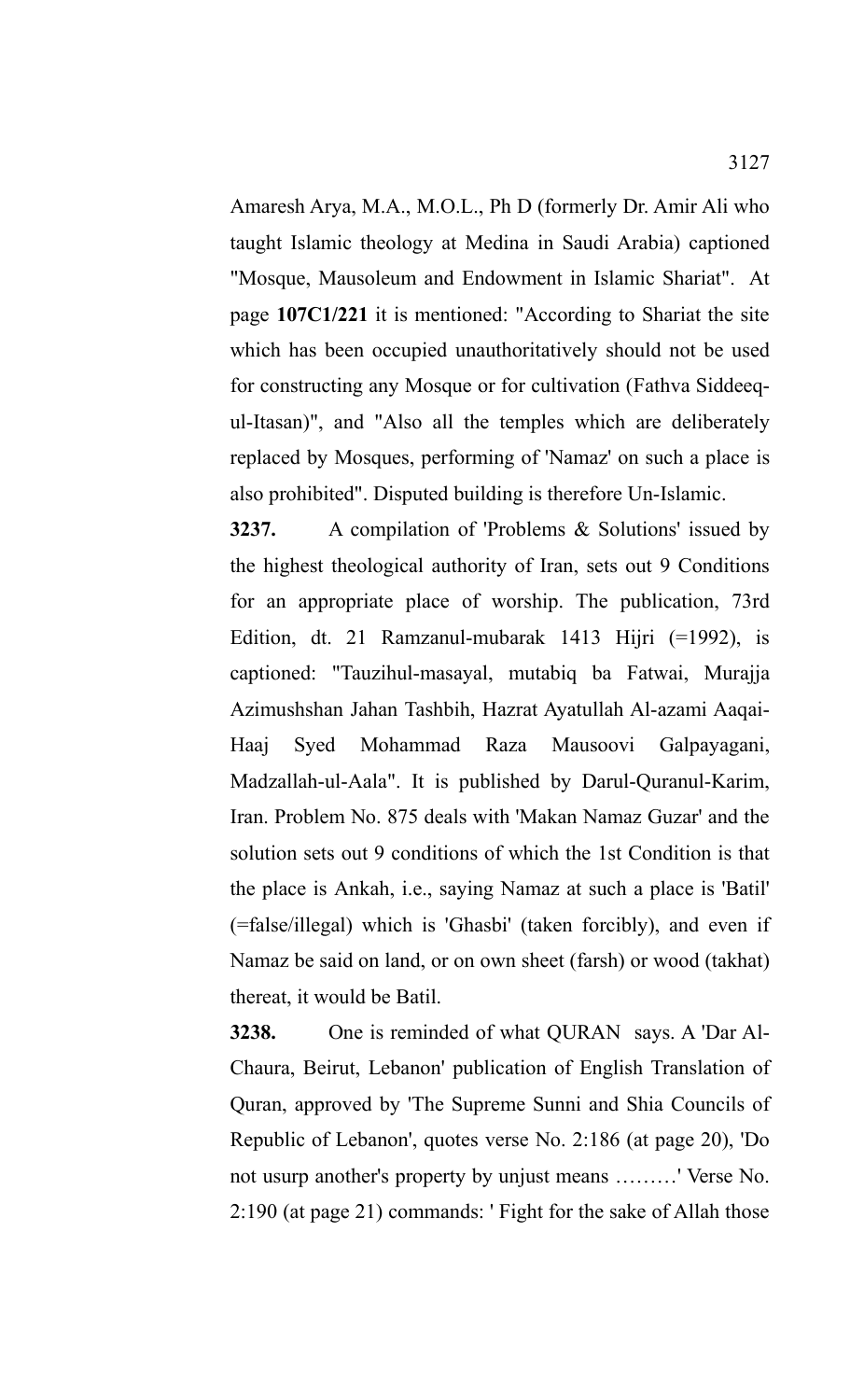that fight against you, but do not be aggressive. Allah does not love the aggressors. Similar Hindi translation of these verses is contained at page 67 of "Quran Sharif" 5th Edition 1981, of Hafiz Mohd. Hanif & Sons, Book-sellers, Mubarakpur Azamgarh (UP) published by "Lucknow Kitabghar", printed by 'Lucknow Publishing House", Lucknow. It is absolutely clear that if Babar ordered disputed structure to be erected at the site of a Hindu Temple or if Mir Baqi erected it, under Babar's order, at the site of a Temple demolished for the purpose, both the acts violated Quranic injunctions thereby both are guilty of erecting an Un-Islamic Mosque. The so-called Babri Masjid, therefore, was void ab initio, violated Islamic mandate and must be treated to be non-est, i.e, even if physically existent, it had no legal existence.

**3239.** Sri Pandey relied on **Keshavan Madhava Menon v. State of Bombay, 1951 SC 128,** wherein the Hon'ble Supreme Court relied on Black's Law Dictionary (III Edn.) for the meaning of the word 'void' in para 18:

"The meaning of the word "void" is stated in Black's Law Dictionary (3rd Edn.) to be as follows:-

*"null and void; ineffectual; nugatory; having no legal force or binding effect; unable in law to support the purpose for which it was intended; nugatory and ineffectual so that nothing can cure it; not valid.""* 

**3240.** A Masjid erected in violation of injunction of Islam was 'unable to support the purpose for which it was intended', namely offering namaz, but Allah could not accept namaz in such a masjid. He sought support from **Baljinder Singh v. Rattan Singh, JT 2008(10) SC 98** (para 25) where Hon'ble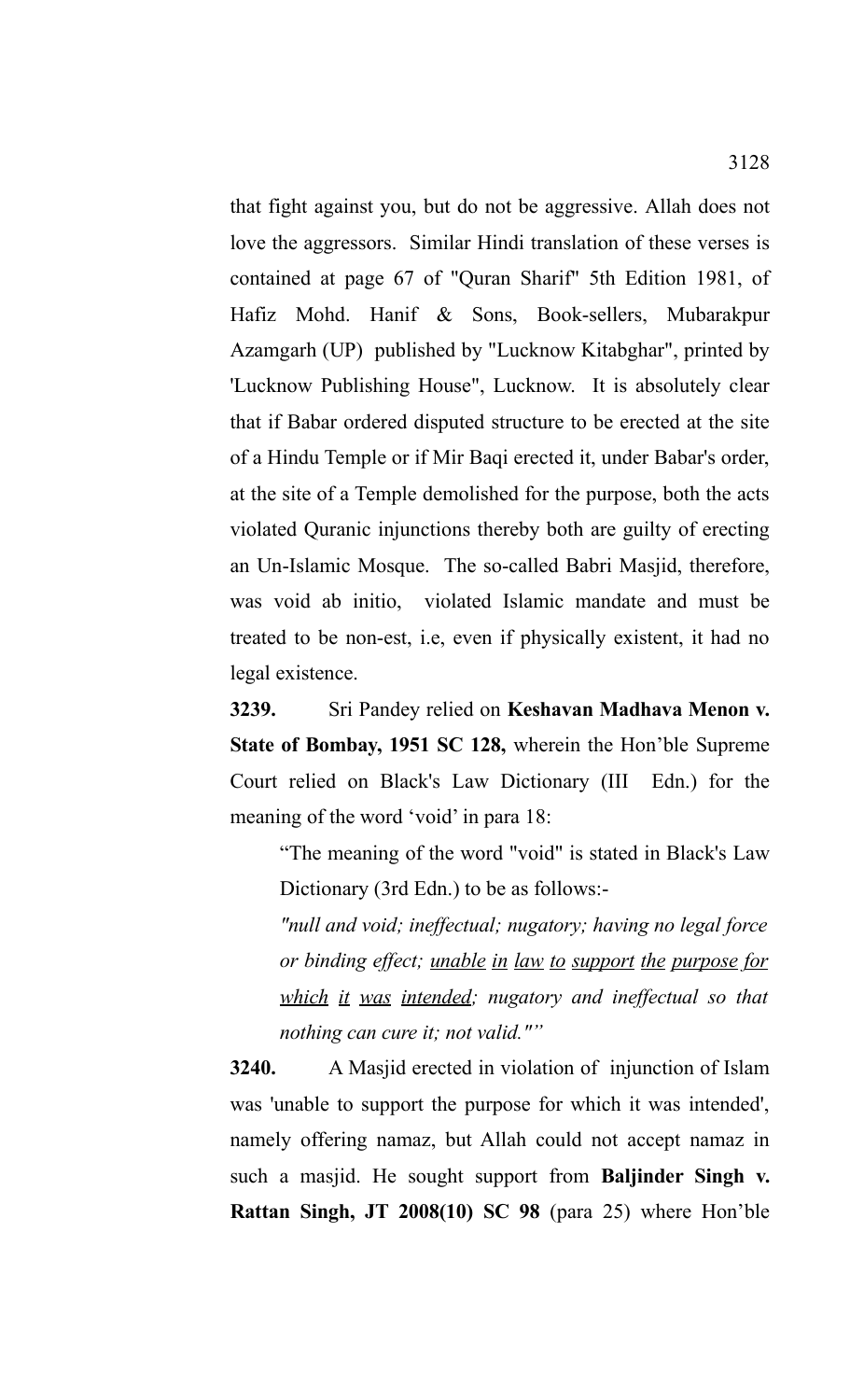Supreme Court quoted from **"Words and Phrases by Justice R.P. Sethi"** and said: "Void- Black's Law Dictionary gives the meaning of the word "void" as having different nuances in different connotations. One of them is of course "null or having no legal force or binding effect" and the other is "unable in law, to support the purpose for which it was intended".

**3241.** He further submits that on facts, justice, equity and good conscience are in favour of plaintiffs of (Suit 5) rather than plaintiffs (Suit 4).

**3242.** In para 1204 of **Halsbury's Laws of England (supra)** it is stated that <u>'equity</u> implies a system of law which is more consonant than the ordinary law with opinions current for the time being as to just regulation of mutual rights and duties of men living in a civilised society. When Babar became Emperor as a conqueror and did not frame any law governing Hindu Deities/Temples, the Hindu Law prevailing at that time had to be applied by him as indicated above.

**3243.** In general, when the word 'conscience' was used, this denoted the conscience of the Defdt., and the Court by decree in personam can prevent of making an unconscionable use of rights at common law. The correction of Defendant's conscience was the ground of the interference of equity in case of fraud, breach of trust and 'wrong and oppression generally (Ft.Note 1, HLE Supra). The special imperfections of medieval common law, as to its administration were that its judgments were not capable of being adapted to meet special circumstances or were turned into a means of oppression. The Court of Chancery, in so far as it remedied these defects, afforded an improved system of attaining justice, but this was the difference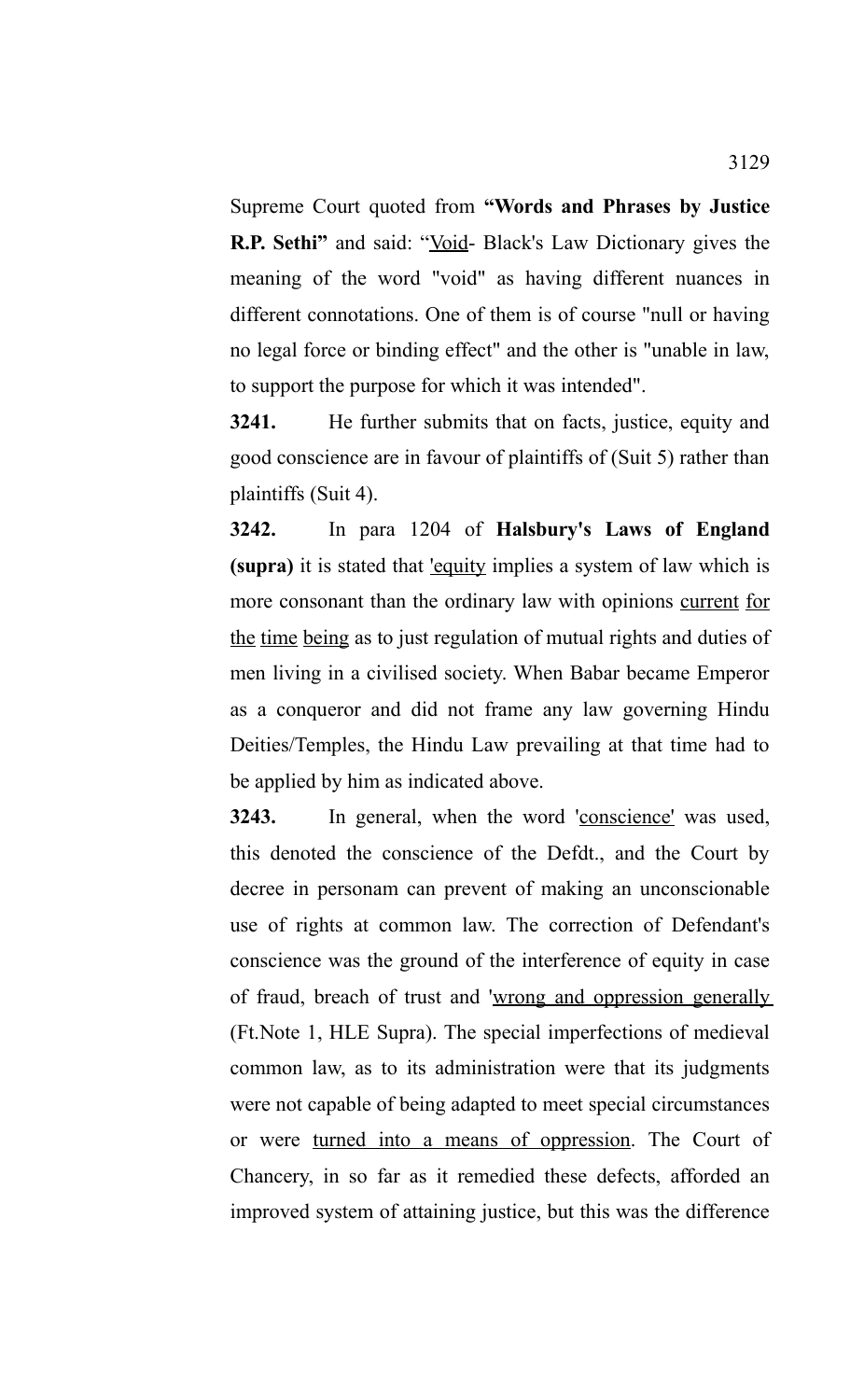between law and equity. Law and equity have both the same end, which is to do right. Where it differed from the law, this was in order to moderate its rigour, to supply its omissions, to assist the legal remedy, or to relieve against the evasion of the law or the abuse of legal rights; it supplies omissions by exacting conscientious conduct from the defendant when the law recognised no binding obligation (Ft. Note 3, HLE Supra). Babar could not be permitted, in equity or good conscience, arbitrarily to deprive the Deity of its rights and possession at the disputed site.

**3244.** An application of these principles of equity to the present suits, entitles the plaintiffs (Suit 5) to the relief sought. The pith and substance of the plaint case in Suit 5 is that the disputed site is the birthplace of Bhagwan Shri Ram, that before Babar's invasion, a Temple stood there, that worship of the birthplace and the temple by Hindu public had been going on since ancient/immemorial time, that the temple was destroyed by the hordes of Babar and at its site Babri Masjid was constructed, that a structure raised by force of arms on Deities' land after destroying their temple, could not be treated to be a legal/valid mosque according to Islam, and the Quran as shown above. In view of this command of Quran, conversion of Temple into Mosque did not create a valid dedication of the property to Allah in fact or in law (para 24 of Plaint). In reply to these pleadings, Sunni Central Boards of Wakf, Defdt. No 4, stated (in para 24 of WS) that the quotation of Quran was 'out of context', 'not correct' 'nor complete'; but the Sunni Board did not set out any context, nor the 'correct' or 'complete' quotation in written statement or anywhere in evidence. Regarding Plaintiff's case of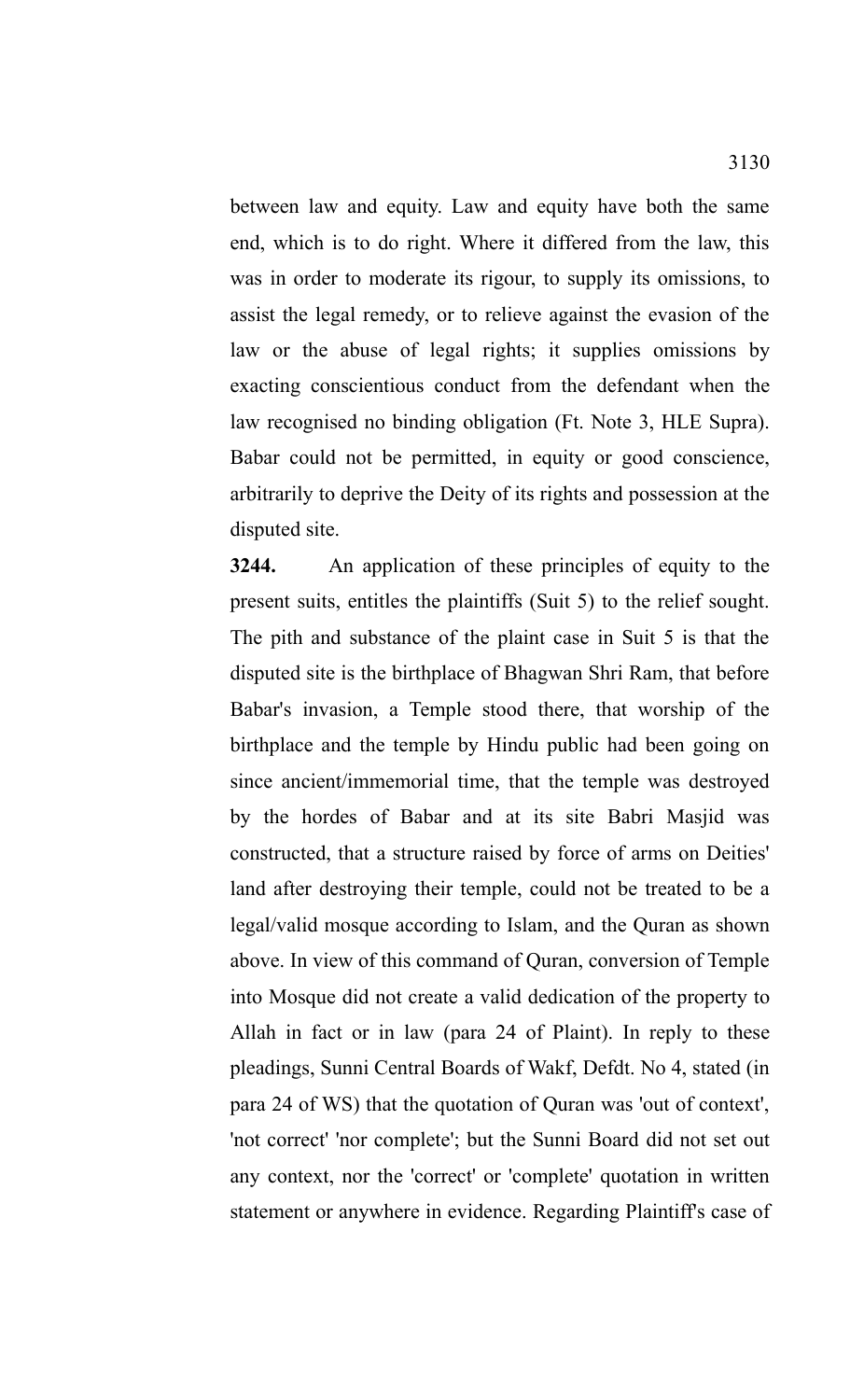failed (lack of) dedication to Allah, the reply is that Babar was the Emperor, "the vacant land on which the Babri Masjid was built lay in the State territory and did not belong to anyone and it could very well be used for the purpose of the Mosque and specially so when the Emperor himself consented and gave approval for construction of the said Mosque". This is incorrect. Babar never became Emperor. The land was a Hindu Deity as birthplace of Bhagwan Shree Ram, hence was owned by the Deity, whose Temple was standing thereat, as Deity's House in possession of Bhagwan Shree Ram; therefore it could not vest in the Conqueror/Emperor. As conqueror, it was Babar's duty to protect the birthplace/temple. A significant fact stated by Supreme Court in **Ismail Farooqui's case, (1994) 6 SCC 360** (para 11) is that in the White Paper (Chapter II, para 2.8) of the Central Government preceding the Acquisition of Certain Areas at Ayodhya Ordinance No. 8 of 1993, re-enacted as Central Act No. 33 of 1993, Muslim leaders had stated that if it was proved that a Hindu Temple had existed on the site of the Disputed Structure and was demolished on Babar's orders for construction of Babri Masjid, the Muslims would voluntarily hand over the disputed shrine to Hindus. It is also important that according to para 4 of the Supreme Court Judgment, the Acquisition "Bill was introduced in the Parliament leading to the above enactment and the said Reference to this Court was made in the historical background set out in the White paper". The legal effect is that since these facts stand proved, the Central Govt. itself would be estopped from denying the remedy sought by the Plaintiffs in Suit 5, and would have to feed the estoppel by grant by the equitable doctrine of Estoppel, vide, **Renu Devi V. Mahendra**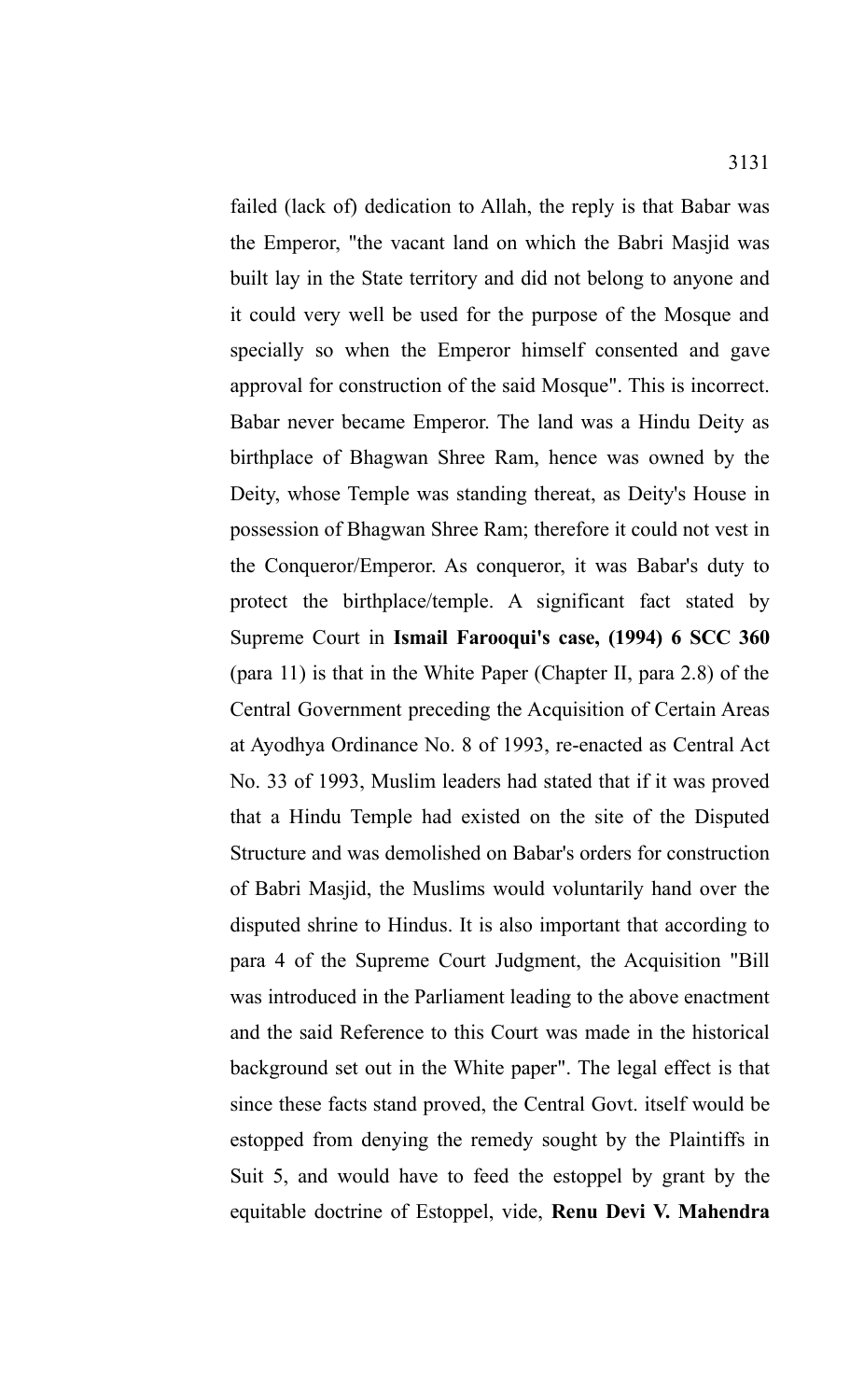## **Singh & Others (2003)10 SCC 200**.

**3245.** Lastly he submits that these very established facts would amount to "wrong and oppression" and "unconscionable use" of his rights as Emperor, if at all, in as much as he violated settled Usage/Custom of Hindu Community which Babar was bound to protect as 'conqueror' enjoined by Hindu Law (the Law of the 'Subject"). In the case of **S. Darshan Lal Vs. Dr. R.S.S Dalliwall, 1952 All 825 (DB),** it is stated in para 16: "In an inhabited country, obtained by conquest or cessation, law already prevailing therein continues to prevail except to the extent English Law has been introduced, and also except to the extent to which such law is not civilised law at all……." Earlier, Privy Council had ruled in Mosque known as Masjid Shahidganj Vs. Shiromani Gurdwara Parbandhak Committee, 1940 PC 116 at page 120, 'There is every presumption in favour of the proposition that a change of sovereignty would not affect private rights to property'. It also constituted violation of injunctions of Babar's own religion contained in the Quran, and equity would require Babar to purge his own conscience of the 'wrong, oppression, and violation of Holy Laws of his own Subjects and those of his own religion'. Similar equities would prevail between the present parties to these suits in as much as 'wrongs' committed by Babar, could not become 'right' by mere lapse of time, and would continue to be wrongs even today. The 'general law' of extinction of rights contained in the Limitation Act is not enough to over-ride the substantive rights of the Deity under 'special' Hindu Law; no law of limitation can apply to the rights and property of Deity.

**3246.** So far as the general principles of Islamic law as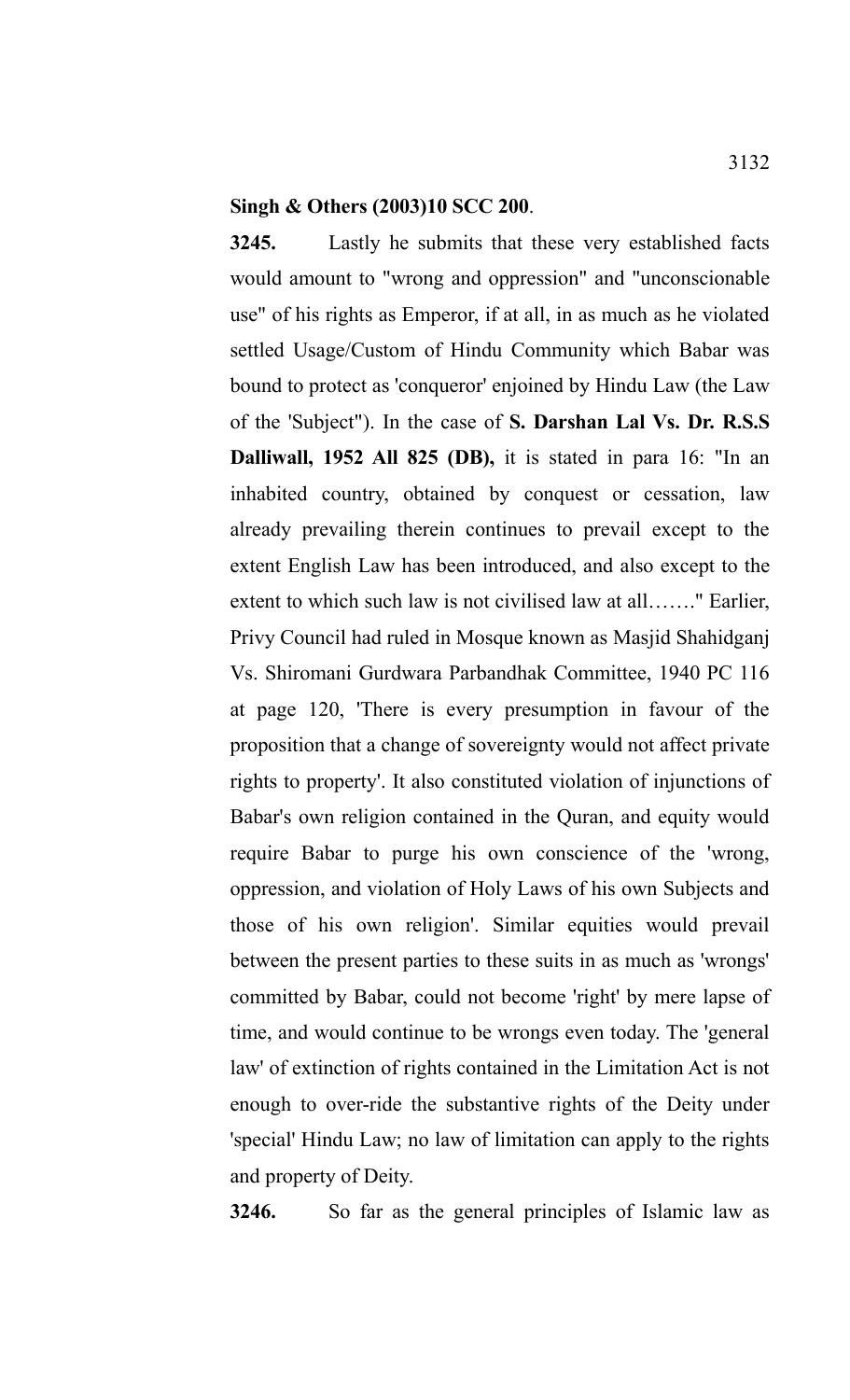referred to in these very authenticated books are concerned, the same are not disputed by any of the learned counsels for the muslim party i.e. by Sri Jilani, Siddiqui and Irfan Ahmad. The authority and authenticity of the english translation of the aforementioned books are also not disputed.

## **Essentials of Waqf in Shariat Law**

**3247.** Having given our anxious considerations, we find that in a simple and well elaborated manner various aspects of waqf are contained in above Islamic religious scriptures. It is really strange, despite such clarity in the thoughts and its solution contained in Shariyat scriptures exceptionally large number of cases have come up before British Indian Courts, as well as the Indian Courts after independence involving disputes relating to waqf and waqf property. We propose to consider some of the authorities, relevant on this aspect hereinunder:

**3248.** A Division Bench of Bombay High Court in **Said Maher Hussain Vs. Haji Alimahomed Jalaludin and others, AIR 1934 Bombay 257** has summarised essential condition to constitute a waqf and on page 264 has held:

*"there must be a declaration of dedication which should be made contemporaneously with the act of dedication …... The wakif must divest himself of the ownership of the property …..... Physical delivery is not essential, but such possession as is possible must be given."* 

**3249.** About mosques, it had been observed that there are some special rules. **Wilson's Anglo-Mahomedan Law, Amir Ali's Muhammadan Law** and **Tyabji's Principles of Muhammadan Law** are referred to and the Court has said:

*"When once a building has been set apart as a*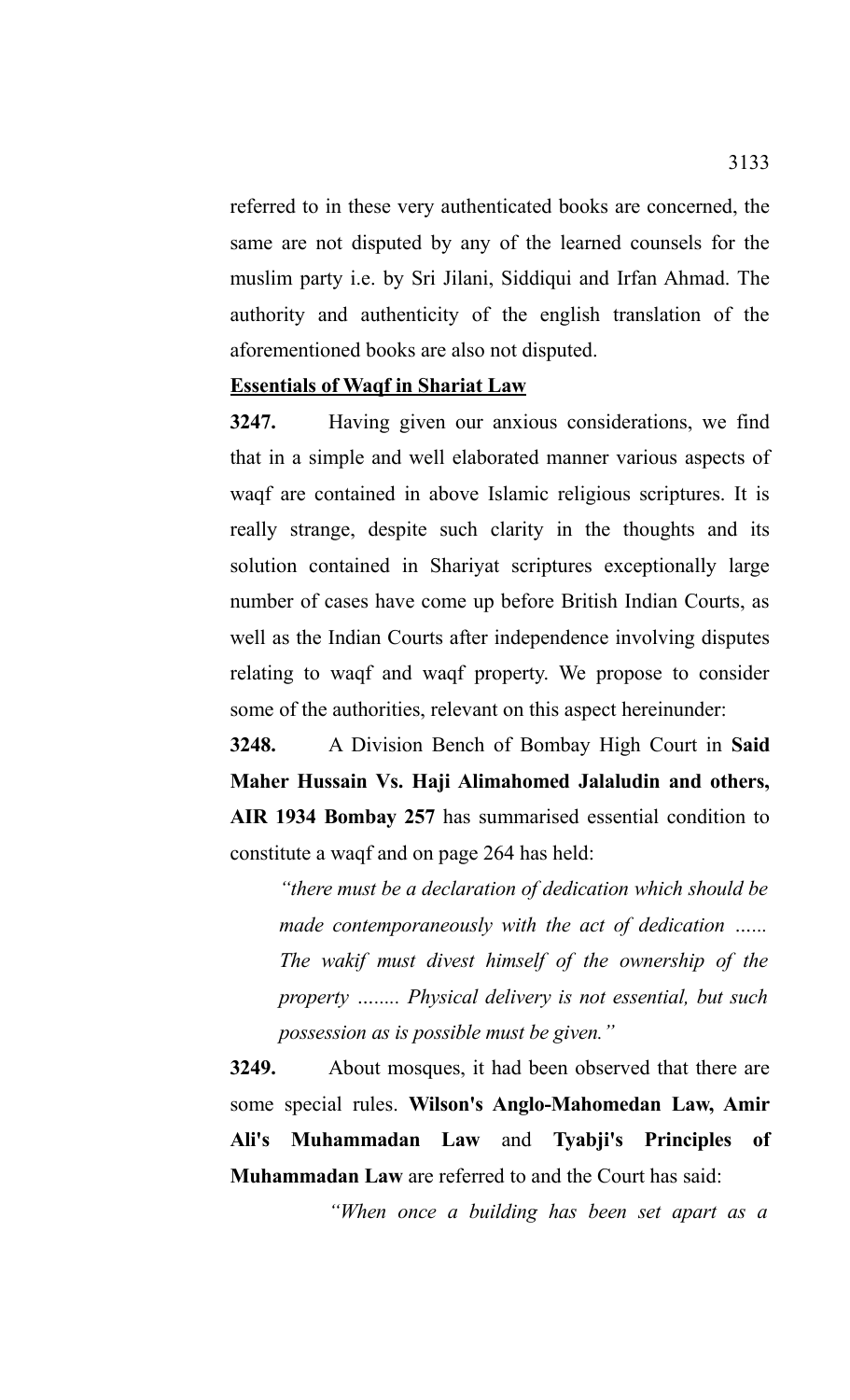*mosque it is enough to make it wakf if public prayers are once said there with the permission of the owner. But though a declaration of dedication and completion by some act giving practical effect to it are essential, it was not always necessary that there should be any direct evidence of these things. Dedication may be inferred from long user as wakf property . . . . . . there can be no doubt as to this principle which is recognised in all the text books."*

**3250.** In **Har Prasad and others Vs. Fazal Ahmad and others, AIR 1933 PC 83** it was held that the capacity and intention of wakif at the time of executing waqfnama is relevant and crucial. If subsequently it is found that the waqfnama was executed believing certain facts existing which subsequently found non existing, the waqf, merely because the waqfnama was executed, would not stand created.

**3251.** In **Commissioner of Wakfs and another Vs. Mohammad Moshin, AIR 1954 Calcutta 463** a Division Bench of Calcutta High Court held that waqf is a purely Mohammedan institution and concept. Its creation and incidents are governed by the Mohammedan law. The Court cannot sanction creation of waqf contrary to the Mohammedan law. In Mohammedan law no one but the owner of the property can make a waqf of it. In that case a waqf was sought to be created on behalf of a minor by a guardian and that was claimed to be sanctioned by the District Judge under Section 29 of Guardians and Wards Act 1890. The Court held it impermissible in law for the reason that the Mohammedan law says that a minor cannot create a waqf. If the creation of waqf by the guardian is really an act of the minor through the guardian, then to uphold it would amount to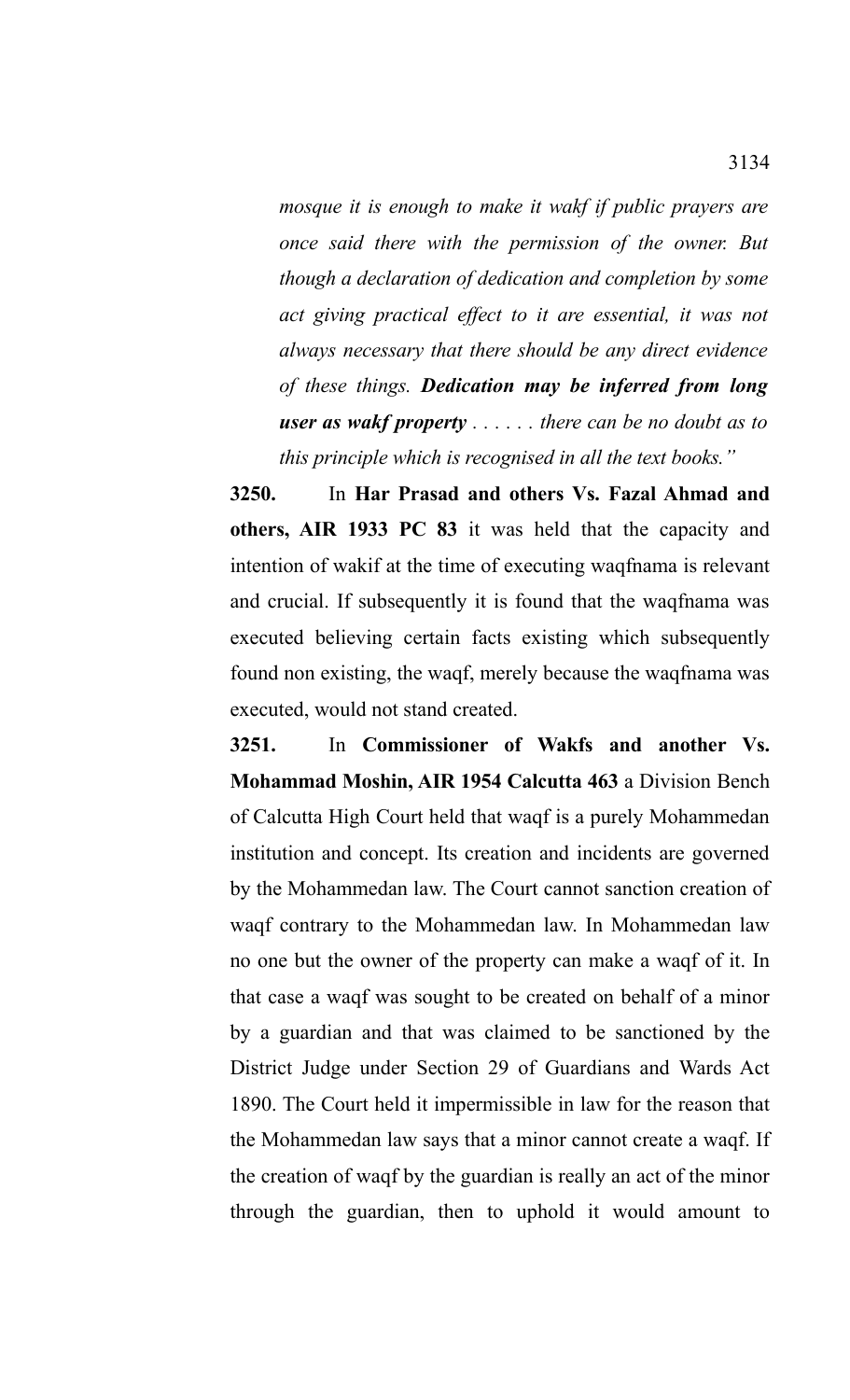allowing something being done indirectly which could not be done directly. It also observed that the idea of agency in relation to an infant is foreign to Muhammadan law and from that point of view also guardian under Muhammadan law has no power to make a waqf of the ward's property as the creator himself is not owner of the property.

**3252**. In **N.C.Ramanatha Iyer Vs. Board of Commissioners for Hindu Religious Endowments, Madras AIR 1954 Madras 492,** the Court observed that dedication is a fact which can be inferred from the circumstances of the particular case and need not necessarily be based upon documentary evidence. It also observed following the commendation of P. B. Ganapathi Aiyar's Hindu & Mahomedan Endowments at' page 136.

**3253.** The term "waqf" has recently been considered in the light of the law of Islam in **Faqruddin Vs. Tajuddin 2008 (8) SCC 12** and in para 35, it says:

*"`Wakf' would mean taking out something out of one's ownership and passing it on to God's ownership dedicating its usufruct - without regard to indigence or affluence, perpetually and with the intention of obtaining Divine pleasure - for persons and individuals, or for institutions or mosques and graveyards, or for other charitable purposes."*

**3254.** The question as to whether a public mosque is open for worship to all Muslims irrespective of the consideration that in different sects, there is difference in the manner of offering Namaz, came to be considered before a Full Bench of this Court in **Jangu & others Vs. Ahmad Ullah & others 1889-1891 ILR**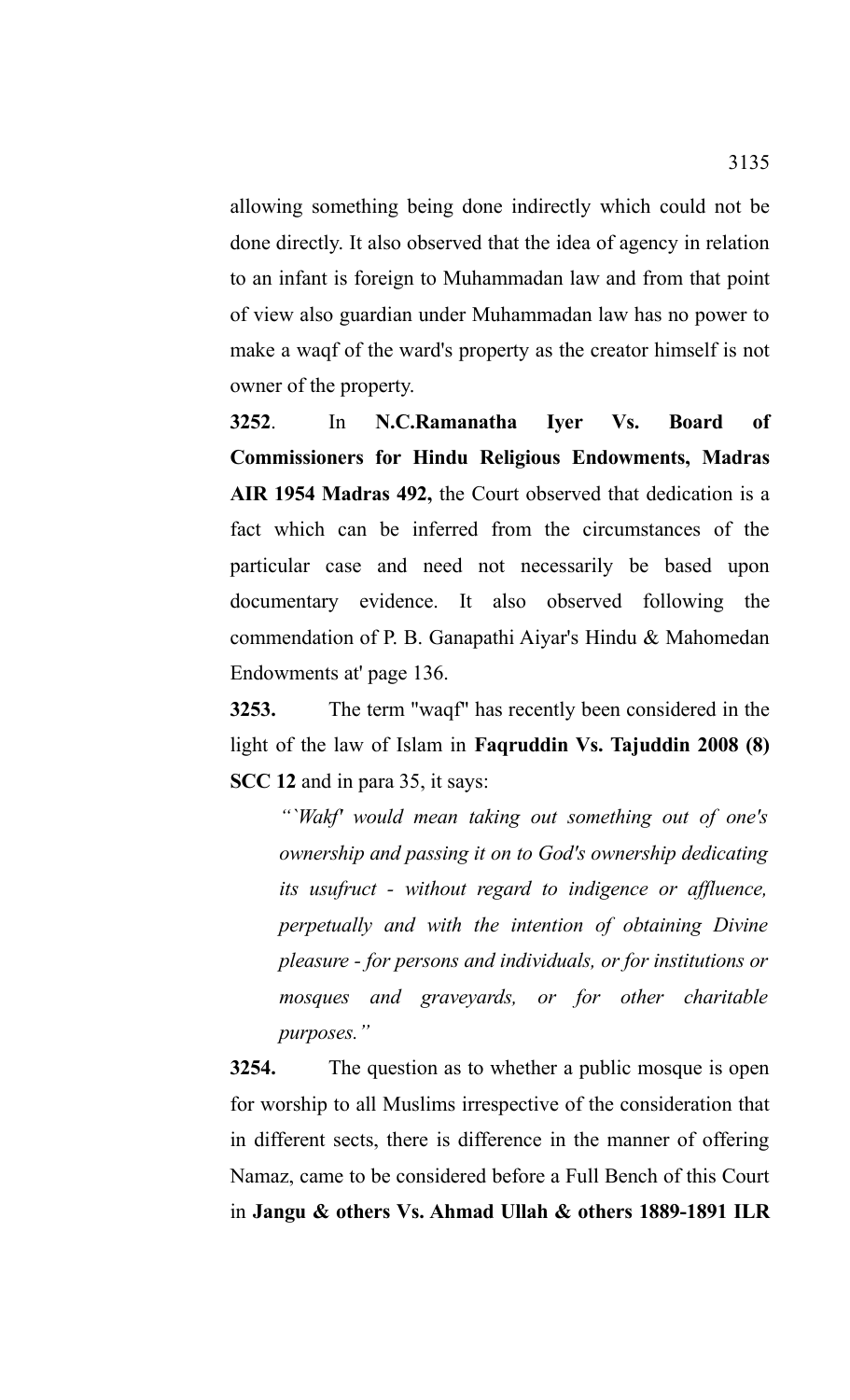**13 (All.) 419.** It was held that in a public mosque all Mohammadans were entitled to say their prayers. Justice Mahmood in his concurrent but separate judgement referred with approval his earlier observations in **Queen-Empress Vs. Ramzan ILR, 7 All. 461:**

*"Now, it is the fundamental principle of the Muhammadan law of wakf, too well known to require the citation of authorities, that when a mosque is built and consecrated by public worship, it ceases to be the property of the builder and vests in God (to use the language of the Hedaya) 'in such a manner as subjects it to the rules of Divine property, whence the appropriator's right in it is extinguished, and it becomes a property of God by the advantage of it resulting to his creatures.' A mosque once so consecrated cannot in any case revert to the founder, and every Muhammadan has the legal right to enter it, and perform devotions according to his own tenets, so long as the form of worship is in accord with the recognized rules of Muhammadan ecclesiastical law. The defendants therefore were fully justified by law in entering the mosque in question and in joining the congregation, and they were strictly within their legal rights, according to the orthodox rule of the Muhammadan ecclesiastical law, in saying the word 'amin' aloud."*

**3255.** His Lordship further held :

*"I have no doubt that under the Muhammadan law of wakf, and the Muhammadan ecclesiastical law, which we are bound to administer in such cases under s. 24 of the Civil Courts Act (VI of 1871), the provisions of which have been*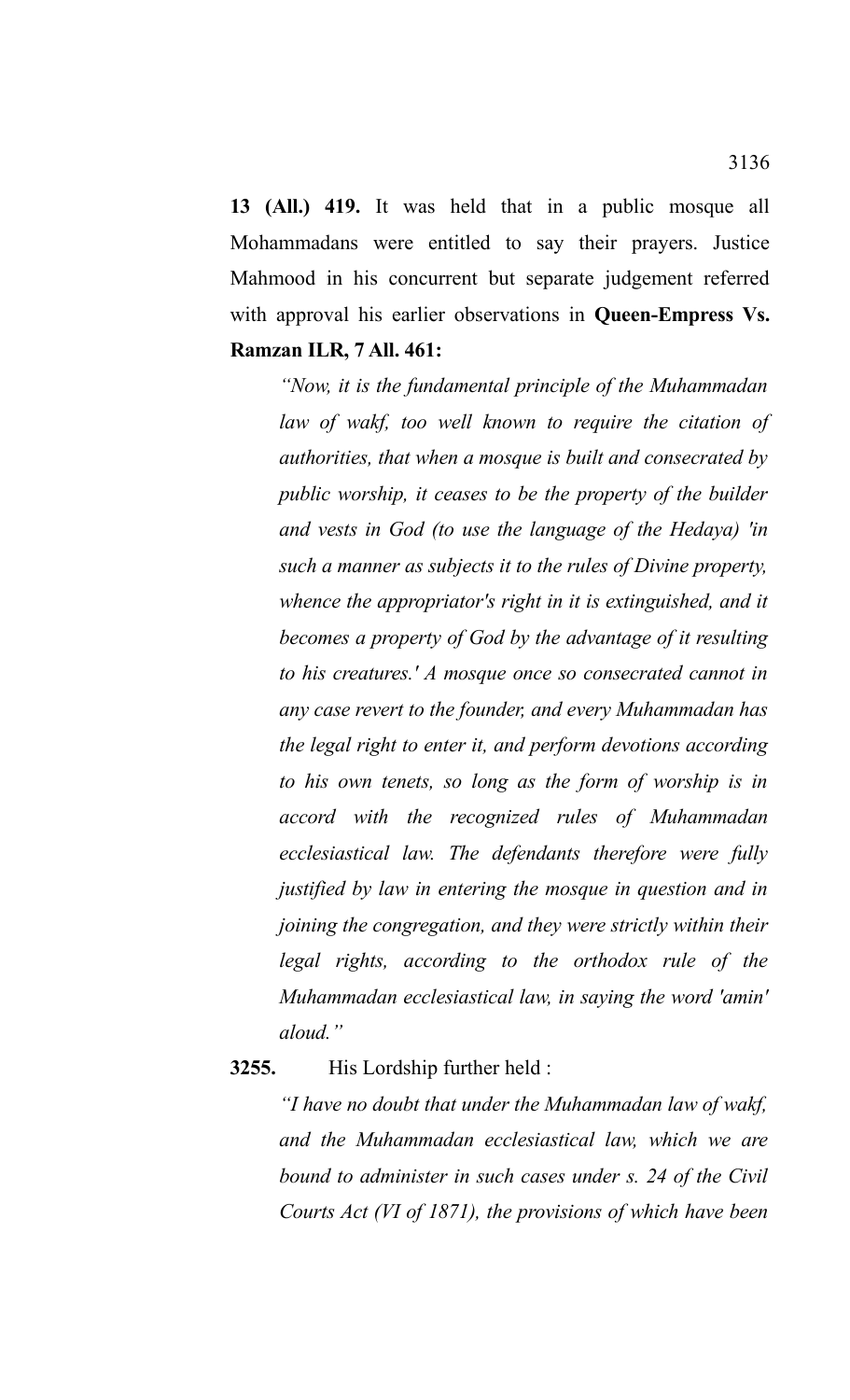*reproduced in s. 37 of Act XII of 1887, a mosque when public is not the property of any particular individual or even a body or corporation of any other human organization which in the law has a personality. In the eye of the Muhammadan law a mosque is the property of God, it must be recognized as such, and subject only to such limitations as the Muhammadan ecclesiastical law itself provides, it is public property, being the property of God for the use of his servants, and every human being is entitled to go and worship there so long as he conforms to the rules of the Muhammadan ecclesiastical ritual of worship."*

**3256.** In **Ata-Ullah & another Vs. Azim-Ullah & another 1889 ILR 12 (All.) 494** another decision was rendered by a five-Judges Bench of this Court on 5<sup>th</sup> November, 1889, i.e., the very next day when the Full Bench judgment in **Jangu Vs. Ahmad Ullah (supra)** was rendered wherein also a similar question was considered as to whether the Mohammedans of different sects as a matter of right can offer prayer in a public mosque built by one of the sect of Mohammedans. Facts show that the mosque was built by Hanafis sect of Mohammedans and used as their place of worship since inception. Plaintiffs described themselves as Muhammadis to whom the defendants, i.e., "the Hanafi sect of Muslims" called Wahabis sought to offer prayer in the above mosque which was objected to by the defendants saying that the system of prayer of two is different, therefore, the plaintiffs cannot offer prayer in the mosque established by Hanafi sect of Muslims. Rejecting this contention it was held by Sir John Edge, Kt., Chief Justice as under :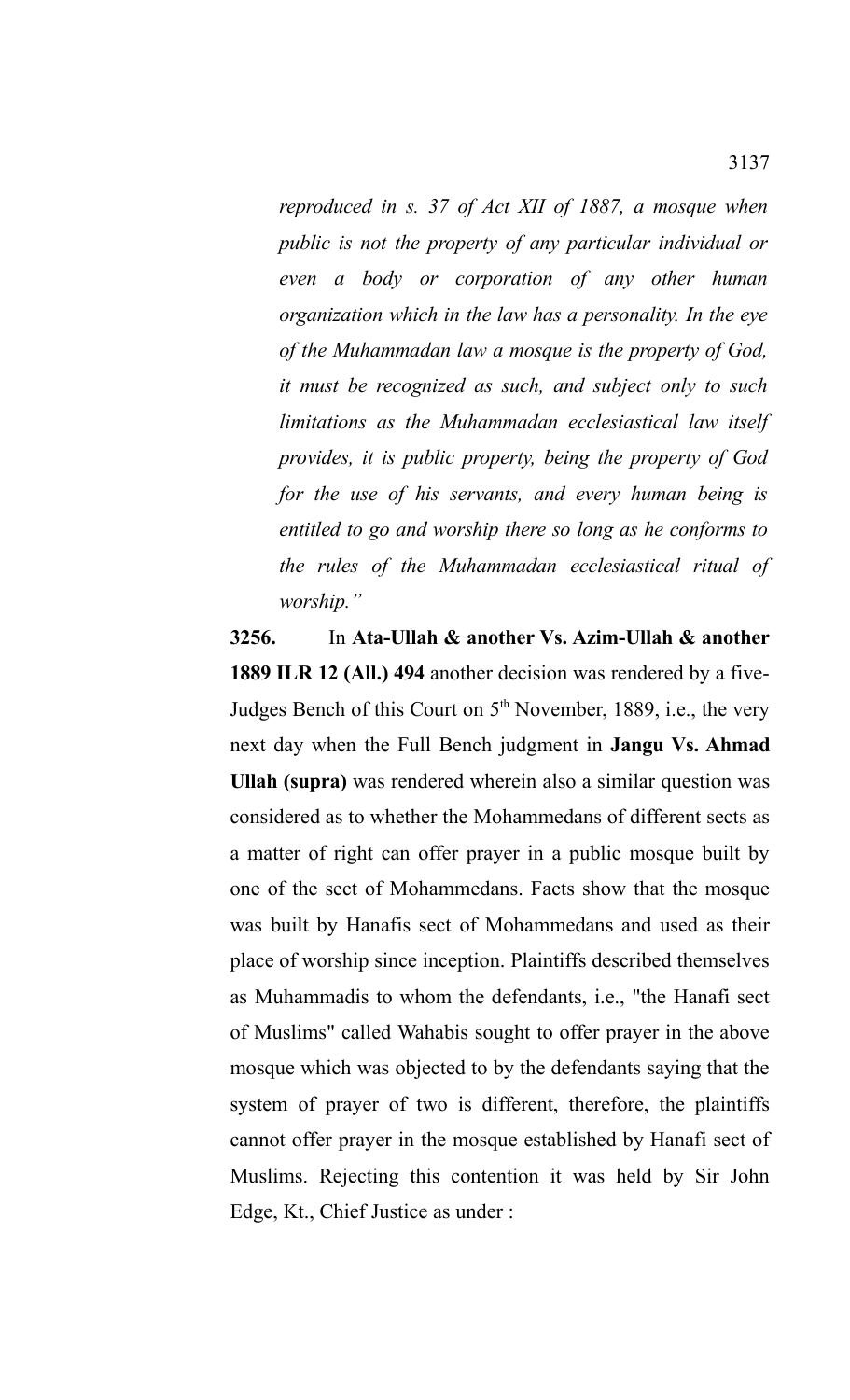*"...no authority has been brought to our notice to show that a mosque which has been deviated to God can be appropriated exclusively to or by any particular sect or denomination of the Sunni Muhammadans, and without very strong authority for such a proposition, I for one could not find as a matter of law that there could be any such exclusive appropriation. As I understand, a mosque to be a mosque at all must be a building dedicated to God and not a building dedicated to God with a reservation that it should be used only by particular persons holding particular views of the ritual. As I understand it, a mosque is a place where all Muhammadans are entitled to go and perform their devotions as of right, according to their conscience."*

**3257.** It was also held that merely for the reason that there is some difference in the practice of offering prayer, it cannot be said that though these persons are Muhammadans but belong to category who are other than followers of prophet and it was observed :

*"No authority has been brought before us to show that these persons by reason of any views which they may entertain as to ritual, could be treated by any orthodox Muhammadans as persons other than followers of the prophet."*

**3258.** Hon'ble Justice Mahmood in his separate but concurrent judgment observed :

*"...so long as a mosque is a mosque, that so long as the plaintiffs are persons who call themselves Muhammadans and entitled to worship, there is absolutely no authority to*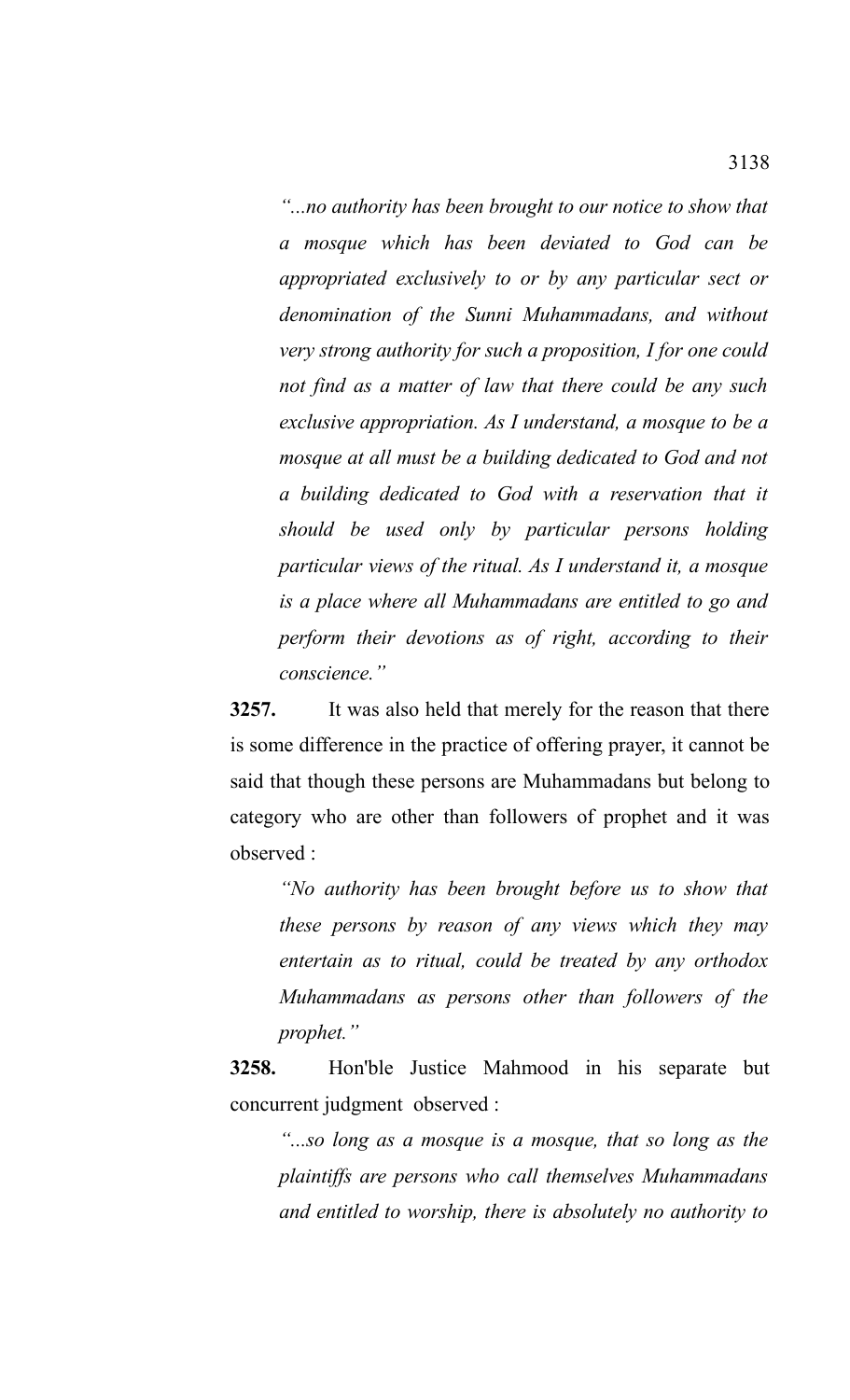*say that any sect or any creed or any portion of the community can restrain others who claim to have the right which to use the language of Muhammadan law, God and his Prophet gave them, from putting such right into exercise."*

**3259.** In **Musaheb Khan Vs. Raj Kumar Bakshi, AIR 1938 Oudh 238** the question was whether a compound having a mosque, an Imambara and a number of tombs are liable to be attached and sold in execution of a decree obtained against their owner, inasmuch as they were alleged to have become dedicated property or waqf, on account of a term contained in the will executed by the owner, whereby he had transferred full proprietary rights to a legatee and his representatives in perpetuity, but had made a direction to continue certain religious celebrations on the premises. The Chief Court of Oudh referring to certain passages appearing in Baillie's **"Commentary on Mohammedan Law"; Syed Ameer Ali's "Principles of Mohemmadan Law"** and **Tyabji's "Mohammedan Law"**, held:

*"Even if a mosque, that is a building having the appearance of a mosque, is built in a place which is not enclosed, that is, is not situated in such a man's house, something more than the mere appearances of a mosque are needed before it will become entitled to be treated as a mosque for all time. There must be proof of dedication or of permission or of user such as by the saying of prayers in congregational manner . . . . . the mere construction of a mosque in a private house does not make it a mosque in the sense of a public place of worship."*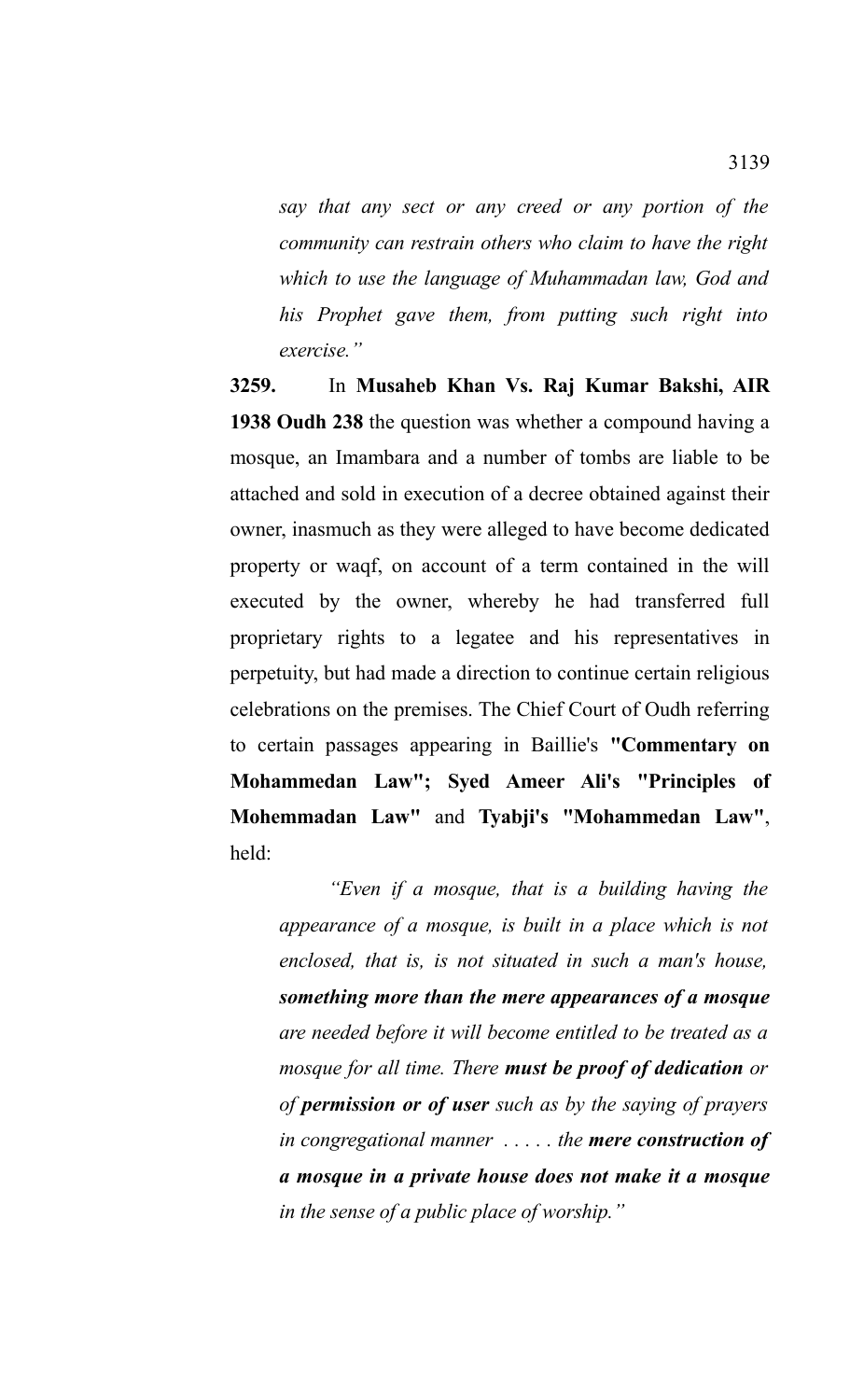**3260.** In **Khalil Ahmad and another Vs. Sheikh Mohd. Askari and others, AIR 1965 Allahabad 320** the question came up for consideration was whether the building in dispute was a public mosque or a private place of worship. A Single Judge of this Court held that before a building can be said to be a public mosque, the requisite essentials are (i) the building must be set apart as a mosque; (ii) public prayers must have been said in it at least once, even with the permission of the owner; and (iii) there must have been long user of the same as a place of worship by the public at large. This Court also held that like a private chapel in England or a private Hindu temple in India there could also be a private mosque for offering prayers by the owners and the members of his family, and such private mosque are not unknown in India. The two glaring examples of such mosques are in the Red Fort at Delhi and Agra, where the members of Mughal Royal family used to offer prayers in the mosques situate within the four walls of their forts. The Court further observed, "*obviously it could not have been suggested that simply because those buildings were shaped and domed like mosques and the members of the royal family regularly offered prayers therein, the same had become wakf property so as to entitle the general public to get into such private mosques and offer prayers in congregation as of right."*

**3261.** In **Garib Das and others Vs. Munshi Abdul Hamid and others, AIR 1970 SC 1035** it was held that a waqf inter vivos is completed by a mere declaration of endowment by the owner. It was also held that the founder of a waqf may constitute himself the first mutawalli and in such a case when the founder and the mutawalli are the same person, no transfer or physical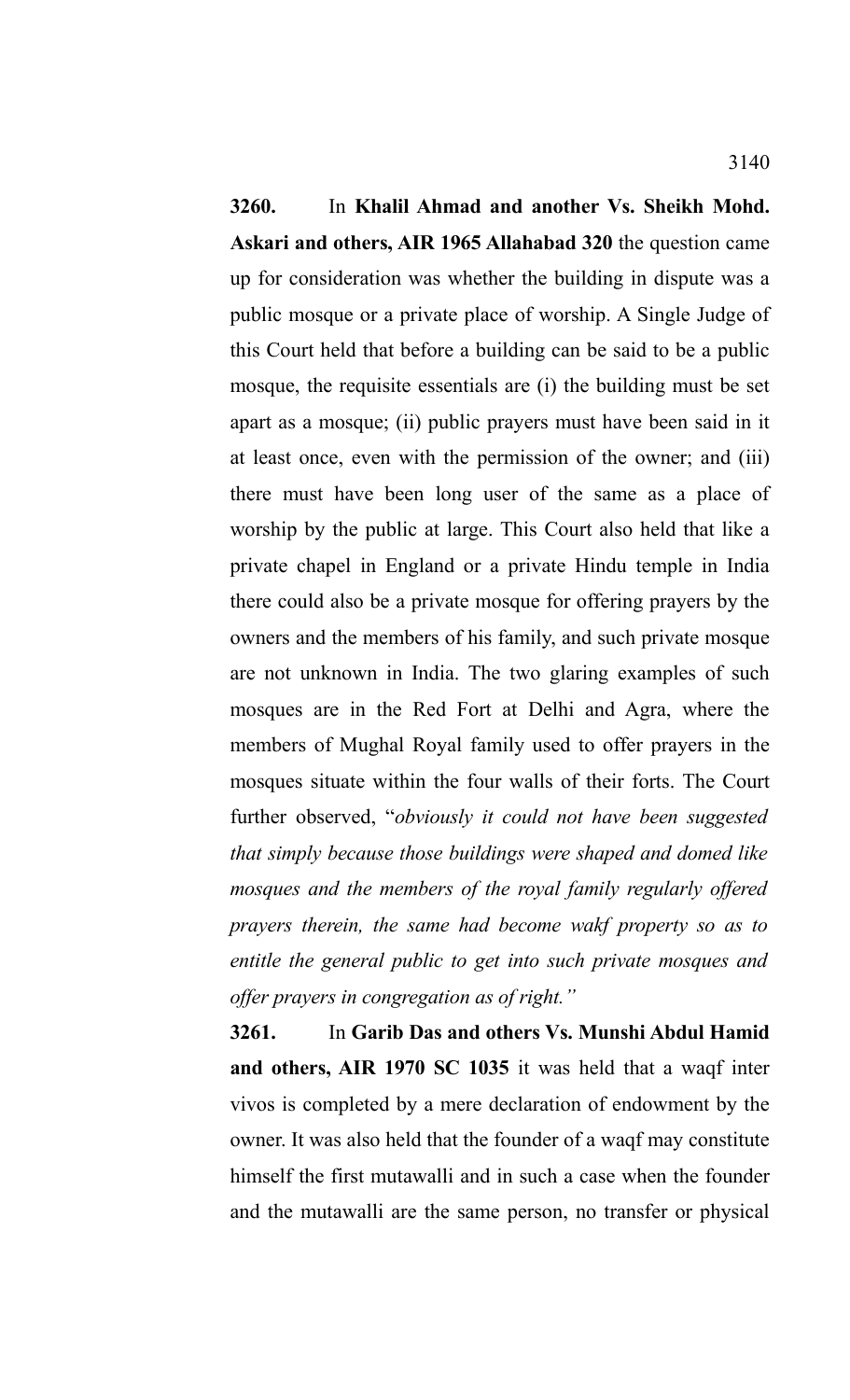possession is necessary. It is also not necessary in such a case that the property should be transferred from the name of the donor as owner into his name as mutawalli.

**3262.** In **Abdul Ghafoor Vs. Rahmat Ali & others AIR 1930 Oudh 245**, a learned Single Judge considered the question of proof of Waqf by user and held that once it is established that Mahomedan public used the land as burial ground, in the absence of direct evidence of dedication, the wakf can be established by evidence of user. The Court further said that if there is no authority to establish the land as public wakf, on the ground of user there must be evidence of continued use upto the present day. The rule which allows evidence of user to take the place of dedication is a rule of necessity. In the case of old wakf, it is not possible to secure direct evidence of dedication and so it has been ruled that even in the absence of such direct evidence, a Court can hold a wakf to be established on evidence of long user. It also observed that once land has been dedicated for the purpose of a cemetery, it must always be regarded as a cemetery unless for any reason the land turns out of the use as a cemetery. Once a wakf is established either by evidence of dedication or by evidence of user, it is in essence of the wakf that it should be permanent.

**3263.** In **Chhutkao Vs. Gambhir Mal AIR 1931 Oudh 45** it was reiterated by another Single Judge that it is a well understood principle of Mahomedan law that a wakf may be established by the evidence of user. It is also reiterated that land once used as a cemetery is always regarded as cemetery unless for any reason, it turns out to be unfit for use as such and that once a wakf is established either by evidence of dedication or by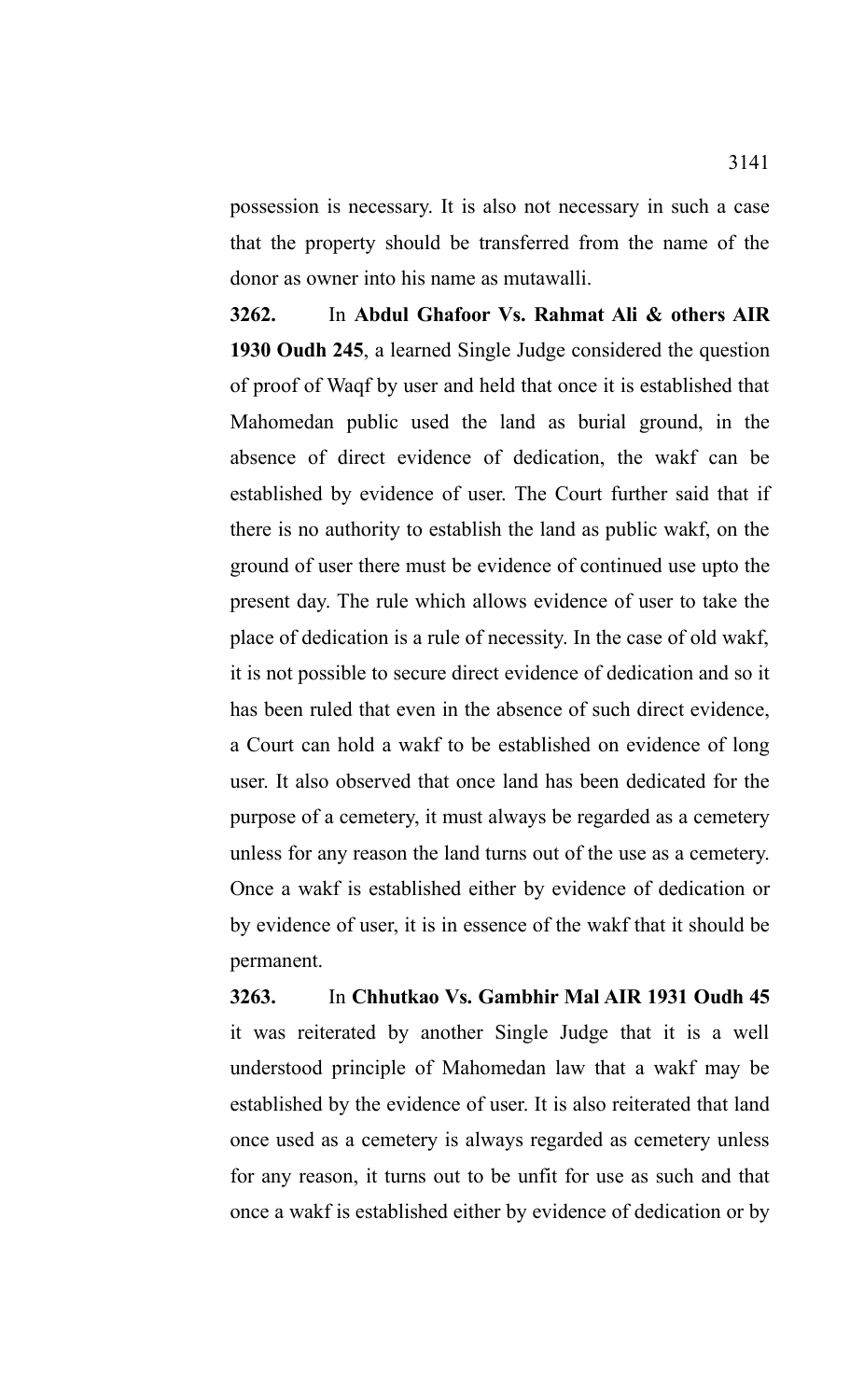evidence of user, it is in essence of the waqf that it should be permanent.

**3264.** In **Punjab Wakf Board, Ambala Vs. Capt. Mohar Singh AIR 1975 SC 1891** it was held that mere mention of a property in a notification issued under Section 55 (2) of Wakf Act, 1954 showing the property to be an Idgah or the exercise of power by the Board under the Muslim Wakfs Act by itself would not establish and identify the property to be a wakf property unless it is shown that there was a valid wakf created and existed which was so notified under the Act.

**3265.** In **Anjuman Islamia & others Vs. Munshi Tegh Ali & others 1971 (3) SCC 814**, it was held that if there is a very big property, the mere fact that there existed a Mosque and a School which is probably a Wakf property would not mean that the entire area is a Wakf property unless the evidence is so made available. In order to show that the entire area is a wakf property by long and immemorable user, the evidence has to be produced to the effect that the entire property is a wakf and not only the Mosque or the School and the land occupied thereat.

**3266.** The question with respect to plot of land as to whether it is a graveyard in the sense of Mahomedan law, i.e. to say "extra commercium" and dedicated for the benefit of Mahomedans in general in such sense that private ownership therein does not exist, was considered in **Ballabh Das and another Vs. Nur Mohammad and another AIR 1936 Privy Council 83.** The matter had arisen from the judgment reported in **AIR 1931 Oudh 293**. History of dispute was set out by the learned Subordinate Judge, stating that in the mutiny of 1857 many people left the city of Lucknow. At the first Regular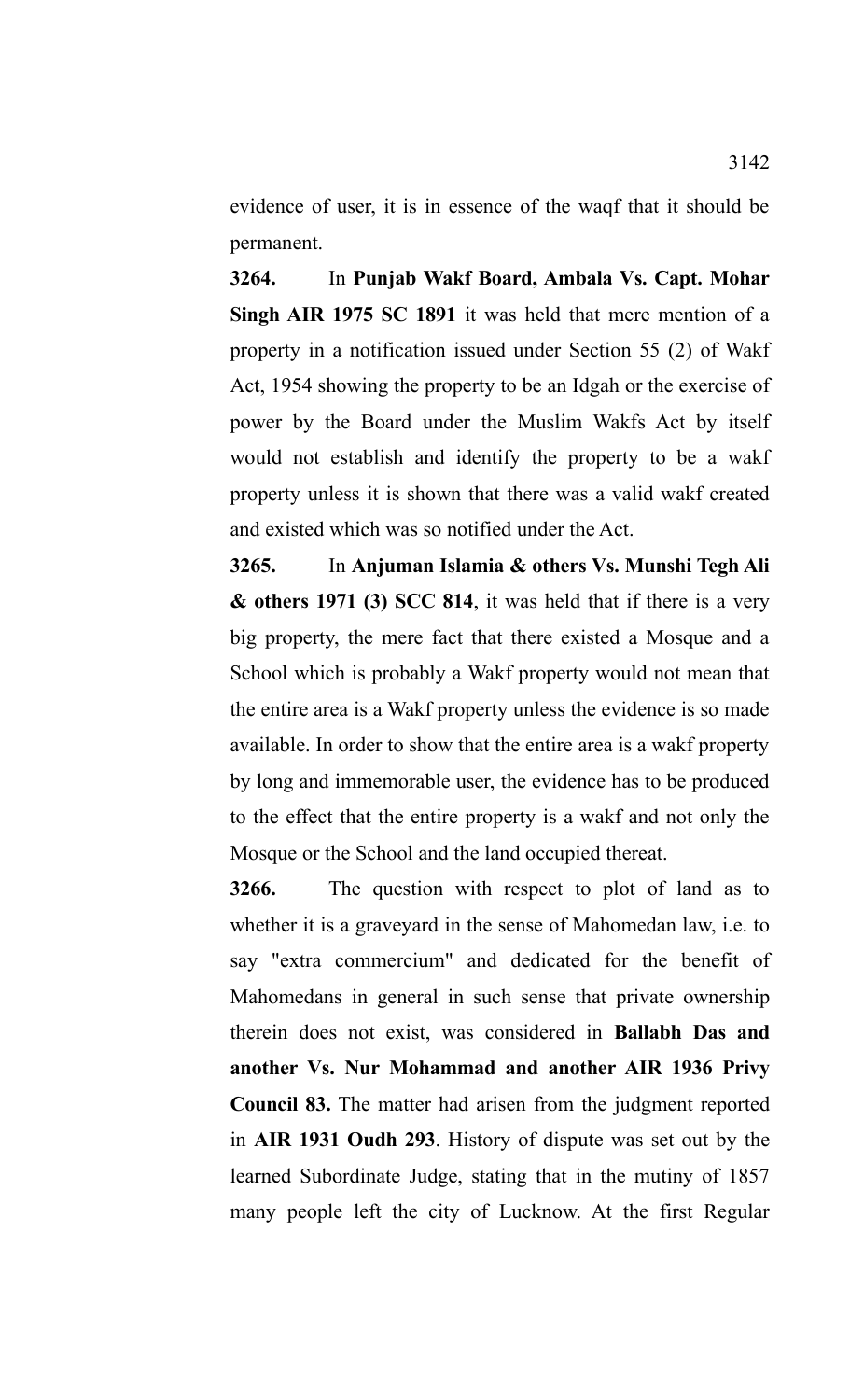Settlement the Government found it extremely difficult to determine the title to the tenements of the persons who returned and occupied them. Seeing the previous insecurity of life and property from which the people had suffered at the hands of ruffians, it was not only difficult for them to prove their title, but an enquiry into title was bound to prolong the settlement operations to an inordinate length. The Government therefore ordered that persons in possession be recorded as proprietors of their tenements and the sites thereof. One Kale Khan was recognized by the Government as the owner of plot No. 108. Lord Canning's Proclamation of 15 March 1858 confiscated all land in Oudh, and every right in the soil in the city of Lucknow was vested in the Crown. By the letter of the Financial Commissioner of Oudh dated  $7<sup>th</sup>$  August 1868, lands were granted to people whom the Crown liked to grant. It was at the first Regular settlement, therefore that for the first time in the city of Lucknow anybody's title was created to any land. All previous rights including those of the grandfather of Mirza Mahmud Beg, if any, had been swept away by confiscation. The subordinate Judge observed that neither it could be proved that Kale Khan made a Waqf nor that he ever divested himself of his rights so as to deprive him of the ownership of the plot in suit. The District Judge confirmed the judgement of the Subordinate Judge but it was reversed in the Chief Court of Oudh. The Privy Council disagreed with the view taken by the Chief Court that the land would become a Waqf immediately upon the burial of even a single person but observed that if a landowner allows one or two of his relatives to be buried in his orchard, he would not necessarily be held to have dedicated the land as a cemetery. It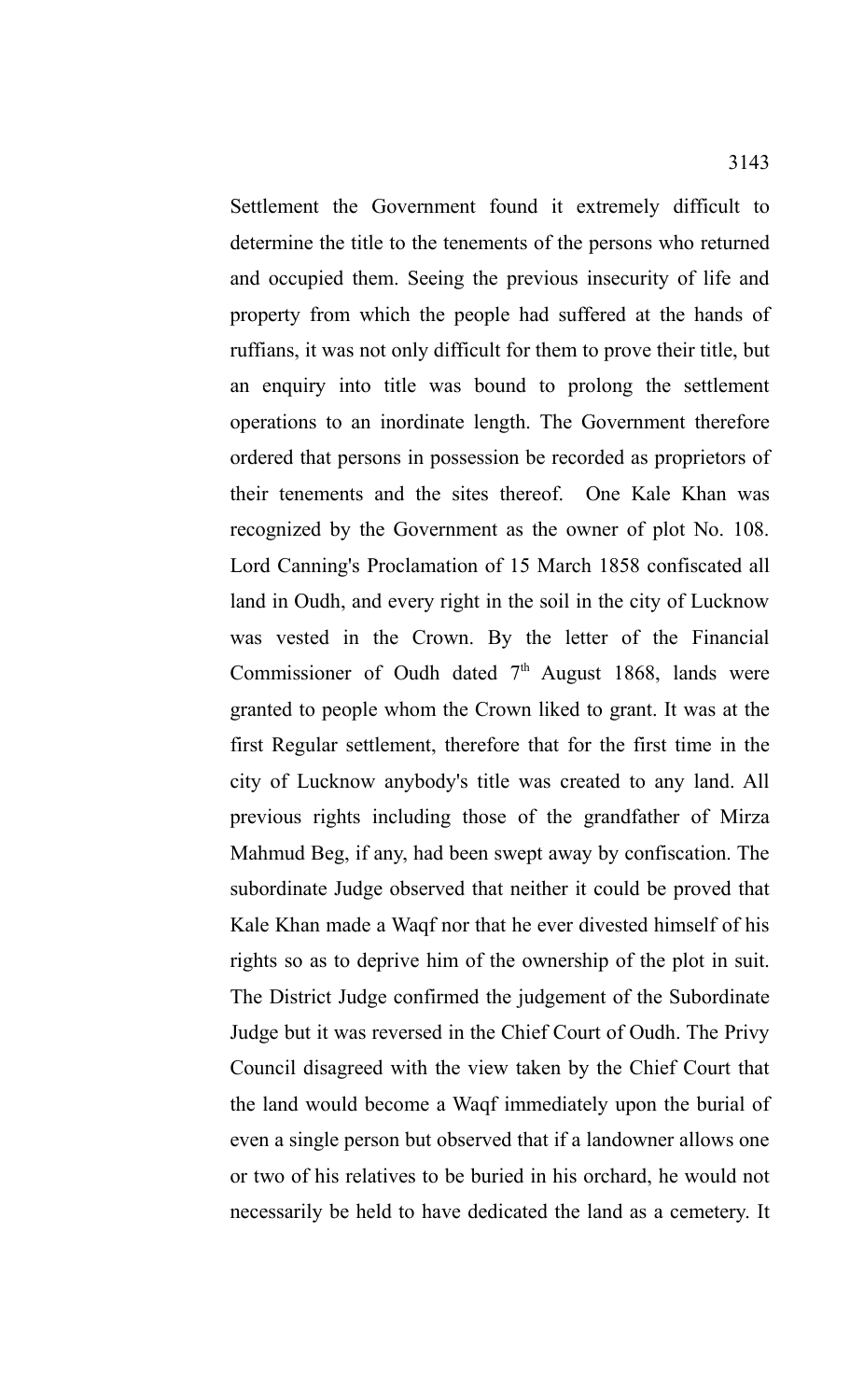held:

*"The owner who permits one or two burials to take place in his orchard would not describe his orchard as qabristan. If the plaintiffs had to make out dedication entirely by direct evidence of burials being made in the ground, and without and record such as the khasra of 1868, to help them, they would undoubtedly have to prove a number of instances adequate in character, number ad extent to justify the inference that the plot of land in suit was a cemetery. The plaintiffs however are not in this position."*

**3267.** It further held that when in Khasara of 1868 one comes across a description of certain land by the word "qabristan" or "grave-yard", this, prima facie at all events, means that the land is a grave-yard in the sense known to the Mohamedan Law. With respect to the entry in khasara of First Settlement the Privy Council observed that the khasara itself is the instrument which confers or embodies the right and there is no other document which creates title and khasra and map are not merely " historical materials" but are instruments of title or otherwise the direct foundation of rights. For this purpose reliance was placed on **Wali Mohammad V. Mohammad Bakhsh AIR 1930 PC 91**.

## **Status of Mosque and Mutwalli**

**3268.** In **Shanker Das Vs. Said Ahmad (1884) P.R. No.153 of 1884** Lahore High Court considered the rights of Mutawalli of a mosque and observed:

"*We are of the opinion that though theoretically wakf property belongs to no human owner, nevertheless a*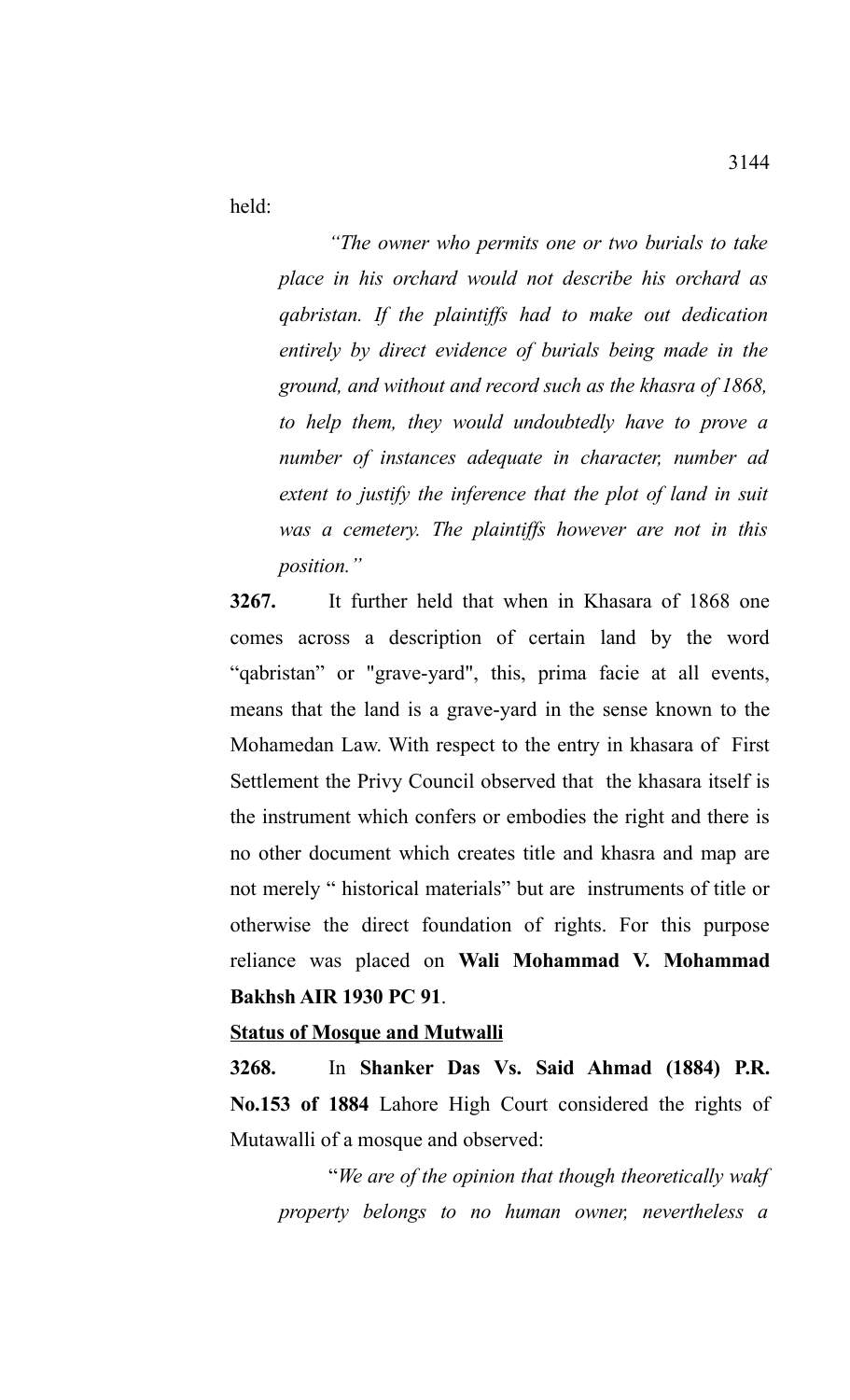*mosque, as a concrete example of wakf, is an institution, and its possession is legally maintained by its lawful guardian for the time being: in virtue of his position, the guardian can resist trespass, recover debts, make purchases and mortgages all in virtue of the right which resides in the institution. In the same way we think the mosque, as an institution, might acquire an easement by prescription; and that being so, we cannot think of any rule or principle by which we could deny to the mosque (as an institution) the same right of preventing strangers approaching its walls by the exercise of a right of preemption, as other house-holders have. The object of the right of pre-emption is to secure the cohesion of families, and obviate the inconvenience of a mixed or alien neighbourhood among private house-holders. Now it can hardly be denied that exactly the same convenience, which results to a private house from the exercise of the right may result also to a mosque.*

*"We have no hesitation in deciding, on this principle, that the mosque as an institution has practically proprietary rights exercised through the guardian, and that one of the rights is to claim, on the ground of vicinage a right of pre-emption in the case of sales of adjoining properties."* 

**3269.** This has been followed in **Jindu Ram Vs. Hussain Baksh & Anr. AIR 1914 Lahore 444** where the Court observed:

*"......all that is necessary for him to establish is that he is the sole guardian and manager of the mosque and of the property appertaining thereto; that the legal ownership in*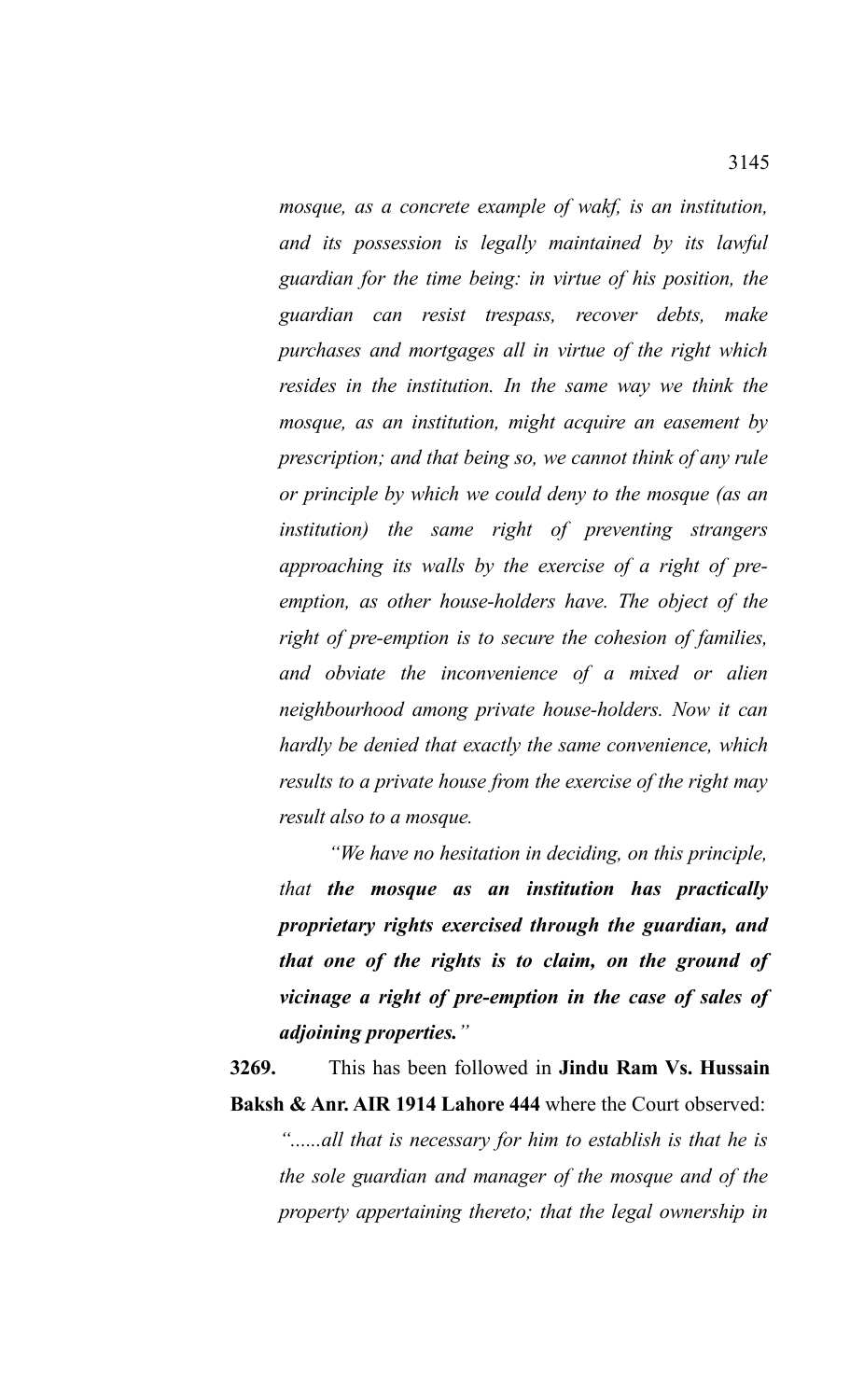*the mosque and the property attached does not vest in any other person; and that he alone deals and is entitled to deal with the outside world on behalf and for the benefit of the mosque in all its legal relation. It is in this sense that the muttawali of a mosque or the manager of a Hindu religious institution by whatever name he may be called, can be appropriately said to be "a person whose immovable property," though it is not his private property, clothes him with a right of pre-emption regarding property contiguous to the mosque or temple, as the case may be, under clause seventhly of S. 13(1) Punjab Pre-emption Act."*

**3270.** In **Wahid Ali & another Vs. Mahboob ali Khan AIR 1935 Oudh 425**, the Court held that a Muslim Wakf is not a trust and a Mutwalli cannot be said to be trustee. This Court relied on two judgments of Privy Council in **Vidya Varuthi Thirtha Vs. Balusami Ayyar AIR 1922 PC 123** and **Abdur Rahim Vs. Narayan Das Aurora AIR 1923 PC 44** and also pointed out that contrary and otherwise view taken by the Bombay High Court in **Dattagiri Vs. Dattatraya (1904) ILR 27 Bom 236**; Allahabad High Court in **Behari Lal Vs. Muhammad Muttaki (1898) 20 All 482** and Calcutta High Court in **Nilmony Singh Vs. Jagabandhu Roy (1896) 23 Cal 536** wherein the persons holding properties generally for Hindu or Mohammadan religious purposes were treated as trustee were dissented by Privy Council. It held that a Muslim Wakf in which the property is vested in God, the Mutwalli has no power of alienation and he cannot be compared with a Mahant of a Hindu religious endowment.

**3271**. With respect to position of 'Mutawalli' and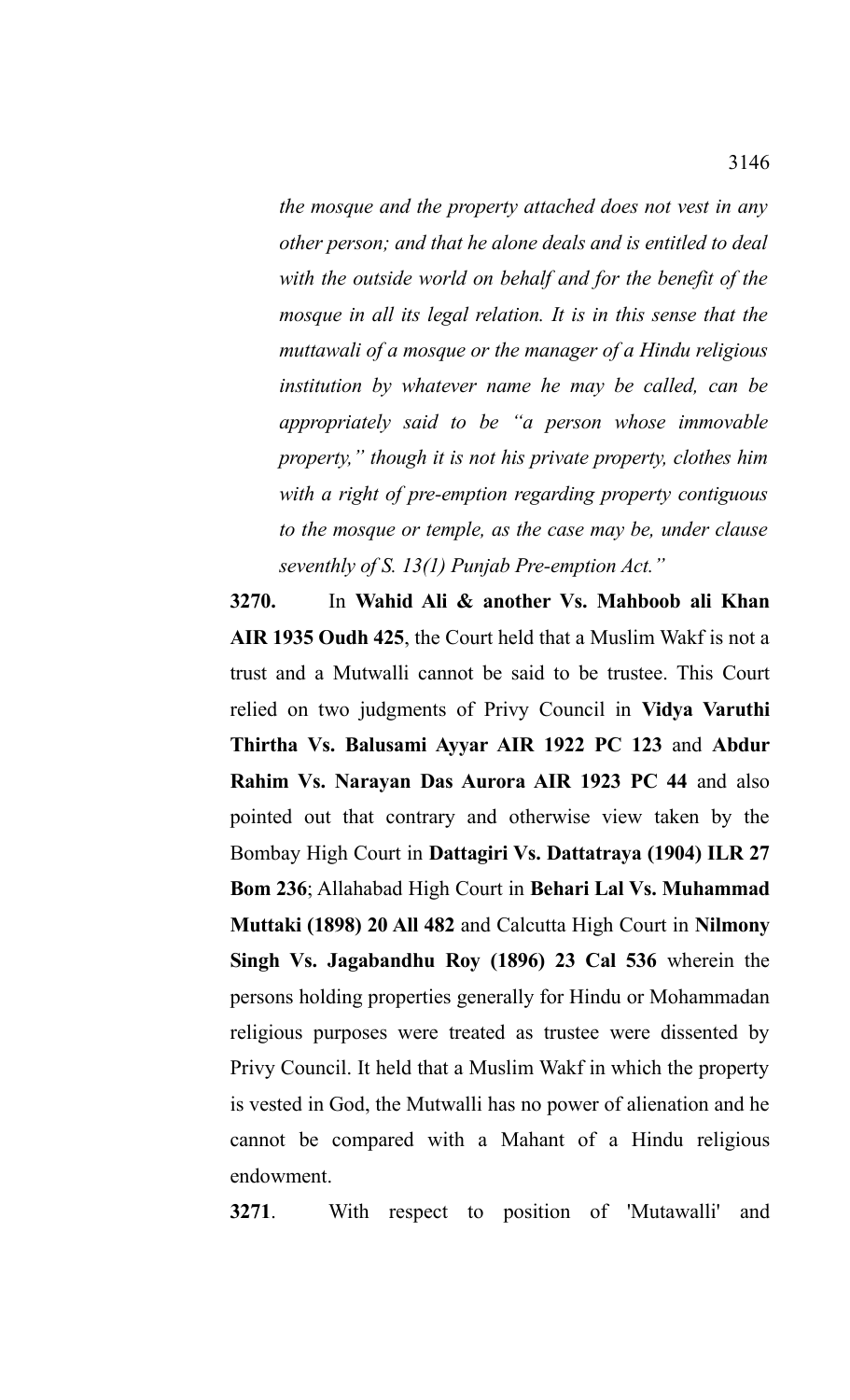'sajjadanashin', also the Apex Court says in **Faqruddin (Supra)** in para 36:

*"It is beyond any doubt or dispute that a Mutawalli is the temporal head. He is the manager of the property. Office of Sajjadanashin, however, is a spiritual office. It has to be held by a wise person. He must be fit for holding the office."*

**3272**. With respect to a waqf, the Court considered as to who can file a suit to recover possession of a waqf and in para 55 and 58 held as under:

*"55. It may further be true that the land in question were not Wakf lands but `Wakf Aulad'. Indisputably, however, both Wakf land as also the land in question are under the management of Mutawalli. He, apart from the Wakf land, holds the land in suit on behalf of the beneficiaries. The present appellants are also beneficiaries of the Wakf. If the right to recover possession must vest in a Mutawalli and if by reason of his status of `Matmi', Tajuddin did not become a Mutawalli, which declaration in his favour must be held to have been legally made by the High Court, the respondents relying on or on the basis of the purported Wills executed in their favour cannot claim independent right to recover possession."*

*"58. The said principle was applied in a case of Debendra Nath Mitra Majumdar v. Sheik Safatulla AIR 1927 Cal 130, stating:*

*"That the right of the plaintiff to hold the properties of the wakf is a right appurtenant to his office as the Mutwalli cannot be disputed : Gnanasambandha*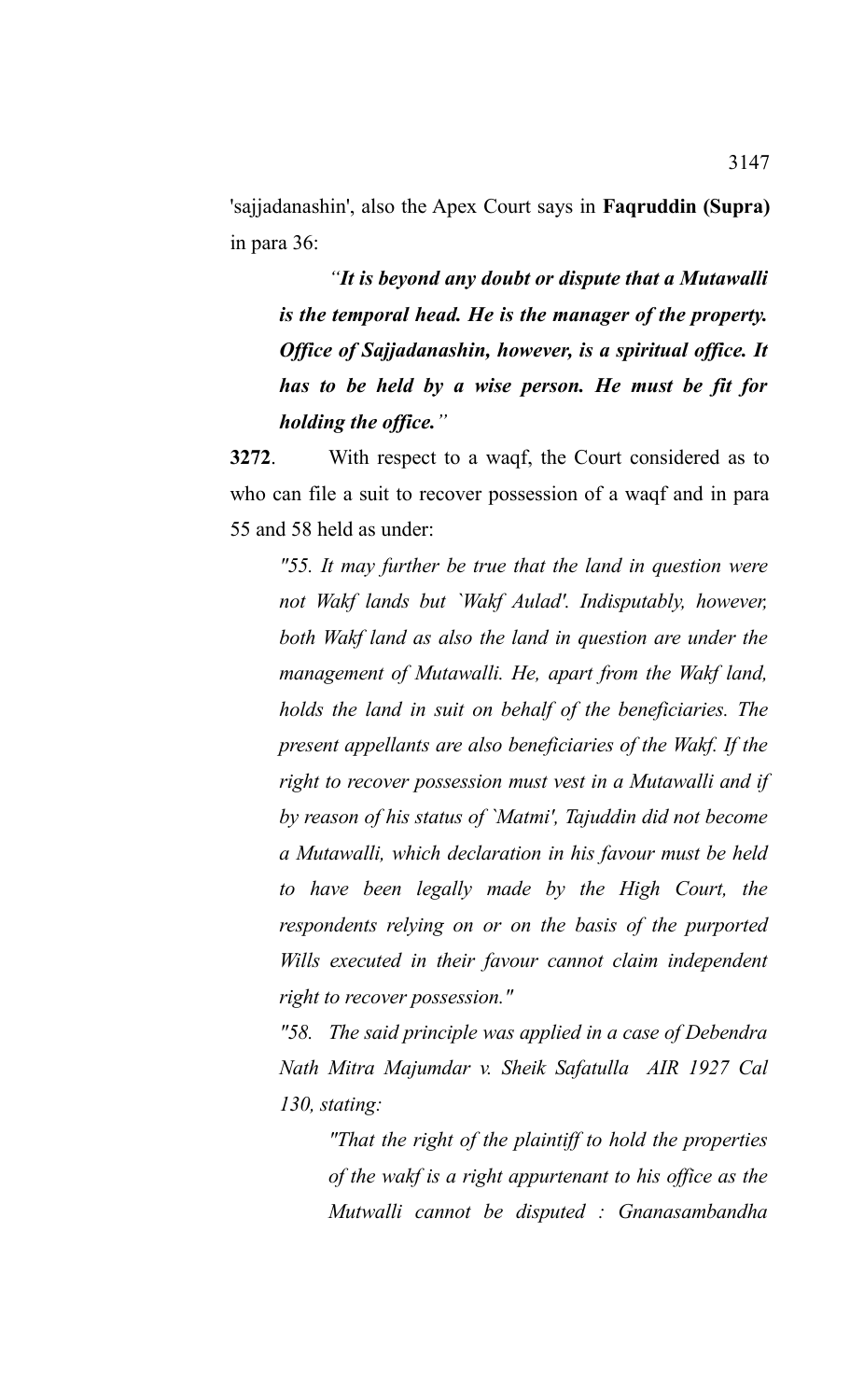*Pandara Sannadhi v. Velu Pandara (1899) 23 Mad. 271."*

**3273.** Besides Sharii text and precedents, plaintiffs (Suit 4) produced six witnesses as Experts in "Islamic religious matters" to depose on the above aspect of the matter. These are PW 10, Mohd. Idris; PW 11, Mohd. Burhanuddin; PW 19, Maulana Atiq Ahmad; PW 22, Mohd. Khalid Nadvi; PW 25, S.M.Naqvi; and, PW 26, Kalbe Jawwad.

**3274. PW 10, Mohammad Idris**, claims to have appeared as an expert in religious matters:

*''*मैं ने अपना जो भी बयान दिया है वह जातीय इल्म से **दिया है।** जो कि ज्यादातर वाक्यात के बारे में है। **मैं ने अपना बयान** बतौर एक माहिर (एक्सपर्ट) होकर दिया है। यह दूसरी बात है कि कुछ वाक्यात का इल्म मुझे जातीय तौर पर भी है। . . . जो बातें मैंने किताबों के द्वारा लिये गये इल्म से कही हैं वह भी मेरे जातीय इल्म की ही समझी जाये।'' (पेज 100)

*"My statement is based on my personal knowledge, which is mainly regarding incidents. I have given my statement as an expert, although I know few facts on personal basis as well . . . . . The facts given by me to be on basis of books, be also considered to be on basis of my personal knowledge."(E.T.C)*

**3275.** He also admits to have deposed statement on behalf of Waqf Board:

 $^{\prime\prime}$ मैं तो वक्फ बोर्ड की तरफ से अदालत में गवाही देने आया था मुझे पहले मालूम नहीं था कि मुझसे क्या सवालात किये जायेंगे। . . . . मुझे तो इस मुकदमें की निसबत सिर्फ हाशिम अंसारी ने बतलाया था।''  $(\dot{q}_{\nabla}$  103)

*"I had come on behalf of Waqf Board, to give evidence in court. I did not know about the questions to be put to me. . .*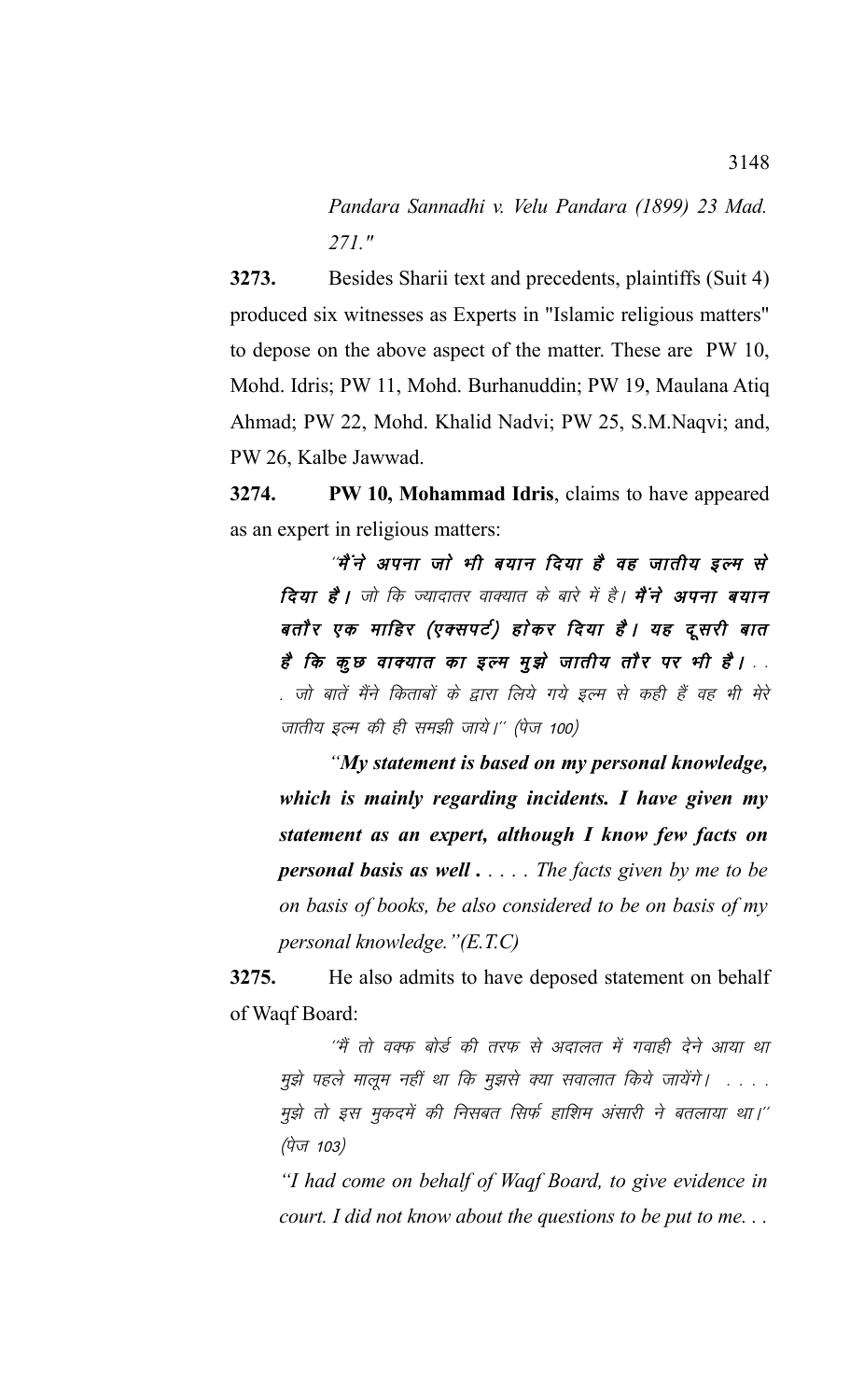*I was told about this case only by Hashim Ansari." (E.T.C)*

**3276.** About his qualification etc., he says:

''फ़ाजिल की तालीम के लिए मैं बनारस गया था। जब मैं बनारस गया तो मेरी उम्र तकरीबन 15 साल रही होगी। फाजिल का कोर्स करने के लिए दो साल लगाने होते हैं। **आलिम होने की सनद मुझे** इलाहाबाद कैन्ट बोर्ड से मिली है और कहीं से नहीं मिली।'' (पेज 7½

*"I had gone to Benares to pursue 'Fazil' course. When I went to Benares, I would have been nearly 15 years of age. It takes two years to do 'Fazil' course. I have got certificate for successful completion of 'Aalim' course from the Allahabad Cant Board and from nowhere(else)." (ETC)*

''बनारस में मैंने तारीख (हिस्टी) भी पढ़ी थी। . . . . .हिस्टी की किताबों को मैंने कुछ तो फारसी में पढ़ा कुछ उर्दू में और अरबी में भी पढ़ा था। . . . .अरबी की एक किताब का नाम था तारीखउल खुलफा जिसे मौलाना जलालुददीन सूयती ने लिखा है और दूसरी किताब रिजालुसिन्धवलहिन्द जिसे काजी अतहर मुबारकपुरी ने लिखा है वह मैंने पढ़ी थी।'' (पेज 8)

*"I studied the history as well in Benares. . . Of the history books I read some in Persian some in Urdu and some in Arabic too. . . . An Arabic book was named 'Taarikh-ul-Khulfa', which Maulana Jalaluddin Suyati has written, and the other one was called Rizalusindhvalhind, which Kazi Athar Mubarakpuri has written; I had gone through that."(E.T.C)*

'इनमें से पहली किताब जो मौलाना जलालुद्दीन साहब ने लिखी है हिजरी से शुरू होकर यानी हिजरी के पहले साल से शुय होकर हिजरी के 600 साल तक चलती है। जबकि दूसरी किताब जिसे हाजी अतहर मुबारकपुरी ने लिखा है, हिन्दुस्तान की तमाम तारीख उनकी किताब लिखने तक यानी आज से 20—25 साल के पहले तब के दौर को बतलाती है।

फारसी की किताब जो मैंने पढ़ी थी उसका नाम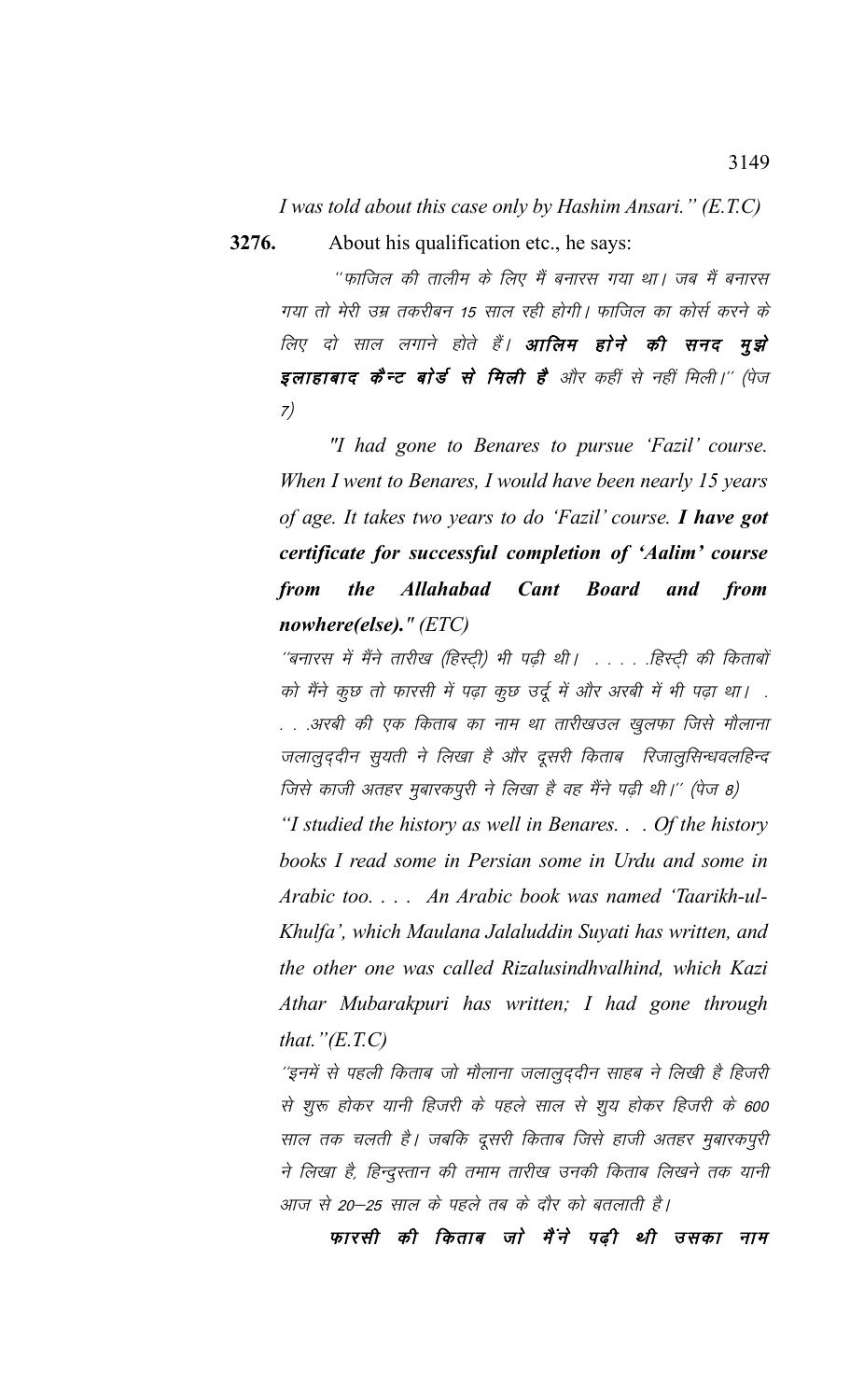तारीखो फरिश्ता है। इसे काशिम साहब ने लिखा है। फारसी की मैं ने और कोई तारीख की किताब नही पढ़ी। यह किताब मुगलों का दौर आने से पहले तक के पीरीयड को बतलाती है।

उर्दू जुबान में लिखी हुई मैंने बहुत सी किताबें पढ़ी हैं। मैंने बाबरनामा पढ़ा है। जनीब अकबराबादी की किताब ''ओरंगजेब हिन्दुओं की नजर में" और "मुफ्ती शौकत अली फहमी" की किताब "हिन्दुस्तान पर मुसलमानों का हजारसाला दौरे हुकूमत′′ पढ़ी है।

ये जितनी किताबें मैंने बतलायी हैं और जिनको मैंने पढ़ा है मुसलमान लेखकों की लिखी हुई हैं। इनके अलावा किसी विदेशी लेखक की किताब या उसका तर्जुमा उर्दू या फारसी में था किसी मशहूर भारतीय इतिहासकार की तारीख की किताब नहीं पढी।'' (पेज 9)

"Of them, the first book, written by Maulana Jalaluddin, begins with Hijri, that is, with the first year of Hijri and covers six hundred Hijri years. On the other hand, the other book, written by Hazi Athar Mubarakpuri, deals with the entire history of Hindustan up to the time of its being written, that is, up to 20-25 years back.

A Persian book which I studied is named 'Taarikhe-Farishta'. 'Kasim Sahib has written it. I did not go through any other history book in Persian. This book deals with the history of the period preceding the onset of the Mughal reign.

I have written many books written in Urdu. I have 'Baburnama'. I have gone read through Janib Akbarabadi's book 'Aurangzeb Hinduon Ki Nazar Mein' and Mufti Shaukat Ali Fahmi's book 'Hindustan Par Musalmanon Ka Hajaar Saala Daur-e-Huqumat'.

All these books which I referred to and which I have gone through, are written by the Muslim writers. Except for these, I did not go through any book of foreign writer or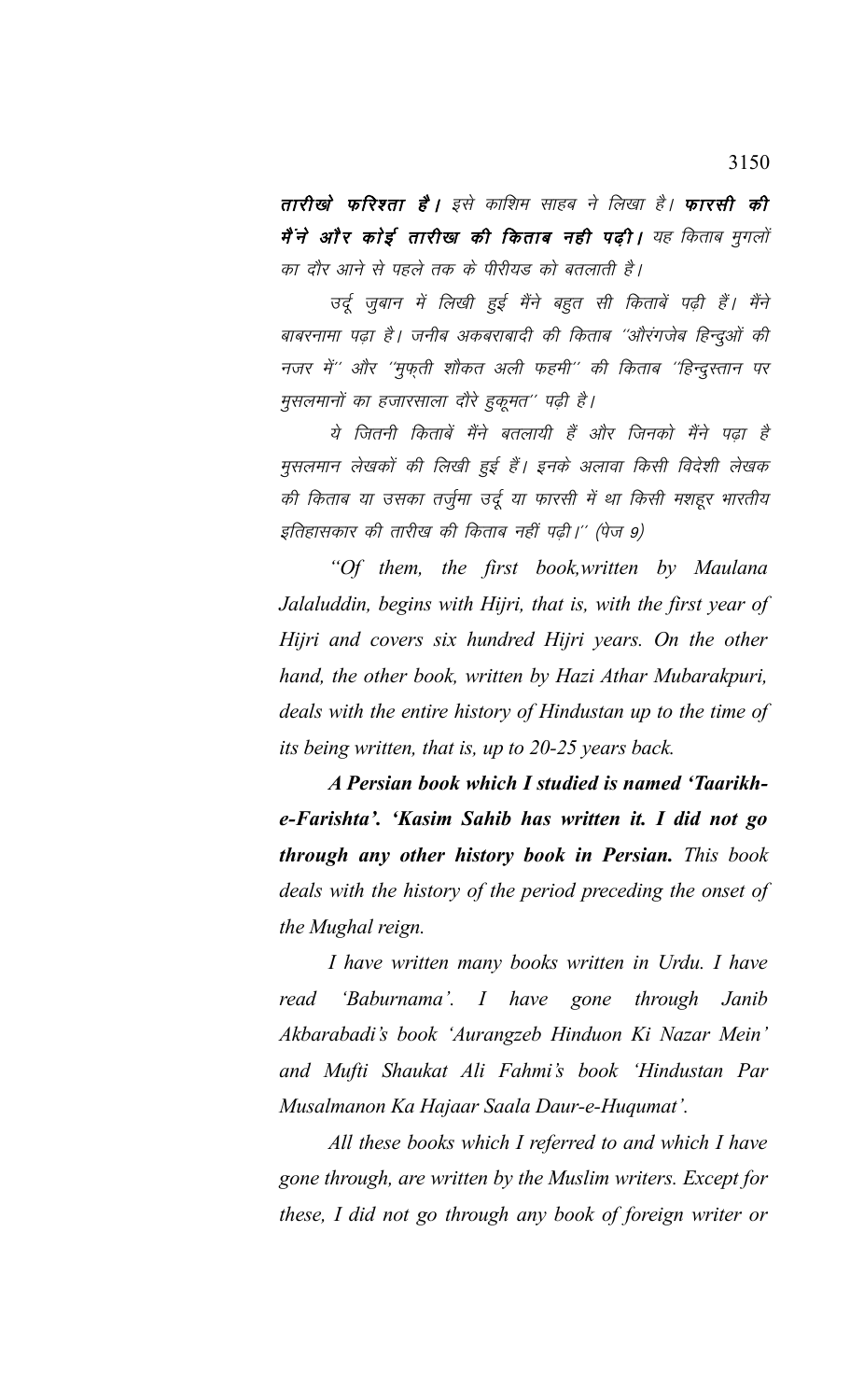through its translation in Urdu or Persian or through any history book of a famous Indian historian." $(E.T.C)$ 

''मैंने सन् 76 में सदर मुदर्रिस की जगह संभाली थीं बनारस की मैंने 1962 में छोड दिया था। बनारस से मुझे सनद मिली थी। . . . . .सबसे पहली नियुक्ति इस मदरसा में मेरी दर्जे आलिया के लिए हुई थी। मैं भाषा और तारीख भी पढ़ाता हूँ।'' (पेज 10)

"I took over as the Head Master in  $1976$ .... I had left Benares in 1962. I had got certificate from Benares.......First of all I was appointed to teach class I in this school. I teach language as also history."  $(E.T.C)$ 

3277. He has disclosed his knowledge about Holy Quran and other Islamic literature as follows:

> ''इस्लाम अरबी जबान का लफ्ज़ है जिसकी इस्तलाह में मसदर कहते हैं जिसका तर्जुमा फरमाबरदारी में गर्दन रख देना लिखा हुआ है। ईश्वर एक है, वह सर्वशक्तिमान है, कुरान शरीफ उसकी देन है, सारी कायनात उसने बनाई है, हजरत मोहम्मद साहब उसके पैगम्बर हैं, आदमी को नेकी के रास्ते पर चलना चाहिए।, यह चीजें इस्लाम में सिखाई जाती हैं। . . .जो इस्लाम में यकीन रखता है और इसका अनुयायी है, वह मुसलमान माना जायेगा। . . . . कु्रान शरीफ उस किताबें पाक का नाम है, जो खूदा की तरफ से पैगम्बर साहब को मिली। कुरान शरीफ पैगम्बर साहब को 23 साल के वक्फे में मुख्तलिफ मौकों पर मिली | इसमें कुल 113 सूरते हैं | इसमें 6666 आयतें हैं | मैं उन आयातों की तादाद नहीं बता पाऊँगा, जिनमें कानूनी मसलों को हल करने की हिदायत दी गई है। (अजखुद कहा कि ऐसी आयातें जिनमें एहकाम का बयान है, उन आयातों की एक तफसीर मुल्ला अहमद जीवन ने लिखी है, जिसका नाम् तफशीराते अहमदिया है, यह साहब औरंगजेब के उस्ताद थे, लेकिन उसमें कितनी आयतें लिखी गई, उनकी तादाद मैं नहीं बता पाऊँगा।) कुरान शरीफ में इस चीज का हुक्म बार–बार है कि इन्सान को क्या करना चाहिए। बहुत से ऐसे भी एहकाम हैं, जिनके करने की मनाही है। यानी जिनमें कुछ काम न करने की हिदायत हैं। जो भी बाबा–आदम दुनिया के बनने पर सबसे पहली बार उतरे, वह इस्लाम लेकर आये, लेकिन वह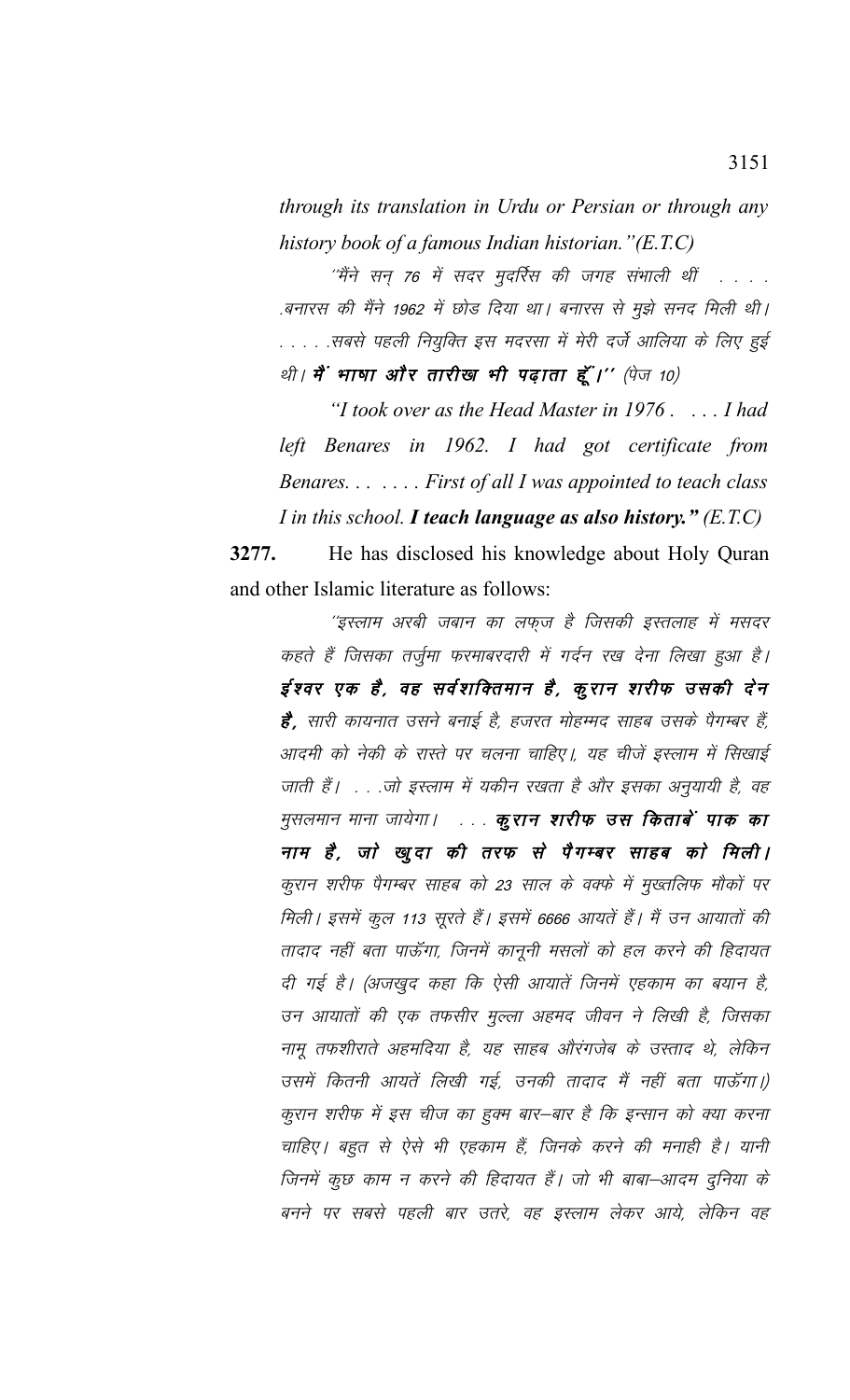दुनिया के कौन से कोने पर उतरे, इस चीज के बारे में आज तक तय नहीं हो पाया।

जिरत मोहम्मद साहब अरब देश में पैदा हुए थे। इस्लाम की तबलीग यानी प्रचार मोहम्मद साहब ने की है। इनसे पहले भी मुसलमान होते थे, क्योंकि दुनिया का पहला आदमी ही इस्लाम लेकर आया था।

मोहम्मद साहब ने मक्का से मदीना हिजरत की थी। मक्का में उनकी लड़ाई बुतपरस्तों से थी और उन लोगों से थी, जो एक से ज्यादा खुदा मानते थे। उस वक्त अरब देश के बहुत से हिस्सों में मूर्ति पूजा चल रही थी। . . . . . उन्होंने जंग और लडाई जरूर की, कुछ इलाके भी जीते, लेकिन मकसद इलाके या मुल्क जीतने का नहीं था, बल्कि एक खुदा का कलमा पढ़ाने के लिए था। यह ठीक है कि उनका हुक्म था कि जो तुमसे जंग करता है, अल्लाह के नाम पर तुम उसके साथ जंग करो, लेकिन **जो** तूमसे जंग नहीं करता, उसके मुल्क पर जमीन पर, इबादतगाह पर या जिस्म पर जबरदस्ती कब्जा मत करो।" *(पेज 12–13)* 

"Islam is an Arabic word, which is called 'Masdar' in Istlaah which is rendered in 'Farmabardaari' as 'laying the neck'. God is one; he is omnipotent; the holy Quran is his gift; he has created the whole universe; Hazrat Muhammad Sahib was his Prophet; a man should follow the path of goodness. All these things are taught in Islam........ One who believes in Islam and one who is its follower, will be considered to be the Muslim. . . . . . .

The holy Quran is the name of that holy book which came to Prophet Muhammad from Khuda (God). The holy Quran came to Prophet Muhammad on several occasions over the period of 23 years. It has 113 'suras' in all. There are 6666 'Ayats'. I am not in position to tell the number of 'Ayats' counseling on solution in legal matters. (Stated on his own - Mulla Ahmad Jivan has written 'Tafsir' (an explanation) on 'Ayats' containing rulings. It is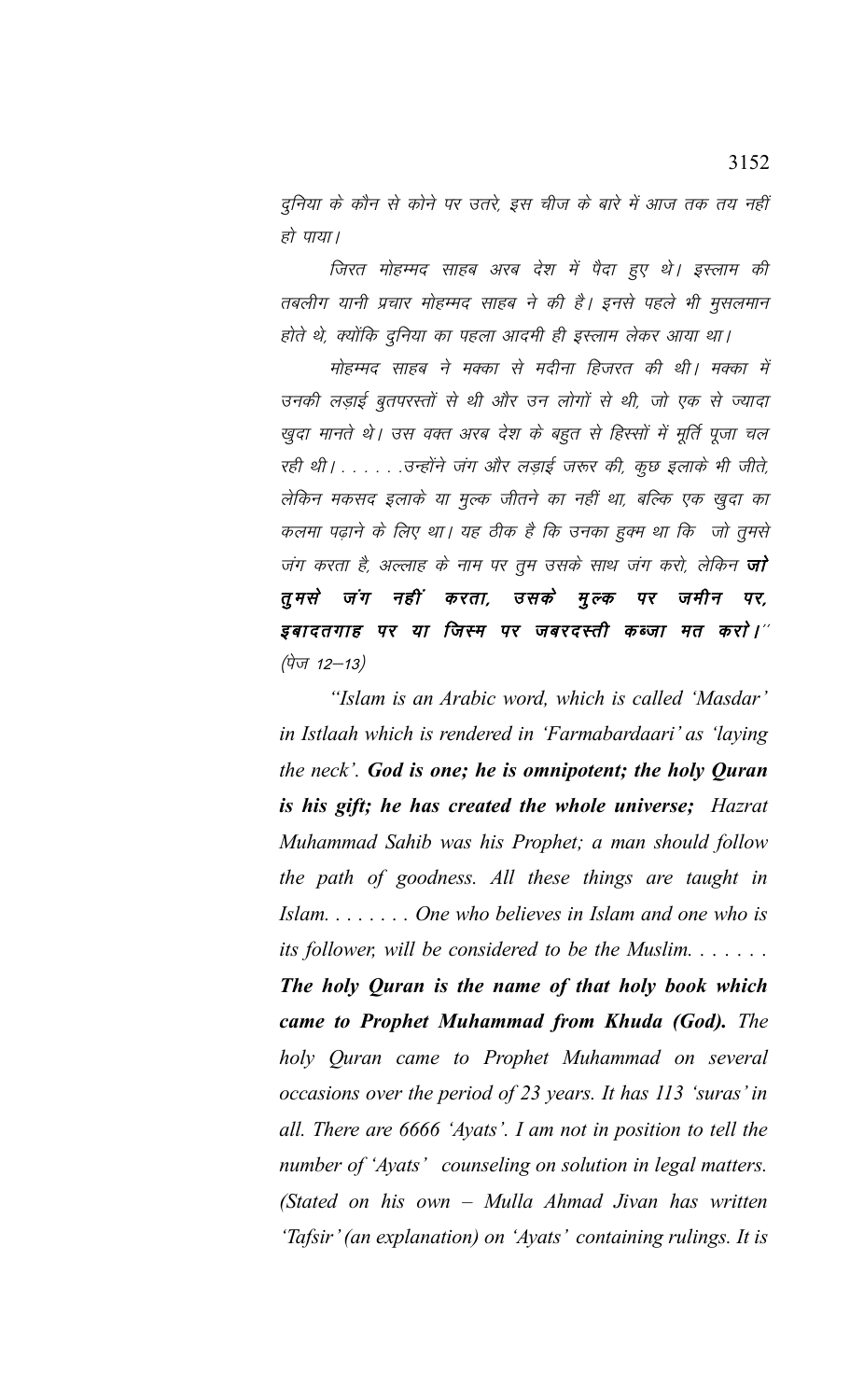called 'Tafsirat-e-Ahmadiya'. This fellow was a teacher of Aurangzeb, but I am not in a position to tell how many 'Ayats' are written in it.) The holy Quran repeatedly ordains for what a man should do. There are many rulings forbidding certain things to be done, that is to say, they advise for certain things not to be done. The Adam who for the first time descended after the creation of the world, took Islam with him, but it is not still settled in which corner of the world he descended.

"Prophet Muhammad Sahib was born in Arab. Muhammad Sahib propagated Islam. Even before him there used to be Muslims, because the very first man of the world had come along with Islam.

Muhammad Sahib migrated from Mecca to Medina. In Mecca, he was pitted against idol worshipers and against those who believed in more than one God. The worship of idol was prevalent in several parts of Arab at that time.  $\dots \dots$  He was certainly engaged in war and battle; he conquered some hamlets as well, but his purpose was not to conquer regions or provinces. Rather, it was meant to pronounce the 'Kalma' of one God. It is true that his command was - 'Fight, in the name of God, against a person who fights with you, but in case of one who does not fight with you, do not forcibly capture his country, land, worship place and person.  $" (E.T.C)$ 

''शिया और सुन्नी जमातें हजरत साहब के बहुत बाद बनी हैं। हजरत साहब के बाद पहले खलीफा हजरते अबूबकर सिद्दीकी हुए। उनके बाद हजरते उमर फारूक, तीसरे हजरते उसमान गनी। हजरत साहब ने अपनी हयात में किसी को खलीफा नामजद नहीं किया था। . . .. . . . हजरते अबूबकर रिश्ते में मोहम्मद साहब के ससूर लगते थे। . . . . .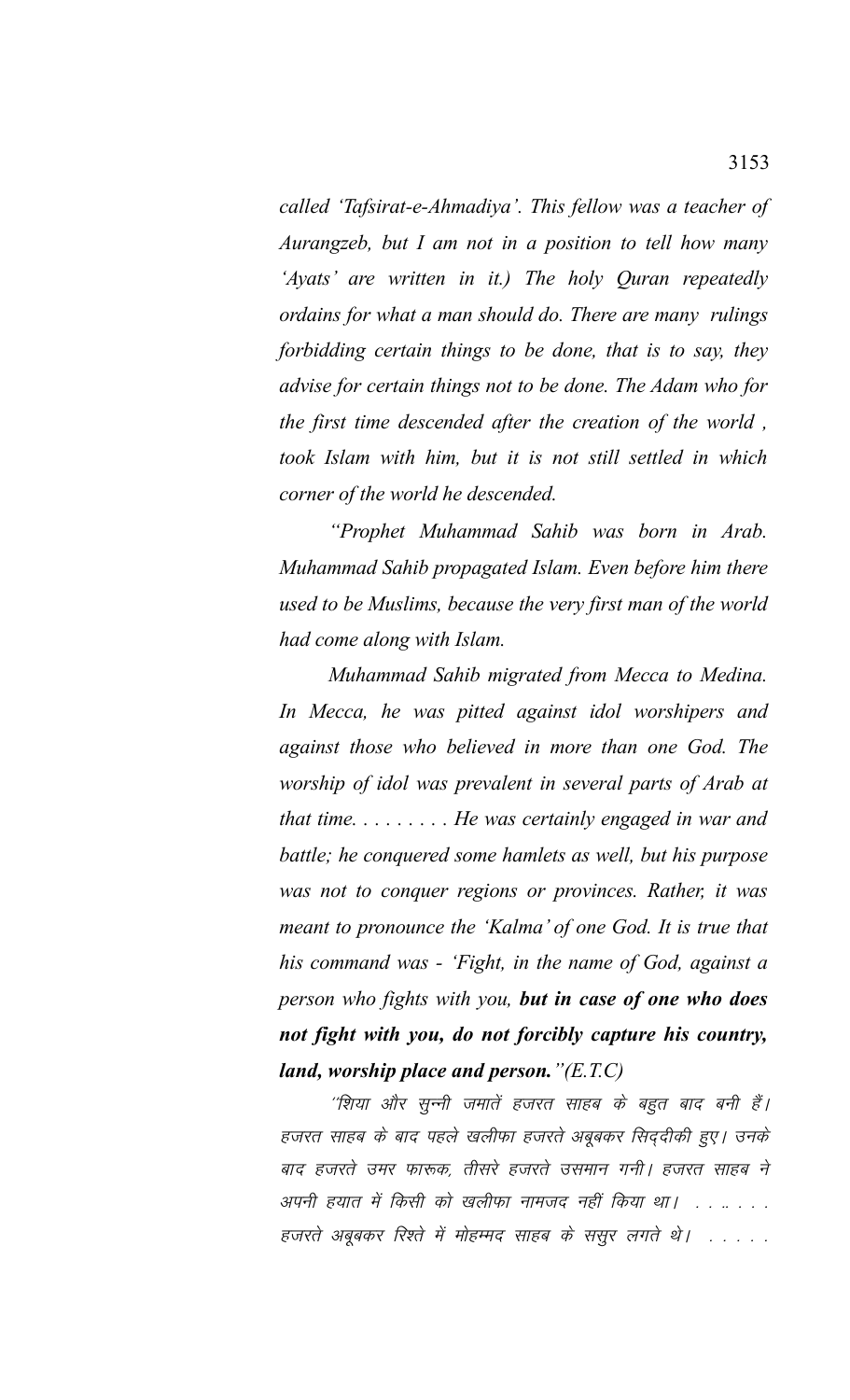खलीफा का पद मुसलमानों में हजरत साहब की जानशीनी को जाकिर करता है, इसलिए यह दीनी और दुनियाई दोनों तरीके से उनका जॉनशन माना जाता है।'' (पेज 15–16)

*"There came to be Shia and Sunni communities much after Prophet Muhammad. Khalifa Hazrat-e-Abubakar Siddiqui preceded Prophet Muhammad. After him came Hazrat-e-Umar Farooq and the third Hazrat Usman Gani. Hazrat Sahib had not nominated any one as Caliph in his Hayat. . . . . . . . . . Hazrat Abu Bakr was father-in-law of Muhammad Sahib by relation. . . . . . . . . . The office of Caliph depicts the succession of Hazrat Sahib. Hence, Caliph is taken to be his successor both worldly and religiously." (E.T.C)*

^'यह दुरूस्त है कि हजरत अबूबकर साहब हजरत मोहम्मद की बेगम आइशा के वालिद थे। . . . . . .हजरते उसमान, मोहम्मद साहब के दामाद थें हजरत मोहम्मद साहब की दो साहबजादियों की शादी एकेबाद दीगरे यानी पहली का इन्तमाल हाने के बाद दूसरी की, हजरत उसमान साहब से हुई थी।" (पेज 16-17)

*"It is true that Hazrat Abu Bakr was father of Ayesha, wife of Prophet Muhammad. . . . . . . . . . Hazrat Usman was the son-in-law of Muhammad Sahib. The two daughters of Hazrat Muhammad Sahib were married to Hazrat Usman one after the other, that is, the second one was married after the death of the first one." (E.T.C)*

''अबूबकर साहब तकरीबन तेरहवीं हिजरी के आसपास खलीफा बने। हजरते उसमान साहब का इन्तकाल चन्द बदमाशों के हाथ शहादत से हुआ था। . . . . .उनके बाद हजरत अली के खलीफा बनने में भी कुछ मतभेद हुए थे।" (पेज 17)

*"Abu Bakr Sahib became Caliph in or around the 13th Hijri year. Hazrat Usman embraced martyrdom at the*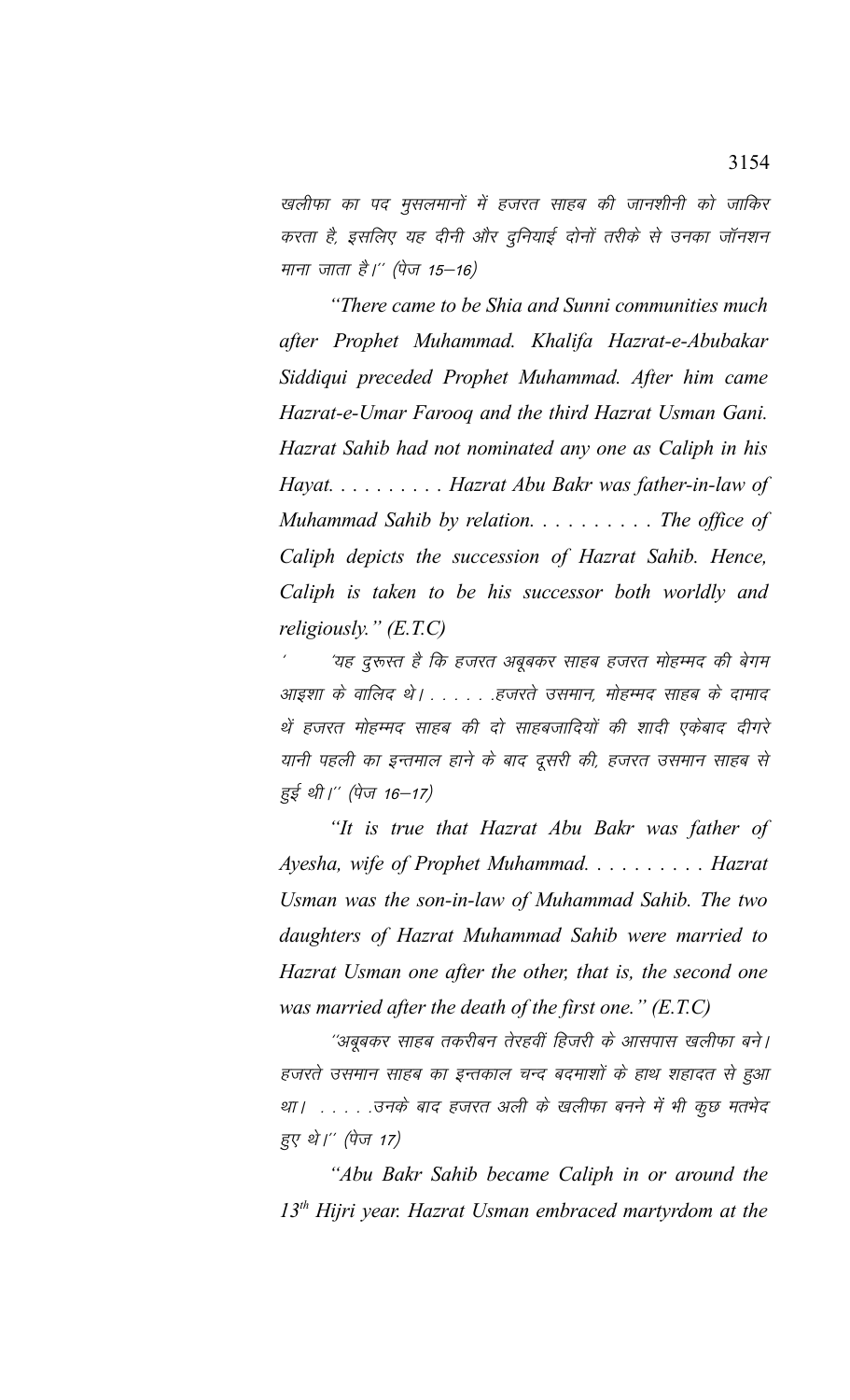*hands of certain hooligans. . . . . . . . After that some differences also cropped up over Hazrat Ali's becoming Caliph."(E.T.C)*

''यह जंग 32 या 33 हिजरी साल के आसपास हुई हैं हजरत अली साहब का इन्तकाल भी चन्द बदमाशें द्वारा शहीद करने पर हुआ था। यह शहादत कूफा शहर की मस्जिद में हुई थी। उस वक्त हिजरी का 42 या 43 वां साल रहा होगा।'' (पेज 18)

*"This battle took place in or around 32nd or 33rd Hijri year. Hazrat Ali Sahib had also to martyr himself at the hands of hooligans. This martyrdom took place at the mosque of Kufa city. At that time it would have been the 42nd or 43rd Hijri year."(E.T.C)*

''कूल्फायेराशदीन चार हैं। इस शब्द का मतलब है–सब्बा खलीफा। हजरत अली साहब इन चार खलीफाओं में शामिल हैं, जो सच्चे माने जाते हैं।

बद्र एक मुकाम का नाम था। जंगे बद्र काफी मशहूर है। यह गालबन छः या सात हिजरी साल में हुई थी। यह लड़ाई पैगम्बर साहब के अनुयायियों और कबीला कुरैश के बीच में लड़ी गई थी।'' (पेज 18)

*"Khulafa-e-Rashideen are four in number. This word means Sabba Khalifa. Hazrat Ali Sahib is among these four Caliphs, who are considered to be truthful.*

*'Badra' is the name of a place. The battle of Badra is quite famous. It had taken place perhaps in 6th or 7th Hijri year. This battle was fought between the followers of Prophet and the Quraysh tribe." (E.T.C)*

''सभी शिया, यह नहीं मानते कि हजरत अली पैगम्बर साहब के सबसे पहले, सबसे चहेते और सबसे ज्यादा योग्य खलीफा थे। . . . . . अली साहब के बाद 6 महीने तक इमामें हसन को खलीफा माना गया था।'' (पेज 19)

*"All the Shias do not believe that Hazrat Ali was the foremost, most favourite and worthiest Caliph of Prophet*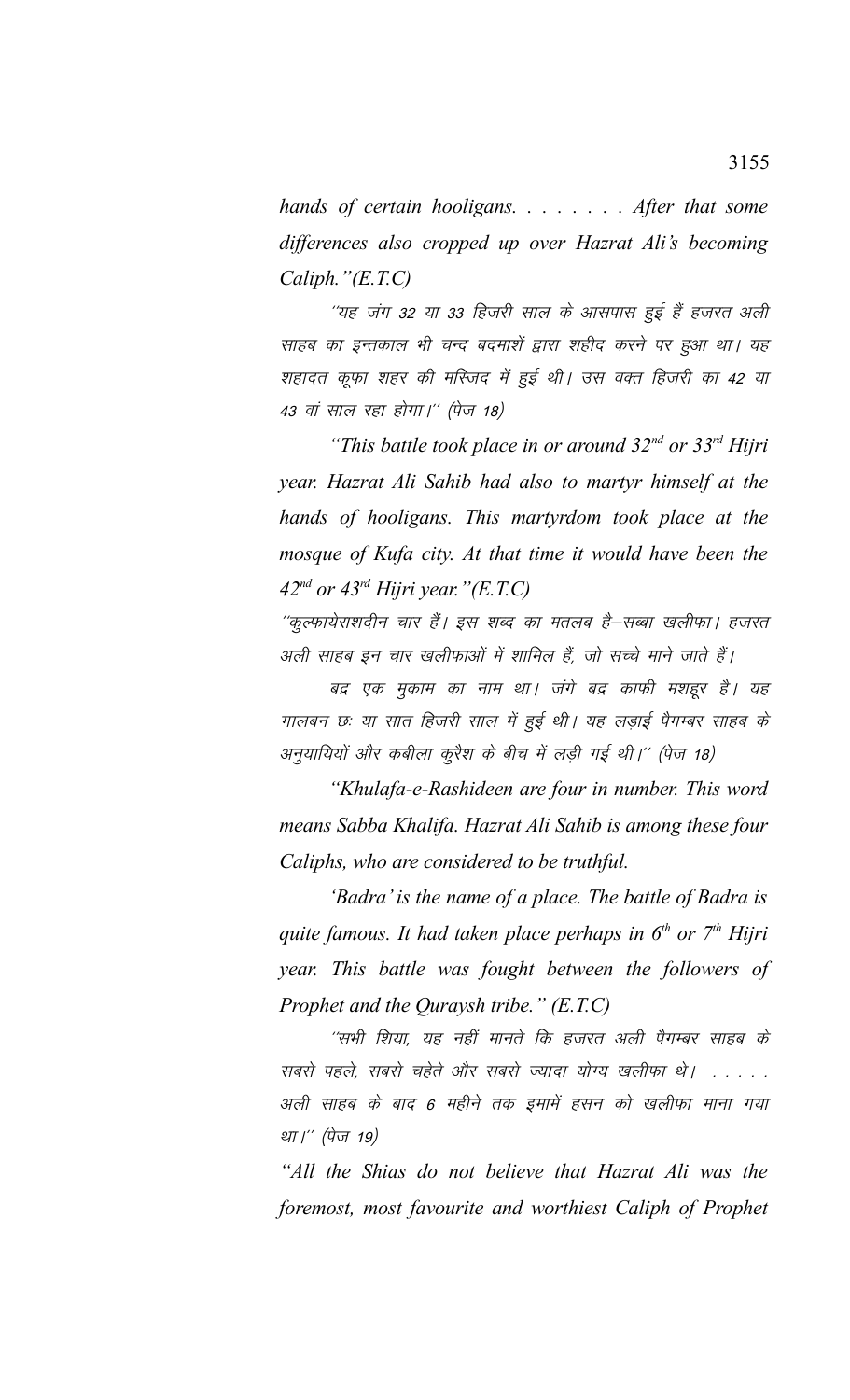*Muhammad. . . . Imam-e-Hasan was regarded as Caliph up to six months after Ali Sahib." (E.T.C)*

´हजरते माबिया के बाद उनकी जगह तख्त पर यजीद बैठा था। रवायत बयान की जाती है कि हसन साहब के पानी में किसी ने जहर मिला दिया, जिसे पीने के बाद आहिस्ता–आहिस्ता उनका इन्तकाल हो गया। इमामे हसन के छोटे भाई इमामे हुसैन खिलाफत के दावेदार बने थे। वह मदीना से मक्का गये और मक्का से कूफा की तरफ गये और यजीद से जंग की।

कर्बला की लड़ाई में 72–73 लोग शहीद हुए थे। . छोटे साहबजादे हजरत अली असगर जरूर शहीद हुए थे उनकी बेगम और बहन को कैद कर लिया गया था। . .मोहर्रम पहले भी मनायी जाती थी वह पहले भी मुतबर्रिक थी। यह हादसा दसवीं मोईरम के रोज हुआ था इसलिए उसके बाद इसे और भी पुरजोश तरीके से मनाया जाने लगा। . . .मेरा कहना है कि शिया और सुन्नी दोनों हजरात मोईरम को मनाते हैं।'' (पेज 20)

*"After Hazrat-e-Mabiya, Yazid sat on the throne in his place. It is said that somebody had poisoned the water offered to Hasan Sahib drinking which he passed away by and by. Imam-e-Hussain, younger brother of Imam-e-Hasan, had been a claimant to the office of Caliph. He had gone from Medina to Mecca and from Mecca to Kufa and was locked in battle with Yazid.*

*72-73 people had martyred in the battle of Karbala. . The younger son, Hazrat Ali Asgar, had certainly martyred and his wife and sister had been imprisoned. . . Muharram used to be celebrated even earlier and it was in existence earlier as well. This incident had taken place on the 10th day of Muharram. So, after that it came to be celebrated with much more fervour . . . . I have to say that both Shia and Sunni communities celebrate Muharram." (E.T.C)*

''पैगम्बर साहब के कौल फेल और जो कुछ भी उनके सामने किया और उन्होंने मना नहीं फरमाया उसके मजमुएं का नाम ह़दीस है। ऐसे ही साहबा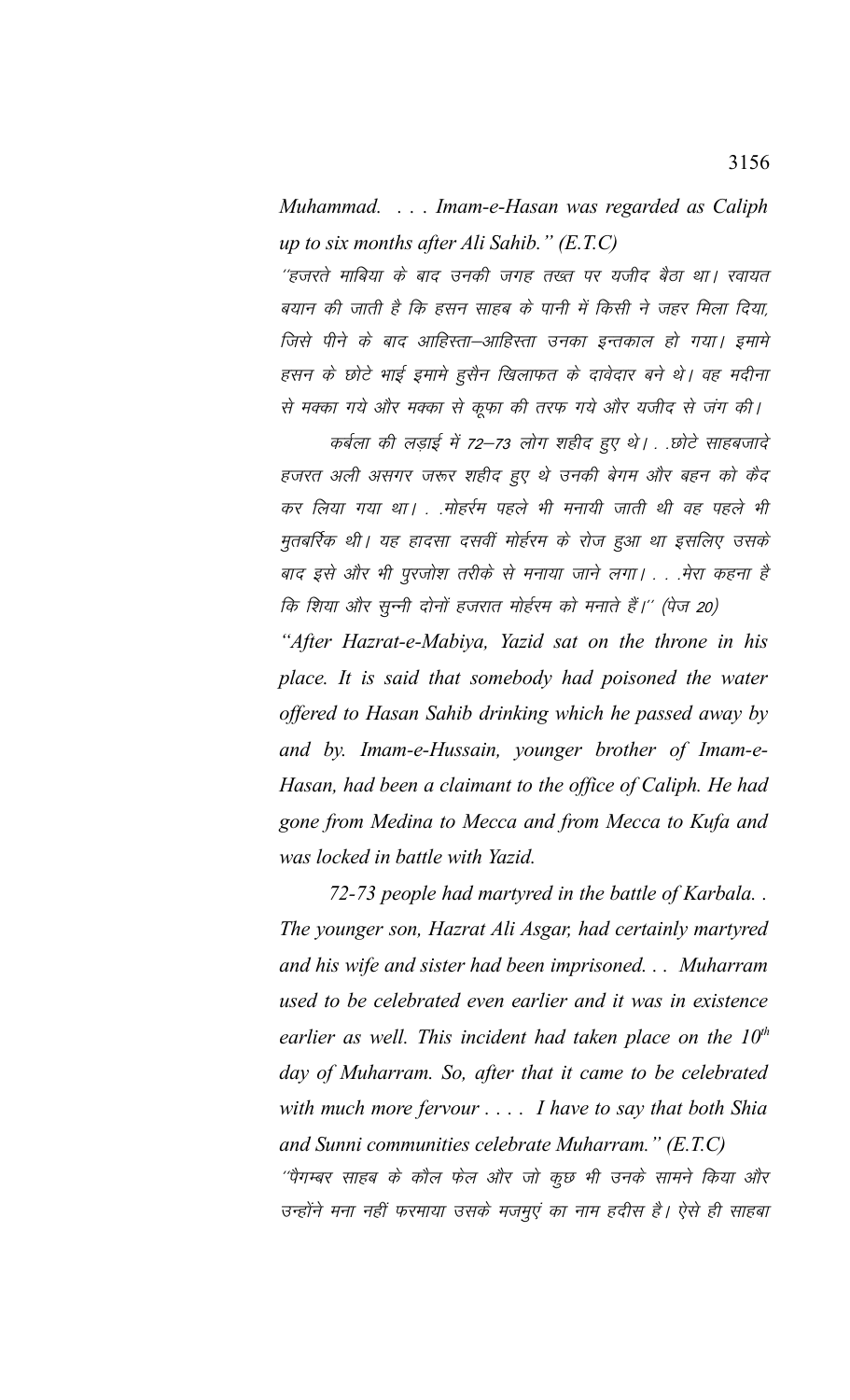के औला और फैल और तकरीर के मजमुआं का नाम ह़दीस है और कुछ लोगों ने ताबीरी के ओल और फेल और तकरीर को भीर हदीस कहा है।

हदीस इस तौर पर हजरत पैगम्बर साहब की हयात में लिखी नहीं गयी थी। यह बाद में तहरीर हुयी हैं सुन्नत के मायने हैं तरीका। पैगम्बर साहब के छोड़े हुए जितने भी तरीके हैं वह सब सुन्नत हैं। हजरत साहब के किए हुए अमाल को फैली सुन्नत कहते हैं। जो उन्होंने फरमाया उसे कौली सुन्नत कहते हैं।'' (पेज 22)

*"The actions of Prophet Muhammad as also the actions not forbidden by him when done in his presence, are called 'Hadis. The name of Hadis is given to such words, actions and sayings, and some persons have called the words, actions and sayings of 'Tabiri' Hadis.* 

*'Hadis' was not, in this way, written in the life time of Prophet Muhammad. It came to be written afterwards. Sunnat means method. All the methods introduced by Prophet Muhammad are Sunnat. The actions done by Prophet are called 'Faili Sunnat' and whatever he decreed is called 'Kauli Sunnat'. (ETC)*

''जो दूसरे लोगों ने हजरत साहब के सामने किया और उन्होंने उसे नामंजूर नहीं किया उसे तकरीरी सुन्नत कहते हैं। अगर कोई ऐसा सवाल हो जिसका जवाब कुरान शरीफ और ह़दीस में हमें न मिले तो उसकी तलाश इजमाए–उम्मत और कृयाते मुजतहिद में की जाएगी। **इज़मा उसे कहते** हैं जो पैगम्बर साहब के जमाने के बाद दीने—इस्लाम के बड़े जानकार लोग, जिस बात पर सहमत हों गए हों वह इजमा **है ।** इजमा का फैसला एक जमाने तक महमूद नहीं रहता वह लगातार लागू रहेगा।'' (पेज 23)

*"Whatever others did in front of Prophet Muhammad and which did not attract disapproval from him, is called 'Takriri Sunnat'. If there is any question to which we do not come across any answer in the holy Quran and 'Hadis', we*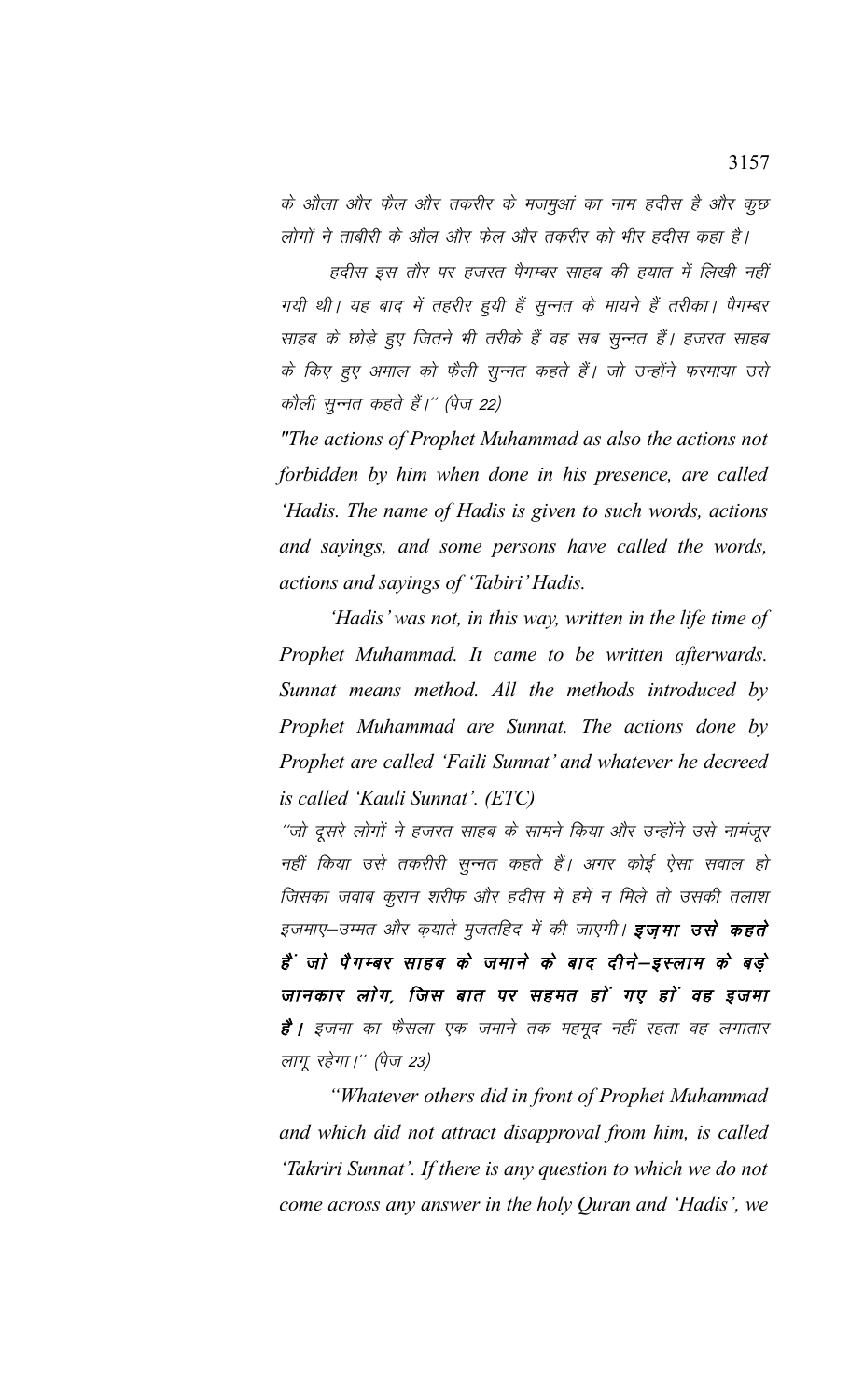*will look for the answer in 'Izma-e-Ummat' and 'Kayat-e-Muzat-Hid'. The point on which distinguished scholars of Islam agree after the time of Prophet Muhammad is called 'Izma'. 'Izma' does not hold good just for a particular time; rather, it will continue to be consistently in force." (E.T.C)*

"इस्लामिक तौर और तरीकों की बुनियाद इन्हीं चार आधारों पर यानी कुरान शरीफ, हदीस, इज़मा और क़यास पर आधारित है। यही शरीयत कहलाता है। शरीयत अरबिक भाषा का शब्द है और इस्लामिक कानून के मजमूंए का नाम है। यह ठीक है कि शरीयत के मायने हैं वह रास्ता जिस पर चलना चाहिए। फिकह शरीयत की एक शाख है। फिकह भी एक अरबि शब्द है। फिकह का तरजुमा समझ है।'' (पेज 23)

*"Islamic ways and manners hinge on these very four bases, that is, the holy Quran, 'Hadis', 'Izma' and 'Kayas'. Only this is called Shariyat. Shariyat is a word of Arabic language and it is the name of Islamic law. It is true that Shariyat means a path which should be followed. 'Fiqh' is a branch. 'Fiqh' means 'understanding'. "(E.T.C)*

´´मजहब का ताल्लुक खुदा की इबादत से भी है। मजहब को पेश करने वाली एक शखंसियत होती है जिसे पैगम्बर कहा जाता है और जब कभी उस मजहब का जिक होगा तो पैगम्बर का नाम सामने जरूर आयेगा। यह ठीक है कि अलग अलग वक्त पर दुनिया के अलग अलग हिस्सों में ऐसे बड़े बड़े लोग पैदा हुए जिन्होंने विगडे हुए समाज की दशा को सुधारने के लिए सही रास्ता दिखलाया। यह जो बड़े बड़े लोग पैदा हुए इन्होंने अपने जन्म स्थान के आसपास के माहौल को तो देखा होगा लेकिन काम वह किया जिसका उन्हें खुदा की तरफ से फरमान था।

मो0 हजरत साहब की पैदाईश मक्का में हुई थी। उन्होंने अपनी 40 साल की उम्र में मक्का में ही अपने पैगम्बर होने का एलान किया था।''

3158

 $(\overline{q}_{\overline{y}}$  41)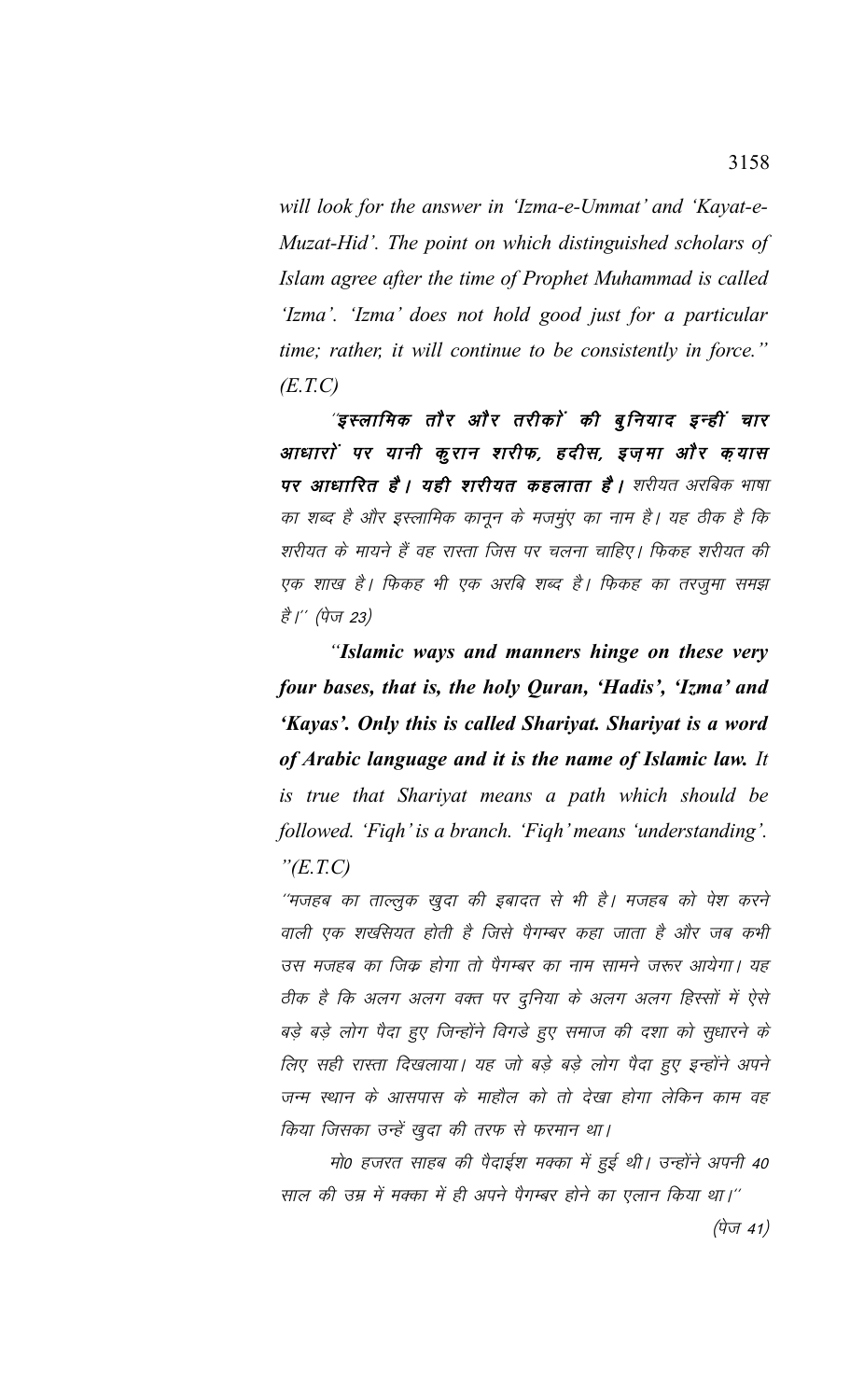"Religion is also concerned with worship of God. There is a figure, which presents/introduces religion, who is called Prophet and whenever religion is referred, the name of Prophet also comes to light. It is true that such renowned persons were born in different parts of world from time to time, who showed the correct way to improve the condition of an out of order society. These renowned persons must have seen the atmosphere surrounding their birthplace, but they did what was the command of God.

Prophet Mohammad was born in Mecca. He declared himself to be Prophet in Mecca itself at the age of 40 years."  $(E.T.C)$ 

''यह ठीक है कि उन्होंने यह भी एलान किया था कि जो एक खुदा पर यकीन लायेगा और एक किताब यानी कुरान शरीफ पर यकीन लायेगा वह सच्चा मुसलमान कहलायेगा यह ठीक है कि उनके पहले इस तरह से कलमा पढ़कर बनने वाला कोई मुसलमान नहीं था। खुदा शब्द अरबी का नहीं है अल्लाह शब्द अरबी का है लेकिन यह कहना गलत होगा कि पैगम्बर साहब के नबी होने के ऐलान से पहले अल्लाह के शब्द का प्रयोग न होता हो। जिस वक्त हजूर का जन्म मक्का में हुआ उस वक्त वहां बहुत कम लोग पढ़े लिखे थे। छोटे छोटे कबीलों में लोग बढ़ें हुए थे। उनकी आपस में लड़ाईयां होती थी। वह लोग बूतों की भी इबादत करते थे और अल्लाह का भी नाम लेते थे। . . .हजूर साहब को कुरान शरीफ का इलहाम एक नहीं बल्कि कई स्थानों पर हुआ। . . कुरान शरीफ को एक किताब की तरतीब दूसरे कातिबों ने दी है। कुरान शरीफ को हजूर साहब ने अपनी कलमी नहीं लिखा। . . .लेकिन किसी दूसरे के मजहब में जबरदस्ती मदाखलत करने की इजाजत उन्होंने मुसलमानों को नहीं दी।'' (पेज 42)

"It is true that he had also declared that one who shall believe in one God and one book *i.e.* the holy Quran, shall be called a true Muslim. It is true that prior to him none could become Muslim in this manner by reading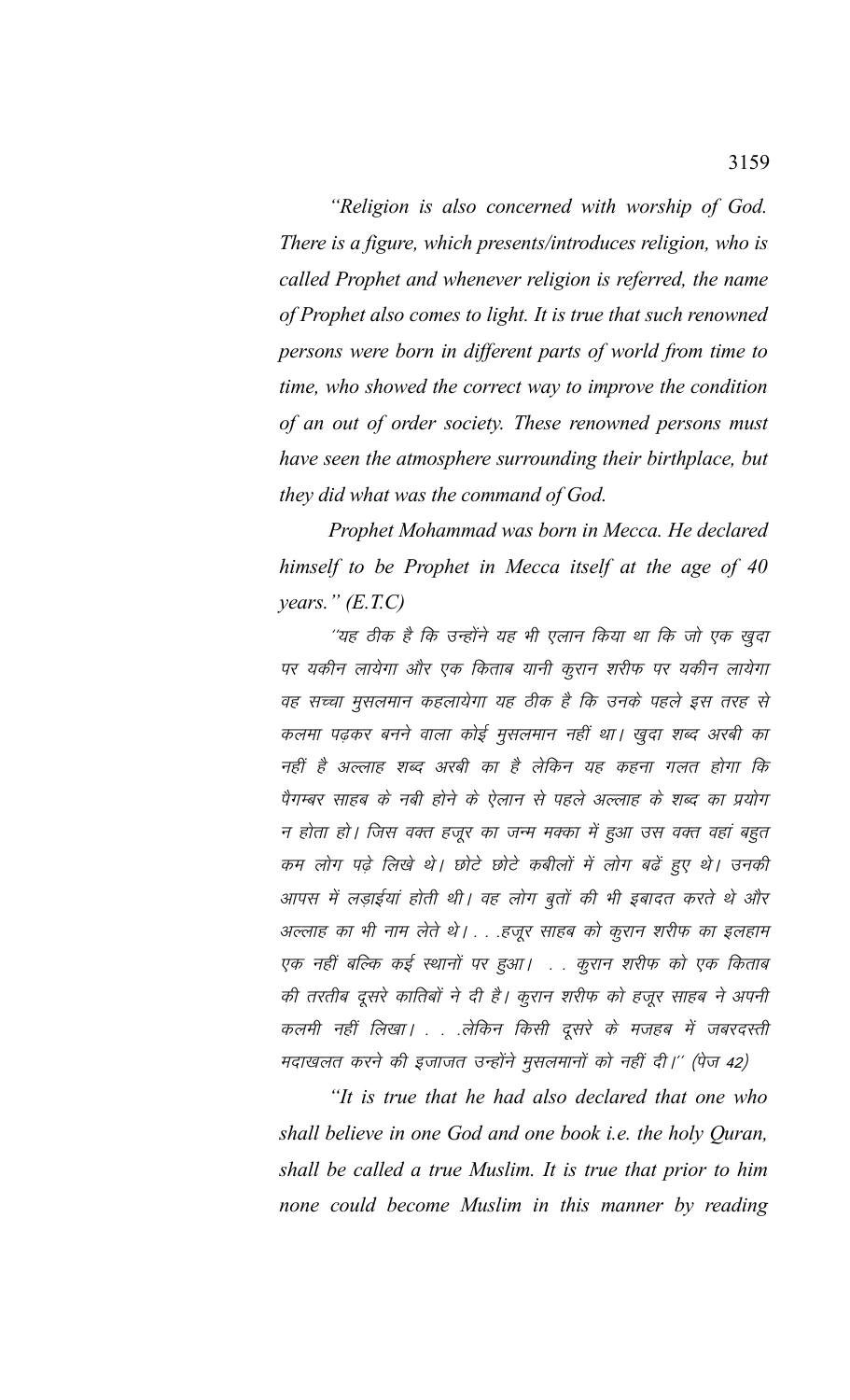*'Kalma'. The word 'Khuda' is not a Arabic word. The word 'Allah' is an Arabic word but it would be wrong to say that the word 'Allah' was not used prior to Mohammed Saheb being declared the prophet. At time of birth of Prophet Mohammad in Mecca, very few literate people existed over there. People lived in small tribes. They had mutual clashes. They also used to worship idols and take the name of 'Allah'. . . . . . The holy Quran was revealed to Prophet Mohammad at not just one but many places. . . . . The holy Quran was given the shape of a book by other 'Qatibs' (scribe). The holy Quran was not penned down by Prophet Mohammad himself. . . . . However, he did not permit the Muslims to forcefully oppose any other religion." (E.T.C)*

''फ़तेह मक्का से मेरा मतलब है कि हिजरी के आठवें साल में जब हजूर वापस मक्का आये तो बुतपरस्तों ने और उन लोगों ने जो उनकी मुखालफत किया करते थे अपने हथियार हजूर के कदमों में रख दिये, खाने–काबा से बुत उठवा लिये, उसे साफ सुथरा कर दिया और हजूर के अनुयायी बन गये। नमाज पढ़नी शुरू कर दी। इस काम में कोई तलवार नहीं चली और खानेकाबा में नमाज शुरू हो गयी। . . . . **कुरान शरीफ** में बुतपरस्ती के खिलाफ आयतें तो हैं हीं।'' (पेज 43)

*"By 'Fateh Mecca' I mean that when Prophet Mohammad returned to Mecca in the 8th year of Hizri era, the idolaters and his opposers, surrendered their weapons in his feet, removed idols from 'Khan-e-kaba', cleaned it and became followers of Prophet Mohammad. (They) started offering namaz. No force was used in this and namaz started in 'Khan-e-kaba'. . . . . . . . The holy Quran does contain 'Ayats' (a sentence of Quran) against idolatry." (E.T.C)*

''यह लडाईयॉ तकरीबन 8 हिजरी तक चली और उस वक्त तक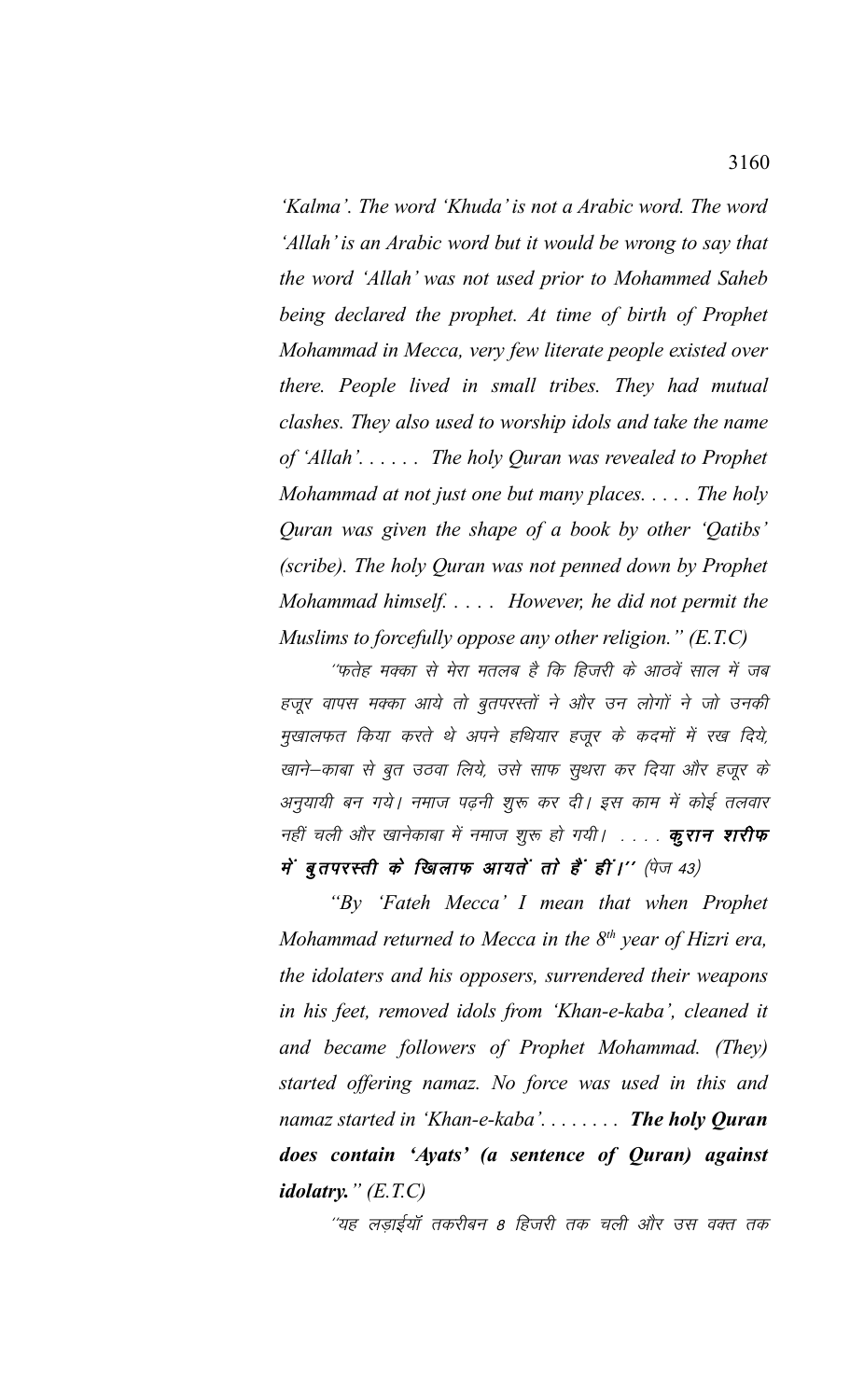तकरीबन सारा अरब ही मुसलमान बन चुका था।'' (पेज 45)

"These battles continued approximately till 8 Hizri era and by that time, almost the entire Arab had become Muslim."  $(E.T.C)$ 

''कुरान शरीफ 23 साल में मुखतलिफ मौकों पर उतरता रहा उसे उसी तरह से तरतीब दिया जाना जारी रहा यानी कातिबों द्वारा लिखा जाना जारी रहा और इस बीच में हजूर की लड़ाइयॉ भी जारी रही थीं। तकरीबन सारा अरब देश ही इस्लामिक बन गया था किसी दूसरे मजहब को मानने वाला अरब देश में काबिले जिक तादाद में बाकी नहीं रहा था।''(पेज 46)

"The holy Quran was revealed on different occasions" over a period of 23 years. It was written in the same manner and in the same period, the battles of Prophet Mohammad also continued. Almost the entire Arab country had turned Islamic and the population of followers of other religions, became negligible in Arab."  $(E.T.C)$ 

''किताब ''तफसीर जलालैन'' दो आलमों ने मिलकर लिखी है। उनके नाम है मौलाना जलाउद्दीन सूयती और दूसरे हैं ''मौलाना जलालुददीन महल्ली''। सूयती और महल्ली जगहों के नाम हैं जो समरकंद के आसपास थे। ये दोनों साहबान उन्हीं जगहों के रहने वाले थे। यह किताब अरबी जबान में लिखी गयी है।'' (पेज 51)

"The book 'Tafsir Jalalen' has been written together by two Alams. Their names are Maulana Jalaluddin Suyati and Maulana Jalaluddin Mahalli. 'Suyati' and 'Mahalli' are names of places around Samarkand. Both these gentlemen belonged to said places. This book has been written in Arabic."  $(E.T.C)$ 

''दूसरी किताब का नाम ''मदारेकुत्तनजील यह किताब भी अरबी जबान में है इसके लेखक का नाम मुझे इस वक्त याद नहीं आ रहा।

किताब तफसीर बजाबी भी अरबिक में लिखी हुई है। . . . . .तफसीराते अहमदिया'' भी अरबी जबान में है। इसे मुल्ला अहमद जीवन ने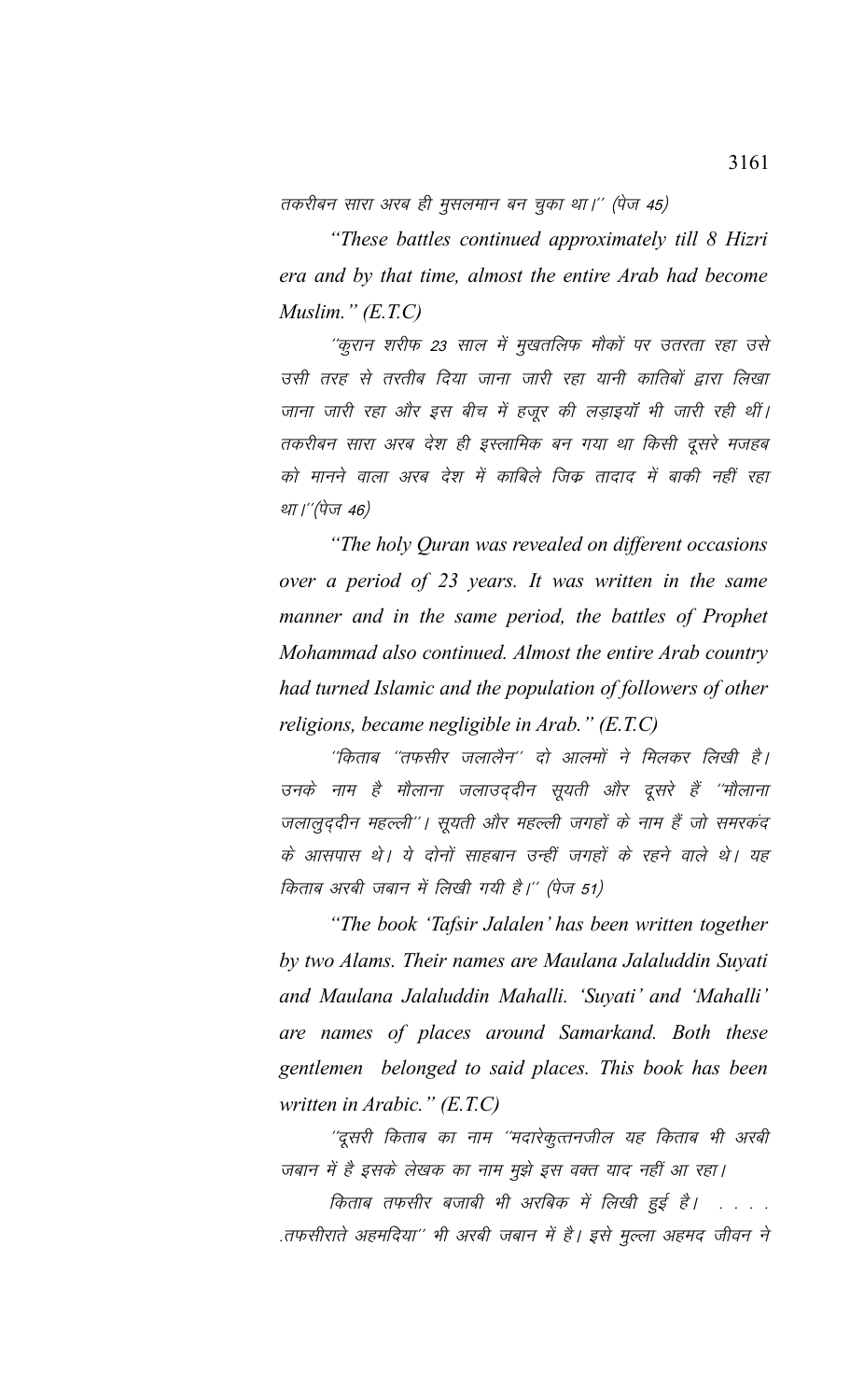लिखा है। . . . . किताब "तफसीरे कबीर" के लिखने वाले इमाम फखरूदीनराजी हैं। यह भी अरबी जबान में है।" (पेज 52)

"The other book titled 'Madarekuttanjil' is also in Arabic. Presently, I am unable to recollect the name of its *author.* 

The book 'Tafsir Bajabi' is also in Arabic... 'Tafsirate Ahmadiya' is also in Arabic. It has been written by Mulla Ahmad Jeevan. . . . The author of 'Tafsire Kabir' is Imam Fakhruddinraji. It is also in Arabic." (E.T.C)

''तफसीरे कस्साक भी अरबी जबान में है।

ये जितनी भी ऊपर बतलायी गयी किताबें हैं इन सबको लिखने वाले इस्लाम के हामी थे।

किताब बुखारीशरीफ के लेखक इमाम मोहम्मद इस्माइल साहब है। ये हिजरी की दूसरी सदी में लिखी गयी है। उस वक्त तक कुरान शरीफ को मुकम्मल तौर पर तरतीब की जा चुकी थी। ये किताब भी अरबी जुबान में है। किताब मुस्लिम शरीफ भी अरबी भाषा में है इसके लेखक का नाम इमामे मुस्लिम है। यह किताब बुखारी शरीफ के कूछ दिनों बाद लिखी गयी थी। तिरमिजी शरीफ किताब भी अरबी भाषा में है इसके लेखक का नाम इमाम अबू ईसा है।'' (पेज 53)

"Tafsire Kassak' is also in Arabic.

The authors of all the books mentioned above, were 'Hami' (Protector/Patron/Supporter) of Islam.

Imam Mohammed Ismail was the author of the book 'Bukharisharif'. It has been written second century of Hizri era. By that time, the holy Quran had been formally prepared. These books are also in Arabic. The book 'Muslim Sharif' is also in Arabic and its author is Imame Muslim. This book was written subsequent to 'Bukhari Sharif'. The book 'Tirmiji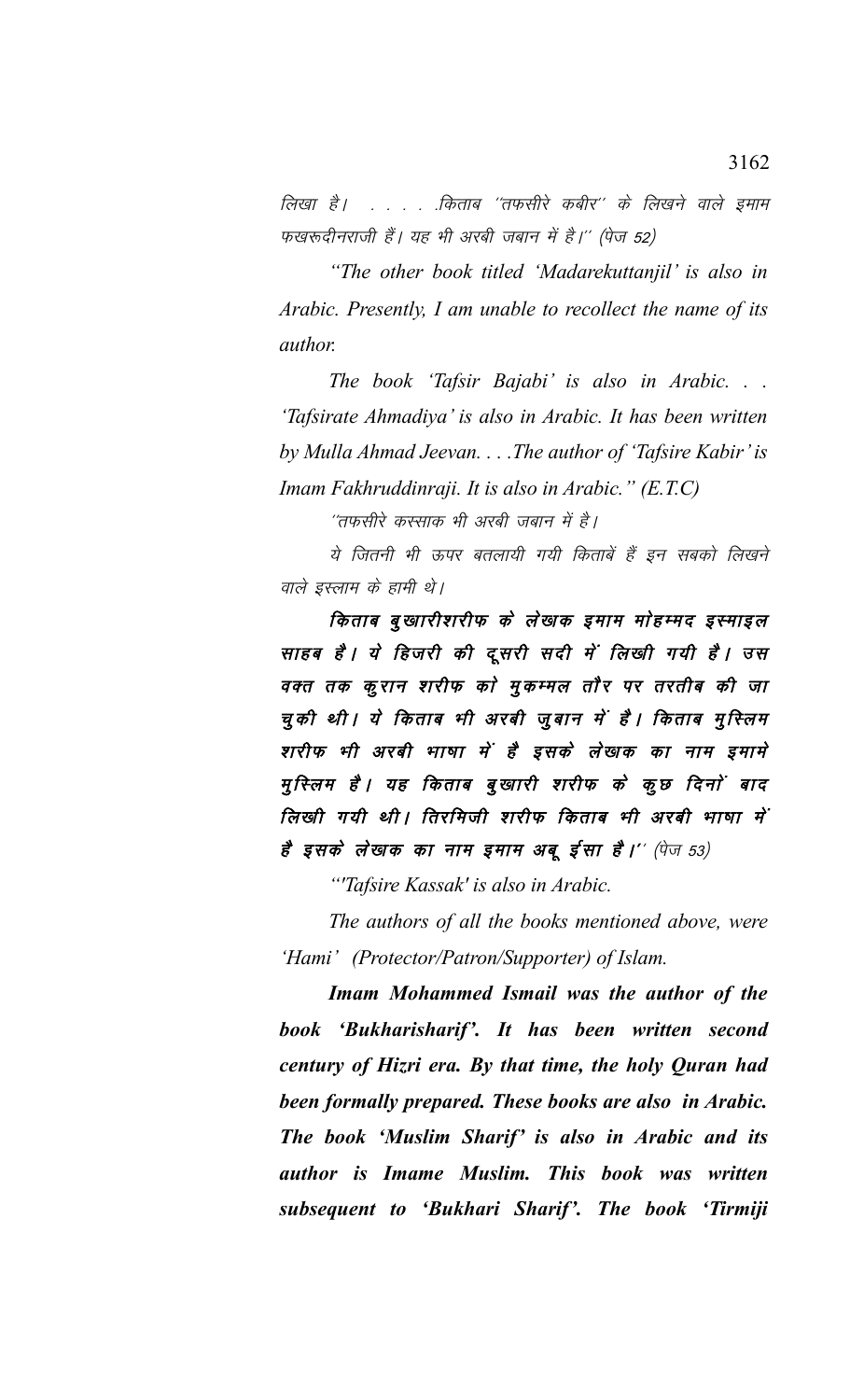## Sharif' is also in Arabic and its author is Imam Abu Isa."  $(E.T.C)$

''किताब अबुदाउद शरीफ भी अरबी भाषा में है इसके लेखक का नाम अबूदाउद है ये ऊपर वाली दोनों किताबों के कुछ बाद लिखी गयी है।

किताब इब्नेमाजा शरीफ भी अरबी में है इस किताब के लेखक के अपने नाम पर है और यह भी उसी जमाने में कुछ आगे पीछे लिखी गयी है।

यह ठीक है कि इन सब किताबों के लेखक इस्लामी देशों के रहने वाले थे।

फिकह की किताब हिदाया अरबी भाषा में लिखी गयी है लेकिन इसके तरजुमे बहुत सी भाषाओं में किये गये हैं। इसके लेखक का नाम बुरहानुददीन अबूल हसन अली है। किताब सरे उकाया भी अरबी जबान में है और इसके लेखक का नाम मुझे याद नहीं आ रहा। किताब मुनियातूल-मुसल्ली अरबी जबान में है इसके लेखक का नाम भी मुझे याद नहीं है। किताब फतावा हिन्दीया अरबी में है जिसे बहुत सारे उलमाओं ने मिलकर तैयार किया है। किताब फतहूलकदीर भी अरबी जबान में है इसके लेखक का नाम मुझे याद नहीं आ रहा। एक किताब है दुर्रे मुख्तार जो कि अरबी में है जिसे एक अल्लामा साहब ने लिखा है उनका नाम मुझे याद नहीं आ रहा है। किताब रददुल मुहतार भी अरबी में लिखी गयी है। इसके लेखक का नाम मुझे याद नहीं है।'' (पेज 54)

"The book 'Abudawood Sharif' is also in Arabic and Abudawood is its author. It was written after the aforesaid two books.

The book 'Ibnemaza Sharif' is also in Arabic, and it is in the name of its author and it has also been written around that period.

It is true that the authors of all these books, were residents of Islamic countries.

'Hidaya', the book of 'Fiqh' is written in Arabic but it has been translated into many other languages. Its author is Burhanuddin Abul Hasan Ali. The book 'Sare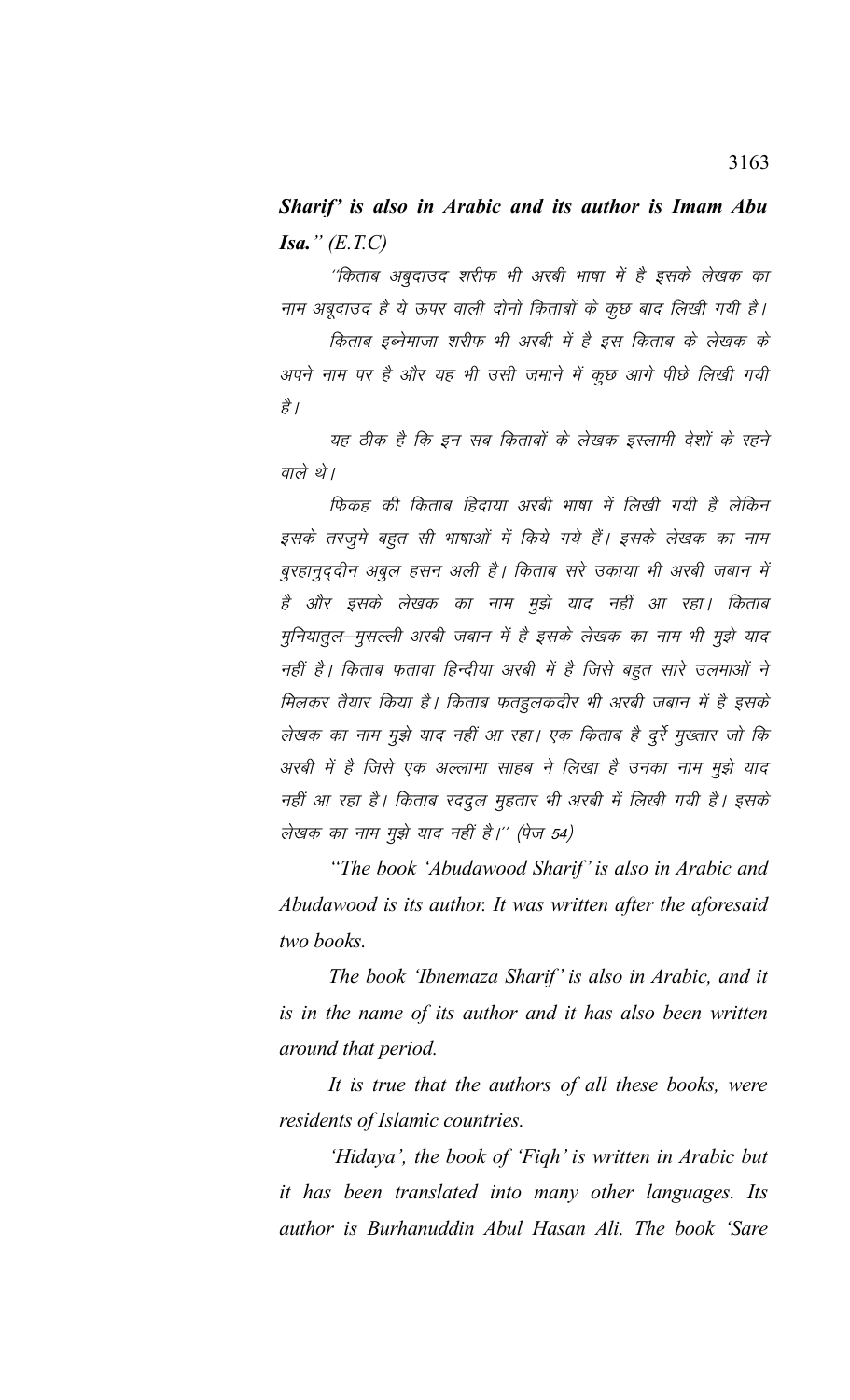Ukaya' is also in Arabic, but I do not remember the name of its author. The book 'Fatawa Hindiya' is in Arabic and has been prepared collectively by many Ulemas. The book 'Fathulkadir' is also in Arabic, whose author's name I am unable to recollect. There is a book 'Durre Mukhtar' is in Arabic, which has been written by one Allama, whose name I am unable to recollect. The book 'Raddul Muhtar' is also in Arabic. I do not remember the name of its author.  $"(E.T.C)$ 

''फतावा हिन्दीया आलमगीरी बहुत से उलेमाओं ने इकट्ठे होकर लिखी थी इनके सदर मौलाना निजामुद्दीन साहब थे जो कि हिन्दुस्तान के बाशिंदे थे।'' (पेज 55)

"'Fatawa Hindiya Alamgiri' was written collectively by many Ulemas (clerics in Islam). Their head was Maulana Nizamuddin, because he was a resident of India." $(E.T.C)$ 

''इस्लाम में चांद की अहमियत है। चांद की अहमियत मुस्लिम कैलेण्डर के त्योहारों की तारीख जानने के लिए है न कि कोई सजावट करने के लिए।'' (पेज 55)

"Moon has importance in Islam. The importance of moon is for determining the dates of festivals in Muslims calender and is not for decoration purposes."  $(E.T.C)$ 

''हजरत मो0 साहब से पहले नबी ईसा आये जिन्हे अंग्रेज लोग ईसा मसीह कहते हैं। . . हजरत ईसा से पहले जो रसूल आये उनकी मैं तरतीब नही बता सकता। लेकिन उनमें से बहुतों के नाम बता सकता हूँ और उन पर नाजिल हुई किताबों के नाम भी बता सकता हूँ। जैसे कि हजरत मूसा अल हिति सलाम, इन पर अल्लाह की किताब तौरेत, हजरते दाउद अल सलाम, उन पर अल्लाह की किताब ज़बूर नाजिल हुई यह 4 बड़ी आसमानी किताबें हैं। और दूसरे रसूलों पर किताबें नाजिल नहीं हुई। . . . बहुत से ऐसे नबी भी हुए जिन पर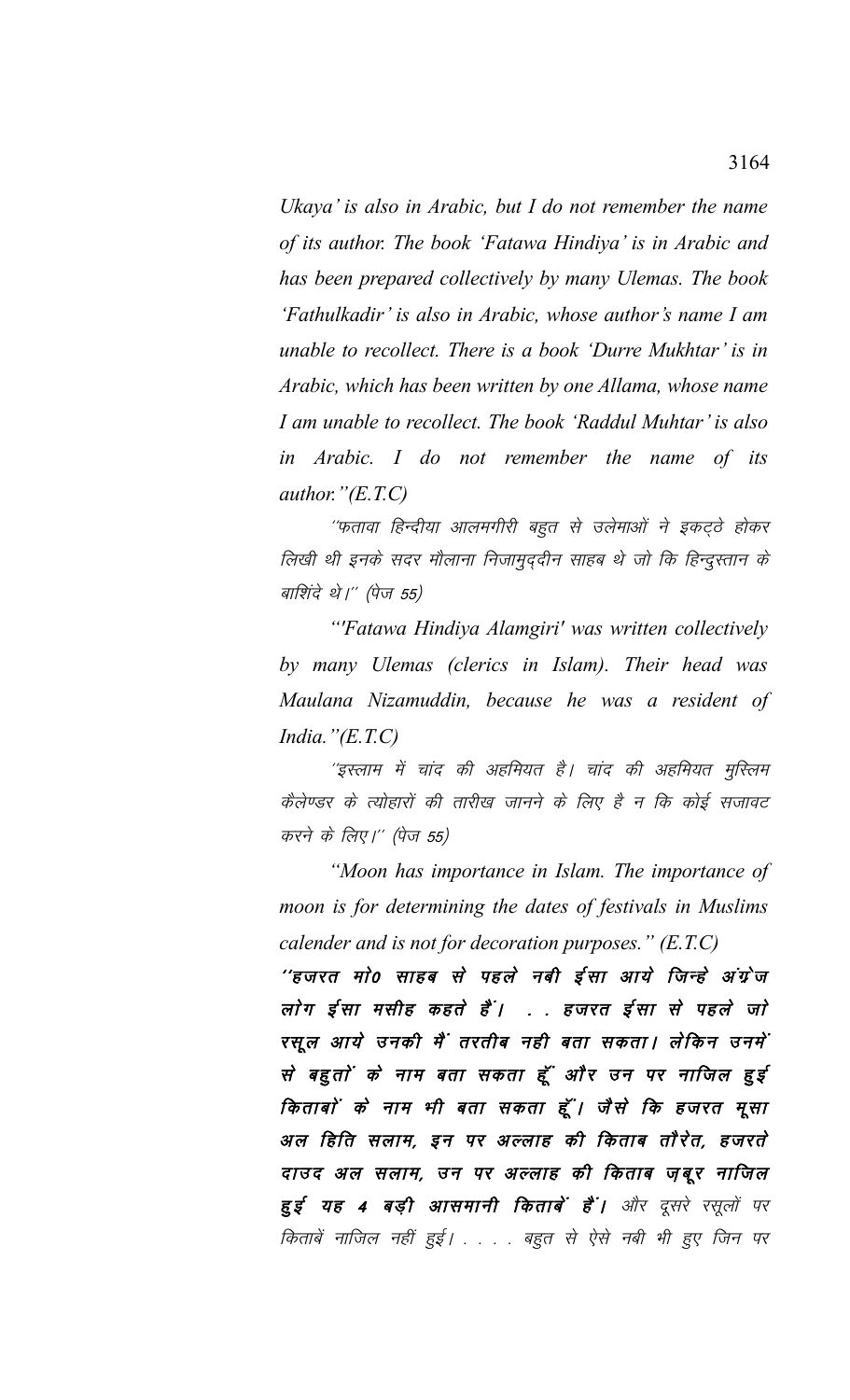अल्लाह ने कोई भी किताब छोटी या बड़ी नाजिल नहीं की। और कुछ ऐसे भी थे जिन पर छोटी किताब नाजिल की गयी। उन छोटी किताबों को शहीदा कहा जाता है।'' (पेज 58–59)

"Prophet Christ came before Prophet Mohammad, who is called Jesus Christ by the English people... cannot tell the 'Tarteeb' (sequence) of the Prophets, who came prior to Jesus Christ. However, I can name many of them, as also the books revealed to them e.g. Allah's book 'Tauret' on Hazrat Musa Al Hiti Salam, Allah's book 'Zabur' on Hazrat Dawood Al Salam. These four **books are major heavenly revelations.** Books were not revealed to other Prophets. . .There have been many such Prophets, on whom Allah did not make any minor or major revelation, and there were few on whom Allah made minor revelations. **Such** minor revelations called are Shahida." $(E.T.C)$ 

''दीन–ए–इस्लाम में सबसे पहले ईमान लाने वाले शख्स के बारे में कुछ इख्तलाख है, लेकिन बाद में एक राय यही बनी कि बृजुर्गो में ऐसा पहला आदमी अबूबकर साहब हुए, औरतों में हजूर खुदैजा हुई और बच्चों में हजरत अली हुए। एक राय यह भी है कि सबसे पहला शख्स हजरत खुदैजा को माना जायेगा, क्योंकि हजूर ने पहली बही उन्हीं को सुनाई थी।

हजूर को काफी जंगे लड़नी पड़ी थीं, जिन जंगों में उन्होंने खुद शिरकत की, उसके बारे में एक रवायत यह है कि उन्होंने 19 लड़ाईयों में खुद हिस्सा लिया था, जबकि दूसरी रवायत यह है कि ऐसी लड़ाईयों की तादाद जिसमें उन्होंने खुद शिरकत की, 17 थी। इन लड़ाईयों का बुनियादी सबब तो यही था कि हजूर दीन–ए–इस्लाम की तबलीग करते थे और दूसरे लोग उनकी मुखालफत करते थे।'' (पेज 65)

"There are some 'Ekhtlakh' regarding the first persons to have faith in the religion of Islam. However, it was subsequently decided that the first amongst the elderly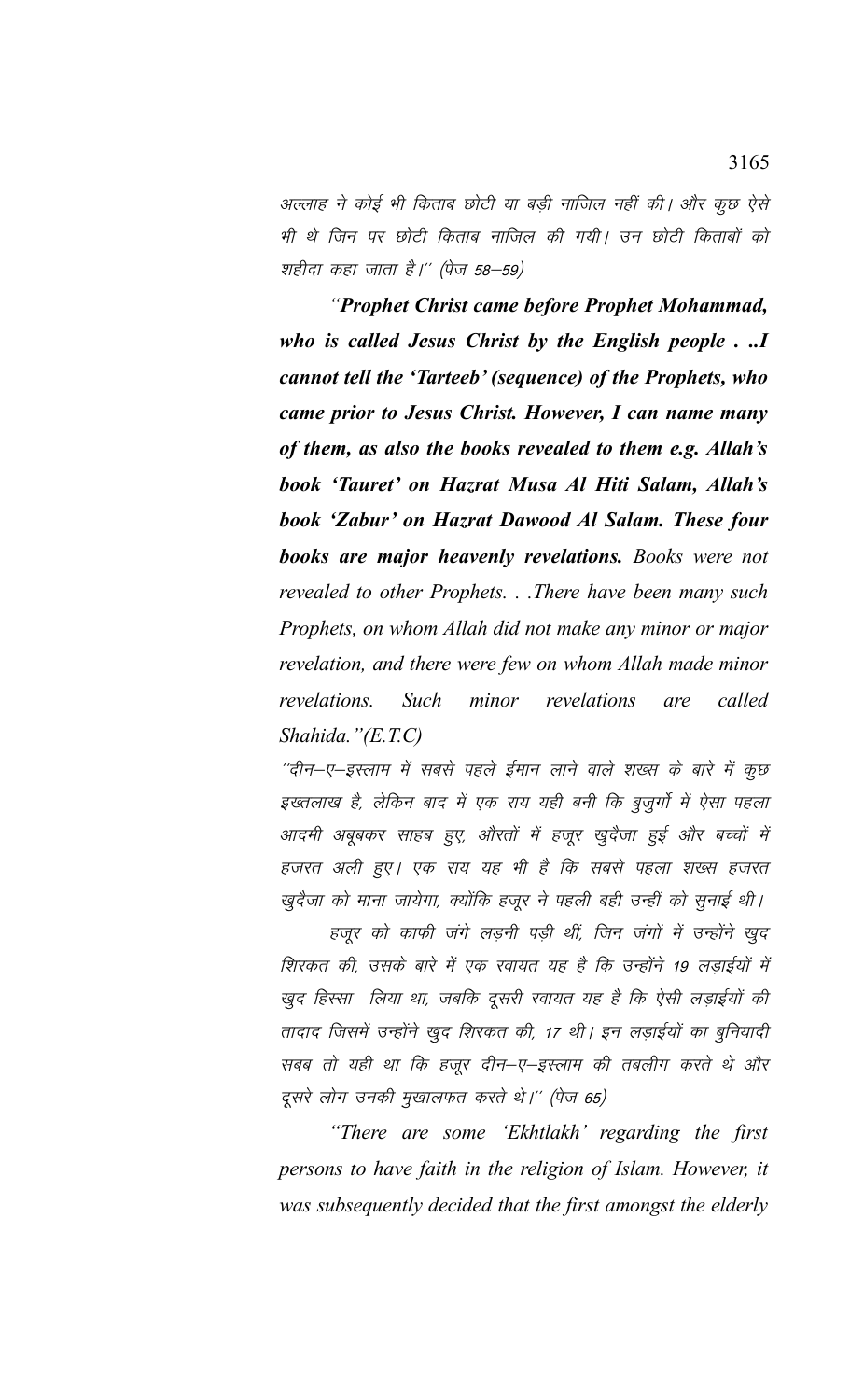*people was Abu Baqr, Khudaija amongst women and Hazrat Ali amongst children. There is another view that Hazrat Khudaija would be considered to be the first person because the first 'Bahi' was read by Prophet Mohammad to him.*

*Prophet Mohammad had to contest many battles. As regards the battles participated by him, there is one line of thought giving the number of such battles to be 19, whereas another line of thought gives the said number to be 17. The basic cause of these battles was that Prophet Mohammad used to propagate the religion of Islam whereas others used to oppose the same." (E.T.C)*

''पहले पैगम्बर बैतुल मुकददस की तरफ रूख करके नमाज पढ़ते थे, फिर खुदा के हुक्म के मुताबिक खान–ए–काबा की तरफ मुँह करके नमाज पढ़ने लगे।

हजरत बेलाल के बारे में मैं जानता हूँ। हजूर ने मस्जिदे नवबी पर सबसे पहली अजान देने का रूतबा इनको बख्शा था, इसी तरह से खान–ए–काबा को अजान देने का पहला मौका भी इन्हीं को बख्शा गया था। पहले यह गुलाम थे, हब्शी था। हब्शी से मतलब इस बात का है कि वह हब्शा के रहने वाले थे।'' (पेज 69)

*"Originally Prophet Mohammad used to offer namaz facing sacred Baitul, and then on command of God, he started offering namaz facing 'Khan-e-Kaba'.*

*I know about Hazrat Bilal. Prophet Mohammad had given him the opportunity to give the first 'Ajaan' call from the Nabvi mosque. Similarly, the opportunity of giving the first 'Ajaan' call from 'Khan-e-Kaba', was also given to him. Earlier he was slave i.e. 'Habshi'. By 'Habshi', I mean he was resident of Habsha." (E.T.C)*

''तिरमिजी शरीफ हदीस की किताब है, जिसे इमाम अबू ईसा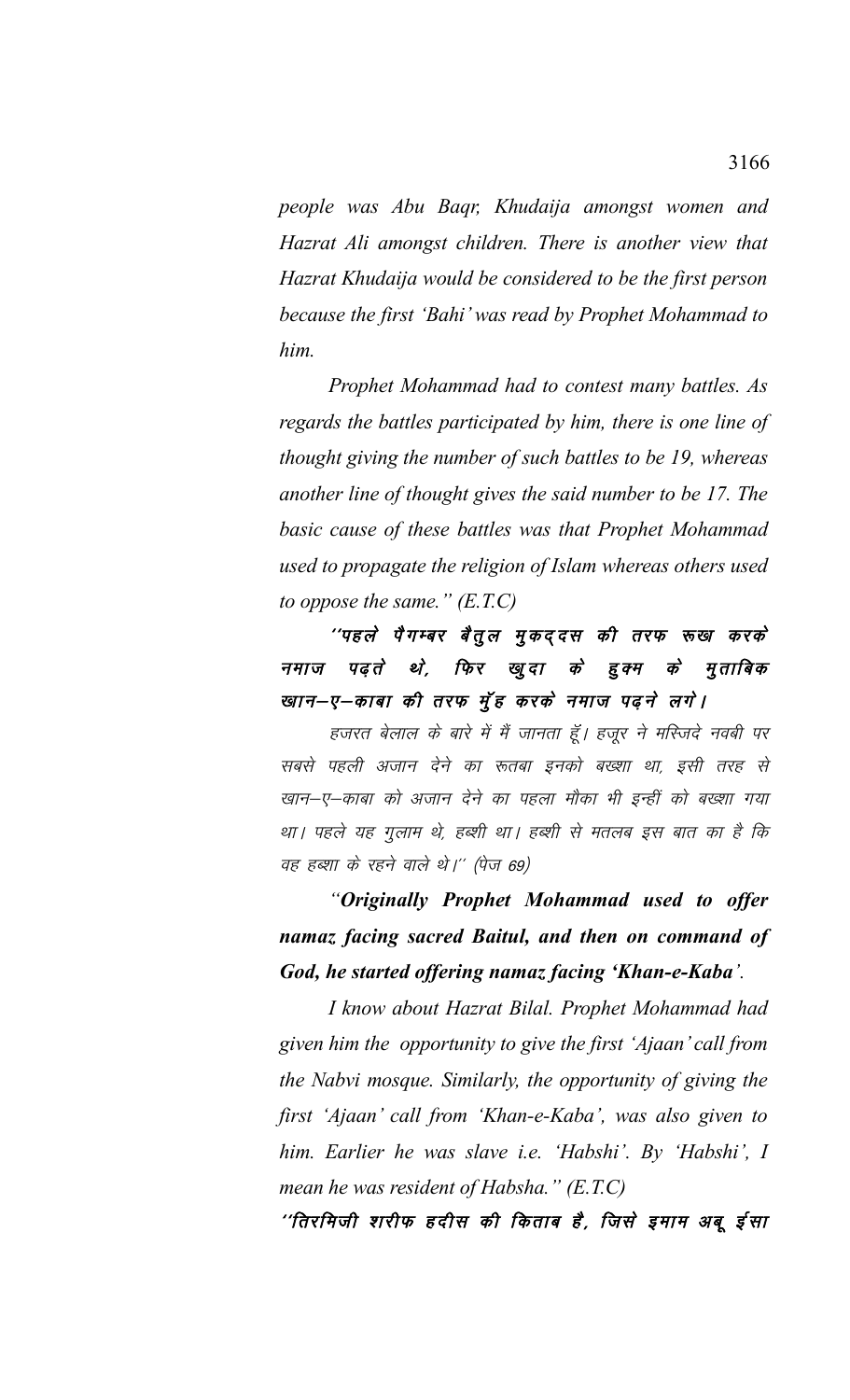तिरमिजी ने लिखा है। मैंने उसे भी पढ़ा है।

उन दोनों किताबों में मस्जिद पर मीनार और गुम्बद न होने की बात नहीं लिखी गई। . . . मैंने जामे सहीलिल बुखारी नाम की किताब पढ़ी है। इस किताब को इस्लामी कानून के बारे में सारी दुनिया में मान्यता दी जाती है।'' (पेज  $92 - 93)$ 

"Tirmiji Sharif' is a book of 'Hadis', which is written by Imam Abu Isa Tirmiji. I have read it as well.

The absence of minarets and domes has not been in both the said books. . . . I have read the book titled 'Sahilil Bukhari'. This book is recognized all over the *world as regards the Islamic law.*"  $(E.T.C)$ 

3278. Regarding the structure and construction of a Mosque, he says:

''जबरदस्ती किसी की जमीन पर जो इमारत बनायी गयी वह मस्जिद ही नहीं होगी इसलिए उसका जायज या नाजायज होंने का कोई सवाल ही नहीं है। किसी के भी इबादतखाने को तोडना इस्लाम में मना है इसलिए उसे तोडकर मस्जिद बनाने का सवाल ही पैदा नहीं होता। अगर किसी गिरे हुए मंदिर के मलबे को मालिक लोग बेंच दें तो उसे खरीदकर मस्जिद बनाने की कोई मनाही नहीं है। यह दुसरी बात है कि वह इस मलबे को जबरदस्ती हथिया कर मस्जिद नहीं बना सकते।'' (पेज 24)

"A building built on somebody's land by force will not be a mosque. So, there is no question of its being legitimate or illegitimate. Demolishing any place of worship is forbidden in Islam. So, there is no question of breaking the same and building a mosque instead. If the debris of any fallen temple is sold by its owner, then there is no prohibition on building a mosque by purchasing such materials. It is another thing that they cannot build a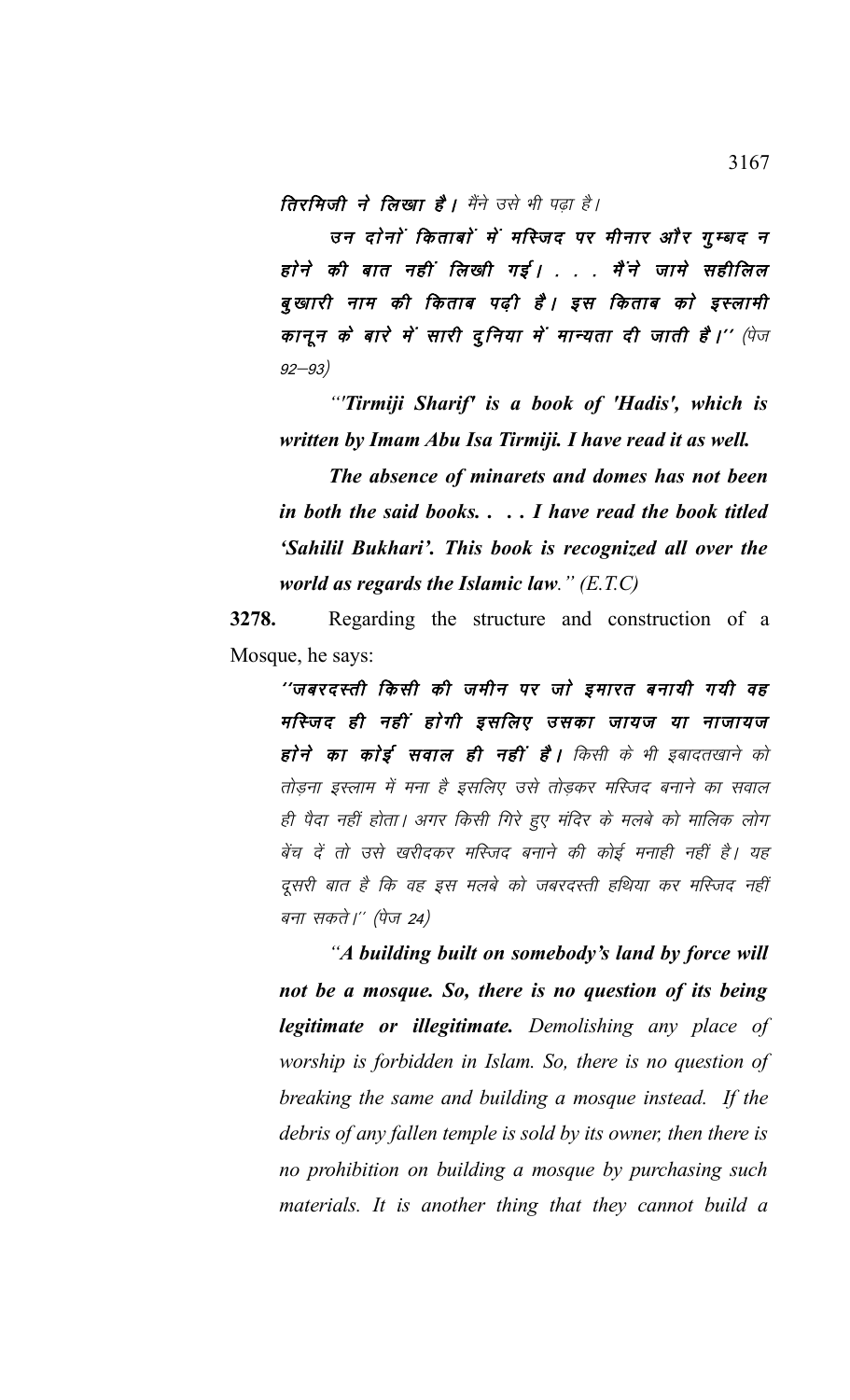*mosque by forcibly grabbing this debris." (E.T.C)*

''मस्जिद साफ–सुथरी और पाक जगह पर बनायी जाती है। मस्जिद उस जगह का नाम है जहां अल्लाह की इबादत के लिए जमीन को वक्फ किया गया हो। चाहे वहां पर इमारत बनायी जाए या न बनायी जाए। वक्फ करने का काम उस जमीन का मालिक ही कर सकता है। हदीस में मस्जिद की शक्ल और सूरत के बारे में जिक **आया है।** हदीस की मशहूर किताब–मिष्कात शरीफ है। एक हदीस तो यह है कि अपनी मस्जिद को चाहे बगैर मीनार के बनाओ मण्डी बनााओ और दूसरी हदीस में सादगी रखने का भी हुक्म दिया गया है। यह किताब मिश्कात शरीफ अरबी जबान में है। इसका उर्दू में भी कई लोगों ने तरजुमा किया है।'' (पेज 25)

*"A mosque is built at a tidy and holy place. Mosque is the name of a place where land is given in 'Waqf' for the worship of Allah, irrespective of the fact whether a structure is raised or not there. Only the owner of the land can give it in 'Waqf'. 'Hadis' speaks of the face and shape of the mosque. A famous book on 'Hadis' is 'Mishkat Sahrif'. There is also a 'Hadis' to construct a mosque even without a minaret or in a bare shape. And the other 'Hadis' has ordained simplicity to be maintained. This book 'Mishkat Sharif' is in Arabic. Many people has rendered it in Urdu too." (E.T.C)*

''कूरान शरीफ में मस्जिद के शक्लों सुरत का जब जिक ही नहीं है तो यह सवाल ही पैदा नहीं होता कि उसके मुताबिक मीनारें बनायी जाएं या न बनायी जाएं मीनार बनाने का हुक्म कहीं किसी किताब में नहीं मिलता।'' (पेज 25)

*"When there is no mention of size and shape of mosque in the holy Quran, there is no question of minarets being built or not being built in accordance with it. There is no command in any book for building minarets." (E.T.C)*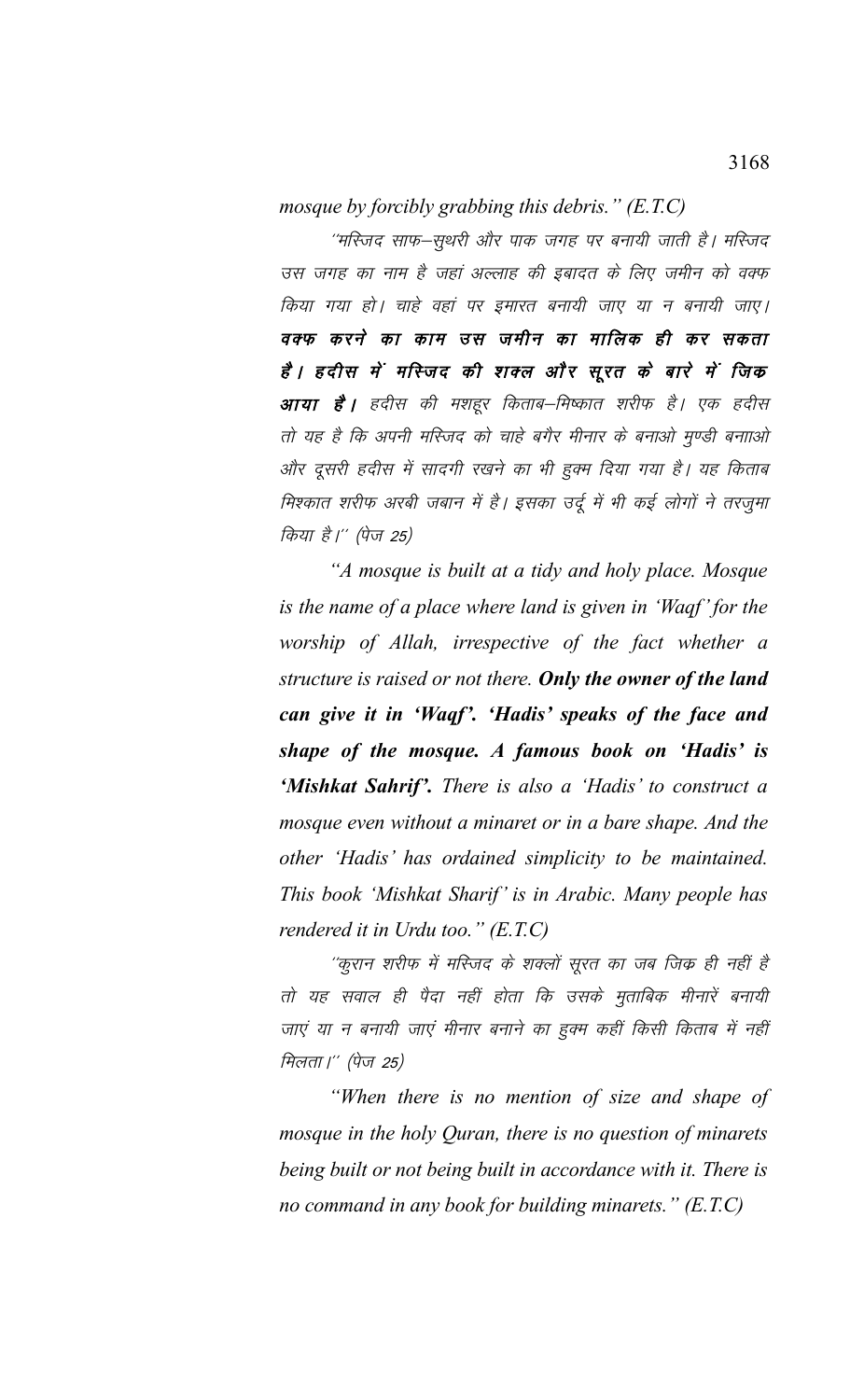''किसी भी किताब में गुम्बद के बनाए जाने या न बनाए जाने का भी हुक्म नहीं मिलता। ह़दीस में ऐसा हुक्म नहीं है कि मस्जिद के लिए एक दीवार ही काफी है। . . बिना किसी तामीर के भी मस्जिद बन सकती है।''(पेज 26)

"No book decrees for dome to be built or not to be built. There is no decree in 'Hadis' which says that a wall alone is sufficient for a mosque.  $\ldots$  There may be a mosque even without any construction."  $(E.T.C)$ 

''मस्जिद की हिफाजत के लिए अगर उसे बन्द करके कभी ताला लगाया जाये, तो कोई हर्ज नहीं है, . . . हर मस्जिद के लिए किसी मुतवल्ली का होना जरूरी नहीं है। मुतवल्ली के जिम्मे कोई मजहबी फरायज नहीं होते। उसका काम इन्तजाम देखने का है। इमाम का पद एक धार्मिक पद है। वह नमाज पढ़ाने का मुखिया होता है, तमाम मजहबी काम उसके जिम्मे नहीं होते। . . .मस्जिद में इमाम की नियुक्ति मृतवल्ली करता है। . . .कुछ मस्जिदों में बकायतदा बजाडता मोअज्जिम होते हैं और कुछ मस्जिदों में कोई भी नमाजी आान देने का काम कर देता है। मोअज्जिम की नियुक्ति भी मृतवल्ली करता है।'' (पेज 27)

"If a mosque is ever closed and locked for its safety, that is not objectionable.  $\ldots$ . Every mosque needs to have a Mutvalli. Mutvalli is not assigned with any religious functions. His job is to look after its management. The office of Imam is a religious post. He is the head pronouncing namaz. He is not assigned with many religious functions. . . . . Mutvalli appoints Imam at a mosque... Some mosques have Muazzins in a due process, and in certain mosques, any namazist performs the job of giving 'Ajaan'(Ayaan) call." (E.T.C)

"मस्जिद की सफाई करना, सफे बिछाना या वजू के लिए पानी का इन्तजाम करना मोअज्जिन के फरायज में शामिल नहीं है, उसका काम अजान देने का होता हैं चाहे इमाम हो, चाहे मोअज्जिन हो या कोई दूसरा आदमी हो, जो एक ही जगह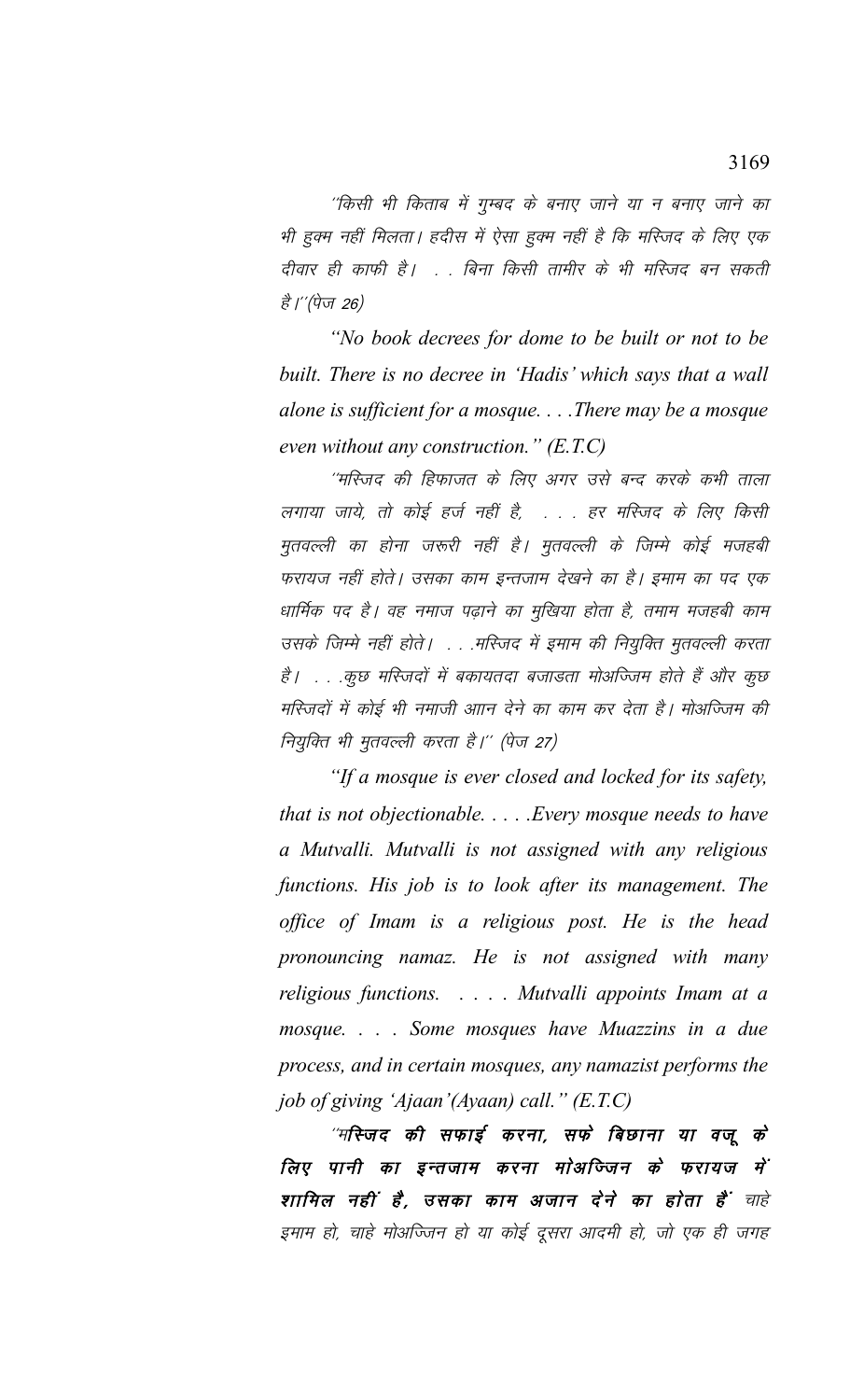पर काफी अर्से तक रहेगा, उसे उस जगह पर बनी हुई इमारत, उसकी बनावट, उसकी छत और दीवारों की सजावट इन सब चीजों की जानकारी वक्त के साथ अपने आप हो जायेगी। अगर किसी इमाम को इस बात की जानकारी हो कि किसी इमारत में पशु पक्षियों के चित्र या मूर्तियाँ बनी हुई हों, किसी मनुष्य की मूर्ति बनी हुई हो या किसी स्त्री की सीधी या टेढ़ी मूर्ति या चित्रण हो, तो नमाज पढ़ाने से पहले वह उन्हें हटाने की कोशिश करेगा, लेकिन अगर वह ऐसा नहीं करता है या कर पाता है, तो भी नमाज तो हो ही जायेगी। ऐसी नमाज की नवयत और सबाब के बारे में मैं पहले ही कह चुका हूँ कि वह कुछ हालात में मकरूह हो जायेगी और कुछ में मकरूह भी नहीं होगी। **अगर इमाम इस किस्म के चित्र और** आकृतियों को हटाने की कोशिश नहीं करता, तो यह उसका जूर्म है।

अगर किसी मस्जिद की इमारत में बीच में कोई ऐसा पार्टीशन डाल दिया जाये, जो जंगले की दीवार टाइप का हो और जिससे वह दोनों हिस्से उस पार्टीशन के बावजूद भी आमने सामने नजर आते हों, तो भी नमाज पढ़ी जा सकती है, ऐसा पार्टीशन के एक तरफ अगर मूर्ति–पूजा हो तो भी दूसरी तरफ नमाज पढ़ी जा सकती है, लेकिन इस सूरत में इमाम का यह फर्ज होगा कि वह वहाँ से उन मूर्तियों को हटवाने की कोशिश करे।''

(पेज 28)

"Cleaning of the mosque, laying mattresses or arranging water for 'Vaju' is not included in the duties of Muazzin. It is his job to give 'Ajaan'(Ayaan) call. With the passage of time, a person who stays at one and the same place for quite sometime  $-$  whether he is an Imam or a Muazzin or any other person  $-$  will naturally come to know all about the structure built there and about its construction, ceiling and wall decorations. If an Imam has the knowledge that pictures of animals and birds, or idols, or statues of human beings, or straight or crooked images or representations of any women are engraved in any structure, he will try to remove such engraving before the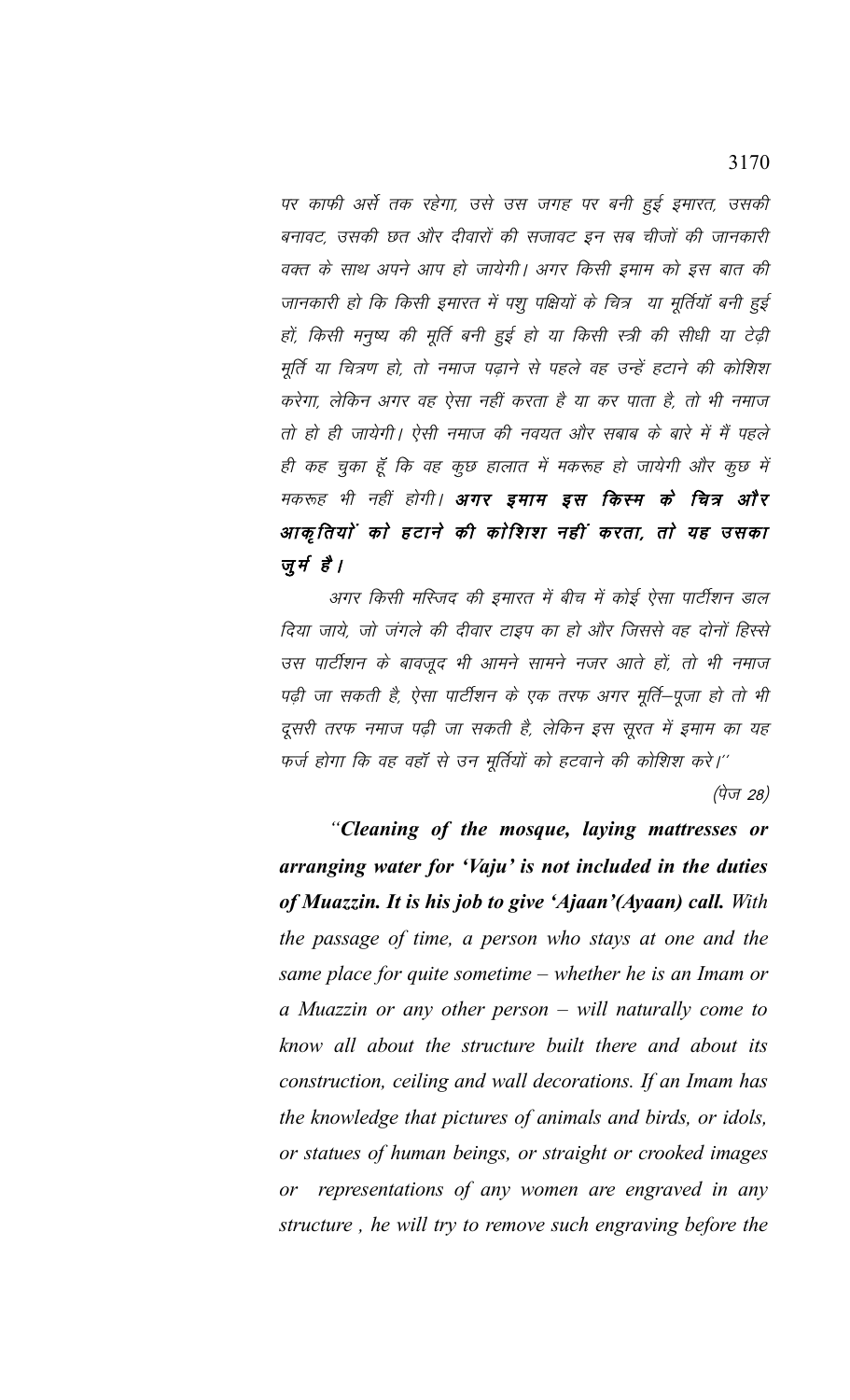*recital of namaz. But if he does not do so even then the namaz will get offered. I have already spoken about the status and efficacy of such namaz. It will be Mawrooh in some circumstances and it will not be so in some circumstances. If the Imam does not try to remove this types of pictures and shapes, it will be a crime on his part.* 

*If any partition, which may be in the shape of grill wall and which may even allow both the portions to be seen face to face even after such partition, is made in the middle of the structure of any mosque, even then there may be idol worship on one side of such partition and namaz may be offered on its other side. But in this circumstance, it will be the duty of Imam to try to get those idols removed from there." (E.T.C)*

''मस्जिद कब्रिस्तान में भी बनाई जा सकती है, बशर्तें कि वह जगह, जहाँ मस्जिद बनाई जा रही हो, ऐसी हो, जिसमें **किसी की कब्र न पड़ती हो |** इस तरह की मस्जिद तो हमारे मेंहदावल में ही है, जो कब्रिसतान के बीच में बनी हुई है। कुछ लोग कब्रिस्तान की हिफाजत के लिए और इन्तजाम के लिए मुलाजिम रख लेते हैं, ऐसे मुलाजिमीन को तकियेदार कहा जाता है।'' (पेज 34)

*"A mosque may be built even at a graveyard, provided that there lies no grave at the place where such mosque is being built. This type of mosque is certainly situated at our place 'Mehdawal' and it is built in the centre of the graveyard. Some people engage employees for safety and management of graveyard; such employees are called 'Takiyedaar'."(E.T.C)*

''लेकिन यह जरूरी नहीं है कि हर कब्रिस्तान के लिए तकियेदार हों ।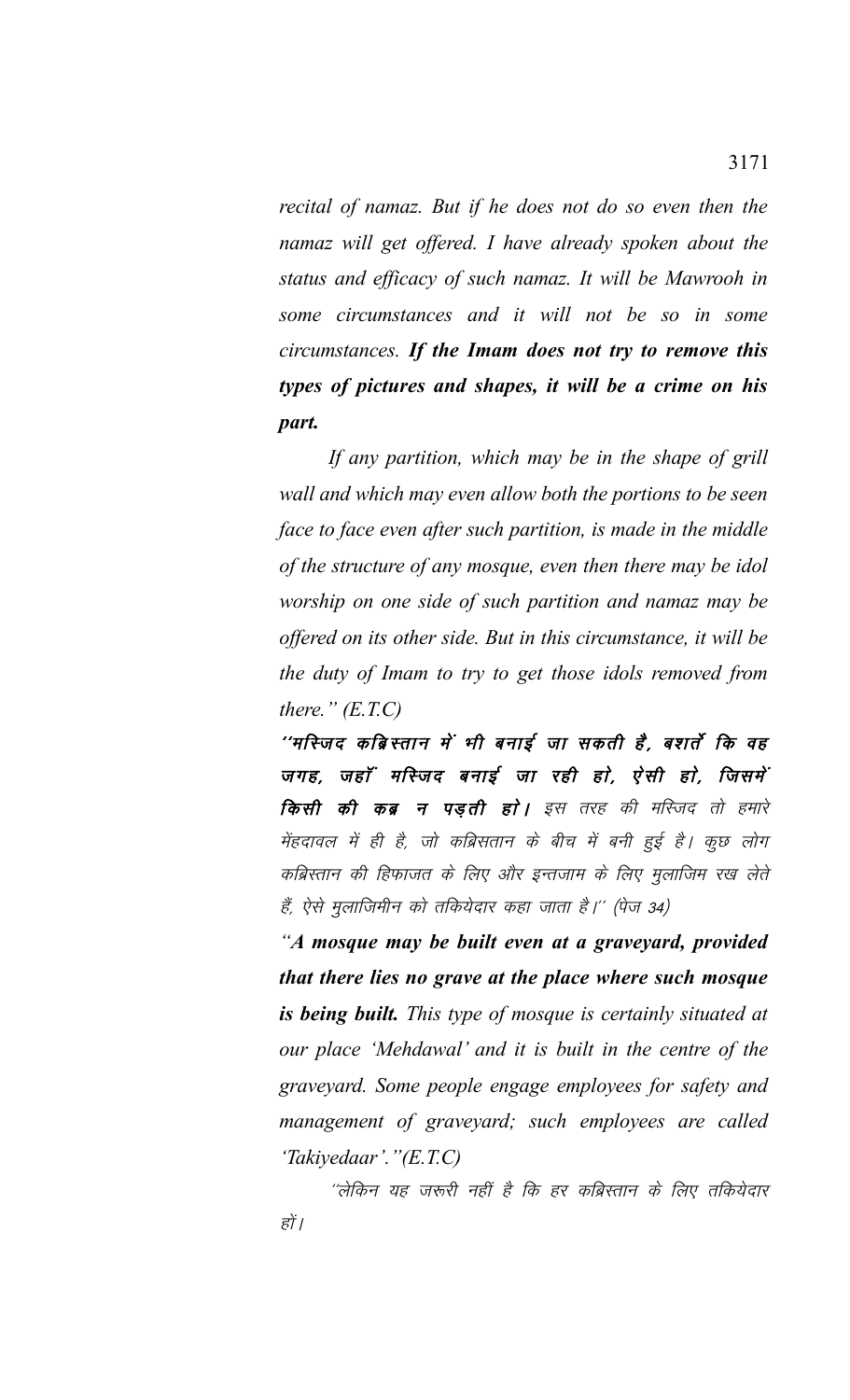खानवाह उस जगह को कहते हैं. जहाँ कोई बड़ी मजहबी शक्सियत बैठकर, रहकर इबादत, रियाजत करती है और अपने मुरीदों को दीनी मजहबी बाते बताती है, उस जगह का नाम खानकाह है। . . . खानकाह के बनावट का कोई विशेष रूप नियमित नहीं है। खानकाह के लिए दरगाह का होना कोई जरूरी नहीं है। दरगाह में सज्जादा नसीन होते हैं। सज्जादा नसीन दो शब्दों का जोड़ है यानी कि ''सज्जादा जमा'' नशीन'' इसका अर्थ है जगह पर बैठने वाला। खानकाह पर भी सज्जादा नशीन होता है। सज्जाद के अर्थ हैं–बहूत ज्यादा सजदा करने वाला। सज्जादा के मायने हैं—बैठने वाली जगह। सज्जाद और सज्जादा दो मुख्तलिफ शब्द हैं। सज्जाद के मायने चादर या दरी नहीं है।" (पेज 35)

"But it is not necessary for every graveyard to have a 'Takiyedaar'

The name of 'Khankah' is given to a place where any distinguished religious person seats himself, performs worship and tells his followers about religious matters. That place is called 'Khankah'. No particular shape is fixed for 'Khankah'. It is not necessary for any 'Khankah' to have a 'Dargah'. There are 'Sajjada Naseens' in a 'Dargah'. The term 'Sajjada Naseen' is coined by putting two words together. That is to say, 'Sajjada Jama Naseen' means 'one who sits at a place'. A Khankah also has a 'Sajjada Naseen'. 'Sajjad' means 'one who does Sajda a great deal'. 'Sajjada' means 'a sitting place'. 'Sajjad' and 'Sajjada' are two different words. 'Sajjad' does not mean 'Chadar'(sheet) or 'Dari'(mattress)."  $(E.T.C)$ 

''मैंने अपने बयान में जहाँ मन्दिर की जगह मस्जिद बनाये जाने की कही है, वह सीधी सी बात यह है कि अगर मन्दिर के गिरने के बाद साफ जमीन की मल्कियत पर कोई तनाजा न हो और मालिक अपनी मर्जी से उस जमीन को दे दे, तो उस पर मस्जिद बन सकती है। **मैंने यह बात** महज अपनी राय से नहीं की है, बल्कि शरियत के हिसाब से की है और जैसा किताबों में लिखा गया है. उसको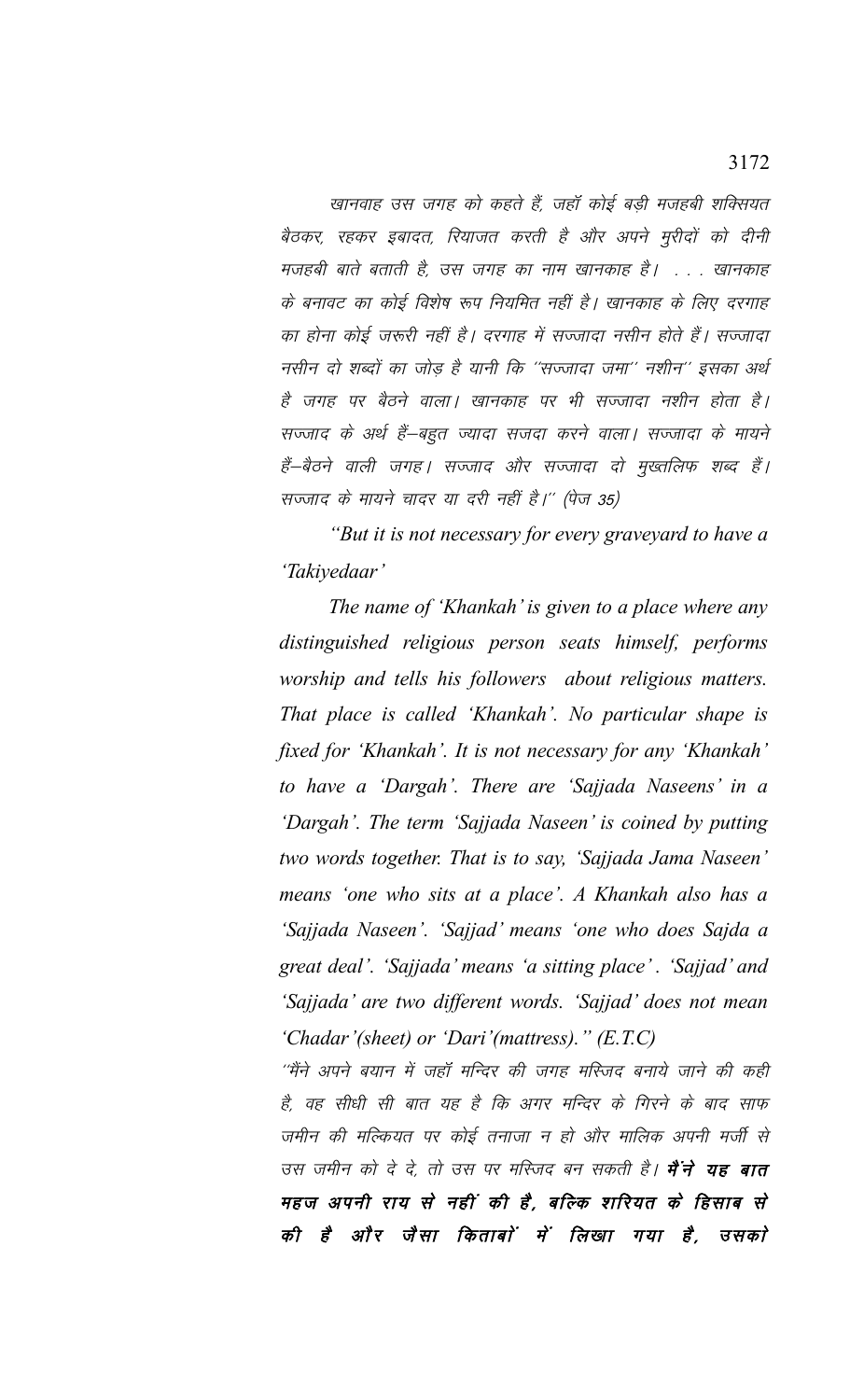मद्देनजर रखते हुए भी है। यह बात शरियत की बड़ी किताबों में लिखी है, जैसे कि फतवाये-आलमगीरी | . . .यह बात उसके चेप्टर ''बाबुल मसाजिद'' में लिखी हुई है।'' (पेज 36)

"My statement about building a mosque at the site of the temple, basically means that if there is no dispute on the ownership of the land vacant after demolition of temple and if its owner donates the land out of his free will, then mosque can be built over there. I have not stated this only on basis of my views and instead it is in accordance with 'Shariyat' (the body of doctrines that regulate the lives of those who profess Islam) and the books. It is written in authentic books of 'Shariyat' such as 'Fatwaye Alamgiri'. .This fact is contained in its chapter 'Babul Masajid'." $(E.T.C)$ 

''इसी तरह से शरियत में यह भी लिखा हुआ है कि अगर मस्जिद की दीवारों या खम्बेंा पर किसी जानदार चीज की तस्वीरें या मूर्तियां बनी हुई हो, तो वहाँ चन्द सूरतों मे की गई नमाज मकरूह होगी। **यह फिकह की** ''हिदाया'' में लिखा हुआ है। यह किताब भी मैं साथ लेकर नहीं आया, अगर हुक्म हो तो ला सकता हूँ। **यह हिदाया अव्वलेन में** लिखा है । मैंने यह बयान किया है कि अगर मस्जिद के किसी हिस्से में मूर्तियॉ रखी हुई हैं, तो भी नमाज जायज होगी। इसके साथ मैंने और भी जुमले कहे थे। यह भी बात ऊपर वाली किताब हिदाया में आई हैं। यह बात भी अव्वलैन नामक चैप्टर में हैं। यह बात फिकह की सभी मशद्दूर किताबों में मिल सकती है। दूसरी किताबें हैं– आलमगीरी, फतावा काजी खाँ, दुर्रे मुख्तार, रददुल मोहतार वगैरह। अगर किसी मस्जिद में कई वर्षो तक चाहे वह सैकड़ों या हजारों में क्यों न हो, नमाज नहीं पढ़ी जाये, तो भी कोई फर्क नहीं पडता, वह मस्जिद बरकरार रहेगी। अगर ऐसी मस्जिद पर हिन्दुओं का कब्जा रहा हो या वहाँ सैकडों वर्षो तक उनकी पूजा–पाठ भी होती रही हो, उसे बावजूद भी वह मस्जिद बरकरार रहेगी। **(अजखूद कहा कि**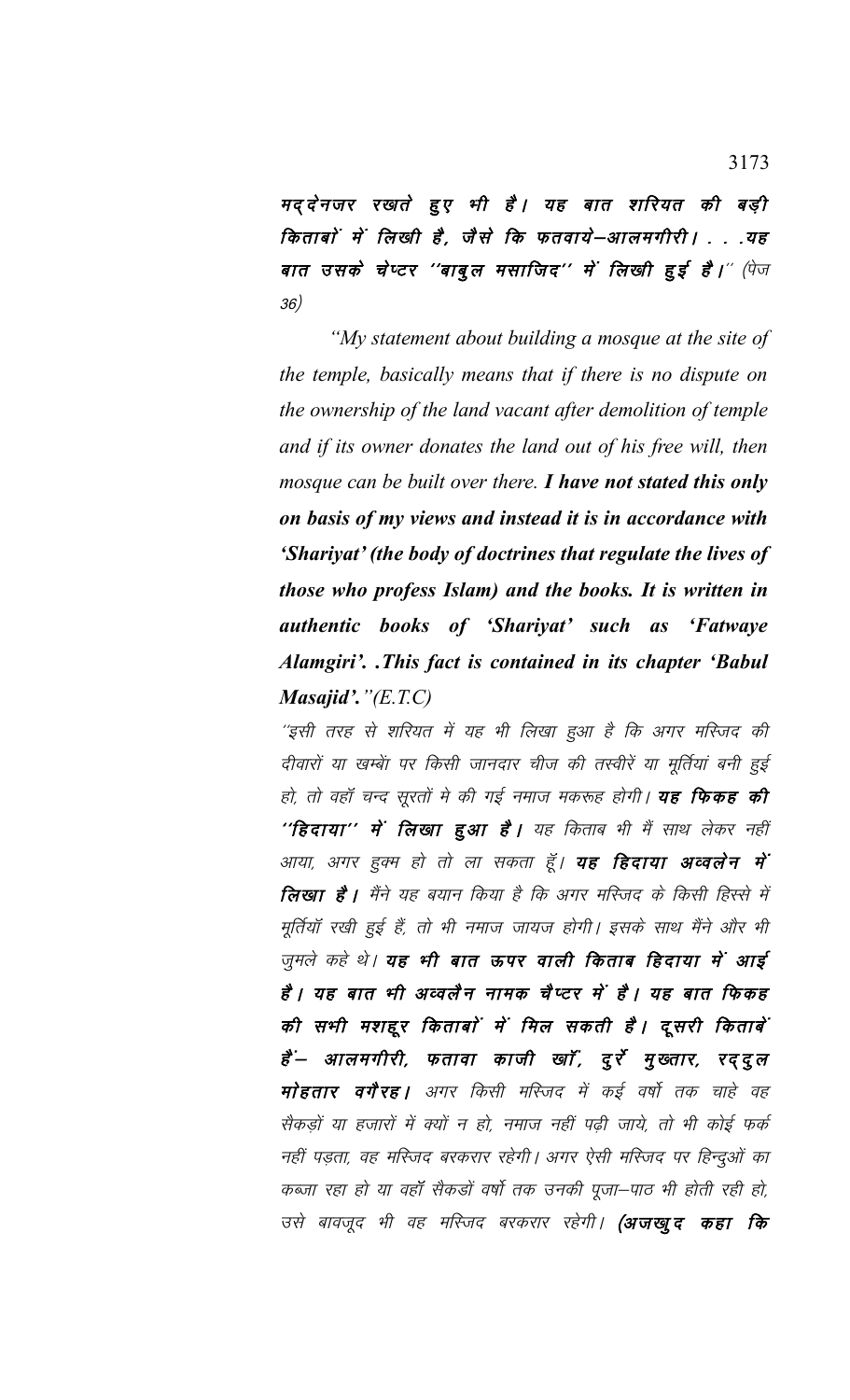खानाये–काबा के गिर्दागिर्द बहुत से बूत बड़े जमाने तक रखो रहे, मगर उसके मस्जिद होने में कोई फर्क नहीं  $\vec{q}$ यड़ा) |" (पेज 37)

*"Similarly it is mentioned in the 'Shariyat' that if picture or idol of any living being exists over the walls or pillars of mosque, then the namaz offered there would be 'Makruh' (undesirable) under certain situations. It is so mentioned in the 'Hidaya' of 'Fiqh'. I have not brought along even this book, but if directed, I can bring it. It is mentioned in 'Hidaya Awwalen'. I have stated that even if idols have been kept in some part of a mosque, the namaz offered there would be proper. I had said many other things along with it. This fact is also mentioned in the aforesaid 'Hidaya' book. This fact is also contained in the chapter titled 'Awwalen'. This fact can also be found in all famous books of 'Fiqh'. The other books are- Alamgiri, Fatwa Kazi Khan, Durre Mukhtar, Raddul Mohtar etc. Even if namaz is not offered in any mosque for years, may be hundreds or thousands, it shall have no effect and it would remain a mosque. Even if the Hindus had been in possession of such mosque and had been offering their prayer-worship over there for hundreds of years, then also it would remain a mosque. (Stated on his own that many big idols were kept of very long period around the Khane-kaba, but it had no effect on its status of mosque)." (E.T.C)*

"हजरत मो0 साहब ने मस्जिद तामीर करवाई थी। <sup>मक्का</sup> से जब वह मदीना तशरीफ ले गये तो वहां उन्होंने एक मस्जिद बनवाई थी जो मस्जिद कबा के नाम से मशहूर है। फिर शहर मदीना में उन्होंने एक बड़ी मस्जिद तामीर कराई जो आज भी नबवी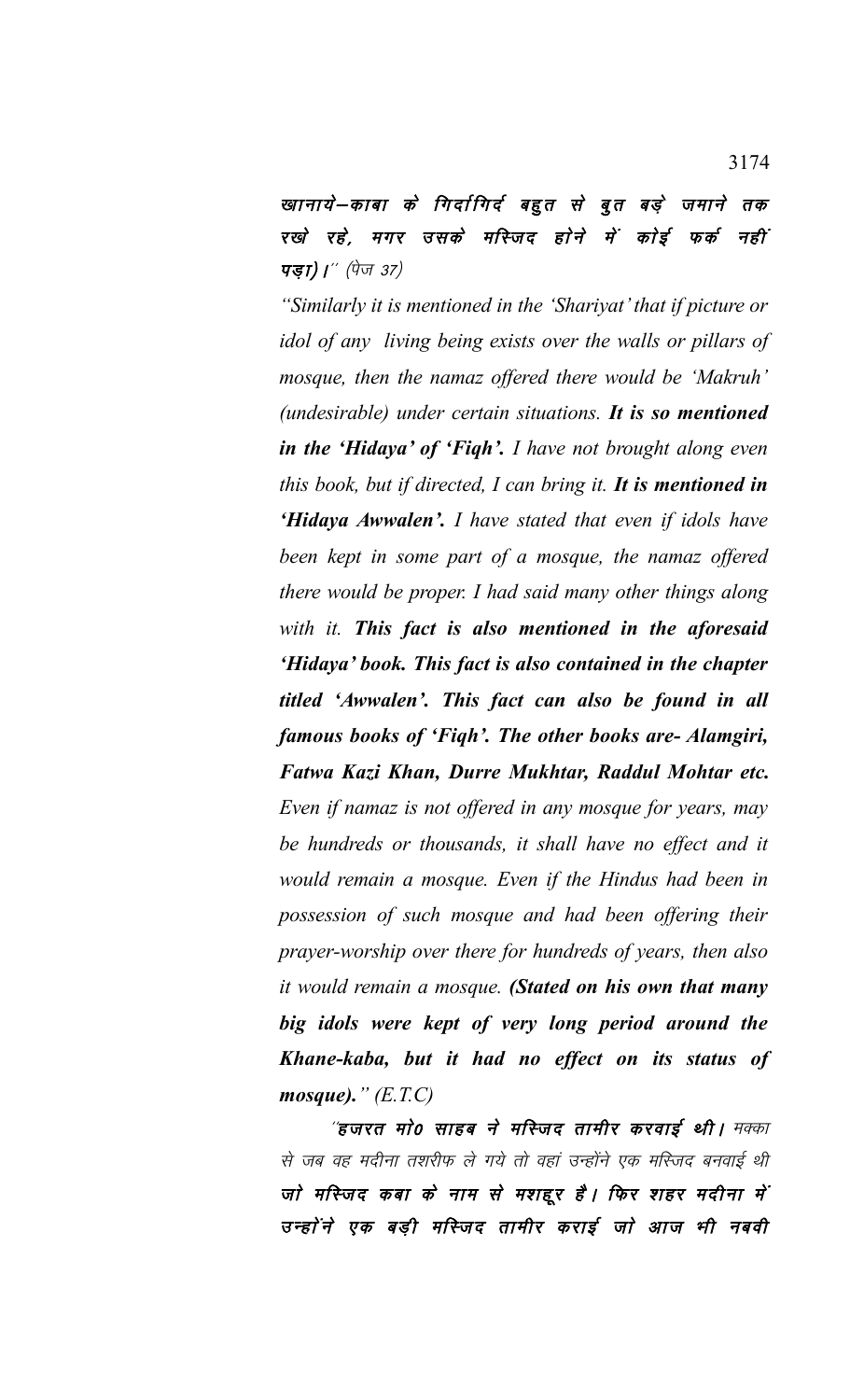मस्जिद के नाम से मशहूर है। इन मस्जिदों में दीवारों बनाई गयी और छत के लिए खजूर की पत्तियाँ और डालियों का इस्तेमाल किया गया। वहां पर गुम्बद बनने का सवाल ही पैदा नहीं होता था क्योंकि छते खजूर की पत्तियों और डालियों की थी। इनमें मीनारे भी नहीं बनवाई गयीं। बहुत से कैलेण्डर हैं जिनमें इन दोनों मस्जिदों की तस्वीरें छपती रहती है। लेकिन यह तस्वीरें मौजूदा तामीरात की है, न कि शुरू में बनाई गयी मस्जिदों की।'' (पेज 56)

"Prophet Mohammad had built a mosque. When he went to Medina from Mecca, he built a mosque over there which is famous as Kaba mosque. Thereafter, he built a big mosque in the city of Medina, which is still famous as Nabvi mosque. Walls were built in these mosques and **palm leaves & branches were used for roof.** The issue of construction of domes did not arise over there because the roof were made up of palm leaves & branches. Minarets were also not built in them. There are many calenders, which publish the photographs of these two mosques. these photographs are of the existing However, and constructions.  $not$ of the mosques built originally.  $C(E.T.C)$ 

''मैंने मस्जिदों की तर्जे तामीर की बाबत जो बयान दिया है, वह महज लोगों का सूनी–सूनाई बातों पर नहीं है, बल्कि मैं ने ऐसा किताबों में पढ़ा है। मैंने यह किताओं में पढ़ा है, सुना नहीं है। फिकेह की तमाम मशहुर किताबों में यह लिखा हुआ है कि मस्जिद कब्रिस्तान में भी बनाई जा सकती है। इस वक्त जहाँ तक मेरी याद जाती है, यह बात ''हिदाया'' में भी लिखी हुई है। इस किताब को बुरहानुद्दीन अबुल हसन अली ने लिखा है। यह ताशकन्द के इलाके के रहने वाले थे। इसी किताब में उन्होंने यह भी लिखा है कि जहाँ पर बुत रखे हुए हों, वहाँ पर भी नमाज पढ़ी जा सकती है। उस किताब में यह भी लिखा हुआ है कि जहाँ पर गैरमुस्लिम लोग हों और अपनी पूजा—पाठ करते हों, वहाँ पर भी नमाज पढी जा सकती है। यह किताब हिजरी की पॉचवी सदी में लिखी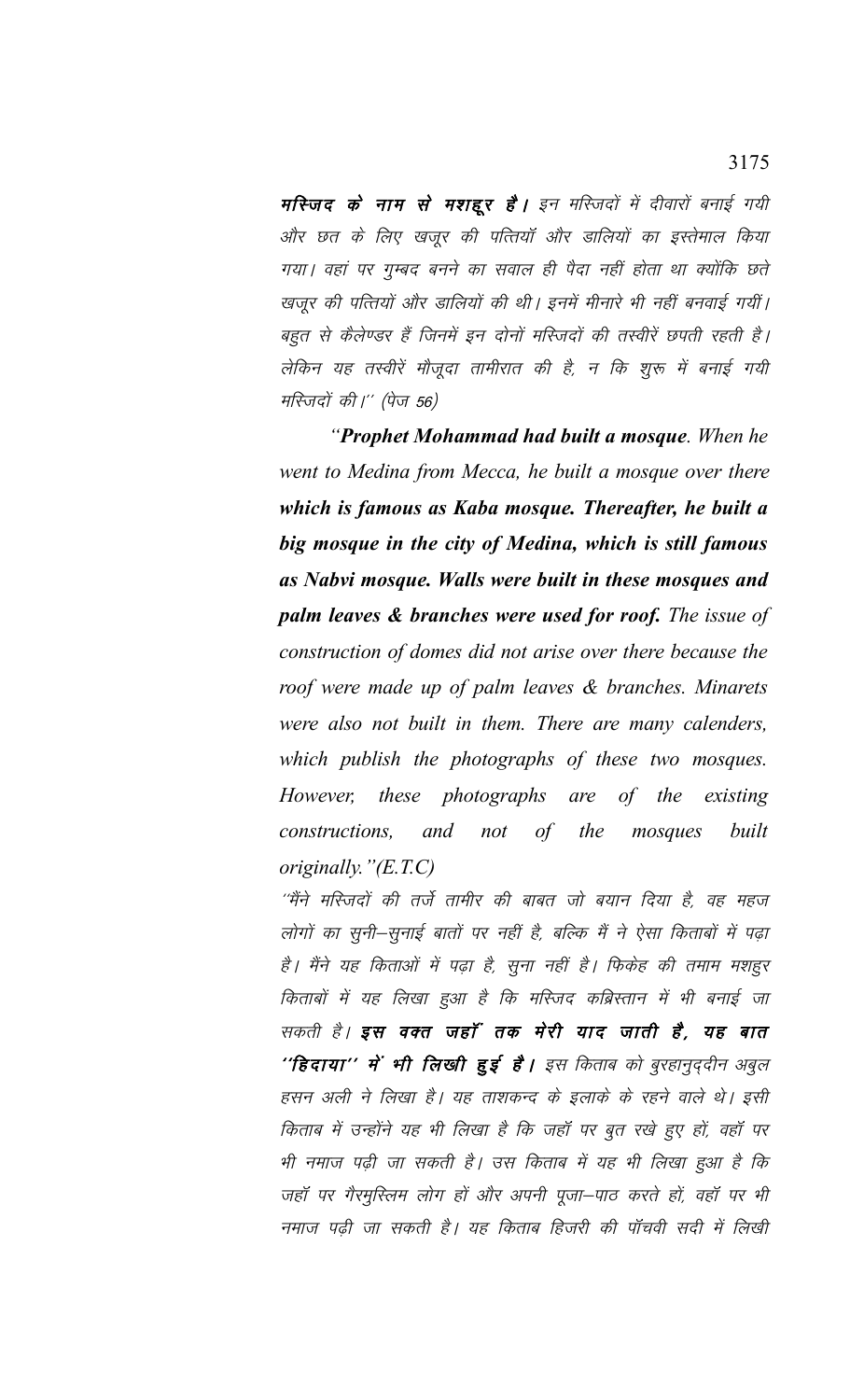गयी है।'' (पेज 62)

*"My statement regarding the manner of construction of mosques, is not merely based on hearsay and instead I have read so in books. I have read it in books and not heard the same. In various famous books of 'Fiqh' (Islamic jurisprudence) it is mentioned that mosque can be built even in graveyards. To the best of my present memory, this fact is mentioned in 'Hidaya' as well. This book has been written by Burhanuddin Abul Hasan Ali. He was a resident of Tashkand. In this very book he has also written that namaz can be offered even at places where idols have been kept. It has also been written in said book that namaz can be offered even at places where non-Muslims are present and perform their prayer-worship. This book has been written in fifth century of the Hizri era." (E.T.C)*

''मस्जिद में मीनार बनाने की मनाही है, जैसा कि मैं पहले बयान कर चुका हूँ। लेकिन वह मनाही सख्ती वाली नहीं है, हल्की–फल्की है, जिसका मतलब है कि मीनार को बनाना पसन्द नहीं किया गया हैं यह बात मैंने हदीस शरीफ में पढ़ी है। यह रवायत मशहूर किताब ''बैहाकी'' में दर्ज है। इस बाबत हदीस शरीफ में यह हजूर पैगम्बर साहब का ही कौल है। कौली हदीस और कौली सुन्नत एक ही चीज है और यह बात मीनारों वाली इस दर्ज में आती है।'' (पेज 63)

*"As already stated by me, building of minarets is prohibited in mosques. However, that restriction is not strict and instead is casual, which means that construction of minarets has not been appreciated. I have read this in 'Hadis Sharif'. This practice is contained in the famous book 'Baihaki'. The words of Prophet Mohammad in this behalf, are contained in 'Hadis Sharif'. 'Kauli Hadis' and 'Kauli Sunnat' are same and this fact of minarets, falls in*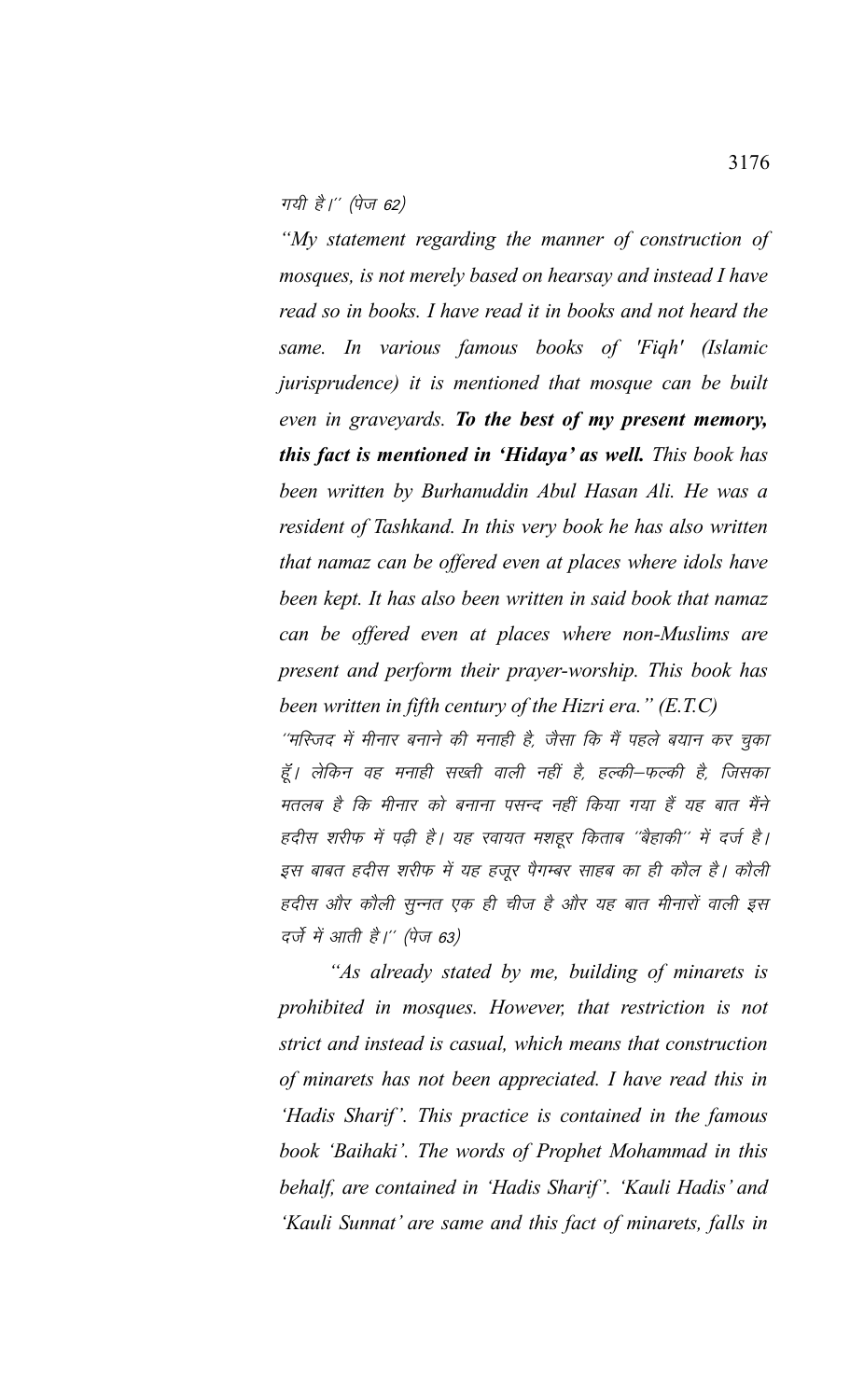*this category.*"  $(E.T.C)$ 

''मस्जिद बनाने के लिए जमीन को सिर्फ कामिल मालिक यानि जो मुक्कमल तौर पर उस जमीन का मालिक हो अपनी मर्जी से छोड़ेगा तो मस्जिद बनेगी। वह उस जमीन को वक्फ करेगा और वक्फ अपनी मर्जी से होता है।'' (पेज 105)

"A mosque can be built over a land only when its legal owner voluntarily donates the land for the same. He would execute Wagf of that land, and the Wagf is executed voluntarily."  $(E.T.C)$ 

''किसी मस्जिद के लिए जमीन को वक्फ करने का सीधा तरीका है कि उसका मालिक उसे वक्फ कहकर छोड़ दे।" (पेज 106)

"The simple manner of executing Waqf of land for any mosque, is that its owner leaves it by saying Waqf." $(E.T.C)$ ''जिस चीज को भी वक्फ किया जाये, वाकिफ उसका पूरा कामिल मालिक होना चाहिए और वक्फ उसकी पूरी मर्जी से होना चाहिए। वक्फ चाहे जबान से इकरार करके करे और चाहे दिल से इकरार करके करे, वही काफी है। . .पहला मृतवल्ली वाकिफ ही होगा, फिर वह अपनी मर्जी से जिसे चाहे मुतवल्ली बना दे। . .मैंने किसी तारीख की किताब में ऐसा नहीं पढा कि विवादित भवन के बाहरी हिस्से में कोई चबुतरा रहा हो। इस तरह की बात मेरे जातीय इल्म में भी नहीं है। मुझे मालूम नहीं कि ऐसे किसी चबूतरे पर मूर्ति स्थापित करके हिन्दू लोग पूजा करते रहे हों।'' (पेज 112) "Whatever is given in Waqf, must be wholly owned by its owner and the Waqf must be executed voluntarily. The execution of Waqf is good enough, whether executed orally or in writing. . . . The first Mutwalli is the Waqif (executor of Waqf) and then subsequently he may appoint anyone on his will.  $\ldots$  I have not so read in any history book that there was any platform in outer part of the disputed structure. Such fact is not within my personal knowledge as well. I do not know that Hindus installed and worshiped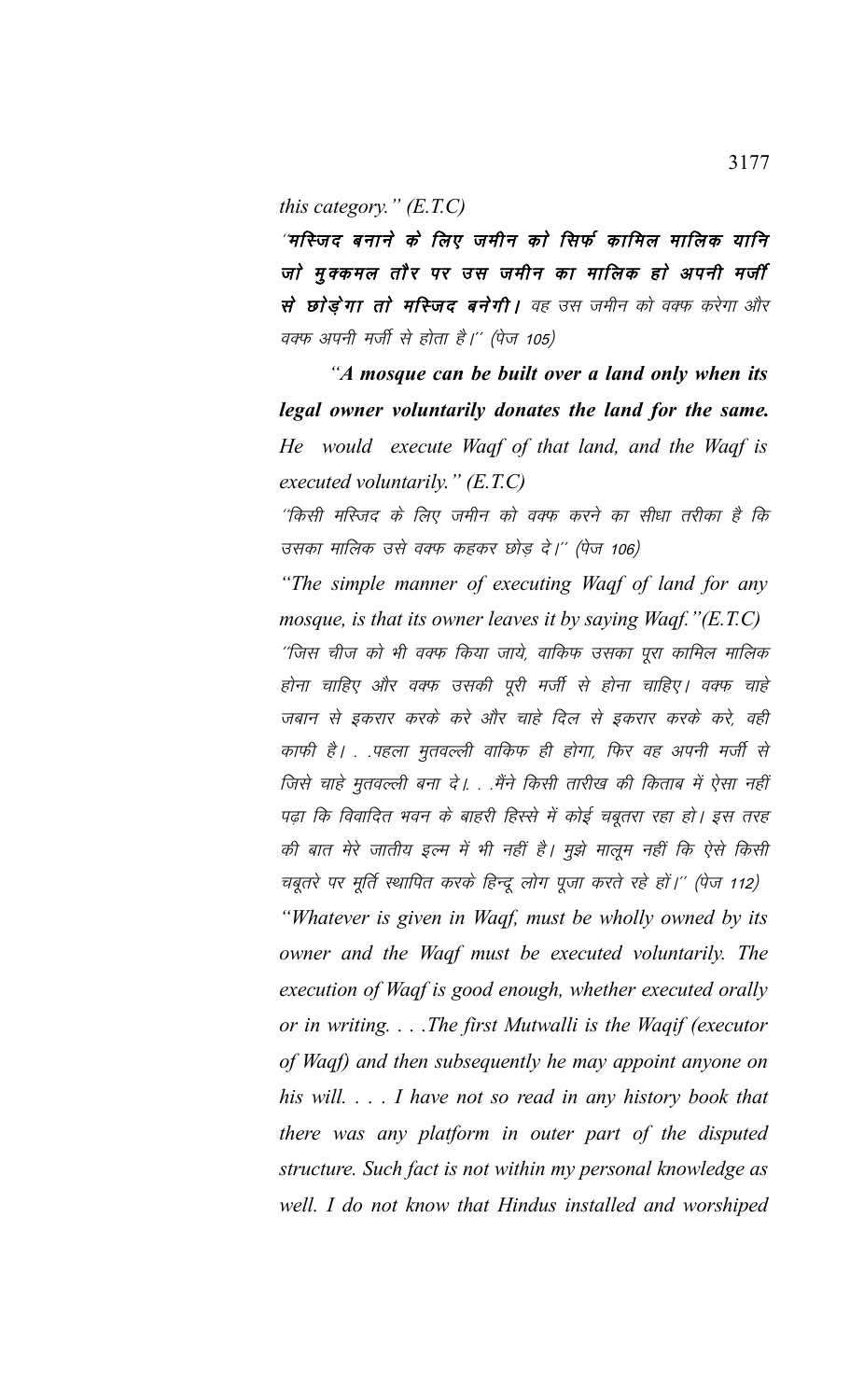*idols over any such platform." (E.T.C)*

'किसी मंदिर को तोड़ने की इस्लाम में इजाजत नहीं है। हम किसी मंदिर को तोड़कर मस्जिद नहीं बनायेगें। अगर मंदिर में मूर्ति स्थापित हो तो मूर्ति को भी नहीं तोड़ेगे। उस मंदिर को या मूर्ति को तोड़कर वहां मस्जिद बनाने का सवाल ही पैदा नहीं होता। . . मुझे मालूम नहीं कि जिस जगह पर मुतदाविया इमारत बनी हुई थी वह नजूल सरकार थी या नहीं। . . . .मैं 1962 में अपनी तालीम पूरी करने के बाद ही पढ़ाने लगा था और 1976 में सदर मुदर्रिस (प्रधानाचार्य – प्रिन्सिपल) लग गया था।'' (पेज 115)

*"Islam does not permit the demolition of any temple. We would not demolish any temple and build a mosque. If idols have been installed in the temple, then would not damage the idols as well. The issue of building a mosque over there after demolishing that temple or idol, does not arise. . . . .I do not know whether the place where the disputed structure stood, was public Nazul or not. . . . I started teaching in 1962 just after completing my education and became the Principal in 1976." (E.T.C)*

**3279. PW 11, Mohd. Burhanuddin** has also towed the same line in his cross-examination. He has said:

''मुस्लिम कानून के चार उसूल है, जिन्हें अंग्रेजी बोलने वाले सोर्स कह सकते हैं। उनके नाम हैं– कुराने मजीद, सुन्ना (हदीस), इजमा, कयास। शरियत का मतलब है– वह कानून जो उल्लाह ने अपने बन्दों के लिए दिया है।'' (पेज 3–4)

*"There are four principles of Muslim law, which can be termed as 'source' by English speaking people. They are- holy Quran, 'Sunna' (Hadis), 'Ijma', 'Kayas'. 'Shariyat' means the law laid down by 'Allah' for his fellows." (E.T.C)*

''यह ठीक है कि ऐसी कोई तफशील कुरान शरीफ में भी नहीं है कि मस्जिद की क्या शक्ल व सूरत हो या वहाँ पर पशु—पक्षी, देवी—देवता या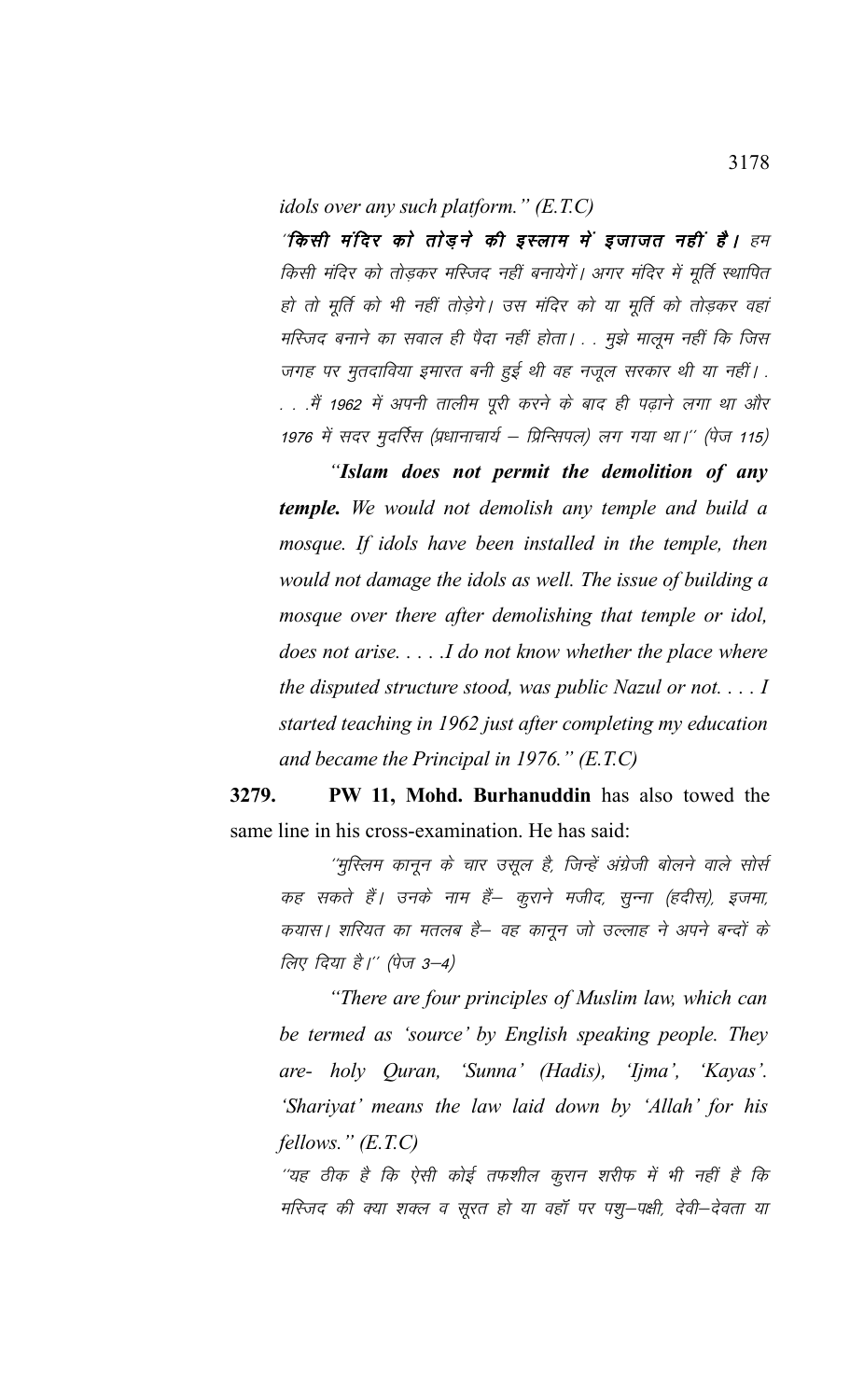आदमी व औरत के शक्लों के बनने पर क्या होगा या गिरी हुई मस्जिद भी मस्जिद मानी जायेगी या उसके चारो तरफ किसी इबादतगाह के होने का क्या असर होगा वगैरह-वगैरह।'' (पेज 4)

"It is true that the holy Quran does not contain any description either regarding the form & shape of a mosque, or as to what would happen in case of depiction of animals-birds, Gods-Goddesses or men & women faces over there, or will a collapsed mosque also would be considered a mosque, or as to what would be the effect of presence of any other worship place around it, etc.  $"(\text{E.T.C})$ 

''मस्जिद का मतलब है कि नमाज पढने की जगह यानी सजदे की जगह। नमाज या सजदा हर पाक जगह पर अदा किया जा सकता है। इस मायने में मस्जिद के लिए किसी खास जगह की जरूरत नहीं है। मस्जिद अल्लाह के लिए बनाई जाती है, ताकि उसका नाम लिया जा सके। मैं यह बात हदीस की किताबों के मुताबिक बता रहा हूँ और कूरा शरीफ में भी यही कहा गया है। . . . . मस्जिद बनाने के लिए यह जरूरी नहीं कि वहाँ पर मुसलमानों की आबदी हो। मस्जिद मुसाफिरों के लिए भी बनाई जाती है। मृतवल्ली का ताल्लुक वक्फ से है, मस्जिद से नहीं, इसलिए जरूरी नहीं कि हर मस्जिद का मुतवल्ली हो | . . . . शरियत के मुताबिक मुतवल्ली उसी वक्फ का होगा जो अल्लाह के लिए किया गया है। जो जायदाद अल्लाह के लिए वक्फ की गई है, उसकी देखभाल करना मुतवल्ली का काम है। उस वक्फ से ताल्लुक रखने वाला जो भी काम है, चाहे वह दीनी काम है, चाहे इन्तजामिया काम है, उसको निभाना मुतवल्ली का काम है।'' (पेज 4–5)

"Mosque implies the place of offering namaz i.e. the place of 'Sajda' (bowing down in reverence). Namaz or 'Sajda' may be offered at all holy places. As per this meaning, no particular place is required for a mosque. A mosque is built for Allah, so that he can be remembered. I am stating this fact in accordance with the books of 'Hadis', and similar versions are found in holy Quran as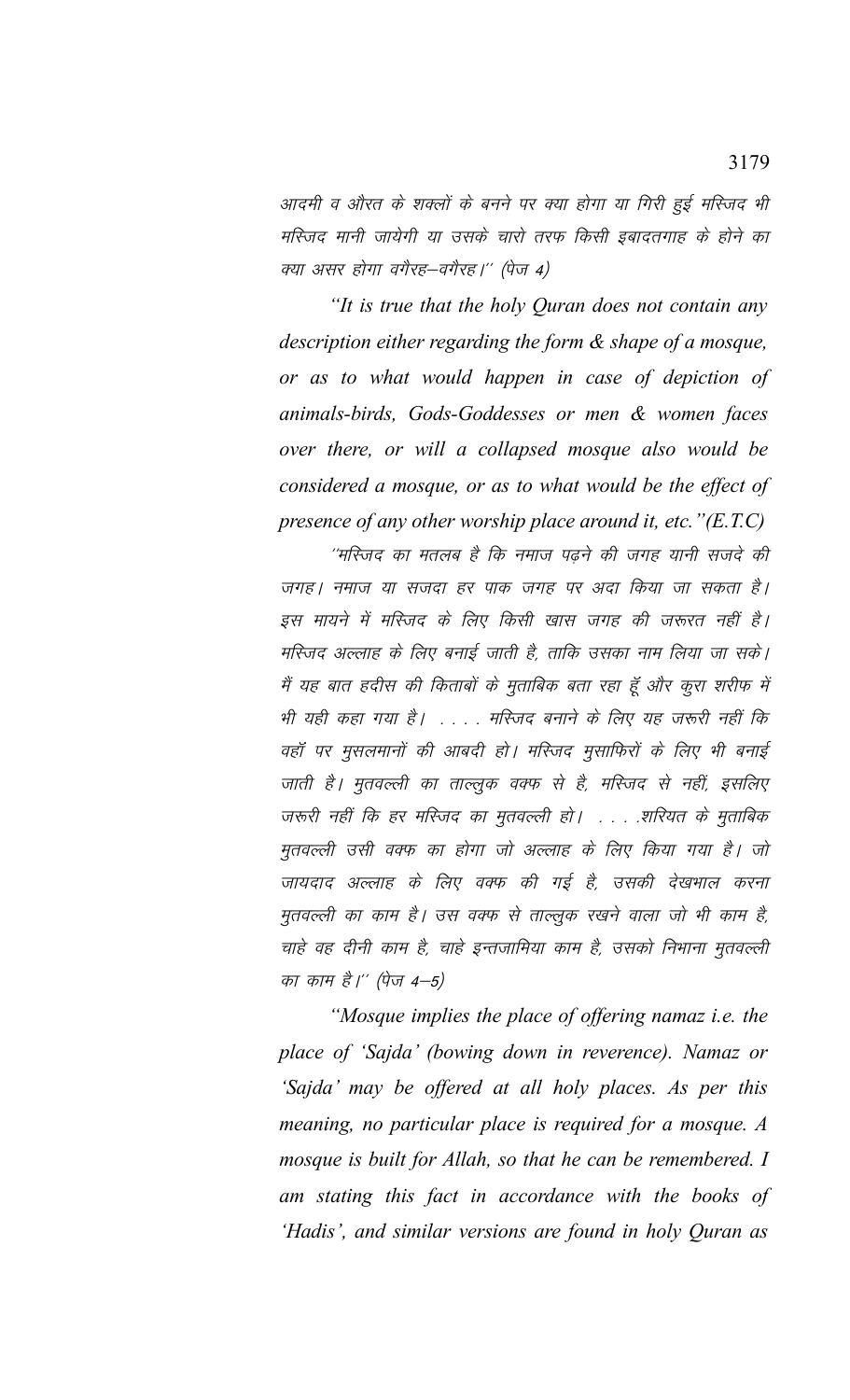well.  $\dots$  . Existence of Muslim populace is not essential for building a mosque at that place. Mosque is built for travelers as well. A 'Mutwalli' is related to Waqf and not mosque, and as such it is not necessary that there is a 'Mutwalli' of every mosque... .According to 'Shariyat' (the body of doctrines that regulate the lives of those who profess Islam), a 'Mutwalli' shall exist in case of only such Waqf, which is executed in the name of Allah. It is the duty of the 'Mutwalli' to look after the property, whose Waqf has been executed in the name of Allah. It is the duty of the 'Mutwalli' to perform all the duties related to Waqf, whether religious or managerial."  $(E.T.C)$ 

''अजान सुनने के बाद ही नमाज होती है, लेकिन अगर कोई मशवाता हालात हों तो इमाम साहब इस बात की तस्दीक कर लेंगे कि अजान दी गई है या नहीं और फिर नमाज पढायेंगे। . . . .जुम्मे की नमाज के लिए भी यह लाजिम नहीं कि अजान हो। यह दूसरी बात है कि उसके लिए ताकीद दूसरी नमाजों से ज्यादा है। . . . .अजान के बगैर भी नमाज हो सकती है, यह फिकेह की किताबों में लिखा हुआ है।

शरियत के मजमुए का नाम फिकह है। डिक्शनरी के हिसाब से फिकेह का मतलब है ''बुद्धि'', ''इण्टेलीजेन्स'' और इस्तलाही (प्रैकिटल तौर) तौर से इसका मतलब है– कुरान, हदीस, इजमा, कयास से जो मसायल निकले हैं, उन्हें शरियत कहते हैं। . . . . .शरियत में नमाज से पहले अजान का पढ़ना सुन्नत है।'' (पेज 6)

"Namaz is offered only after hearing the 'Ajaan' call, but in case of any 'Mashwata' (doubtful) circumstance, the Imam shall verify whether the 'Ajaan' call has been given or not, and thereafter shall administer the namaz.... It is not 'lajim' (necessary) to give 'Ajaan' call for the namaz of 'Jumma'. It is different that there is more 'Taqid' for it in comparison to other namaz.  $\ldots$  . It is mentioned in the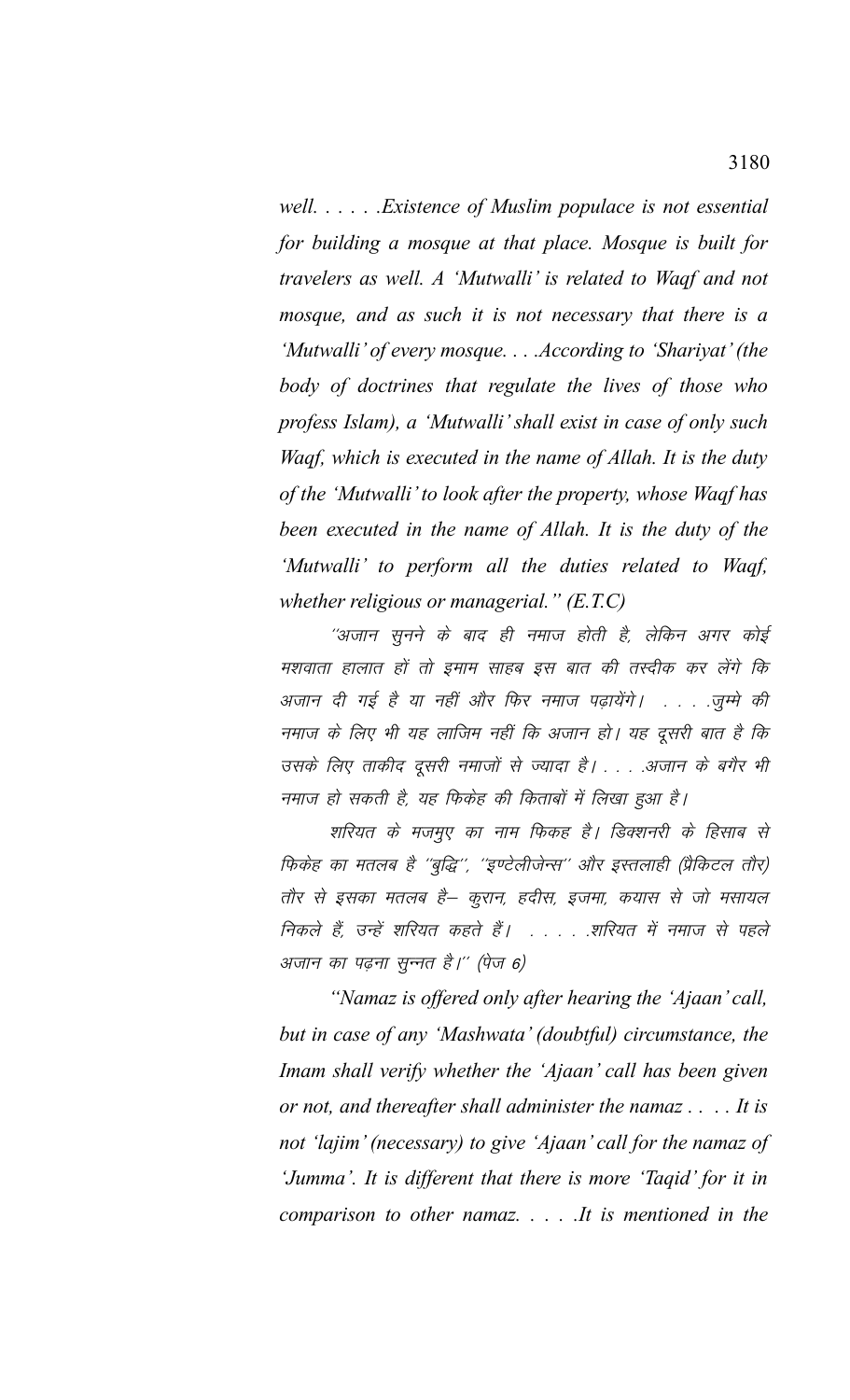books of 'Fiqh' (Islamic jurisprudence) that namaz can be offered even in absence of 'Ajaan' call.

'Figh' is the summary of 'Shariyat'. The dictionary meaning of 'Figh' is 'wisdom', 'intelligence' and practically 'Shariyat' means the 'Masail' (problem/topic/ issue) of Quran, Hadis, Ijma, Kayas.....Giving of 'Ajaan' call before namaz, is Sunnat in 'Shariyat'." (E.T.C)

''फिकेह की बहुत अहम किताबें कई हैं। . . मेरे हिसाब से बहुत अहम किताबों में – रद्दुलमुख्तार मशहूरे शामी के नाम से मशहूर है। इसके लेखक का नाम–मोहम्मद अमीन इबने आबीदीन शामी है। . . शरियत और फिकेह में कोई बुनियादी फर्क नहीं है। फिकेह में शरियत को तरतीब दी गई है। शरियत को पढ़कर ही और इस पर गौर करके फिकेह में तरतीब दी गई है। हिदाया में मस्जिद की बाबत काफी कुछ कहा गया है। लेकिन उसमें मस्जिद की शक्ल की बाबत कोई बुनियादी हिदायत नहीं है। . . यह ठीक है कि किसी गैर की जमीन पर जबरदस्ती मस्जिद बनाने की मुमानियत भी है। अगर किसी दूसरे की जमीन साबित हो तो उसके मालिक की मर्जी के बगैर वहाँ पर मस्जिद कायम नहीं होगी। . . अगर गैर मुसिलम की या चाहे मुस्लिम की भी अपने कोई जायदाद हो तो उसे किसी भी सूरत में तोड़कर या तरमीम करके वहाँ पर जबरदस्ती मस्जिद नहीं बनाई जा सकती। अगर ऐसा साबित हो जाता है तो वह मस्जिद जायज नहीं मानी जायेगी। यह बातें जो मैं बतला रहा हूँ, यह फिकेह की है और ऐसा हिदाया में पाया जाता है और भी कई किताबों में पाया जाता है। ऐसा फतावा आलमगिरी में भी पाया जाता हैं फतावा हिन्दीया और आलमगीरी एक ही किताब के नाम हैं। . . कम से कम 10–12 उलेमाओं ने औरंगजेब की रहनुमाई में यह किताब लिखी हैं। जिन बातों का मैंने जिक किया है, यह चीजें भी उस किताब में आई हैं।'' (पेज 7–8)

"There are many important books of 'Figh' (Islamic jurisprudence). . . . . . . According to me, out of the very important books 'Raddulmukhtar' is famous as 'Mashhoore Shami'. Its writer is Mohammed Amin Ibne Abidin Shami.  $\ldots$  There is no fundamental difference between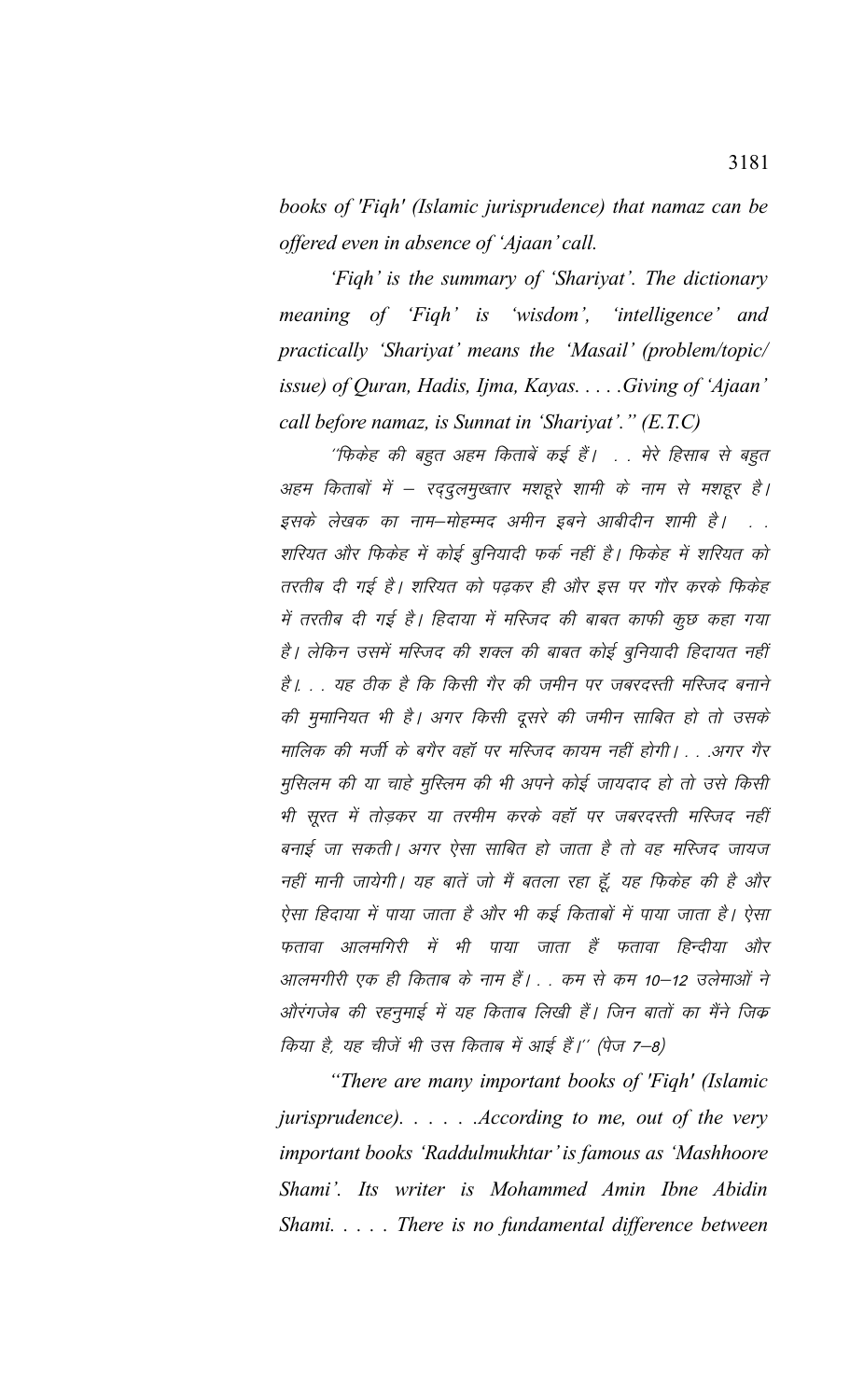*'Shariyat' and 'Fiqh'. 'Shariyat' has been given 'Tartib' (sequence/arrangement) in 'Fiqh'. After reading the 'Shariyat' and giving it due thought, has it been given 'Tartib' in 'Fiqh'. The 'Hidaya' discuss mosques in detail, but it does not contain any fundamental instruction regarding the form of a mosque. . . . . . It is true that there is a restriction on forcefully building a mosque over someone else's land. If the ownership of someone is proved over a land, then a mosque would not be built over there in absence of the consent of owner. . . .If any property belongs to a non-Muslim or even a Muslim, then a mosque cannot be forcibly built over there under any circumstance by demolishing the same. If it is so proved, then the mosque would not be considered legal/proper. The facts being stated by me, are of 'Fiqh' and are found in 'Hidaya' as well as in many other books. It is so found in 'Fatwa Alamgiri' as well. 'Fatwa Hindiya' and 'Alamgiri' are the names of the same book. . . . . .This book has been written by at least 10-12 Ulemas under the patronage of Aurangzeb. The facts stated by me, are also contained in that book." (E.T.C)*

''सुन्ना और हदीस तकरीबन एक ही चीज हैं। हजरत मोहम्मद साहब ने जो काम किये या जो उन्होंने बाते फरमाई या जो बातें उन्होंने दूसरे आदमियों को करते हुए देखा और उनको मना नहीं किया या जिन बातों को उन्होंने मन्जूरी दे दी वह सब सून्ना में आती हैं। फैली, कौली और तकरीरी इस तीन शाखाओं में सून्ना को बॉटा जा सकता है। उनको बोलते हैं— सुन्नते फेली, सुन्नते कौली और सुन्नते तकरीरी। इन पर सैकड़ों किताबें लिखी गई हैं। इसी काे हदीस कहते हैं। हदीस लिखने वालों में सबसे पहले अब्दुला इब्ने अम और इब्ने आस और अबूब इबने हज्म और हजरत अनस के नाम आते हैं। . . . जो लोग पहले मुखतलिफ हदीसों को जबानी याद कर लेते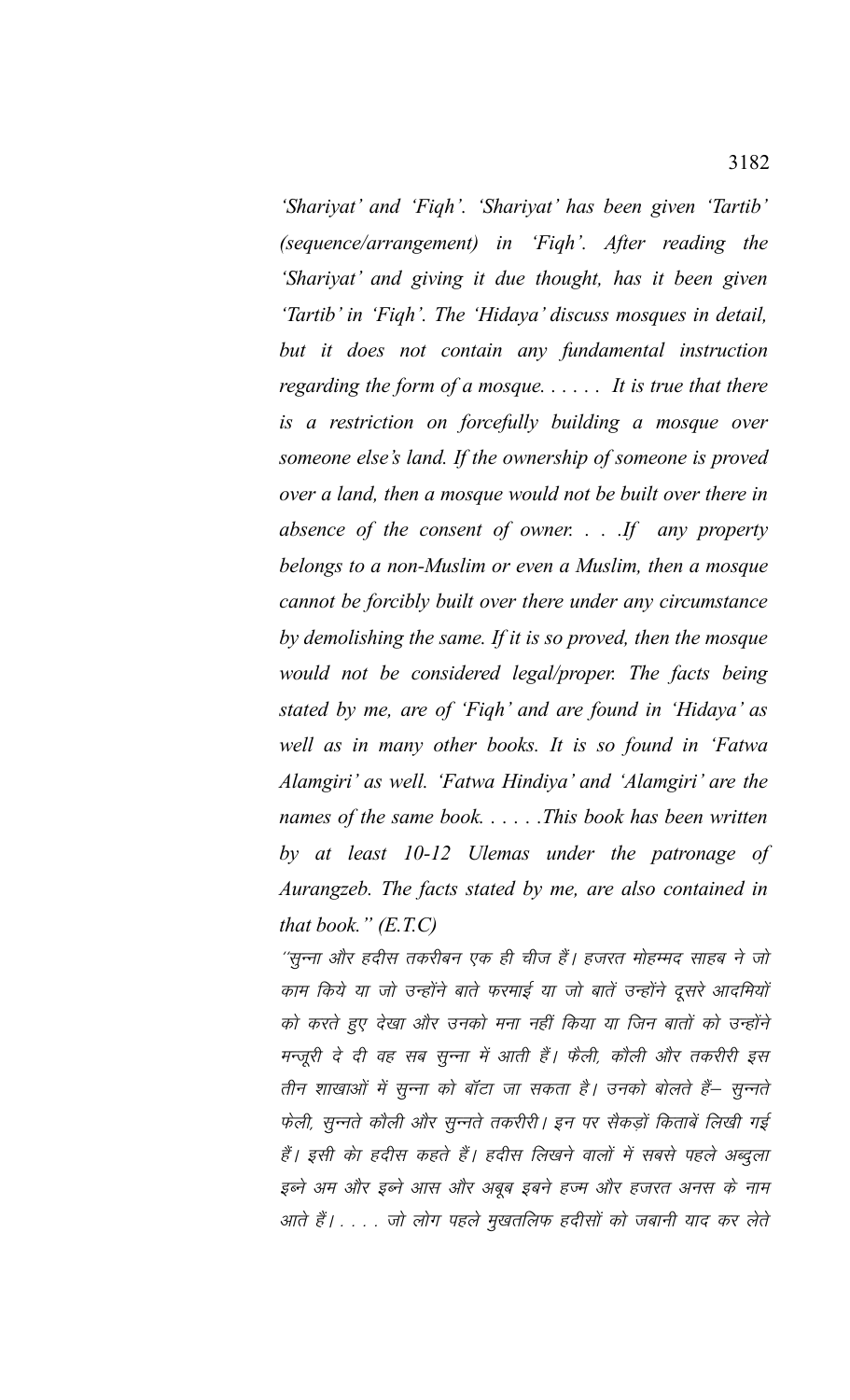थे, उनका निचोड सबसे पहले तरतीब देने वालों में इमाम थे, मालिक जिनकी किताब आज भी पाई जाती है। . . . . .उसमें मस्जिद की बनावट यानी शक्ल व सूरत के बारे में कोई जिक नहीं है।'' (पेज 8)

"'Sunna' and 'Hadis' are almost the same thing. The acts of Prophet Mohammad or his sayings or the things seen by him being done by others and not objected by him or the things approved by him, all fall within 'Sunna'. 'Sunna' can be divided in three branches viz. 'Faily' (acts), 'Kauli' (promises) and 'Takriri' (preachings). They are called 'Sunnate Faily', 'Sunnate Kauli' and 'Sunnate Takriri'. Hundreds of books have been written on them. This is called 'Hadis'. Amongst the first ones to write the 'Hadis' are Abdul Ibne Aam, Ibne Aas, Abu Ibne Hazm and Hazrat Anas. . . . . . The first Imam to have memorized different 'Hadis' and summarized them, was Malik whose book is still available.  $\ldots$ . It does not mention about the construction *i.e.* form and shape of mosque."  $(E.T.C)$ 

''मैंने कभी कोई कनाती मस्जिद नाम का शब्द नहीं सूना। अगर कोई जगह तीन तरफ से गैर मुस्लिम इबादतगाहों से घिरी हुई हो तो वहाँ पर नमाज पढ़ी जा सकती है, किसी ह़दीस में इस पर मुमानियत नहीं है। . . . . . अगर किसी इमारत में सिर्फ दो दरवाजे जाने के लिए हों, पूरब और उत्तर की तरफ और उन्हीं दोनो दरवाजों पर हिन्दुओं के पूजन स्थल हों, तो भी अन्दर नमाज पढ़ी जा सकती है, बशर्ते कि अन्दर जाने का रास्ता हो। ऐसा जिक फिकेह में आया है, ह़दीस में ऐसी तफसीलात नहीं हैं।'' (पेज 9)

"I never heard the name of Kanati mosque. If any place is surounded on three sides by non-Muslim worship places, then also namaz can be offered over there, and none of the 'Hadis' prohibit the same...... If there are only two gates, in east and north, for entering any building,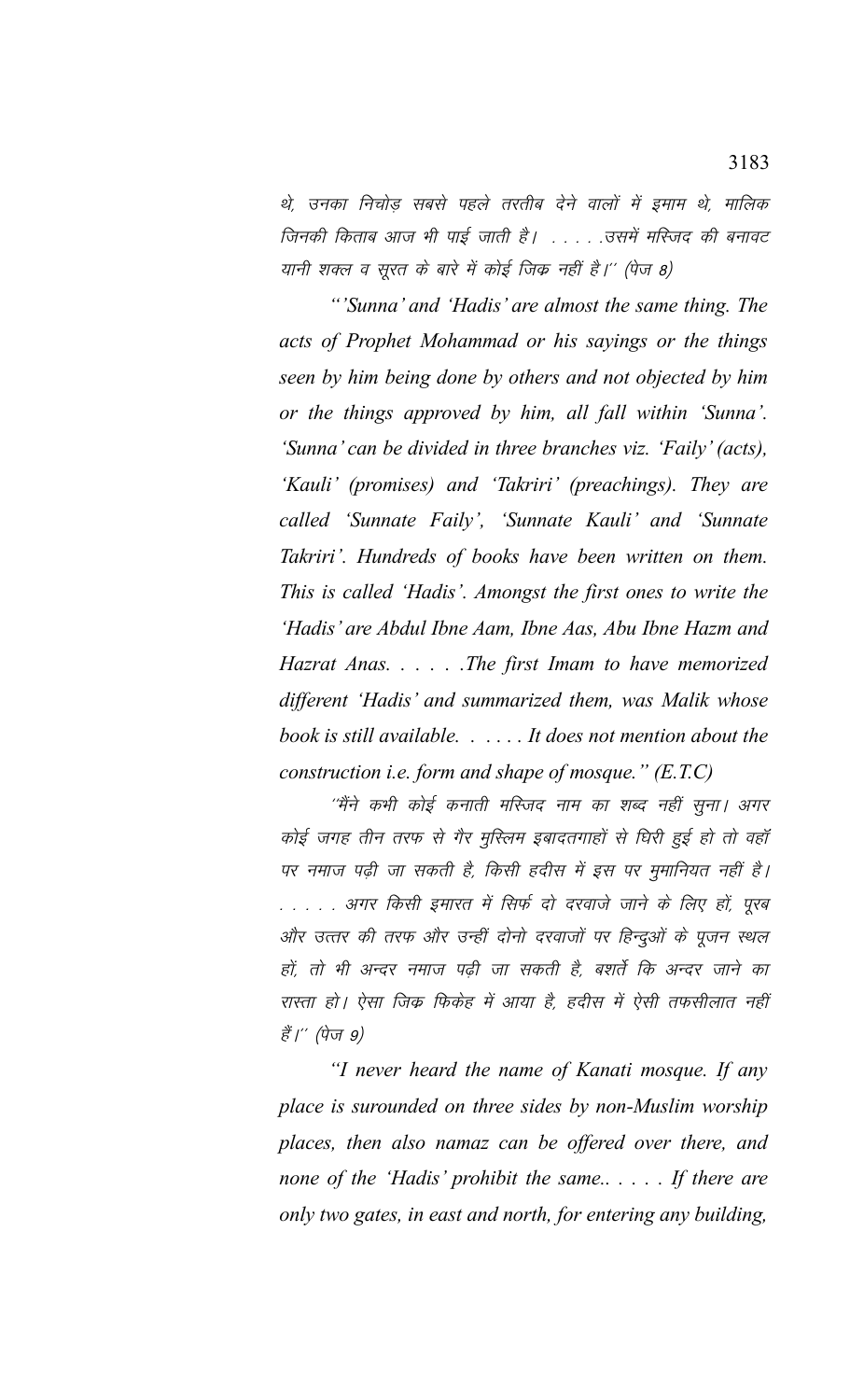and worship places of Hindus exist at both the said gates, then also namaz can be offered inside it provided there is a way leading to it. It is so mentioned in the 'Figh', but no such detail is found in the 'Hadis'."  $(E.T.C)$ 

''अगर वजू न किया हुआ हो और मस्जिद में वजू करने का इन्तजाम भी न हो और दूर–दूर तक पानी दस्तयाब न हो तो तयमुम करके नमाज अदा की जा सकती है। . . . . मैंने भी ऐसी मस्जिदें देखी हैं, जहाँ वजू के लिए पानी का इन्तजाम न रहा हो।" (पेज 9)

"Namaz can be offered even by performing 'Taimum' (substitute for Vazoo), if 'Vazoo' has not been performed and there is no arrangement in the mosque for performing 'Vazoo' and water is not 'Dastyab' (available) even at distant places  $\ldots$  I have also seen such mosques, where there was no arrangement for performing 'Vazoo'."

 $(E.T.C)$ 

''किसी जमाने के उलमा एक मसले पर जब एक राय हो जायें तो वह इ़जमा कहलाता है।... मस्जिद की बनावट या शक्ल सूरत के बारे में कोई इजमा नहीं हुआ। ऐसा मसला अब तक उठा ही नहीं कि जिस मस्जिद के चारो तरफ कब्रिस्तान हो तो वहां नमाज पढ़ी जाये या नहीं। . . इस बात पर भी कोई इखतलाफ नहीं हुआ कि जिस इमारत के दो तीन या चारों तरफ भी कोई गैर मुस्लिम इबादत गाह हो तो वहाँ पर नमाज पढ़ी जा सकती है या नहीं, दरअसल वहाँ पर नमाज भी पढ़ी जा सकती है। ये मुदुदे हाल के हैं इन्हीं दिनों में इन्हें उठाया गया है इन पर अभी गौर हो रहा है क्योंकि अभी तक इखतलाफ किसी ने नहीं किया।'' (पेज 10)

"When the Ulemas of a period become unanimous on any issue, the same is called ' $ljma$ '..... There is no  $ljma$ regarding the form or shape of mosque. Such an issue has not arisen till date as to whether namaz be offered or not in a mosque, which is surrounded on all sides by graveyard. . . . There has been no 'Ekhatlaf' (disagreement)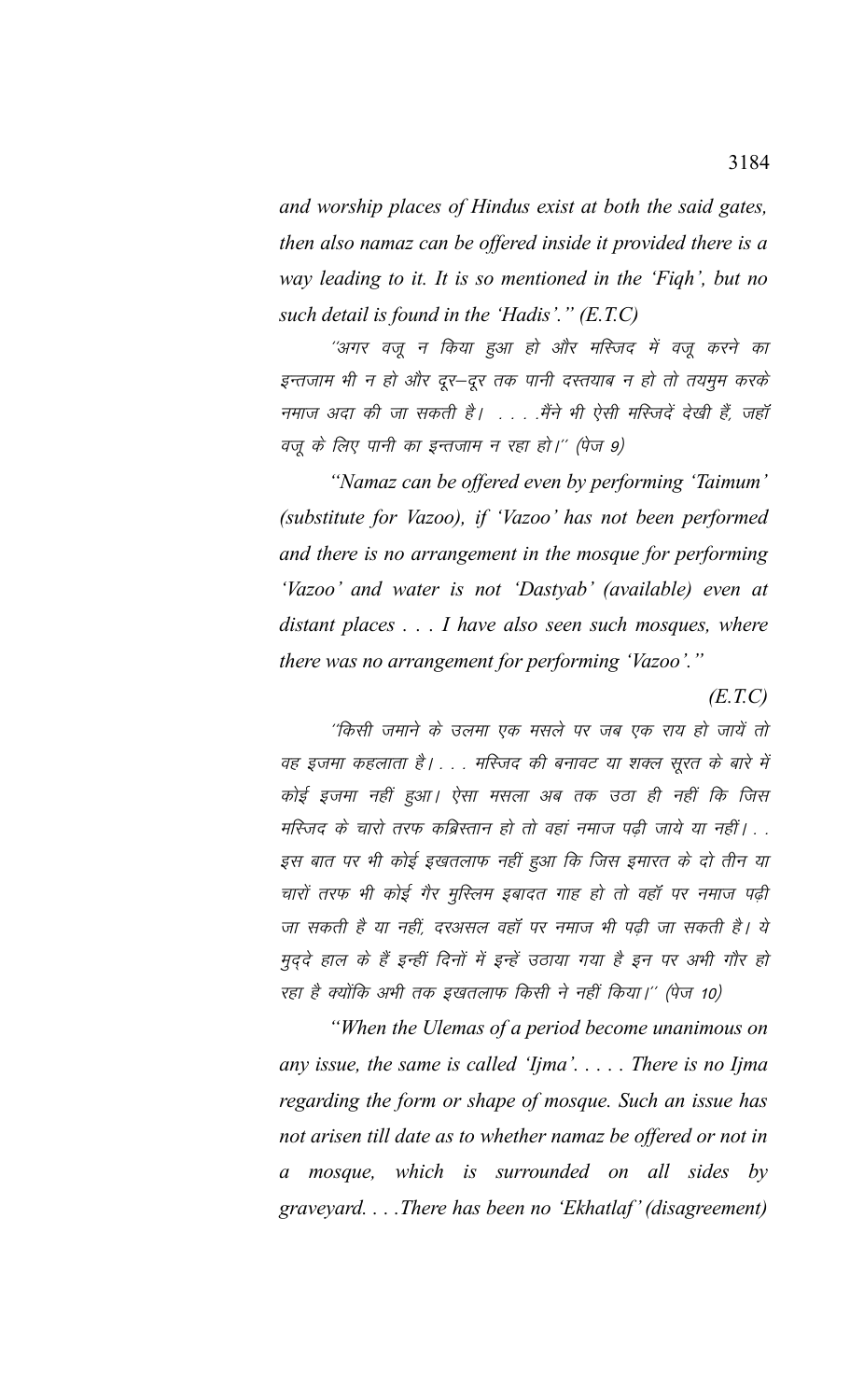*on this issue as well as to whether namaz can be offered or not in a building which is surrounded on 2-3 or all sides by non-Muslim worship places. Actually namaz can be offered over there as well. These issues are recent and have been raised recently. They are still being considered because none has done Ekhatlaf' as yet." (E.T.C)*

''मस्जिद बनने के बाद कभी खत्म नही होती। अगर मस्जिद वजूद में आ गयी तो वहाँ पर चाहे नमाज पढ़ी जाये या न पढ़ी जाये वह हमेशा मस्जिद मानी जायेगी। अगर वहाँ पर जमाती नमाज न भी पढी गयी हो तो भी वहाँ पर मस्जिद रहेगी। अगर मस्जिद बनाने वाले ने तामीर मुक्कमल करके उसे लोगों के हवाले कर दिया तो भी **वह मस्जिद मानी जायेगी** चाहे वहाँ एक बार भी नमाज न पढी गयी हो। अगर तामीर करने वाले की नियत मस्जिद की थी और लोगों को मस्जिद बनाकर दे दी तो मस्जिद बन गयी।" (पेज 11)

*"A mosque never ceases to exist after it is built. If a mosque has come into existence, then it will always be treated as a mosque even if namaz is offered over there or not. It would remain a mosque, even if the 'Jamati' (collective) namaz is not offered over there. If the builder of the mosque has delivered the mosque to people after completion of its construction, then also it will be treated a mosque even if namaz has not been offered over there even once. If the intention of the builder was a mosque and he delivers a mosque to people after its constructions, then a mosque comes into existence." (E.T.C)*

"अगर कोई दूसरे लोग मस्जिद को गिरा दें तो भी वह जगह मस्जिद कहलायेगी ऐसा इज्मा है। ऐसा हर किताब में लिखा है। लेकिन ऐसी कोई खास मिसाल देने के लिए मेरे इल्म में नहीं है जहाँ इस तरह की बात हो या जहाँ मस्जिद **गिराई गयी हो |** . . . गिरायी हुई मस्जिद के स्थान को मस्जिद माना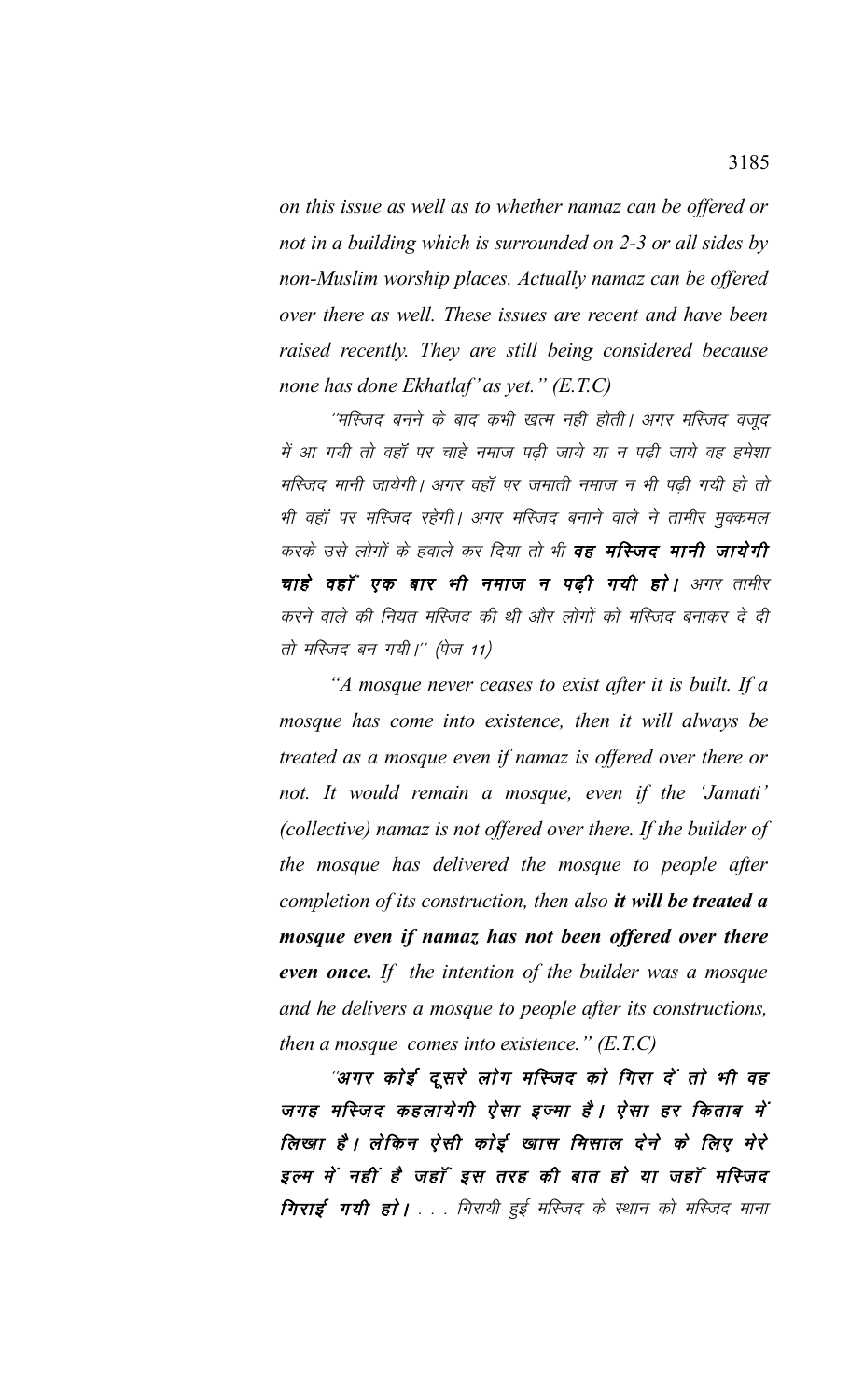जायेगा इस बाबत इज्मा हर दौर में हुआ है। अगर कहीं मस्जिद गिरती है तो वह मस्जिद ही रहेगी इस पर हर जमाने के मौलानाओं का इत्फिाक रहा है ऐसा मैंने पढ़ा है। **ऐसा मैंने फिकह में पढ़ा है।** ये इज्मा इसलिए भी जारी हुआ कि आने वाले दौर के बहुत से मसायल पर भी गौर होता था और इसी तरह से इस इमकान का भी इज्मा बना।''

(पेज 12)

"There is a 'Ijma' to the effect that if others demolish a mosque, then also that place would be called a mosque. It is so written in every book. However, there is no specific example in my knowledge where such a where mosque *situation* exists  $or$ *has* been **demolished.** . . . The site of a demolished mosque, would always be treated as a mosque and a 'lima' to said effect has taken place in all times. I have so read that if any mosque collapses, then it would remain a mosque and the clerics of all times have been unanimous in this regard. I have so read in 'Figh'. Such a 'Ijma' was also issued because many future issues were also considered and accordingly a 'Ijma' of this 'Imkan' (probability/situation) was also formed."  $(E.T.C)$ 

''ये जिक फिकह की किताबों में आया है कि अगर किसी इमारत की दीवारों पर या खम्भों पर या सिवाये किबला वाली दिवार पर पशु पक्षी देवी देवता या और जीव जन्तुओं की तस्वीरें हों तो भी नमाज हो सकती है और अगर ऐसी इलामात किबला वाली दिवार पर हो तो भी नमाज हो सकती है हलांकि वो मकरूह हो जायेगी। अगर सजदे वाली दिवार और नमाजी के बीच में कोई खम्भा हो जिस पर ऐसे इलामात हो तो भी नमाज होगी लेकिन अगर ये अलामात नमाजी के बिलकूल सामने होंगे, तो ये नमाज मकरूह हो जायेगी।" (पेज 12)

"It is mentioned in the books of 'Figh' that namaz can be offered even if pictures of animal, bird, God,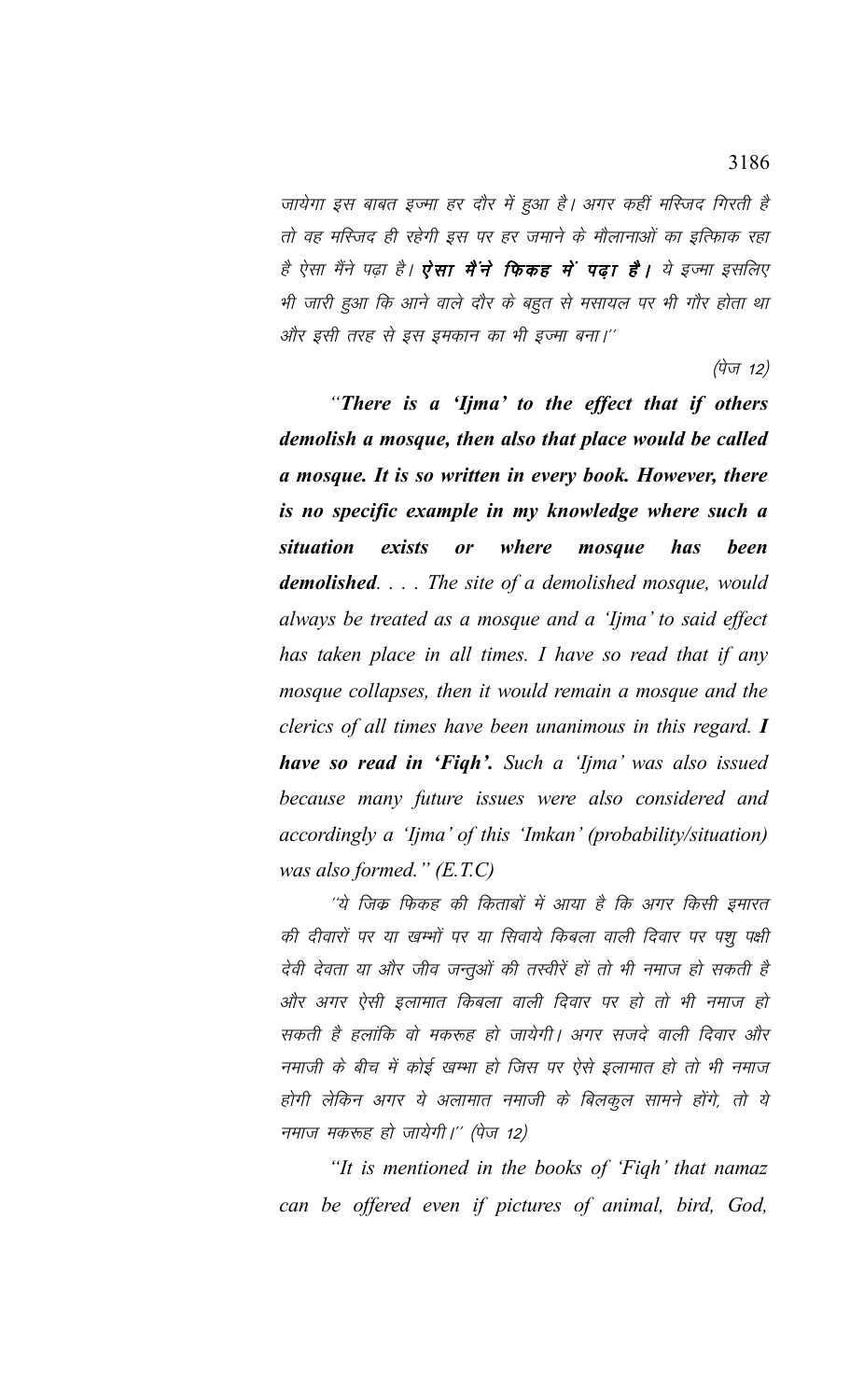*Goddesses or living being exist on all the walls or pillars of any building except for the wall facing Kibla, and if such 'Ilamat' (symbol) exist on the wall facing Kibla, then also namaz can be offered although it would be 'Makruh' (undesirable). If there are such 'Ilamat' over a pillar in between the wall of 'Sajda' and the namazist, then also namaz would be offered but if these 'Alamat' (symbol) are immediately opposite the namazist then the namaz would become 'Makruh'." (E.T.C)*

''शरीयत के अहकाम की पांच किस्में हैं वे हैं— 1. फर्ज 2. हराम 3. मकरूह 4. मन्दूब 5. जायज। इनको धार्मिक हक्म कहा जा सकता है। . . . . हराम की किस्म में वो काम आते हैं जिनकी मनाही की गयी है। वो मनाही बहुत सख्ती और पक्की दलीलों से की गयी हैं मकरूह में दिये गये कामों की मनाही की गयी है लेकिन उतनी सख्ती से नहीं। जायज की किस्म में वो काम आते हैं जो किये भी जा सकते हैं और न किये भी जा सकते हैं। उनके करने पर कोई सबाब नहीं और न करने पर कोई गुनाह नहीं।'' (पेज 14)

*"There are five kinds of 'Ahkam' (ordain) of 'Shariyat'- 1. 'Farz' (duty), 2. 'Haram' (forbidden act), 3. 'Makruh' (undesirable), 4. 'Mandub' (representative/ delegate), 5. 'Jayaz' (justified/legal). They can also be termed as tenets. . . . . . . . 'Haram' includes such actions, which have been prohibited. The prohibition has been imposed by very strict and strong reasons. 'Makruh' includes the actions restrained but not that strictly. 'Jayaz' includes such acts, which can and cannot be done. Their performance does not yield any 'Sawab' (virtue) nor does their non-performance entail any offense." (E.T.C)*

''यह सभी किताबों में आता है कि अगर किसी दूसरे मजहब की इबादतगाह को या किसी दूसरे आदमी की जगह को जबरदस्ती तोड़कर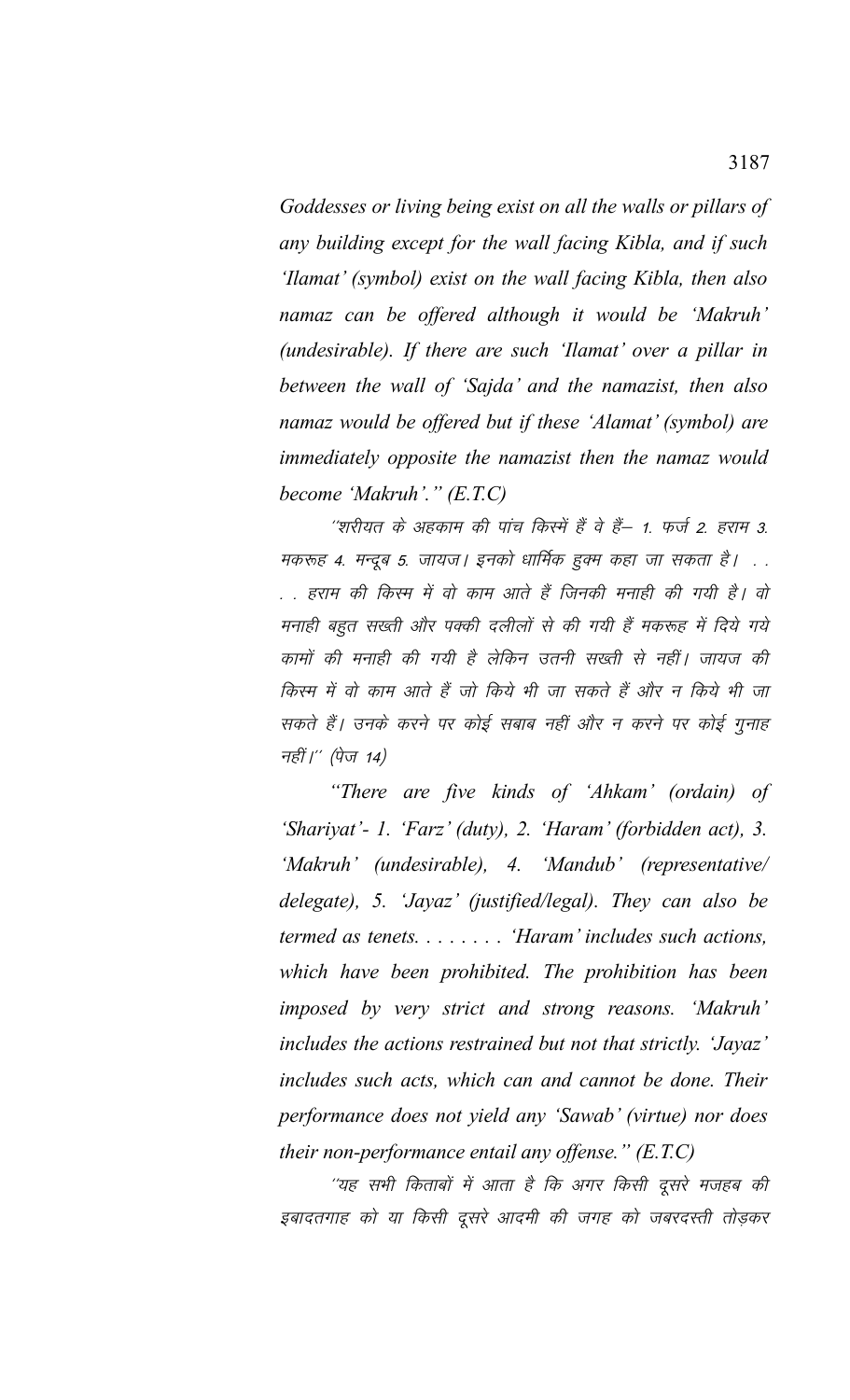मसिजद बना ली गयी हो तो वह ठीक नहीं है।'' (पेज 14)

"It is contained in all the books that if a mosque has been built by forcibly demolishing the worship place of another religion or the place of any other person, then it is not proper."  $(E.T.C)$ 

"वक्फ कभी खत्म नहीं होता।" (पेज 18)

"A Waqf never terminates."  $(E.T.C)$ 

''पैगम्बर साहब ने इस्लाम नहीं चलाया यानी इस्लाम की शुरूआत नहीं की इसका आगाज तो आदम अलेहुसलाम से है। मोहम्मद साहब आखिरी पैगम्बर थे और उन्होंने इस्लाम को आखिरी मुक्कमल शक्ल दी। उनसे पहले इस्लाम की मुक्कमल शक्ल नहीं थी।" (पेज 24)

"Prophet Mohammad did not found Islam i.e. he did not start it. It began with Adam Alehusalam. Mohammad Saheb was the last Prophet and he gave Islam its final shape. Prior to him, Islam did not have a final shape." $(E.T.C)$ 

''मेरे इल्म में ऐसा नहीं है कि मोहम्मद साहब से पहले मक्का में कुदरत की इबादत होती थी। लेकिन यह ठीक है कि बूत की इबादत होती थी।'' (पेज 24)

"It is not in my knowledge that prior to Prophet Mohammad, nature was worshiped in Mecca. However, it is true that idols were worshiped."  $(E.T.C)$ 

''इस्लाम के हिसाब से मालिकों की मर्जी के खिलाफ मंदिर तोड़ना नाजायज है।'' (पेज 27)

"According to Islam, demolition of temple without the consent of owners, is illegal/unjustified."  $(E.T.C)$ 

''बृतपरस्ती इस्लाम के खिलाफ है। यह कहना गलत है कि जहाँ मूर्तियां स्थापित की गयी हो वहाँ पर मस्जिद नहीं बन सकती बशर्ते वो जमीन मुसलमानों ने जायज तरीके से हासिल की हुई हो। जायज तौर से हासिल करने का मतलब है मालिक ने अपनी मर्जी से दे दी हो, हिबा कर दिया हो या उसने बेच दी हो बशर्ते कि उस जमीन का कोई मालिक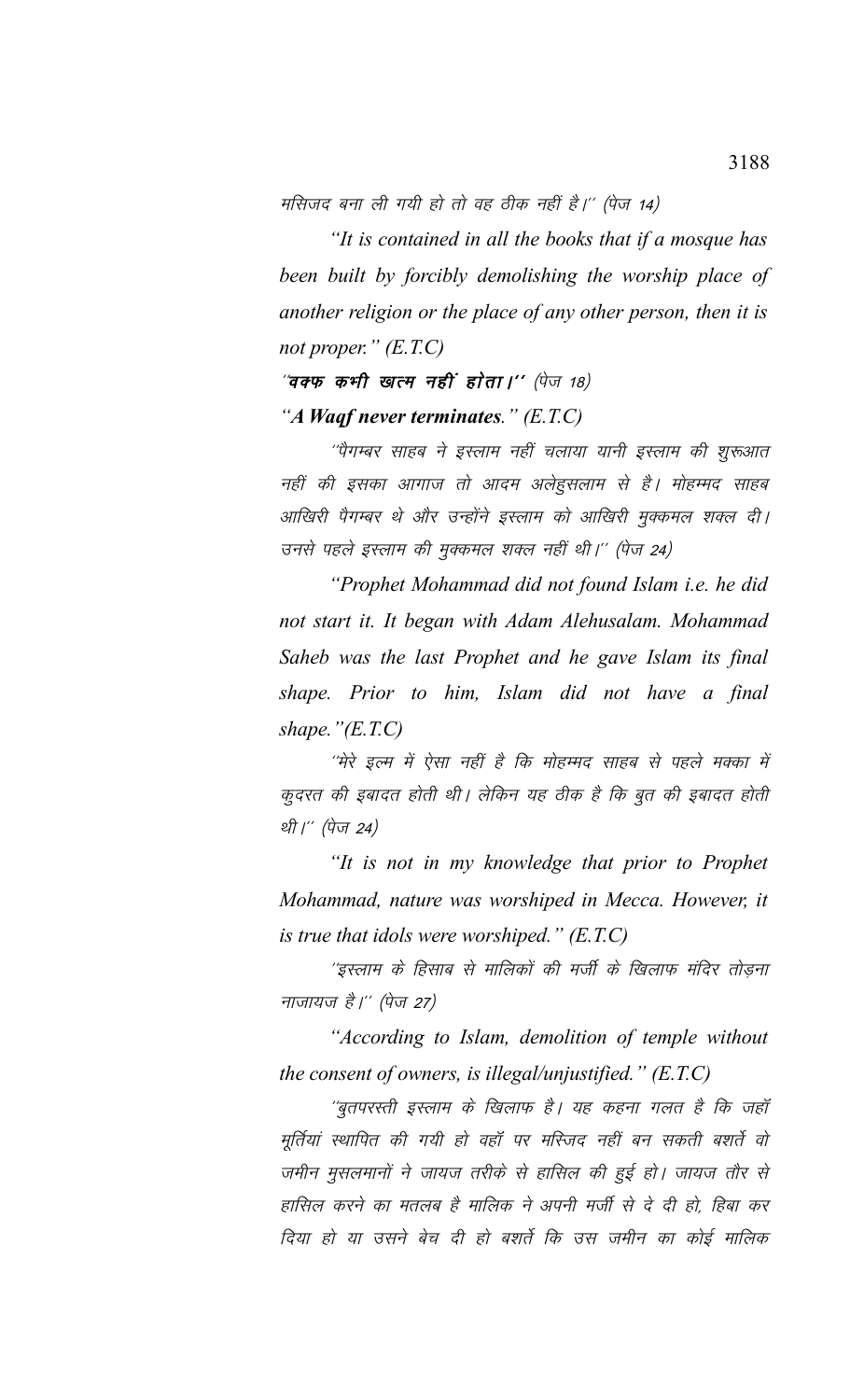था। यह जमीन खुदा की भी हो सकती है, हाकिम की हो सकती है हकूमत की भी हो सकती है और किसी प्राइवेट आदमी की भी हो सकती है अगर जमीन हुकूमत की है तो उस पर हाकिम का पूरा अख्तियार है। अगर सरकारी जमीन है और हाकिम मुसलमान है और जायज हाकिम है तो उस जमीन पर हाकिम मस्जिद बना सकता है। अगर एक हाकिम पर दूसरा हाकिम असूल के मुताबिक फतह हासिल कर लेता है तो वह जमीन फतेहआब हाकिम की हो जायेगी।'' (पेज 27)

*"Idolatry is contrary to Islam. It is wrong to say that mosque cannot be built at a place where idols have been installed, provided the land has been obtained legally/justifiably by Muslims. 'Obtaining legally/ justifiably' means given voluntarily by the owner or gifted or sold, provided the land had some owner. The land can be of God, of 'Hakim' (ruler), of Government and of some private person as well. If the land is of Government, then the 'Hakim' (ruler) would have total rights over the same. If the land is public and the 'Hakim' (ruler) is Muslim and is a legal/justified 'Hakim' (ruler), then the 'Hakim' (ruler) can build a mosque over that land. If one 'Hakim' (ruler) conquers another 'Hakim' (ruler) principally, then that land would become of the 'Fatehaab Hakim' (victorious ruler)" (E.T.C)*

"कोई भी मुसलमान जो मस्जिद बनवायेगा उसके अन्दरूनी या बाहर वाले किसी हिस्से में किसी तस्वीर को नहीं बनवायेगा वो जानदार चीज की तस्वीर नहीं बनवायेगा। किसी सुअर की तस्वीर बनवाने का सवाल ही नहीं पैदा होता। मुस्जिद की चारदीवारी के बाहरी हिस्से पर अगर किसी जानदारचीज की सूरत बनवा दी जाती है तो वह जायज नहीं है।''

(पेज 29)

*"No Muslim, who builds a mosque, would depict*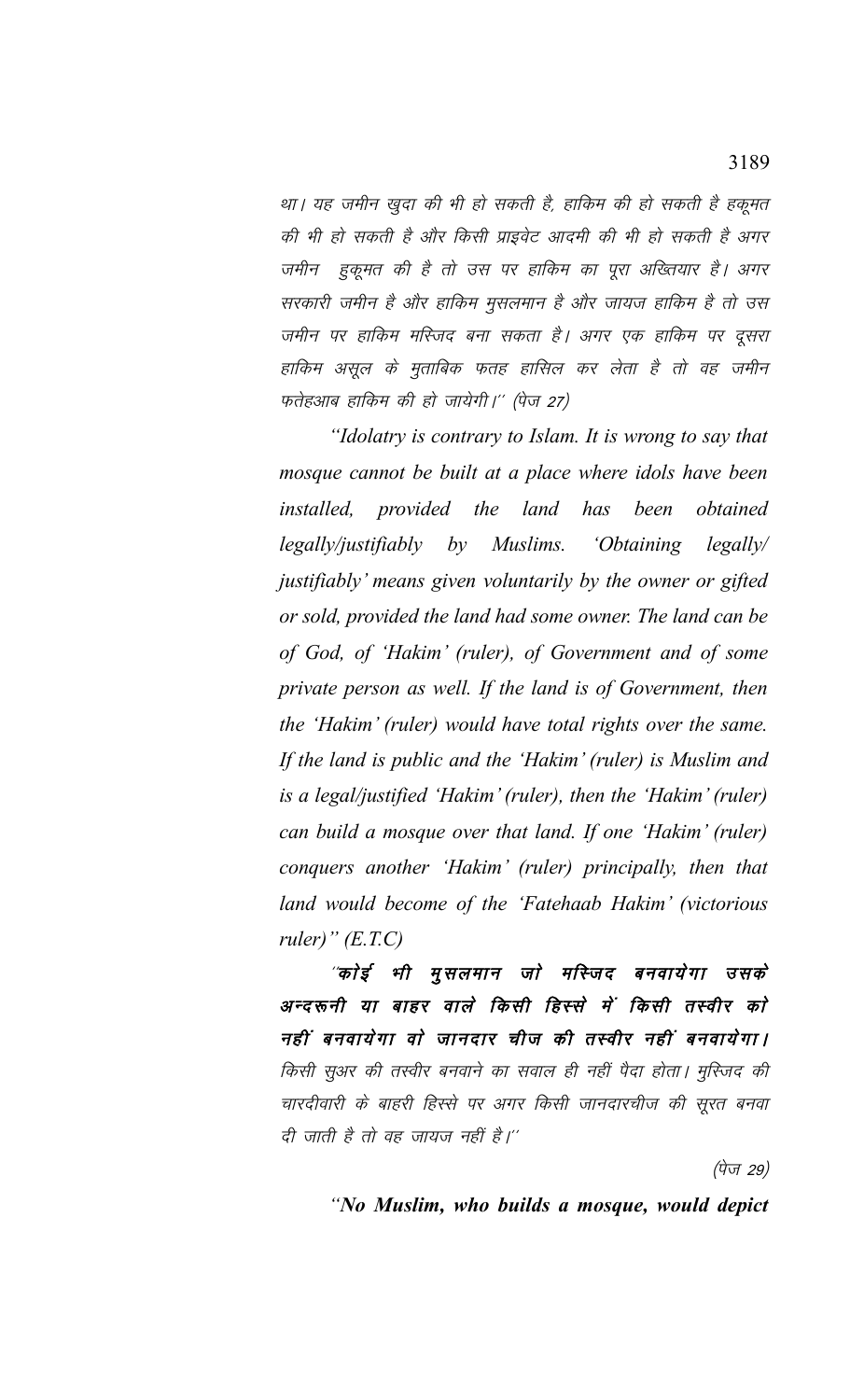*any picture in any part of inside or outside of the mosque. (He) would not depict the picture of any living being. The question of depicting the picture of any pig, does not arise at all. If the figure of any living being is made on outer part of the boundary wall of the mosque, the same is not legal/justified." (E.T.C)*

''कोई मुसलमान जब नये सिरे से मस्जिद बनवायेगा तो उसके अन्दर वो कोई जानदार चीज नहीं बनवायेगा चाहे वह पशु पक्षी हो चाहे नर नारी हो चाहे कोई देवी देवता हो और अगर वह ऐसा करेगा तो वह गुनहगार होगा। लेकिन वह मस्जिद फिर भी कहलायेगी अगर और शरायत पूरी होती हों तो।" (पेज 30)

*"When any Muslim would build a mosque afresh, then he would not get the picture of any living being be it animal-bird or male-female or God-Goddess, depicted inside it and if he does so, he would be an offender. However, it would still be called a mosque if other 'Sharayat' are observed." (E.T.C)*

''मैंने देवबन्द के दारूल उलम में हदीस, फिकह, तफसीर, मंतिक, फालसफा उसूलेहदीस, पढ़े। मैंने आलिम का दर्जा भी पास किया था। आलिम की पढाई मे मेरे मजामीन नेाह, सर्फ, बलागत, उसुलेफिक, उसुले तफसीर, अदब, फिकह, हदीस, तफसीर थे।'' (पेज 31)

*"I studied 'Hadith', 'Fiqh', 'Tafsir'(exhaustive explanation) , 'Mantik' (logic), 'Falsafa' (philosophy), 'Usulehadis' (principles of Hadith) at the Darul Uloom, Deoband. I also passed the 'Alim' (degree). During my 'Alim' course, 'Noh'(branch of grammar), 'Sarf' (branch of grammar), 'Balagat' (experts), 'Usulefik' (principles of Fiqh), 'Usuletafsir' (principles of exhaustive explanation), 'Adab' (literature), 'Fiqh', 'Tafsir' (exhaustive explanation) were my 'Majamin' (subjects)." (E.T.C)*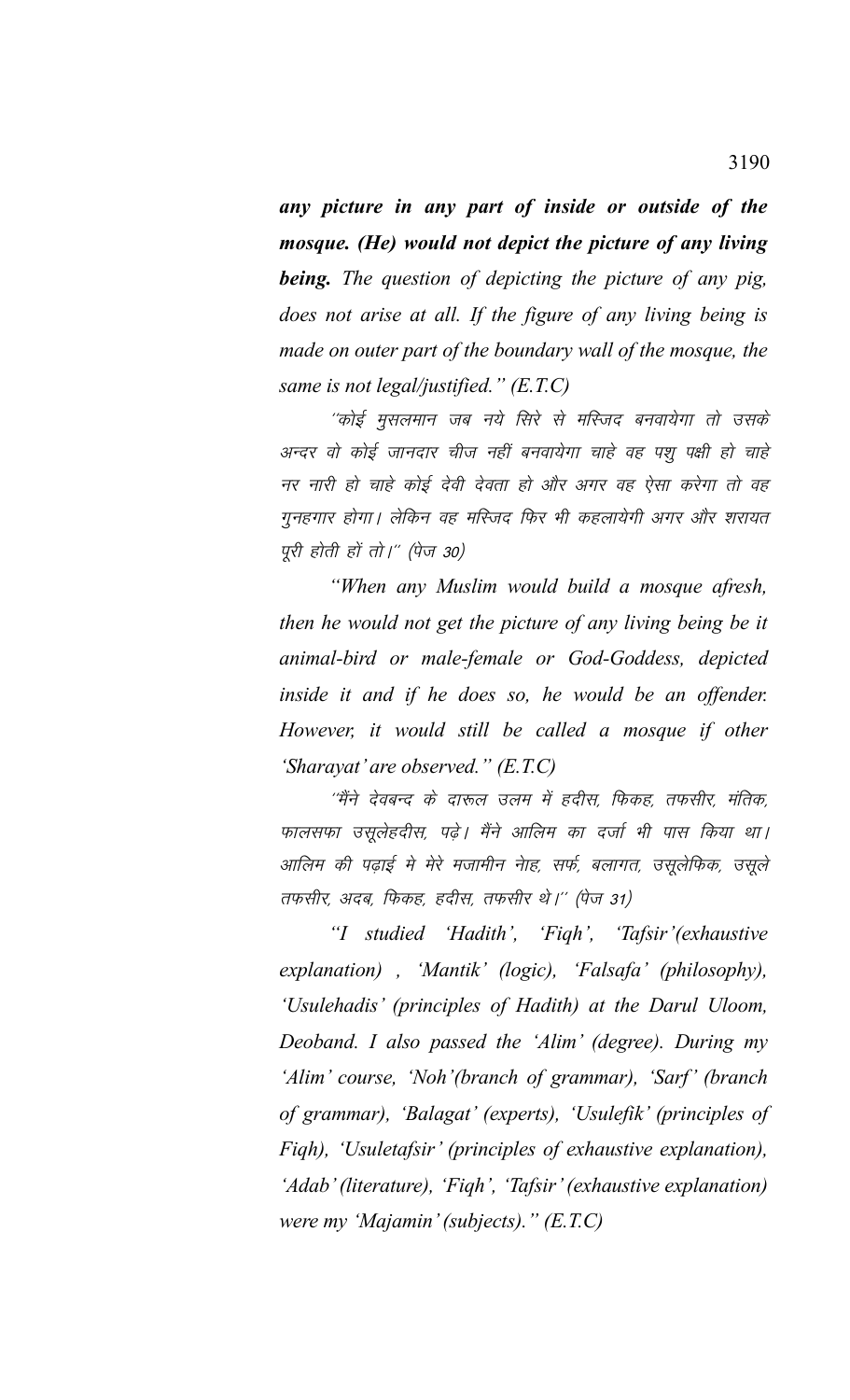''नमाज के लिए वज् जरूरी है।'' (पेज 33)

"'Vazoo' is essential for namaz."  $(E.T.C)$ 

''ऐसा मसलन तिरमिजी हदीस की किताब में भी लिखा है। आमतौर से इस तरह की बातें बाबुल वजू में लिखी होती हैं।'' (पेज 34)

"It is so written in the book of 'Tirmiji Hadis' as well. *Usually* such facts are mentioned  $in$ 'Babul  $Vazoo$ ." $(E.T.C)$ 

''इस्लाम की शुरूआत आदम अलेहुइस्लाम से हुई जिनके बारे में मशहूर है कि वह सबसे पहले लंका में आये थे। इस्लाम की आखिरी मुक्ममल शक्ल आखिरी पैगम्बर साहब ने दी और उन्होंने इसे बड़े पैमाने पर फैलाया। हजूर साहब अरब में ही पैदा हुए थे और वहीं से उन्होंने इस्लाम को फेलाने का काम शुरू किया था।

मस्जिदे हराम एक मुकददस मुकाम है वो अरब के मक्का शहर में है। हर वो मुसलमान जो माली ताकत रखता हो जिस्मानी ताकत रखता हो और जिसे सवारी हासिल हो उसके लिए यह फर्ज है कि वह उम्र में एक बार वहाँ जाकर हज करें यह फर्ज बालिग मुसलमानों के लिए है।''

 $(\overline{q}_{\overline{y}}$  41)

"Islam began with Adam Alehuislam, about whom it is famous that he had first arrived in Lanka. The final shape to Islam was given by the last Prophet, Mohammed Saheb and he propagated it on a large scale. Prophet Mohammad was born in Arab and from here he started propagating Islam.

'Masjide Haram' is a sacred place and is situated in the city of Mecca in Arab. It is the duty of each such Muslim, who is financially competent, physically fit and has the conveyance, to go there once in his life and perform Haj. This duty is for adult Muslims."  $(E.T.C)$ 

''मदीना शरीफ से चलने पर फतेह हासिल करने के बाद जब मक्का शरीफ हजूर तशरीफ लाये तो **काबा शरीफ पर खाड़े होकर पहली** अजान देने का रूतबा भी हजूर ने हजरते बिलाल को सौंप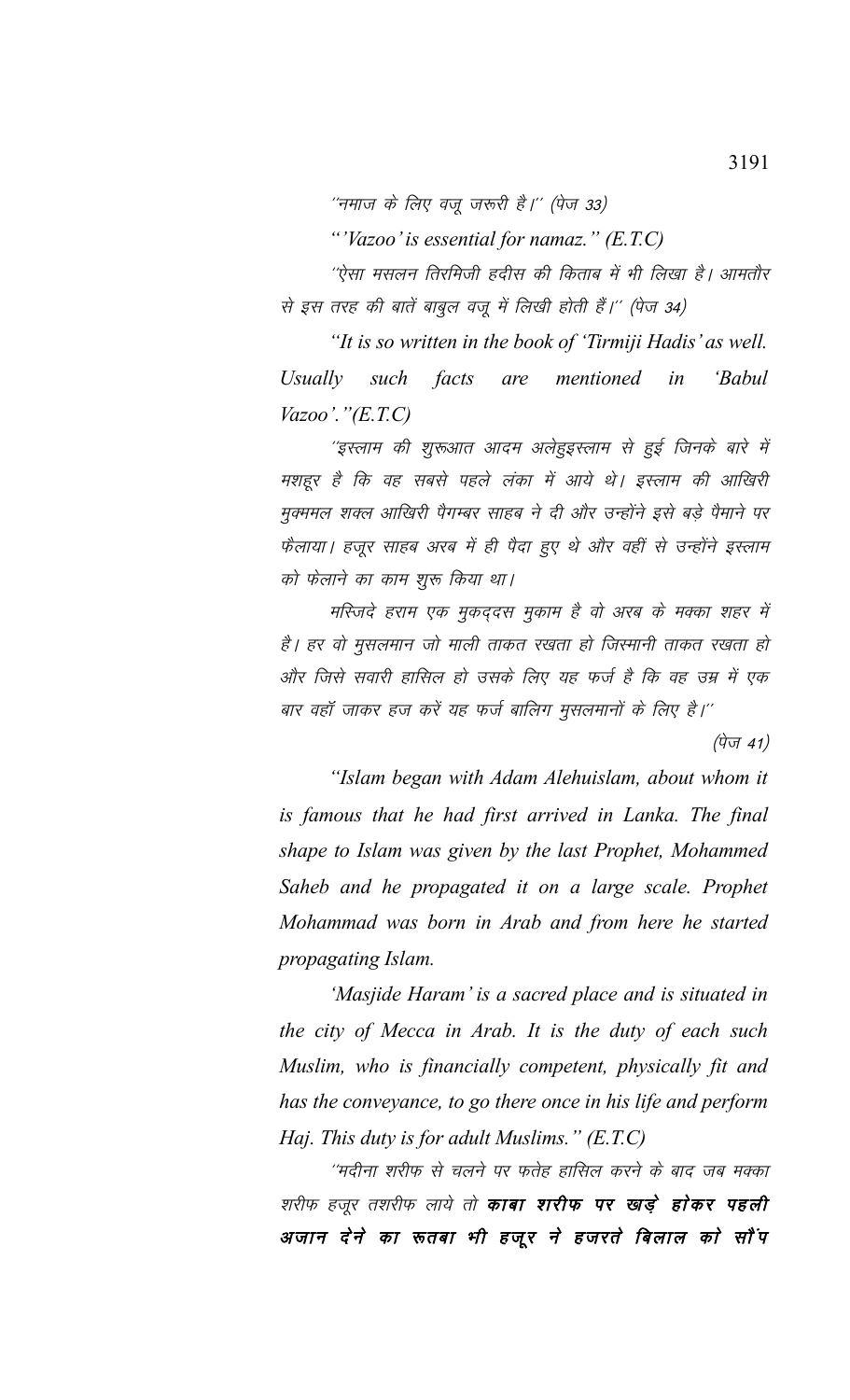था। . . . . . जमात की नमाज पढने के लिए नमाजियों को बलाने के लिए अजान दी जाती है इस बात को मद्देनजर रखते हुए हजूर ने यह रूतबा हजरते बिलाल को इसलिए बक्शा था क्योंकि उनकी आवाज बहुत बुलंद थी। बुलंद आवाज इसलिए पसंद की गयी ताकि दूर दूर से सुनकर नमाजी आ सकें क्येांकि उपर चढ़कर आवाज देने से दूर दूर तक जाती है इसलिए हजरते बिलाल ने छत पर खड़े होकर अजान दी थी।'' (पेज 49)

*"On proceeding from holy Medina and after registering victory when Prophet came to holy Mecca, he bestowed Hazrat-e-Bilal with a standing to give the first 'Azaan' by standing at holy Kaba. . . . . . . . . . . . . 'Azan' is given in order to call namazists to offer the mass prayer. Taking this point into account, Prophet bestowed this standing on Hazrat-e-Bilal because his voice was very eloquent. His eloquent voice was liked because it was audible enough for namazists to hear it from far away places because when a call is given from an elevated place it goes far and wide. This was the reason why Hazrate-e-Bilal had given the 'Azan' call by standing on the roof."(E.T.C)*

''वक्फ की जायदाद को जो कि खुदा की बन जाती है, कोई भी आदमी चाहे कितना छोटा और चाहे कितना बड़ा ही क्यों न हो, मालिकाना तौर पर हासिल नहीं कर सकता।'' (पेज 54)

*"Nobody, howsoever big or small he may be, cannot as an owner acquire a Waqf property, which becomes that of 'Khuda' (God)." (E.T.C)*

''जिसका काबा नाम है उस इमारत पर कोई मीनार नहीं है और न ही पहले थी। **काबा के चारों तरफ जो मस्जिद है उस पर** मीनारें हैं।'' (पेज 58)

*"There is no minaret over that structure which is*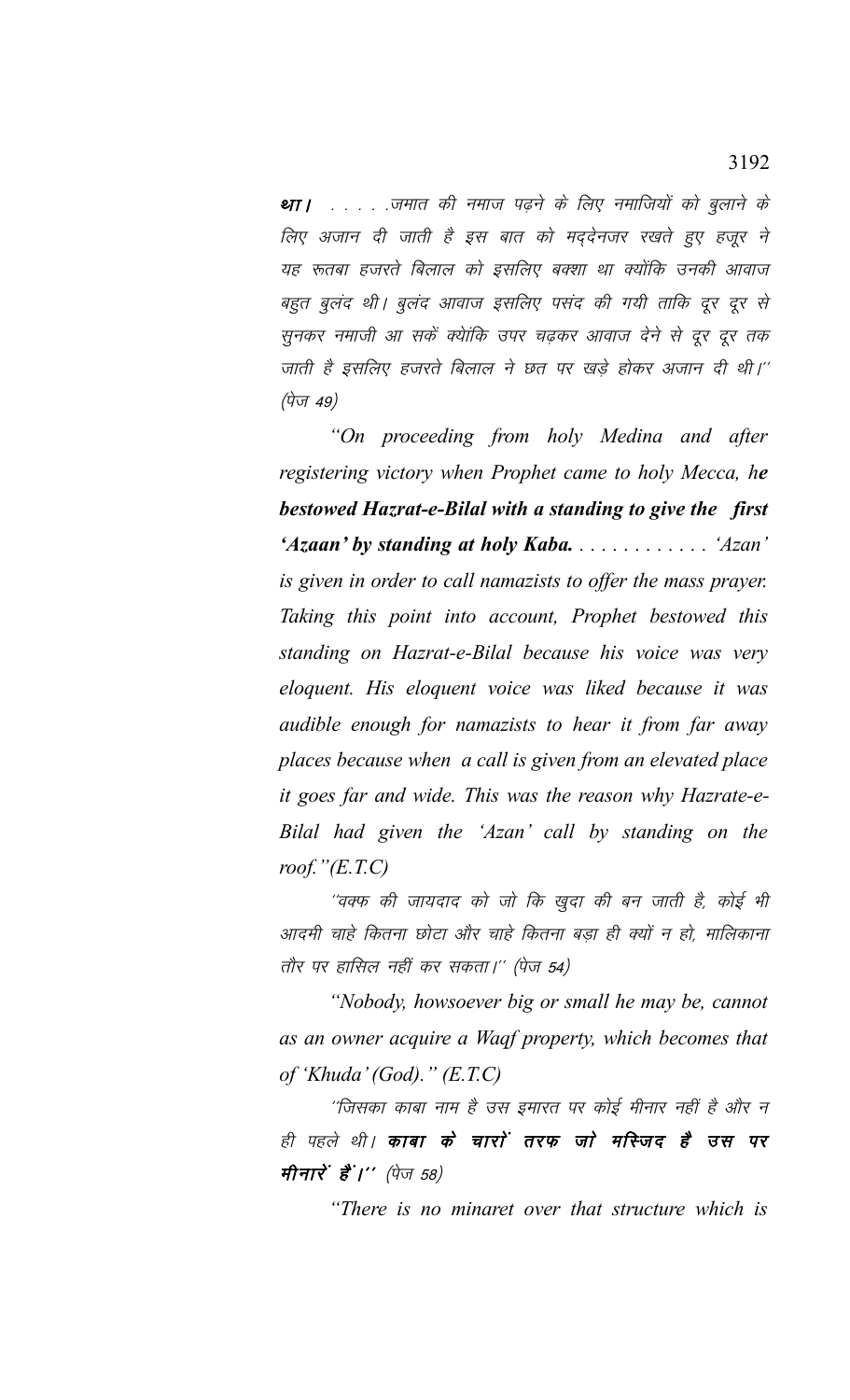*named 'Qaba', nor did it exist earlier. There is minarets over the mosque surrounding 'Qaba'." (E.T.C)*

''हिदाया में यह लिखा हुआ है कि जहां पर एक दफा मस्जिद बन जाये वह हटाई नहीं जा सकती। वह जगह हमेशा ही मस्जिद रहेगी।'' (पेज 62)

*"It is written in 'Hidaya' that a mosque once built at a particular place cannot be shifted from there. That place will always remain to be mosque." (E.T.C)*

''वक्फ के लिए वाकिफ होना जरूरी हैं . . . . .**अगर जबरदस्ती** हथियाई जगह का वक्फ किया जाये तो वह हराम है वह **वक्फ ही नहीं होगा।** . . . . मेरे इल्म में किसी ह़दीस में नमाज पढ़ने के वक्त रंगीन या बेल बूटे वाले कपड़े पहनने पर मनाही नहीं डाली गई।'' (पेज $63)$ 

*"It is necessary for there to be a 'Waqif'(executor of Waqf) for the purpose of 'Waqf'. . . . . If 'Waqf' is executed in respect of forcibly captured land, it is 'Haraam'(a forbidden act) and it would not certainly be 'Waqf'. . . . . To my knowledge, no 'Hadith' imposes any restriction on wearing coloured clothes and the ones designed with embroidery at the time of offering namaz." (E.T.C)*

"विवादित जायदाद के अलावा हमारे यहाँ संभल में एक मस्जिद है जिसका नाम बाबरी मस्जिद के नाम से मशहूर है। उसके बारे में मैंने कोई तारीख की किताब नहीं पढी है मस्जिद के कदबा पर लिखा है वही पढ़ा है।'' (पेज 66)

*"Besides the disputed structure there is also a temple at our place which is famous by the name of Babri mosque. I have not read any history book about that. It is so mentioned in the mosque epitaph; I have read about it from that very source." (E.T.C)*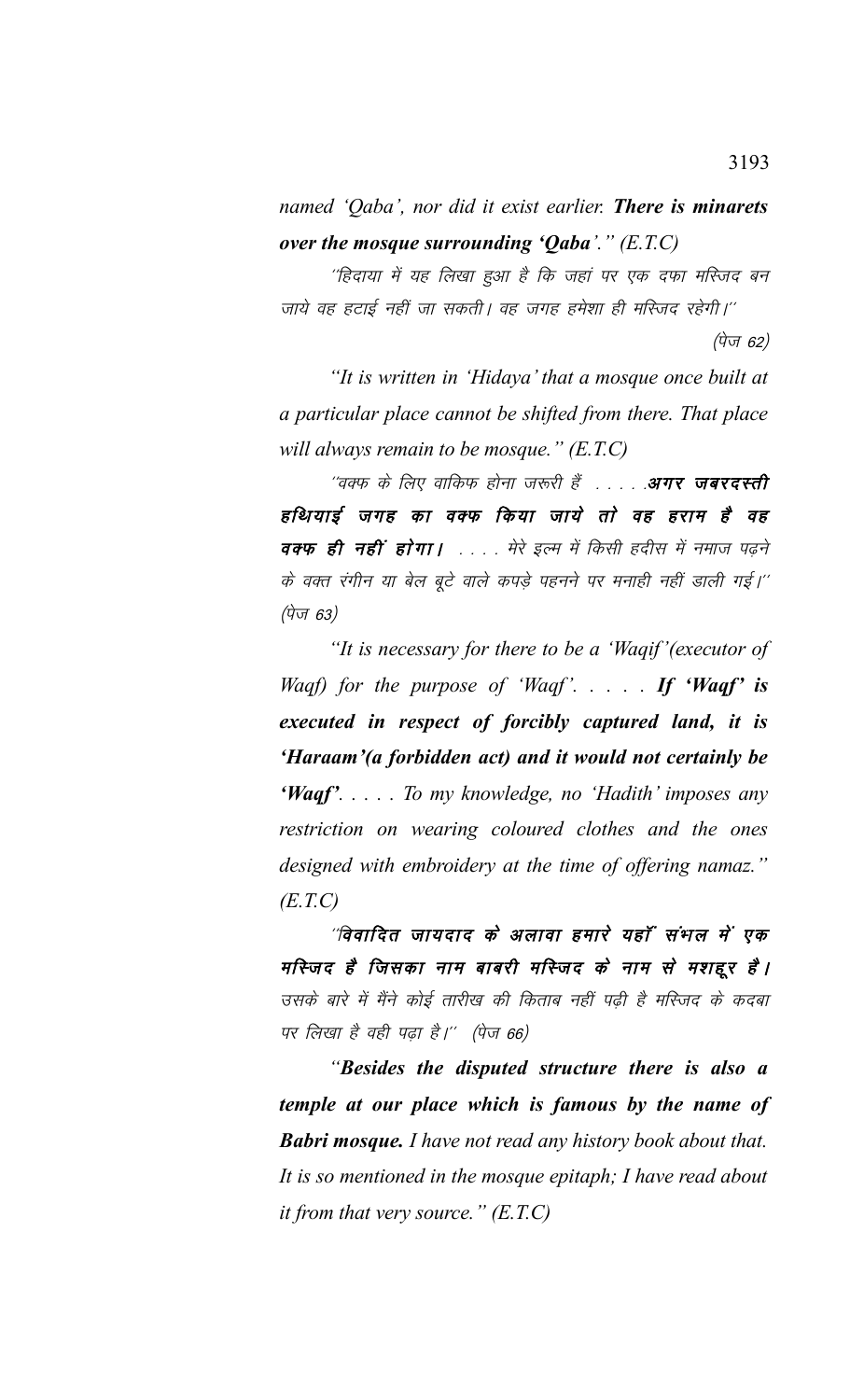''करान शरीफ में इस बात का जिक नहीं है कि मस्जिद किस तरह की जमीन पर बनाई जाये। . . . . .कुरान शरीफ में मूर्ति तोड़ने का हुक्म नहीं है। बहराल उसमें हजरत इब्राहिम का जिक है मूर्ति तोड़ने की बाबत। जिसे पसंद किया गया है।

किसी मस्जिद में भूत या शैतान को या किसी भी जानदार चीज की शक्ल और सूरत बनाना जायज नहीं है। किसी भी मस्जिद की दीवारों पर चाहे अन्दर की तरह हो या बाहर की तरफ हो किसी जानदार चीज की शक्ल और सूरत बनाना जायज नहीं है।'' (पेज 67)

*"The holy Quran does not mention at what type of land a mosque should be constructed. . . . The holy Quran does not command the breaking of idols. Nevertheless, it approvingly mentions about Hazrat Ibrahim in connection with the breaking of idols.*

*It is not legitimate to construct the face and shape of any spirit or demon or of any animate thing at a mosque. It is not legitimate to carve the face and shape of any animate thing on either side-outer or inner- of the walls of any mosque."(E.T.C)*

''मैं मूस्लिम लॉं के बारे में बतौर एक्सपर्ट बयान देने के लिए हाजिर हुआ हूँ।"  $(\dot{q}\sigma$  70)

*"I am present to depose as an expert in Muslim law." (E.T.C)*

''अगर यह साबित हो जाये कि मालिकान ने खुशी से रजामन्दी नहीं दी है, तो वह मस्जिद जायज नहीं मानी जायेगी।" (पेज 71)

*"If it is proved that owners have not given their consent with pleasure, that mosque will not be taken to be legitimate." (E.T.C)*

*"मेरी समझ में और मेरे इल्म में इस वक्त हिन्दुस्तान में* मेरे से ज्यादा मुस्लिम ला के बारे में जानकारी रखने वाला कोई आलिम नहीं है, मेरे बराबर के हो सकते हैं लेकिन **मुझसे बेहतर नहीं हैं।** "(पेज 73)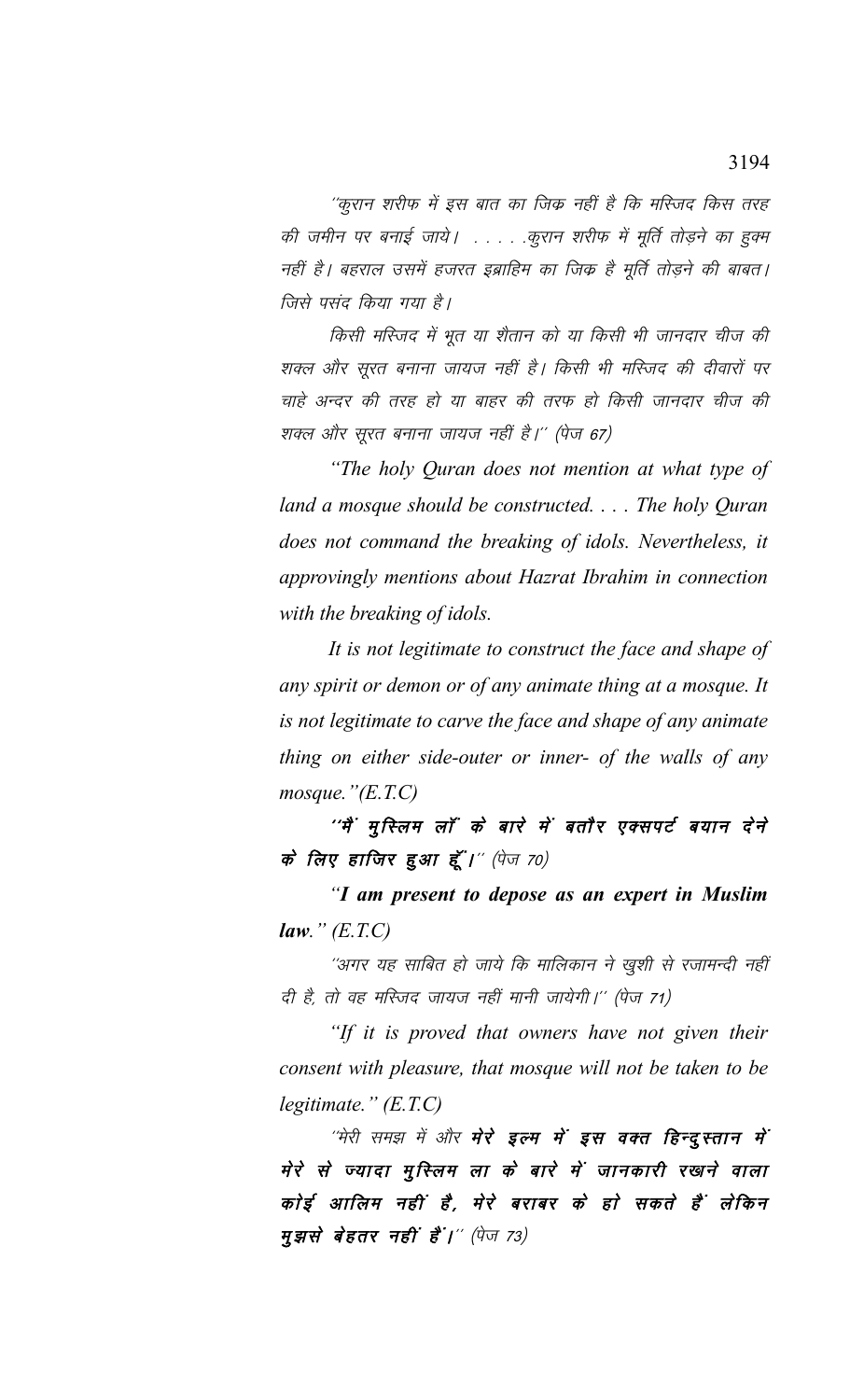"To my understanding and knowledge, there is no 'Aalim' in Hindustan having better knowledge of Muslim law than I. They may be equal to me but they cannot be better than I."  $(E.T.C)$ 

''मैं फिक की तालीम देता हूँ।'' (पेज 77)

"I teach 'Figh'."  $(E.T.C)$ 

''यहां मस्जिद से मतलब मस्जिद के लिए वक्फ का है **न कि इमारत का।** दरसल अगर इमारत गिर भी जाये तो वक्फ कायम रहेगा । मुशा जमीन पर मस्जिद नहीं बन सकती । अगर किसी दूसरे आदमी का भी जमीन में हिस्सा हो या हक हो और वह उसे मस्जिद के लिए वक्फ करने की इजाजत न दे तो वहां मस्जिद नहीं बनेगी।'' (पेज 81)

"Here 'mosque' means 'Waqf for the mosque', not **its structure.** Even if the structure crumbles, the Wagf will continue to be there. A mosque cannot be constructed on 'Musha' land. If any other person has a share or title in a particular piece of land and he does not allow the said land to be given in Waqf for the purpose of mosque, then mosque will not be built there."  $(E.T.C)$ 

''तस्वीर वाली बात कई फिकह की किताबों में मौजूद है मसलन बहयर राईक, रददुल मुख्तार, बदाय असनाय। **मुझे इस वक्त याद** नहीं कि किस खास किताब में मैंने यह पढ़ा था कि मस्जिद पर मीनारें या गूम्बदों की जरूरत नहीं या वहां पर वजू के इंतजाम की जरूरत नहीं। यह बात मैंने मुख्तलिफ किताबों को पढ़कर मुजमूई तौर पर समझी है। मेरे यह बयान सही है कि कूरान शरीफ और हदीस में मस्जिद की शक्ल सूरत या तर्जे तामीर पर कोई खास हिदायत नहीं है।'' (पेज 84)

"A fact as to picture is present in many 'Fiqh' books i.e. 'Bahyar Raik', 'Raddul Mukhtar' and 'Baday Asnay'. At present I do not remember in which particular book I read that there is no requirement of minarets or domes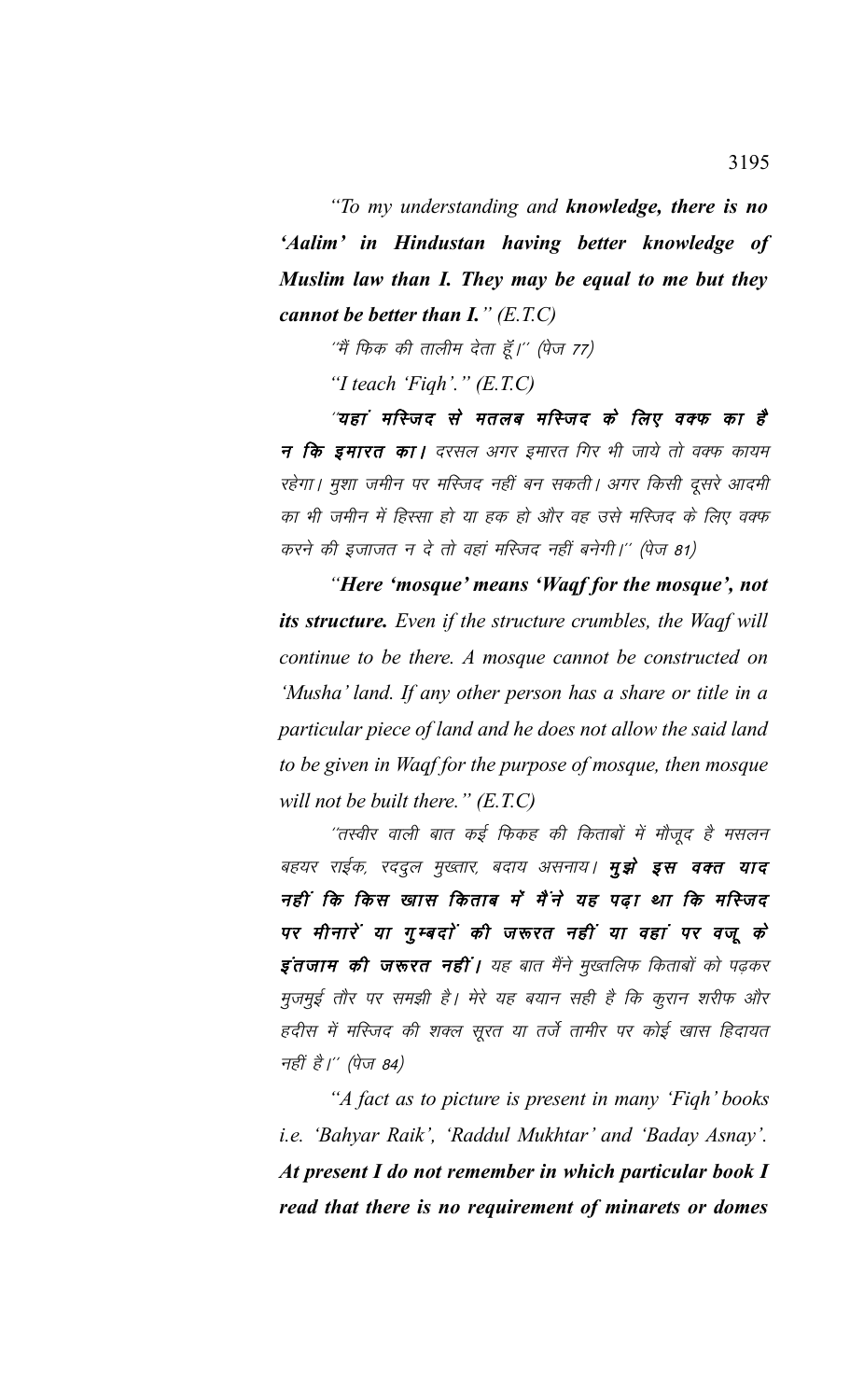*or of any arrangement for 'vaju' in a mosque. I have developed an overall understanding about this thing by going through different books. This statement of mine is true that the holy Quran and 'Hadith' do not have any specific piece of advice regarding the face and shape of a mosque or its style of construction." (E.T.C)*

''लेकिन यह बात ठीक है कि नजायज तौर पर यानी शरई कानून के हिसाब से नाजायज हरकत कर के जो जमीन हथियाई जाती है उस पर मस्जिद बनाये जाने की मनाही है। उसमें पढी नमाज मकरू हो जायेगी।

यह ठीक है कि हनफी कानून के मुताबिक अगर कोई मालिक किसी जमीन या जायदाद का वक्फ करे तो उसके लिए यह जरूरी है कि वह खुद मालिक हो।'' (पेज 85)

*"But it is true that it is forbidden to build a mosque on any land which is grabbed in an illegitimate manner or by resorting to illegitimate activities as per the 'Shariyat' law. Offering namaz at such a mosque will be 'Maqrooh' (undesirable).*

*It is true that under the 'Hanfi' law, in order to give any land or property in 'Waqf', it is not necessary for the person making such 'Waqf' to be its owner." (E.T.C)*

''यह ठीक है कि हमारे अकीदे के मुताबिक **जो कूछ** कुरानशरीफ में कहा गया है और जो कुछ हजरत मोहम्मद साहब फरमा गये हैं और मन्सूस नहीं हुआ है उसमें कोई कमी बेशी नहीं की जा सकती।" (पेज 91)

*"It is true that as per our tradition, no change can be effected in what is stated in the holy Quran or in what Hazrat Muhammad Sahib has ordained and what has not been forbidden." (E.T.C)*

''हम सरकार का नहीं शरीयत का कानून पढ़ाते हैं। मैं नहीं कह सकता कि हमारे दारूलउलूम का पैसा कहाँ से आता है आया कि विदेशों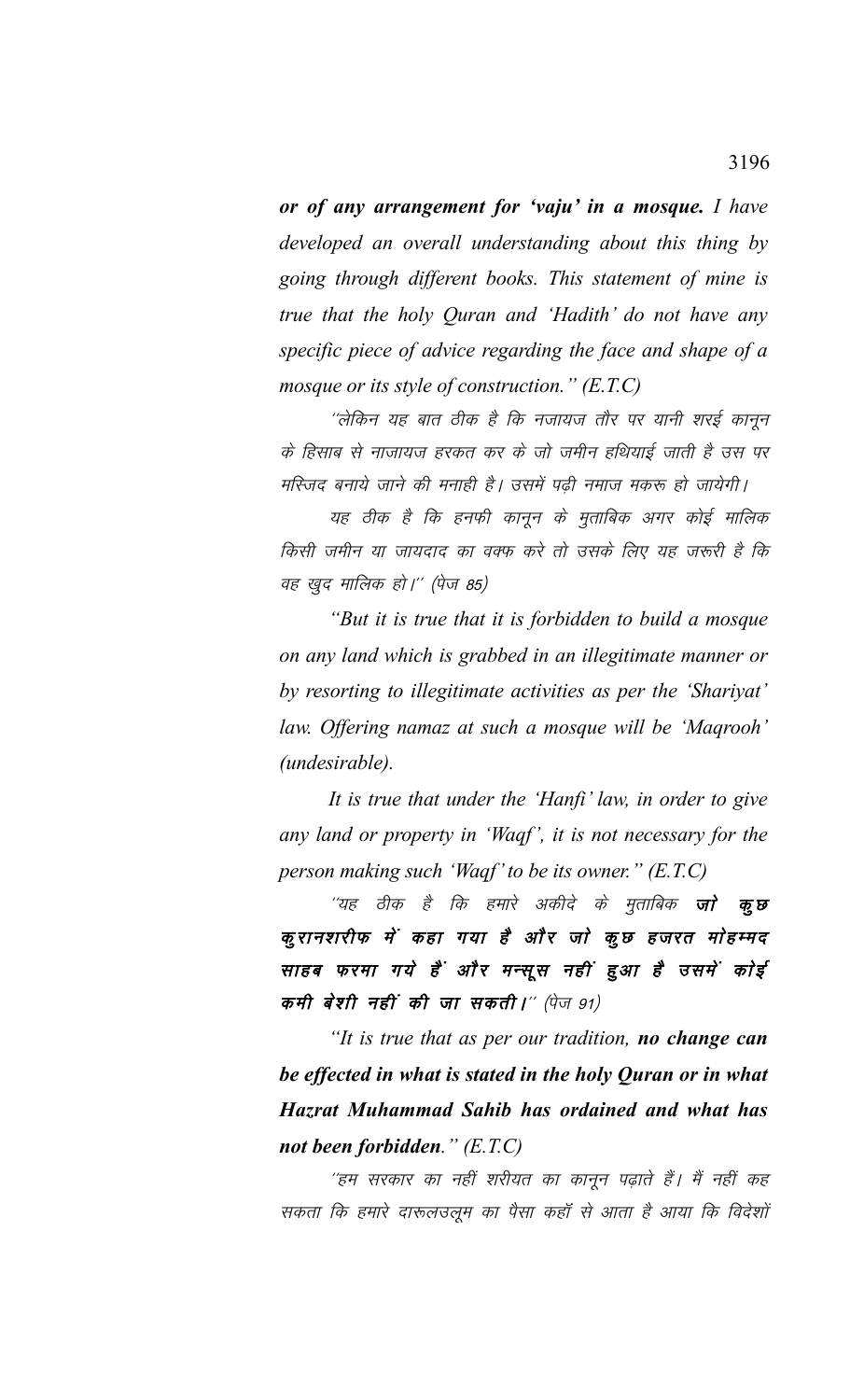से आता है या नहीं क्योंकि यह मेरा मजमून नहीं है मैं माली मामलात का जिम्मेवार नहीं हूँ। . . . .लेकिन यह मुझे मालूम है कि हम सरकार से कोई इमदाद नहीं लेते।'' (पेज 92)

*"We do not teach laws framed by the British Government. We teach the law of 'Shariyat', not that of the Government. I cannot say from where money comes or came for our 'Darul Ulum' and whether such money came from abroad or not; because it is not my concern and I have no responsibility in financial matters. . . . . . . . . . But it is know to me that we do not take any grant from the government." (E.T.C)*

## **3280. PW 19, Maulana Atiq Ahmad:**

''मुस्लिम काल के पहले शासक मो0 बिन कासिम हुए थे। . . . . मो0 बिन कासिम की राजधानी सिन्ध में थी। . . . . . ऐसा नहीं है कि मौ0 बिन कासिम राजा दाहिर से हारने के बाद लौट गए। खुद कहा – वह जीते थे और खलीफा के बुलाने पर लौट गए। . . . . इससे पहले मुस्लिम ताजिर हिन्दुस्तान आ चुके थे और साहिल पर उनकी आबादियां थीं। इन ताजिरों की आबादी मौजूदा केरल राज्य एवं गुजरात राज्य में थी।''(पेज 6)

*"Mohammad Bin Qasim was the first ruler of the Muslim period. . . . . The capital of Muhammad Bin Qasim was in Sindh. . . . . It is not that Muhammad Bin Qasim had returned after being defeated by King Dahir. (Stated on his own) he had won and had returned on being called back by the Caliph. . . . . Prior to that, the Muslim merchants had come to Hindustan and their settlements were found on sea-shores. These merchants had their settlements in the existing states of Kerala and Gujrat."(E.T.C.)*

''अल्लाह का सबसे पहला घर काबा यहीं बनाया गया था। हजरत मोहम्मद साहब की वहां पैदाइश थी यह भी एक कारण था। यह कहना ठीक नहीं होगा कि काबा मोहम्मद साहब के बाद बना बल्कि वह उनसे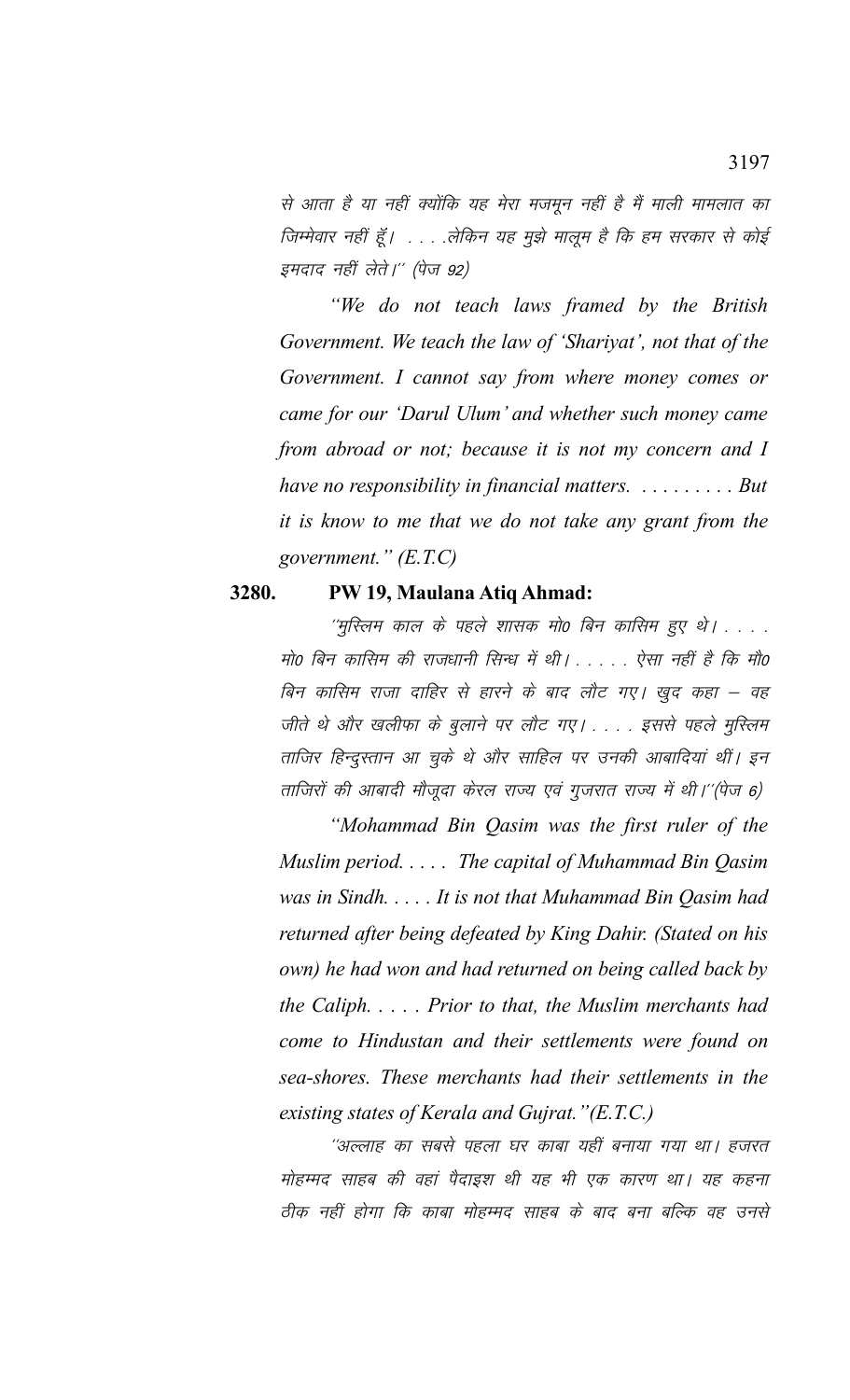बहुत पहले बन चुका था।'' (पेज 8)

*"The first abode of Allah was built at Qaba over here itself. Another reason was that Prophet Muhammad was born here. It would not be correct to say that Qaba came into existence after Prophet Muhammad; rather it had come into existence much earlier."(E.T.C.)*

''फाजिल की डिग्री एक एम0ए0 की डिग्री की तरह है। फाजिल में जुगराफिया वगैरह नहीं पढ़ाया जाता और खास तौर से इस्लामी उलूम पर पढाया जाता है। मैंने फाजिल, हदीस, तफसीर, फिकह वगैरह में किया।''

(पेज़  $g$ )

*"The degree of Fazil is like an M.A. degree. In Fazil course, geography etc. is not taught and Islamic disciplines are particularly taught. I did my Fazil in Hadis, Tafsir, Fiqh, etc."(E.T.C.)*

"मुअस्ता सबसे पुरानी हदीस की किताब है। इसके लेखक इमाम मालिक थे।

हिदाया और शर्रवकाया नामक किताबों में मस्जिद की बनावट के बारे में कोई तफसील नहीं दी गयी।'' (पेज 10)

*"'Muasta'(Muwatta) is the oldest book of Hadis. Imam Malik was its writer.*

*No details have been given about the construction of the mosque, in the books called 'Hidaya' and 'Shar-e-Vakaya'."(E.T.C.)*

''इस्लाम में कानून धर्म का हिस्सा है।'' (पेज 11)

*"In Islam, law is a part of religion."(E.T.C.)*

''इस ऐकेडमी की आखिरी **मीटिंग जो 13 से 16 अप्रैल,** 2001 में दूई उसमें मस्जिद की शरयी हैसियत के बारे में बातचीत हुई थी और यह **फैसला हुआ कि मस्जिद हमेशा मस्जिद रहती है** उसको गिरा देने की वजह से मस्जिद की हैसियत खत्म नहीं हो जाती।" (पेज 17)

*"In the last meeting of this academy which was*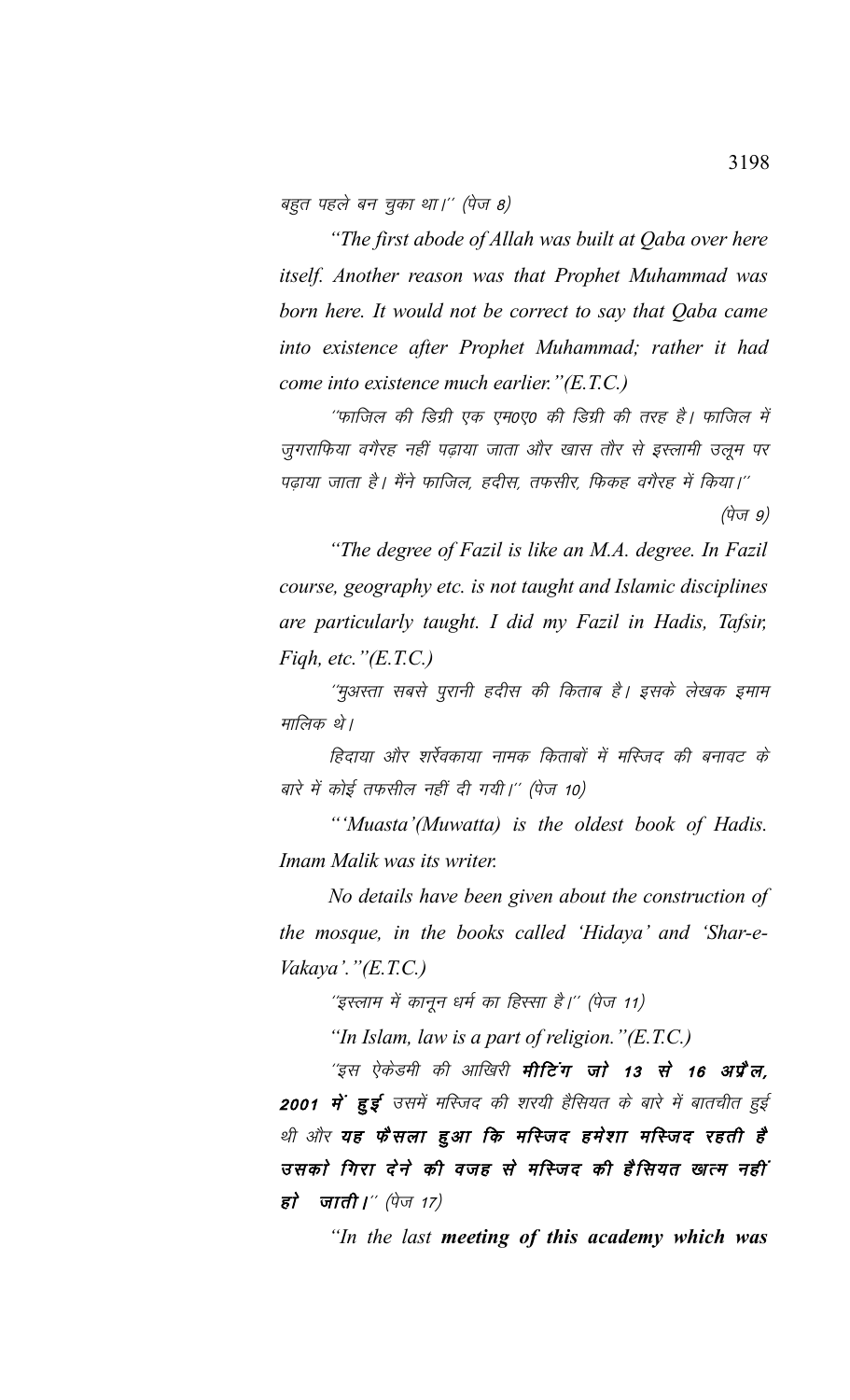*held between 13th to 16th April, 2001, deliberations were held about the religious status of the mosque and it was decided that the mosque is always a mosque and it does not lose its status of mosque on account of being demolished."(E.T.C.)*

"लोधी वंश की हुकूमत के दौरान उलेमाओं का हुकूमत में कोई खास दखल नहीं होता था, पर अदालती निजाम में उनका दखल होता था।'' (पेज 19)

*"During the reign of Lodhi dynasty, there used to be no particular interference on the part of Ulemas in governance, but there used to be their interference in the court administration."(E.T.C.)*

''मैं इस मत से सहमत नहीं हूँ कि ईश्वर को किसी भी नाम से पुकारा जा सकता है, बल्कि वह उसी नाम से पुकारा जा सकता है, जो उसने खुद अपने लिए पसन्द किया। . . . . मुझे यह बात मालूम नहीं है कि ख्वाजा मोइनिउद्दीन चिस्ती ने अजमेर के पास अन्न सागर के तट पर एक हिन्दू राजा की कन्या से शादी की थी। मुझे यइ बात भी मालूम नहीं है कि उनसे जो लड़की पैदा हुई बेगम हफीजा, उसे देश–विदेश सूफी मत का प्रचार करने के लिए भेजा गया।'' (पेज 20)

*"I do not agree to the view that God can be called by any name; rather, he can be called only by that very name which He liked to be used for Himself. . . . . . I do not know that Khwaja Moinuddin Chisti got married with the daughter of Hindu King on the shore of 'Anna Sagar' near Ajmer. I also do not know whether Begum Hafiza, a daughter that he begot out of their wedlock, was sent in and outside the country for the propagation of Sufism."(E.T.C.)*

''कुरान में छः हजार छः सौ सोलह आयते हैं। . . . . **कृरान में** ऐसा कोई हुक्म नहीं है कि किसी दूसरे की जमीन पर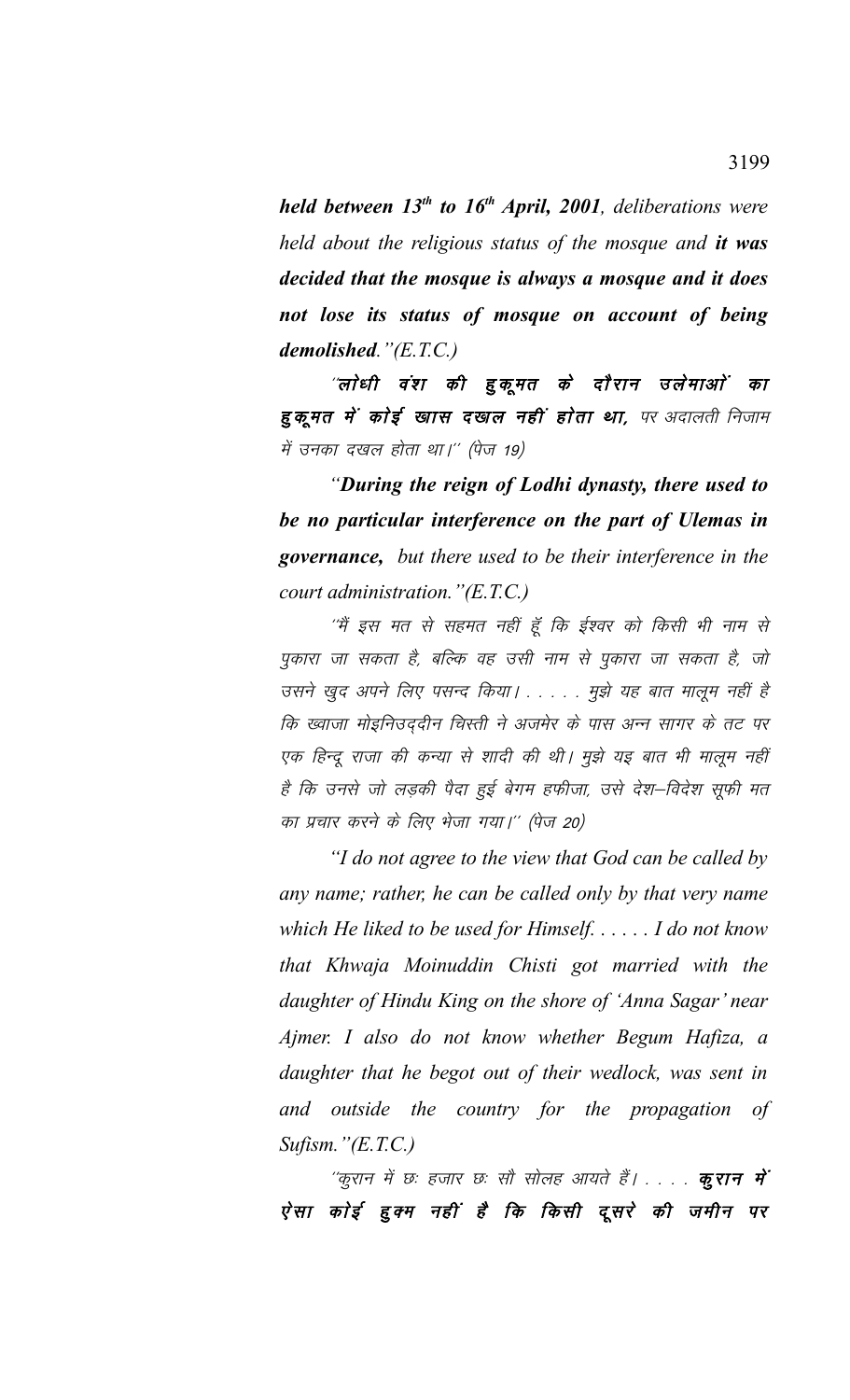जबरदस्ती मस्जिद बनाई जाये। .. यह ठीक है कि कुरान आने के पहले बुतपरस्ती हो रही थी। यह ठीक है कि अरब में जो लोग बुतपरस्ती करते थे कुरान आने के पहले उन्हें काफिर कहा गया। कुरान में कोई ऐसा हुक्म नहीं है कि काफिर को मार दिया जाये। यह ठीक है कि इस्लाम धर्म आने के पहले हिन्दू मूर्ति पूजा भी करते थे। . . . . कुरान में मतइययन तौर से हिन्दू मूर्तियो को तोड़ने का कोई जिंक नहीं है।'' (पेज 25–26)

*"The Quran has six thousand six hundred sixteen 'Ayats'(verses). . .The Quran does not ordain for forcibly constructing a temple on the land of any other person. . . .It is true that idolatry was being practised even before the Quran. . . . It is true that those who performed idol worship in Arab were called 'Kafir'(a blasphemous person) before the advent of Quran. The Quran does not ordain for 'Kafir' to be killed. It is true that Hindus practised idolatry as well before the advent of the Quran. . . . .There is no specific mention about breaking the Hindu idols in the Quran."(E.T.C.)*

''पैगम्बर साहब की जिन्दगी में किसी हिन्दू देवी–देवताओं की मूर्ति को तोड़ने की कोई घटना नहीं हुयी। . . .यह ठीक है कि अगर कोई मस्जिद किसी दूसरे की जमीन पर जबरदस्ती बनायी जाती है तो ऐसा करना हराम होगा और वह मस्जिद नहीं है।'' (पेज 27)

*"No incident of breaking idols of male and female Hindu deities occurred in the lifetime of Prophet Muhammad. . . . . It is true that if a mosque is constructed forcibly and on another's land, such an act will be 'Haram'(a forbidden thing) and it (such a construction) is not a mosque." (E.T.C.)*

''यह ठीक है कि **नमाज का सम्बन्ध खुदा से है। जमीन से** नहीं है। . . . और यह लाजमी है कि वक्फ करने वाला उस जमीन का मालिक हो।" (पेज 28)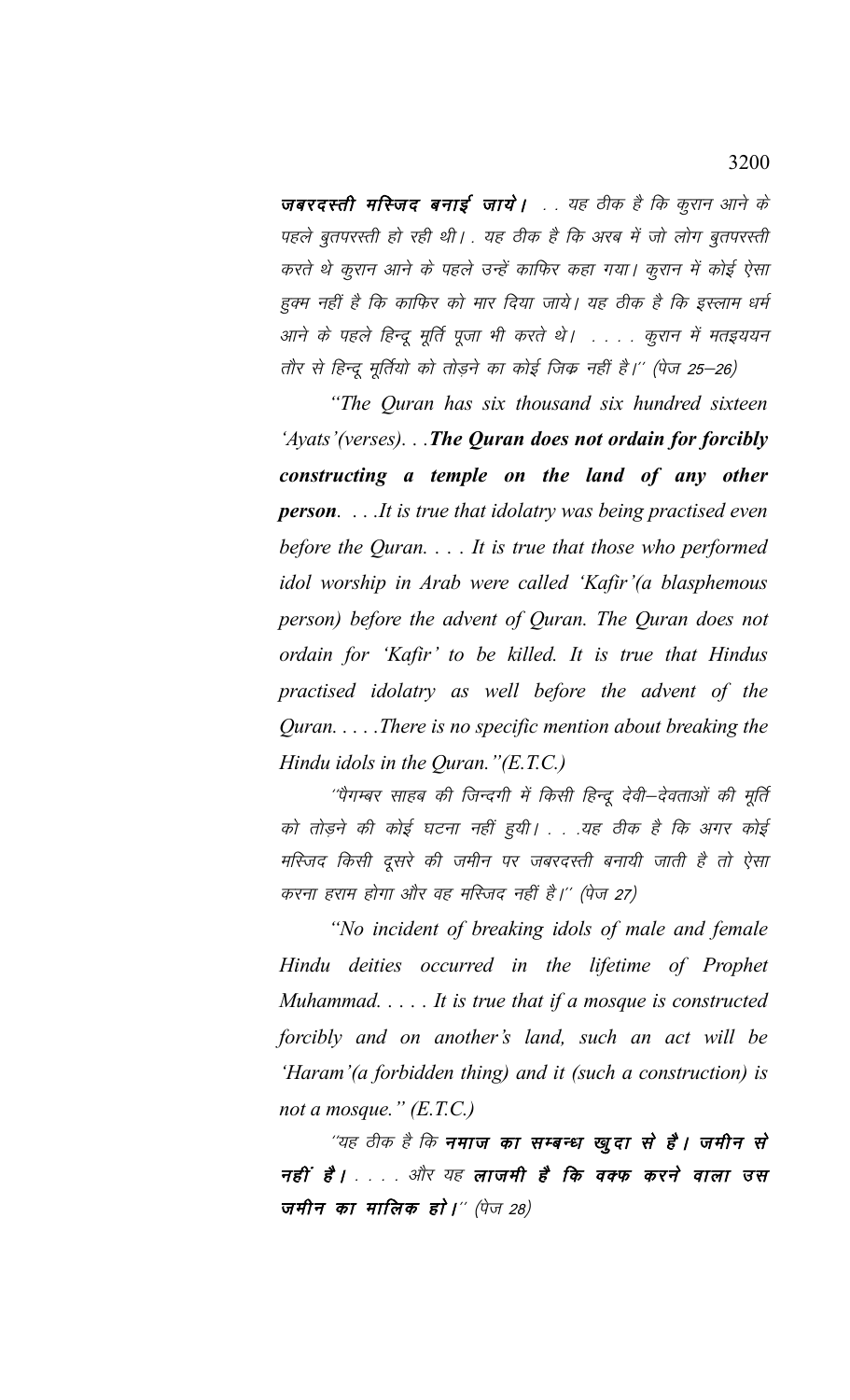*"It is true that namaz relates to 'Khuda'(God), not to the earth. . . . . and it is natural for the person making the 'Waqf' to be owner of that land."(E.T.C.)*

^'चित्र संख्या–20 . . . .– इसमें यह कहना मुश्किल होगा कि इसमें सबसे ऊपर कोई शेर का चित्र बना हुआ है। दो आंखे बनी मालूम होती है। चित्र संत्रयश –32 को देखकर गवाह ने कहा कि :– इसमें मूर्तियों दिखायी पड़ रही हैं। ऐसी मूर्तियों के रहते हुए यदि नमाज हो तो वह नमाज मकरूह होगी। मूर्तियों के रहते हुए वहां पर नमाज पढना जायज नहीं होगा।'' (पेज 29)

*"Picture No. 20. . . . – It is difficult to say that the image of a lion is carved on the top in it. Two eyes appears to be carved. Looking at Picture No. 32 the witness stated – Idols are seen in it. If namaz is offered in the presence of such idols, that namaz will be 'Maqrooh'. It will not be legitimate to offer namaz there in presence of the idols."(E.T.C.)*

''अगर मस्जिद के बाहरी सेहन में घण्टा घडियाल शंख भजन कीर्तन आदि होता रहे तो भी उस समय मस्जिद के अंदर नमाज अदा की जा सकती है। मस्जिद के अंदर कुयें का होना जरूरी नहीं है।'' (पेज 31)

*"Even if the outer yard of a mosque continues to witness ringing of bells and gongs, blowing of conchs, singing of devotional song etc., namaz may be offered inside that mosque. It is not necessary for there to be wells inside a mosque."(E.T.C.)*

''इज्मा यह है कि किसी जमीन पर जो दूसरे की मिल्कियत हो उस पर जबरदस्ती कब्जा करके मस्जिद बनाना जायज नहीं है। इज्मा सरीह में ऐसा कोई दृष्टांत नहीं मिलता है कि अगर किसी इमारत में चित्र हो या मानव आकृति हो तो उन को ढककर नमाज पढी जा सकती है पर उल्माओं में तकरीबन ऐसा इत्तिफाक है कि उस सूरत को ढककर कर नमाज पढ़ी जा सकती है।'' (पेज 33)

*"It is Izma that it is not legitimate to build a mosque*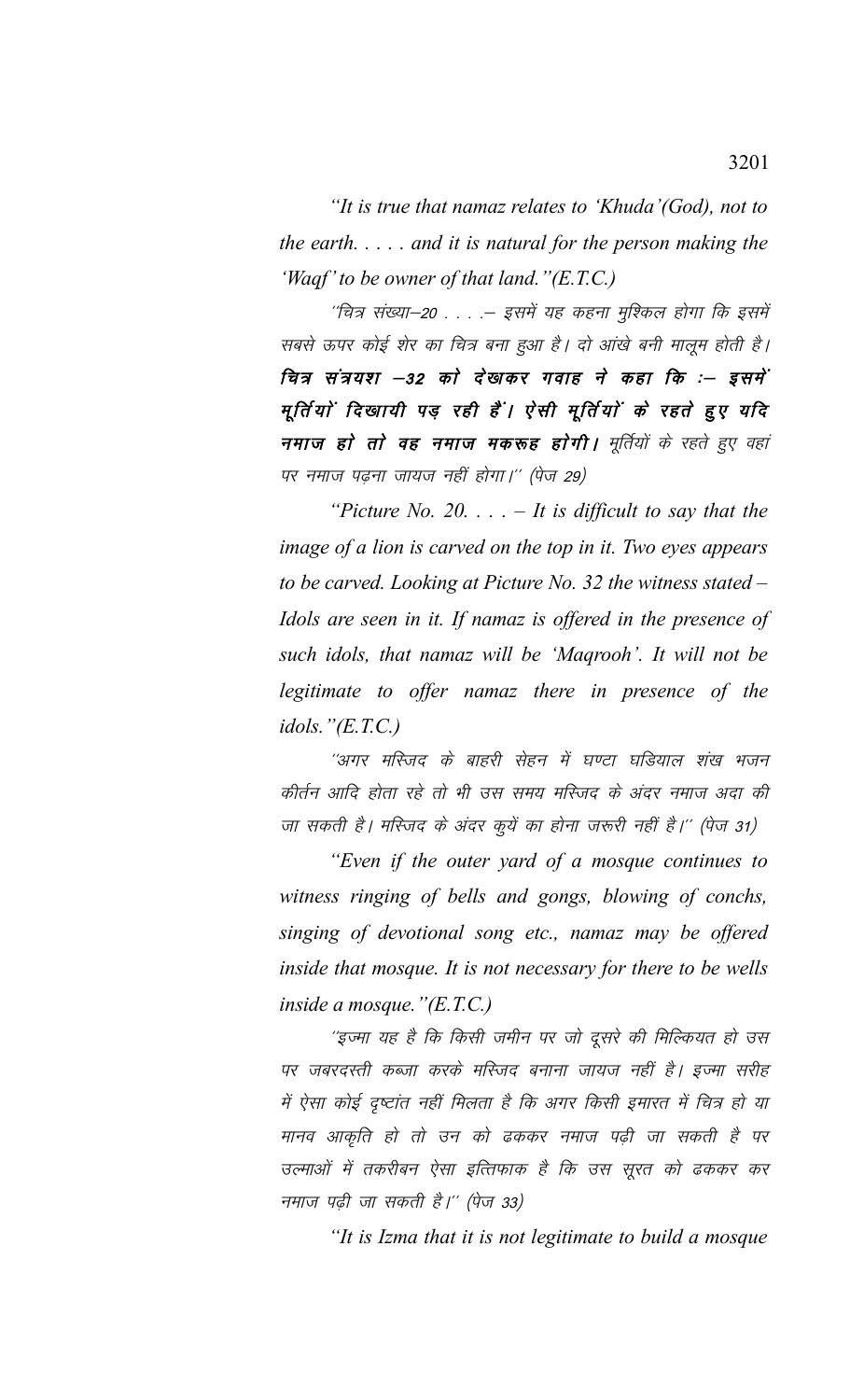*by forcibly capturing a piece of land owned by somebody else. No instance is found in Islam allowing namaz to be offered by covering a picture or human figure, if there be any, in a building ; but Muslim clerics are almost one in opinion that namaz may be offered by covering that figure."(E.T.C.)*

''मेरे इल्म में ऐसा नहीं है कि उ0प्र0 में या हिन्दुस्तान में कोई ऐसी मस्जिद हो जिसके तीनों तरफ दूसरे धर्म के इबादत गाह मंदिर या मूर्तियॉ हो क्योकि मैंने ऐसा कोई सर्वे नहीं किया है। . . . . मेरे इल्म में इस तरह की कोई जगह नहीं है जहाँ मस्जिद के तीन तरफ दूसरे मजहब मंदिर या मूर्ति हो।'' (पेज 34–35)

*"I do not have the knowledge as to whether there is any mosque in Uttar Pradesh or Hindustan which is surrounded by worship-places or idols of another faith on three sides, because I have not carried out any such survey. . . . . . In my knowledge, there is no such type of place where there are temples or idols of another faith surrounding a mosque on its three sides." (E.T.C.)*

''मुतवल्ली और इमाम में फर्क है।'' (पेज 36)

*"There is difference between 'Mutvalli' and 'Imam'."(E.T.C.)*

''बाबरनामा में विवादित स्थल यानी बाबरी मस्जिद बनवाने का कोई जिक नहीं है। . . .यह सही है कि मस्जिद में मंदिर नहीं बनाया **जा सकता।**'' (पेज 37)

*"'Baburnama' does not have mention of building the disputed structure, that is, Babri mosque. . . It is true that a temple cannot be constructed in a mosque."(E.T.C.)*

"कोई भी मुसलमान इस बात की इजाजत नहीं देगा कि मस्जिद के अन्दर हिन्दू देवी—देवताओं के चित्र बना दे।

सर्वप्रथम पहले नबी आदम अलैहिस्सलाम इस्लाम धर्म लेकर आए।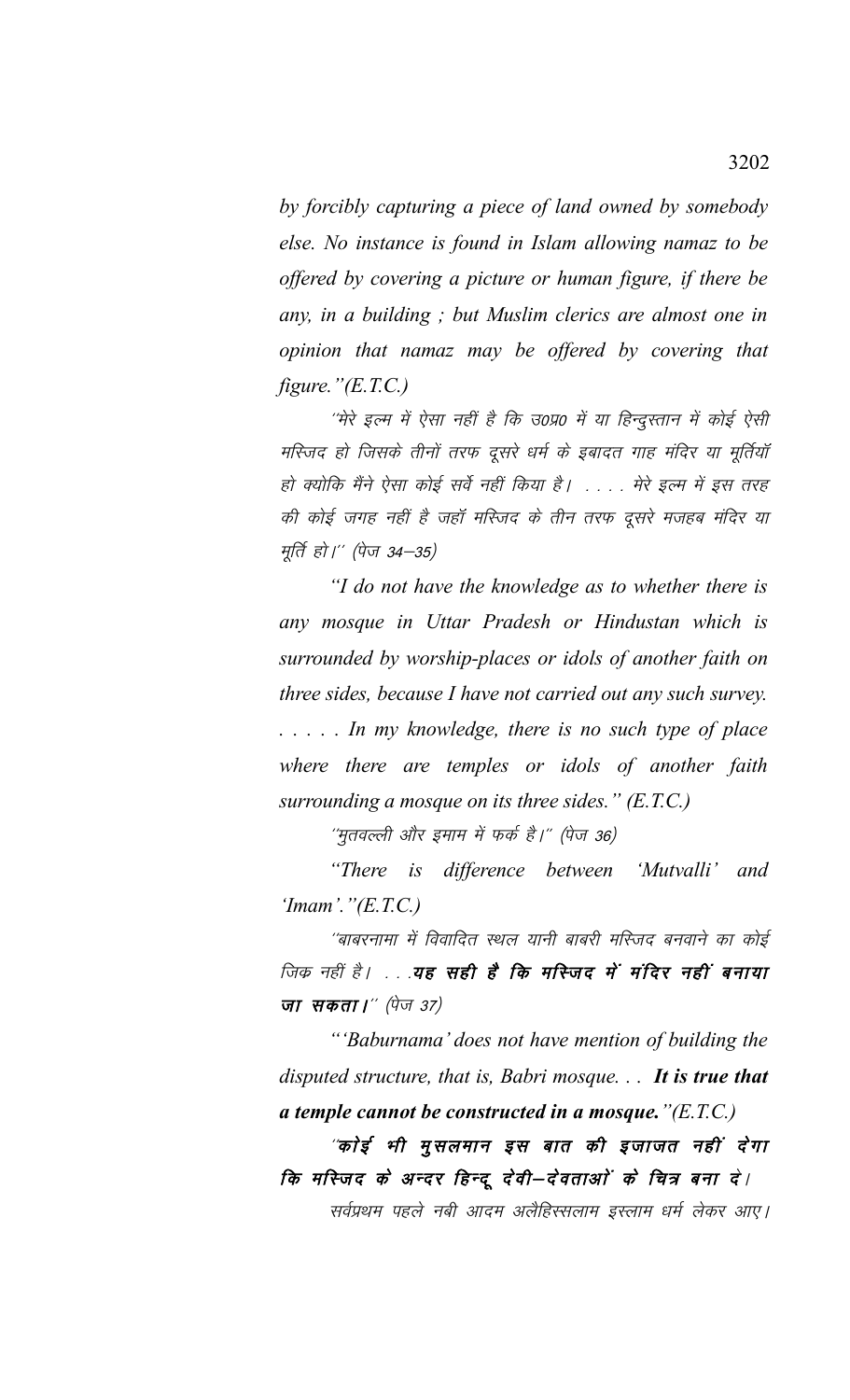मोहम्मद साहब ही नहीं बल्कि अल्लाह के हर नबी ने यह पैगाम दिया कि बुतपरस्ती को खत्म किया जाए और सिर्फ अल्लाह की इबादत की जाए।.... इसी वजह से मस्जिदों में कहीं भी बूत नहीं बनवाए गए।''

"No Muslim will allow images of male and female Hindu deities to be built inside the mosque.

The First Prophet Adam ('alayhis-salaam) introduced Islam first of all. . . . . . . . . . . Not only Muhammad Sahib but all other messengers of 'Allah' gave the message that idolatry be disbanded and God alone be worshipped. . . . . for this very reason idols were not constructed in mosques anywhere."  $(E.T.C.)$ 

"इस्लाम की हिदायत तो यही है कि मस्जिद में मूर्ति न बनायी जाए पर यह हो सकता है कि उसकी खिलाफती करते **हुए मस्जिद में मूर्ति बनाते हों।** . . . मैं इससे सहमत नहीं हूँ कि ऐसे स्थान जहां मस्जिद में मूर्ति हो वहां मुसलमानों ने मंदिर में जबरदस्ती कब्जा करके मस्जिद बना लिया हो। . . . . . . .मुझे याद नहीं है कि कोई ऐसी मस्जिद है जिसमें पड़े हुए पत्थरों जिन पर देवी–देवताओं के चित्र हों उठाकर मस्जिद में लगा दिए गए हों।'' (पेज 41)

"Islam does advise that an idol should not be carved in a mosque. It may be that people, while opposing him, carve idols in mosques.  $\ldots$  . I do not agree to the view that the presence of idols in a mosque may be attributed to forcible capturing of a temple and converting the same into such mosque. . .I do not remember whether there is any mosque in which lying stones with pictures of male and female deities engraved on them may have been used.  $" (E.T.C.)$ 

''यह सही है कि किसी मंदिर में जहां देवी—देवताओं के चित्र हों या स्थान हो वहां कोई मुसलमान नमाज पढ़ने

(पेज 40)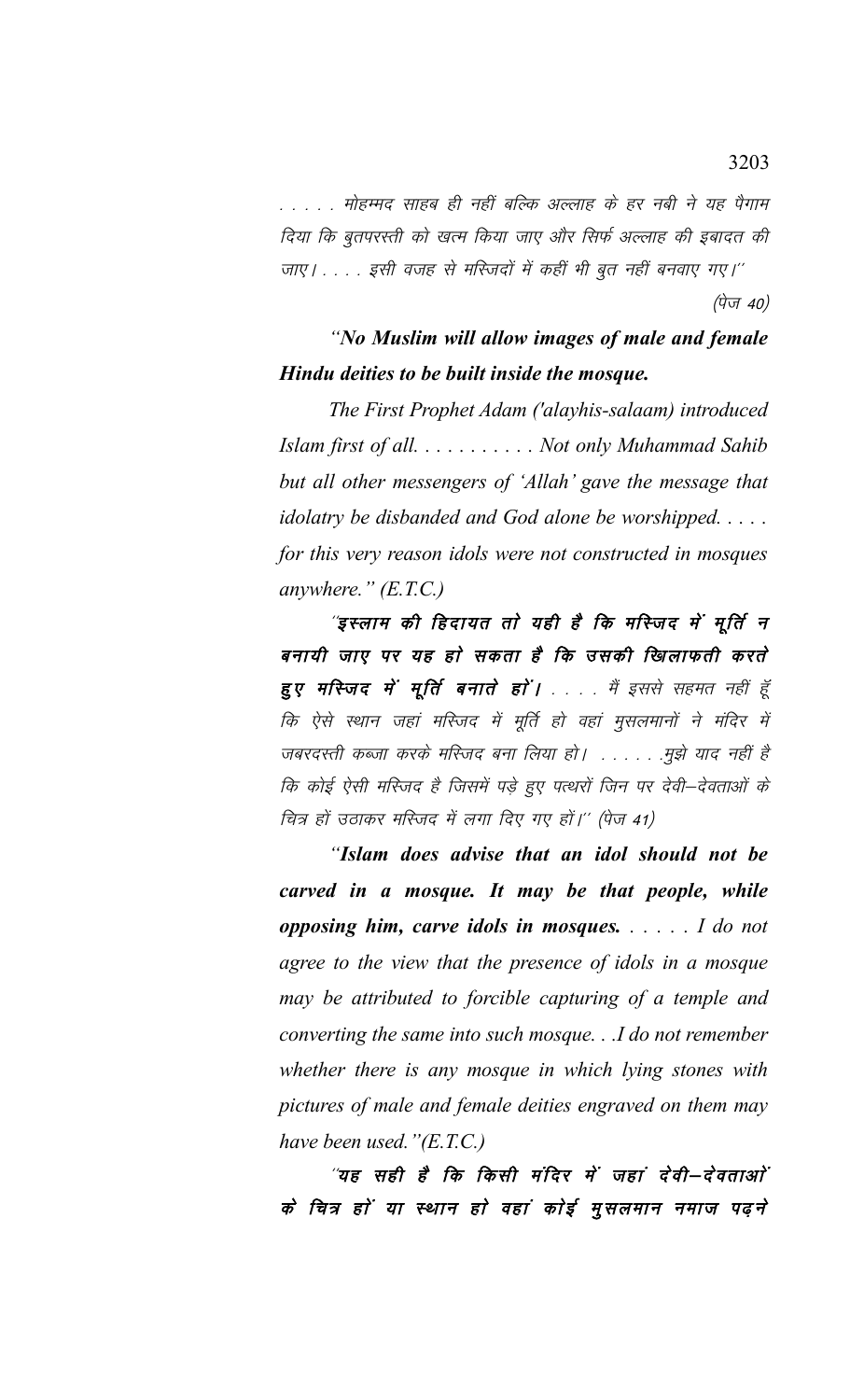नहीं जाएगा।'' (पेज 41)

*"It is true that no Muslim will go to offer namaz at any temple where there are images or places of male and female deities."(E.T.C.)*

''यह ठीक है कि मोहम्मद साहब के अलावा बहुत से रसूल अल्लाह ने भेजा है पर उनकी सही तादाद हमको पता नहीं है। उनमें से कुछ रसूलों के नाम मैं जानता हूँ। यह ठीक है कि हजरत मूसा अल्लाह के एक रसूल थे। उन पर तौरेत नाजिल हुई जो अल्लाह की एक किताब थी। यह भी सही है कि हजरत ईसा अल्लाह के रसूल थे और उन पर जहर नाजिल हुई। मुझे नहीं मालूम कि वेद भी अल्लाह की किताब है या नहीं। या वह किन पर नाजिल हुई। नाजिल का मतलब है कि किसी चीज का ऊपर से नीचे आना।" (पेज 55)

*"It is true that Allah has sent many other Prophets besides Mohammed Saheb, but their exact number is not known to me. I know names of few of those Prophets. It is true that Hazrat Musa was a Prophet of Allah. Tauret, a book of Allah, was revealed to him. It is also true that Hazrat Isa was a Prophet of Allah and Zahoor was revealed to him. I do not know whether Veda is a book of Allah or not, or to whom was it revealed. 'Nazil' means something coming down (to earth) from top (heavens)."*

 *(E.T.C.)*

''हजूर मोहम्मद साहब के पहले काबे में बुत रखे हुए थे और उनकी पूजा होती थी।" (पेज 56)

*"Statues had been kept in Kaba prior to Prophet Mohammed and they were worshiped." (E.T.C.)*

''यह सही है कि मोहम्मद साहब लिखना नहीं जानते थे इसलिए दूसरों से लिखवाते थे यह भी सही है कि लोग सूनते थे, याद करते थे ओर लिख लेते थे। मैं इससे सहमत हूँ कि कुरान पाक सुनने याद करने व अमल करने की श्रेणी में है। अर्थात सुनने याद करने एवं अमल करने की एक किताब है।'' (पेज 58)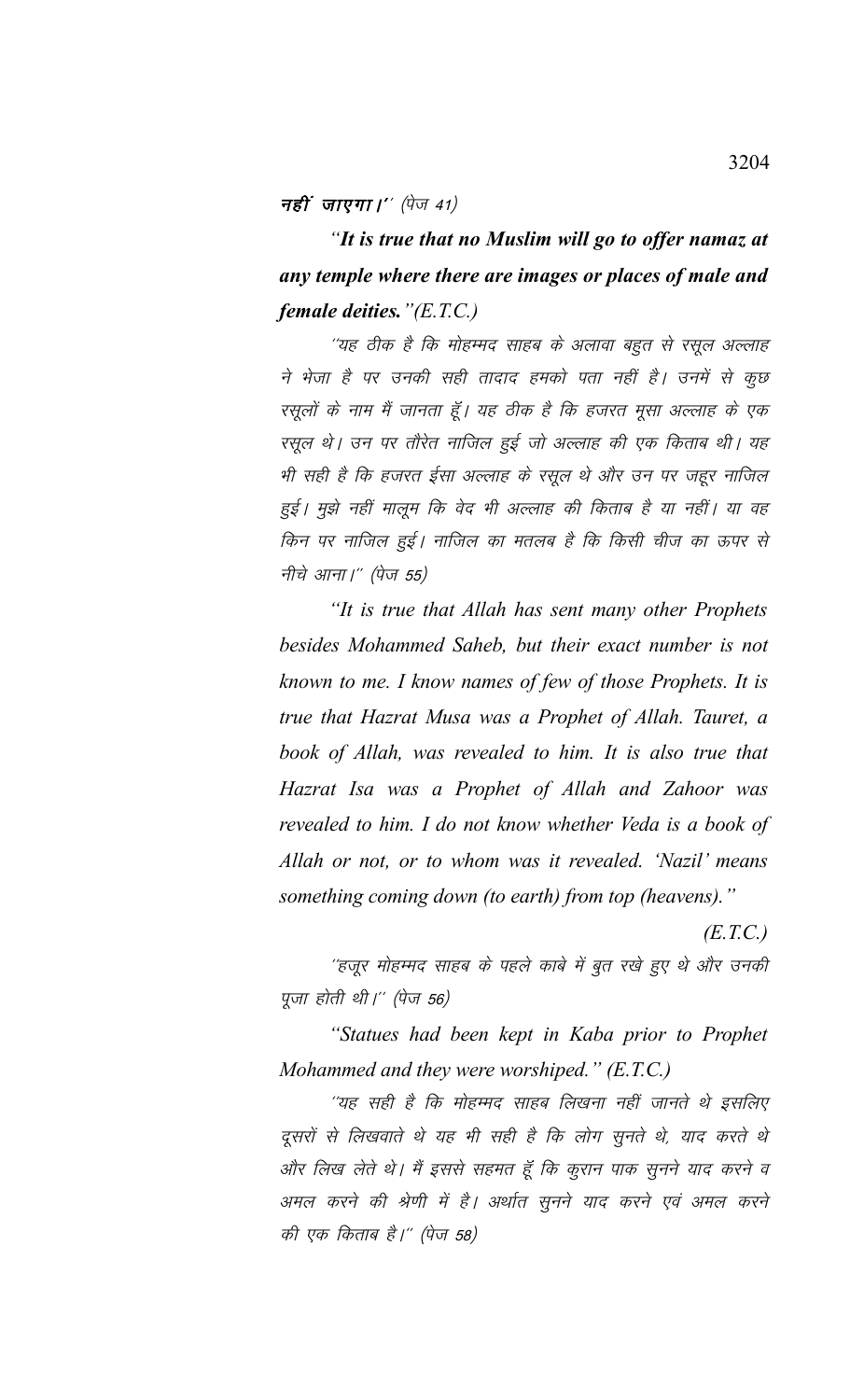*"It is true that Mohammed Saheb did not know to write and as such got others write down the same. It is also true that people used to hear, memorize and write. I agree that the holy Quran is in the category of being heard, memorized and acted upon i.e. it is a book to be heard, memorized and acted upon." (E.T.C.)*

 $\zeta$ दुजूर ने ऐसा कोई हुक्म नहीं दिया है कि किसी दूसरे मजहब के धर्मस्थल को तोड़कर उसके मलबे से मस्जिद बनायी जायी। **यह ठीक** है कि अगर किसी धर्मस्थल पर बनी इमारत को तोड़कर उसके मलबे से कोई मस्जिद बनायी जाती है तो ऐसा करना मकरूह है हुजूर के इहकाम के हिसाब से  $l''$  (पेज 59)

*"The Prophet did not give any command to demolish the worship place of some other religion and build a mosque out of its debris. It is true that according to 'Ehkam' (sanction) of the prophet, if any building is demolished and mosque is built from its debris, then the same is 'Makruh' (not desirable)." (E.T.C.)*

''अक्सा की मस्जिद इस समय इजराइल के कब्जे में है। बैतूल मुकद्दस मस्जिदे अक्सा का ही दूसरा नाम है। यह सही है कि शुरू में मो0 साहब का हुक्म था कि नमाज बैतूल मुक्कदस की ओर मुंह करके पढ़ी जाये। उनका यह हुक्म वही के बुनियाद पर था।'' (पेज 61)

*"The Aksa mosque is presently in possession of Israel. Sacred Baitul is another name of Aksa mosque. It is true that it was always the command of Mohammed Saheb that namaz be offered facing sacred Baitul. This command of his, was on basis of 'Wahi'." (E.T.C.)*

 $^{\prime\prime}$ मैं कुरान का हाफिज नहीं हूँ।'' (पेज 61)

*"I am not a 'Hafiz' (one who memorizes the complete Quran) of Quran." (E.T.C.)*

''यह सही है कि हुजूर के वफात के बाद हजरत अबू वकर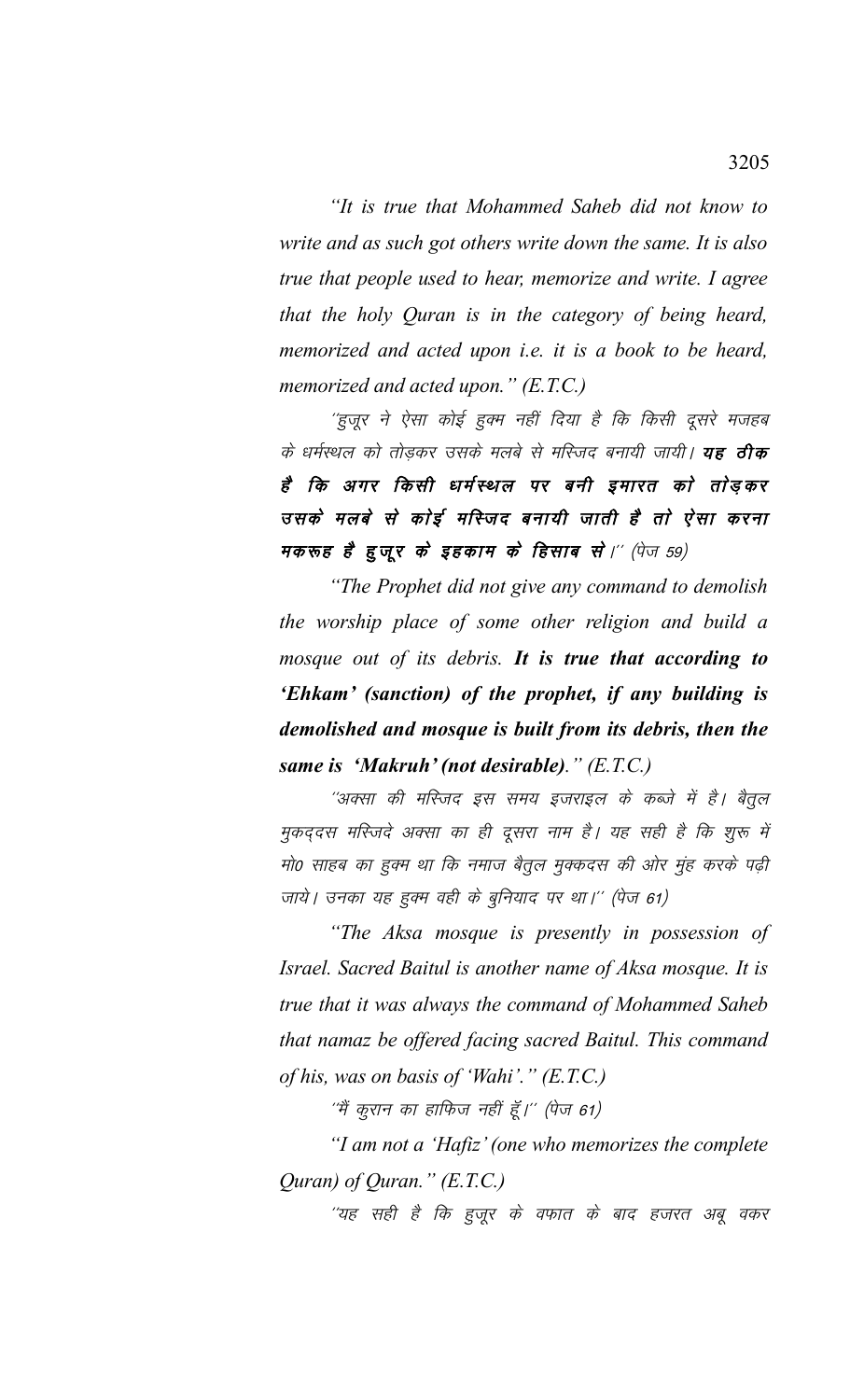सिददीकी के जमाने में कोई शख्स कोई लिखी हुई चीज देता था और यह कहता था कि हुजूर ने लिखवाया था, तो शहादत यानी दो गवाहों की गवाही पर उसे मान लिया जाता था। . . . . इस कुरान पाक को हजरत अबू बकर के जमाने में जैद इब्ने साबित ने मुरत्तब किया था।'' (पेज 63)

"It is true that after the death of Prophet Mohammad, in the times of Hazarat Abu Waqar Siddiqui, if any person produced any written material and said that Prophet Mohammad had dictated the same, then it was accepted on evidence of two witnesses. . . . . This holy Quran was prepared by Zaid Ibne Sabit in the period of Hazarat Abu Baqr."  $(E.T.C.)$ 

''यह ठीक है कि **हिदाया में ऐसा कहा गया है कि पब्लिक** प्लेस पर मस्जिद नहीं बनायी जाये।" (पेज 70)

"It is true that it is contained in the 'Hidayas' that mosque be not built at a public place."  $(E.T.C.)$ 

''ह़दीक में शोह़दा नाम की किताब मैंने पढ़ी तो नहीं है पर देखी है। . . . . उसके मुसन्निफ का नाम शायद मिर्जा जान है। . . . . . मैं यहां गवाही देने मस्जिद शरयी हैसियत के बारे में एक्सपर्ट की हैसियत से गवाही देने आया हूँ।" (पेज 71)

"As regards 'Hadiqs', I have not read but seen the book titled 'Shahda'..... It was probably written by Mirza Jaan... I have come to give evidence as an expert on 'Sharyi' (according to Islamic Shariyat) status of  $mosque.'$   $(E.T.C.)$ 

''बाबरी मस्जिद विवादित स्थल पर मीरबाकी ने बनवाया था। पर बाबर के हुक्म से। बाबरी मरिजद पर वह कत्बा लगा हुआ था उसमें यह बात लिखी हुई थी कि यह मस्जिद मीरबाकी ने बाबर के हुक्म से बनवाई है। वह कत्बा मैंने खुद नहीं देखा पर उपरोक्त किताब बाबरी मस्जिद में उसका हवाला है कत्बे के आसार उसमें छिपे हुए है।'' (पेज 76)

"Mir Baqi had built Babri mosque at the disputed site, but on the command of Babar. An inscription was fixed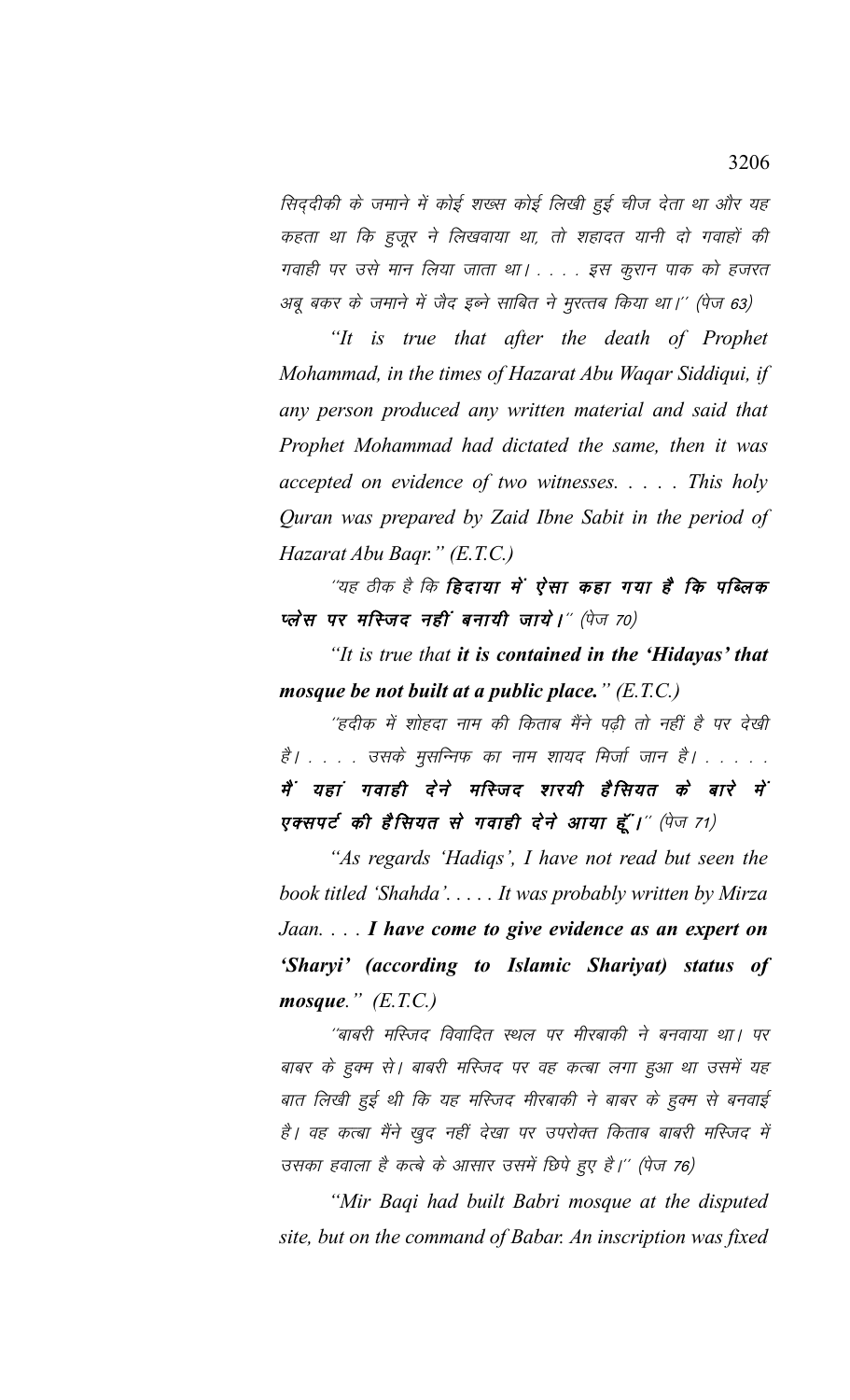*at the Babri mosque in which it was mentioned that this mosque had been built by Mir Baqi on command of Babar. I did not see this inscription myself, but the contents of the inscription have been published in the aforesaid book 'Babri Masjid'." (E.T.C.)*

''विवादित ढांचा जिस जमीन पर स्थित था उसकी मिल्कीयत के बारे में मैंने जानकारी की . . . . . .जमीन की नवई़यत क्या थी उसकी तफसील मुझे नहीं मालूम। चूँकि मस्जिद बहुत पुरानी थी इसलिए उस जमीन की मिलकियत के बारे में हमें नहीं पता। मैंने इतनी जानकारी की कि यह एक पुरानी मस्जिद थी पर उस जमीन की क्या नबईयत थी, मस्जिद से बनने से पहले क्या थी, इसकी जानकारी नहीं की।'' (पेज 77)

*"I inquired about the ownership of the land, over which the disputed structure stood. . . . . . . I do not know the details of status of the land. Since the mosque was very old, I did not get to know about ownership of the land. I inquired this much that it was an old mosque, but did not inquire about the status of said land or about its status prior to construction of the mosque." (E.T.C.)*

''डा0 अमीर अली . . . . मैं उनकी इस बात से सहमत नहीं हूं कि किसी विवादित जमीन पर मस्जिद नहीं बन सकती।'' (पेज 78)

*"Dr. Amir Ali . . . . I do not agree with this version of his that mosque cannot be built over any disputed land. Shekhul Islam is not a name, and instead is a title."(E.T.C.)*

"मेरे इल्म में कोई ऐसी किताब नहीं है जिसमें मस्जिद के ढांचा और मस्जिद बनाने के तरीके के बारे में कोई **हिदायत दी गयी हो |** . . . . . . शरियत के हिसाब से वह जमीन जो खाली हो उस पर कोई बिल्डिंग न हो वह भी मस्जिद हो सकती है यदि उसे मस्जिद के लिए वक्फ कर दिया गया हो।" (पेज 79)

*"There is no book in my knowledge, which lays down the shape of mosque and the manner of its*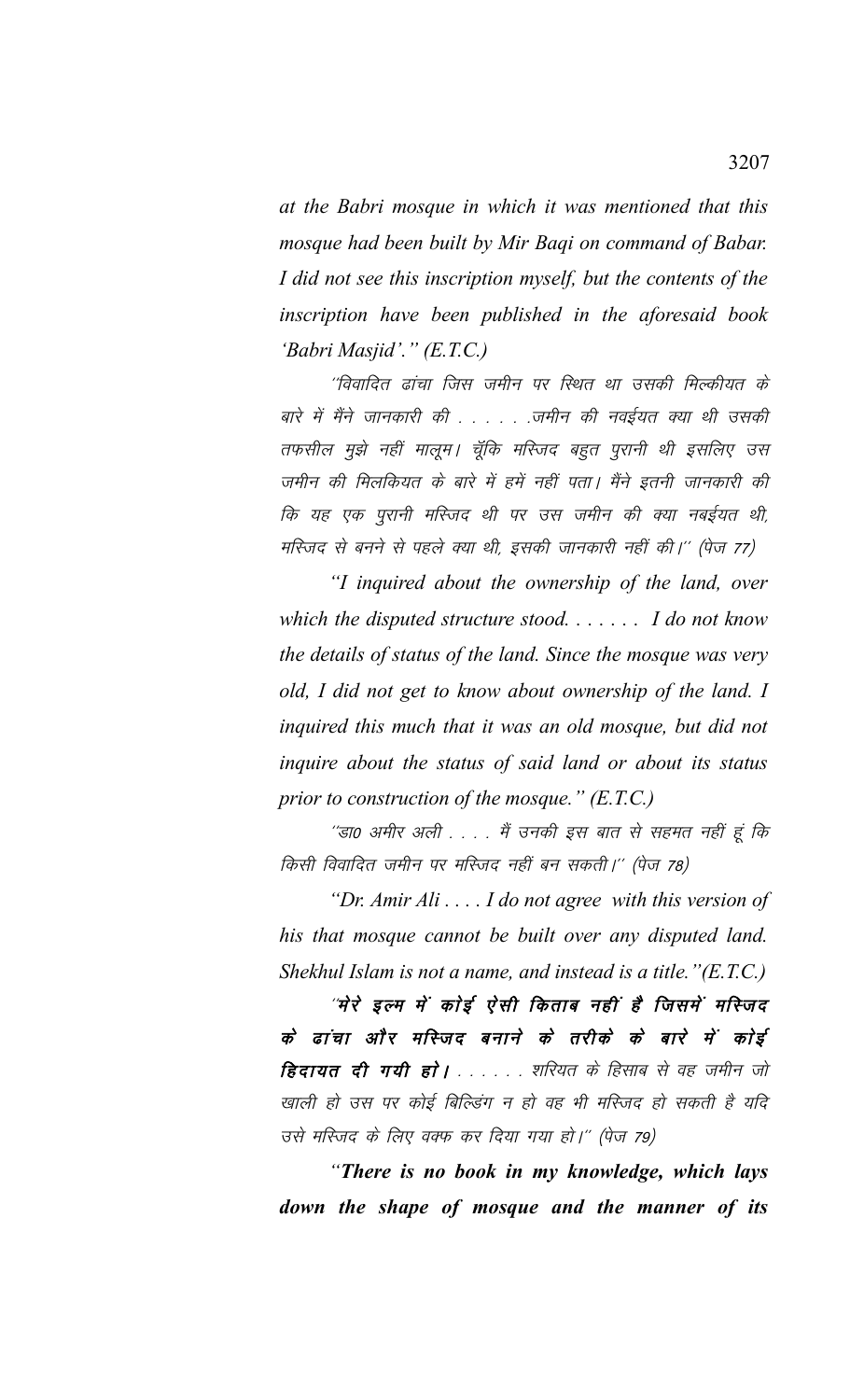*construction. . . . . . According to Shariyat, if any land is vacant and there is no building over it, then it can be a mosque if Waqf has been executed for a mosque." (E.T.C.)*

**3281. PW 22, Mohd. Khalid Nadvi** in his statement said that there is no reference about the form or shape in a particular manner to be observed for construction of a mosque in Holy Quran or Holy Hadis. No such reference is found in other books of Shariat law. Neither a dome nor a minarate nor a well nor arrangement of water for wazoo are essential conditions for constructing a mosque. He further said that once there constructed a mosque, it would remain for ever as it is and neither by placement of any idol nor otherwise its status or position would stand altered. Even if, followers of any other religion start practicing their religious faith in a mosque, that would not affect the status of mosque at all. In his crossexamination on pages 3 and 4 he says:

"कुरान के लुगवी मायने पढ़ना के हैं। कुराने शरीफ की व्याख्या कुछ इस प्रकार की जा सकती है कुराने पाक अल्लाह का नाजिल करदा आखिरी किताब है जो मोहम्मद (स0अ0व0) पर 23 साल की मुद्**त** में हजरत जिब्ररील (अ0स0) के वास्ते से मक्के और मदीने मे नाजिल हुई।..............अग्रेंजी मायने मे भी कुरान को खुदा की किताब कहा जा सकता है।" (पेज–3)

*" The Quran literally means 'to read'. The Quran can be explained as the last book of Allah(God) which descended to Muhammad(S.A.V. i.e. peace be upon him) in Mecca and Medina through Angel Gabriel(A.S. i.e. salutation to him) in the span of 23 years. The Quran, as per its English meaning also, may be called the Book of God." (E.T.C.)*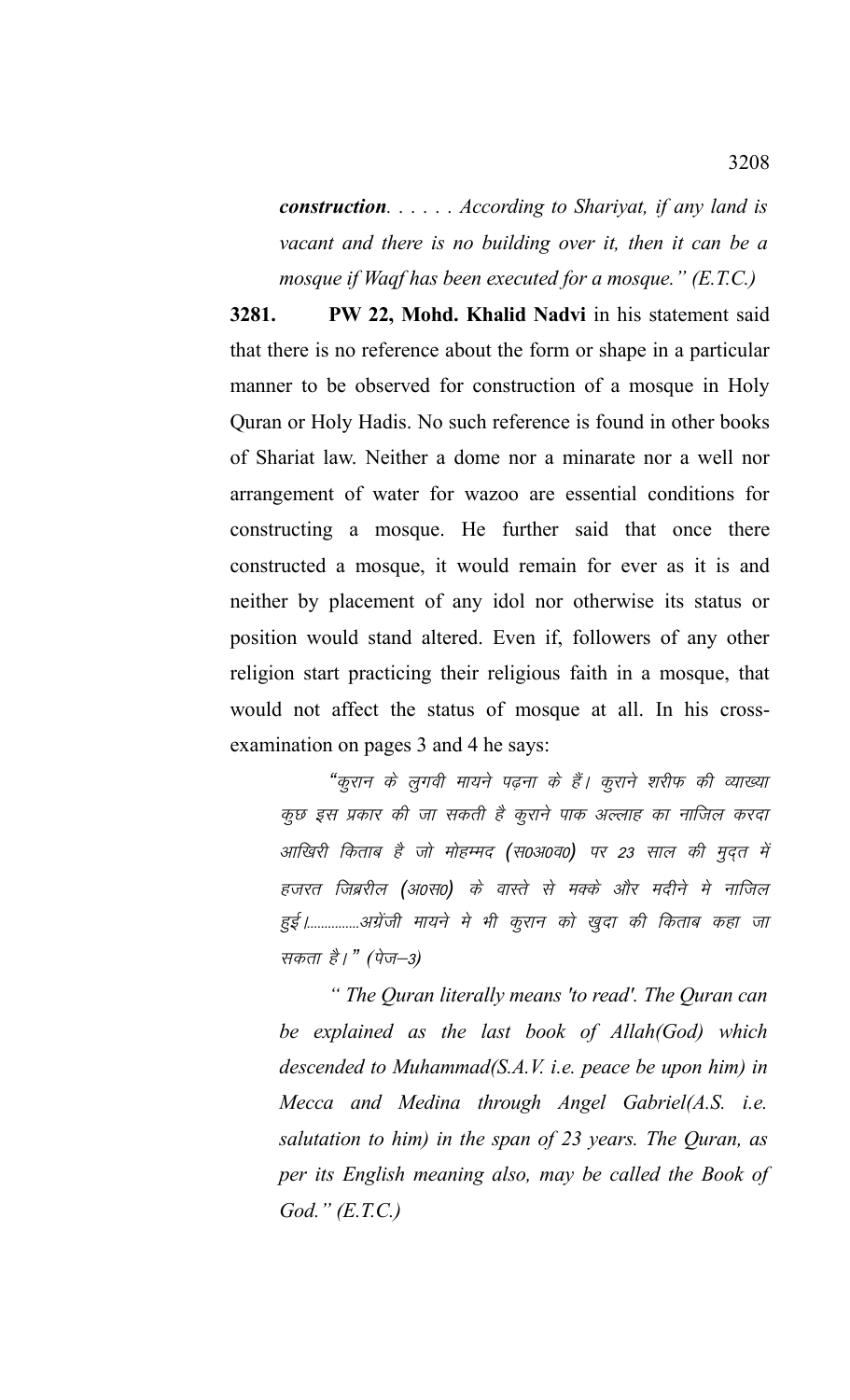"क़ूराने पाक के क़ुल 30 पारे हैं । हर पारे में अलग अलग सूरा यानी चेप्टर हैं और हर सूरे मे आयते हैं।" (पेज–4)

*"There are total 30 'Paras'(parts) of the holy Quran. Each part has separate 'Suras'(chapters) and each chapter has 'Ayats' (sentences)." (E.T.C.)*

**3282.** But then as pointed out by learned counsels for some of the defendants (Suit-4) he admits that a mosque cannot be constructed on a land which has not been acquired in a just and fair manner and further it cannot be constructed on the religious place of another religion or by desecrating a place of worship of another religion. He said:

"क़ूरान पाक में ऐसा कहीं नहीं कहा गया है कि किसी की जमीन या जायदाद का जबरन कब्जा या अतिकमण कर **लिया जाये।** किसी की जमीन पर जबरन और बगैर उसकी रजामंदी के आम हालात में नहीं जाया जा सकता है। सून्नत उसे कहते हैं जिसे हजूर *मोहम्मद साहब ने कहा हो या*" ( पेज–6)

*"The holy Quran has ordained nowhere for anybody's land or property to be forcibly captured or encroached upon. Capturing someone's land forcibly and without his consent cannot be taken to be valid in ordinary circumstances. Sunnat is what Prophet Muhammad has stated." (E.T.C.)*

*"किसी इमारत को तोडकर भी जबरन मस्जिद हजुर मोहम्मद* स0अ0व0 ने नहीं बनवायी*।*" (पेज–8)

*" Muhammad Sahib(S.A.V.) did not forcibly build any mosque even by demolishing any building." (E.T.C.)*

"मस्जिद के ताल्लुक से मैने ऐसा पढा है कि मस्जिद जब बनायी जाये तो वह किबला रूख हो, किसी ऐसी जमीन पर बनायी जाये जिसे जायज तरीके से हासिल किया गया हो खाह मिल्कियत या वक्फ के जरिये / किसी ऐसी जगह पर जो दूसरे की हो, **जुल्म और जबरदस्ती**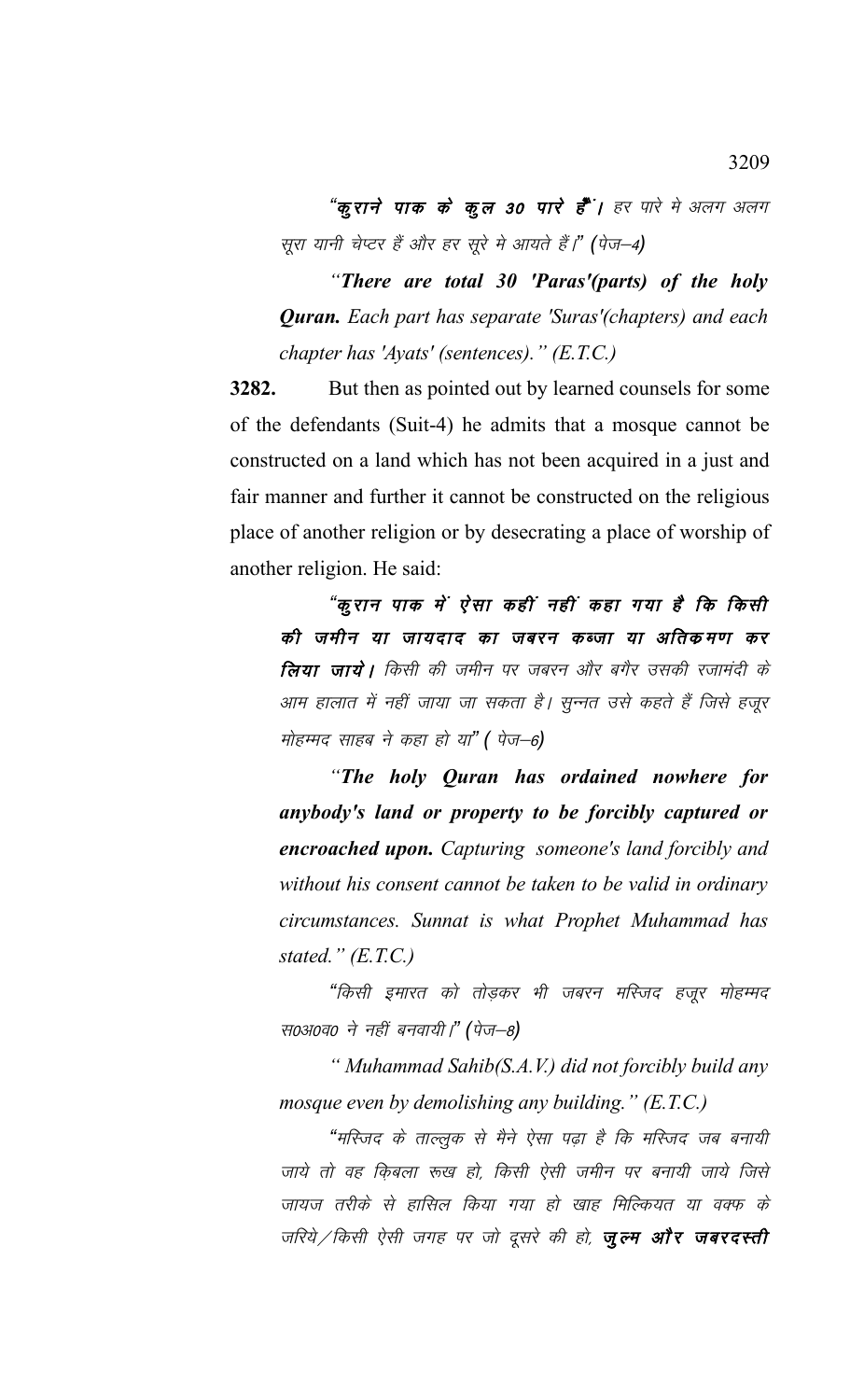करके उस जगह पर मस्जिद नहीं बनायी जा सकती  $\vec{g}$  |"( $\vec{q}$ <sub> $\vec{q}$ </sub> $-18$ )

*"I have read in relation to mosque that whenever it is constructed, its face should be towards Quibla and it should be constructed on a piece of land acquired in a legitimate manner by way of ownership or waqf(gift for a religious purpose). A mosque cannot be constructed, forcibly and by inflicting excesses, at a place which belongs to another person." (E.T.C.)*

"यह ठीक है कि किसी मजहब की इबादतगाह को जबरन तोडकर मस्जिद नहीं बनायी जायेगी। इसी प्रकार किसी दूसरे मज़हब की इबादतगाह पर जबरन क़ब्ज़ा करके मस्जिद नहीं बनायी जा सकती है*।*" (पेज—18)

*"It is true that a mosque will not be constructed by forcibly demolishing a place of worship belonging to any religion. Similarly it cannot be constructed by forcibly capturing a place of worship belonging to any other religion." (E.T.C.)*

"स्वयं कहा कि इस बयान की वजाहत यूं की जा सकती है कि जहॉ मस्जिद बनायी जाये और जो बनाये वह सच्चाई के साथ अल्लाह के लिए बनाये और किसी की जमीन पर जालीमाना या गासीबाना कब्जा करके न बनाये*।*" (पेज–32)

*"(Himself stated) This statement can be explained in such a way that wherever and by whosoever a mosque is built, it should be built for the sake of Allah(God) with truthfulness and not on anybody else's land by grabbing it in a fraudulent or forcible manner." (E.T.C.)*

"यह ठीक है कि वह जमीन चाहे जिसके इस्तेमाल मे हो लेकिन अगर वह उस पर सहमति दे दे तो मस्जिद बनवाई जा सकती <u></u>*है |*"(*पेज—36*)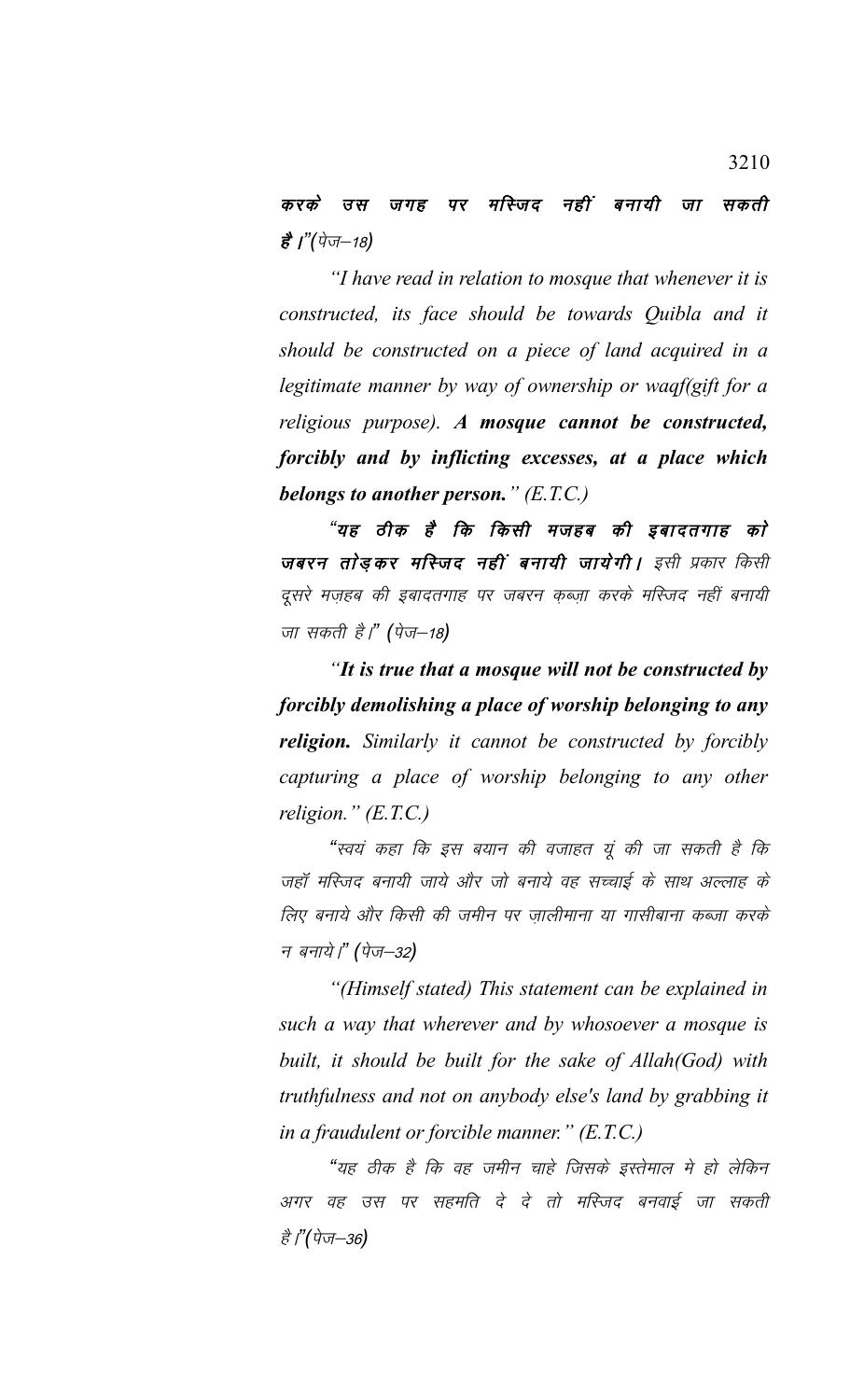*"It is true that whosoever may be using the land, a mosque can be constructed on it if he consents to that."(E.T.C.)*

**3283.** He also says that Waqif must be the owner of the land:

"यह कहना भी सही है कि मस्जिद शिया बनाए या सन्नी, उस जमीन को मस्जिद के नाम वक्फ करना जरूरी होगा। यह कहना सही है कि जो जमीन को वृक्फ करेगा, वह मस्जिद वाली जमीन का **मालिक होना जरूरी है।" (पेज-21)** 

*" It is also correct to say that it will be necessary for land to be gifted in the name of mosque, no matter it is constructed by Shias or Sunnis. It is correct to say that a man making waqf of land needs to be the owner of the masjid land." (E.T.C.)*

**3284.** He has also said in his cross-examination that the land in dispute was vacant when the disputed building was constructed and it was in the ownership of muslims prior to 1528 AD.

<sup>"मेरी जानकारी के मुताबिक बाबरी **मस्जिद जिस जमीन पर**</sup> बनी थी वह जमीन मस्जिद बनने के पहले यानी 1528 से पहले खाली जमीन थी, उस पर कोई निमार्ण नहीं थे। मेरी यह जानकारी कि 1528 से पहले विवादित स्थल खाली जमीन थी 1986 के बाद छपी छोटी किताबों से हुई*।*" (पेज-22)

*"To my knowledge, the land on which the Babri mosque was built was a vacant land before 1528, that is, prior to the construction of the mosque. My knowledge that the disputed site was a vacant land before 1528, stemmed from little books published after 1986." (E.T.C.)*

"जहां तक मुझे याद है **सबाह़ू ददीन अब्दुल रहमान साहब ने** अपनी पुस्तक में कई हवालों का जिक इस मुतलिक किया है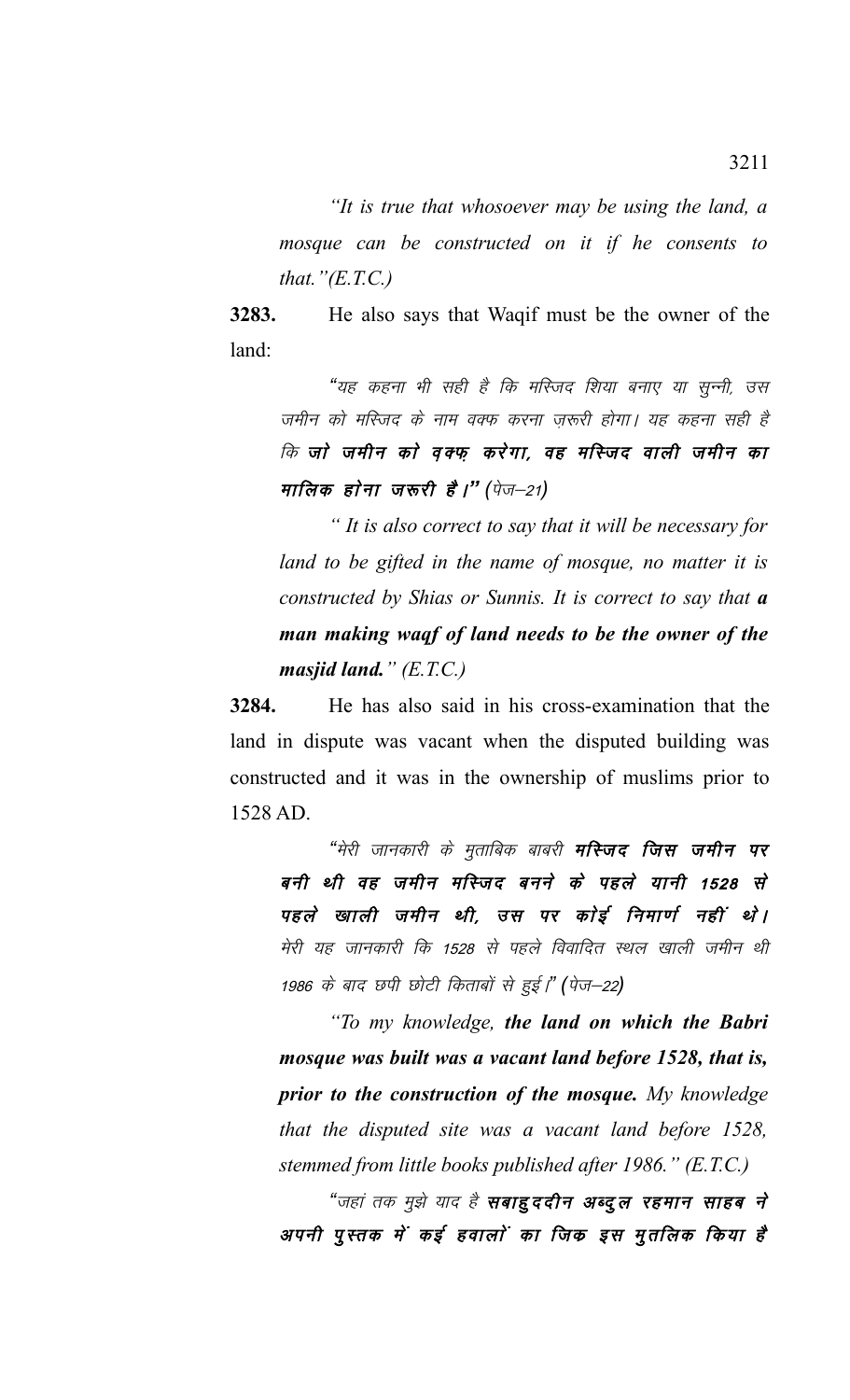कि मस्जिद से पहले विवादित स्थल खाली जमीन थी। इसी सम्बन्ध में उन्होने एलेक्जेंडर कनिंघम की रिपोर्ट का हवाला दिया है जो इस समय हमे याद है और दूसरे संदर्भ याद नहीं है।" (पेज-23)

" As far as I remember, Sabah-ud-Din Abdur Rehman has, in his book, quoted several references saying that before the construction of the mosque the disputed site was a vacant land. In this very regard, he has quoted the report of Alexander Cunningham which I remember as of now. But I do not remember other references."  $(E.T.C.)$ 

"यह कहना सही है कि किसी भी धर्म की इबादतगाह को यदि गिरा दिया जाये तो वह उसी धर्म की इबादतगाह रहेगी यह कहना सही है कि यदि मंदिर को तोडकर मस्जिद बना दी जाये तो उसकी हैं सियत नहीं बदलेंगी और वह मंदिर ही रहेंगा और यदि मस्जिद को तोडकर मंदिर बना दिया जाये तो वह मस्जिद ही रहेगी। **यदि यह** साबित हो जाये कि विवादित स्थल पर मंदिर था जिसे जबरन तोडकर मस्जिद बनायी गयी तो वह मंदिर ही माना जायेगा । मेरी मालुमात में 1528 के पहले विवादित स्थल मुसलमानों की मिल्कियत थी। यह जानकारी मुझे मज्कूराबाला किताब से हुई । ..........का दूसरा प्रकाशन 1977 में प्रकाशित हुआ था।"

*(पेज 25–26)* 

"It is correct to say that if a place of worship belonging to a particular faith is demolished, it will remain to be a place of worship belonging to that very faith. It is correct to say that a temple will not lose its character and will remain to be a temple even if it is demolished to **build a mosque.** If any mosque is demolished and a temple is constructed in its place, the mosque will remain to be a mosque. If it is proved that there was a temple on the disputed site forcibly demolishing which a mosque was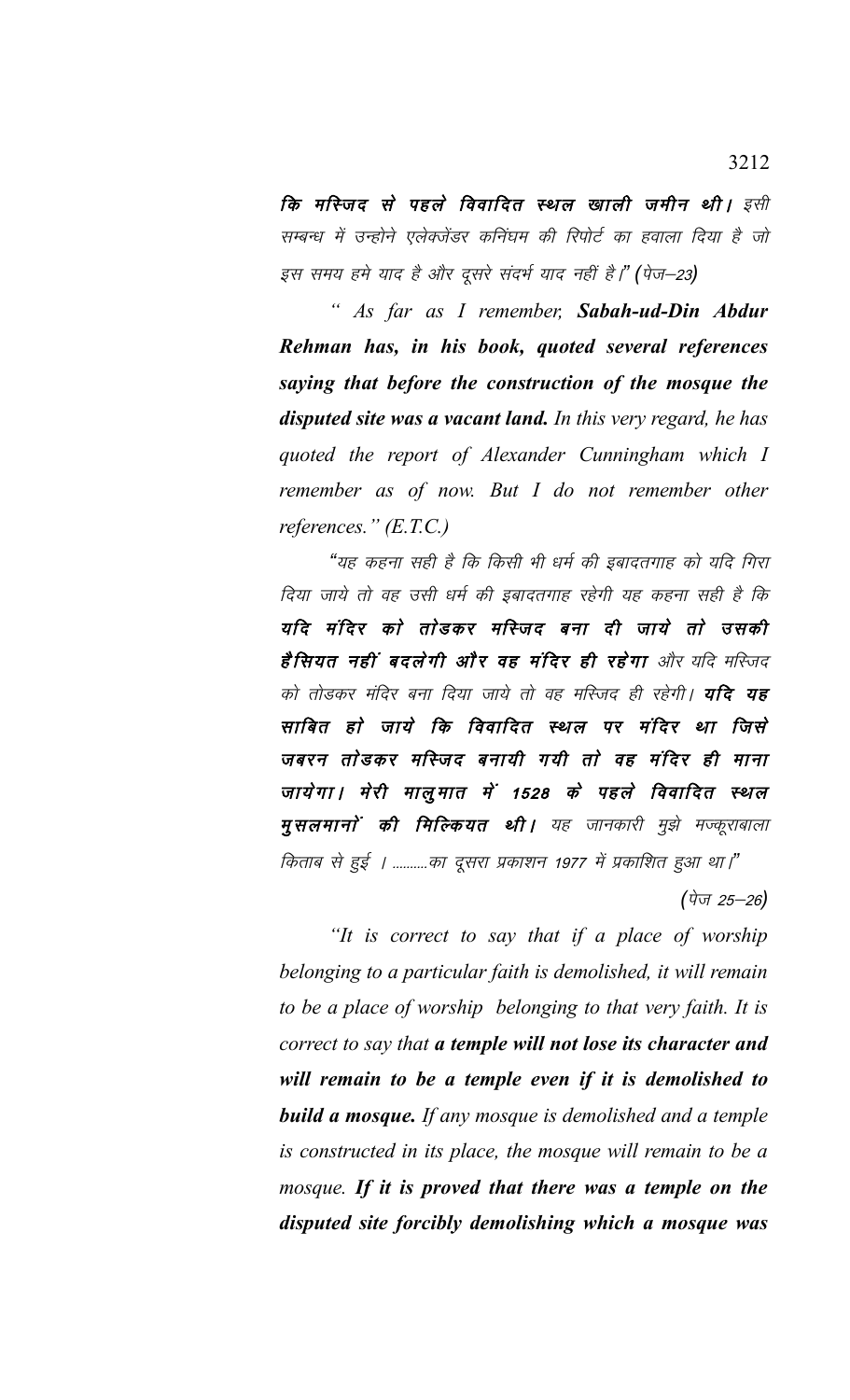*constructed, then such a temple will continue to be treated as a temple. To my knowledge, the disputed site was the property of Muslims before 1528. I came to know of this from the book mentioned above. The second publication of . . .came out in 1977." (E.T.C.)*

**3285.** With respect to his statement-in-chief about the characteristics of mosque he however has admitted on page 27 that he has not acquired any special knowledge in this regard as under:

"मैने इस सिलसिले में कोई विशेष ज्ञान अर्जित नहीं किया कि मस्जिद का आकार व स्वरूप क्या हो । फिकह की बाज किताबो में मैने यह पढा है कि मस्जिद के आदाब और अहकाम क्या हो। परन्तू उसकी बनावट के बारे में कहीं नहीं पढ़ा है। और न ही उसके तर्जे तामीर का कोई तरीका बताया गया है।" (पेज–27)

*"I did not acquire any specific knowledge as to what the shape and form of a mosque should be. In certain books of Fiquah I have read what 'Aadab'(manners) and 'Ahkam'(orders) should be followed in a mosque. But I have nowhere studied about its structure, nor is there any mention of any style of its construction." (E.T.C.)*

**3286.** Neither he has ever visited Ayodhya nor has himself seen the disputed building, therefore, other part of his statement in cross-examination in this regard is wholly irrelevant. His admission about visit to Ayodhya is on pages 24/25:

"यह कहना सही है कि चूंकि मै कभी अयोध्या नहीं गया इसलिए मुझे इस बात की जानकारी नहीं है कि विवादित स्थल कहां पर है और *किस स्थिति में है।*" (पेज 24–25)

*"It is correct to say that since I never visited Ayodhya, I do not know where the disputed site stands and*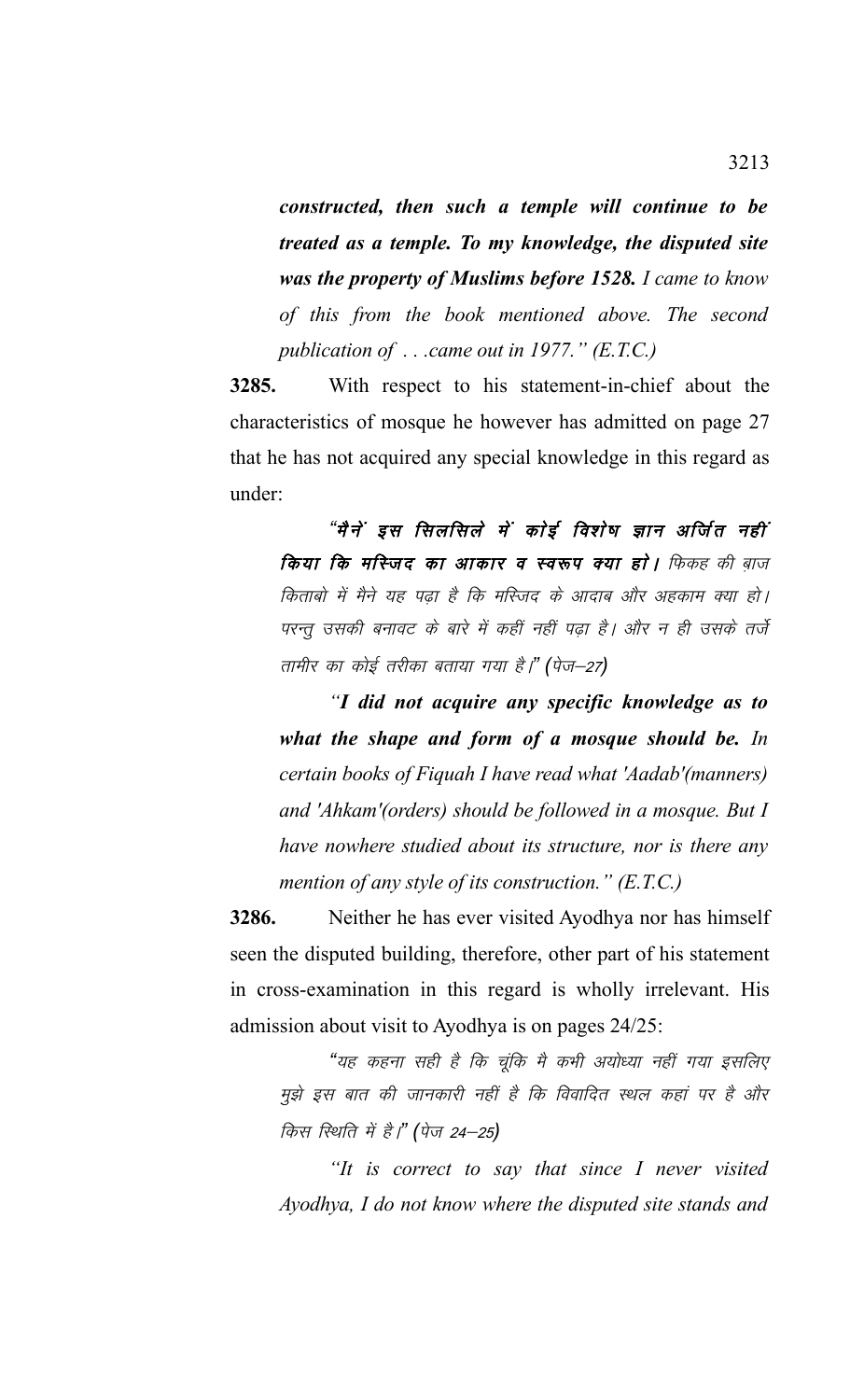## *in what position it is." (E.T.C.)*

**3287.** He has tried to explain the reason of construction of disputed building of Babari Mosque by Mir Baqi while stating on pages 11/12 that Mir Baqi lived at Ayodhya and since there was a large population of muslims thereat he found it necessary to construct Babari mosque thereat since mosque is normally constructed where there is a settlement of muslims. He, however, denied any knowledge about the exact muslim population at the relevant time of Ayodhya and also any knowledge about the existence of any mosque at Ayodhya as is evident from page 11/12 and 22 as under:

"मीर बाकी अयोध्या में रहता था। **बाबरी मस्जिद बनाने की** जरूरत इसलिए थी कि वहाँ पर मुसलमानों की कसीर आबादी थी और इसलिए जहाँ मुसलमानों की आबादी होती **है वहाँ मस्जिद बनाई जाती है।** आबादी की तादाद ( संख्या) का इल्म मुझे नहीं है*।*" (पेज 11–12)

*"Mir Baqi lived at Ayodhya. The Babri mosque was needed to be constructed because there was a large population of Muslims. A mosque is constructed where there is a settlement of Muslims. I do not know exact figures of the Muslim population." (E.T.C.)*

"विवादित ढॉचा ⁄ बाबरी मस्जिद तामीर करने के समय अयोध्या में ओर भी मस्जिदें थीं। कितनी मस्जिदें थीं, यह तफसील से नही बता सकता हूँ*।*" (पेज–22)

*"At the time of constructing the disputed structure/ Babri masjid, Ayodha had certain other mosques as well. I cannot detail how many mosques were there." (E.T.C.)*

**3288. PW 25, S.M. Naqvi** is of Shia sect and is active in politics as admitted on page 2: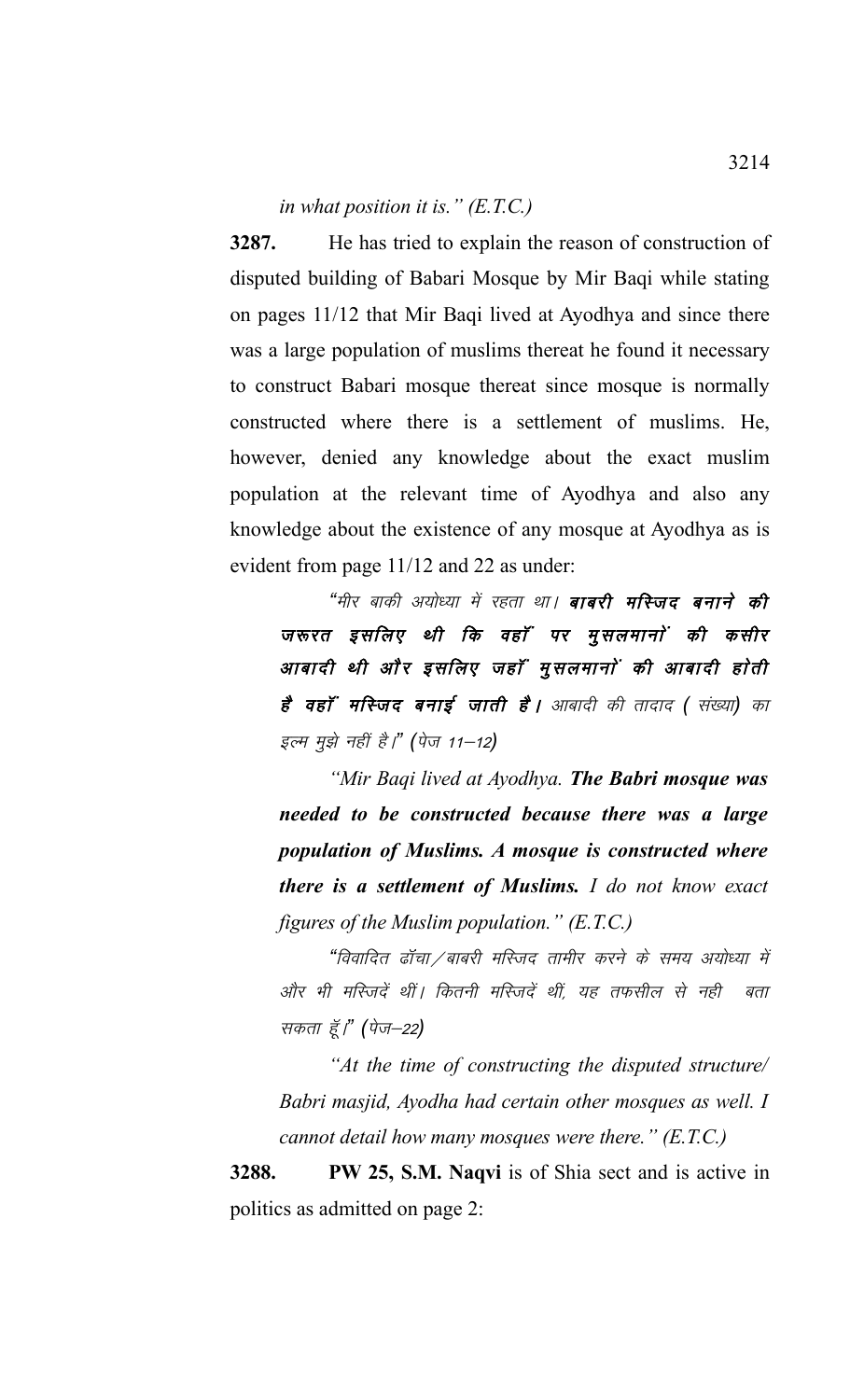''मै शिया मत का हूँ। मैंने शिया फिक्हा पर कुछ किताबों का अध्ययन किया है। . . .शिया फिक्हा को फिकहे जाफिरिया भी कहा जाता है ।

राजनीति में मेरा ताल्लुक राजनीतिक दलों से रहा है। शुरू में मैं महीना दो महीना कांग्रेस में फिर सोशिलष्ट ग्रुप ने अपने आपको कांग्रेस पार्टी से अलग कर लिया तो मैं सोशलिस्ट पार्टी में आया गया और तब से मैं राजनरायण जी के साथ लगा रहा, राजनारायण जी की मृत्यु के बाद से मैं मुलायम सिंह जी की पार्टी में तीन चार साल पहले तक रहा। मैं अकबरपरु नगर निकाय का प्रधान रहा हूँ। मैं वहां की आखिरी टाऊन ऐरिया कमेटी का चेयरमैन रहा हूँ और पहली नगर परिषद का भी चेयरमैन रहा हूँ। मैं एक इन्टर कालेज और एक हाईस्कूल का प्रबंधक हूँ। ये दोनों जिला अम्बेदकरनगर में हैं। . . . मैं 1990 में अल्प संख्यक वित्त एवं विकास निगम उ०प्र० का चेयरमैन रहा हूँ।

मैं आल इंडिया शिया कान्फ्रेस की सेन्ट्रल कमेटी का बहुत दिनों तक मेम्बर रहा हूँ।'' (पेज 2)

"I am of Shia faith. I have read certain books on Shia Fiquah...... Shia Fiquah is also called Fiquahe Zafiria.

In politics I had contacts with political parties. Initially in Congress for a month or two. Then the Socialist group separated itself from the Congress party then I joined the Socialist party and since then I remained with Sri Raj Narayan. After the death of Sri Raj Narayan I was in the party of Sri Mulayam Singh till three to four years back. I was the Chairman of Akbarpur Municipal body. I was the Chairman of its last town area committee and the Chairman of its first Municipal board. I am the manager of an Intermediate college and one High school. Both of them are in District Ambedkar Nagar............ In 1990 I was the Chairman of Minorities Finance and Development Corporation U.P."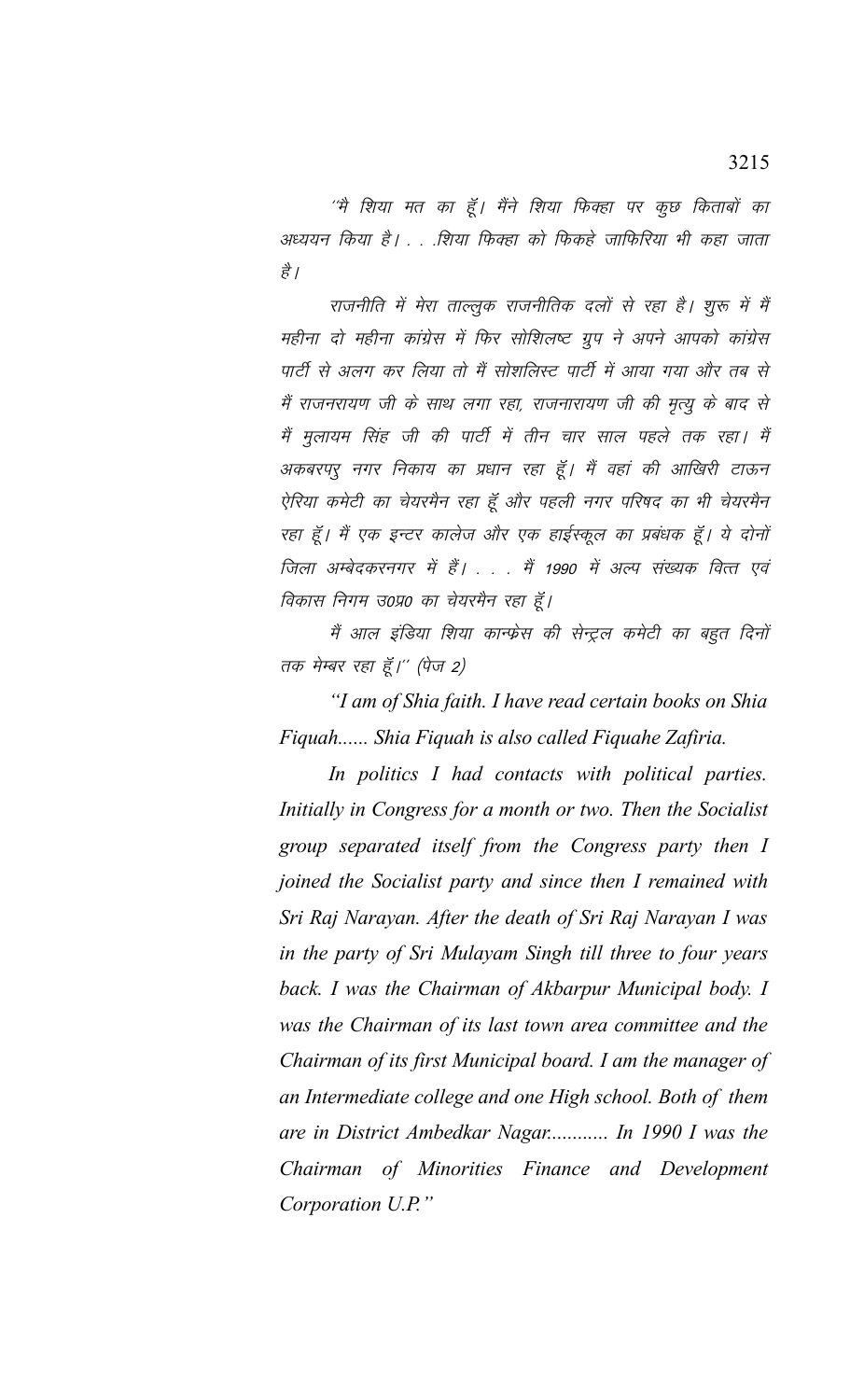*"I was member of central committee of All India Shia Conference for many days." (E.T.C.)*

''अल्पसंख्यक वित्त एवं विकास निगम लि0, उत्तर प्रदेश सरकार ने गठित किया है। मैं इस बाडी का चेयरमैन था पर आजकल जिलों में इसकी शाखा स्थापित हो गई है। मुझे सरकार ने मनोनीत किया था, अर्थात् 1990 में मुलायम सिंह की सरकार ने किया था।'' (पेज 10)

*"The Minorities Finance and Development Corporation Limited has been constituted by the Uttar Pradesh Government. I was the Chairman of this body but these days its branches have been established in districts. I had been nominated by the Government, that is in 1990 by the Government of Sri Mulayam Singh." (E.T.C.)*

**3289.** His statement is basically to the extent that since the mosque vests in Allah irrespective of sect a muslim belongs, he can offer Namaz and on the basis of sect, i.e., Shia or Sunni no difference can be made out. On page 6 he is said to have heard about offering of Namaz in the disputed building before 1948 as under:

*''*मैं ने ऐसा सूना है कि सन् 1948 के पहले भी बाबरी मस्जिद में नमाज हुआ करती थी।'' (पेज 6)

*"I have heard that Namaz was offered in Babri masjid even before year 1948." (E.T.C.)*

**3290.** On page 8 he admits of big difference in the manner of offering Namaz by Shia and Sunni and said:

"शिया और सुन्नी में बहुत बड़ा फर्क है। . . . शिया और सुन्नी के नमाज पढ़ने के तरीके में भेद है।'' (पेज 8)

*"There is much difference between Shia and Sunni. ….... There is difference in the manner of offering Namaz between Shia and Sunni." (E.T.C.)*

**3291.** He, however, admits to have never offered Namaz at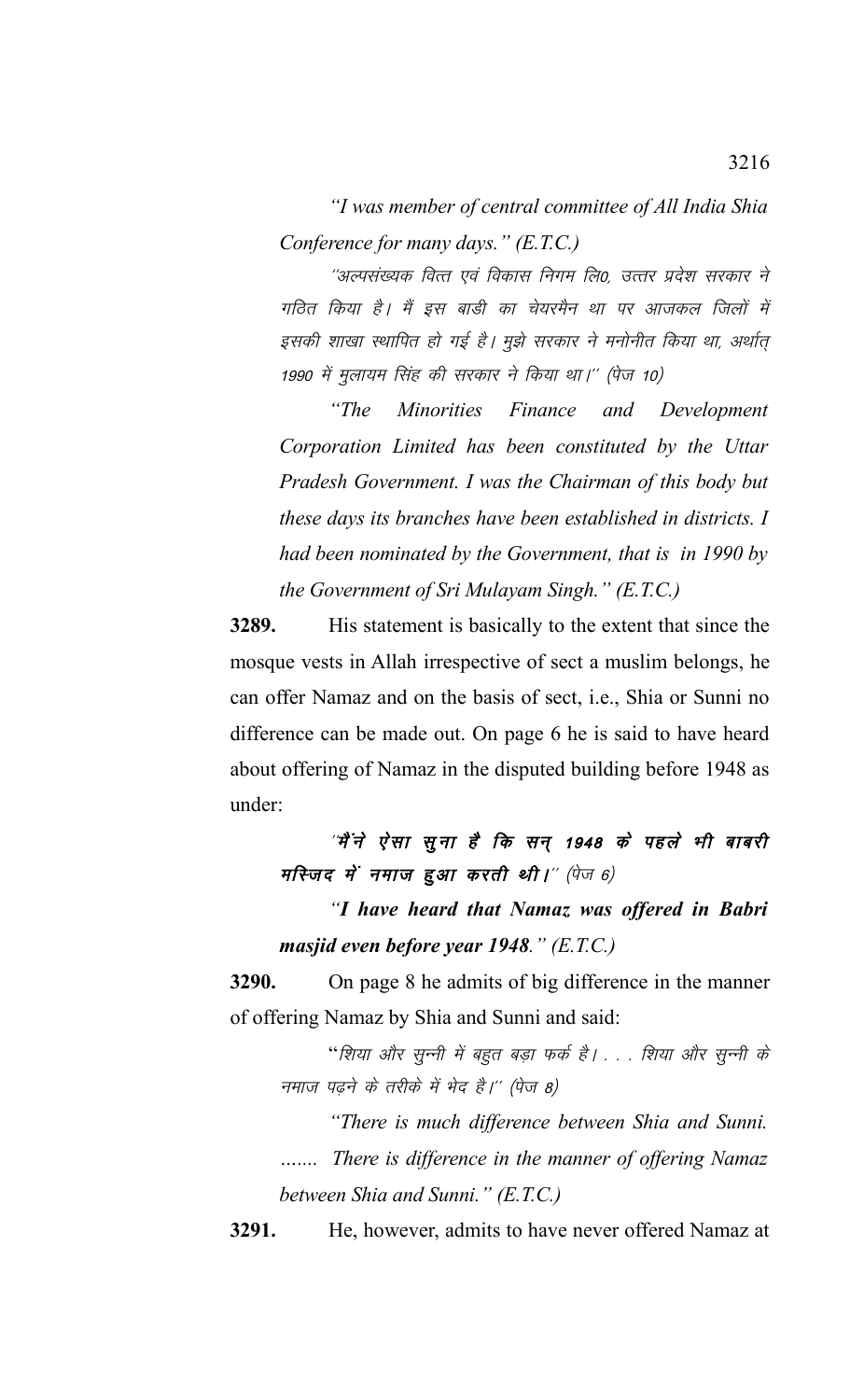Ayodhay and said:

''चुनाव प्रचार के बाद 1948 में एक दो बार फिर अयोध्या गया था। मैंने अयोध्या में कभी भी किसी मसिजद में नमाज अदा नहीं की।'' (पेज 15)

*"After the election campaign, I again visited Ayodhya on couple of occasions in 1948. I never offered Namaz in any mosque in Ayodhya." (E.T.C.)*

**3292.** Though he says that he had seen some of his other acquainted persons to have visited the disputed building for offering Namaz but on page 16 he says:

''मैंने विवादित मस्जिद में मुख्य दरवाजे के अन्दर घुसते किसी को नहीं देखा।... मैंने उन्हें नमाज पढते नहीं देखा।" (पेज 16-17)

 *"I did not see anybody entering the disputed mosque through the main gate... .. .. I had not seen them offer Namaz." (E.T.C.)*

**3293.** Then further he could not explain the exact extent of difference in the manner of offering Namaz between Shia and Sunni as evidence from page 26:

''मैंने सुन्नी फिकह का अध्ययन नहीं किया इसलिए मैं शिया और सुन्नी लोगों के नमाज पढ़ने के तरीके में क्या क्या फर्क है पूरी तरह से नहीं बता सकता। लेकिन जाहिरा तौर पर शिया हाथ खोल कर नमाज पढते हैं और सुन्नी हाथ बांधकर नमाज पढते हैं। शिया और सुन्नी की अजान में यह अंतर है कि शिया जिन कल्मों को अजान में कहते हैं उन सबको सून्ने अजान में नहीं कहते हैं। और उतनी बार नहीं कहते।''

(पेज 26)

*"I have not studied Sunni 'Fiquah'. As such I can not fully tell about the differences in the manner of offering of Namaz by Shia and Sunni people. However, apparently Shia offer Namaz open handed and Sunni offer Namaz close handed. The difference in 'Ajan' (prayer call given*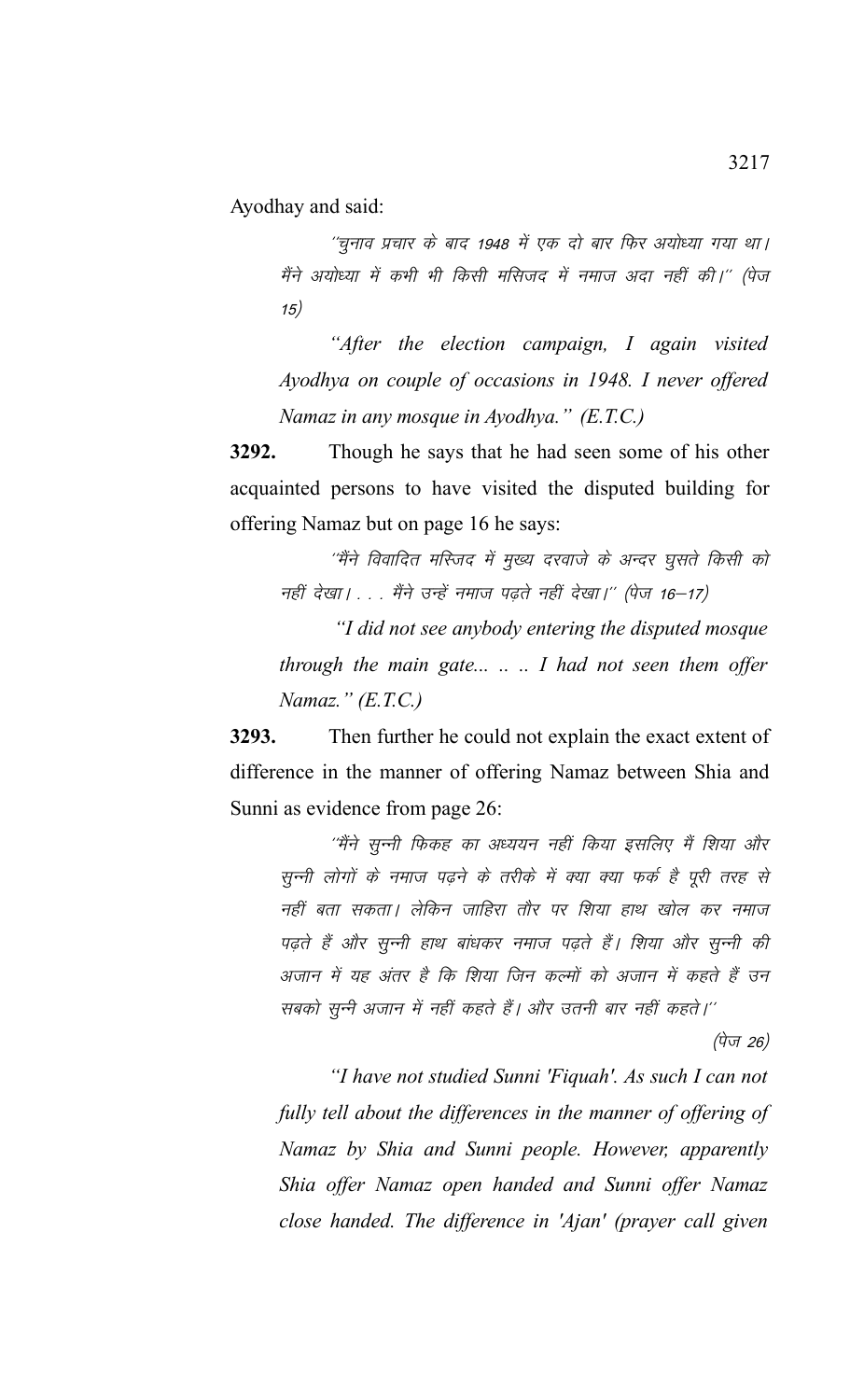*from mosque) of Shia and Sunni is that the 'Kalmas' (Fundamental formula of the Quran) in 'Ajan' of Shia are not present in the Sunni 'Ajan' and they are not announced that number of time." (E.T.C.)*

**3294.** Rest of his statements in respect to Babar, Mir Baqi, construction of building etc. are wholly irrelevant and inadmissible since he neither is an Expert Historian nor claims to possess any personal knowledge but whatever statement he has given are on hearsay basis.

**3295.** From the books of 'Sharii' and the relevant extracts mentioned above, broadly, some of the features, which are permissible or impermissible for a believer of Islam while offering Namaz in a mosque or for construction of a mosque or for spreading islamic religion and religious practices, are as under:

- i. No compulsion in religion.
- ii. People of other religion are permitted to carry out other religious practices according to their own religion but if they are residing under an Islamic reign, he may have to pay certain amount.
- iii. Messengers of the almighty born in every community or nation.
- iv. No Prophet be given superiority over another. Superiority to a learned has been given only for the purpose to tell the people what is right or wrong according to religion.
- v. Freedom of religion was subject to payment of Jizya. The Islamic Rulers and army of Islam are under duty to protect religions, shrine and life of those isolator who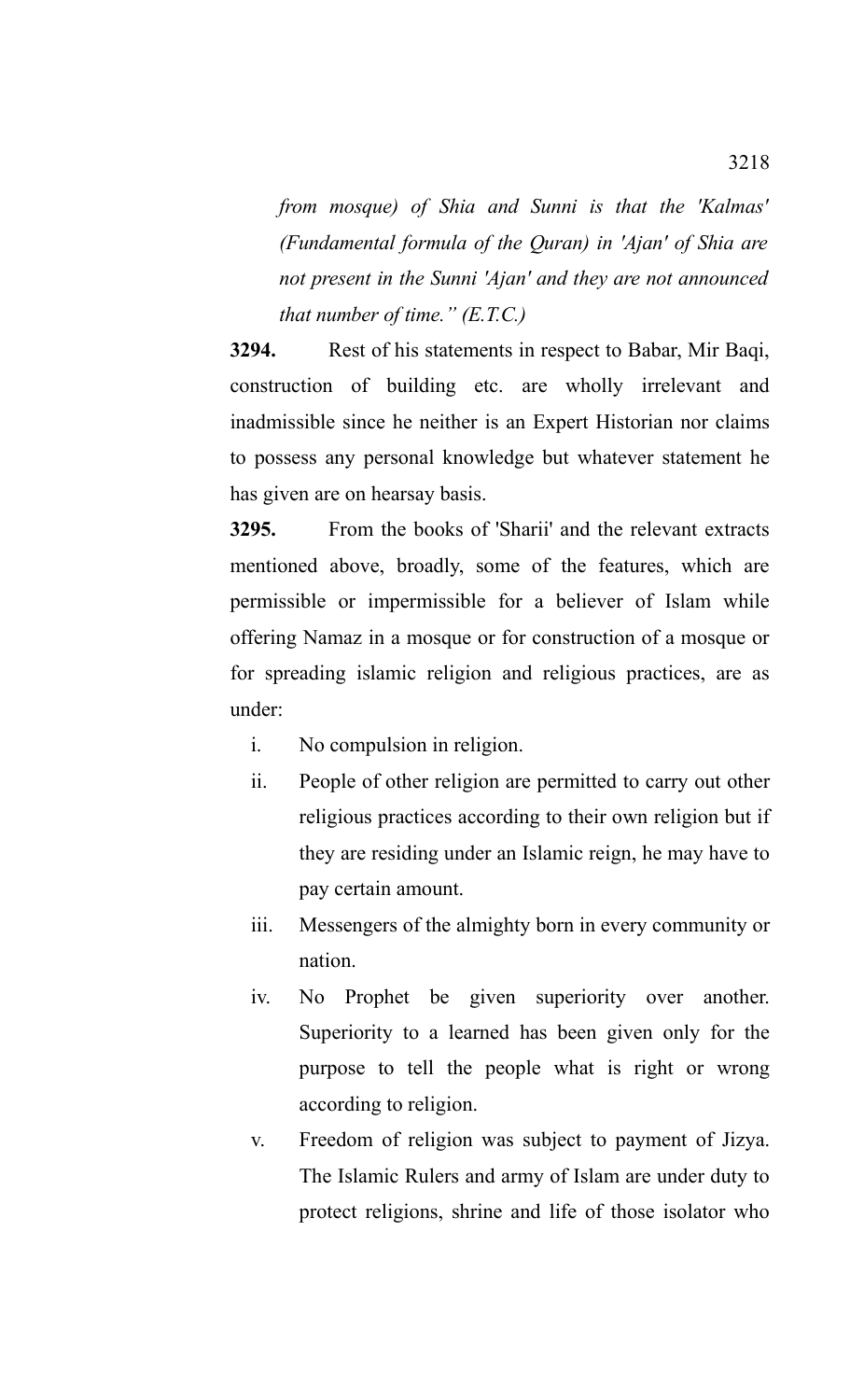paid tax (Jazya) which was in the nature of a protection tax.

- vi. The temples of non-islamic people could be utilized for stay by a muslim travellors.
- vii. At one place, two separate building of worship or two religions cannot exist.
- viii. No Jizya upon the Muslim.
- ix. In a public mosque, there cannot be a prayer without adhan (Ajan)
- x. An assembly of worshippers pray in a Masjid with permission, that is delivery.
- xi. Foundation of a mosque must be laid on piety and not hypocrisy.
- xii. A mosque cannot be used as a home nor a place of gossips.
- xiii. Prayer between two columns is prevented.
- xiv. Funeral prayer in the mosque is not permitted.
- xv. Images, portrait, pictures, idols etc. as also designed garments having pictures are prohibited in a mosque.
- xvi. Sitting on the graves and performing of Salat towards graves is not permitted.
- xvii. Musical instrument i.e. bell etc. is not permissible in the mosque or in the vicinity thereof.
- xviii.Where bells are ringing or conch shells are blown, prayer would not be offered.
- xix. Before offering Friday prayer, one should take a bath in a house and perform Wudu (ablution) in the mosque.
- xx. Before other prayers, Wuzu i.e. cleanliness of hand, face and feet is necessary.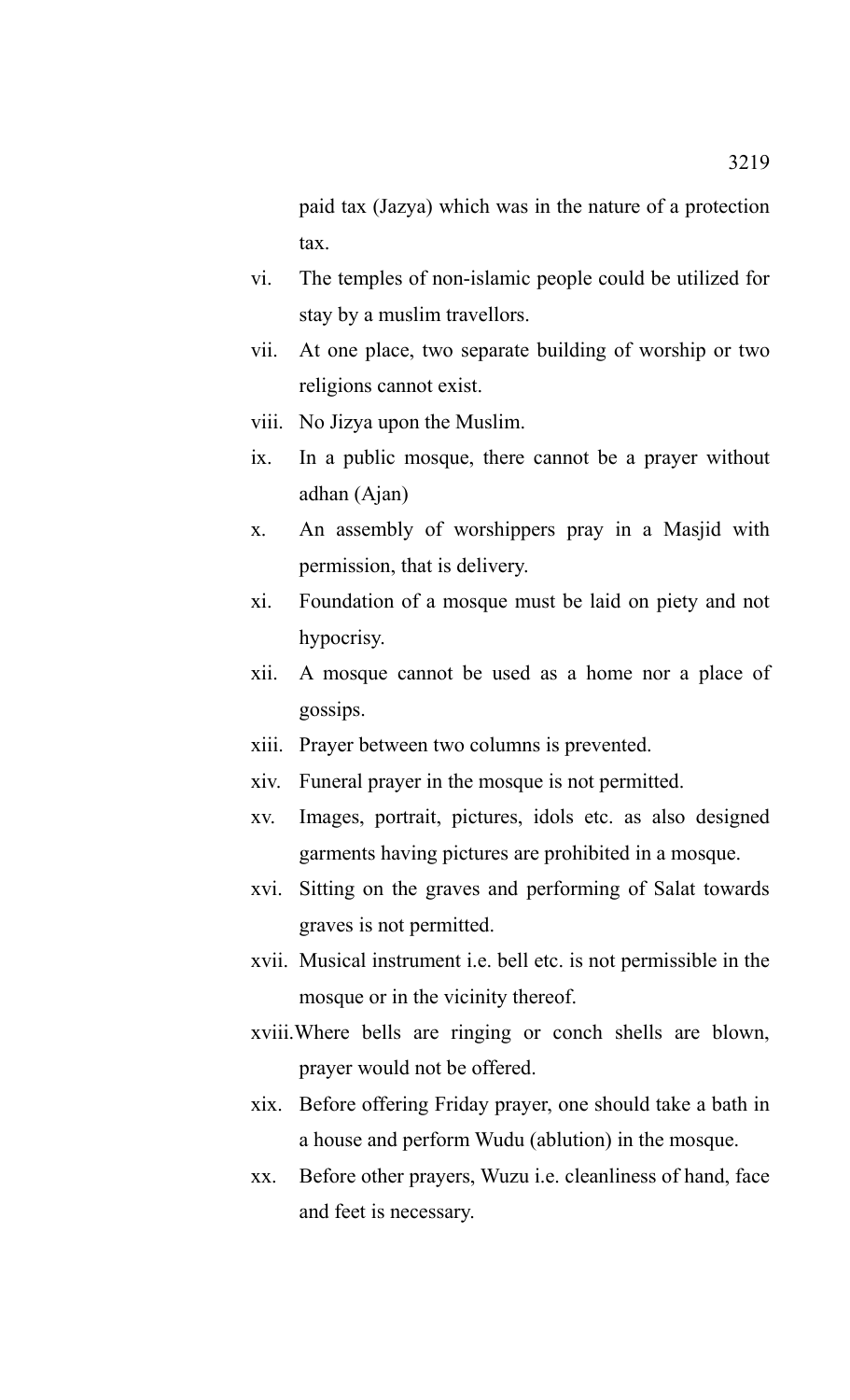xxi. A mosque is to be built on a land obtained in a valid manner and by the owner or with the permission of the owner. In other words, user of land for the purpose of mosque in an unjust manner strictly prohibited.

**3296.** For the purpose of a waqf, valid in Shariyat Law, one must satisfy the following requirements:

- i. The land must belong to Waqif.
- ii. There must be dedication which is permanent.
- iii. For a public waqf, the delivery to Mutawalli or anyone else on his behalf.

**3297.** The above factors have been enumerated on a careful reading of the books of Sharii, as also the relevant authorities on the subject, noticed above. We find that the so called religious experts at several places have made statements which are strictly not in conformity to what has been said in the texts, the extract whereof, we have already referred, and at times is contrary thereto. It is now settled that in the matter of the principles or laws of Muslims or Hindus, the Courts are supposed neither to obtain opinion of those who claimed to be 'Expert' in religious matter nor must rely thereon but should consider itself the relevant religious scripture to find out the correct position. The decision in this regard we have already referred to i.e. **Mosque known as Masjid Shahid Ganj Vs. Shiromani Gurdwara Prabandhak Committee, Amritsar, 1940 PC 116.**

**3298.** The case of the plaintiffs is that Babar conquered Hindustan after defeating Ibrahim Lodhi in the battle of Panipat in 1526 AD and thereby became emperor of the entire territory over which Ibrhim Lodhi had been reigning at that time. The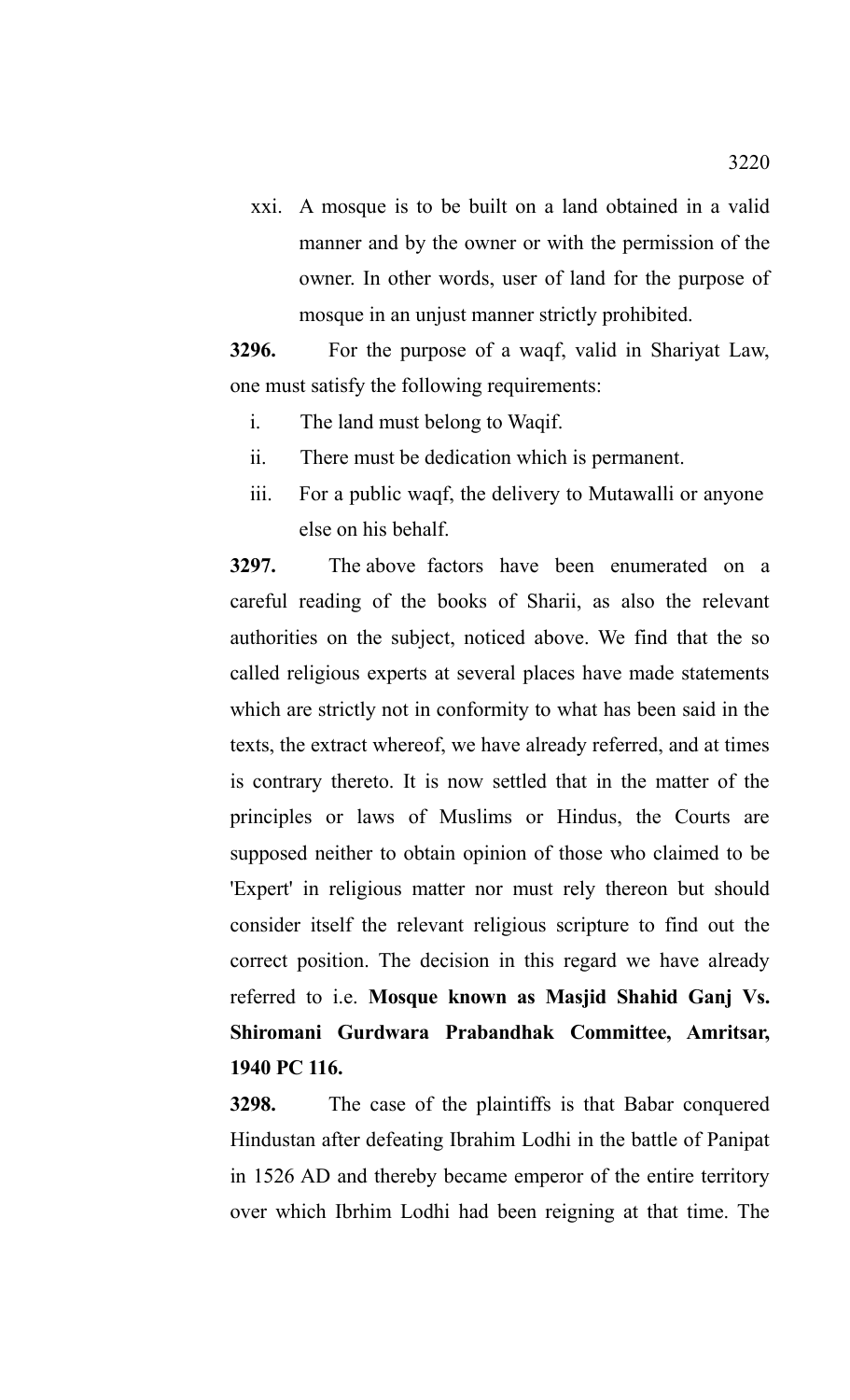area of Oudh was within the reigning territory of Ibrahim Lodhi and therefore, it also fell under the authority of Babar. He being the conqueror of the territory was a sovereign authority enjoying complete ownership on the entire land which fell within his reigning territory and thus was entitled to use any land for the purpose as he liked. Mir Baqi, his agent, with the permission and approval of Babar used the land in question for construction of the disputed structure. Since the Babar as conqueror was owner of the entire land, it cannot be said that the land was not owned by him. In this regard Sri Jilani had placed reliance on the following:

A. **Travels in the Moghal Empire, AD 1656-1668 by Francois Bernier**, translated by Archibald Constable (1891), Second Edition revised by Vincent A.Smith published in 1916 by Oxford University Press, Page 5:

*"It is usual in this country to give similar names to the members of the reigning family. Thus the wife of Chah Jehan- so renowned for her beauty, and whose splendid mausoleum is more worthy of a place among the wonders of the world than the unshapen masses and heaps of stones in Egypt-was named Tage Mehalle, or the Crown of the Seraglio; and the wife of Jahan-Guyre, who so long wielded the sceptre, while her husband abandoned himself to drunkenness and dissipation, was known first by the appellation of Nour-Mehalle, the Light of the Seraglio, and afterwards by that of Nour-Jahan-Begum, the Light of the World.*

*The reason why such names are given to the great, instead of titles derived from domains and seigniories, as*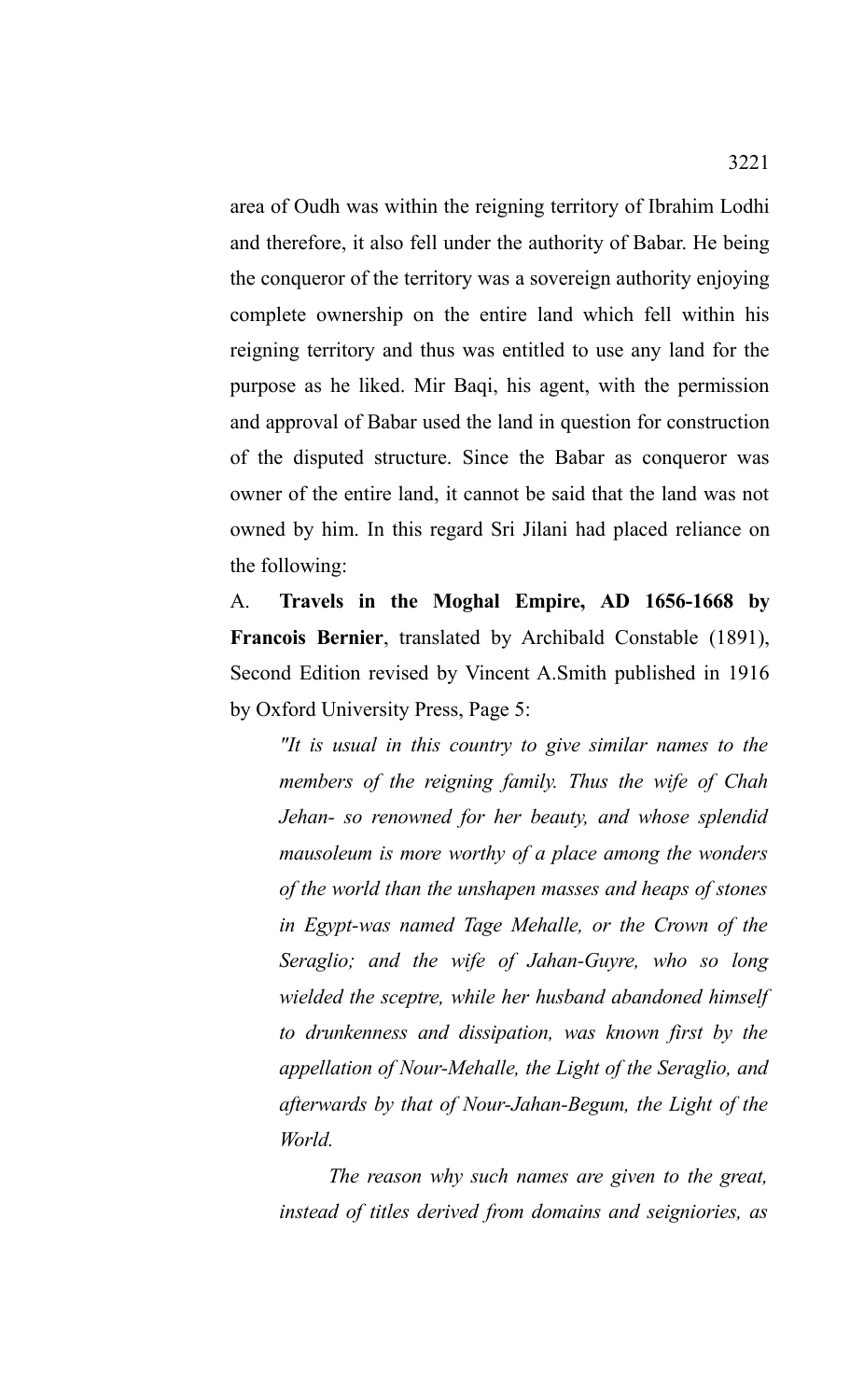*usual in Europe, is this: as the land throughout the whole empire is considered the property of the sovereign, there can be no earldoms, marquisates or duchies. The royal grants consist only of pensions, either in land or money, which the king gives, augments, retrenches or takes away at pleasure."*

B. Under the title **"Letter to Colbert"** at page 204, in the above book, it mentions as under:

*"The importation of all these articles into Hindoustan does not, however, occasion the export of gold and silver; because the merchants who bring them find it advantageous to take back, in exchange, the productions of the country.*

*Supplying itself with articles of foreign growth or manufacture, does not, therefore, prevent Hindoustan from absorbing a large portion of the gold and silver of the world, admitted through a variety of channels, while there is scarcely an opening for its return.*

*It should also be borne in mind, that the Great Mogol constitutes himself heir of all the Omrahs, or lords, and likewise of the Mansebdars, or inferior lords, who are in his pay; and, what is of the utmost importance, that he is proprietor of every acre of land in the kingdom, excepting, perhaps, some houses and gardens which he sometimes permits his subjects to buy, sell, and otherwise dispose of, among themselves."*

C. At page 205 it mentions:

*"Second.-the empire of the Great Mogol comprehends sevral nations, over which he is not absolute master. Most*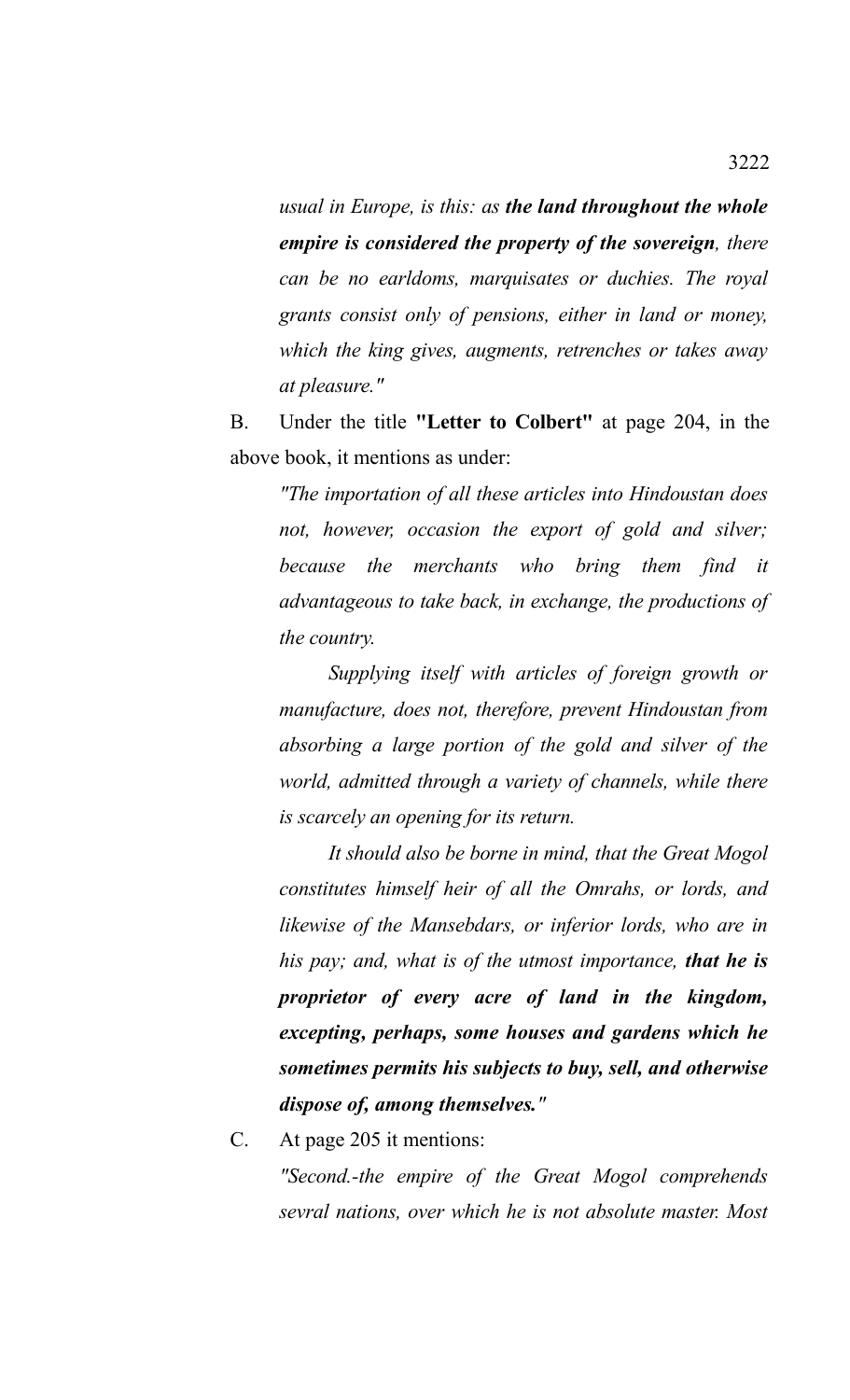*of them still retain their own peculiar chiefs or sovereigns, who obey the Mogol or pay him tribute only by compulsion. In many instances this tribute is of trifling amount; in others none is paid; and I shall adduce instances of nations which, instead of paying, receive tribute."*

D. **"The English Factories in India" (1668-1669) by Sir William Foster**, published at the Clarendon Press, Oxford (1927) on page 184, says:

*"..for here in this country there are noe firme estates in land to be purchased, the whole country being the Kings and not held by any tenure."*

E. **"The History of British India" by James Mill** (Vol.1) published by Associated Publishing House, New Delhi, First Published 1817, Second Edition in 1829 and Second Reprint in 1978, Page 136, says:

*"At different times, however, very different rights and advantages are included under the idea of property. At very early periods of society it included very few: originally, nothing more perhaps than use during occupancy, the commodity being liable to be taken by another, the moment it was relinquished by the hand which held it: but one privilege is added to another as society advances: and it is not till a considerable progress has been made in civilization, that the right of property involves all the powers which are ultimately bestowed upon it.*

*It is hardly necessary to add, that the different combinations of benefits which are included under the idea of property, at different periods of society, are all equally arbitrary; that they are not the offspring of nature, but the*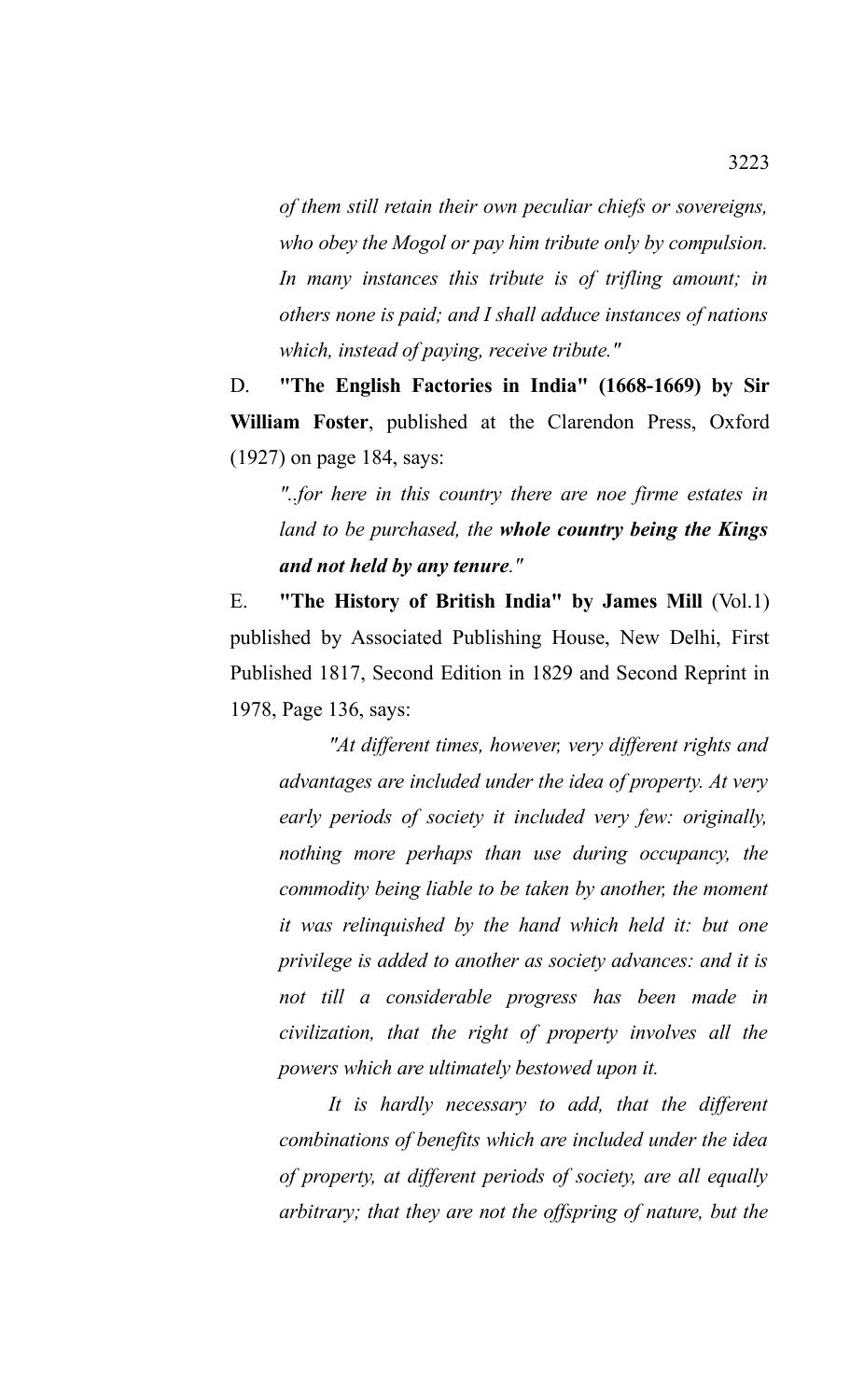*creatures of will; determined, and chosen by the society, as that arrangement with regard to useful objects, which is, or is pretended to be, the best for all.*

*It is worthy of remark, that property in moveables was established; and that it conveyed most of the powers which are at any time assigned to it; while, as yet, property in land had no existence. So long as men continue to derive their subsistence from hunting; so long, indeed, as they continue to derive it from their flocks and herds, the land is enjoyed in common. Even when they begin to derive it partly from the ground, though the man who has cultivated a field is regarded as possessing in it a property till he has reaped his crop, he has no better title to it than another for the succeeding year.*

*In prosecuting the advantages which are found to spring from the newly-invented method of deriving the means of subsistence from the ground, experience in time discovers, that much obstruction is created by restricting the right of ownership to a single year; and that food would be provided in greater abundance, if, by a greater permanence, men were encouraged to a more careful cultivation. To make, however, that belong to one man, which formerly belonged to all, is a change, to which men do not easily reconcile their minds. In a thing of so much importance as the land, the change is a great revolution. To overcome the popular resistance, that expedient which appears to have been the most generally successful, is, to vest the sovereign, as the representative of the society, with that property in the land which belongs to the society; and*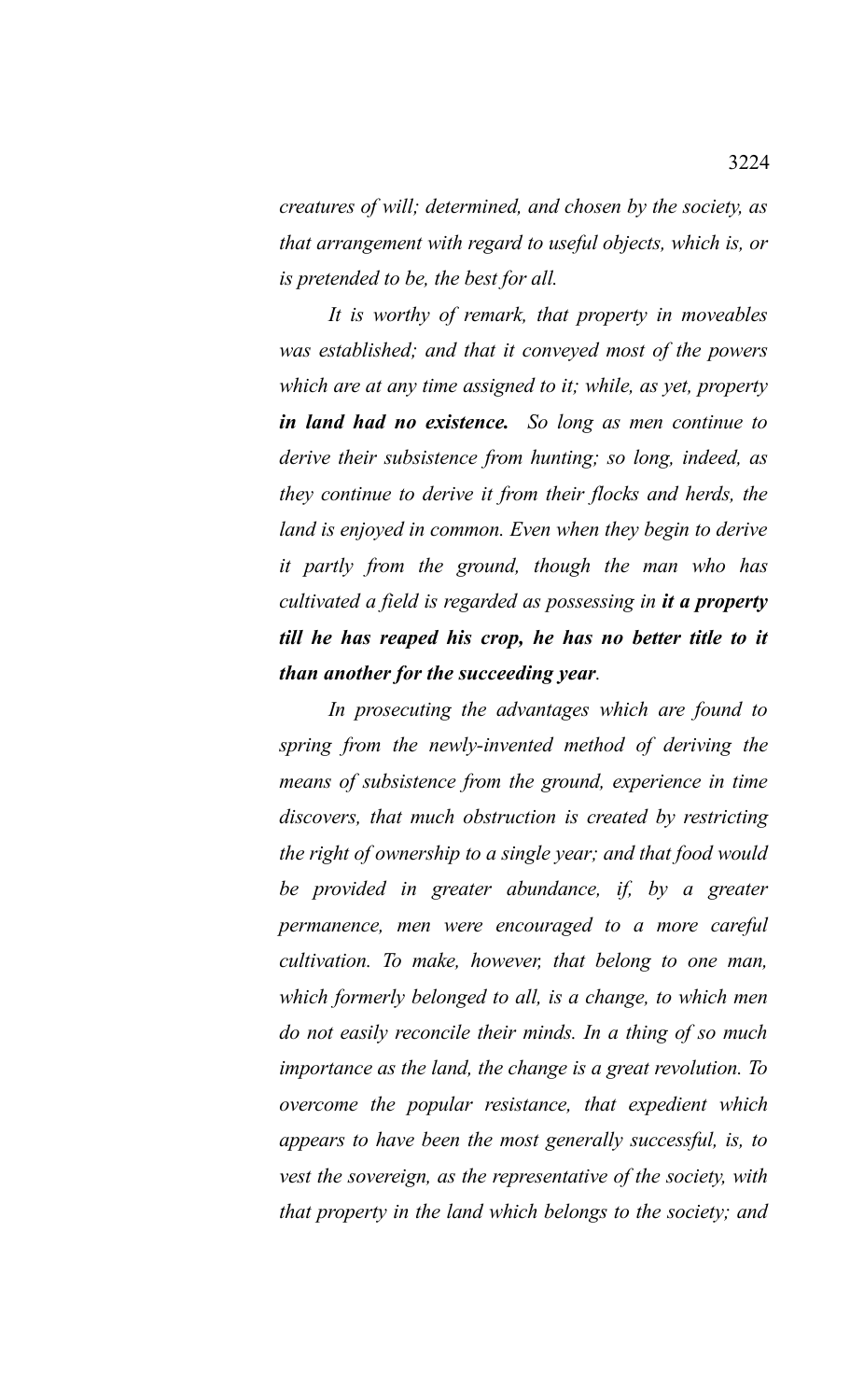*the sovereign parcels it out to individuals, with all those powers of ownership, which are regarded as most favourable to the extraction from the land of those benefits which it is calculated to yield. When a sovereign takes possession of a country by conquest, he naturally appropriates to himself all the benefits, which the ideas of his soldiers permit.*

*In many of the rude parts of Africa, the property of the land is understood to reside in the sovereign; it is in the shape of a donation from him, that individuals are allowed to cultivate; and when the son, as is generally the case, succeeds to the father, it is only by a prolongation of the royal bounty, which, in some places at least, is not obtained without a formal solicitation. It is known, that in Egypt the king was the sole proprietor of the land; and one fifth of the produce appears to have been yielded to him as revenue or rent. Throughout the Ottoman dominions, the Sultan claims to himself the sole property in land. The same has undoubtedly been the situation of Persia, both in ancient and modern times. "It is established", says the late intelligent Governor of Java, "from every source of inquiry, that the sovereign in Java is the lord of the soil." And when the fact is established in regard to Java, it is established with regard to all that part of the eastern islands, which in point of manners and civilization resembled Java. It is not disputed that in China the whole property of the soil is vested in the Emperor. By the laws of the Welsh, in the ninth century, all the land of the kingdom was declared to belong to the king; and we may safely, says Mr. Turner, believe,*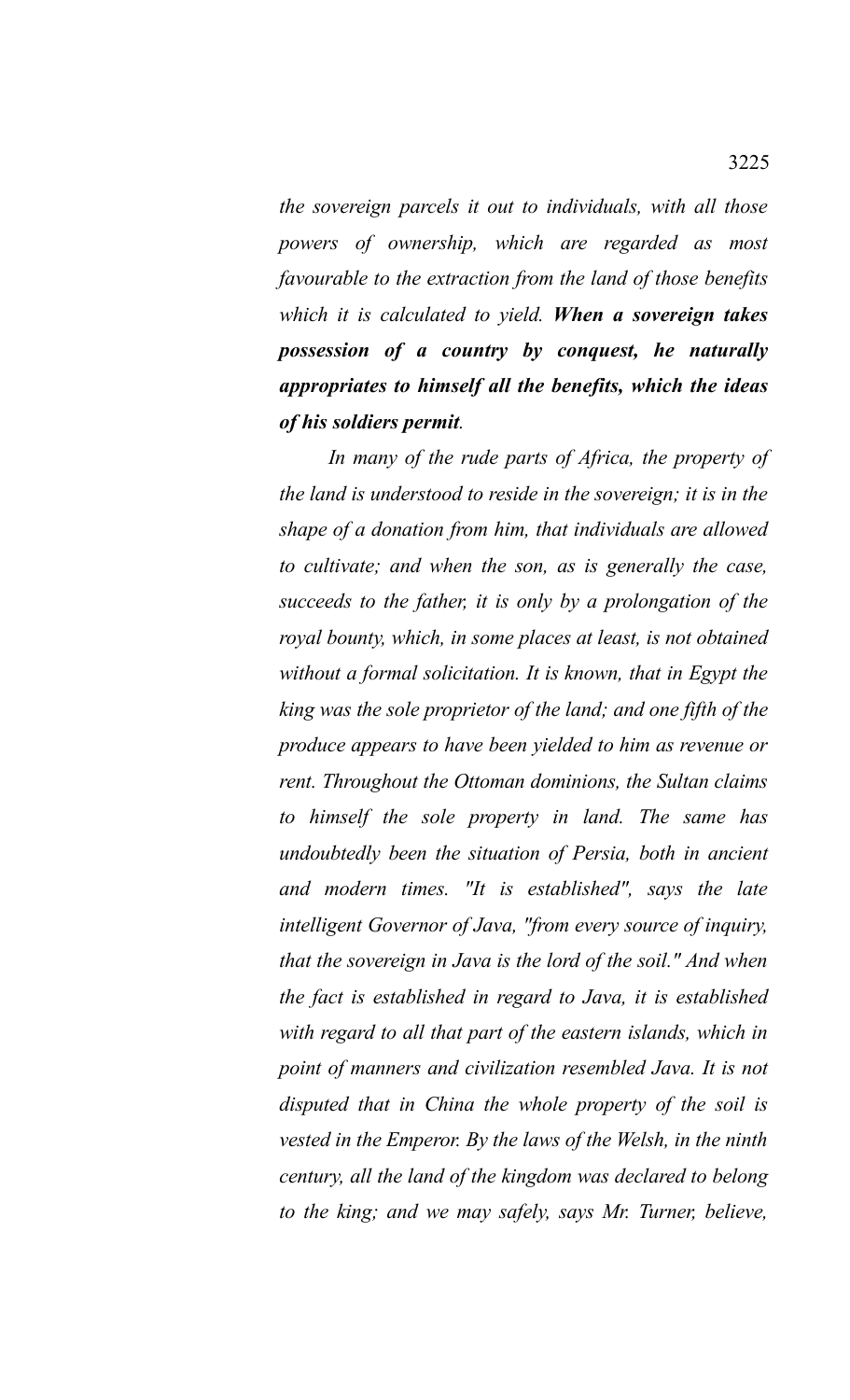*that the same law prevailed while the Britons occupied the whole island.*

*To those who contemplate the prevalence of this institutions, among nations contiguous to the Hindus, and resembling them in the state of civilization, it cannot appear surprising, that among them, too, the sovereign was the lord of soil. The fact is, indeed, very forcibly implied, in many of the ancient laws and institutions. "Of old hoards," says one of the ordinances of Manu, "and precious minerals in the earth, the king is entitled to half by reason of his general protection, and because he is the supreme lord of the soil." The king, as proprietor, and as fully entitled to an equitable return for the land which he has let, is empowered to punish the cultivator for bad cultivation. "If land be injured, by the fault of the farmer himself, as if he fails to sow it in due time, he shall be fined ten times as much as the king's share of the crop, that might otherwise have been raised; but only five times as much, if it was the fault of his servants without his knowledge." Among other ancient memorials of Hindu institutions and manners, are certain inscriptions engraved on durable materials. Some of them are records of grants of land, commonly to favourite Brahmans; and afford strong indication of the proprietary rights of the sovereign. The sovereign gives away villages and lands, not empty, but already occupied by cultivators, and paying rent. It appears from an ordinance of Yagyavalkaya, one of the most sacred of the law sages, that the kings alienated the lands within their dominions, in the same manner, and by*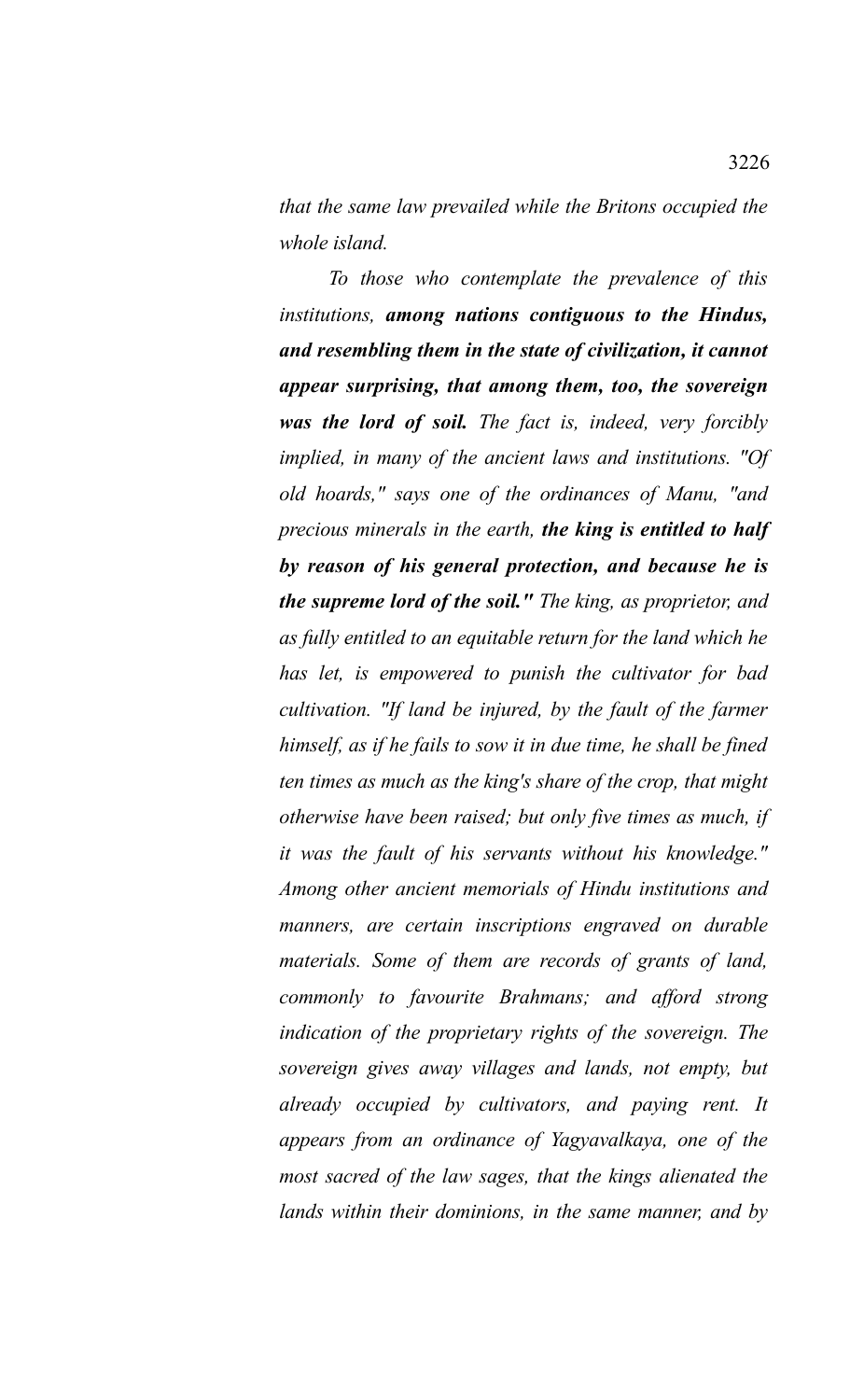*the same title, as they alienated any portion of their revenues. On this point, it is of material importance to remark, that up to the time, when the interests of the Company's servants led them to raise a controversy about the rights of the Zamindars, every European visitor, without one exception that I have found, agrees in the opinion, that the sovereign was the owner of the soil.*

*Wherever the Hindus have remained under the influence of their ancient customs and laws, the facts correspond with the Inference which would be drawn from these laws. Under the direction of the Governor-General of Bengal, a journey was undertaken, in the year 1766, by Mr. Motte, to the diamond mines in the Province of Orissa. In a narrative of his journey, he gives an account of the distribution of the land as Sambalpur, which till that time had remained under the native government. Each village being rated to the government at a certain quantity of rice, which is paid in kind, the land is thus divided among the inhabitants: To every man, as soon as he arrives at the proper age, is granted such a quantity of arable land as is estimated to produce 242 1/8 measures of rice, of which he must pay 60 5/8 measures or about one fourth to the raja or king. Mr. Motte adds; "The reserved rent of three or four villages, being one fourth the produce of the land, is applied to the use of the raja's household. The reserved rent of the rest is given to his relations or principal servants, who by these means have all the inhabitants dependent on them." Dr. Buchanan gives a particular account of the manner in which the crop, in those parts of India which are*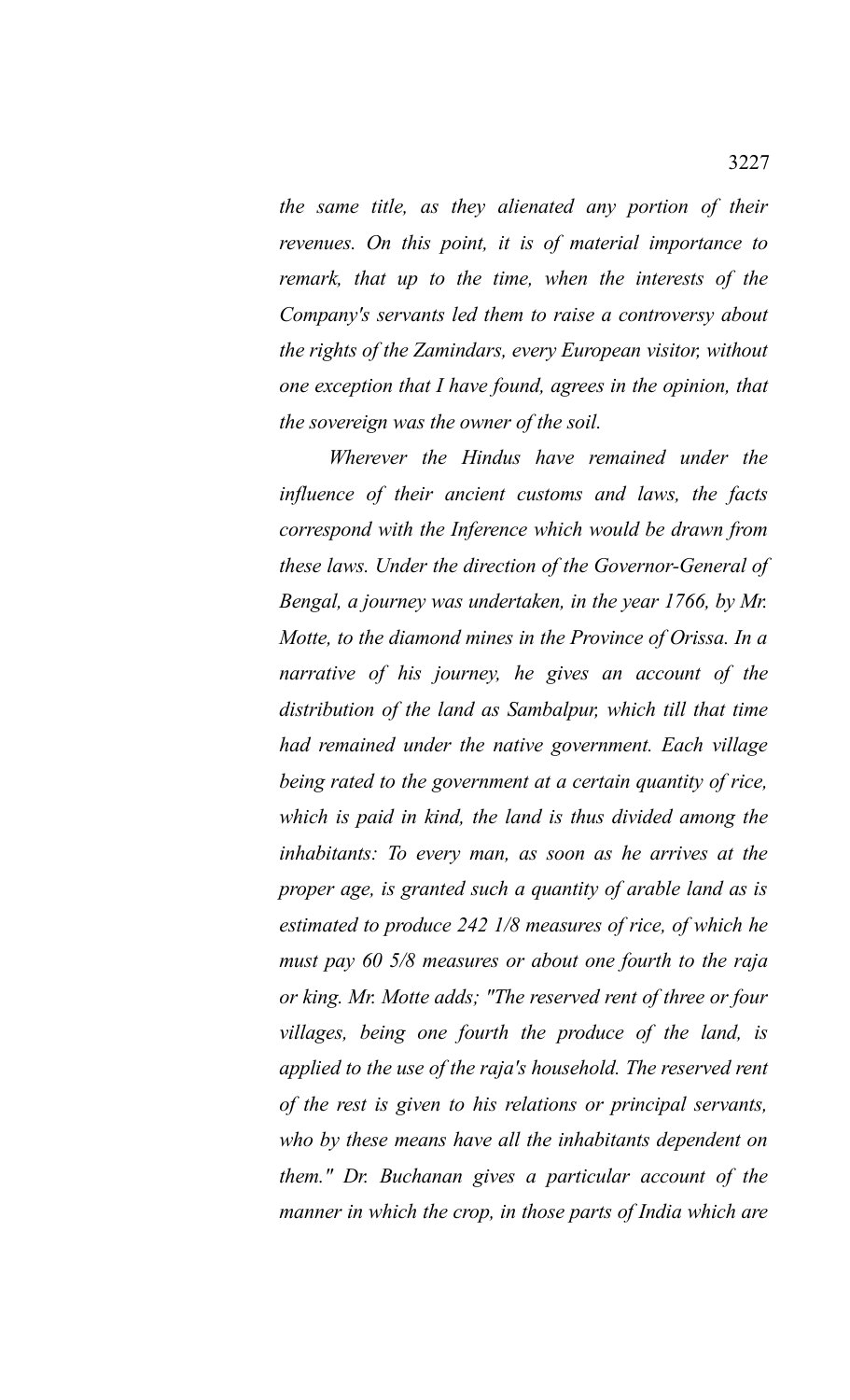*most purely Hindu, is divided between the inhabitants and the government. In Bengal it is not allowed to be cut down till the rent or tax is first paid: but in those countries to which his journey principally relates, it is the custom, after the grain has been thrashed out in the field, to collect it into heaps and then to divide it. A heap generally consists of about 110 Winchester bushels, of which he presents the following distribution as a specimen of the partition which is usually made. For the gods, that is, for the priests at their temples, are deducted five seers, containing about one-third of a Winchester gallon each; for charity, or for the mendicant Brahmans, an equal quantity; for the astrologer and the Brahman of the village, one seer each; for the barber, the potmaker, the washerman, and the Vasaradava, who is both carpenter and blacksmith, two seers each; for the measurer, four seers; for the Aduca, a kind of beadle, seven seers; for the village chief, eight seers, out of which he has to furnish the village sacrifices; and for the accomptant, ten seers. All these perquisites are the same, whatever be the size of the heap beyond a measure of about twenty five Winchester bushels. When these allowances are withdrawn the heap is measured; and for every candaca which it contains, a measure equal to 5 1/20 Winchester bushels, there is again deducted half a seer to the village watchmen, two and a half seers to the accomptant, as much to the chief of the village; and the bottom of the heap, about an inch thick mixed with the cowdung which in order to purify it had been spread on the ground, is given to the Nirgunty, or conductor of water.*

3228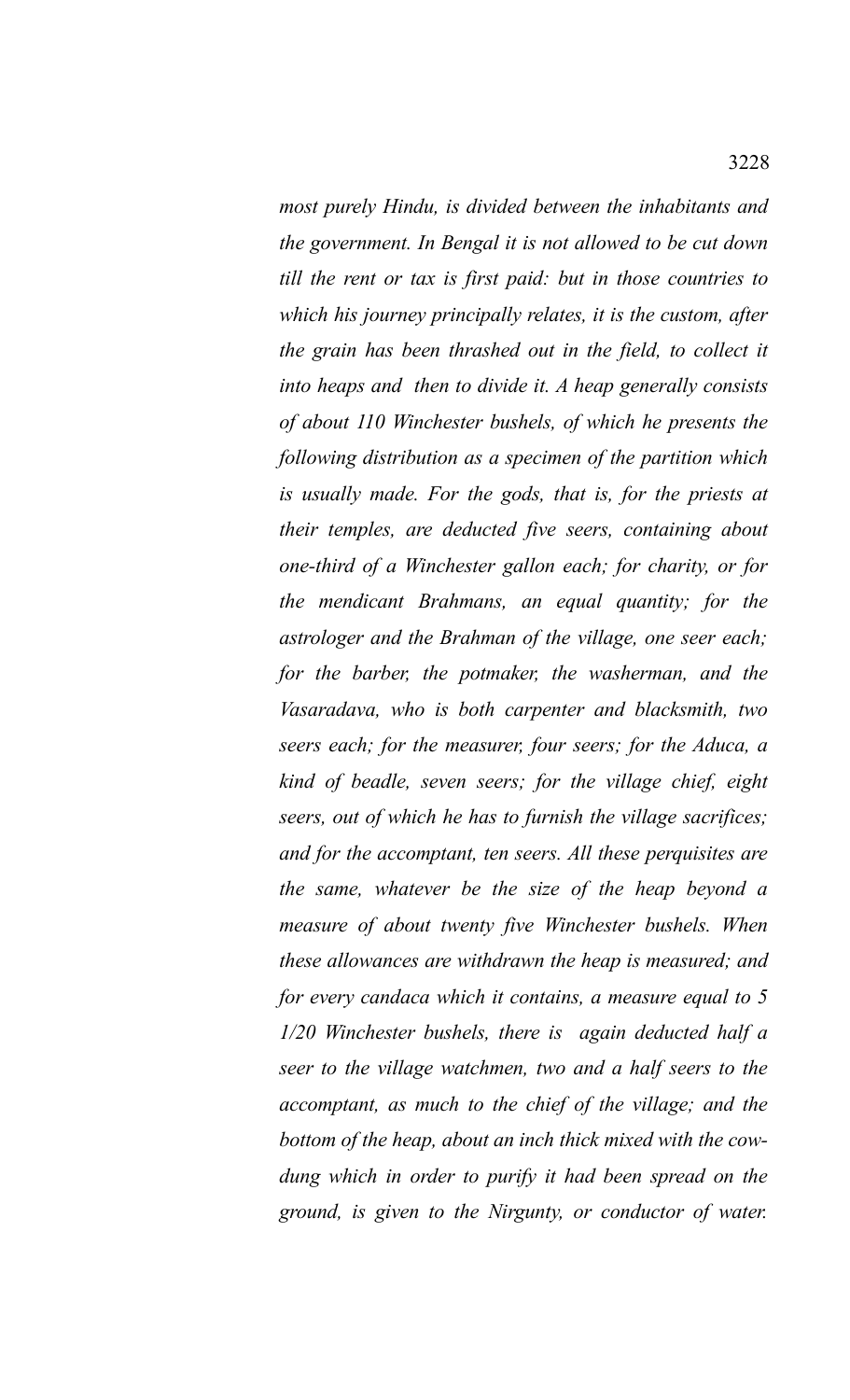*These several deductions, on a heap of twenty candacas, or 110 Winchester bushels, amount to about 5 ¼ per cent on the gross produce. Of the remainder, 10 per cent is paid to the collectors of the revenue, as their wages or hire; and the heap is last of all divided into halves between the king and the cultivator.*

*From these facts only one conclusion can be drawn, that the property of the soil resided in the sovereign: for if it did not reside in him, it will be impossible to show to whom it belonged. The cultivators were left a bare compensation, often not so much as a bare compensation, for the labour and cost of cultivation: they got the benefit of their labour: all the benefit of the land went to the king.*

*Upon the state of facts, in those places where the present practices of the Hindus have not been forced into a disconformity with their ancient institutions, the fullest light has been thrown, by those servants of the Company, who made the inquiries requisite for the introduction of a regular system of finance, into the extensive regions in the south of India added to the British dominions during the administrations of the Marquisses Cornwallis and Wellesley. Place, Munro, Thacheray, Hodgson, were happily men of talents; sufficiently enlightened to see the things which were before them with their naked eyes; and not through the mist of English anticipations. From the reports of these meritorious gentlemen, presented to their superiors, the Committee of the House of Commons, which inquired into East India affairs in 1810, have drawn the*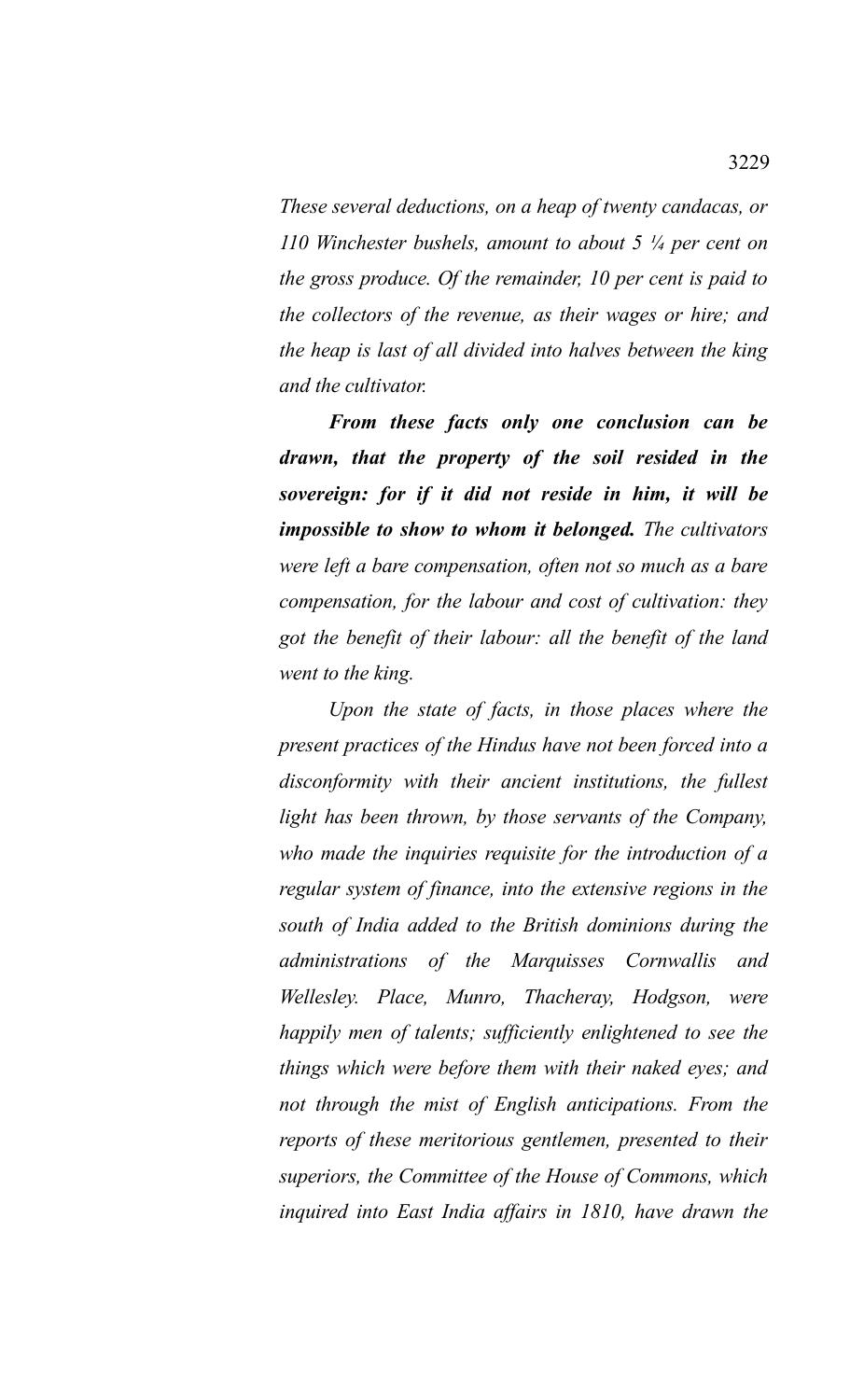*following as a general picture: "A village, geographically considered, is a tract of country, comprising some hundreds, or thousands, of acres of arable and waste land. Politically viewed, it resembles a corporation, or township. Its proper establishment of officers and servants consists of the following descriptions: The Patail, or head inhabitant, who has the general superintendence of the affairs of the village, settles the disputes of the inhabitants, attends to the police, and performs the duty of collecting the revenues within his village: the Curnum, who keeps the accounts of cultivation, and registers every thing connected with it: The Tallier and Totie; the duty of the former appearing to consist in a wider and more enlarged sphere of action, in gaining information of crimes and offences, and in escorting and protecting persons travelling from one village to another; the province of the latter appearing to be more immediately confined to the village, consisting, among other duties, in guarding the crops, and assisting in measuring them: The Boundaryman, who preserves the limits of the village on gives evidence respecting them in cases of dispute: The Superintendent of water courses and tanks, who distributes the water for the purposes of agriculture: The Brahman, who performs the village worship: The Schoolmaster, who is seen teaching the children in the villages to read and write in the sand: The Calendar Brahman, or astrologer, who proclaims the lucky, or unpropitious periods for sowing and thrashing: The Smith, and Carpenter, who manufacture the implements of agriculture, and built the dwelling of the ryot: The Potman*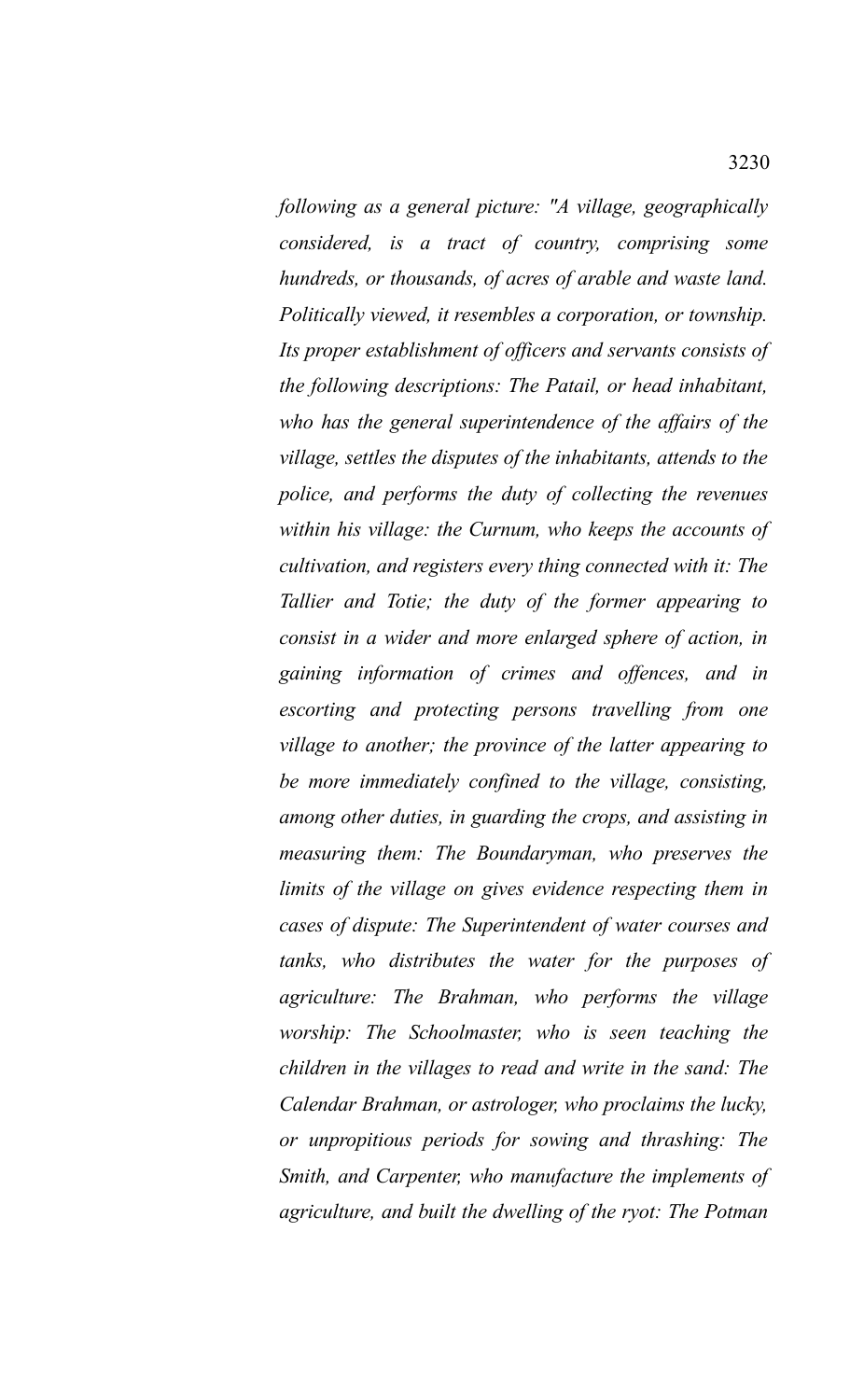*or potter: The Washerman: The Barber: The Cow-keeper, who looks after the cattle: The Doctor: The Dancing Girl, who attends at rejoicings; The Musician, and the Poet.*

*"Under this simple form of municipal government, the inhabitants of the country have lived, from time immemorial. The boundaries of the villages have been seldom altered: and though the villages themselves have been sometimes injured, and even desolated, by war, famine, and disease, the same name, the same limits, the same interests, and even the same families, have continued for ages. The inhabitants give themselves no trouble about the breaking up and division of kingdoms; while the village remains entire, they care not to what power it is transferred, or to what sovereign it devolves; its internal economy remains unchanged; the Potail is still the head inhabitant, and still acts as the petty judge and magistrate, and collector or renter of the village."*

*These villages appear to have been not only a sort of small republic, but to have enjoyed to a great degree the community of goods. Mr. Place, the collector in the jaghire district at Madras, informs us, that "Every village considers itself a distinct society; and its general concerns the sole object of the inhabitants at large; a practice," he adds, "which surely redounds as much to the public good as to theirs; each having, in some way or other, the assistance of the rest; the labours of all yield the rent; they enjoy the profit, proportionate to their original interest, and the loss falls light. It consists exactly with the principles upon which the advantages are derived from the division of*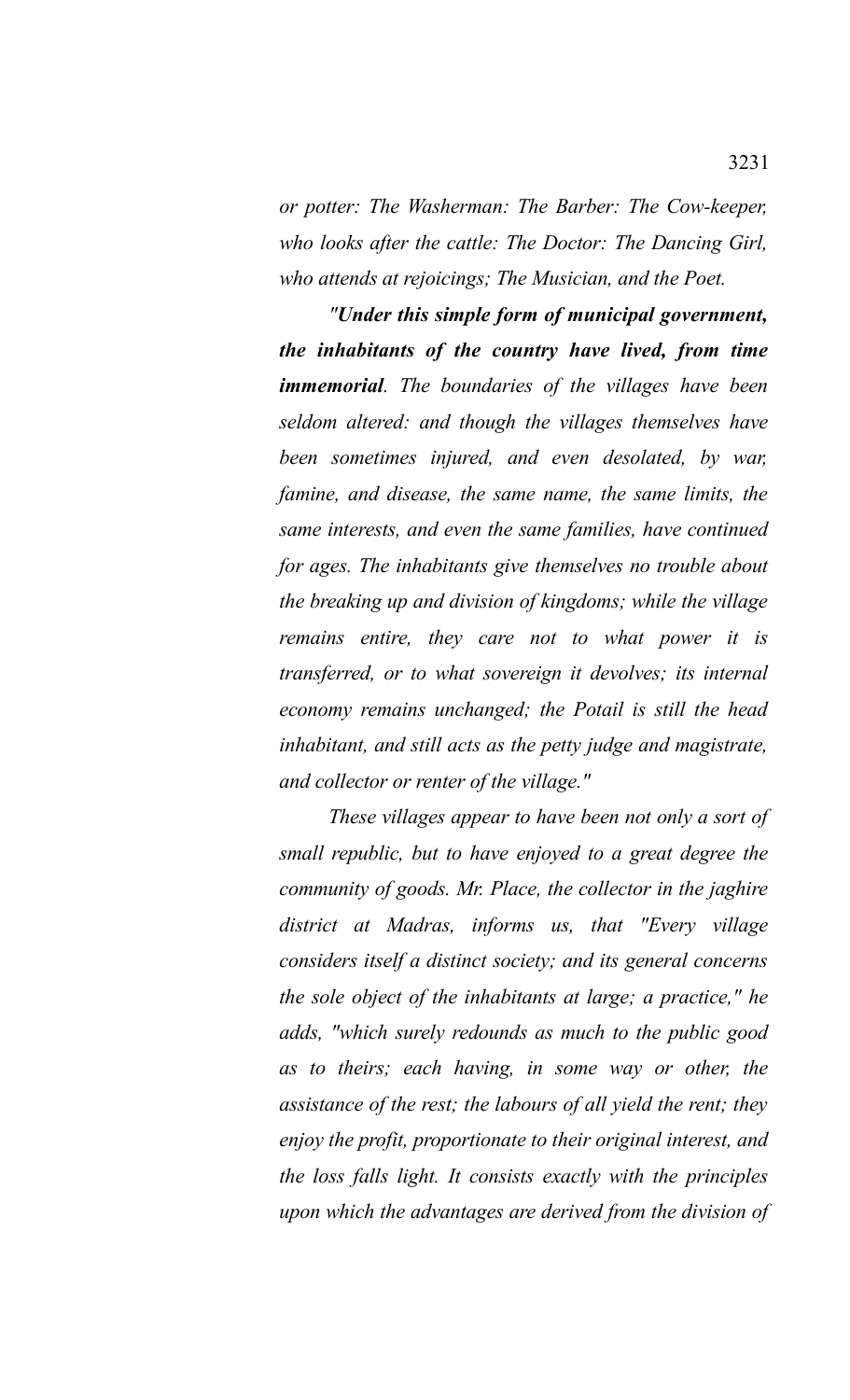*labour; one man goes to market, whilst the rest attend to the cultivation and the harvest; each has his particular occupation assigned to him, and insensibly labours for all. Another practice very frequently prevails, of each proprietor changing his lands every year. It is found in some of the richest villages; and intended, I imagine, to obviate that inequality to which a fixed distribution would be liable."*

F. It is said that similar facts have been stated by certain other writers namely:

**i.** Letters from the Mughal Court, 1593-1617 Jerome Zenxavir translated by H.Hosten, Journal of Asiatic Society of bengal, NS, XXIII (1927), page 121-22, 105.

**ii.** John Fryer, A New Account of East India and Persia, being Nine Years' Travels, 1671-82, ed. W. Crooke, 3 Vols., Hakluyt Society, London, (1909, 1912, 1915), Vol. I, page 137

**iii.** Nicolao Manucci, Storia do Mogor, 1656-1712, translated by W.Irvine, 4 Vols., Indian Texts Series, Government of India, London, 1907-08, Vol. II, P.46.

**3299**. It is not disputed that king had purchased land at times. Regarding payment made by Shahjahan for acquiring land to construct Taj Mahal, it is stated that there existed a house built by Raja Maan Singh succeeded by Raja Jai Singh and therefore pursuant to an agreement certain other properties was transferred to him in lieu of the aforesaid land. A facsimile of Firman issued on 28<sup>th</sup> December, 1533 to Raja Jai Singh is available in "Jaipur Kapaddwar Collections" and copy thereof has been published recently in a book **"Tajmahal, the**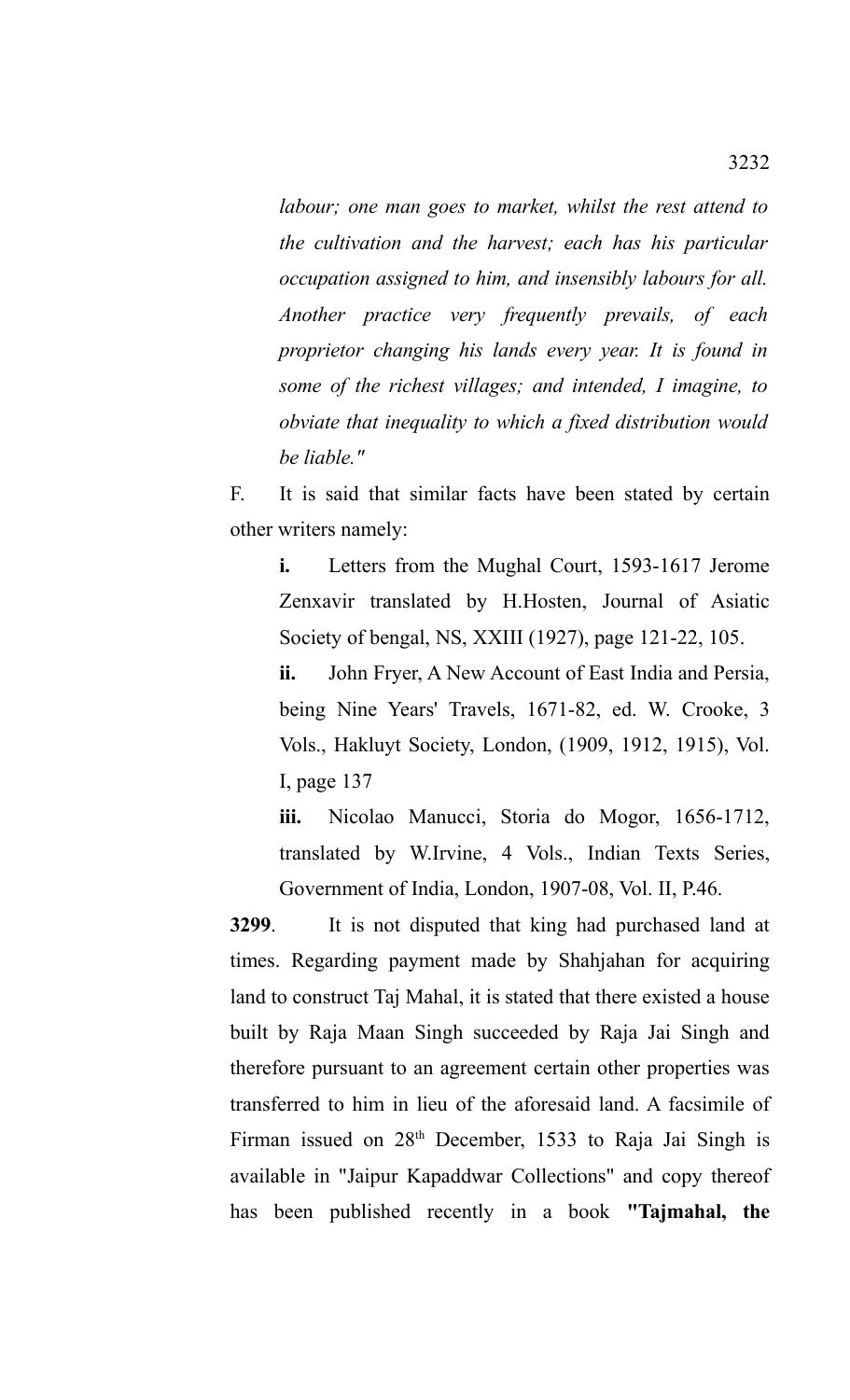**Illumined Tomb"** compiled and Translated by W.E.Begley and Z.A.Desai published by the University of Washington Press, 1989. At page 41 para 5.1 reads:

## *"QAZWINI*

*Body of the Queen Taken to Akbarabad*

*[fol. 235A] In short, after six months her blessed corpse was dispatched to the Abode of the Caliphate, Akbarabad, escorted by the branch of the tree of sovereignty and caliphate, prince Sultan Shah Shuja' Bahadur, the 'Umdat ul-mulk Wazir Khan, and the veiled lady possessing the virtues of Rabi'a Satti Khanam, who had attained the high rank of first Lady-in-Waiting of that recipient of divine pleasure in Paradise by her laudable services, sincere faith and purity of intention.*

*As there was on the southern side of Akbarabad, adjoining the city, on the bank of the river Jumna, a tract of land (zamini), which formerly (sabiqa) was the house (khana) of Raja Man Singh, but at this time was in the possession of his grandson Raja Jai Singh, and which from the point of view of eminence and pleasantness appeared to be worthy of the burial of that one whose residence is Paradise, it was selected for this purpose. And the Raja as a token of his sincerity and devotion, donated the said land (zamin) and considered this to be the source of happiness. However, His Majesty, in exchange (iwad) for that, granted to the Raja a lofty house (khana-i-'ala) which belonged to the crown estate. And even though the Raja's consent was obvious, the Emperor obtained permission for the repose of that companion of the Houris of Paradise.*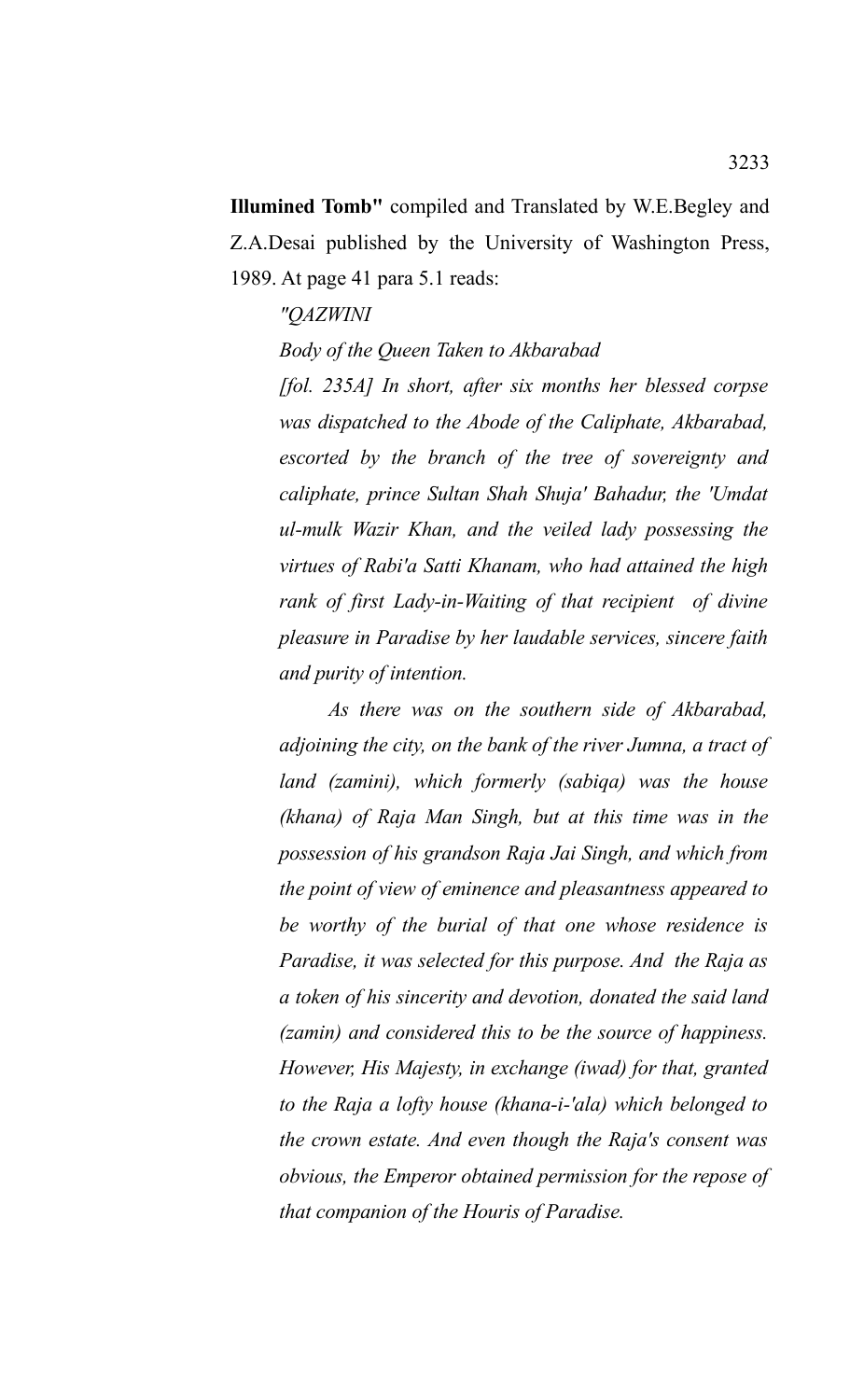*And it was decided that her auspicious body should be buried in that heart-pleasing land (zamin); but until its arrival at the Abode of the Caliphate, everywhere on the roads, there should be distributed food and drink [fol. 235B] and innumerable coins should be given in alms to the poor and the deserving. And the prince of the people of this world and his companions, having carried the blessed dead body to the Abode of Caliphate, entrusted it to that holy earth. And having halted in the seat of the kingdom for three or four days, they returned to the exalted court.*

*And in compliance with the order which is obeyed by the World, the overseers (mutasaddiyan) of the affairs of the Abode of Caliphate hurriedly covered the top (bala) of that grave (turbat), having the signs of divine mercy, so that it remained hidden from the public gaze (nazar)."*

**3300.** At page 43, it says:

"*As there was a tract of land (zamini) of great eminence and pleasantness towards the south of that large city, on which there was before this the mansion (manzil) of Raja Man Singh, and which now belonged to his grandson Raja Jai Singh, it was selected for the burial place (madfan) of that tenant of Paradise. Even thought Raja Jai Singh considered the acquisition (husul) of this to be his good fortune and a great success, by way of utmost care, which is absolutely necessary in all important things, particularly in religious matters, a lofty mansion from the crown estates (khalisa-sharifa) was granted to him in exchange ('iwad).*

*After the arrival of the dead body in that highly*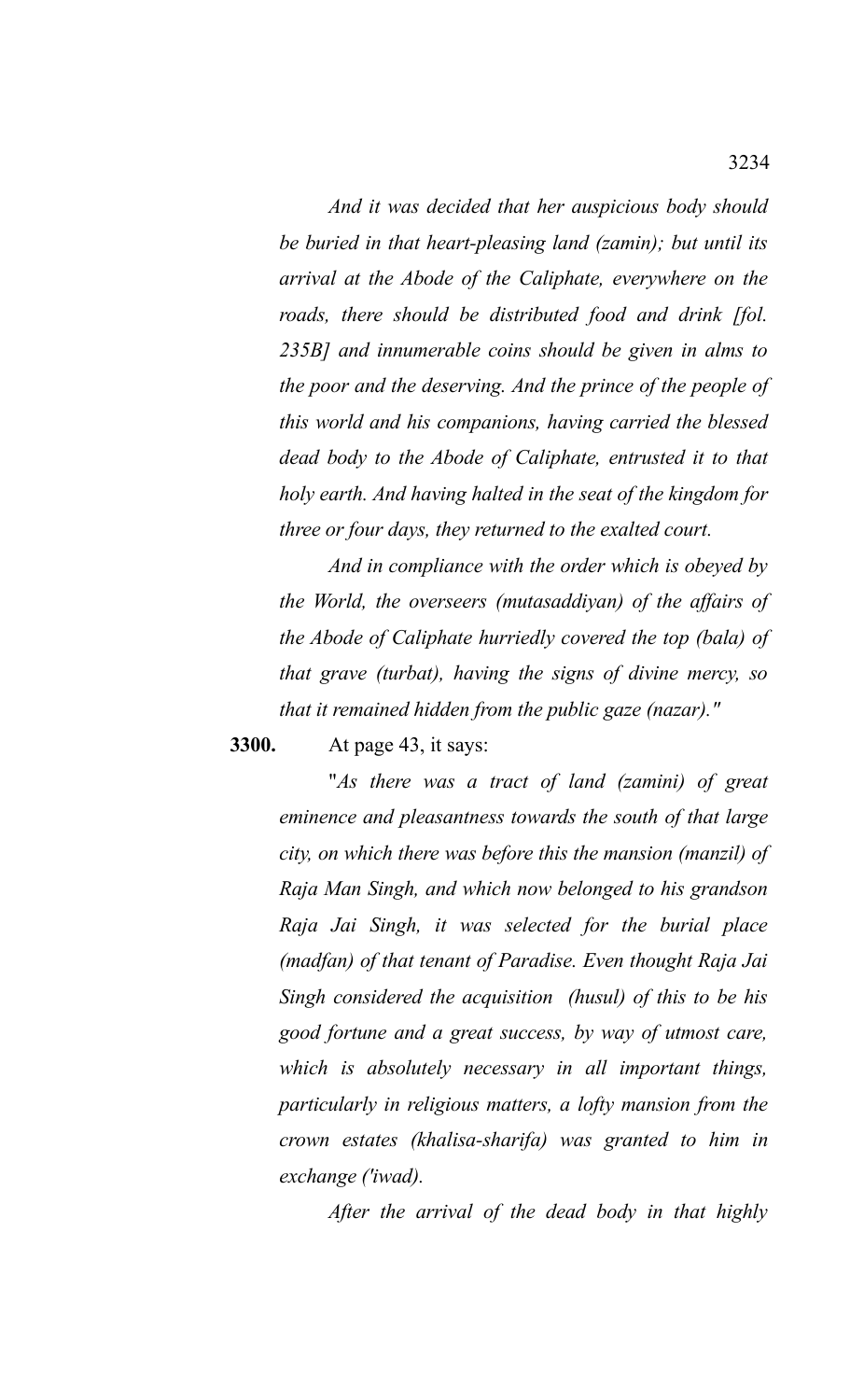*dignified city, on the 15th of Jumada II 1041 (8 January 1632] of the next regnal year, the luminous body of that heavenly essence was consigned to the holy earth. The overseers (mutasaddiyan) of the Abode of the Caliphate, under exalted orders, hastily concealed from the public gaze (nazar) the heaven-ranked grave (turbat) of that world of chastity."*

**3301.** Firman dated 28<sup>th</sup> December, 1633 to Raja Jai Singh translated in English at page 169 reads as under:

"*Be it known through this glorious farman marked by happiness, which has received the honor of issuance and the dignity of proclamation, that the mansions (haveli) detailed in the endorsement (dimn), together with their dependencies, which belong to the august crown property, have been offered to that pride of peers and vassal of the monarch of Islam, Raja Jai Singh, and are hereby handed over and transferred to his ownership—in exchange for the mansion (haveli), formerly belonging to Raja Man Singh, which that pride of the grandees willingly and voluntarily donated for the mausoleum (maqbara) of that Queen of the ladies of the world and Lady of the ladies of the Age, that honor of the daughters of Adam and Eve and upholder of the stature of chastity of the Time, that Rabi'a of the world and chastity of the World and Religion, that recipient of Divine Mercy and Pardon, Mumtaz Mahal Begam.*

*And it shall be incumbent upon all present and future governors, officials (amil), overseers (mutsaddiyan), agents and inspectors (mushrif), in the implementation and execution of this august lofty order, to hand over to his*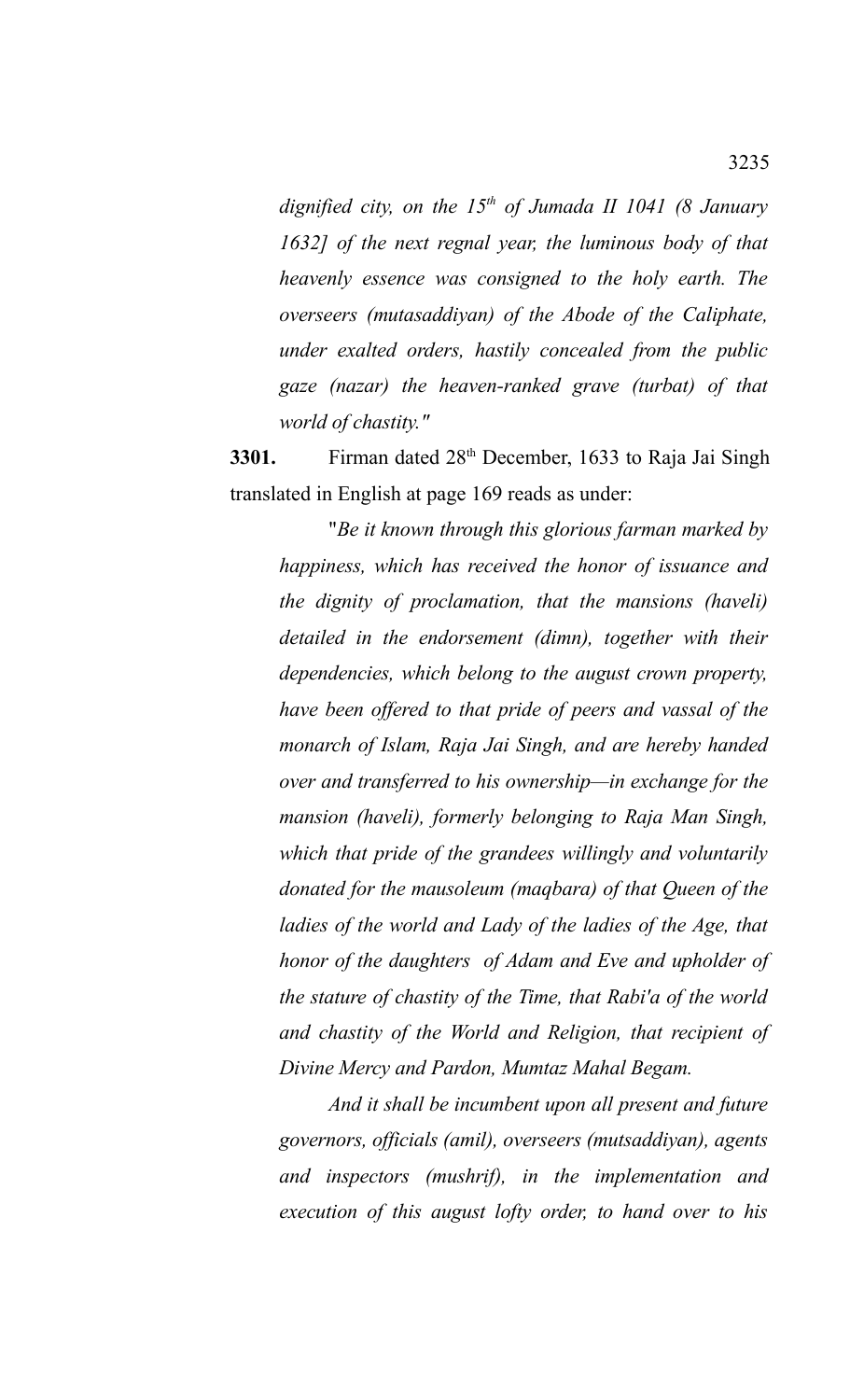*possession the said mansions, and convey to that one worthy of bounty their absolute ownership. Moreover they should never and by no means bring about any obstruction or deviation, nor should they ever require a fresh farman or deed; and they should neither depart or deviate from this order, nor fail to execute it promptly.*

*Written on this date, the 7th of the month of Dai, Ilahi year 6, corresponding to the 28th of Jumada II , year 1043 Hijri [28 December 1633].*

*Endorsement on Reverse of the Farman*

*....Sunday, the 28th of the month of Dai, Ilahi year 6, corresponding to the 14th of Rajab, year 1043 (?)*

*The memoranda (risala) of the Pillar of the State ('Umdat al-Mulk), the......of the government and support of the kingdom, the trust of the great.....and organizer of the affairs of kingship, the Plenipotentiary of the government (Jumlat al-Mulk) and pivot of important affairs (Madar al-Maham) [i.e., the Prime Minister], 'Allami Fahami Afzal Khan; and that asylum of ministership of and minstay of good fortune and glory, Mir Jumla; and that asylum of ministership .......Makramat Khan; and the holder of the secretariat (diwani), the least of the servants, Mir Muhammad:* 

*The ever-obeyed farman, as effulgent as the sun and axalted as the sky, was issued [to the effect that]:*

> *The mansions (Haveli), together with their dependencies, belonging to the august crown estate, in exchange for the mansion (Haveli) belonging to Raja Jai Singh, which that Pillar of the State ('Umdat*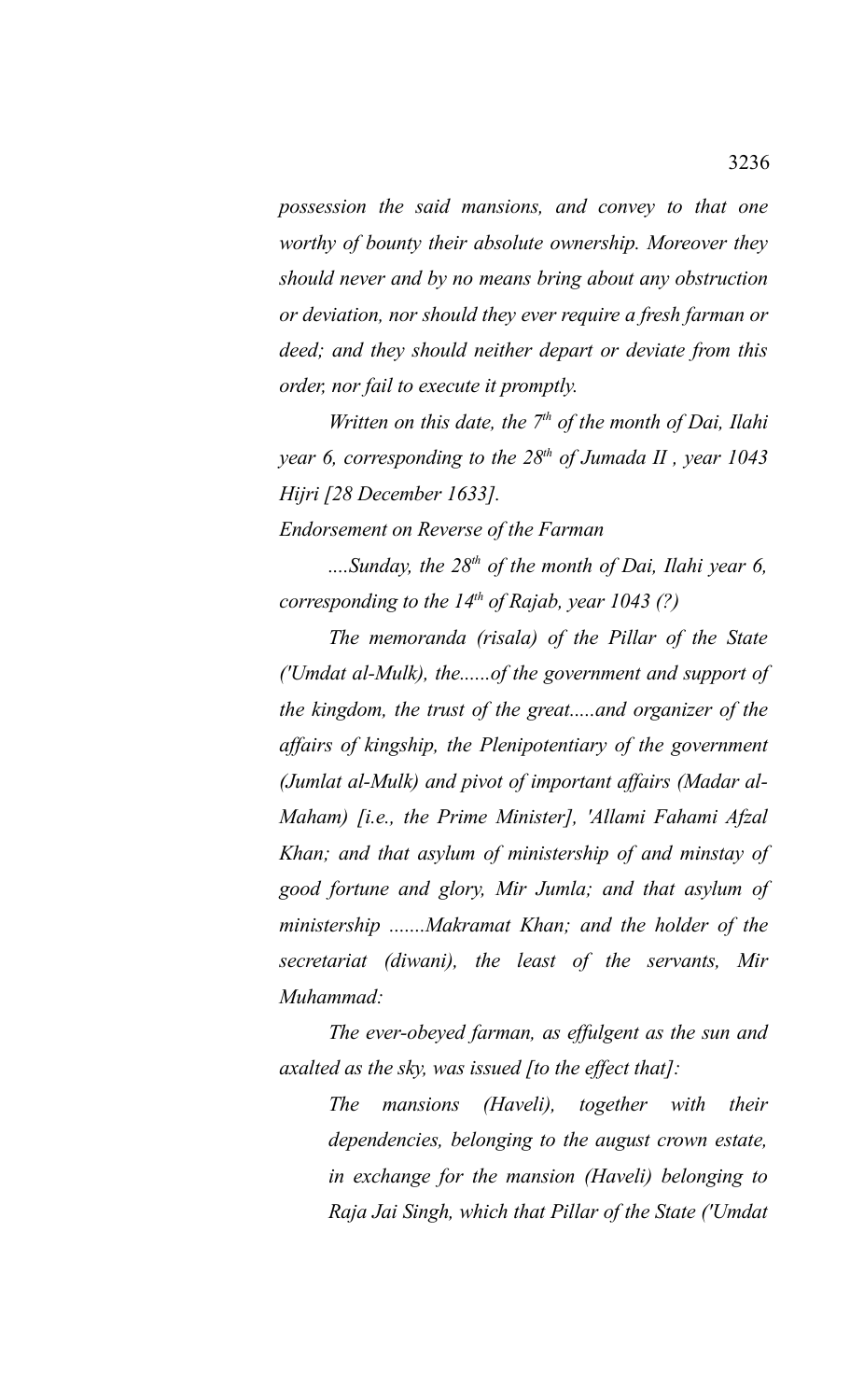*al/Mulk), for the sake of the Illumined Tomb, willingly and voluntarily donated as a gift (peshkash namudand), have hereby been granted by us to the said Raja and settled on him in full ownership.*

*And by way of attestation, this note (ya'd-dasht) has been put into writing. And endorsement (sharh) in the handwriting of Jumlat al-Mulki Madar al-Mahami [Afzal Khan] is that: "This should be entered in to news-register." Another endorsement in the handwriting of Jumlat al-Mulki is that: "The haveli of the late Shahzada Khanam [?] which was granted to the said Raja is confirmed."*

*The endorsement in the handwriting of that asylum of ministership and mainstay of good fortune and glory, Mir Jumla, is that: "As specified in the memorandum (barisala) of Jumlat al-Mulki Madar al-Mahami, it should be entered in the news-register (waqi'a)." The endorsement in the handwriting of that asylum of good fortune and mainstay of glory, Makramat Khan, is that: "It should be entered in the news-register."*

*The endorsement on the margin (hashiya) is in the handwriting of the news-writer (waqi'a-navis), attesting its entry in the news-register [?].*

*Another endorsement in the handwriting of the Jumlat al-Mulki Madar al Mahami, 'Allami Fahami, is that: "It should be resubmitted." The endorsement in the handwriting of that favorite of the royal court, Hakim Muhammad Sadiq Khan, is that: "It should be placed again before the august notice on Tuesday."*

*Another endorsement in the handwriting of that*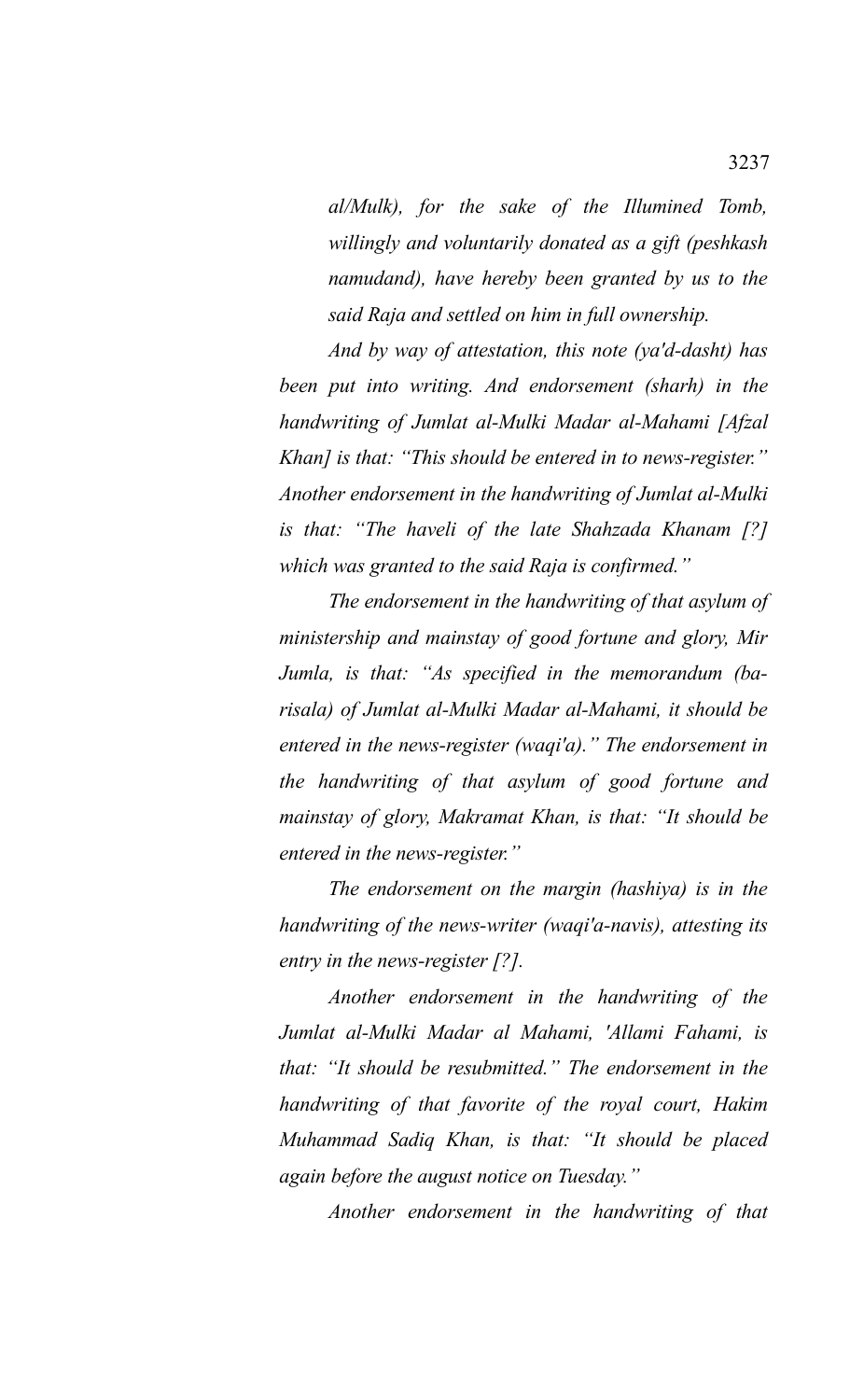*favorite of the royal court, the administrator [?] of the foundations of the Gurgani rule and enforcer [?] of the rules of justice, the model of the lords of high station and choice of the peers of the world, Jumlat al-Mulki Mdar al-Mahami, 'Allami Fahami Afzal Khan, is that: "A farman of high dignity should be issued."*

*List of the Properties*

*Four " Properties" (manzil) have been granted to the Raja:*

> *Haveli of Raja Bhagwandas..... Haveli of Madho Singh..... Haveli of Rupsi Bairagi, in the locality (mohalla)*

*of Atga Khan Bazar Haveli of Chand Singh, son of Suraj Singh, in the aforementioned locality*

*Attestation and Seal*

*Certified as a true copy of the original: THE SERVANT OF THE RELIGIOUS CODE OF*

*MUHAMMAD*

*......ABUL-BARAKAT"*

**3302.** Clarifying the legal position of 'Firman' issued by a Ruler, the Apex Court in **Faqruddin (supra)** observed that Maharana of Udaipur possessed executive and legislative power both. The rule by him are therefore statutory. It relied on an earlier decision in **Tilkayat Shri Govindlalji Maharaj Vs. State of Rajasthan AIR 1963 SC 1638** and observed:

*"In appreciating the effect of this Firman, it is first necessary to decide whether the Firman is a law or not. It*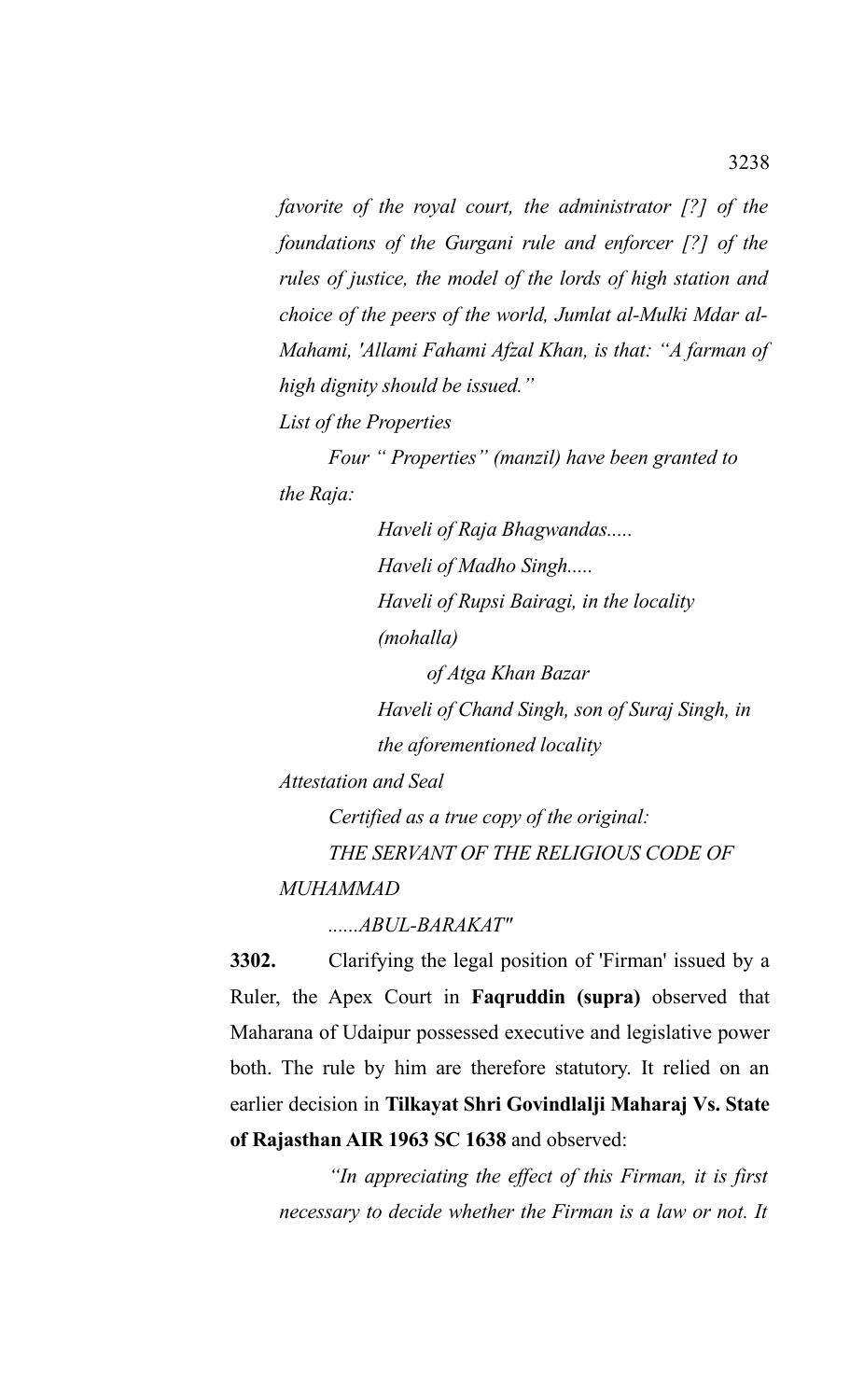*is matter of common knowledge that at the relevant time the Maharana of Udaipur was an absolute monarch in whom vested all the legislative, judicial and executive powers of the State. In the case of an absolute Ruler like the Maharana of Udaipur, it is difficult to make any distinction between an executive order issued by him or a legislative command issued by him. Any order issued by such a Ruler has the force of law and did govern the rights of the parties affected thereby. This position is covered by decisions of this Court and it has not been disputed before us, vide Madhaorao Phalke v. [State of Madhya Bharat AIR](javascript:fnOpenGlobalPopUp() [1961 SC 298.](javascript:fnOpenGlobalPopUp() Ameer-un-Nissa Begum v. Mahboob Begum AIR 1955 SC 352 and Director of Endowments, Government of Hyderabad v. Akram Ali AIR 1956 SC 60"*

**3303.** Per contra Sri P.N.Mishra Advocate appearing for defendant no.20 (Suit-4) submits:

A. Plaintiffs' claim of creation of mosque and graveyards by Emperor Babur falls during the period of 1526 to 1530 AD ,the validity of the wakf and the title of the wakif which is precondition for creation of a wakf can be decided only by applying the law of 'Shar' (Haneefi School) which was the Law for the time being in force.

B. **Neil B.E. Baillie** in his Book '**A Digest of Mahommedan Law**' compilation and translation from authorities in the original Arabic on the subjects to which it was usually applied by British Courts of Justice in India in preface of its Part-First containing the doctrines of the **Hanifeea Code of Jurisprudence** at page vii-viii (Second Edition 1875 published by Smith Elder, & Co., London )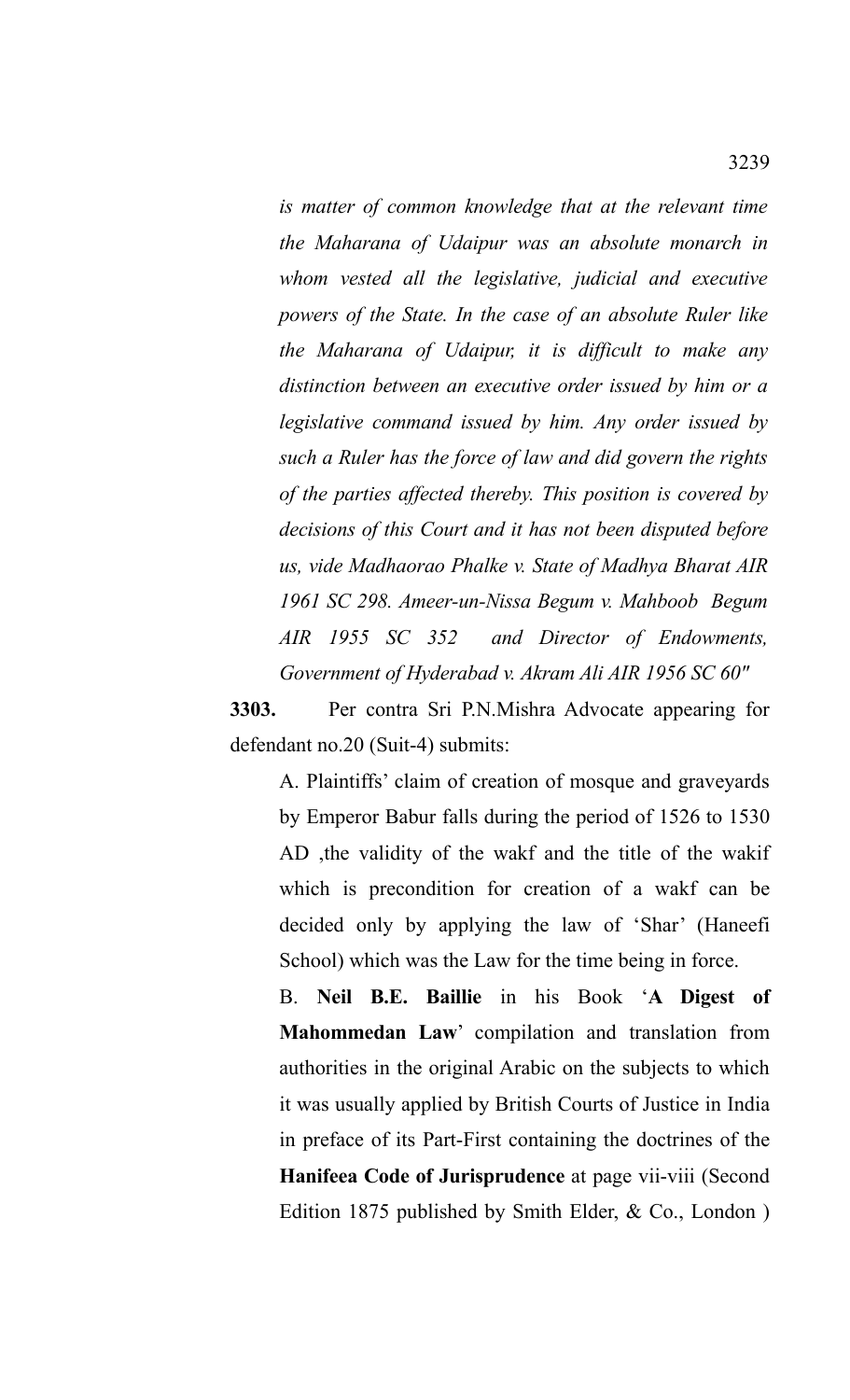records that in the Province of Oudh since inception of Muslim rules in India the Hanifeea Code was the general law of the country and after the assumption of regal dignity (on 19th October, 1818) by Ghazi-ooddeen Hyder, the Hanifeea was gradually superseded by the Imameea Code. In the preface of Part-Second of the said book at page xi-xii (2nd Edn. 1887 published by Smith Elder, & Co., London) he reiterated that in the United Provinces of Oudh since inception of Muslim rules in India and till the accession of Umjad Ally Shah (who reigned from  $17<sup>th</sup>$ May,  $1842$  to  $13<sup>th</sup>$  February, 1847) the law of the Oudh province was Soonnee Hanifite Law. Relevant extracts from the said compilations read as follows:

*"The Moohummudan Sovereigns of India were Soonnees of the Hanifeea sect, and the Hanifeea code was the general law of the country, so long as it remained under the sway of Moohummudans. Even in Oude, where the actual rulers were of the Shia persuasion, yet, so long as they preserved a nominal allegiance to the Sovereigns of Delhi, the Hanifeea code remained the law of the province. After the assumption of regal dignity by Ghazi -ood-deen Hyder, the Hanifeea was gradually superseded by the Imameea code, until at length the latter had become the general law of the country at the time of its annexation to the British empire."*

*"The Mussulmans of India are generally Soonnes of the Hanifite sect.*

*…*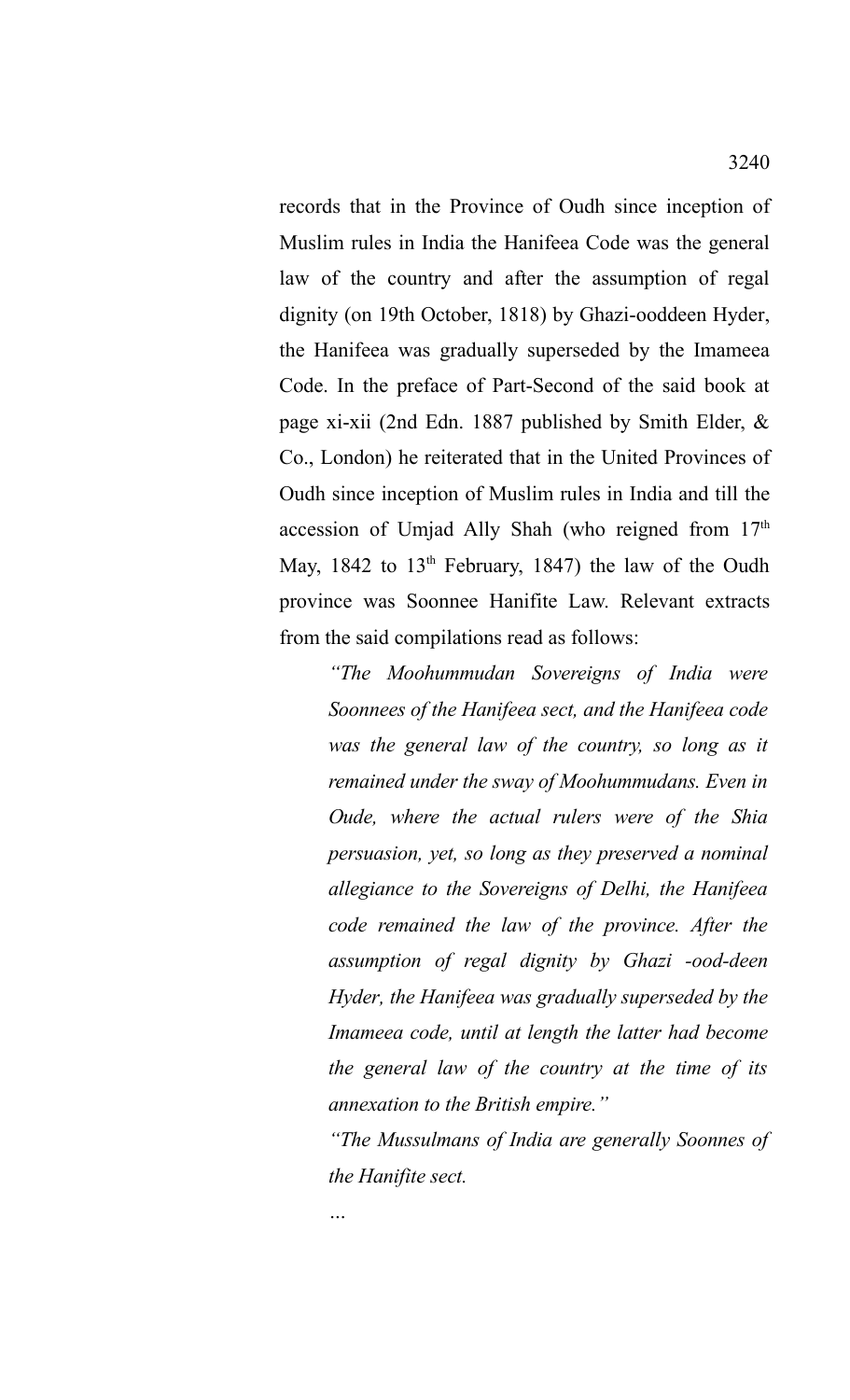*The process of assimilation was less rapid in India, where, though several of the Nawabs, or local Governors, were Sheeuhs, they acknowledged at least a nominal dependence on Delhi, and never ventured to make any ostensible change in the law of their provinces. This was eminently the case in Oude, the Nawabs of which were hereditary Viziers of the empire, and though long virtually independent, did not throw off their allegiance to it till the year 1818, when the Nawab Vizier Ghazi-ood-deen Hyder, with the consent, and, indeed, at the suggestion, of the British Government, assumed the title of Padshah or King. It was not, however, till the accession of Umjad Ally Shah, that any formal alteration was made in the law."*

C. The **Gazetteer of India (Vol.II at p.361-363)** records that during the Sultanat & Mughal period the medieval state under Muslim rule was a theocracy. The sovereignty of Allah was unquestioned. The supremacy of the Shar was always acknowledged. Relevant portion of the said Gazetteer reads as follows:

> *"The medieval state under Muslim rule was definitely a theocracy since it had all its essential elements- the 128 Argued by P N Mishra & assisted by R Agnihotri, Advocates on behalf of the Defendant No. 20. sovereignty of God and government by the direction of God through priests in accordance with divine laws. The Sultans of Delhi considered themselves as deputies or assistants of the Caliph*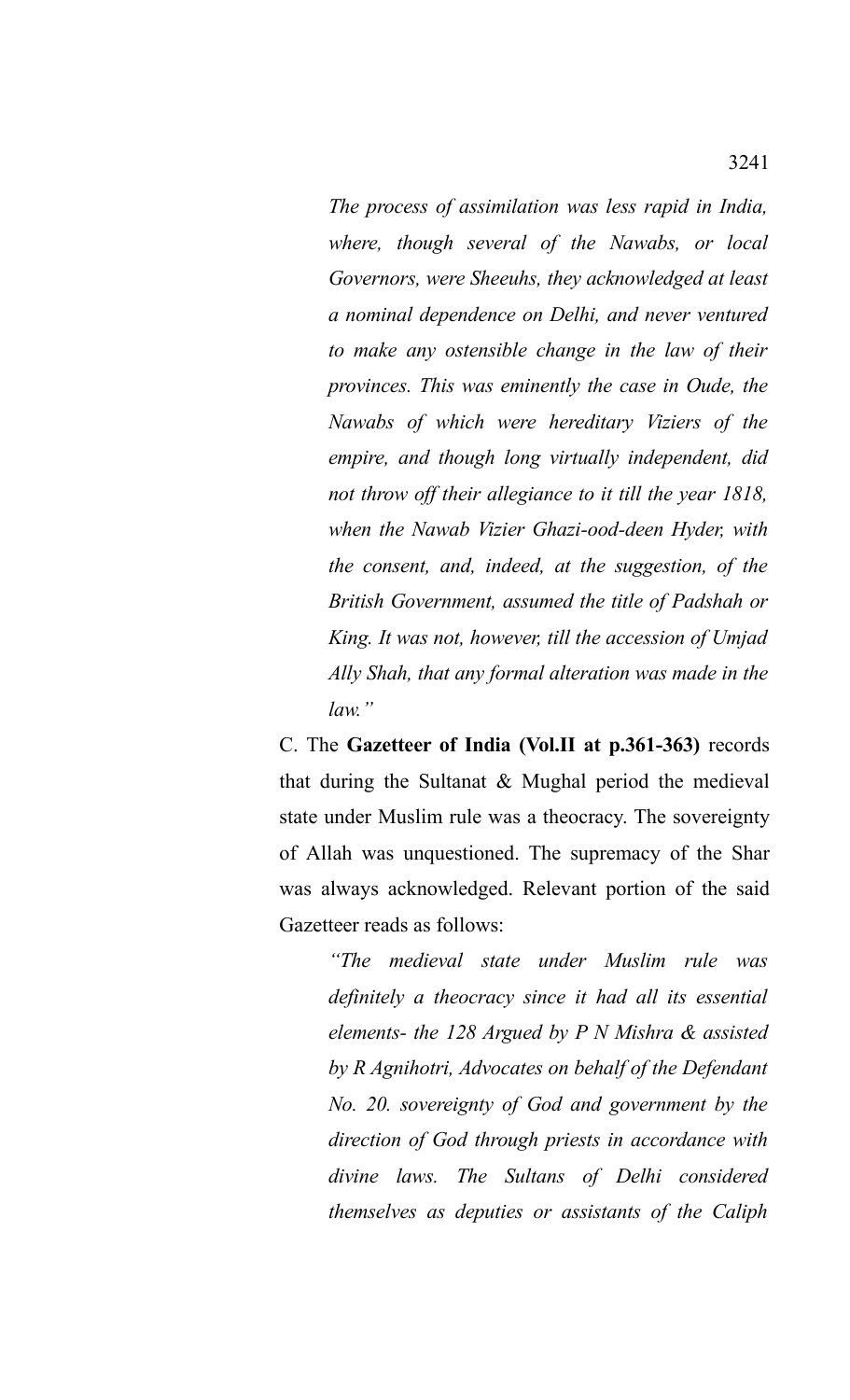*who was God's viceregent. Sher Shah and Islam Shah assumed the title of Caliph and the Mughal emperors, from Akbar to Aurangzeb, those of 'Shadow of God', 'Caliph of God', and 'Agent of God on Earth'. The sovereignty of God was unquestioned. The supremacy of the shar was always acknowledged, though Akbar added to the shar the state-laws. Under him and his two immediate successors, Islamic law ceased to be the exclusive code of government. Jahangir and Shah Jahan, however, did not regard themselves as above Muslim law and the former even assumed the role of 'Protector' of Islam and Shar. The Shar is based on the Quran, the word of God, and Hadith or the Prophet's interpretation of the word of God. Hence, the Shar consists of divine commands and not human ordinances."*

D. The **Gazetteer of India (Vol.II at p.361-363)** records that during the Sultanat & Mughal period the law of Shar which is based on Quran, the word of God, and Hadith or the Prophet's interpretation of the word of God was the law of the land. Relevant portion of the said gazetteer reads as follows:

*"The first question that arises in this context is whether the state under the Sultans of Delhi and the Mughal emperors was Islamic or otherwise. This has been the subject of a lively controversy among modern historians. According to Muslim constitutional law, the world is divided into dar-ul-*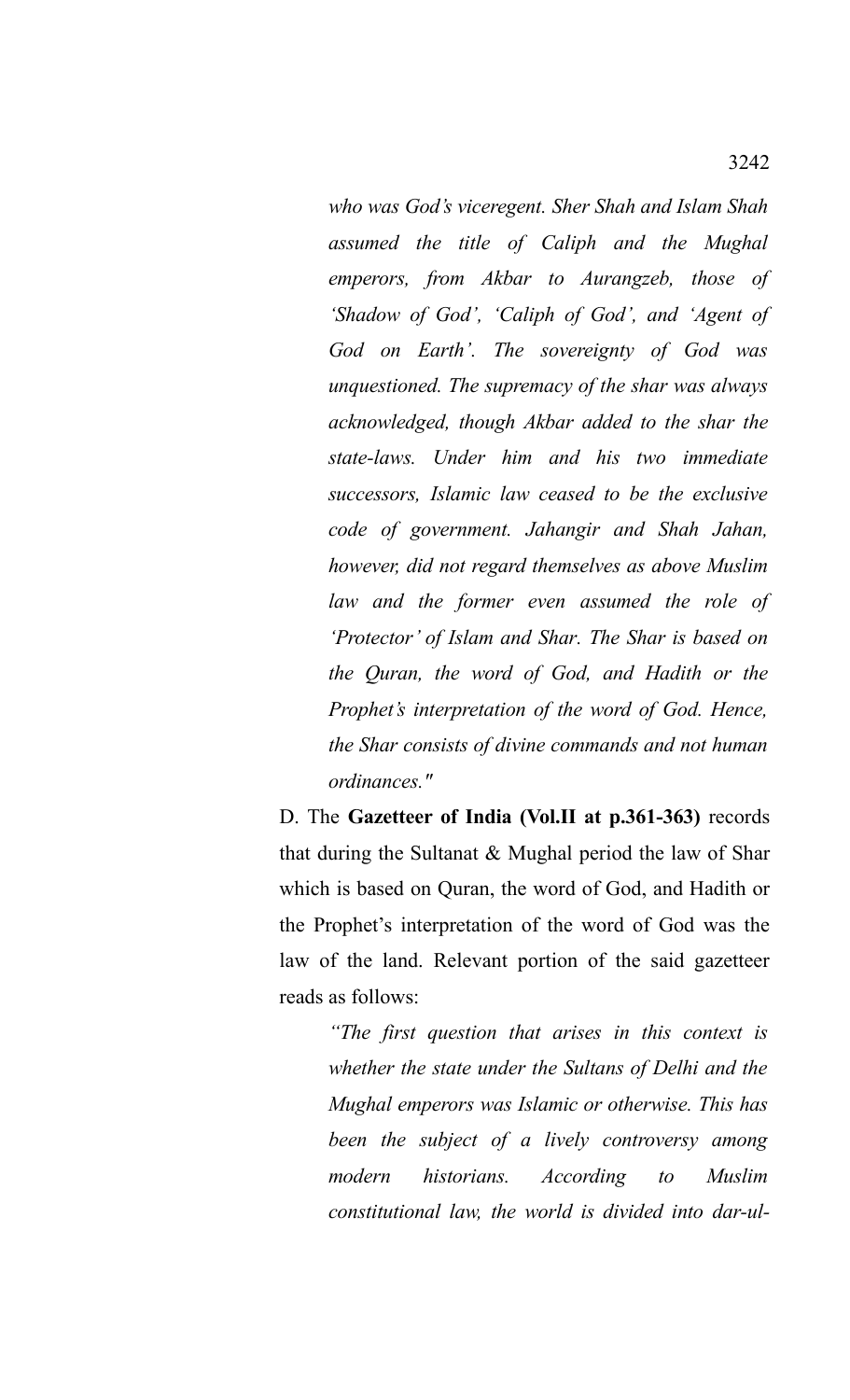*harb or 'abode of war' and dar-ul-Islam or 'abode of Islam'; and a darul- Islam is a country which is under the rule of a Muslim sovereign and where the ordinances of Islam have been established. The Sultans of Delhi acknowledged the sovereignty of the Caliph and considered their kingdom as a part of Dar-ul-Islam of which the Caliph was the juridical head. India under the Mughal emperors was governed by the Muslim law Shar. The fact that the bold and daring Alau'ddin Khalji consulted the Qadi of Bayana to ascertain what was legal proves the supremacy of the shar; and neither he nor Muhammad Tughlaq with his revolutionary inclinations, dared violate it. Even Akbar the Great, considered infidel by orthodox Muslims, did not disregard Muslim law."*

E. The **Gazetteer of India (Vol. II at p.368-369)** records that till 1579 AD. the Muslim rulers of India acknowledged the legal sovereignty of the Caliph. Relevant portion of the said gazetteer reads as follows:

*"The Sultans of Delhi acknowledged the legal sovereignty of the Caliph. According to Muslim political jurisprudence no Sultan had legal right to the throne unless he was recognized by the Caliph.*

*…*

*The claim of caliphal supremacy over the Mughal empire was finally overthrown when Akbar assumed the title of Imam and Amir-ul-muminin by virtue of the Mahdar (Declaration) of A.D.*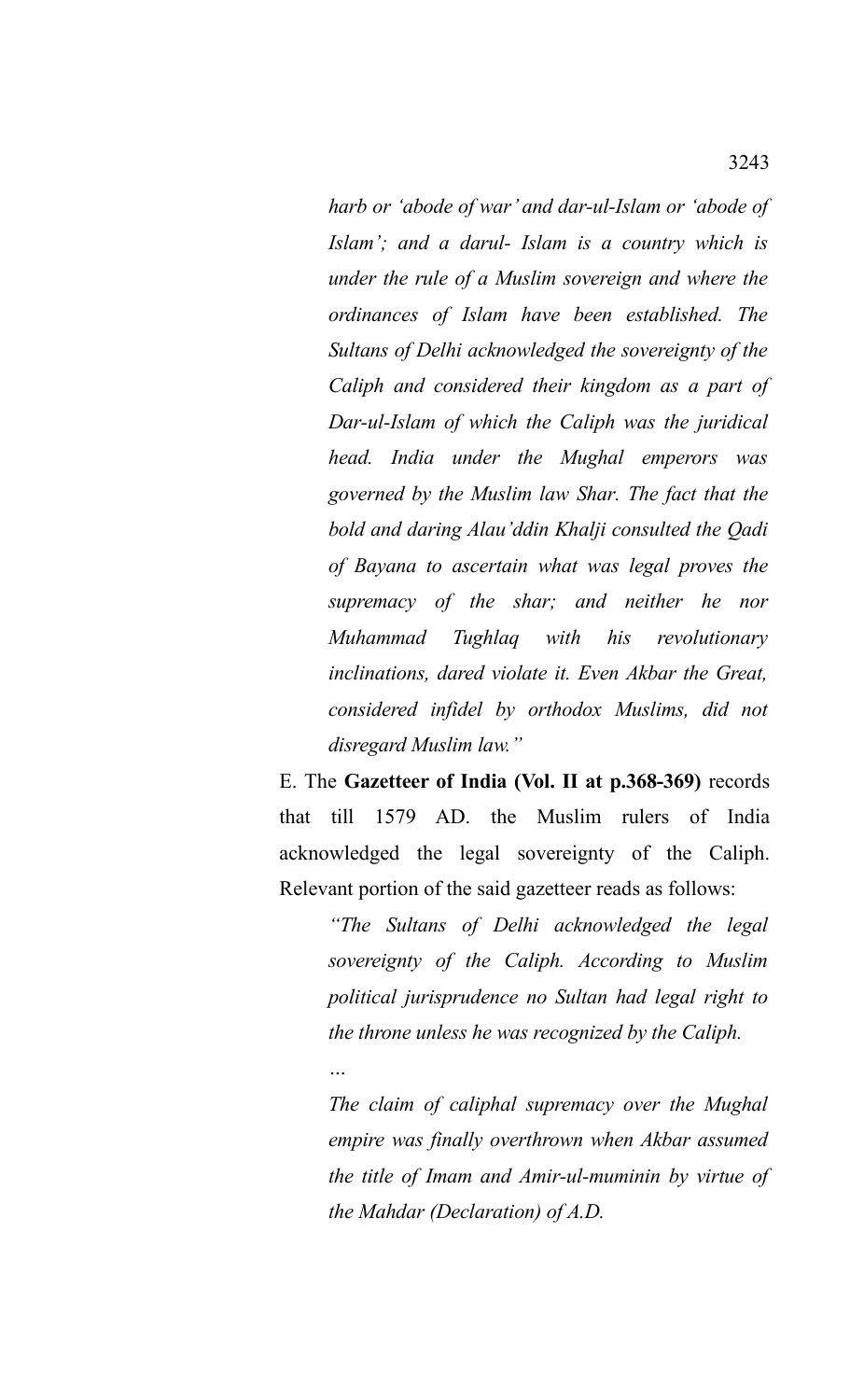*1579. The coins and the Khutba mention him as Caliph and Amir-ul-muminin. By becoming the chief mujtahid, he also challenged the pretensions of the Safavi Shahs of Persia who claimed suzerainty over the Mughal empire, on the ground that both Babur and Humayon had sought and obtained their military help. It was under Akbar that the monarchy in India became absolutely independent of any foreign or external authority. His successors maintained this tradition. The Mughal emperors from the time of Akbar assumed the authority of the Caliph and called their capital daru'l-khilafat.*

F. In **(2008) 8 SCC 12, Faqruddin v. Tajuddin**, the Hon'ble Supreme Court held that a title does not remain in vacuum. It has to be determined keeping in view the law operating in the field viz. religious law or statutory law or customary law, etc. Relevant paragraph nos.44  $&$  45 of the said judgment read as follows:

*"44. The jurisdiction of the Board of Revenue being limited, no title could have been conferred upon the plaintiff. Title in or over a land will depend upon the statutory provisions. A title does not remain in vacuum. It has to be determined keeping in view the law operating in the field viz. religious law or statutory law or customary law, etc.*

*45. Revenue authorities of the State are concerned with revenue. Mutation takes place only for certain purposes. The statutory rules must be held to be operating in a limited sense. The provisions of Rule*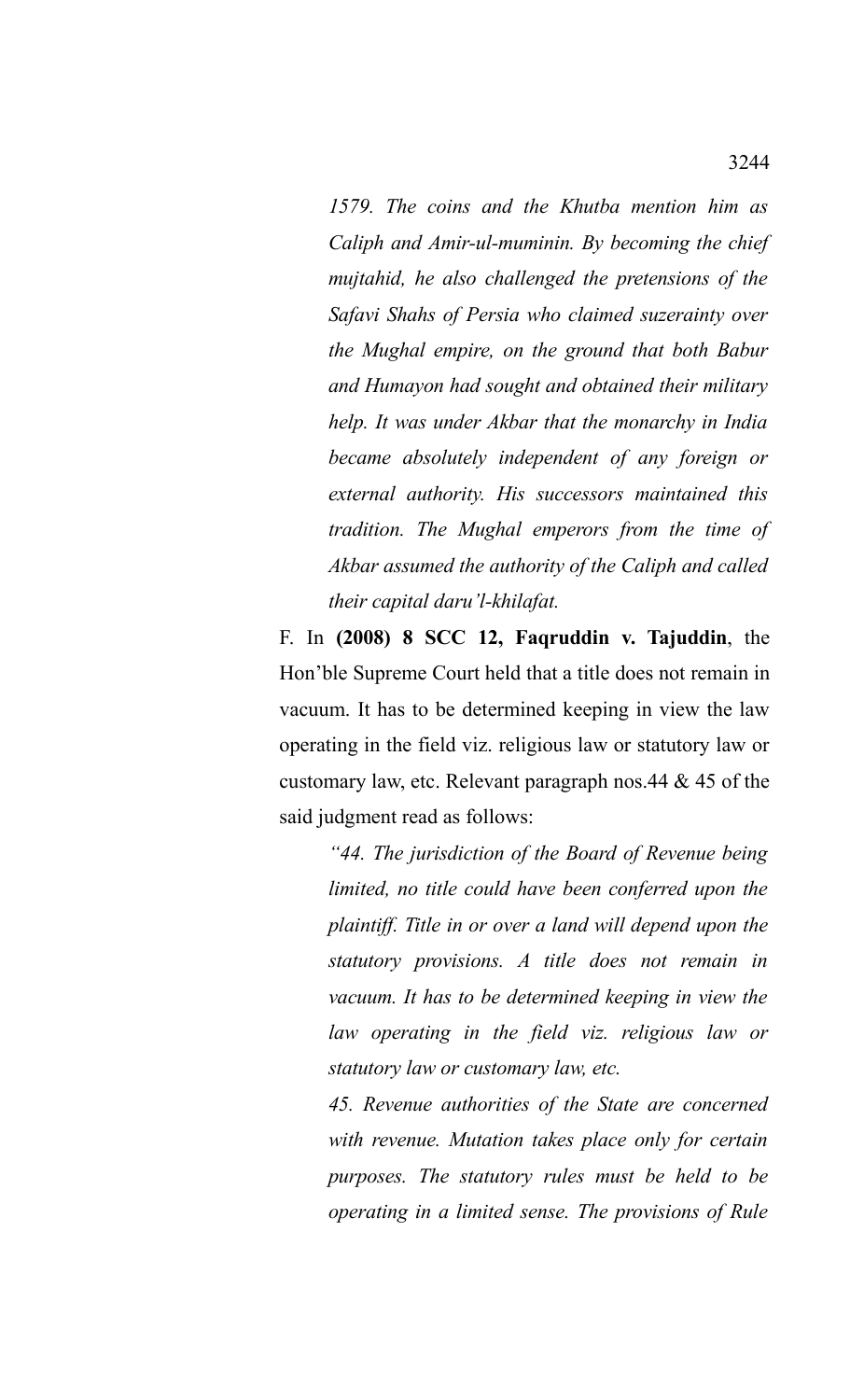*13 of the Matmi Rules laying down a rule of primogeniture will have no application in relation to the offices of sajjadanashin and mutawalli, which are offices of different nature. They are stricto sensu not hereditary in nature. It is well settled that an entry in the revenue records is not a document of title. Revenue authorities cannot decide a question of title."*

G. In **AIR 1980 SC 707 "Krishna Singh v. Mathura Ahir"** the Hon'ble Supreme Court held that in applying the personal law of the parties, a Judge cannot introduce his own concepts of modern times but should enforce the law as derived from recognised and authoritative sources of Hindu law, i.e., Smritis and commentaries referred to, as interpreted in the judgments of various High Courts, except where such law is altered by any usage or custom or is modified or abrogated by statute. Relevant paragraph no. 17 of the said judgment reads as follows:

*"17. It would be convenient, at the outset, to deal with the view expressed by the High Court that the strict rule enjoined by the Smriti writers as a result of which Sudras were considered to be incapable of entering the order of yati or sanyasi, has ceased to be valid because of the fundamental rights guaranteed under Part III of the Constitution. In our opinion, the learned Judge failed to appreciate that Part III of the Constitution does not touch upon the personal laws of the parties. In applying the personal laws of the parties, he could not introduce his own concepts of*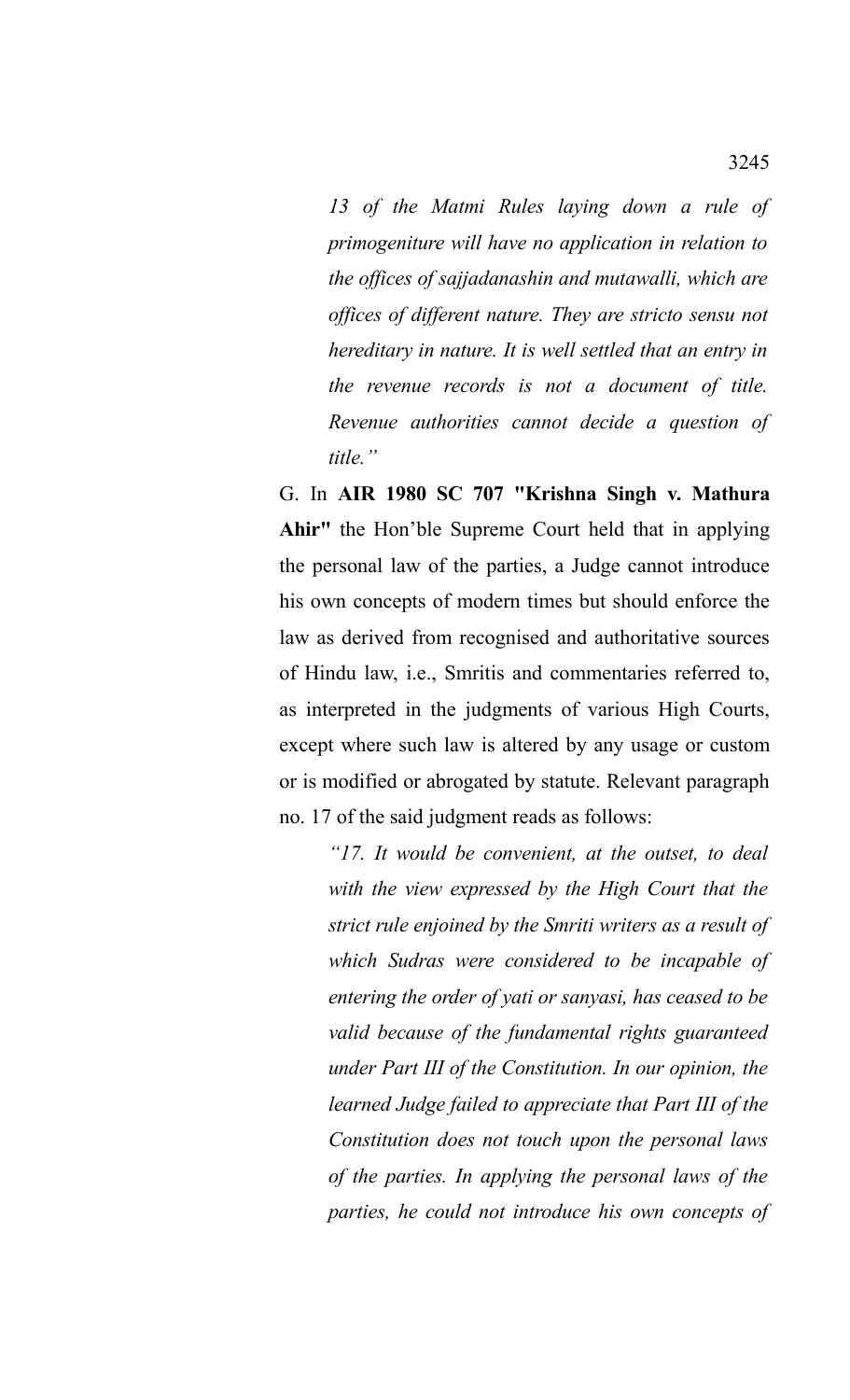*modern times but should have enforced the law as derived from recognised and authoritative sources of Hindu law, i.e., Smritis and commentaries referred to, as interpreted in the judgment of various High Courts, except where such law is altered by any usage or custom or is modified or abrogated by statute."*

H. In **AIR 1953 SC 394 "Rao Shiv Bahadur Singh v. State of Vindhya Pradesh** the Hon'ble Supreme Court held that on the change of sovereignty over an inhabited territory the pre-existing laws continue to be in force until duly altered. Relevant paragraph nos.10, 17 & 21 of the said judgment read as follows:

*"10. In this contention our attention has been drawn to the fact that the Vindhya Pradesh Ordinance 48 of 1949 though enacted on 11-9-1949, i.e. after the alleged offences were committed, was in terms made retrospective by S. 2 of the said Ordinance which says that the Act "shall be deemed to have been in force in Vindhya Pradesh from the 9th day of August 1948", a date long prior to the date of the commission of the offences. It was accordingly suggested that since such a law at the time when it was passed was a valid law and since this law had the effect of bringing this Ordinance into force from 9-8-1949 it cannot be said that the convictions are not in respect of 'a law in force" at the time when the offences were committed. This, however, would be to import a somewhat technical meaning into the phrase*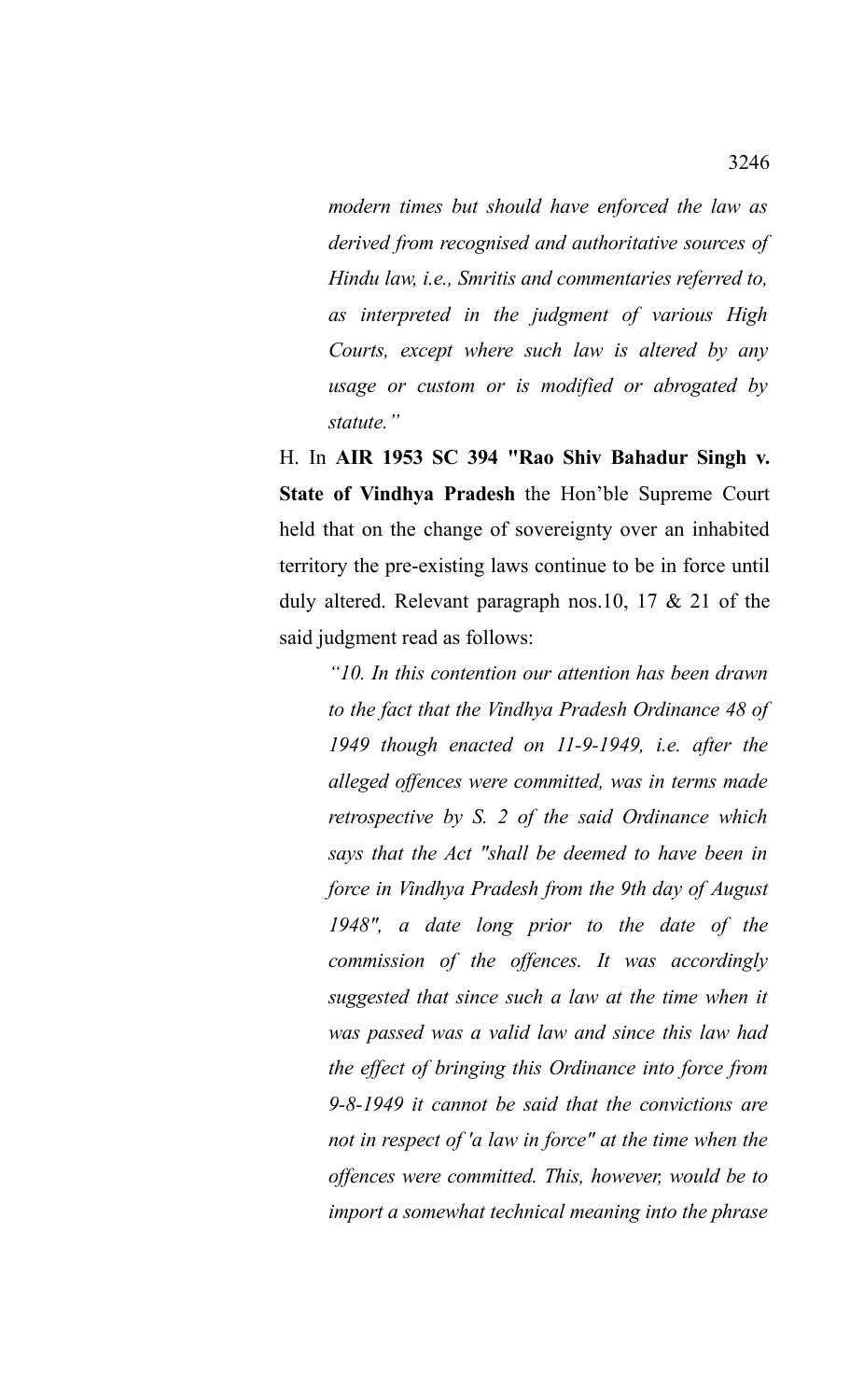*"law in force" as used in Art. 20. "Law in force" referred to therein must be taken to relate not to a law "deemed" to be in force and thus brought into force but the law factually in operation at the time or what may be called the then existing law. Otherwise, it is clear that the whole purpose of Art. 20 would be completely defeated in its application even to 'ex post facto', laws passed after the Constitution. Every such 'ex post facto' law can be made retrospective, as it must be, if it is to regulate acts committed before the actual passing of the Act, and it can well be urged that by such retrospective operation it becomes the law in force at the time of the commencement of the Act. It is obvious that such a construction which nullifies Art. 20 cannot possibly be adopted. It cannot, therefore, be doubted that the phrase "law in force" as used in Art. 20 must be understood in its natural sense as being the law in fact in existence and in operation at the time of the commission of the offence as distinct from the law "deemed" to have become operative by virtue of the power of legislature to pass retrospective laws. It follows that if the appellants are able to substantiate their contention that the acts charged as offence in this case have become such only by virtue of Ordinance No. 48 of 1949 which has admittedly been passed subsequent to the commission thereof, then they would be entitled to the benefit of Art. 20 of the Constitution and to have their convictions set aside.*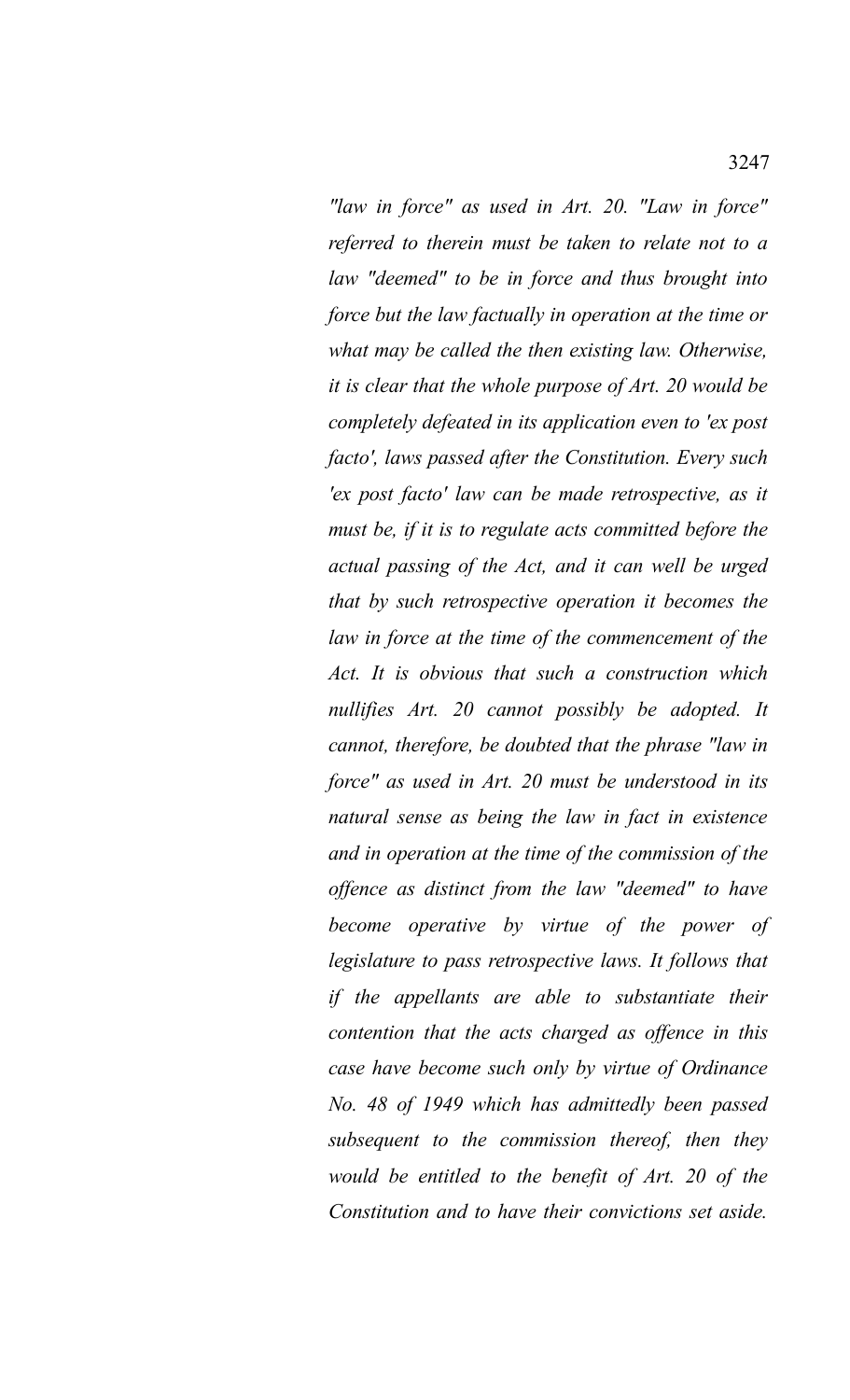*This leads to an examination of the relevant preexisting law."*

*17. It has been urged, however, that though this may have been the intention, the intention did not become operative for reasons to be presently stated. Section 2 of Ordinance No. 4 of 1948 while extending the laws of Rewa State to the rest of Vindhya Pradesh refers to the publication of such laws in the Rewa Gazette as a requisite therefor, and it is pointed out that the Rewa Gazette itself came into existence only in October 1930 (Vide page 386 of the printed Paper book), whereas the Penal Code and the Criminal Procedure Code were brought into operation in the Rewa State in 1921 and 1922. It is also pointed out that the deletion of the requirement of previous publication in the Rewa Gazette by Ordinance No. 20 of 1949 came into operation only when that Ordinance was published in the Vindhya Pradesh Gazette, i.e. on 15- 5-1949 sometime after the commission of the offence in this case. To substantiate the view that only such of the Rewa laws which were previously published in the Rewa Gazette were understood as having been originally extended to Vindhya Pradesh by Ordinance No. 4 of 1948, a decision of the Vindhya Pradesh High Court dated 29-10-1949 in Criminal Appeal No. 27 has been brought to our notice which assumes that the Prisoners Act in force in India was not in force in Vindhya Pradesh as there was no previous publication of it, in the Rewa Gazette. On*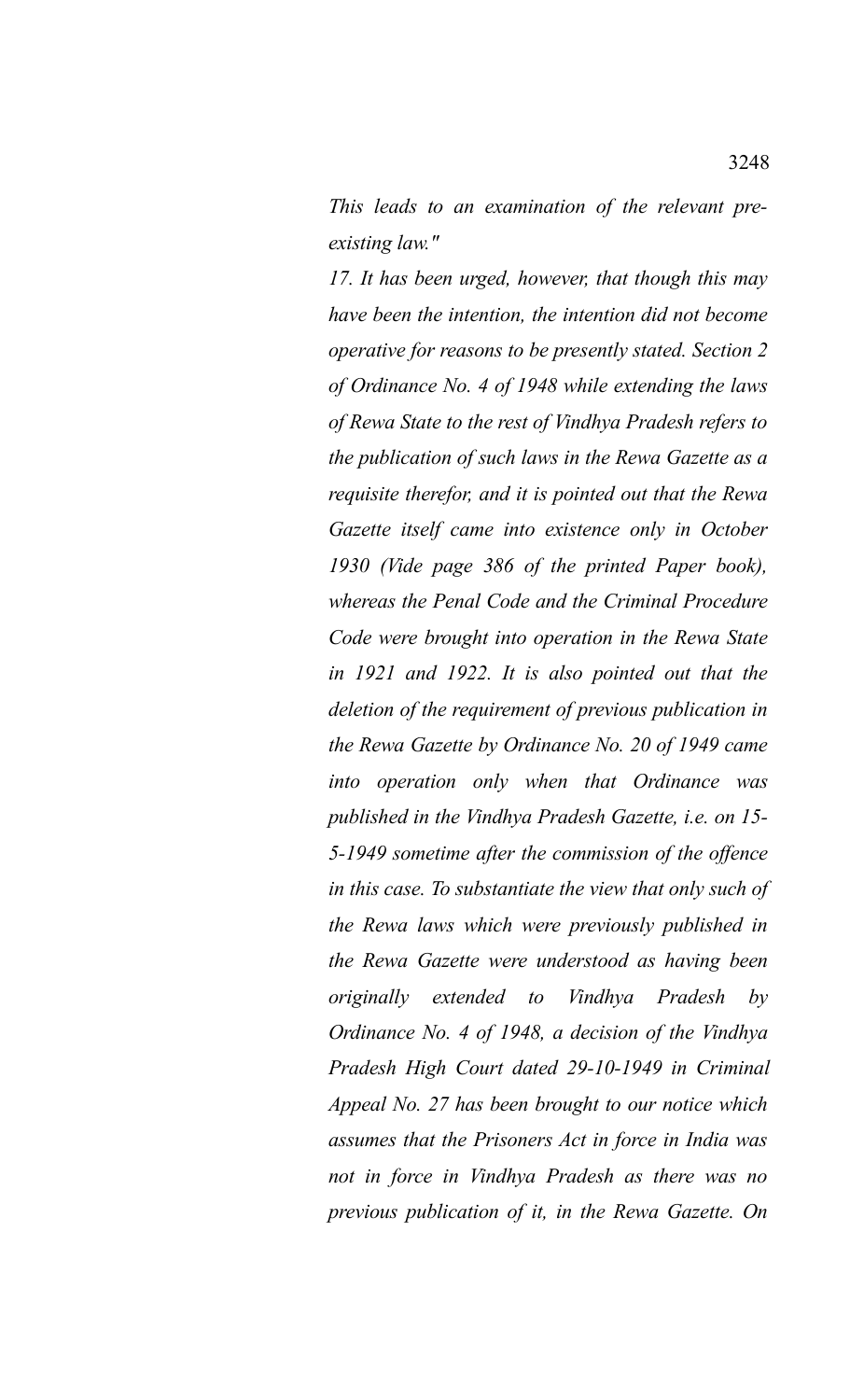*the other side a notification of Vindhya Pradesh Government dated 19-3-1949 and published in the Vindhya Pradesh Gazette dated 30-3-1949 has been brought to our notice which specifically mentions all the laws by then in force in Vindhya Pradesh and shows "Indian Penal Code - 'mutatis mutandis'- with necessary adaptations" as item 86 thereof. This is relied on to show that there must have been a previous publication thereof in the Rewa Gazette before integration. There seems to be considerable force in this argument that in respect of the various Rewa State laws which have been enumerated in the above-mentioned Gazette as having been brought into force in Vindhya Pradesh (some of these are Acts prior to 1930) there must have been previous publication in the Rewa Gazette sometime after 1930, and that neither Ordinance No. 20 of 1949 nor the decision of Vindhya Pradesh High Court relating to Prisoners' Act (which is not one enumerated in the above Gazette) can be taken to negative it. We are 'prima facie' inclined to accept this view and to think that the Indian Penal Code as in force in Rewa became extended to Vindhya Pradesh by Ordinance No. 4 of 1948. But even assuming that S. 2 of the Ordinance failed to achieve its purpose on account of misconception as to the previous publication of any particular Rewa law in the Rewa Gazette, it is clear that that Rewa law would continue to be in force in the Rewa portion of United State of Vindhya Pradesh,*